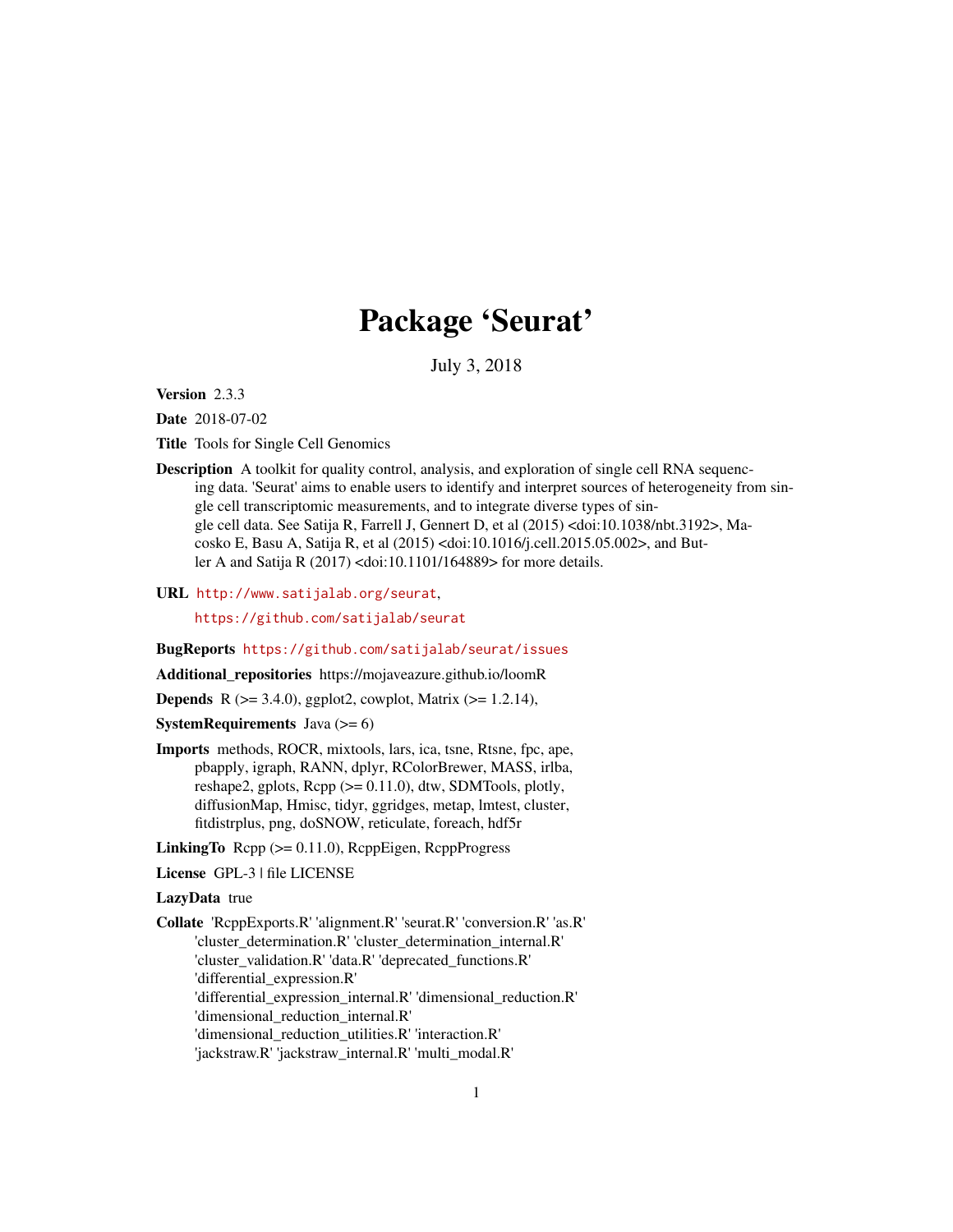'plotting.R' 'plotting\_internal.R' 'plotting\_utilities.R' 'preprocessing.R' 'preprocessing\_internal.R' 'printing\_utilities.R' 'scoring.R' 'snn.R' 'spatial.R' 'spatial\_internal.R' 'tSNE\_project.R' 'utilities.R' 'utilities\_internal.R'

### RoxygenNote 6.0.1

Suggests gdata, VGAM, tclust, testthat, caret, ranger, loomR, phateR, S4Vectors, SummarizedExperiment, SingleCellExperiment, MAST, DESeq2

#### NeedsCompilation yes

Author Rahul Satija [aut] (<https://orcid.org/0000-0001-9448-8833>), Andrew Butler [aut] (<https://orcid.org/0000-0003-3608-0463>), Paul Hoffman [aut, cre] (<https://orcid.org/0000-0002-7693-8957>), Jeff Farrell [ctb], Shiwei Zheng [ctb] (<https://orcid.org/0000-0001-6682-6743>), Christoph Hafemeister [ctb] (<https://orcid.org/0000-0001-6365-8254>), Patrick Roelli [ctb]

Maintainer Paul Hoffman <seuratpackage@gmail.com>

### Repository CRAN

Date/Publication 2018-07-02 22:10:03 UTC

## R topics documented:

| 6              |  |
|----------------|--|
| $\overline{7}$ |  |
| 7              |  |
| -9             |  |
| <b>10</b>      |  |
| -11            |  |
| 12             |  |
| -13            |  |
| -14            |  |
| -14            |  |
|                |  |
| -16            |  |
|                |  |
| -17            |  |
| 18             |  |
|                |  |
| 20             |  |
| 21             |  |
| 22             |  |
| 23             |  |
| 23             |  |
| 24             |  |
|                |  |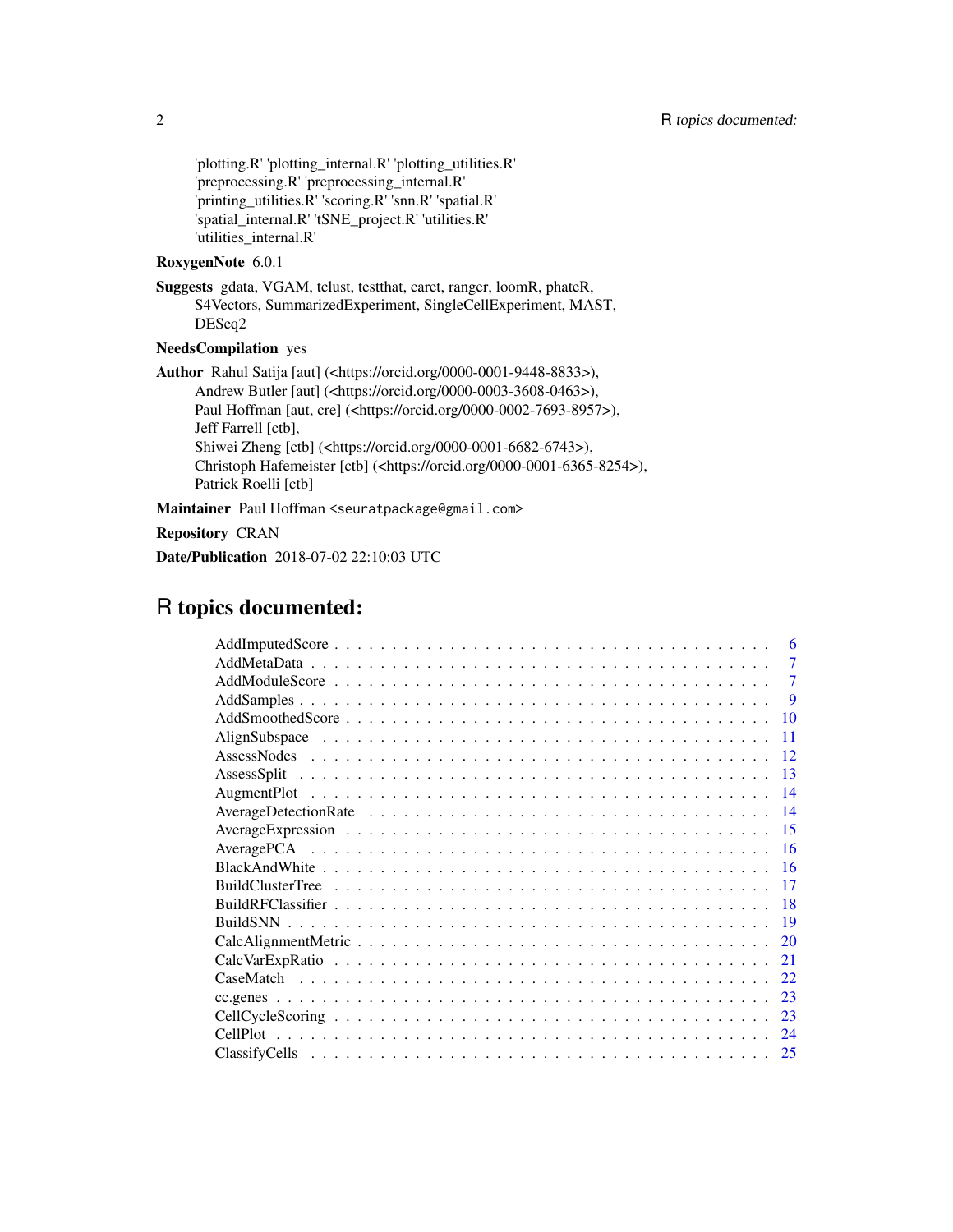|                                                                                                                | 26 |
|----------------------------------------------------------------------------------------------------------------|----|
|                                                                                                                | 27 |
|                                                                                                                | 28 |
|                                                                                                                | 28 |
|                                                                                                                | 30 |
|                                                                                                                | 31 |
|                                                                                                                | 32 |
|                                                                                                                | 33 |
|                                                                                                                | 33 |
|                                                                                                                | 34 |
|                                                                                                                | 35 |
|                                                                                                                | 36 |
|                                                                                                                | 37 |
|                                                                                                                | 37 |
|                                                                                                                | 39 |
|                                                                                                                | 41 |
|                                                                                                                | 41 |
|                                                                                                                | 42 |
|                                                                                                                | 43 |
|                                                                                                                | 43 |
|                                                                                                                | 45 |
|                                                                                                                | 46 |
|                                                                                                                | 47 |
|                                                                                                                | 48 |
|                                                                                                                | 48 |
|                                                                                                                | 49 |
|                                                                                                                | 49 |
|                                                                                                                | 50 |
|                                                                                                                | 51 |
|                                                                                                                | 52 |
|                                                                                                                | 53 |
|                                                                                                                | 54 |
|                                                                                                                | 55 |
|                                                                                                                | 56 |
|                                                                                                                | 58 |
|                                                                                                                | 59 |
|                                                                                                                | 61 |
|                                                                                                                | 62 |
| FindMarkersNode<br>.                                                                                           | 64 |
| FindVariableGenes                                                                                              | 65 |
| FitGeneK                                                                                                       | 67 |
| GenePlot                                                                                                       | 68 |
| GenesInCluster                                                                                                 | 69 |
|                                                                                                                | 70 |
| $GetCellEmbeddings \ldots \ldots \ldots \ldots \ldots \ldots \ldots \ldots \ldots \ldots \ldots \ldots \ldots$ | 70 |
| <b>GetCentroids</b>                                                                                            | 71 |
| <b>GetClusters</b>                                                                                             | 72 |
|                                                                                                                | 73 |
|                                                                                                                |    |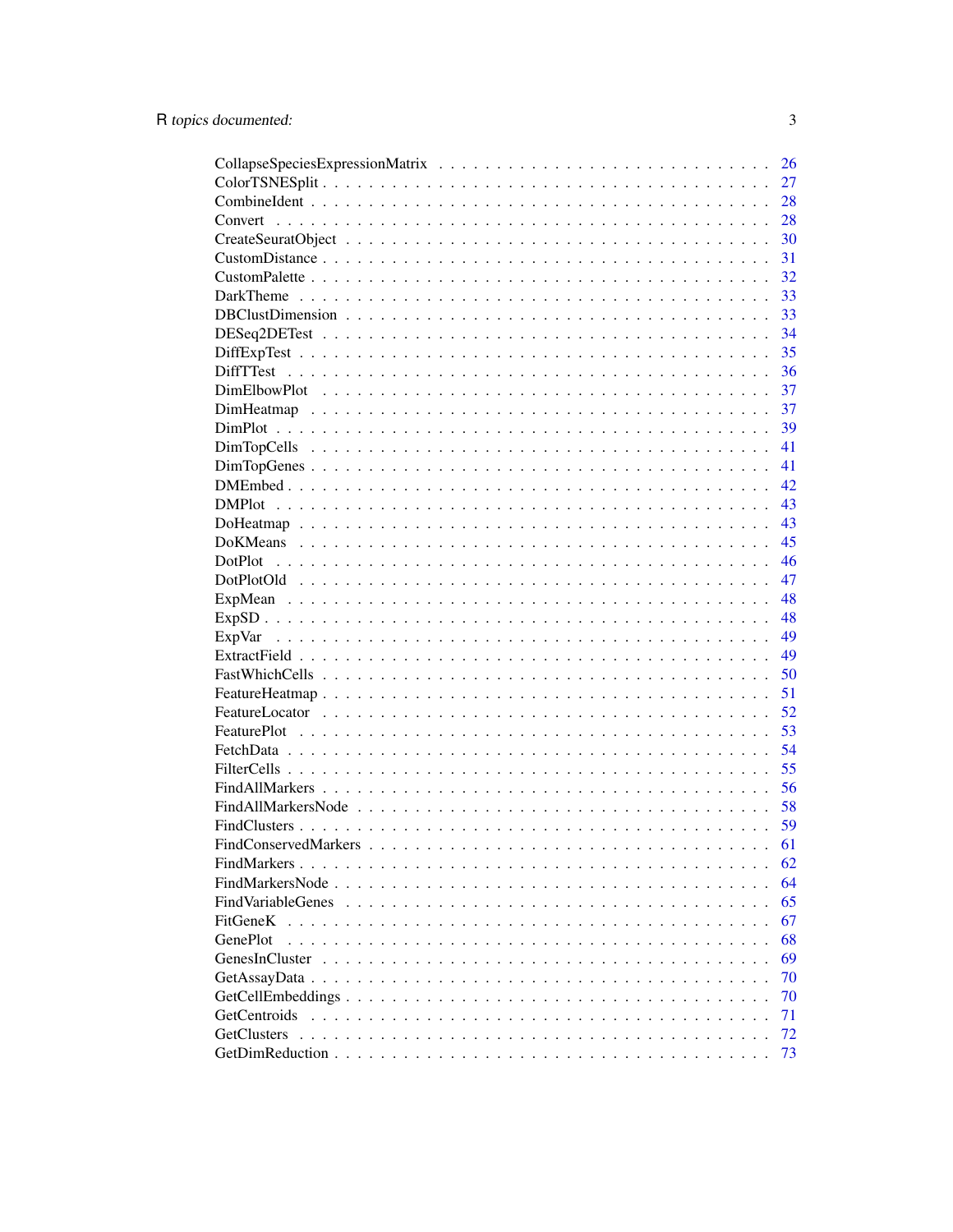|                        | 73 |
|------------------------|----|
|                        | 74 |
|                        | 75 |
|                        | 76 |
|                        | 77 |
|                        | 78 |
|                        | 78 |
|                        | 79 |
|                        | 80 |
|                        | 81 |
|                        | 81 |
|                        | 82 |
|                        | 83 |
|                        | 84 |
|                        |    |
|                        | 85 |
|                        | 86 |
|                        | 86 |
|                        | 87 |
|                        | 88 |
|                        | 89 |
|                        | 90 |
|                        | 90 |
|                        | 91 |
|                        | 92 |
|                        | 93 |
|                        | 93 |
|                        | 94 |
|                        | 95 |
|                        | 96 |
|                        | 97 |
|                        | 98 |
|                        | 99 |
|                        |    |
|                        |    |
|                        |    |
|                        |    |
|                        |    |
|                        |    |
|                        |    |
|                        |    |
|                        |    |
|                        |    |
|                        |    |
| <b>PrintCalcParams</b> |    |
|                        |    |
|                        |    |
| PrintDim               |    |
|                        |    |
|                        |    |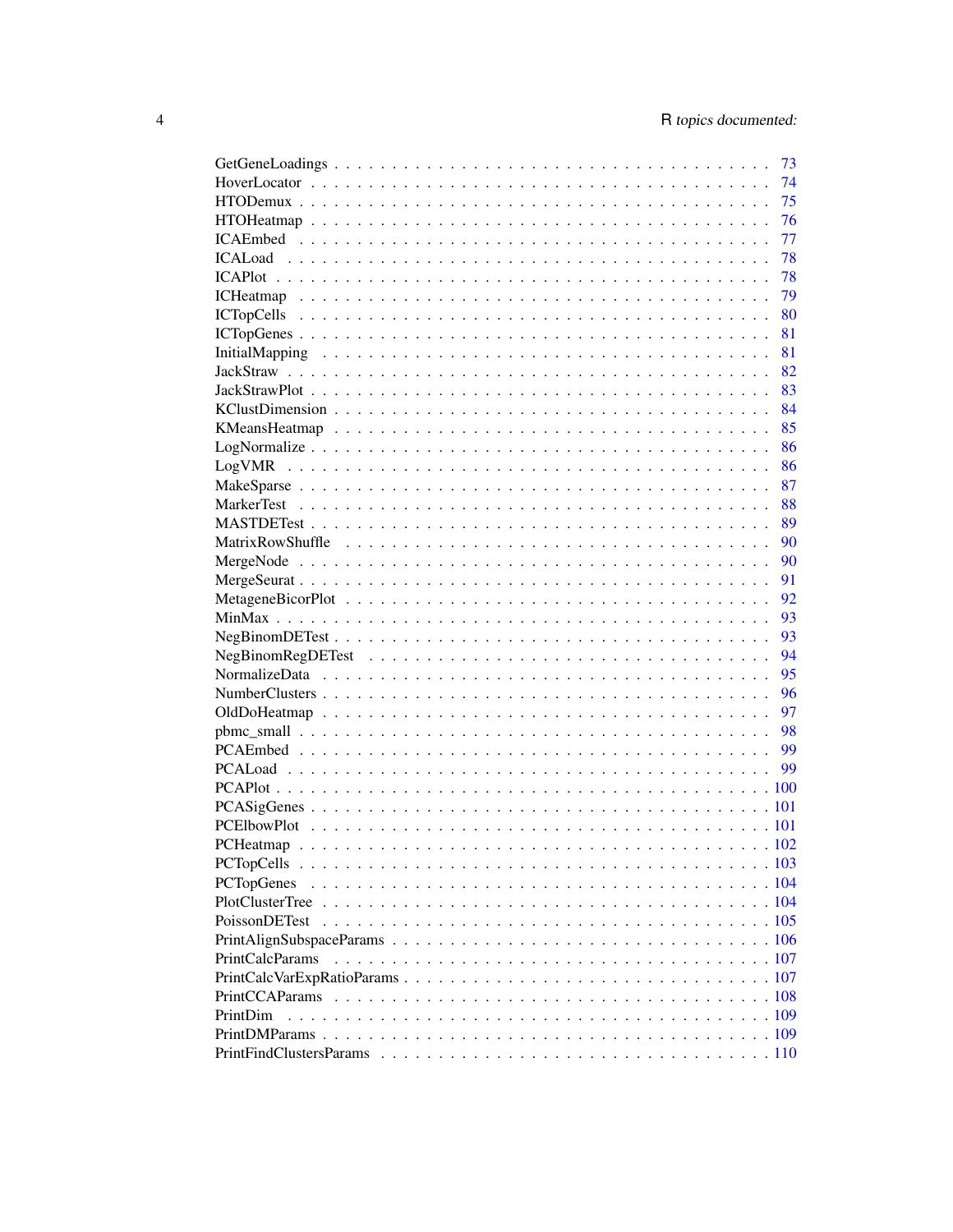| SplitObject       |  |
|-------------------|--|
|                   |  |
|                   |  |
|                   |  |
| <b>SubsetData</b> |  |
| SubsetRow         |  |
| <b>TobitTest</b>  |  |
|                   |  |
|                   |  |
|                   |  |
|                   |  |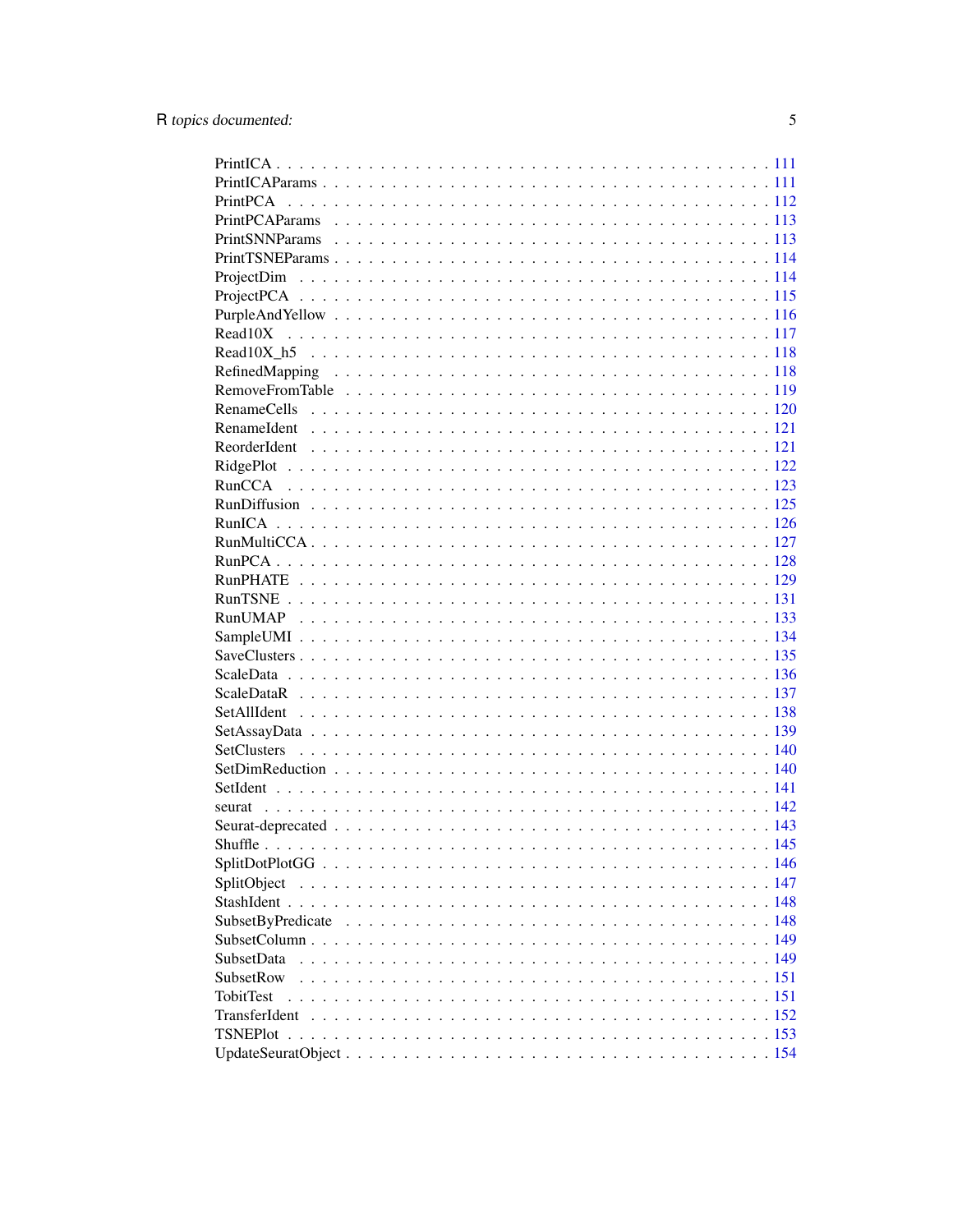### <span id="page-5-0"></span>6 AddImputedScore

| Index | 163 |
|-------|-----|

AddImputedScore *Calculate imputed expression values*

### Description

Uses L1-constrained linear models (LASSO) to impute single cell gene expression values.

### Usage

```
AddImputedScore(object, genes.use = NULL, genes.fit = NULL, s.use = 20,
  do.print = FALSE, gram = TRUE)
```
### Arguments

| object    | Seurat object                                                                                           |
|-----------|---------------------------------------------------------------------------------------------------------|
| genes.use | A vector of genes (predictors) that can be used for building the LASSO models.                          |
| genes.fit | A vector of genes to impute values for                                                                  |
| s.use     | Maximum number of steps taken by the algorithm (lower values indicate a<br>greater degree of smoothing) |
| do.print  | Print progress (output the name of each gene after it has been imputed).                                |
| gram      | The use gram argument passed to lars                                                                    |

#### Value

Returns a Seurat object where the imputed values have been added to object@imputed

```
pbmc_small <- AddImputedScore(object = pbmc_small, genes.fit = "MS4A1")
```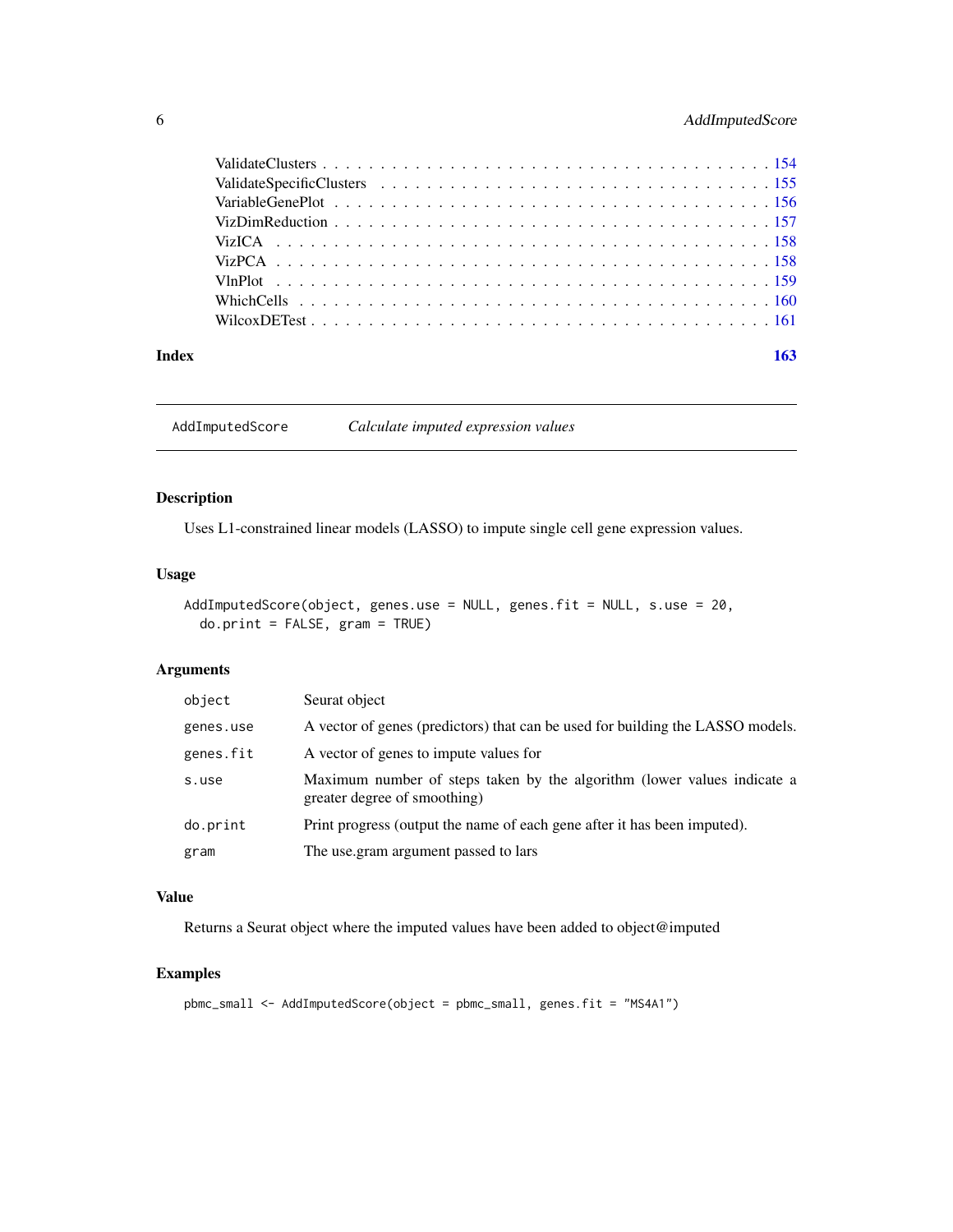<span id="page-6-0"></span>

Adds additional data for single cells to the Seurat object. Can be any piece of information associated with a cell (examples include read depth, alignment rate, experimental batch, or subpopulation identity). The advantage of adding it to the Seurat object is so that it can be analyzed/visualized using FetchData, VlnPlot, GenePlot, SubsetData, etc.

#### Usage

```
AddMetaData(object, metadata, col.name = NULL)
```
#### Arguments

| object   | Seurat object                                                                                                                                                                  |
|----------|--------------------------------------------------------------------------------------------------------------------------------------------------------------------------------|
| metadata | Data frame where the row names are cell names (note : these must correspond<br>exactly to the items in object@cell.names), and the columns are additional meta-<br>data items. |
| col.name | Name for metadata if passing in single vector of information                                                                                                                   |

#### Value

Seurat object where the additional metadata has been added as columns in object@meta.data

#### Examples

```
cluster_letters <- LETTERS[pbmc_small@ident]
pbmc_small <- AddMetaData(
  object = pbmc_small,
  metadata = cluster_letters,
  col.name = 'letter.idents'
)
head(x = pbmc_small@meta.data)
```
AddModuleScore *Calculate module scores for gene expression programs in single cells*

### Description

Calculate the average expression levels of each program (cluster) on single cell level, subtracted by the aggregated expression of control gene sets. All analyzed genes are binned based on averaged expression, and the control genes are randomly selected from each bin.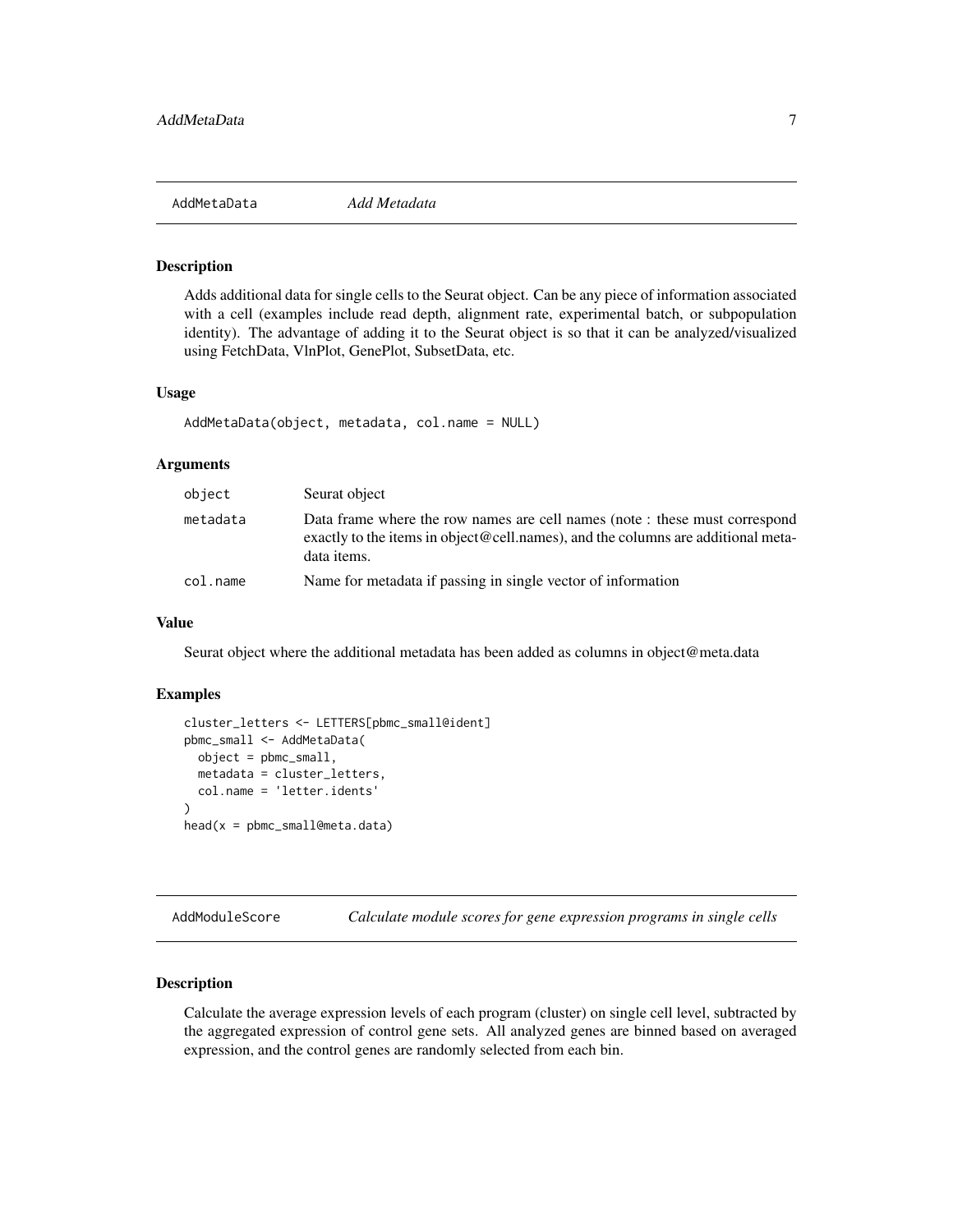### Usage

```
AddModuleScore(object, genes.list = NULL, genes.pool = NULL, n.bin = 25,
  seed.use = 1, ctrl.size = 100, use.k = FALSE, enrich.name = "Cluster",
  random.seed = 1)
```
#### Arguments

| object      | Seurat object                                                                                   |
|-------------|-------------------------------------------------------------------------------------------------|
| genes.list  | Gene expression programs in list                                                                |
| genes.pool  | List of genes to check expression levels agains, defaults to rownames( $x = ob$ -<br>ject@data) |
| n.bin       | Number of bins of aggregate expression levels for all analyzed genes                            |
| seed.use    | Random seed for sampling                                                                        |
| ctrl.size   | Number of control genes selected from the same bin per analyzed gene                            |
| use.k       | Use gene clusters returned from DoKMeans()                                                      |
| enrich.name | Name for the expression programs                                                                |
| random.seed | Set a random seed                                                                               |

### Value

Returns a Seurat object with module scores added to object@meta.data

### References

Tirosh et al, Science (2016)

```
cd_genes <- list(c(
  'CD79B',
  'CD79A',
  'CD19',
  'CD180',
  'CD200',
  'CD3D',
  'CD2',
  'CD3E',
  'CD7',
  'CD8A',
  'CD14',
  'CD1C',
  'CD68',
  'CD9',
  'CD247'
))
pbmc_small <- AddModuleScore(
  object = pbmc_small,
  genes.list = cd_genes,
```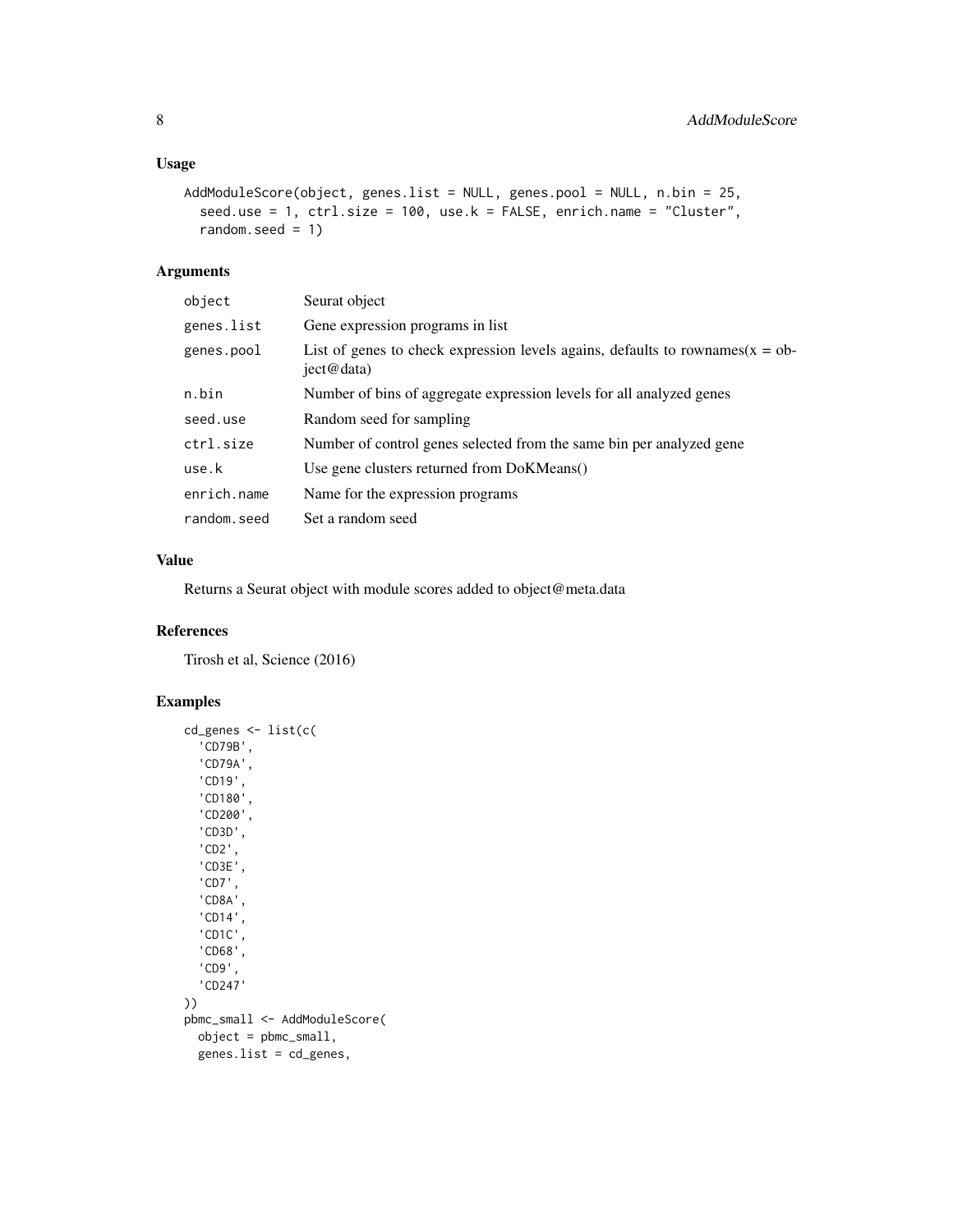### <span id="page-8-0"></span>AddSamples 9

```
ctrl.size = 5,
  enrich.name = 'CD_Genes'
)
head(x = pbmc_small@meta.data)
```
### AddSamples *Add samples into existing Seurat object.*

### Description

Add samples into existing Seurat object.

#### Usage

```
AddSamples(object, new.data, project = NULL, min.cells = 0, min.genes = 0,
  is.every = 0, do.normalize = TRUE, scale.factor = 10000,
  do.scale = FALSE, do.center = FALSE, names.field = 1,
 names.delim = "_", meta.data = NULL, add.cell.id = NULL)
```

| object       | Seurat object                                                                                                                                            |
|--------------|----------------------------------------------------------------------------------------------------------------------------------------------------------|
| new.data     | Data matrix for samples to be added                                                                                                                      |
| project      | Project name (string)                                                                                                                                    |
| min.cells    | Include genes with detected expression in at least this many cells                                                                                       |
| min.genes    | Include cells where at least this many genes are detected                                                                                                |
| is.expr      | Expression threshold for 'detected' gene                                                                                                                 |
| do.normalize | Normalize the data after merging. Default is TRUE. If set, will perform the same<br>normalization strategy as stored in the object                       |
| scale.factor | scale factor in the log normalization                                                                                                                    |
| do.scale     | In object@scale.data, perform row-scaling (gene-based z-score)                                                                                           |
| do.center    | In object@scale.data, perform row-centering (gene-based centering)                                                                                       |
| names.field  | For the initial identity class for each cell, choose this field from the cell's column<br>name                                                           |
| names.delim  | For the initial identity class for each cell, choose this delimiter from the cell's<br>column name                                                       |
| meta.data    | Additional metadata to add to the Seurat object. Should be a data frame where<br>the rows are cell names, and the columns are additional metadata fields |
| add.cell.id  | String to be appended to the names of all cells in new data. E.g. if add.cell.id $=$<br>"rep1", "cell1" becomes "cell1.rep1"                             |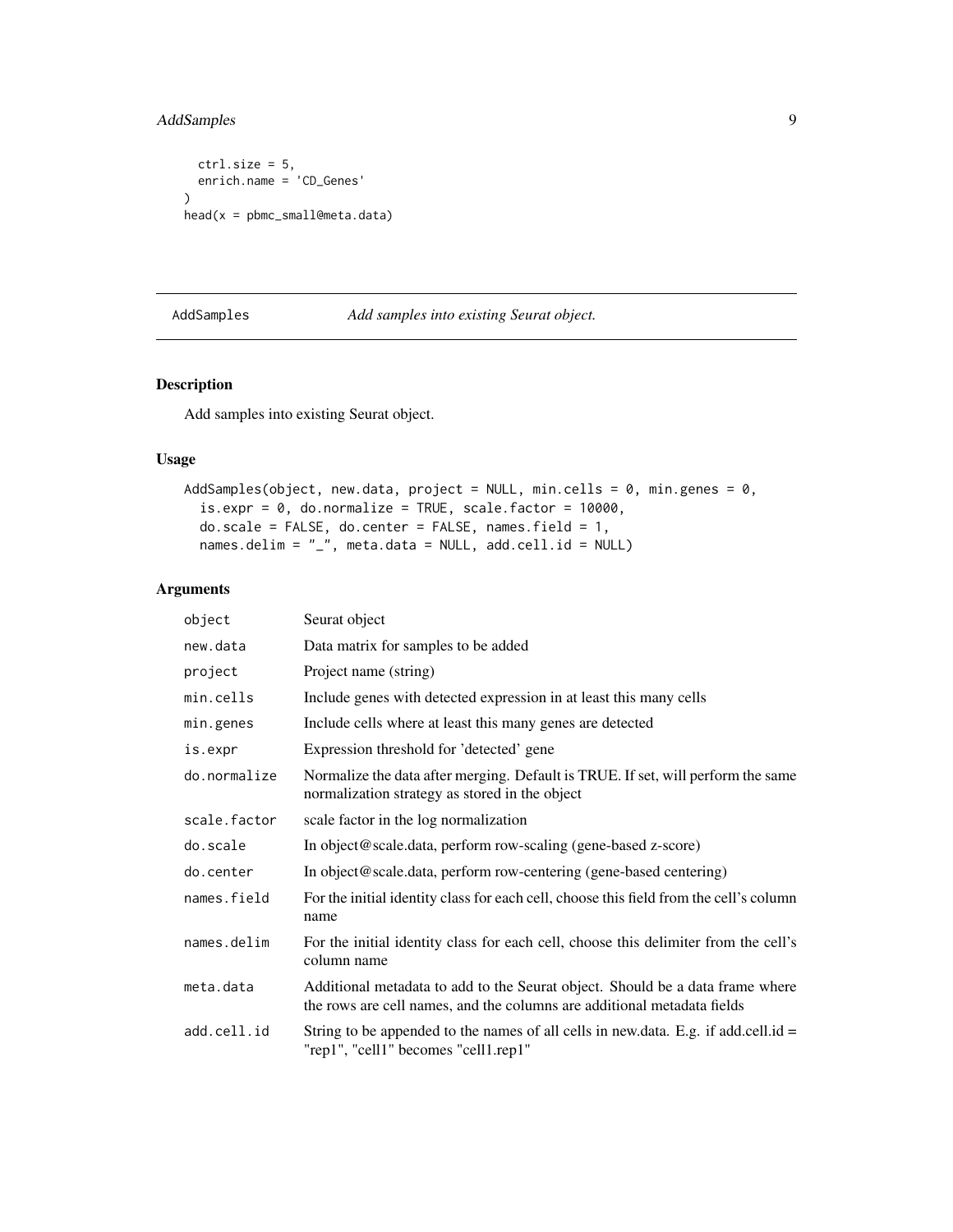#### Examples

```
pbmc1 <- SubsetData(object = pbmc_small, cells.use = pbmc_small@cell.names[1:40])
pbmc1
pbmc2 <- SubsetData(object = pbmc_small, cells.use = pbmc_small@cell.names[41:80])
pbmc2_data <- pbmc2@data
dim(pbmc2_data)
pbmc_added <- AddSamples(object = pbmc1, new.data = pbmc2_data)
pbmc_added
```
AddSmoothedScore *Calculate smoothed expression values*

### Description

Smooths expression values across the k-nearest neighbors based on dimensional reduction

#### Usage

```
AddSmoothedScore(object, genes.fit = NULL, dim.1 = 1, dim.2 = 2,
  reduction.use = "tsne", k = 30, do.log = FALSE, do.print = FALSE,
 nn.eps = 0)
```
#### Arguments

| object        | Seurat object                                                                                                          |
|---------------|------------------------------------------------------------------------------------------------------------------------|
| genes.fit     | Genes to calculate smoothed values for                                                                                 |
| dim.1         | Dimension 1 to use for dimensional reduction                                                                           |
| dim.2         | Dimension 2 to use for dimensional reduction                                                                           |
| reduction.use | Dimensional reduction to use                                                                                           |
| k             | k-param for k-nearest neighbor calculation. 30 by default                                                              |
| do.log        | Whether to perform smoothing in log space. Default is false.                                                           |
| do.print      | Print progress (output the name of each gene after it has been imputed).                                               |
| nn.eps        | Error bound when performing nearest neighbor seach using RANN; default of<br>0.0 implies exact nearest neighbor search |

#### Examples

pbmc\_small <- AddSmoothedScore(object = pbmc\_small, genes.fit = "MS4A1", reduction.use = "pca")

<span id="page-9-0"></span>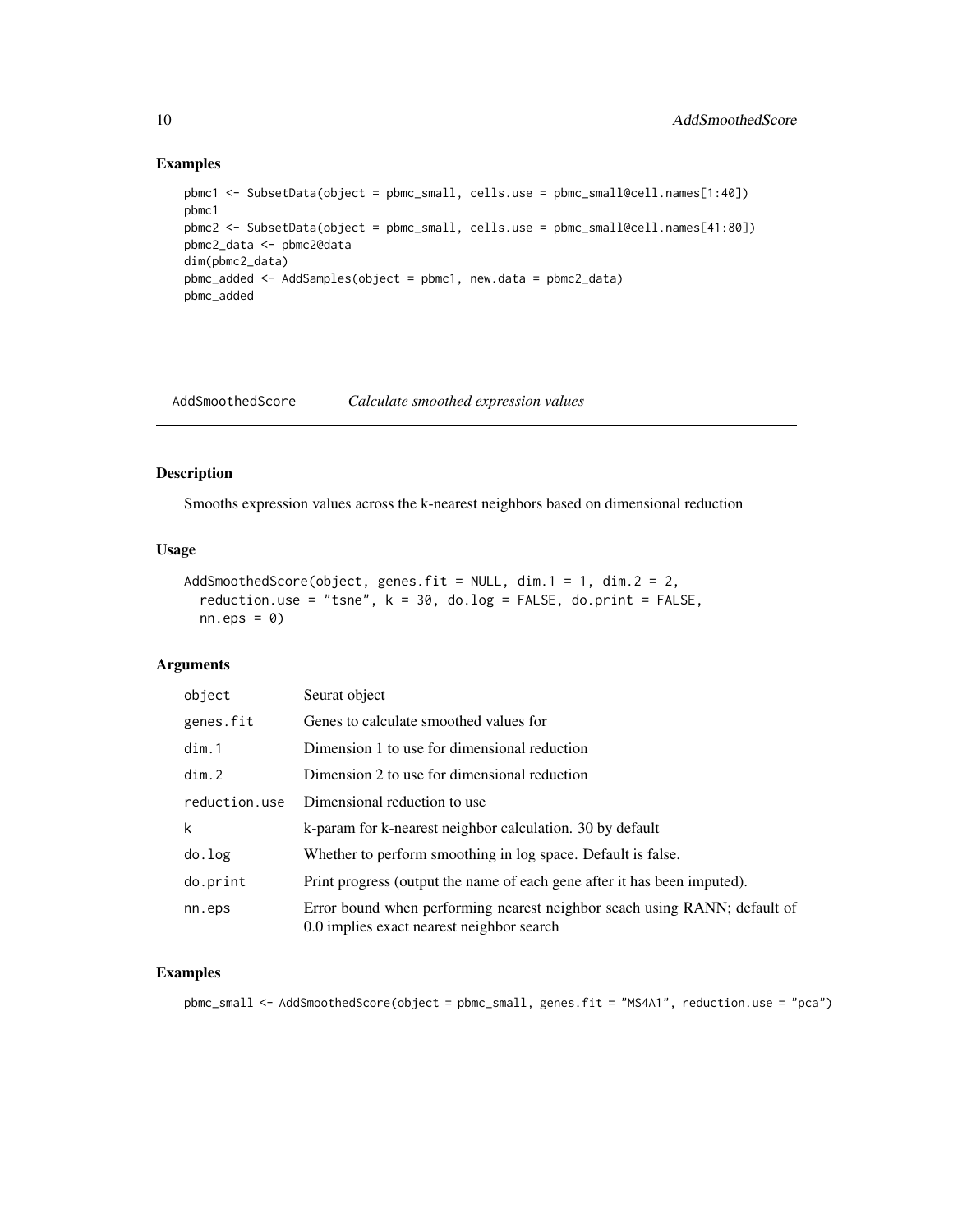<span id="page-10-0"></span>

Aligns subspaces across a given grouping variable.

### Usage

```
AlignSubspace(object, reduction.type = "cca", grouping.var, dims.align,
  num.possible.genes = 2000, num.genes = 30, show.plots = FALSE,
 verbose = TRUE, ...
```
### Arguments

| object             | Seurat object                                                                                                                                                                                                |
|--------------------|--------------------------------------------------------------------------------------------------------------------------------------------------------------------------------------------------------------|
| reduction.type     | Reduction to align scores for. Default is "cca".                                                                                                                                                             |
| grouping.var       | Name of the grouping variable for which to align the scores                                                                                                                                                  |
| dims.align         | Dims to align, default is all                                                                                                                                                                                |
| num.possible.genes |                                                                                                                                                                                                              |
|                    | Number of possible genes to search when choosing genes for the metagene. Set<br>to 2000 by default. Lowering will decrease runtime but may result in metagenes<br>constructed on fewer than num.genes genes. |
| num.genes          | Number of genes to use in construction of "metagene" (default is 30).                                                                                                                                        |
| show.plots         | Show debugging plots                                                                                                                                                                                         |
| verbose            | Displays progress and other output                                                                                                                                                                           |
| $\ddotsc$          | Additional parameters to ScaleData                                                                                                                                                                           |

#### Details

Following is a description for the two group case but this can be extended to arbitrarily many groups which works by performing pairwise alignment to a reference group (the largest group). First, we identify genes that are driving variation in both datasets by looking at the correlation of gene expression with each projection vector (e.g. CC1) in both datasets. For this we use the biweight midcorrelation (bicor) and choose the top num.genes with the strongest bicor to construct a 'metagene' for each dataset. We then scale each metagene to match its 95% reference range and linearly shift them by the minimum difference between the two metagenes over the 10-90 quantile range. We then map each cell in the smaller dataset to a cell in the larger dataset using dynamic time warping (DTW) and apply the same map to the projection vectors ( CC vectors) to place both datasets on a common aligned scale. We apply this procedue to each pair (group) of vectors individually for all specified in dims.align. For a full description of the method, see Butler et al 2017.

### Value

Returns Seurat object with the dims aligned, stored in object@dr\$reduction.type.aligned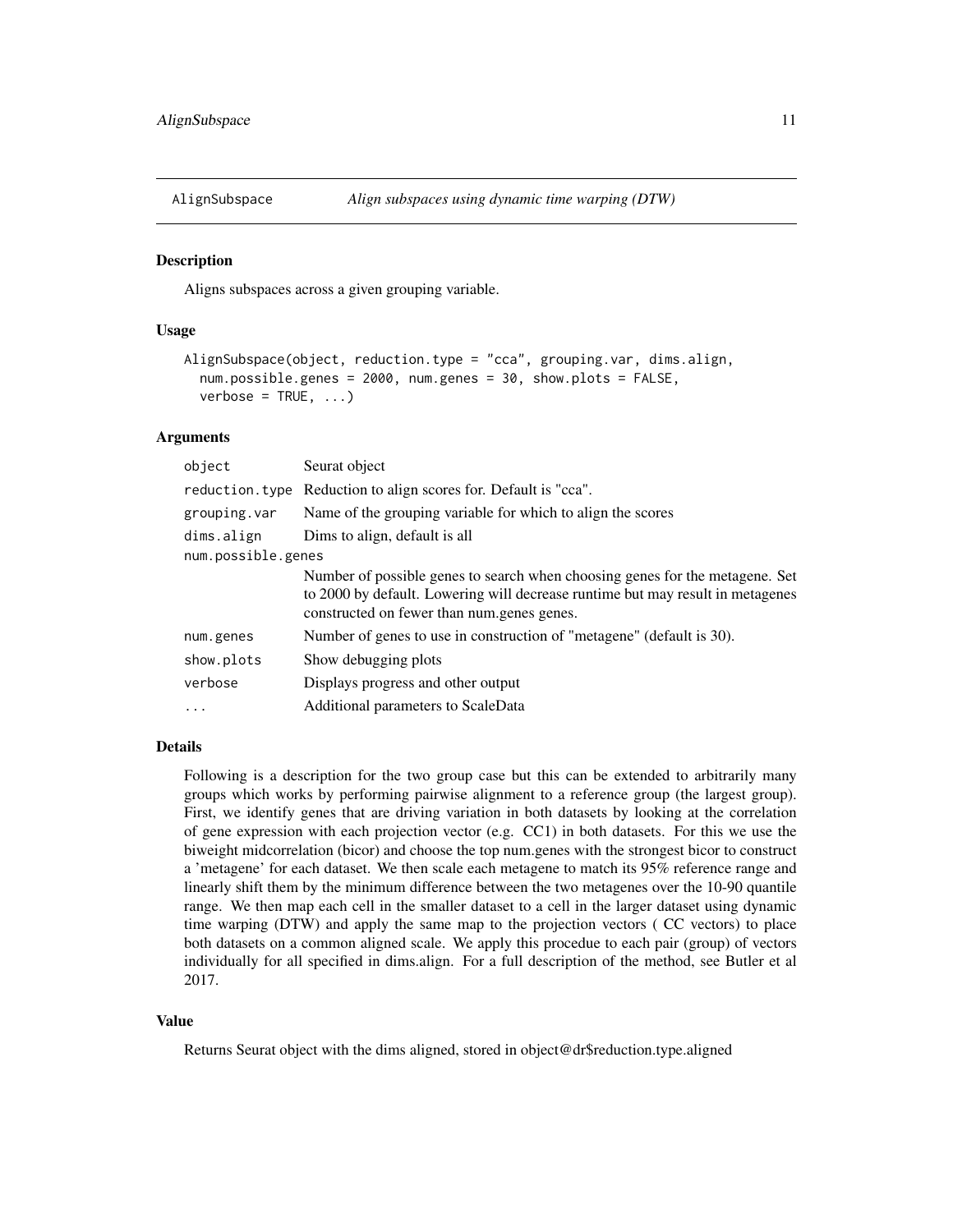#### Examples

```
## Not run:
pbmc_small
# Requires CCA to have previously been run
# As CCA requires two datasets, we will split our test object into two just for this example
pbmc1 <- SubsetData(pbmc_small,cells.use = pbmc_small@cell.names[1:40])
pbmc2 <- SubsetData(pbmc_small,cells.use = pbmc_small@cell.names[41:80])
pbmc1@meta.data$group <- "group1"
pbmc2@meta.data$group <- "group2"
pbmc_cca <- RunCCA(pbmc1,pbmc2)
pbmc_cca <- AlignSubspace(pbmc_cca,reduction.type = "cca", grouping.var = "group", dims.align = 1:2)
## End(Not run)
```
AssessNodes *Assess Internal Nodes*

#### Description

Method for automating assessment of tree splits over all internal nodes, or a provided list of internal nodes. Uses AssessSplit() for calculation of Out of Bag error (proxy for confidence in split).

#### Usage

```
AssessNodes(object, node.list, all.below = FALSE, genes.training = NULL)
```
#### Arguments

| object    | Seurat object                                                                                              |
|-----------|------------------------------------------------------------------------------------------------------------|
| node.list | List of internal nodes to assess and return                                                                |
| all.below | If single node provided in node list, assess all splits below (and including) pro-<br>vided node           |
|           | genes, training A vector of genes to use to train the classifier, defaults to rownames $(x =$ object@data) |
|           |                                                                                                            |

### Value

Returns the Out of Bag error for a random forest classifiers trained on each internal node split or each split provided in the node list.

```
## Not run:
pbmc_small
pbmc_small <- FindClusters(object = pbmc_small, reduction.type = "pca",
                           dims.use = 1:10, resolution = 1.1, save.SNN = TRUE)
pbmc_small <- BuildClusterTree(pbmc_small, reorder.numeric = TRUE, do.reorder = TRUE)
```
<span id="page-11-0"></span>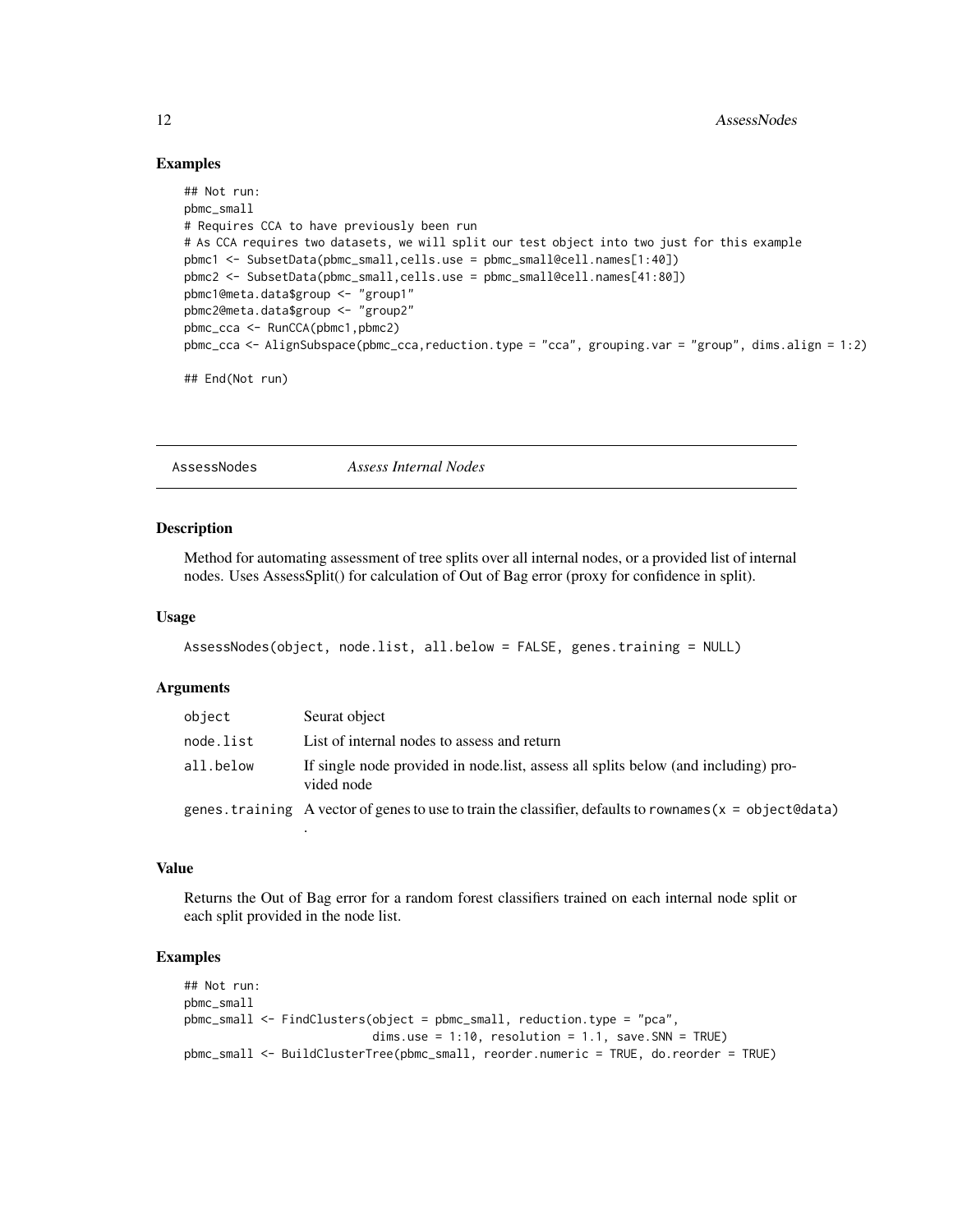### <span id="page-12-0"></span>AssessSplit 13

```
AssessNodes(pbmc_small)
```
## End(Not run)

AssessSplit *Assess Cluster Split*

#### Description

Method for determining confidence in specific bifurcations in the cluster tree. Use the Out of Bag (OOB) error of a random forest classifier to judge confidence.

### Usage

```
AssessSplit(object, node, cluster1, cluster2, genes.training = NULL,
  print.output = TRUE, ...)
```
#### Arguments

| object       | Seurat object                                                                                               |
|--------------|-------------------------------------------------------------------------------------------------------------|
| node         | Node in the cluster tree in question                                                                        |
| cluster1     | First cluster to compare                                                                                    |
| cluster2     | Second cluster to compare                                                                                   |
|              | genes. training A vector of genes to use to train the classifier, defaults to rownames ( $x =$ object@data) |
| print.output | Print the OOB error for the classifier                                                                      |
| $\ddots$ .   | Arguments passed on to BuildRFClassifier                                                                    |
|              | training.genes Vector of genes to build the classifier on                                                   |
|              | <b>training.classes</b> Vector of classes to build the classifier on                                        |
|              | verbose Additional progress print statements                                                                |

### Value

Returns the Out of Bag error for a random forest classifier trained on the split from the given node

```
pbmc_small
pbmc_small <- FindClusters(object = pbmc_small, reduction.type = "pca",
                           dims.use = 1:10, resolution = 1.1, save.SNN = TRUE)
pbmc_small <- BuildClusterTree(pbmc_small, reorder.numeric = TRUE, do.reorder = TRUE)
# Assess based on a given node
AssessSplit(pbmc_small, node = 11)
# Asses based on two given clusters (or vectors of clusters)
AssessSplit(pbmc_small, cluster1 = 5, cluster2 = 6)
AssessSplit(pbmc_small, cluster1 = 4, cluster2 = c(5, 6))
```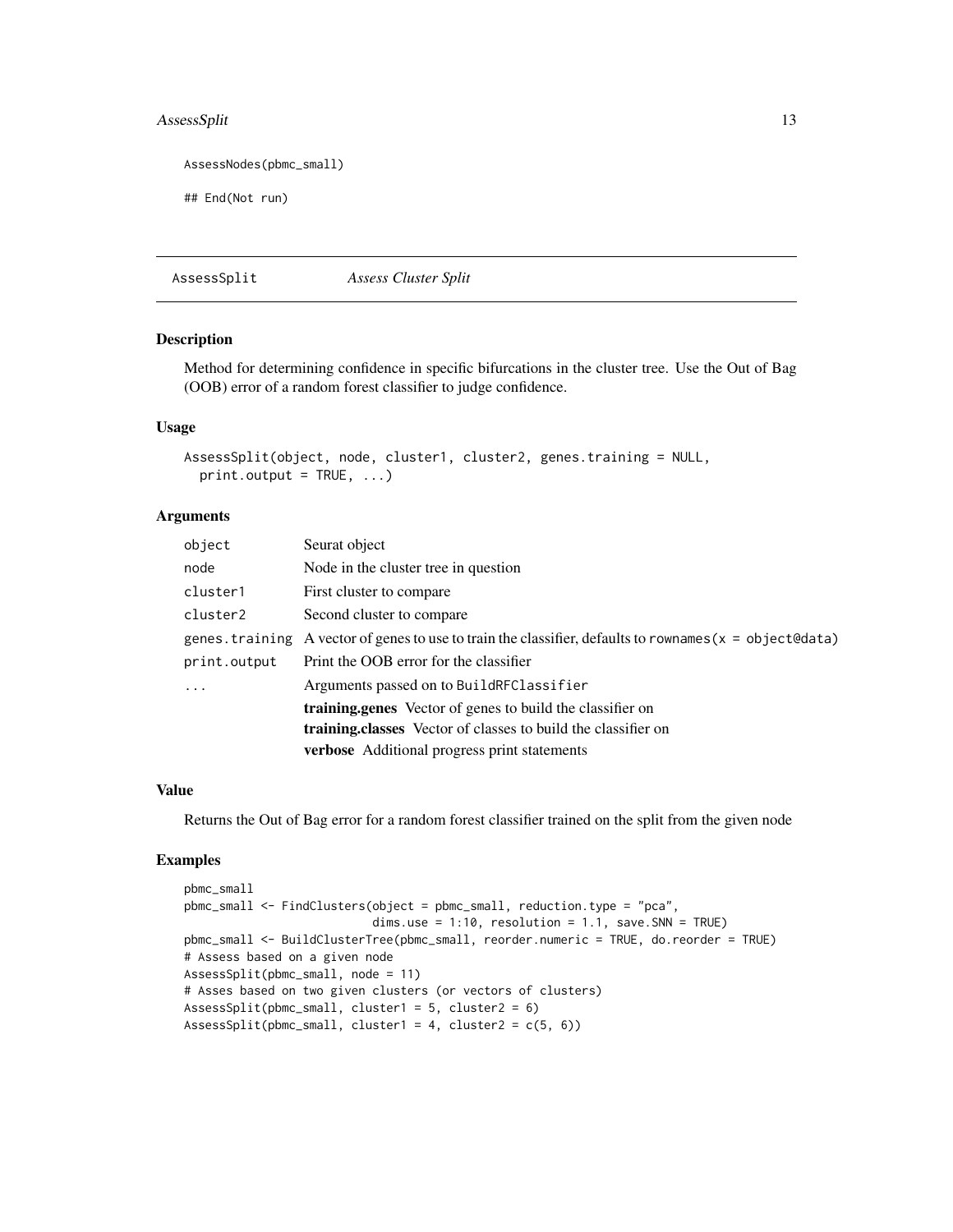<span id="page-13-0"></span>

Used in to creating vector friendly plots. Exported as it may be useful to others more broadly

#### Usage

```
AugmentPlot(plot1, imgFile)
```
#### Arguments

| plot1   | ggplot2 scatterplot. Typically will have only labeled axes and no points         |
|---------|----------------------------------------------------------------------------------|
| imgFile | location of a PNG file that contains the points to overlay onto the scatterplot. |

### Value

ggplot2 scatterplot that includes the original axes but also the PNG file

### Examples

```
## Not run:
data("pbmc_small")
p <- PCAPlot(pbmc_small, do.return = TRUE)
ggsave(filename = 'pcaplot.png', plot = p, device = png)
pmod <- AugmentPlot(plot1 = p, imgFile = 'pcaplot.png')
pmod
```
## End(Not run)

AverageDetectionRate *Probability of detection by identity class*

### Description

For each gene, calculates the probability of detection for each identity class.

### Usage

```
AverageDetectionRate(object, thresh.min = 0)
```

| object     | Seurat object                                      |
|------------|----------------------------------------------------|
| thresh.min | Minimum threshold to define 'detected' (log-scale) |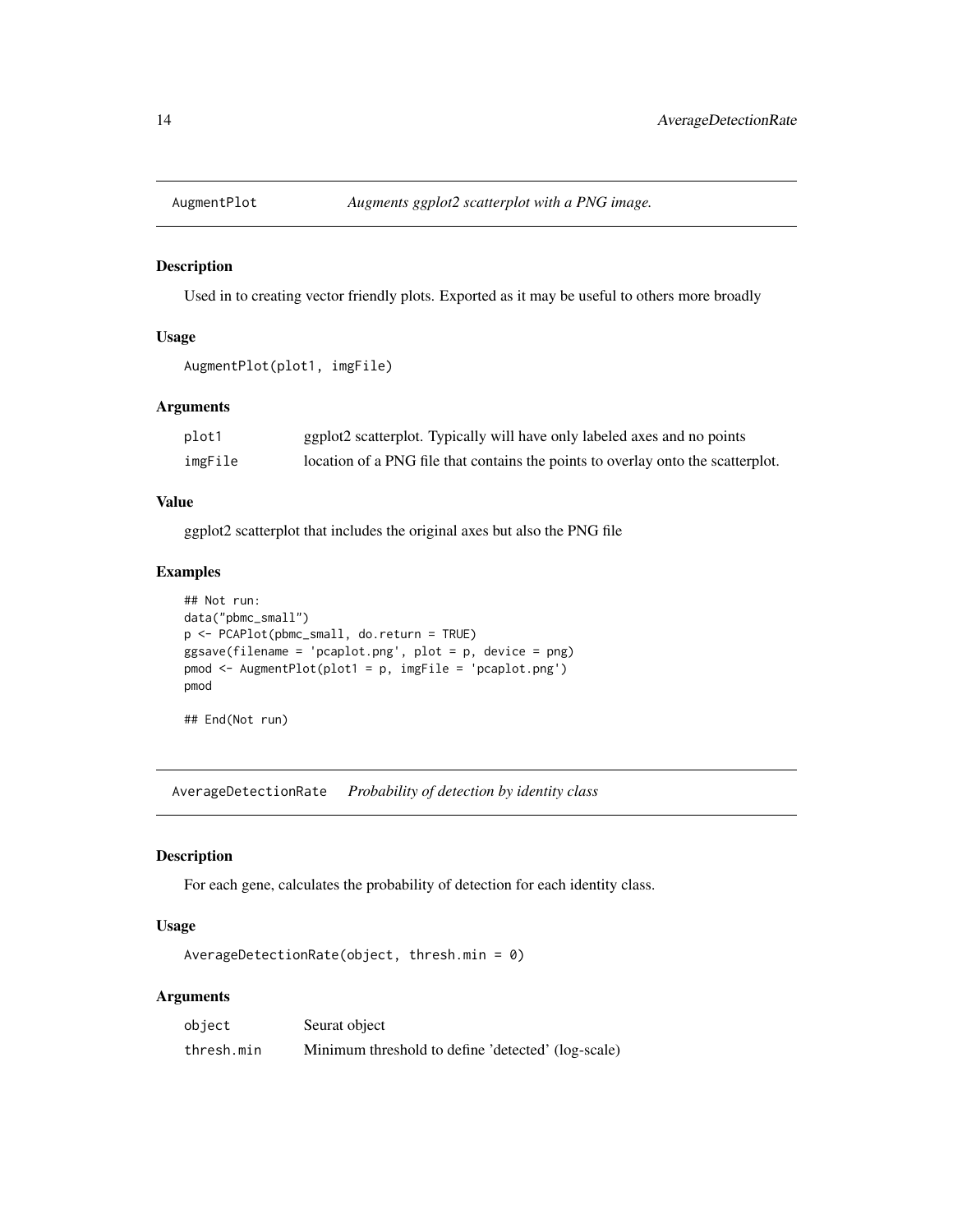### <span id="page-14-0"></span>AverageExpression 15

### Value

Returns a matrix with genes as rows, identity classes as columns.

#### Examples

```
head(AverageDetectionRate(object = pbmc_small))
```
AverageExpression *Averaged gene expression by identity class*

### Description

Returns gene expression for an 'average' single cell in each identity class

#### Usage

```
AverageExpression(object, genes.use = NULL, return.seurat = FALSE,
  add.ident = NULL, use.scale = FALSE, use.raw = FALSE,
  show.progress = TRUE, ...)
```
### Arguments

| object        | Seurat object                                                                                                                                            |
|---------------|----------------------------------------------------------------------------------------------------------------------------------------------------------|
| genes.use     | Genes to analyze. Default is all genes.                                                                                                                  |
| return.seurat | Whether to return the data as a Seurat object. Default is false.                                                                                         |
| add.ident     | Place an additional label on each cell prior to averaging (very useful if you want<br>to observe cluster averages, separated by replicate, for example). |
| use.scale     | Use scaled values for gene expression                                                                                                                    |
| use.raw       | Use raw values for gene expression                                                                                                                       |
| show.progress | Show progress bar (default is T)                                                                                                                         |
| $\cdots$      | Arguments to be passed to methods such as Seurat                                                                                                         |

### Details

Output is in log-space when return.seurat = TRUE, otherwise it's in non-log space. Averaging is done in non-log space.

### Value

Returns a matrix with genes as rows, identity classes as columns.

### Examples

head(AverageExpression(object = pbmc\_small))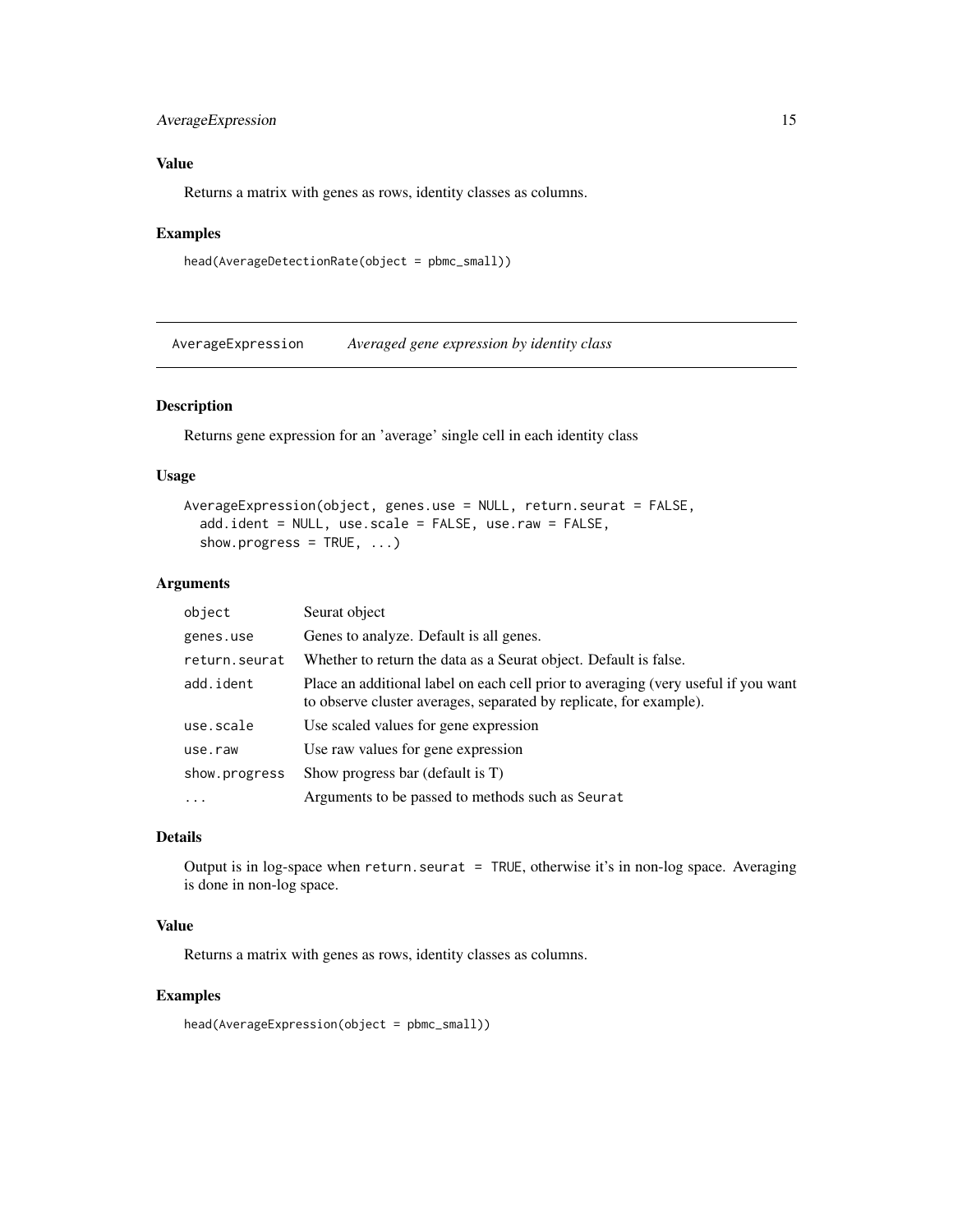<span id="page-15-0"></span>

Returns the PCA scores for an 'average' single cell in each identity class

### Usage

```
AveragePCA(object)
```
### Arguments

object Seurat object

### Value

Returns a matrix with genes as rows, identity classes as columns

### Examples

head(AveragePCA(object = pbmc\_small))

BlackAndWhite *A black and white color palette*

### Description

A black and white color palette

### Usage

```
BlackAndWhite(...)
```
#### Arguments

... Extra parameters to CustomPalette

### Value

A color palette

### See Also

CustomPalette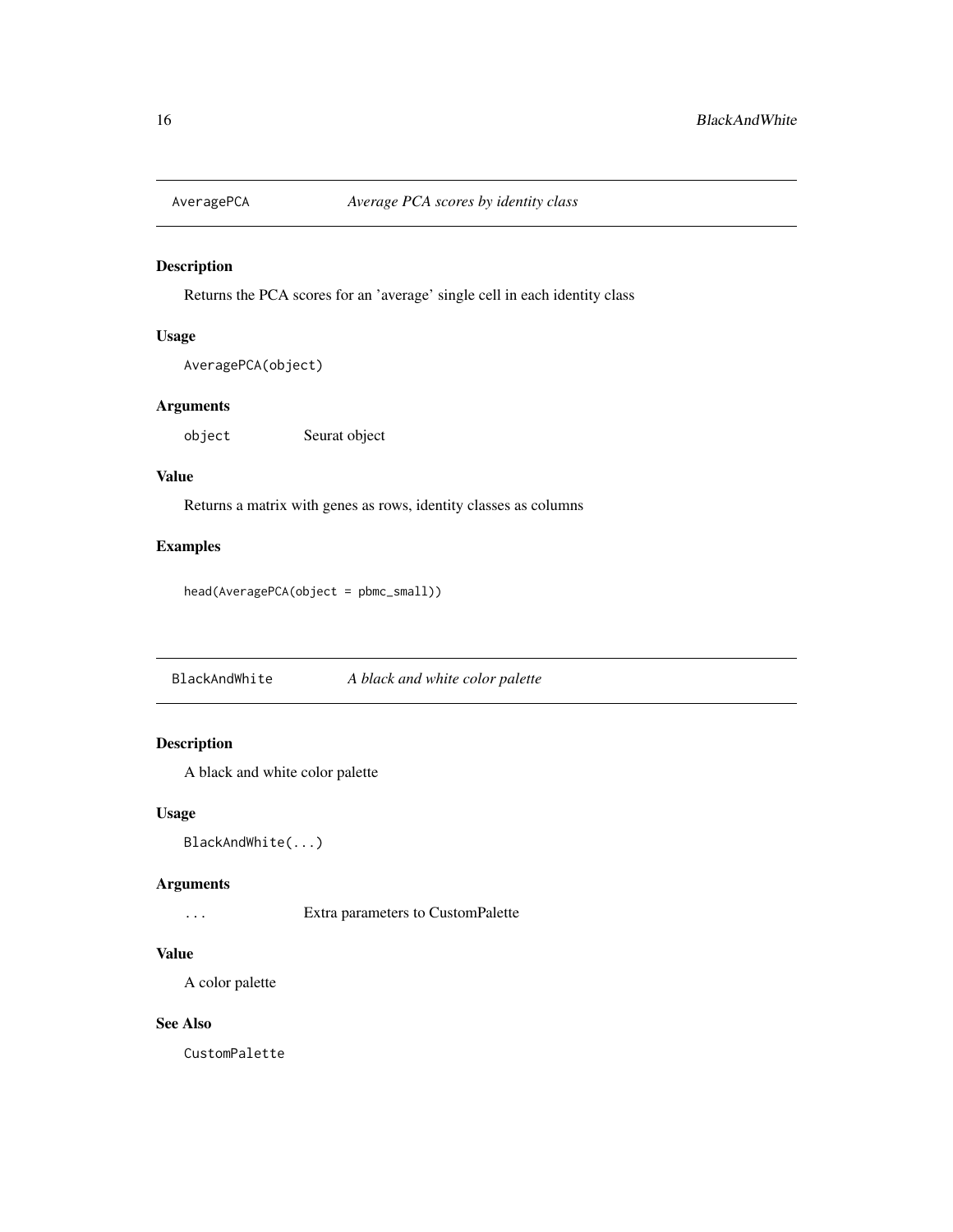### <span id="page-16-0"></span>BuildClusterTree 17

### Examples

```
df \le - data.frame(x = rnorm(n = 100, mean = 20, sd = 2), y = rbinom(n = 100, size = 100, prob = 0.2))
plot(df, col = BlackAndWhite())
```
BuildClusterTree *Phylogenetic Analysis of Identity Classes*

### Description

Constructs a phylogenetic tree relating the 'average' cell from each identity class. Tree is estimated based on a distance matrix constructed in either gene expression space or PCA space.

### Usage

```
BuildClusterTree(object, genes.use = NULL, pcs.use = NULL, SNN.use = NULL,
  do.plot = TRUE, do.reorder = FALSE, reorder.numeric = FALSE,
  show.progress = TRUE)
```
#### Arguments

| object          | Seurat object                                                                                                                                                                            |
|-----------------|------------------------------------------------------------------------------------------------------------------------------------------------------------------------------------------|
| genes.use       | Genes to use for the analysis. Default is the set of variable genes (object@var.genes).<br>Assumes pcs.use=NULL (tree calculated in gene expression space)                               |
| pcs.use         | If set, tree is calculated in PCA space.                                                                                                                                                 |
| SNN.use         | If SNN is passed, build tree based on SNN graph connectivity between clusters                                                                                                            |
| do.plot         | Plot the resulting phylogenetic tree                                                                                                                                                     |
| do.reorder      | Re-order identity classes (factor ordering), according to position on the tree.<br>This groups similar classes together which can be helpful, for example, when<br>drawing violin plots. |
| reorder.numeric |                                                                                                                                                                                          |
|                 | Re-order identity classes according to position on the tree, assigning a numeric<br>value $('1')$ is the leftmost node)                                                                  |
| show.progress   | Show progress updates                                                                                                                                                                    |

### Details

Note that the tree is calculated for an 'average' cell, so gene expression or PC scores are averaged across all cells in an identity class before the tree is constructed.

### Value

A Seurat object where the cluster tree is stored in object@cluster.tree[[1]]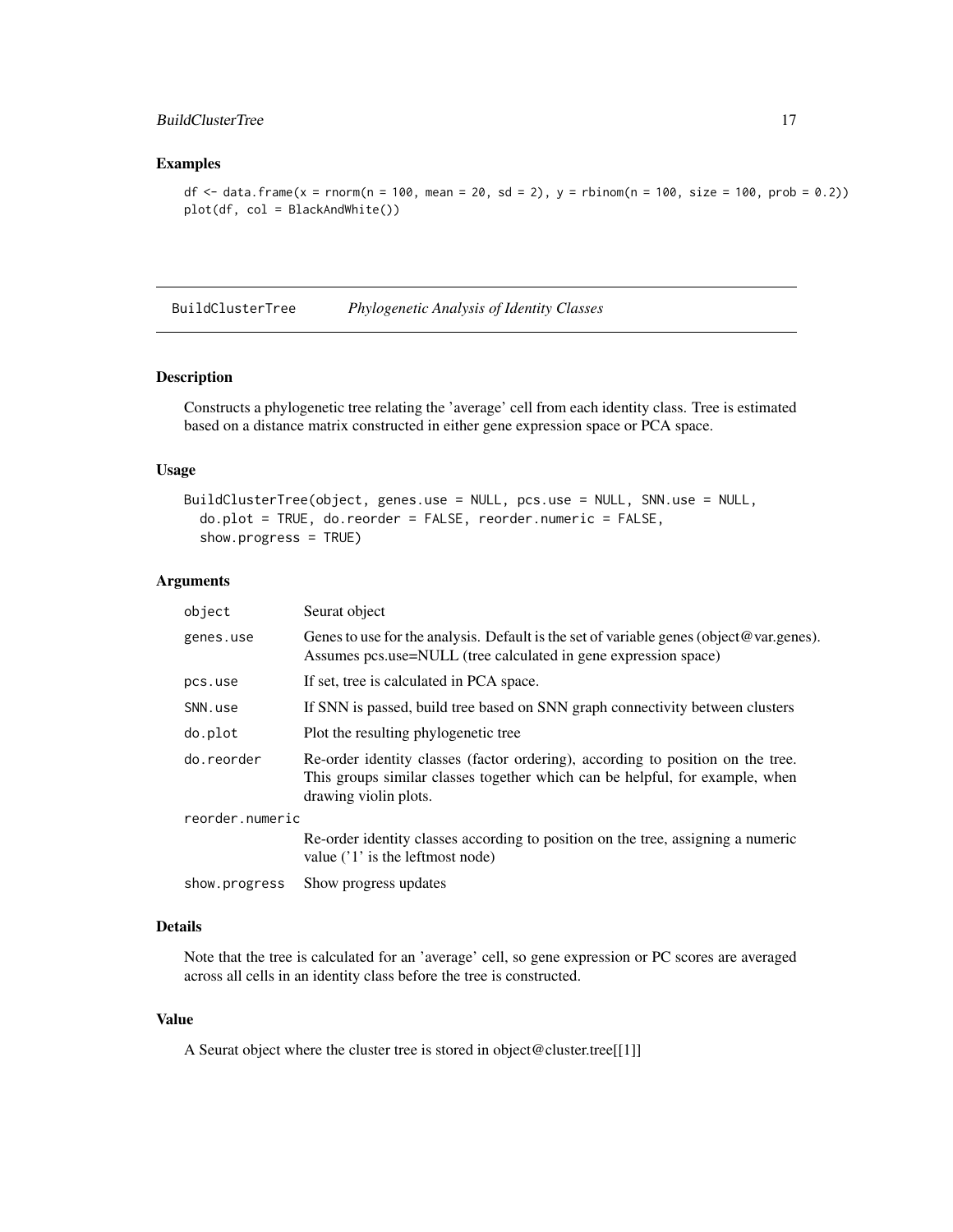### Examples

```
pbmc_small
pbmc_small <- BuildClusterTree(pbmc_small, do.plot = FALSE)
```
BuildRFClassifier *Build Random Forest Classifier*

### Description

Train the random forest classifier

### Usage

```
BuildRFClassifier(object, training.genes = NULL, training.classes = NULL,
  verbase = TRUE, ...
```
### Arguments

| object           | Seurat object on which to train the classifier            |  |
|------------------|-----------------------------------------------------------|--|
|                  | training.genes Vector of genes to build the classifier on |  |
| training.classes |                                                           |  |
|                  | Vector of classes to build the classifier on              |  |
| verbose          | Additional progress print statements                      |  |
|                  | additional parameters passed to ranger                    |  |

### Value

Returns the random forest classifier

```
pbmc_small
# Builds the random forest classifier to be used with ClassifyCells
# Useful if you want to use the same classifier with several sets of new data
classifier <- BuildRFClassifier(pbmc_small, training.classes = pbmc_small@ident)
```
<span id="page-17-0"></span>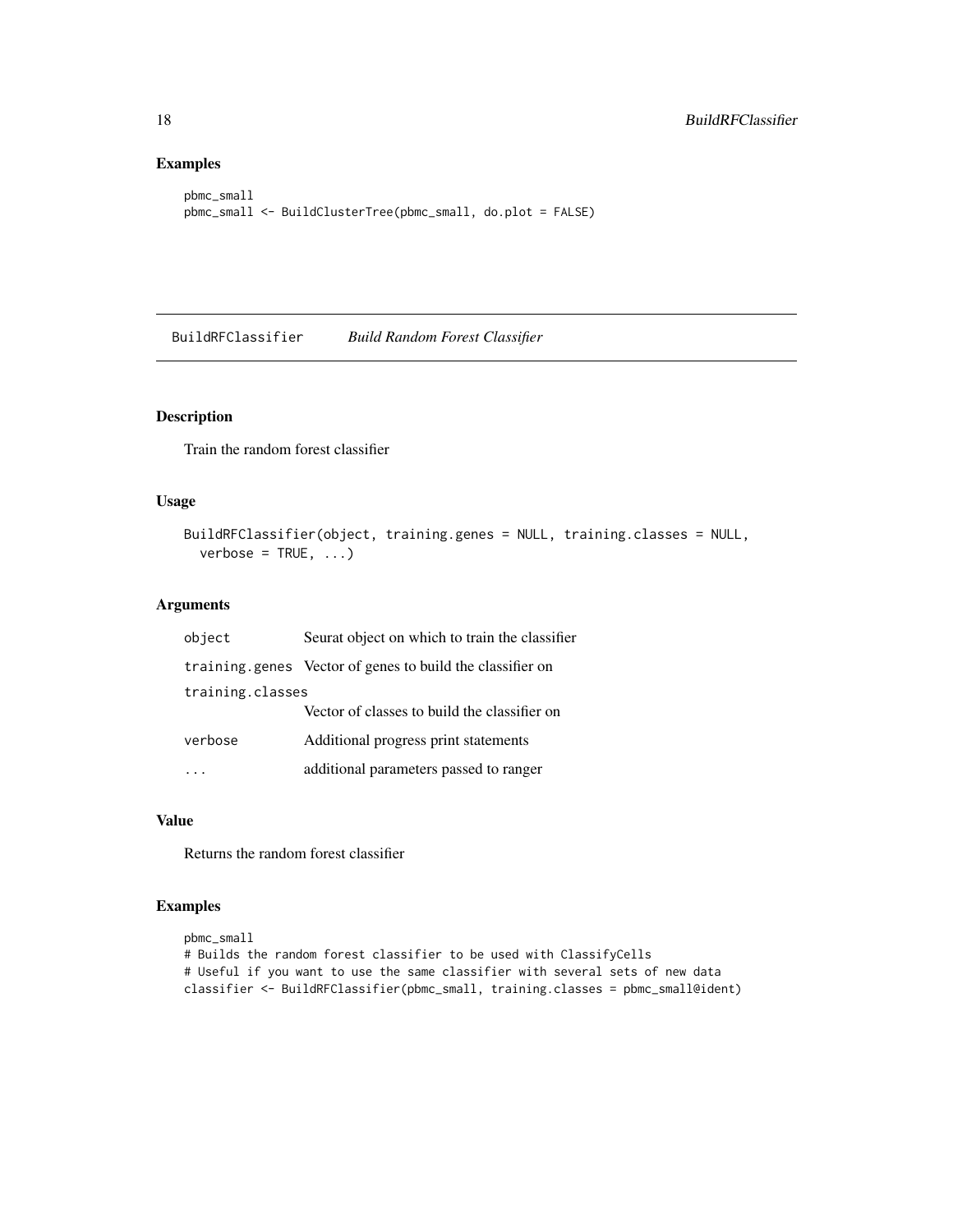<span id="page-18-0"></span>

Constructs a Shared Nearest Neighbor (SNN) Graph for a given dataset. We first determine the k-nearest neighbors of each cell. We use this knn graph to construct the SNN graph by calculating the neighborhood overlap (Jaccard index) between every cell and its k.param nearest neighbors.

#### Usage

```
BuildSNN(object, genes.use = NULL, reduction.type = "pca",
  dims.use = NULL, k.param = 10, plot.SNN = FALSE, prune.SNN = 1/15,
 print.output = TRUE, distance.matrix = NULL, force.recalc = FALSE,
  filename = NULL, save.SNN = TRUE, nn.eps = 0)
```

| object          | Seurat object                                                                                                                                                                                                                                                                                                                     |
|-----------------|-----------------------------------------------------------------------------------------------------------------------------------------------------------------------------------------------------------------------------------------------------------------------------------------------------------------------------------|
| genes.use       | A vector of gene names to use in construction of SNN graph if building directly<br>based on expression data rather than a dimensionally reduced representation (i.e.<br>$PCs$ ).                                                                                                                                                  |
| reduction.type  | Name of dimensional reduction technique to use in construction of SNN graph.<br>(e.g. "pca", "ica")                                                                                                                                                                                                                               |
| dims.use        | A vector of the dimensions to use in construction of the SNN graph (e.g. To use<br>the first $10$ PCs, pass $1:10$ )                                                                                                                                                                                                              |
| k.param         | Defines k for the k-nearest neighbor algorithm                                                                                                                                                                                                                                                                                    |
| plot.SNN        | Plot the SNN graph                                                                                                                                                                                                                                                                                                                |
| prune.SNN       | Sets the cutoff for acceptable Jaccard index when computing the neighborhood<br>overlap for the SNN construction. Any edges with values less than or equal<br>to this will be set to 0 and removed from the SNN graph. Essentially sets the<br>strigency of pruning $(0 \text{---}$ no pruning, $1 \text{---}$ prune everything). |
| print.output    | Whether or not to print output to the console                                                                                                                                                                                                                                                                                     |
| distance.matrix |                                                                                                                                                                                                                                                                                                                                   |
|                 | Build SNN from distance matrix (experimental)                                                                                                                                                                                                                                                                                     |
| force.recalc    | Force recalculation of SNN.                                                                                                                                                                                                                                                                                                       |
| filename        | Write SNN directly to file named here as an edge list compatible with FindClus-<br>ters                                                                                                                                                                                                                                           |
| save.SNN        | Default behavior is to store the SNN in object@snn. Setting to FALSE can be<br>used together with a provided filename to only write the SNN out as an edge file<br>to disk.                                                                                                                                                       |
| nn.eps          | Error bound when performing nearest neighbor seach using RANN; default of<br>0.0 implies exact nearest neighbor search                                                                                                                                                                                                            |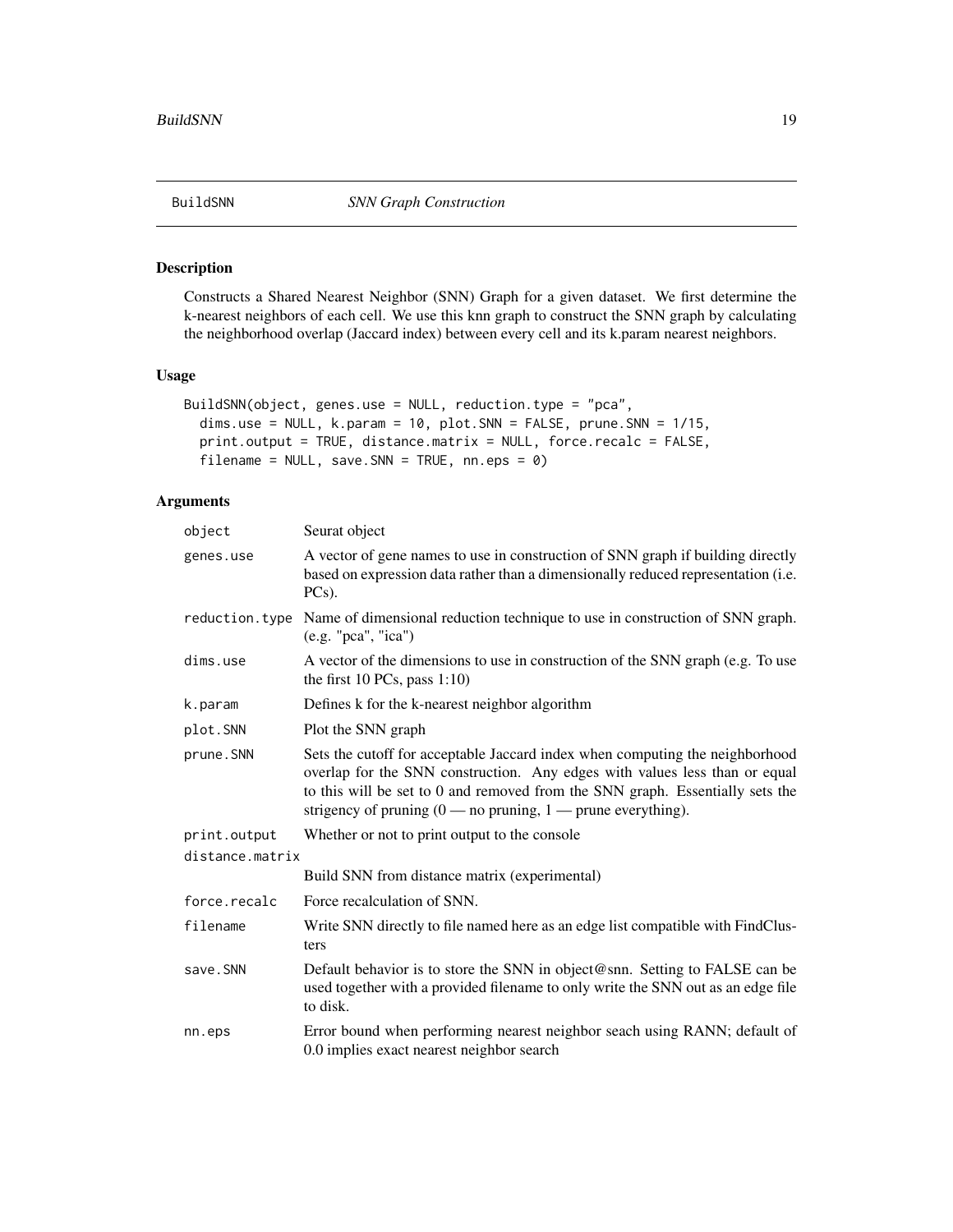### <span id="page-19-0"></span>Value

Returns the object with object@snn filled

### Examples

```
pbmc_small
# Compute an SNN on the gene expression level
pbmc_small <- BuildSNN(pbmc_small, genes.use = pbmc_small@var.genes)
# More commonly, we build the SNN on a dimensionally reduced form of the data
# such as the first 10 principle components.
pbmc_small <- BuildSNN(pbmc_small, reduction.type = "pca", dims.use = 1:10)
```
CalcAlignmentMetric *Calculate an alignment score*

#### Description

Calculates an alignment score to determine how well aligned two (or more) groups have been aligned. We first split the data into groups based on the grouping.var provided and randomly downsample all groups to have as many cells as in the smallest group. We then construct a nearest neighbor graph and ask for each cell, how many of its neighbors have the same group identity as it does. We then take the average over all cells, compare it to the expected value for perfectly mixed neighborhoods, and scale it to range from 0 to 1.

### Usage

```
CalcAlignmentMetric(object, reduction.use = "cca.aligned", dims.use,
  grouping.var, nn, nn.eps = 0)
```

| object        | Seurat object                                                                                                          |
|---------------|------------------------------------------------------------------------------------------------------------------------|
| reduction.use | Stored dimensional reduction on which to build NN graph. Usually going to be<br>cca.aligned.                           |
| dims.use      | Dimensions to use in building the NN graph                                                                             |
| grouping.var  | Grouping variable used in the alignment.                                                                               |
| nn            | Number of neighbors to calculate in the NN graph construction                                                          |
| nn.eps        | Error bound when performing nearest neighbor seach using RANN; default of<br>0.0 implies exact nearest neighbor search |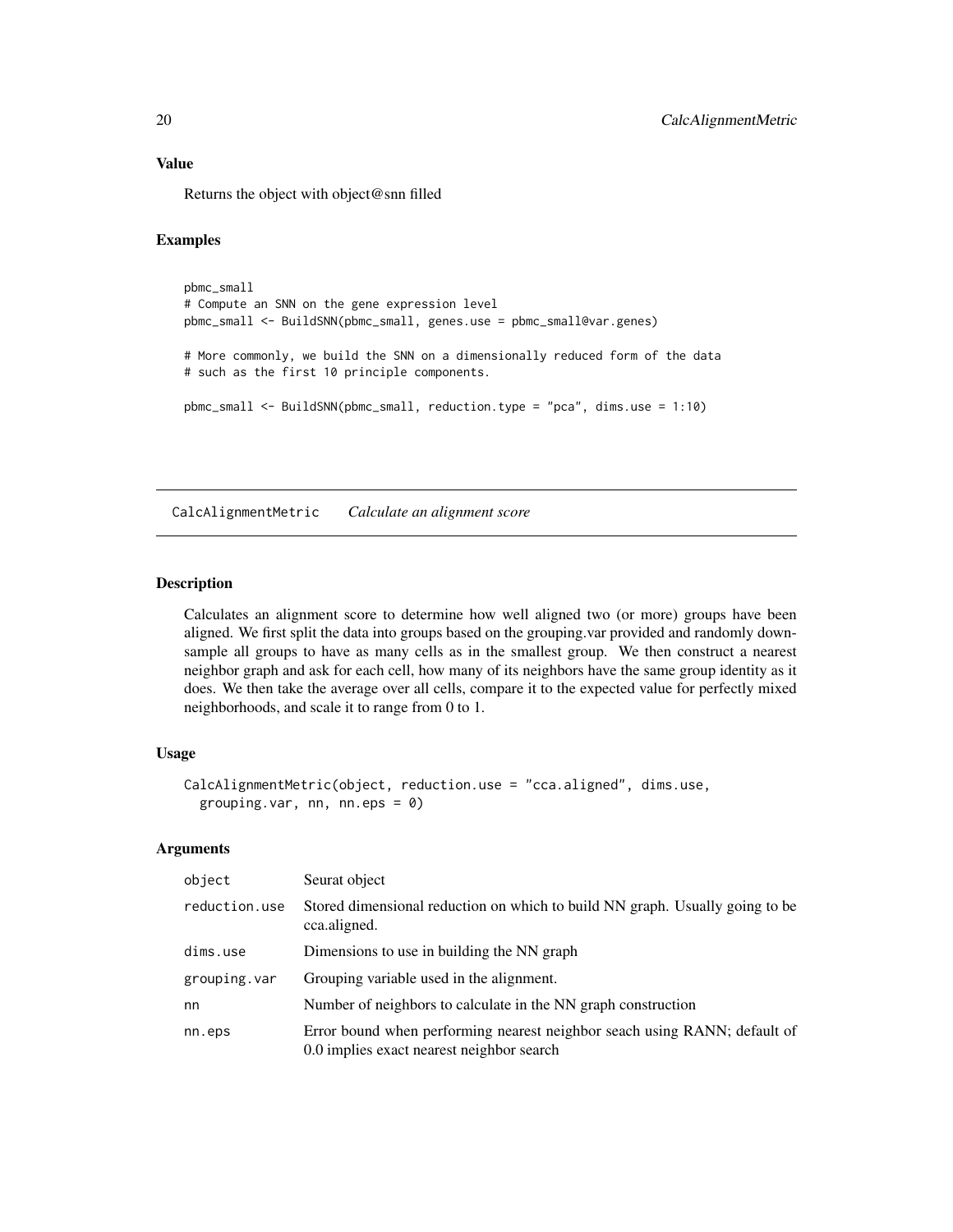### <span id="page-20-0"></span>CalcVarExpRatio 21

#### Details

xbar is the average number of neighbors belonging to any cells' same group, N is the number of groups in the given grouping.var, k is the number of neighbors in the KNN graph.

$$
1 - \frac{\bar{x} - \frac{k}{N}}{k - \frac{k}{N}}
$$

#### Examples

```
## Not run:
pbmc_small
# As CCA requires two datasets, we will split our test object into two just for this example
pbmc1 <- SubsetData(pbmc_small, cells.use = pbmc_small@cell.names[1:40])
pbmc2 <- SubsetData(pbmc_small, cells.use = pbmc_small@cell.names[41:80])
pbmc1@meta.data$group <- "group1"
pbmc2@meta.data$group <- "group2"
pbmc_cca <- RunCCA(pbmc1,pbmc2)
pbmc_cca <- AlignSubspace(pbmc_cca, reduction.type = "cca",
                          grouping.var = "group", dims.align = 1:5)
CalcAlignmentMetric(pbmc_cca, reduction.use = "cca.aligned",
                    dims.use = 1:5, grouping.var = "group")
```
## End(Not run)

CalcVarExpRatio *Calculate the ratio of variance explained by ICA or PCA to CCA*

#### Description

Calculate the ratio of variance explained by ICA or PCA to CCA

### Usage

```
CalcVarExpRatio(object, reduction.type = "pca", grouping.var, dims.use,
  verbose = TRUE)
```
#### Arguments

| object       | Seurat object                                                                       |
|--------------|-------------------------------------------------------------------------------------|
|              | reduction, type type of dimensional reduction to compare to CCA (pca, pcafast, ica) |
| grouping.var | variable to group by                                                                |
| dims.use     | Vector of dimensions to project onto (default is the 1:number stored for cca)       |
| verbose      | Display progress and other output                                                   |

### Value

Returns Seurat object with ratio of variance explained stored in object@meta.data\$var.ratio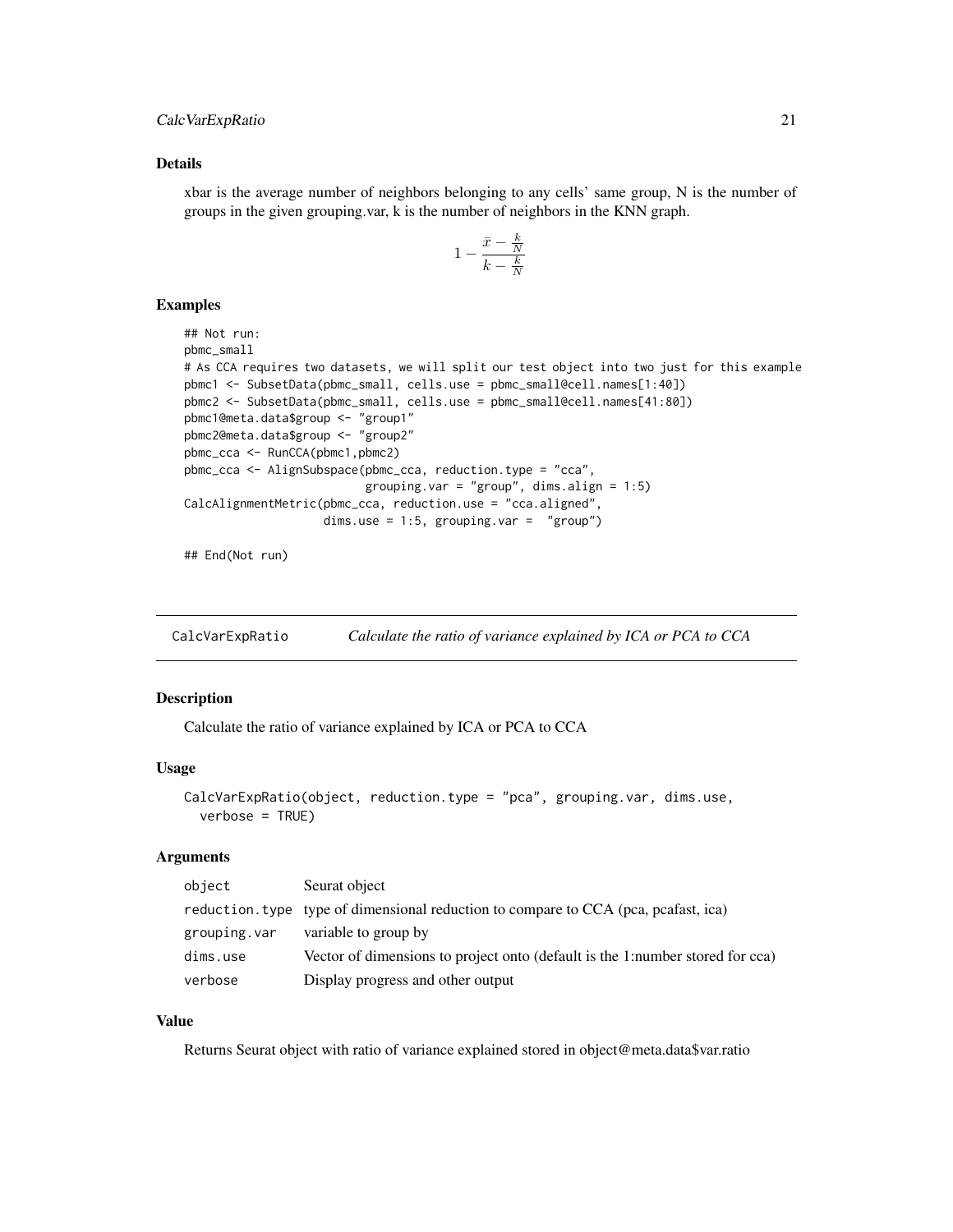### Examples

```
pbmc_small
# Requires CCA to have previously been run
# As CCA requires two datasets, we will split our test object into two just for this example
pbmc1 <- SubsetData(pbmc_small,cells.use = pbmc_small@cell.names[1:40])
pbmc2 <- SubsetData(pbmc_small,cells.use = pbmc_small@cell.names[41:80])
pbmc1@meta.data$group <- "group1"
pbmc2@meta.data$group <- "group2"
pbmc_cca <- RunCCA(pbmc1,pbmc2)
pbmc_cca <- CalcVarExpRatio(pbmc_cca,reduction.type = "pca", grouping.var = "group", dims.use = 1:5)
```
CaseMatch *Match the case of character vectors*

### Description

Match the case of character vectors

### Usage

CaseMatch(search, match)

### Arguments

| search | A vector of search terms                            |
|--------|-----------------------------------------------------|
| match  | A vector of characters whose case should be matched |

#### Value

Values from search present in match with the case of match

```
cd_genes <- c('Cd79b', 'Cd19', 'Cd200')
CaseMatch(search = cd\_genes, match = rownames(x = pbmc\_smalleraw.data))
```
<span id="page-21-0"></span>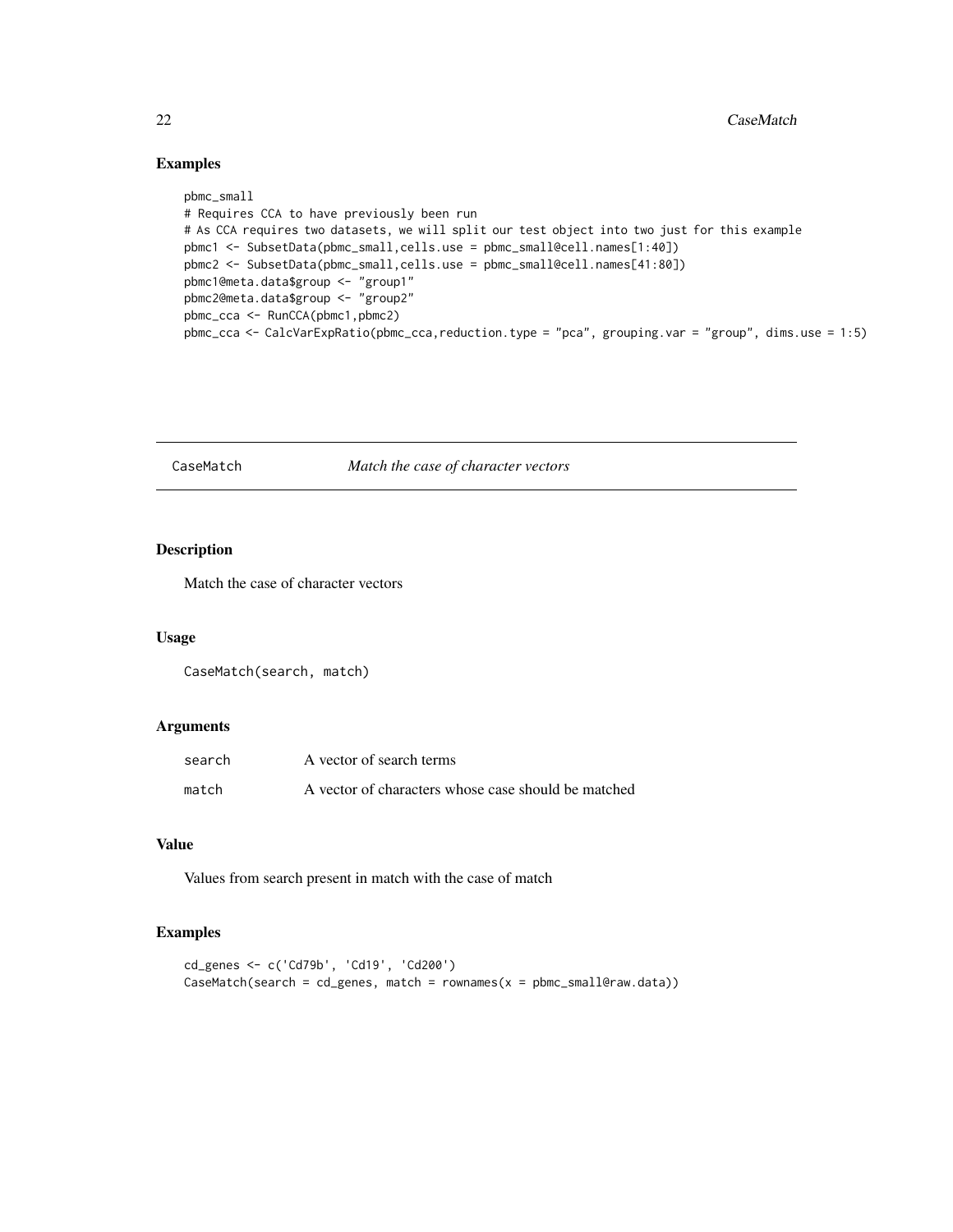<span id="page-22-0"></span>

A list of genes used in cell-cycle regression

### Usage

cc.genes

### Format

A list of two vectors

s.genes Genes associated with S-phase

g2m.genes Genes associated with G2M-phase

### Source

http://science.sciencemag.org/content/352/6282/189

CellCycleScoring *Score cell cycle phases*

### Description

Score cell cycle phases

### Usage

```
CellCycleScoring(object, g2m.genes, s.genes, set.ident = FALSE)
```
### Arguments

| object    | A Seurat object                                                                    |
|-----------|------------------------------------------------------------------------------------|
| g2m.genes | A vector of genes associated with G2M phase                                        |
| s.genes   | A vector of genes associated with S phases                                         |
| set.ident | If true, sets identity to phase assignments Stashes old identities in 'old. ident' |

#### Value

A Seurat object with the following columns added to object@meta.data: S.Score, G2M.Score, and Phase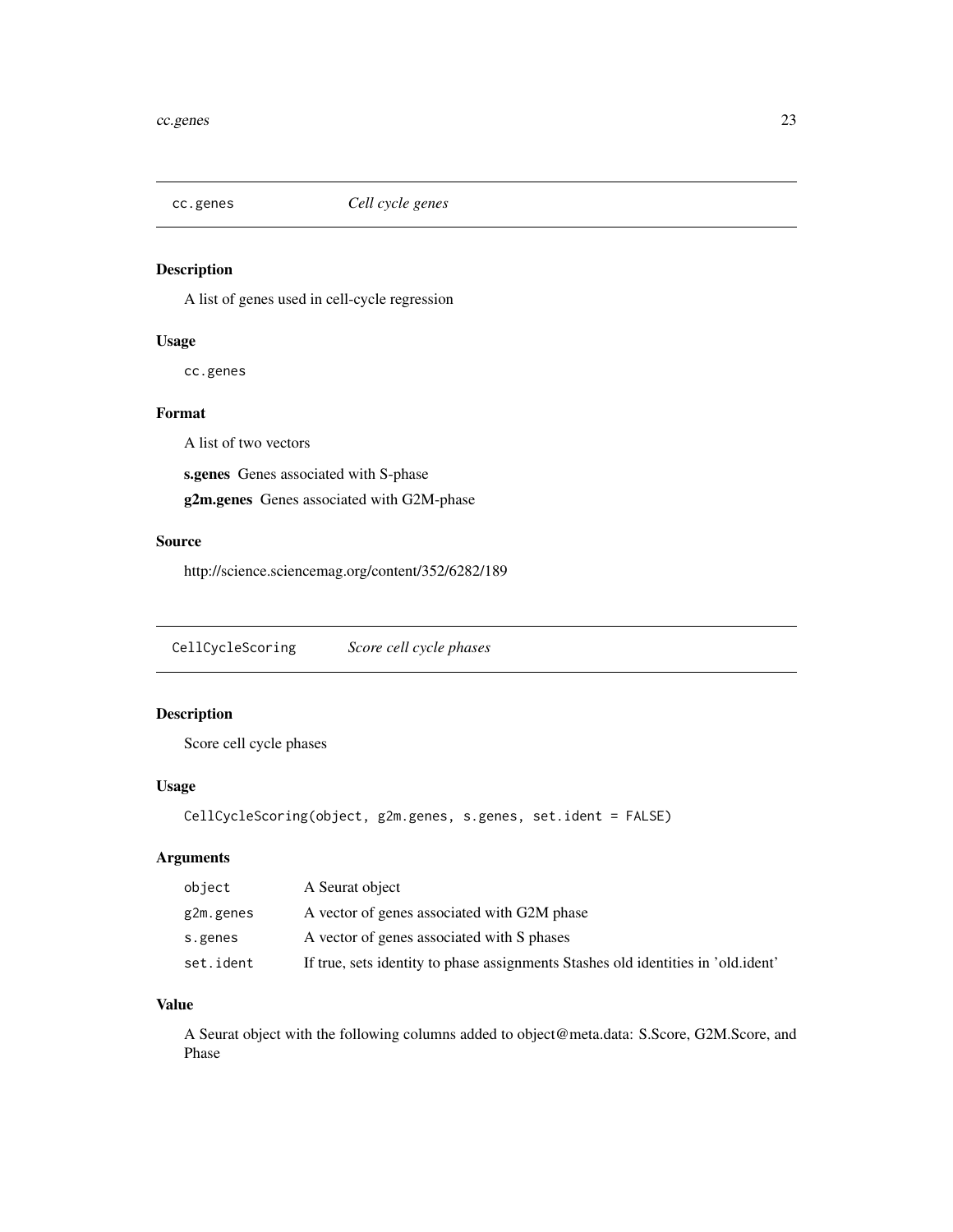### See Also

AddModuleScore

#### Examples

```
## Not run:
# pbmc_small doesn't have any cell-cycle genes
# To run CellCycleScoring, please use a dataset with cell-cycle genes
# An example is available at http://satijalab.org/seurat/cell_cycle_vignette.html
pbmc_small <- CellCycleScoring(
  object = pbmc_small,
  g2m.genes = cc.genes$g2m.genes,
  s.genes = cc.genes$s.genes
\lambdahead(x = pbmc_small@meta.data)
## End(Not run)
```
CellPlot *Cell-cell scatter plot*

#### Description

Creates a plot of scatter plot of genes across two single cells. Pearson correlation between the two cells is displayed above the plot.

### Usage

```
CellPlot(object, cell1, cell2, gene.ids = NULL, col.use = "black",
  nrpoints.use = Inf, pch.use = 16, cex.use = 0.5, do.hover = FALSE,
  do.identify = FALSE, ...)
```

| object       | Seurat object                                                                                           |  |
|--------------|---------------------------------------------------------------------------------------------------------|--|
| cell1        | Cell 1 name (can also be a number, representing the position in object @cell.names)                     |  |
| cell2        | Cell 2 name (can also be a number, representing the position in object @cell.names)                     |  |
| gene.ids     | Genes to plot (default, all genes)                                                                      |  |
| col.use      | Colors to use for the points                                                                            |  |
| nrpoints.use | Parameter for smoothScatter                                                                             |  |
| pch.use      | Point symbol to use                                                                                     |  |
| cex.use      | Point size                                                                                              |  |
| do.hover     | Enable hovering over points to view information                                                         |  |
| do.identify  | Opens a locator session to identify clusters of cells. points to reveal gene names<br>(hit ESC to stop) |  |
| $\ddotsc$    | Additional arguments to pass to smoothScatter                                                           |  |

<span id="page-23-0"></span>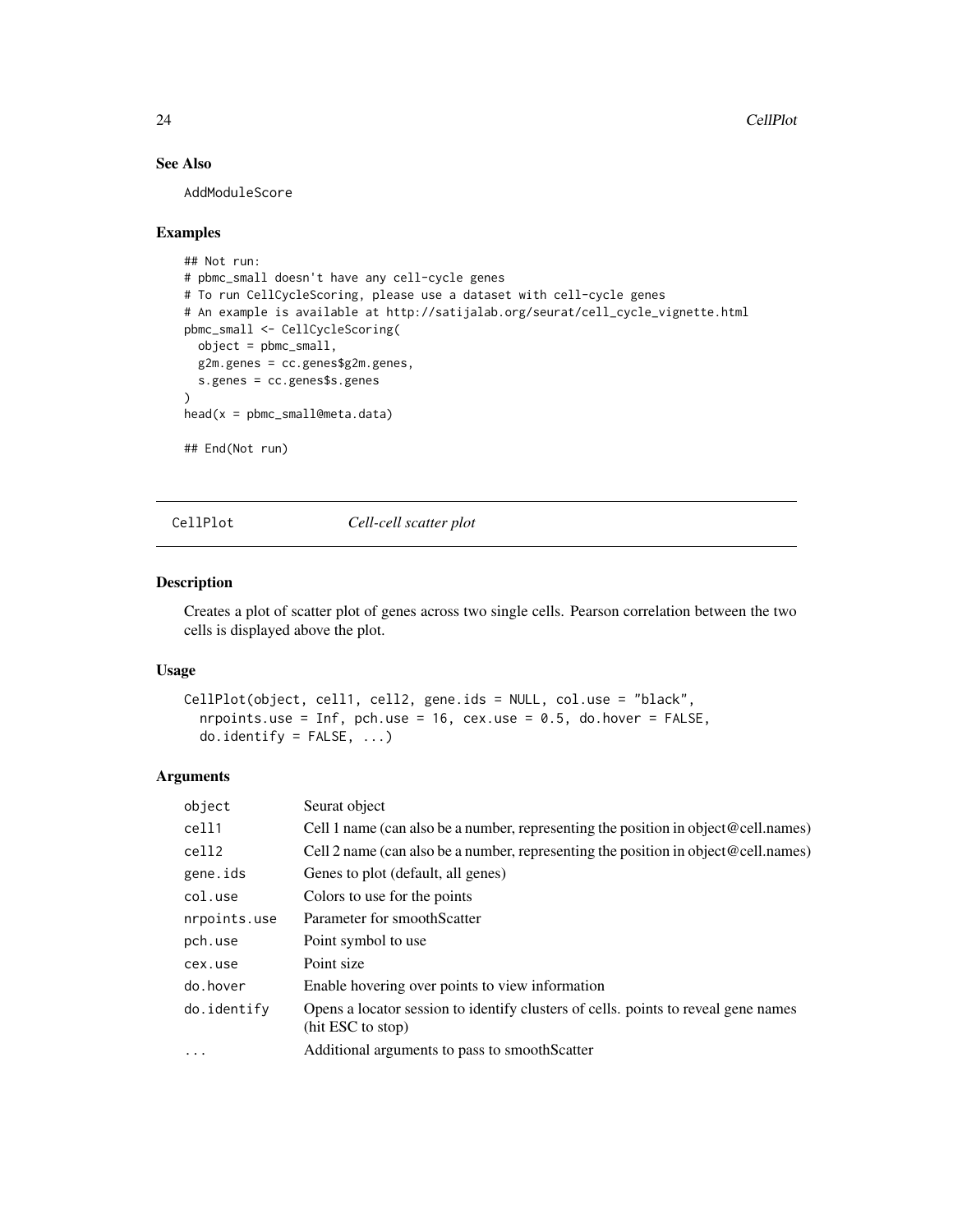### <span id="page-24-0"></span>ClassifyCells 25

### Value

No return value (plots a scatter plot)

### Examples

```
CellPlot(object = pbmc_small, cell1 = 'ATAGGAGAAACAGA', cell2 = 'CATCAGGATGCACA')
```
ClassifyCells *Classify New Data*

#### Description

Classify new data based on the cluster information of the provided object. Random Forests are used as the basis of the classification.

#### Usage

```
ClassifyCells(object, classifier, training.genes = NULL,
  training.classes = NULL, new.data = NULL, \ldots)
```
### Arguments

| object           | Seurat object on which to train the classifier                                                                         |  |
|------------------|------------------------------------------------------------------------------------------------------------------------|--|
| classifier       | Random Forest classifier from BuildRFClassifier. If not provided, it will be built<br>from the training data provided. |  |
|                  | training genes Vector of genes to build the classifier on                                                              |  |
| training.classes |                                                                                                                        |  |
|                  | Vector of classes to build the classifier on                                                                           |  |
| new.data         | New data to classify                                                                                                   |  |
| $\cdot$          | additional parameters passed to ranger                                                                                 |  |
|                  |                                                                                                                        |  |

### Value

Vector of cluster ids

```
pbmc_small
# take the first 10 cells as test data and train on the remaining 70 cells
test.pbmc <- SubsetData(object = pbmc_small, cells.use = pbmc_small@cell.names[1:10])
train.pbmc <- SubsetData(object = pbmc_small, cells.use = pbmc_small@cell.names[11:80])
predicted.classes <- ClassifyCells(
  object = train.pbmc,
  training.classes = train.pbmc@ident,
  new.data = test.pbmc@data
\mathcal{L}
```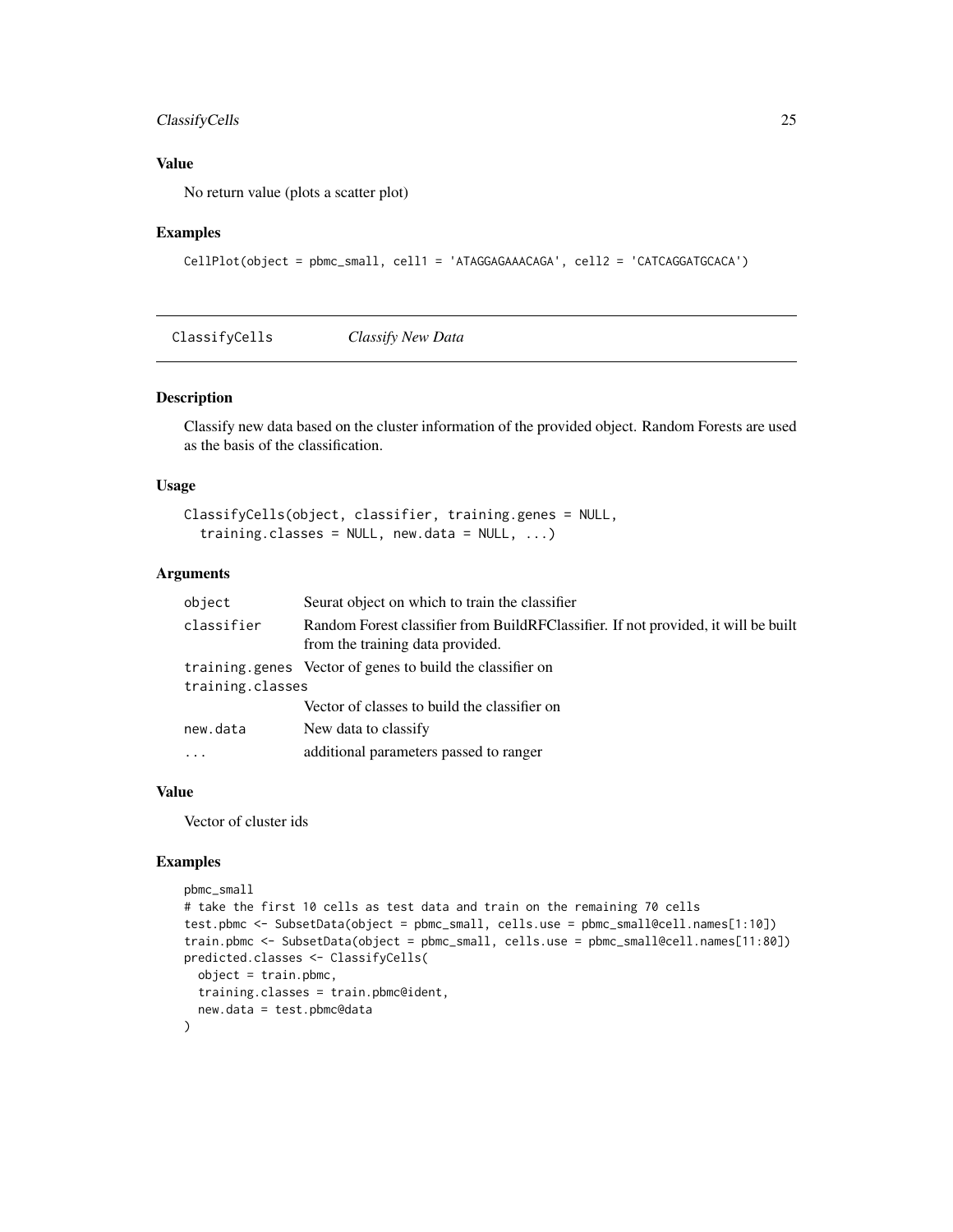<span id="page-25-0"></span>CollapseSpeciesExpressionMatrix

*Slim down a multi-species expression matrix, when only one species is primarily of interenst.*

### Description

Valuable for CITE-seq analyses, where we typically spike in rare populations of 'negative control' cells from a different species.

#### Usage

```
CollapseSpeciesExpressionMatrix(data.matrix, prefix.1 = "HUMAN_",
 prefix.controls = "MOUSE_", features.controls.toKeep = 100)
```
### Arguments

| data.matrix              | A UMI count matrix. Should contain rownames that start with the ensuing ar-<br>guments prefix.1 or prefix.2                                                                             |
|--------------------------|-----------------------------------------------------------------------------------------------------------------------------------------------------------------------------------------|
| prefix.1                 | The prefix denoting rownames for the species of interest. Default is "HU-<br>MAN_". These rownames will have this prefix removed in the returned matrix.                                |
| prefix.controls          |                                                                                                                                                                                         |
|                          | The prefix denoting rownames for the species of 'negative control' cells. Default<br>is "MOUSE".                                                                                        |
| features.controls.toKeep |                                                                                                                                                                                         |
|                          | How many of the most highly expressed (average) negative control features (by<br>default, 100 mouse genes), should be kept? All other rownames starting with<br>prefix.2 are discarded. |
|                          |                                                                                                                                                                                         |

### Value

A UMI count matrix. Rownames that started with prefix.1 have this prefix discarded. For rownames starting with prefix.2, only the most highly expressed features are kept, and the prefix is kept. All other rows are retained.

### Examples

```
## Not run:
cbmc.rna.collapsed <- CollapseSpeciesExpressionMatrix(cbmc.rna)
```
## End(Not run)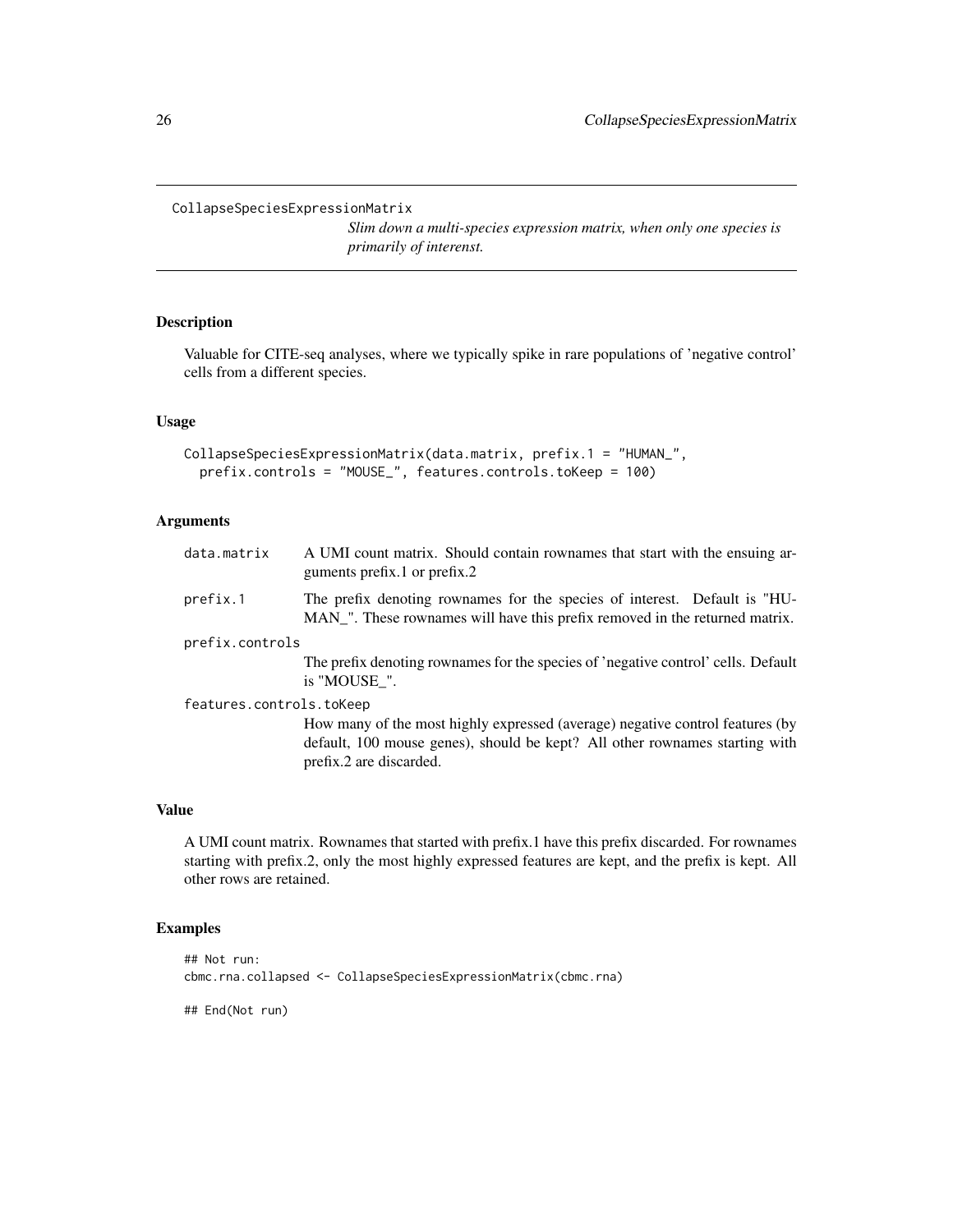<span id="page-26-0"></span>Returns a tSNE plot colored based on whether the cells fall in clusters to the left or to the right of a node split in the cluster tree.

#### Usage

```
ColorTSNESplit(object, node, color1 = "red", color2 = "blue",
  color3 = "gray", \dots)
```
### Arguments

| object   | Seurat object                                                                                                     |
|----------|-------------------------------------------------------------------------------------------------------------------|
| node     | Node in cluster tree on which to base the split                                                                   |
| color1   | Color for the left side of the split                                                                              |
| color2   | Color for the right side of the split                                                                             |
| color3   | Color for all other cells                                                                                         |
| $\ddots$ | Arguments passed on to TSNEPlot                                                                                   |
|          | <b>do.label</b> FALSE by default. If TRUE, plots an alternate view where the center<br>of each cluster is labeled |
|          | pt.size Set the point size                                                                                        |
|          | <b>label.size</b> Set the size of the text labels                                                                 |
|          | <b>cells use</b> Vector of cell names to use in the plot.                                                         |
|          | <b>colors use</b> Manually set the color palette to use for the points                                            |

### Value

Returns a tSNE plot

```
pbmc_small
PlotClusterTree(pbmc_small)
ColorTSNESplit(pbmc_small, node = 6)
```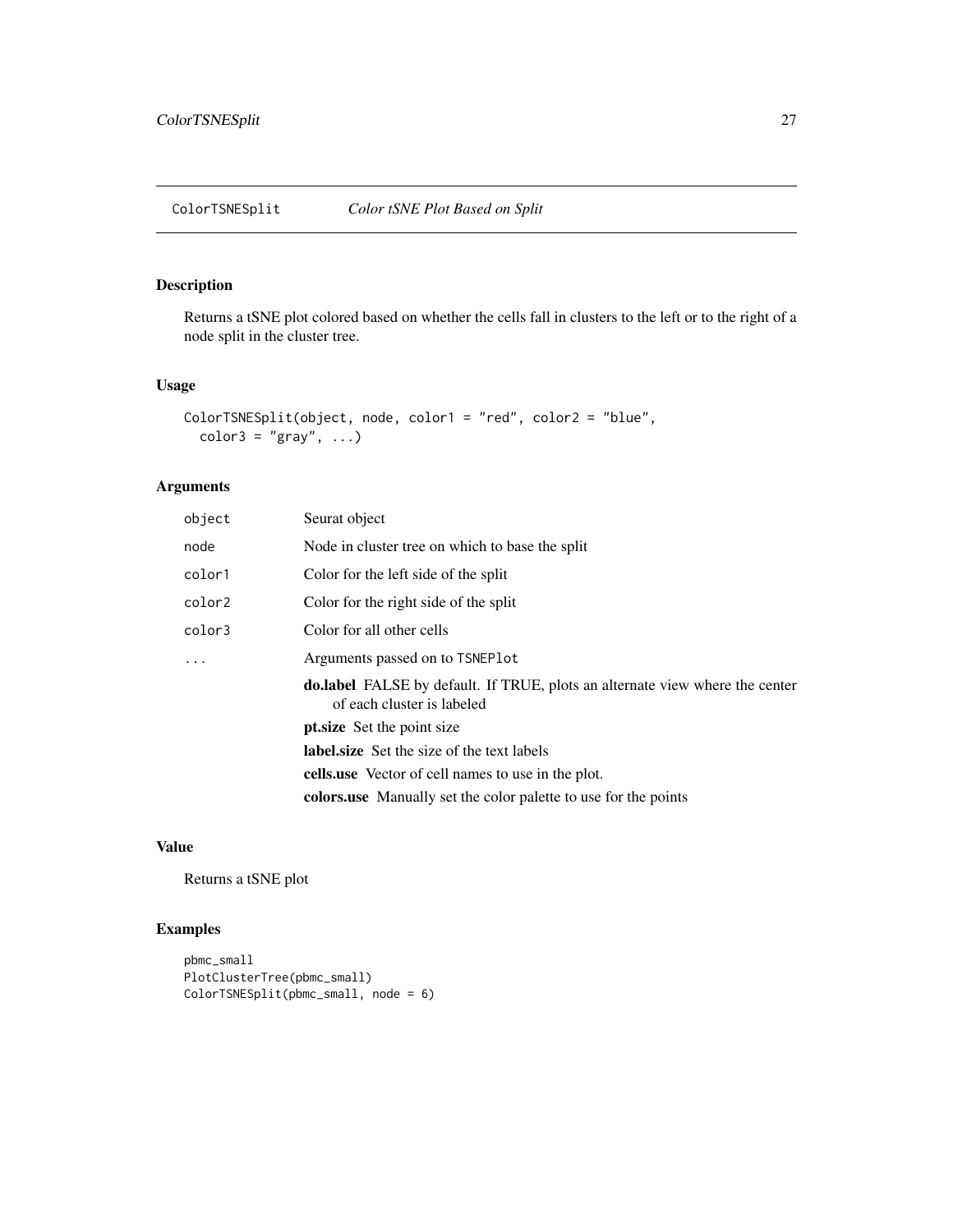<span id="page-27-0"></span>

Combined two attributes to define identity classes. Very useful if, for example, you have multiple cell types and multiple replicates, and you want to group cells based on combinations of both.

#### Usage

```
CombineIdent(object, attribute.1 = "ident", attribute.2 = "orig.ident")
```
#### Arguments

| object      | Seurat object                                             |
|-------------|-----------------------------------------------------------|
| attribute.1 | First attribute for combination. Default is "ident"       |
| attribute.2 | Second attribute for combination. Default is "orig.ident" |

#### Value

A Seurat object where object@ident has been appropriately modified

#### Examples

```
groups <- sample(c("group1", "group2", "group3"), size = 80, replace = TRUE)
celltype <- sample(c("celltype1", "celltype2", "celltype3"), size = 80, replace = TRUE)
new.metadata <- data.frame(groups = groups, celltype = celltype)
rownames(new.metadata) <- pbmc_small@cell.names
pbmc_small <- AddMetaData(object = pbmc_small, metadata = new.metadata)
pbmc_small <- CombineIdent(object = pbmc_small, attribute.1 = "celltype", attribute.2 = "groups")
pbmc_small@ident
```
Convert *Convert Seurat objects to other classes and vice versa*

#### Description

Currently, we support direct conversion to/from loom (<http://loompy.org/>), SingleCellExperiment ([https://bioconductor.org/packages/release/bioc/html/SingleCellExperiment.](https://bioconductor.org/packages/release/bioc/html/SingleCellExperiment.html) [html](https://bioconductor.org/packages/release/bioc/html/SingleCellExperiment.html)), and Anndata(<https://anndata.readthedocs.io/en/latest/>) objects.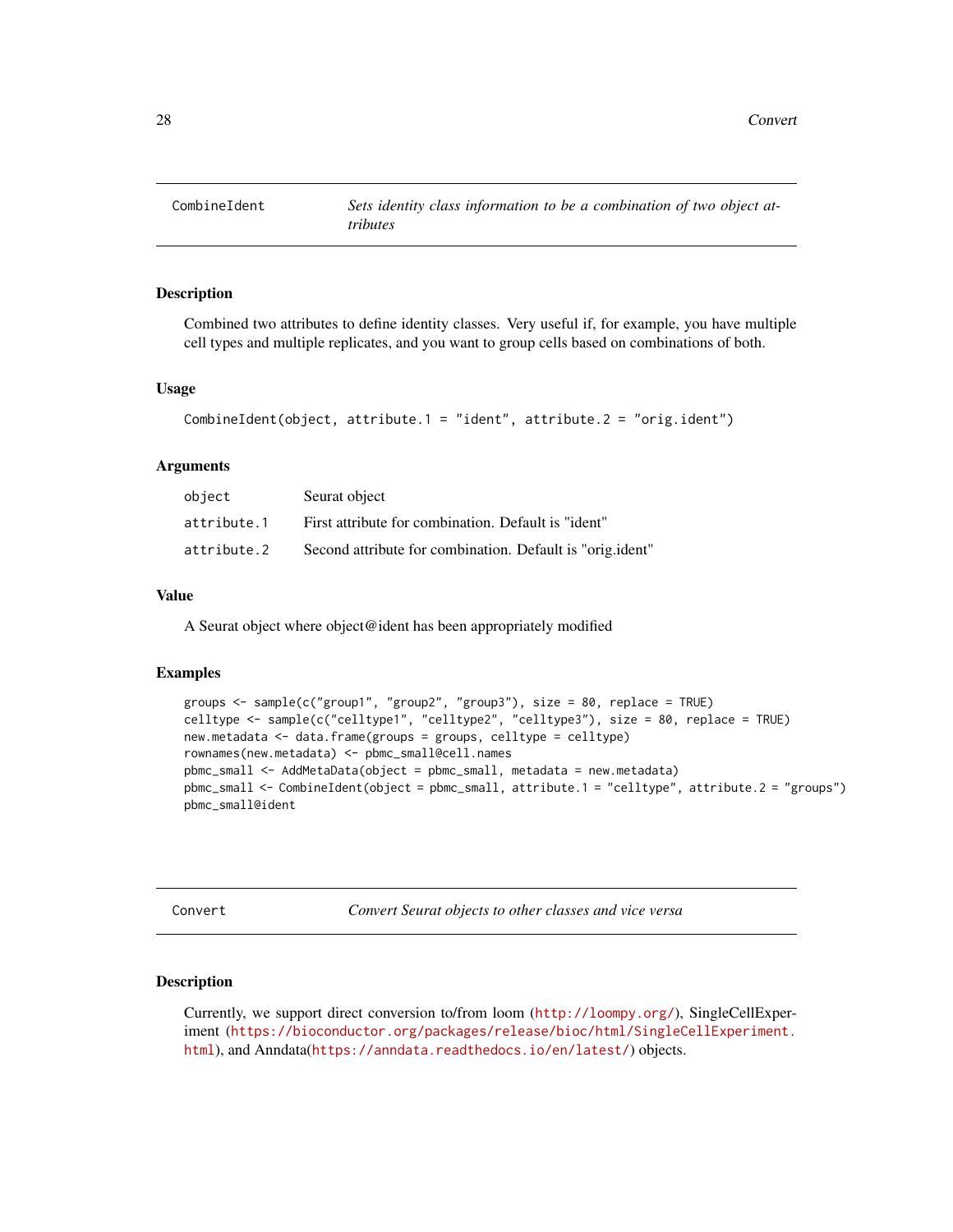#### Convert 29

### Usage

```
Convert(from, ...)
## S3 method for class 'seurat'
Convert(from, to, filename, chunk.dims = "auto",
 chunk.size = 1000, overwrite = FALSE, display.progress = TRUE,
  anndata.raw = "raw.data", anndata.X = "data", ...)## S3 method for class 'SingleCellExperiment'
Convert(from, to, raw.data.slot = "counts",
 data.slot = "logcounts", ...)## S3 method for class 'anndata.base.AnnData'
Convert(from, to, X.slot = "scale.data",
  raw.slot = "data", \ldots)as.seurat(from)
## S3 method for class 'SingleCellExperiment'
as.seurat(from)
as.SingleCellExperiment(from)
## S3 method for class 'seurat'
```
### as.SingleCellExperiment(from)

| from             | Object to convert from                                          |
|------------------|-----------------------------------------------------------------|
| .                | Arguments passed to and from other methods                      |
| to               | Class of object to convert to                                   |
| filename         | Filename for writing files                                      |
| chunk.dims       | Internal HDF5 chunk size                                        |
| chunk.size       | Number of cells to stream to loom file at a time                |
| overwrite        | Overwrite existing file at filename?                            |
| display.progress |                                                                 |
|                  | Display a progress bar                                          |
| anndata.raw      | Name of matrix (raw.data, data) to put in the anndata raw slot  |
| anndata.X        | Name of matrix (data, scale.data) to put in the annear $X$ slot |
| raw.data.slot    | name of the SingleCellExperiment assay to slot into @raw.data   |
| data.slot        | name of the SingleCellExperiment assay to slot into @data       |
| X.slot           | Seurat slot to transfer annotata X into. Default is scale.data  |
| raw.slot         | Seurat slot to transfer anndata raw into. Default is data       |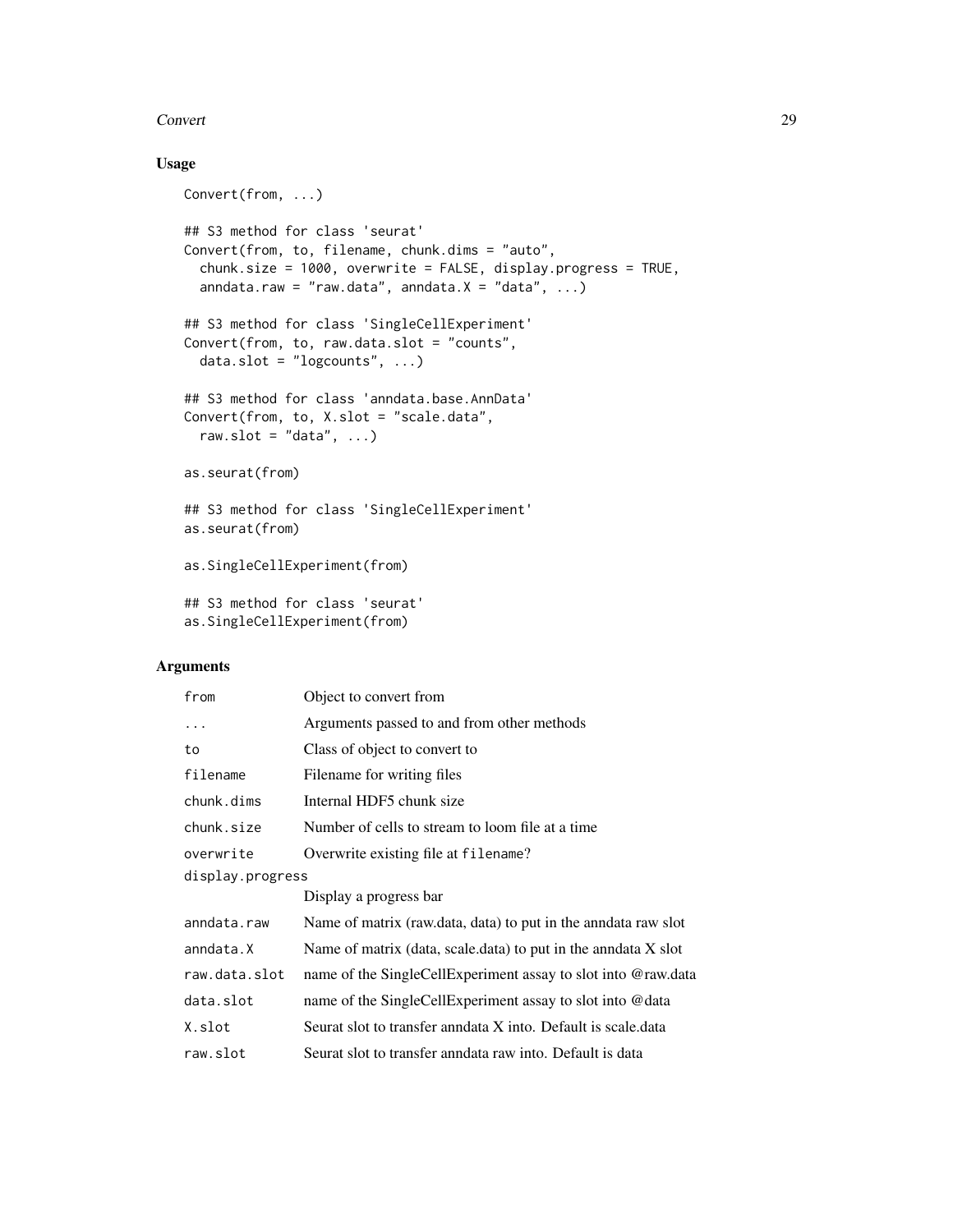### <span id="page-29-0"></span>Value

An object of class to

### Methods (by class)

- seurat: Convert a Seurat object
- SingleCellExperiment: Convert from SingleCellExperiment to a Seurat object
- anndata.base.AnnData: from Anndata file to a Seurat object

CreateSeuratObject *Initialize and setup the Seurat object*

### Description

Initializes the Seurat object and some optional filtering

#### Usage

```
CreateSeuratObject(raw.data, project = "SeuratProject", min.cells = 0,
 min.genes = 0, is.expr = 0, normalization.method = NULL,
  scale.factor = 10000, do.scale = FALSE, do.center = FALSE,
 names.field = 1, names.delim = "_", meta.data = NULL,
 display.progress = TRUE, ...)
```

| raw.data             | Raw input data                                                                                                                                                                                                                                                                                                                                                           |  |  |  |
|----------------------|--------------------------------------------------------------------------------------------------------------------------------------------------------------------------------------------------------------------------------------------------------------------------------------------------------------------------------------------------------------------------|--|--|--|
| project              | Project name (string)                                                                                                                                                                                                                                                                                                                                                    |  |  |  |
| min.cells            | Include genes with detected expression in at least this many cells. Will subset<br>the raw.data matrix as well. To reintroduce excluded genes, create a new object<br>with a lower cutoff.                                                                                                                                                                               |  |  |  |
| min.genes            | Include cells where at least this many genes are detected.                                                                                                                                                                                                                                                                                                               |  |  |  |
| is.expr              | Expression threshold for 'detected' gene. For most datasets, particularly UMI<br>datasets, will be set to 0 (default). If not, when initializing, this should be set to a<br>level based on pre-normalized counts (i.e. require at least 5 counts to be treated<br>as expressed) All values less than this will be set to $0$ (though maintained in<br>object@raw.data). |  |  |  |
| normalization.method |                                                                                                                                                                                                                                                                                                                                                                          |  |  |  |
|                      | Method for cell normalization. Default is no normalization. In this case, run<br>NormalizeData later in the workflow. As a shortcut, you can specify a normal-<br>ization method ( <i>i.e.</i> LogNormalize) here directly.                                                                                                                                              |  |  |  |
| scale.factor         | If normalizing on the cell level, this sets the scale factor.                                                                                                                                                                                                                                                                                                            |  |  |  |
| do.scale             | In object@scale.data, perform row-scaling (gene-based z-score). FALSE by de-<br>fault. In this case, run ScaleData later in the workflow. As a shortcut, you can<br>specify $\text{do.scale} = \text{TRUE}$ (and $\text{do.center} = \text{TRUE}$ ) here.                                                                                                                |  |  |  |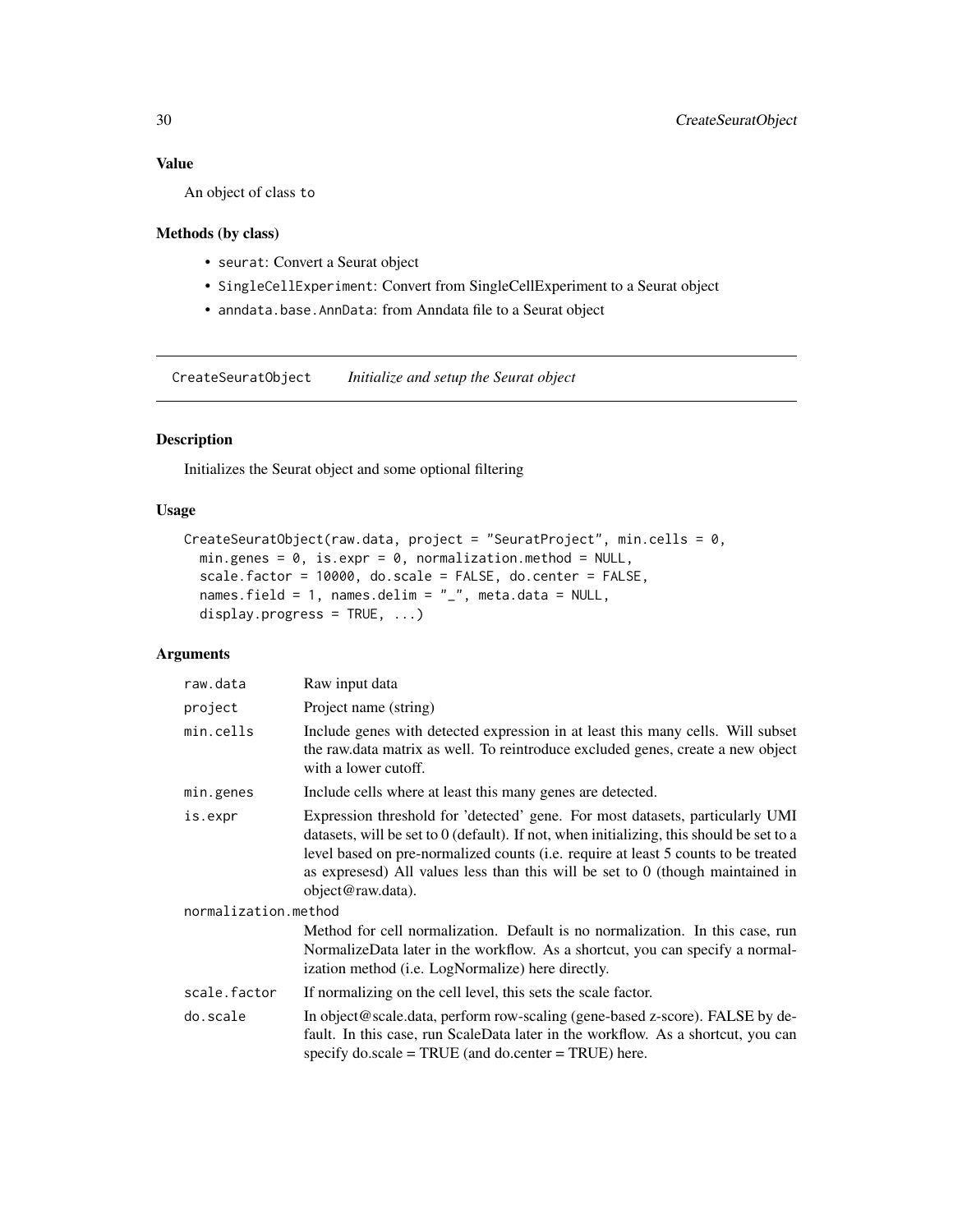### <span id="page-30-0"></span>CustomDistance 31

| do.center        | In object@scale.data, perform row-centering (gene-based centering)                                                                                       |  |  |
|------------------|----------------------------------------------------------------------------------------------------------------------------------------------------------|--|--|
| names.field      | For the initial identity class for each cell, choose this field from the cell's column<br>name                                                           |  |  |
| names.delim      | For the initial identity class for each cell, choose this delimiter from the cell's<br>column name                                                       |  |  |
| meta.data        | Additional metadata to add to the Seurat object. Should be a data frame where<br>the rows are cell names, and the columns are additional metadata fields |  |  |
| display.progress |                                                                                                                                                          |  |  |
|                  | display progress bar for normalization and/or scaling procedure.                                                                                         |  |  |
| $\cdots$         | Ignored                                                                                                                                                  |  |  |

#### Value

Returns a Seurat object with the raw data stored in object@raw.data. object@data, object@meta.data, object@ident, also initialized.

#### Examples

```
pbmc_raw <- read.table(
  file = system.file('extdata', 'pbmc_raw.txt', package = 'Seurat'),
  as.is = TRUE)
pbmc_small <- CreateSeuratObject(raw.data = pbmc_raw)
pbmc_small
```

| CustomDistance | Run a custom distance function on an input data matrix |  |  |  |  |  |
|----------------|--------------------------------------------------------|--|--|--|--|--|
|----------------|--------------------------------------------------------|--|--|--|--|--|

### Description

Run a custom distance function on an input data matrix

### Usage

```
CustomDistance(my.mat, my.function, ...)
```
### Arguments

| my.math     | A matrix to calculate distance on |
|-------------|-----------------------------------|
| my.function | A function to calculate distance  |
| $\cdot$     | Extra parameters to my. function  |

### Value

A distance matrix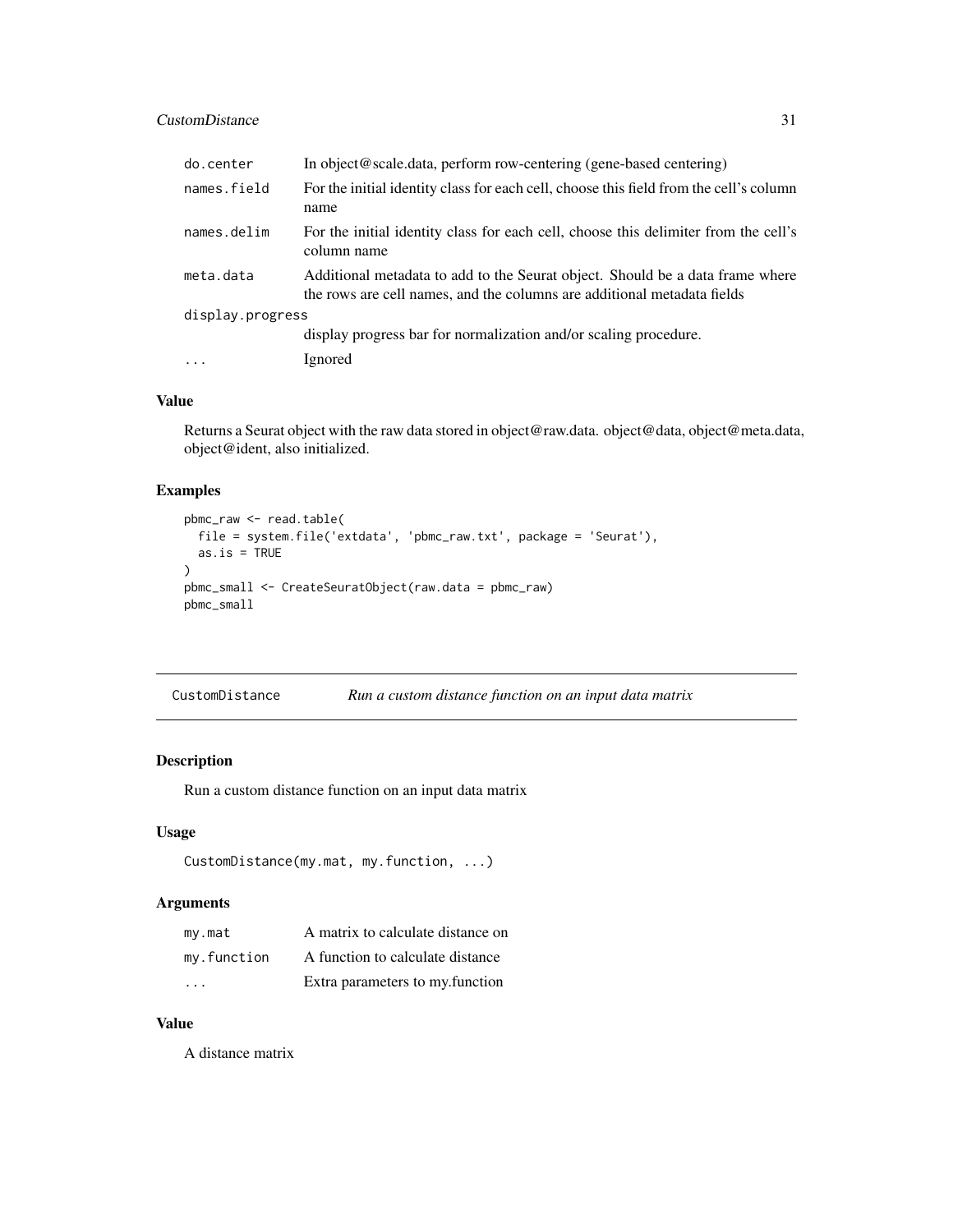### Author(s)

Jean Fan

### Examples

```
# Define custom distance matrix
manhattan.distance <- function(x, y) return(sum(abs(x-y)))
```

```
input.data <- GetAssayData(pbmc_small, assay.type = "RNA", slot = "scale.data")
cell.manhattan.dist <- CustomDistance(input.data, manhattan.distance)
```
CustomPalette *Create a custom color palette*

### Description

Creates a custom color palette based on low, middle, and high color values

### Usage

```
CustomPalette(low = "white", high = "red", mid = NULL, k = 50)
```
### Arguments

| low  | low color                                                              |
|------|------------------------------------------------------------------------|
| high | high color                                                             |
| mid  | middle color. Optional.                                                |
| k    | number of steps (colors levels) to include between low and high values |

### Value

A color palette for plotting

```
myPalette <- CustomPalette()
myPalette
```
<span id="page-31-0"></span>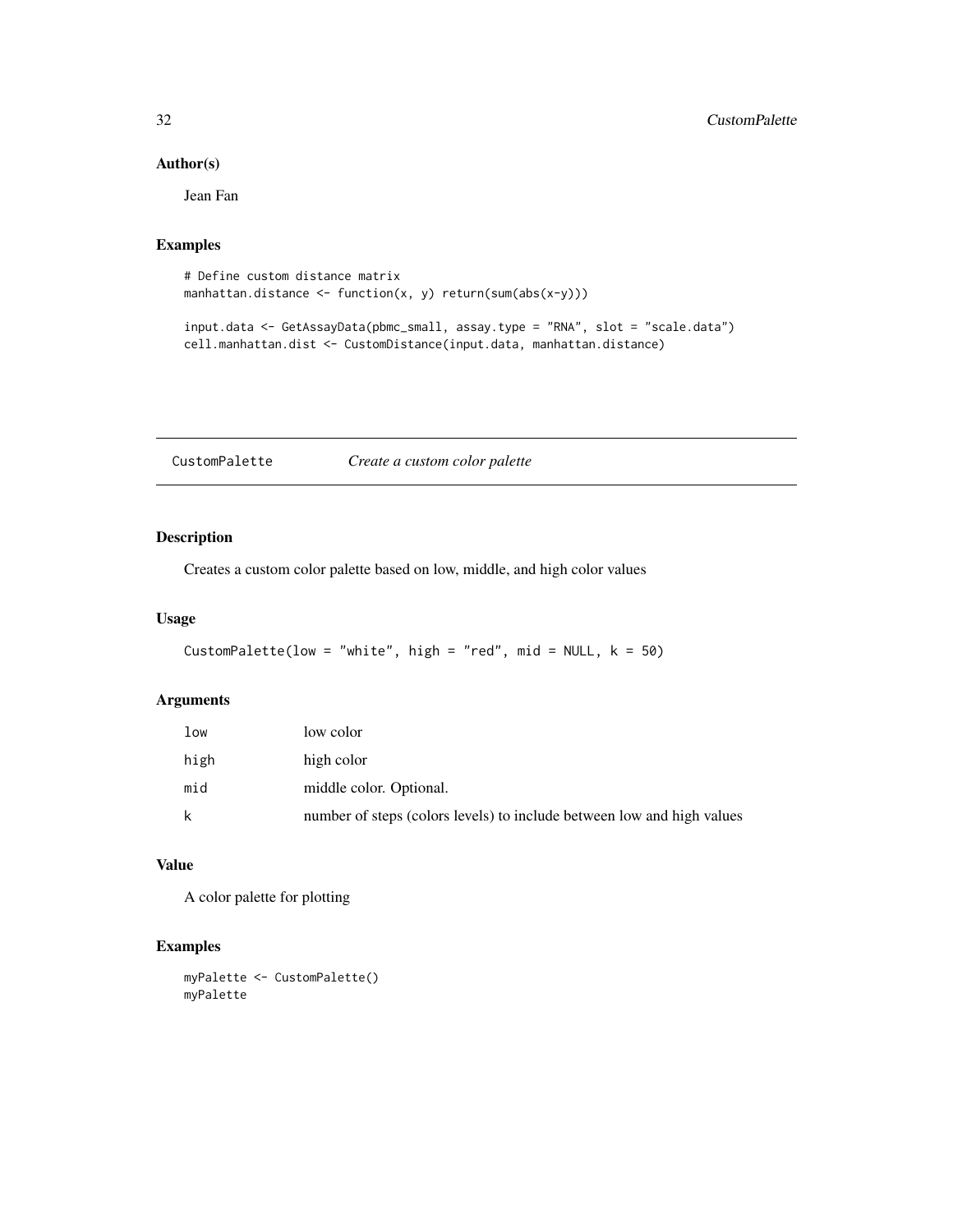<span id="page-32-0"></span>DarkTheme *Dark Theme*

#### Description

Add a dark theme to ggplot objects

#### Usage

DarkTheme(...)

### Arguments

... Extra parameters to be passed to theme()

### Value

A ggplot2 theme object

#### See Also

theme

#### Examples

```
df <- data.frame(x = rnorm(n = 100, mean = 20, sd = 2), y = rbinom(n = 100, size = 100, prob = 0.2))
p \leftarrow ggplot(data = df, mapping = aes(x = x, y = y)) + geom\_point(mapping = aes(color = 'red'))p + DarkTheme(legend.position = 'none')
```
DBClustDimension *Perform spectral density clustering on single cells*

### Description

Find point clounds single cells in a two-dimensional space using density clustering (DBSCAN).

### Usage

```
DBClustDimension(object, dim.1 = 1, dim.2 = 2, reduction.use = "tsne",
 G.use = NULL, set.ident = TRUE, seed.use = 1, ...)
```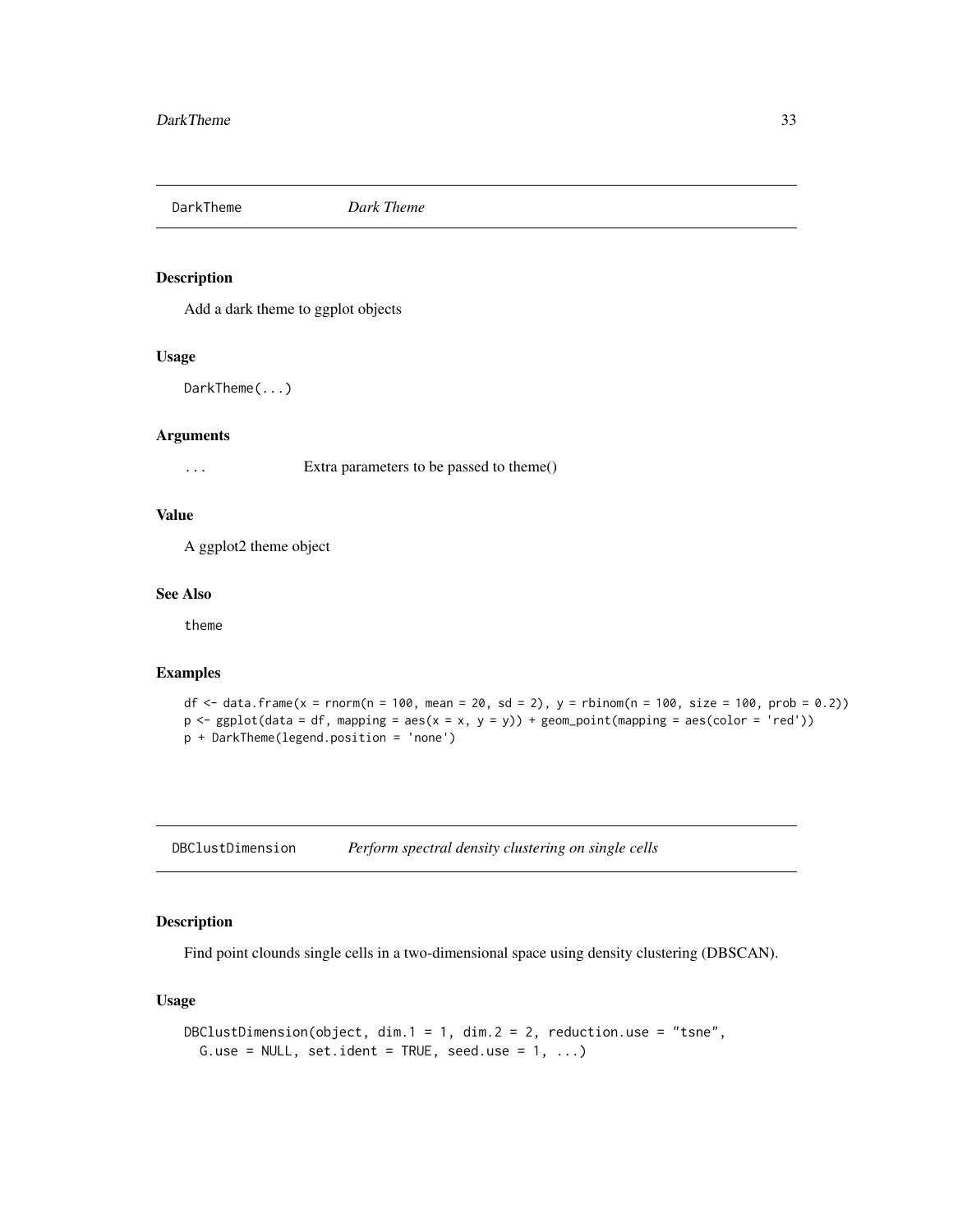### Arguments

| object        | Seurat object                                                                                                                                                                               |
|---------------|---------------------------------------------------------------------------------------------------------------------------------------------------------------------------------------------|
| dim.1         | First dimension to use                                                                                                                                                                      |
| dim.2         | second dimension to use                                                                                                                                                                     |
| reduction.use | Which dimensional reduction to use (either 'pca' or 'ica')                                                                                                                                  |
| G.use         | Parameter for the density clustering. Lower value to get more fine-scale cluster-<br>1 <sub>n</sub>                                                                                         |
| set.ident     | TRUE by default. Set identity class to the results of the density clustering. Unas-<br>signed cells (cells that cannot be assigned a cluster) are placed in cluster 1, if<br>there are any. |
| seed.use      | Random seed for the dbscan function                                                                                                                                                         |
| $\cdots$      | Additional arguments to be passed to the dbscan function                                                                                                                                    |

### Examples

```
pbmc_small
# Density based clustering on the first two tSNE dimensions
pbmc_small <- DBClustDimension(pbmc_small)
```

| DESeg2DETest | Differential expression using DESeq2 |  |  |
|--------------|--------------------------------------|--|--|
|              |                                      |  |  |

### Description

Identifies differentially expressed genes between two groups of cells using DESeq2

### Usage

```
DESeq2DETest(object, cells.1, cells.2, genes.use = NULL, assay.type = "RNA",
  ...)
```

| object     | Seurat object                                    |
|------------|--------------------------------------------------|
| cells.1    | Group 1 cells                                    |
| cells.2    | Group 2 cells                                    |
| genes.use  | Genes to use for test                            |
| assay.type | Type of assay to fetch data for (default is RNA) |
|            | Extra parameters to pass to DESeq2::results      |

<span id="page-33-0"></span>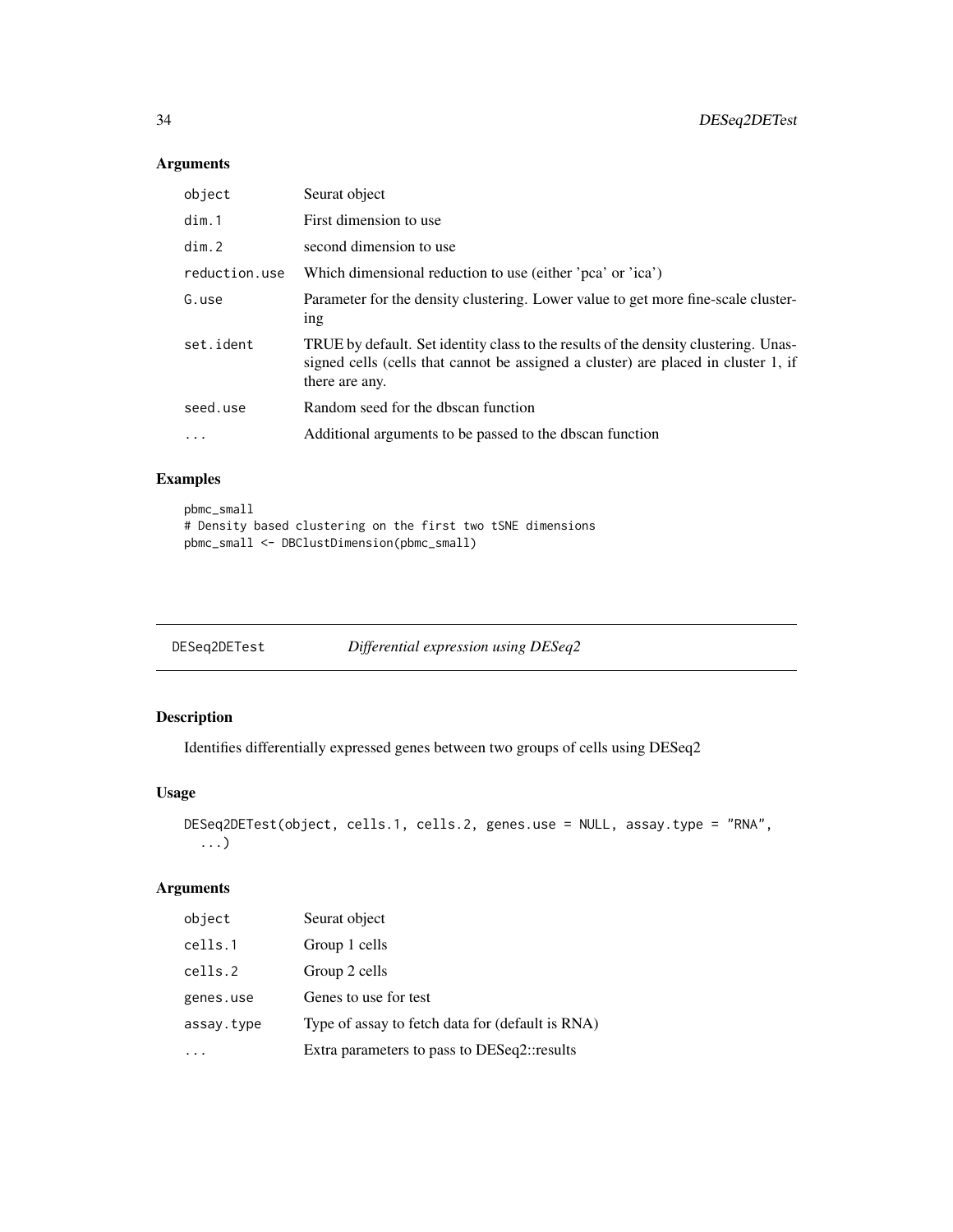### <span id="page-34-0"></span>DiffExpTest 35

### Details

This test does not support pre-filtering of genes based on average difference (or percent detection rate) between cell groups. However, genes may be pre-filtered based on their minimum detection rate (min.pct) across both cell groups. To use this method, please install DESeq2, using the instructions at https://bioconductor.org/packages/release/bioc/html/DESeq2.html

### Value

Returns a p-value ranked matrix of putative differentially expressed genes.

#### References

Love MI, Huber W and Anders S (2014). "Moderated estimation of fold change and dispersion for RNA-seq data with DESeq2." Genome Biology. https://bioconductor.org/packages/release/bioc/html/DESeq2.html

#### Examples

```
## Not run:
 pbmc_small
 DESeq2DETest(pbmc_small, cells.1 = WhichCells(object = pbmc_small, ident = 1),
              cells.2 = WhichCells(object = pbmc_small, ident = 2))
```
## End(Not run)

DiffExpTest *Likelihood ratio test for zero-inflated data*

#### Description

Identifies differentially expressed genes between two groups of cells using the LRT model proposed in McDavid et al, Bioinformatics, 2013

#### Usage

```
DiffExpTest(object, cells.1, cells.2, assay.type = "RNA", genes.use = NULL,
 print.bar = TRUE)
```

| object     | Seurat object                                                                 |
|------------|-------------------------------------------------------------------------------|
| cells.1    | Group 1 cells                                                                 |
| cells.2    | Group 2 cells                                                                 |
| assay.type | Type of assay to fetch data for (default is RNA)                              |
| genes.use  | Genes to test. Default is to use all genes                                    |
| print.bar  | Print a progress bar once expression testing begins (uses pbapply to do this) |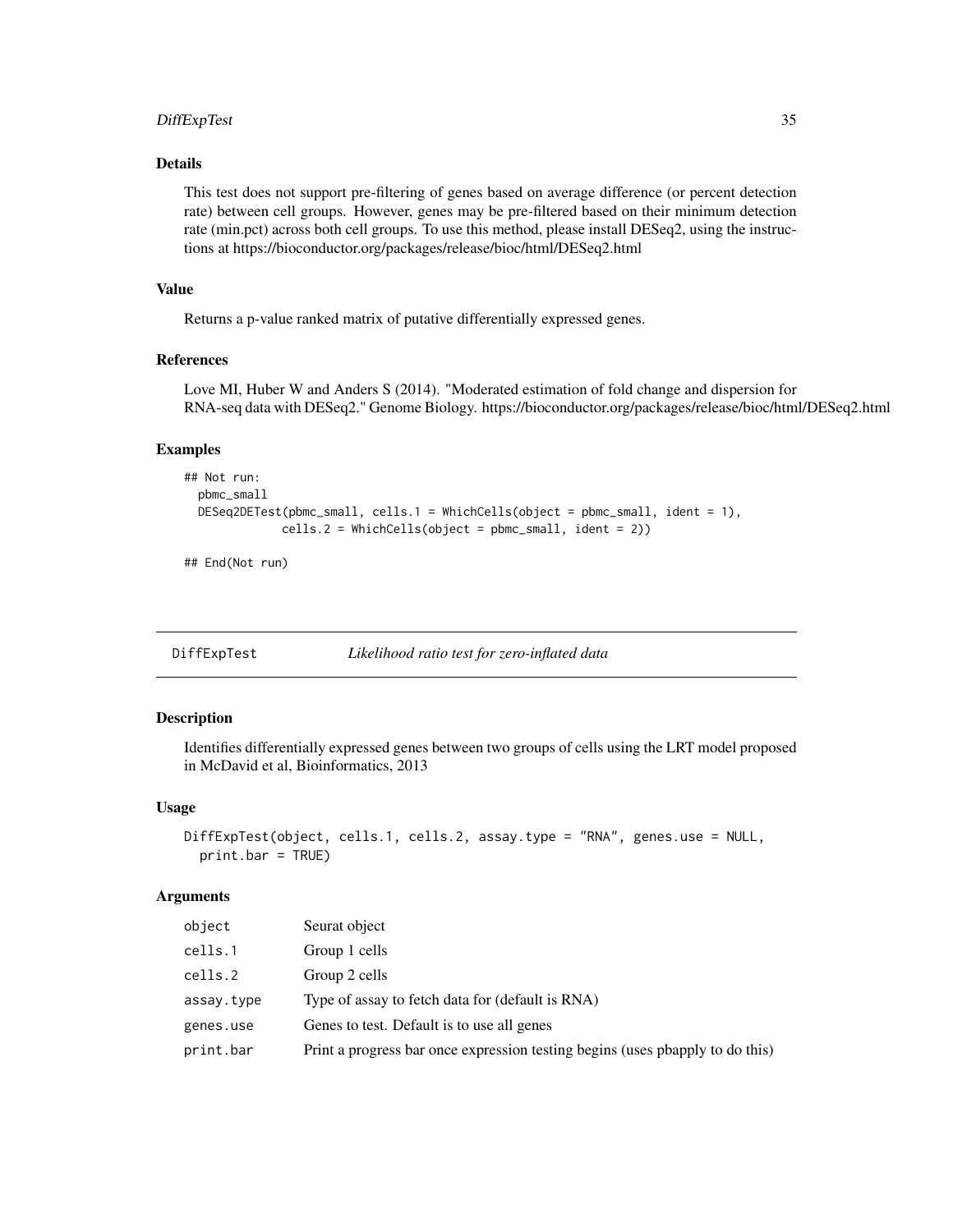### Value

Returns a p-value ranked matrix of putative differentially expressed genes.

### Examples

```
pbmc_small
DiffExpTest(pbmc_small, cells.1 = WhichCells(object = pbmc_small, ident = 1),
            cells.2 = WhichCells(object = pbmc_small, ident = 2))
```
DiffTTest *Differential expression testing using Student's t-test*

### Description

Identify differentially expressed genes between two groups of cells using the Student's t-test

### Usage

```
DiffTTest(object, cells.1, cells.2, genes.use = NULL, print.bar = TRUE,
  assay.type = "RNA")
```
#### Arguments

| object     | Seurat object                                                                 |
|------------|-------------------------------------------------------------------------------|
| cells.1    | Group 1 cells                                                                 |
| cells.2    | Group 2 cells                                                                 |
| genes.use  | Genes to test. Default is to use all genes                                    |
| print.bar  | Print a progress bar once expression testing begins (uses pbapply to do this) |
| assay.type | Type of assay to fetch data for (default is RNA)                              |

### Value

Returns a p-value ranked matrix of putative differentially expressed genes.

```
pbmc_small
DiffTTest(pbmc_small, cells.1 = WhichCells(object = pbmc_small, ident = 1),
            cells.2 = WhichCells(object = pbmc_small, ident = 2))
```
<span id="page-35-0"></span>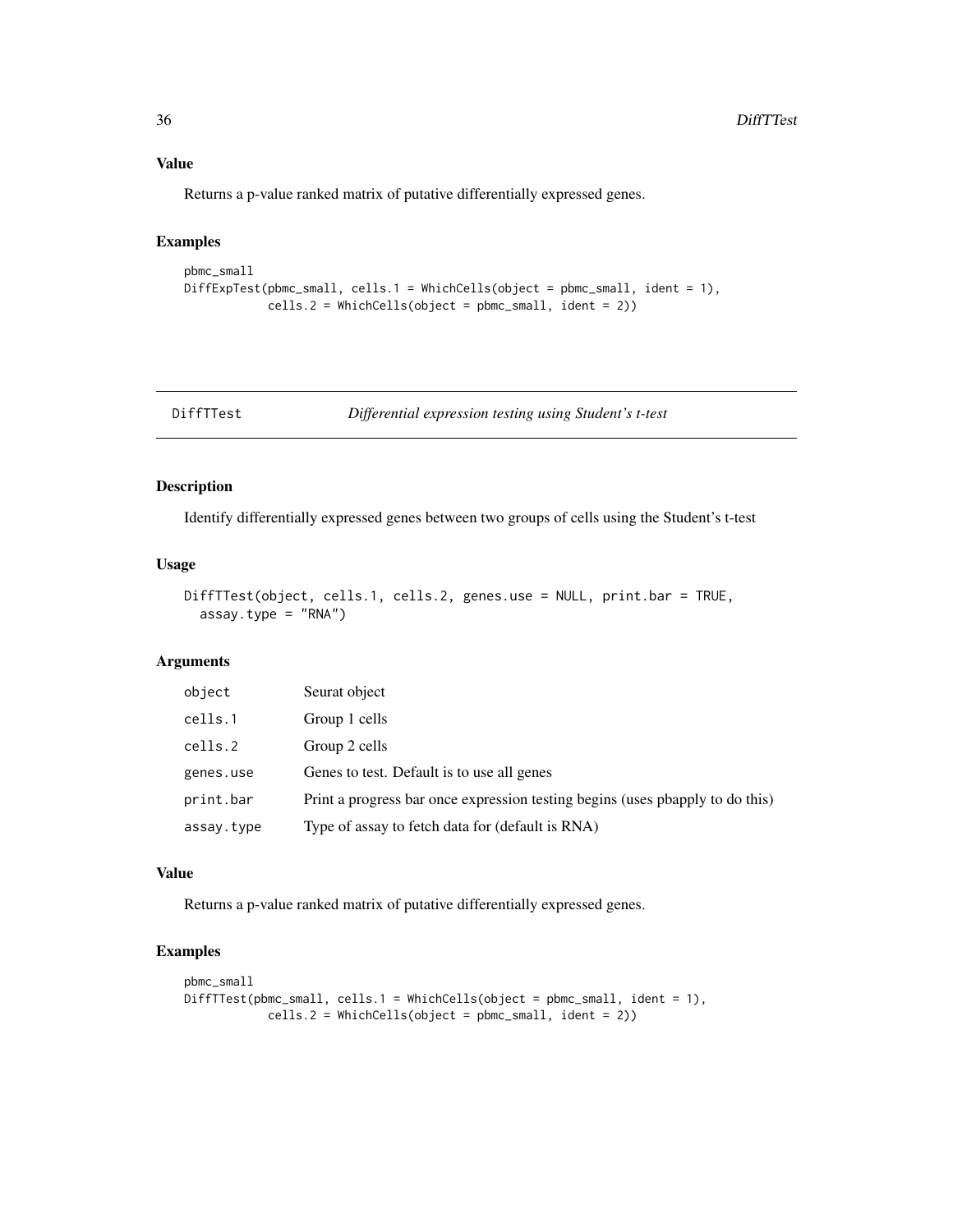# Description

Plots the standard deviations (or approximate singular values if running PCAFast) of the principle components for easy identification of an elbow in the graph. This elbow often corresponds well with the significant dims and is much faster to run than Jackstraw

#### Usage

```
DimElbowPlot(object, reduction.type = "pca", dims.plot = 20, xlab = "",
 ylab = ", title = ")
```
### Arguments

| object    | Seurat object                                                  |
|-----------|----------------------------------------------------------------|
|           | reduction. type Type of dimensional reduction to plot data for |
| dims.plot | Number of dimensions to plot sd for                            |
| xlab      | X axis label                                                   |
| vlab      | Y axis label                                                   |
| title     | Plot title                                                     |

### Value

Returns ggplot object

# Examples

DimElbowPlot(object = pbmc\_small)

DimHeatmap *Dimensional reduction heatmap*

# Description

Draws a heatmap focusing on a principal component. Both cells and genes are sorted by their principal component scores. Allows for nice visualization of sources of heterogeneity in the dataset.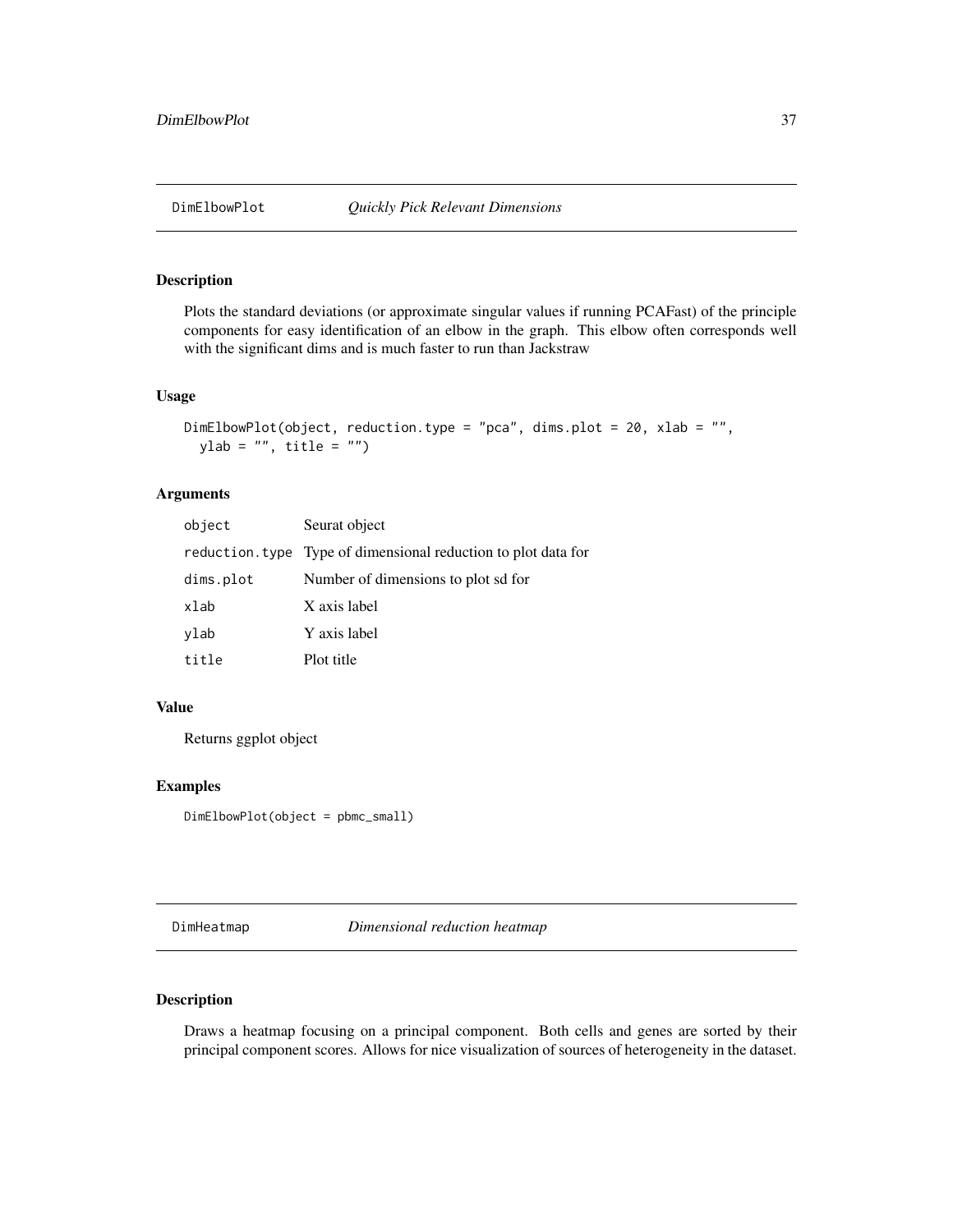# Usage

```
DimHeatmap(object, assay.use = "RNA", reduction.type = "pca", dim.use = 1,
 cells.use = NULL, num.genes = 30, use.full = FALSE, disp.min = -2.5,
 disp.max = 2.5, do.return = FALSE, col.use = PurpleAndYellow(),
 use.scale = TRUE, do.balanced = FALSE, remove.key = FALSE,
 label.columns = NULL, check.plot = TRUE, ...)
```
# Arguments

| object         | Seurat object.                                                             |
|----------------|----------------------------------------------------------------------------|
| assay.use      | Assay to pull from - default is RNA                                        |
| reduction.type | Which dimmensional reduction t use                                         |
| dim.use        | Dimensions to plot                                                         |
| cells.use      | A list of cells to plot. If numeric, just plots the top cells.             |
| num.genes      | NUmber of genes to plot                                                    |
| use.full       | Use the full PCA (projected PCA). Default is FALSE                         |
| disp.min       | Minimum display value (all values below are clipped)                       |
| disp.max       | Maximum display value (all values above are clipped)                       |
| do.return      | If TRUE, returns plot object, otherwise plots plot object                  |
| col.use        | Color to plot.                                                             |
| use.scale      | Default is TRUE: plot scaled data. If FALSE, plot raw data on the heatmap. |
| do.balanced    | Plot an equal number of genes with both $+$ and $-$ scores.                |
| remove.key     | Removes the color key from the plot.                                       |
| label.columns  | Labels for columns                                                         |
| check.plot     | Check that plotting will finish in a reasonable amount of time             |
| $\cdots$       | Extra parameters for heatmap plotting.                                     |

### Value

If do.return==TRUE, a matrix of scaled values which would be passed to heatmap.2. Otherwise, no return value, only a graphical output

# Examples

DimHeatmap(object = pbmc\_small)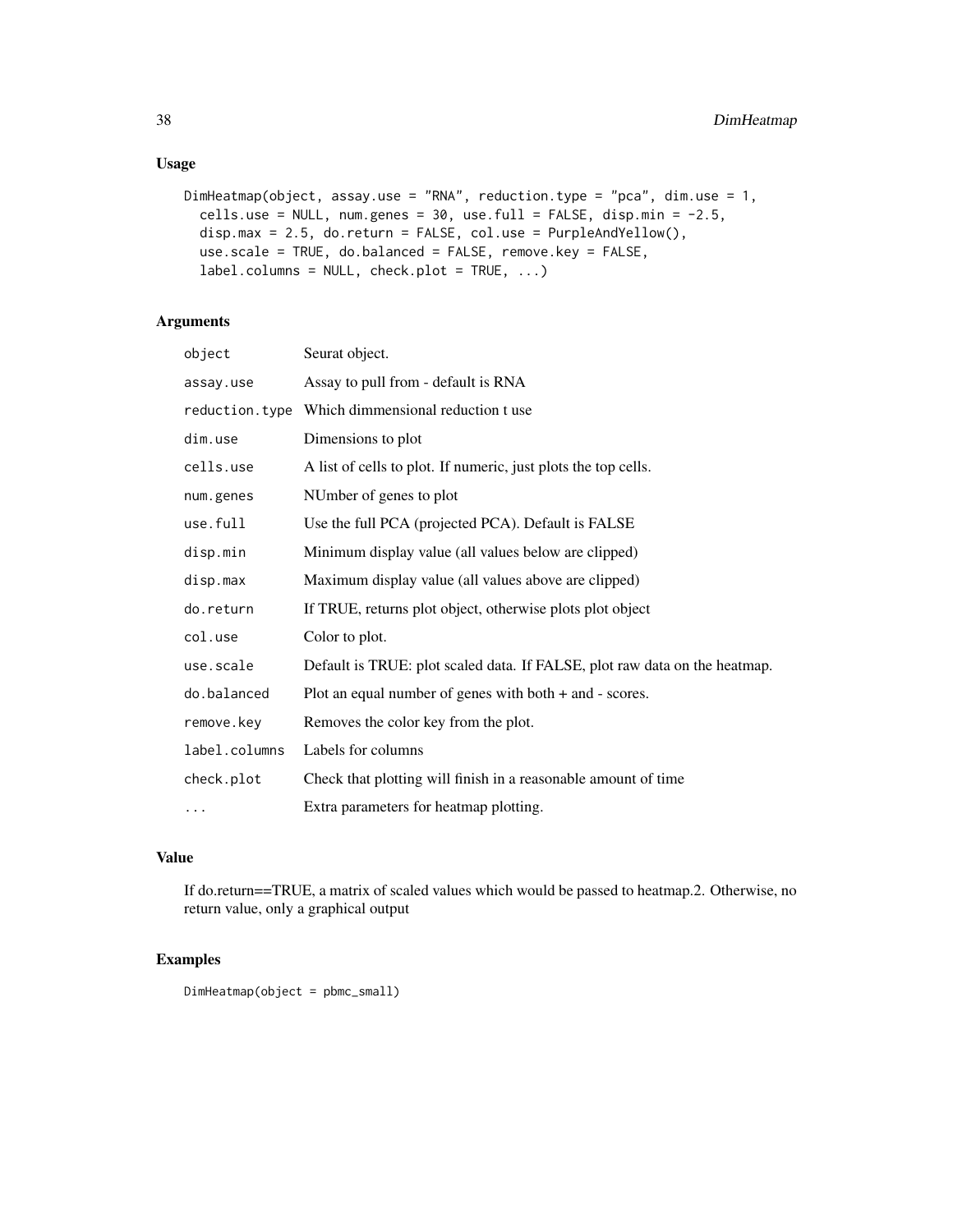# Description

Graphs the output of a dimensional reduction technique (PCA by default). Cells are colored by their identity class.

#### Usage

```
DimPlot(object, reduction.use = "pca", dim.1 = 1, dim.2 = 2,
 cells.use = NULL, pt.size = 1, do.return = FALSE, do.bare = FALSE,
  cols.use = NULL, group.by = "ident", pt.shape = NULL,
  do.hover = FALSE, data.hover = "ident", do.identify = FALSE,
  do.label = FALSE, label.size = 4, no.legend = FALSE,
  coord.fixed = FALSE, no.axes = FALSE, dark.theme = FALSE,
 plot.order = NULL, cells.highlight = NULL, cols.highlight = "red",
  sizes.highlight = 1, plot.title = NULL, vector.friendly = FALSE,
  png.file = NULL, png.arguments = c(10, 10, 100), na.value = "grey50",
  ...)
```

| object        | Seurat object                                                                                                                                                                             |
|---------------|-------------------------------------------------------------------------------------------------------------------------------------------------------------------------------------------|
| reduction.use | Which dimensionality reduction to use. Default is "pca", can also be "tsne", or<br>"ica", assuming these are precomputed.                                                                 |
| dim.1         | Dimension for x-axis (default 1)                                                                                                                                                          |
| dim.2         | Dimension for y-axis (default 2)                                                                                                                                                          |
| cells.use     | Vector of cells to plot (default is all cells)                                                                                                                                            |
| pt.size       | Adjust point size for plotting                                                                                                                                                            |
| do.return     | Return a ggplot2 object (default : FALSE)                                                                                                                                                 |
| do.bare       | Do only minimal formatting (default: FALSE)                                                                                                                                               |
| cols.use      | Vector of colors, each color corresponds to an identity class. By default, ggplot<br>assigns colors.                                                                                      |
| group.by      | Group (color) cells in different ways (for example, orig.ident)                                                                                                                           |
| pt.shape      | If NULL, all points are circles (default). You can specify any cell attribute (that<br>can be pulled with FetchData) allowing for both different colors and different<br>shapes on cells. |
| do.hover      | Enable hovering over points to view information                                                                                                                                           |
| data.hover    | Data to add to the hover, pass a character vector of features to add. Defaults to<br>cell name and ident. Pass 'NULL' to clear extra information.                                         |
| do.identify   | Opens a locator session to identify clusters of cells.                                                                                                                                    |
| do.label      | Whether to label the clusters                                                                                                                                                             |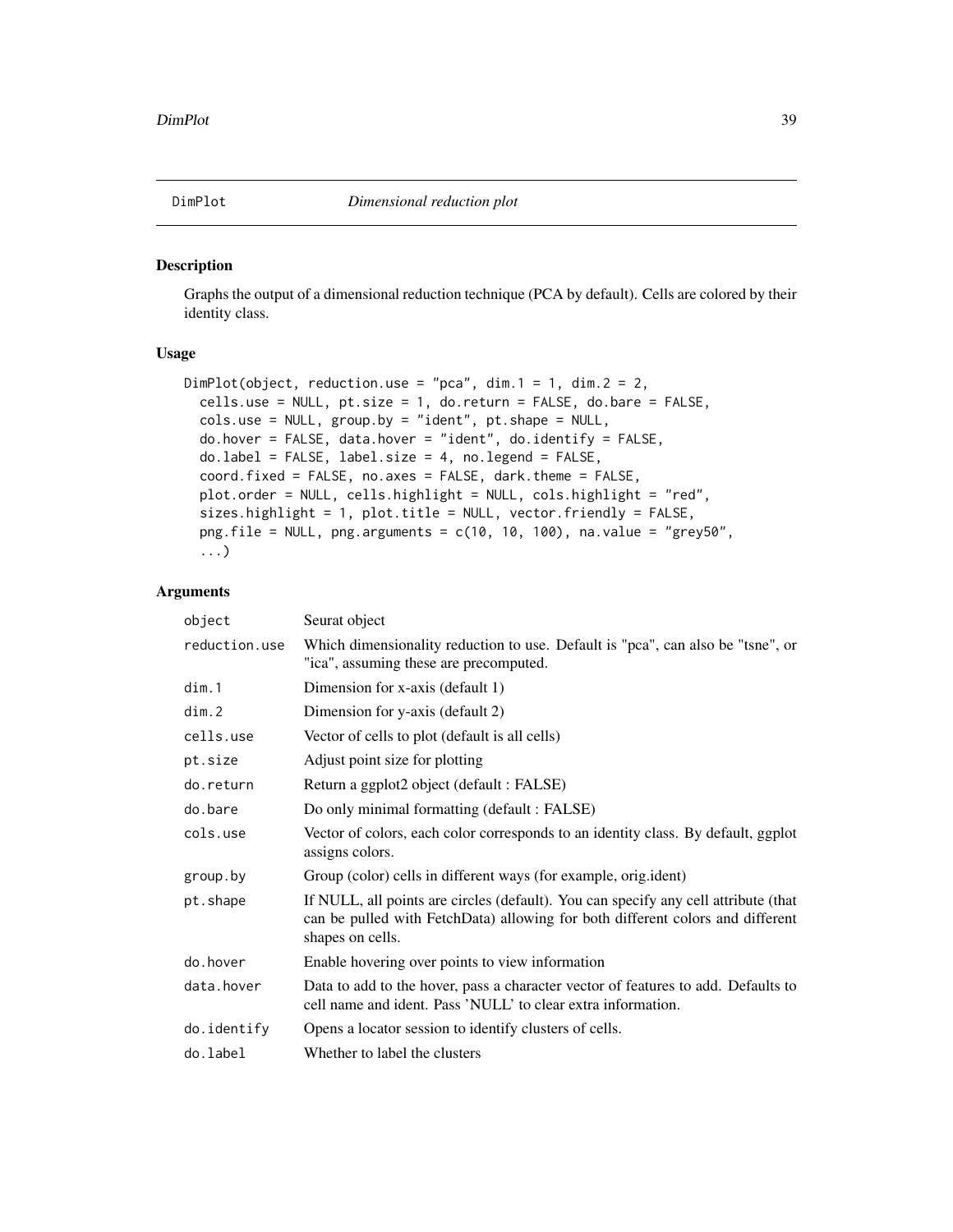| label.size      | Sets size of labels                                                                                                                                                                                                                                                                                                                         |  |
|-----------------|---------------------------------------------------------------------------------------------------------------------------------------------------------------------------------------------------------------------------------------------------------------------------------------------------------------------------------------------|--|
| no.legend       | Setting to TRUE will remove the legend                                                                                                                                                                                                                                                                                                      |  |
| coord.fixed     | Use a fixed scale coordinate system (for spatial coordinates). Default is FALSE.                                                                                                                                                                                                                                                            |  |
| no.axes         | Setting to TRUE will remove the axes                                                                                                                                                                                                                                                                                                        |  |
| dark.theme      | Use a dark theme for the plot                                                                                                                                                                                                                                                                                                               |  |
| plot.order      | Specify the order of plotting for the idents. This can be useful for crowded plots<br>if points of interest are being buried. Provide either a full list of valid idents or a<br>subset to be plotted last (on top).                                                                                                                        |  |
| cells.highlight |                                                                                                                                                                                                                                                                                                                                             |  |
|                 | A list of character or numeric vectors of cells to highlight. If only one group<br>of cells desired, can simply pass a vector instead of a list. If set, colors se-<br>lected cells to the color(s) in cols. highlight and other cells black (white if<br>$dark.$ theme = TRUE); will also resize to the size(s) passed to sizes. highlight |  |
|                 | cols highlight A vector of colors to highlight the cells as; will repeat to the length groups in<br>cells.highlight                                                                                                                                                                                                                         |  |
| sizes.highlight |                                                                                                                                                                                                                                                                                                                                             |  |
|                 | Size of highlighted cells; will repeat to the length groups in cells. highlight                                                                                                                                                                                                                                                             |  |
| plot.title      | Title for plot                                                                                                                                                                                                                                                                                                                              |  |
| vector.friendly |                                                                                                                                                                                                                                                                                                                                             |  |
|                 | FALSE by default. If TRUE, points are flattened into a PNG, while axes/labels<br>retain full vector resolution. Useful for producing AI-friendly plots with large<br>numbers of cells.                                                                                                                                                      |  |
| png.file        | Used only if vector.friendly is TRUE. Location for temporary PNG file.                                                                                                                                                                                                                                                                      |  |
| png.arguments   | Used only if vector.friendly is TRUE. Vector of three elements (PNG width,<br>PNG height, PNG DPI) to be used for temporary PNG. Default is c(10,10,100)                                                                                                                                                                                    |  |
| na.value        | Color value for NA points when using custom scale.                                                                                                                                                                                                                                                                                          |  |
| .               | Extra parameters to FeatureLocator for do.identify = TRUE                                                                                                                                                                                                                                                                                   |  |

If do.return==TRUE, returns a ggplot2 object. Otherwise, only graphical output.

# See Also

FeatureLocator

# Examples

DimPlot(object = pbmc\_small)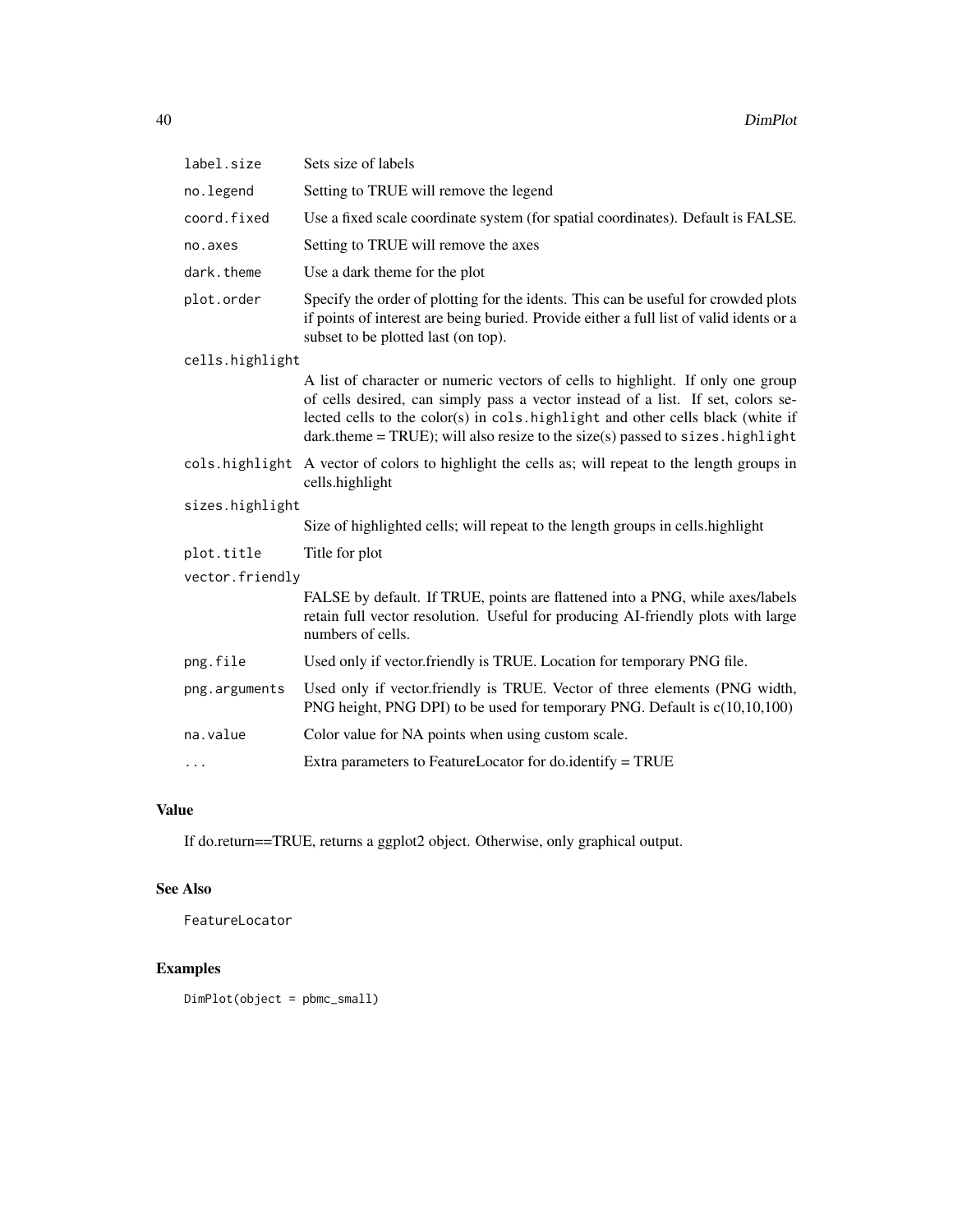### Description

Return a list of genes with the strongest contribution to a set of components

#### Usage

```
DimTopCells(object, dim.use = 1, reduction.type = "pca", num.cells = NULL,
 do.balanced = FALSE)
```
# Arguments

| object      | Seurat object                                                       |
|-------------|---------------------------------------------------------------------|
| dim.use     | Components to use                                                   |
|             | reduction, type Dimensional reduction to find the highest score for |
| num.cells   | Number of cells to return                                           |
| do.balanced | Return an equal number of cells with both + and - scores.           |

#### Value

Returns a vector of cells

#### Examples

```
pbmc_small
head(DimTopCells(object = pbmc_small, reduction.type = "pca"))
# Can specify which dimension and how many cells to return
DimTopCells(object = pbmc_small, reduction.type = "pca", dim.use = 2, num.cells = 5)
```

| DimTopGenes | Find genes with highest scores for a given dimensional reduction tech- |
|-------------|------------------------------------------------------------------------|
|             | nique                                                                  |

# Description

Return a list of genes with the strongest contribution to a set of components

### Usage

```
DimTopGenes(object, dim.use = 1, reduction.type = "pca", num.genes = 30,
 use.full = FALSE, do.balanced = FALSE)
```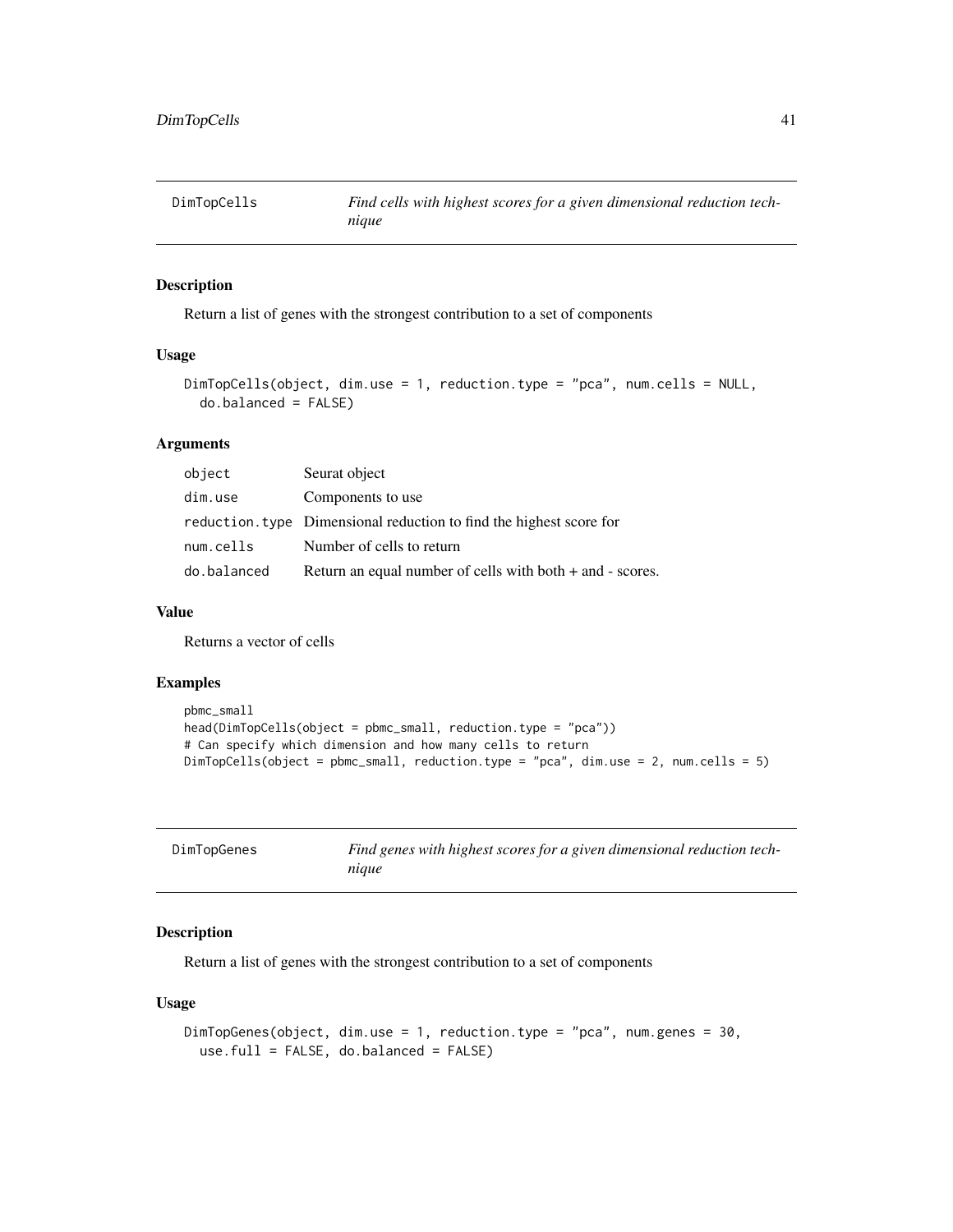# Arguments

| object      | Seurat object                                                       |
|-------------|---------------------------------------------------------------------|
| dim.use     | Dimension to use                                                    |
|             | reduction. type Dimensional reduction to find the highest score for |
| num.genes   | Number of genes to return                                           |
| use.full    | Use the full PCA (projected PCA). Default i s FALSE                 |
| do.balanced | Return an equal number of genes with both $+$ and $-$ scores.       |

### Value

Returns a vector of genes

# Examples

```
pbmc_small
DimTopGenes(object = pbmc_small, dim.use = 1, reduction.type = "pca")
# After projection:
DimTopGenes(object = pbmc_small, dim.use = 1, reduction.type = "pca", use.full = TRUE)
```

| DMEmbed |
|---------|
|---------|

**Diffusion Maps Cell Embeddings Accessor Function** 

# Description

Pull Diffusion maps cell embedding matrix

# Usage

DMEmbed(object, dims.use = NULL, cells.use = NULL)

# Arguments

| object    | Seurat object                                      |
|-----------|----------------------------------------------------|
| dims.use  | Dimensions to include (default is all stored dims) |
| cells.use | Cells to include (default is all cells)            |

#### Value

Diffusion maps embedding matrix for given cells and DMs

### Examples

```
pbmc_small
pbmc_small <- RunDiffusion(pbmc_small, genes.use = pbmc_small@var.genes)
head(DMEmbed(object = pbmc_small))
```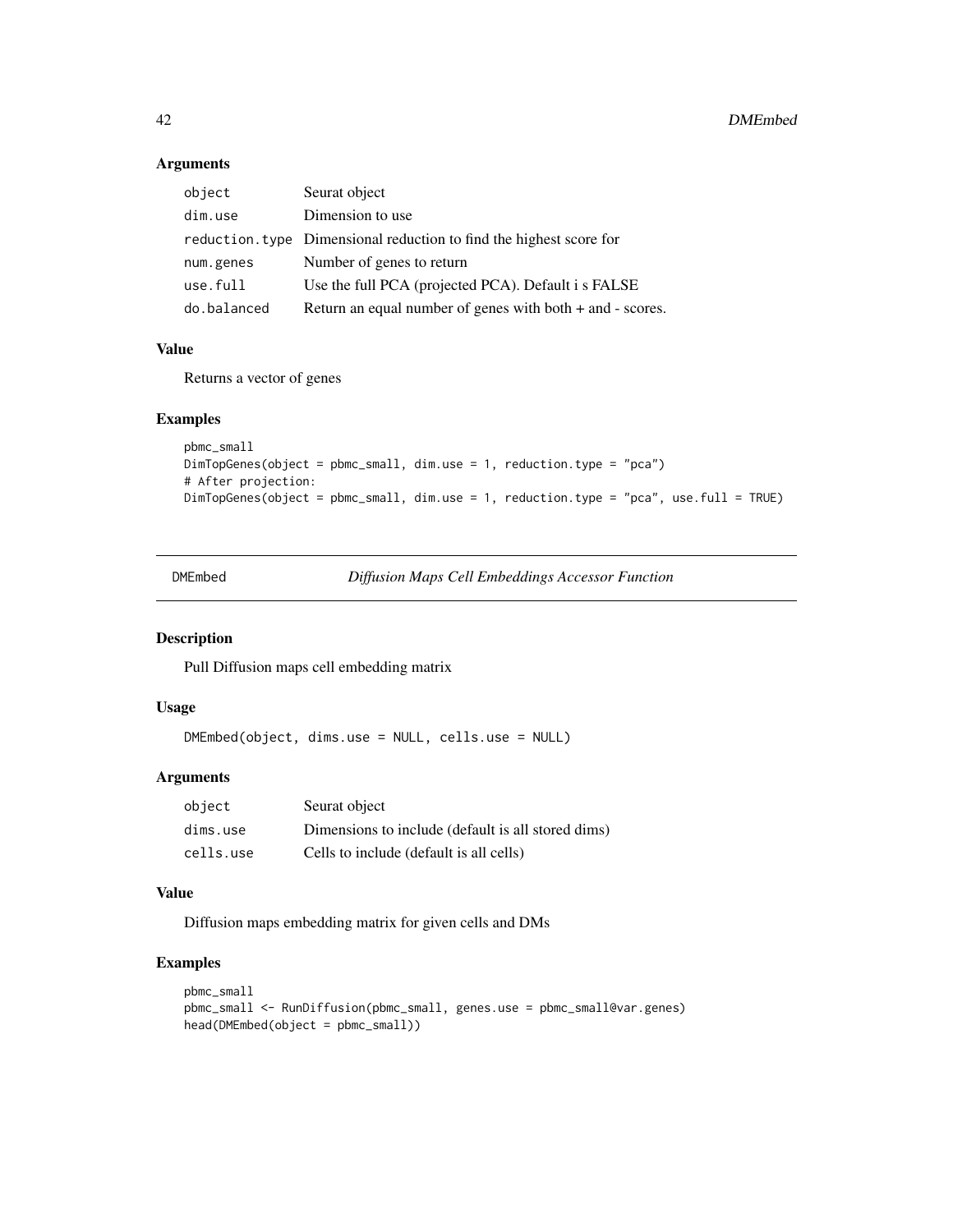#### Description

Graphs the output of a Diffusion map analysis Cells are colored by their identity class.

#### Usage

DMPlot(object, ...)

#### **Arguments**

| object | Seurat object                                                            |
|--------|--------------------------------------------------------------------------|
| .      | Additional parameters to DimPlot, for example, which dimensions to plot. |

#### Details

This function is a wrapper for DimPlot. See ?DimPlot for a full list of possible arguments which can be passed in here.

#### Examples

pbmc\_small <- RunDiffusion(object = pbmc\_small) DMPlot(object = pbmc\_small)

DoHeatmap *Gene expression heatmap*

#### Description

Draws a heatmap of single cell gene expression using ggplot2.

#### Usage

```
DoHeatmap(object, data.use = NULL, use.scaled = TRUE, cells.use = NULL,
 genes.use = NULL, disp.min = -2.5, disp.max = 2.5, group.by = "ident",
 group.order = NULL, draw.line = TRUE, col.low = "#FF00FF",
 col.mid = "#000000", col.high = "#FFFF00", slim.col.label = FALSE,
  remove.key = FALSE, rotate.key = FALSE, title = NULL, cex.col = 10,
 cex.row = 10, group.label.loc = "bottom", group.label.rot = FALSE,
 group.cex = 15, group.spacing = 0.15, assay.type = "RNA",
 do.plot = TRUE)
```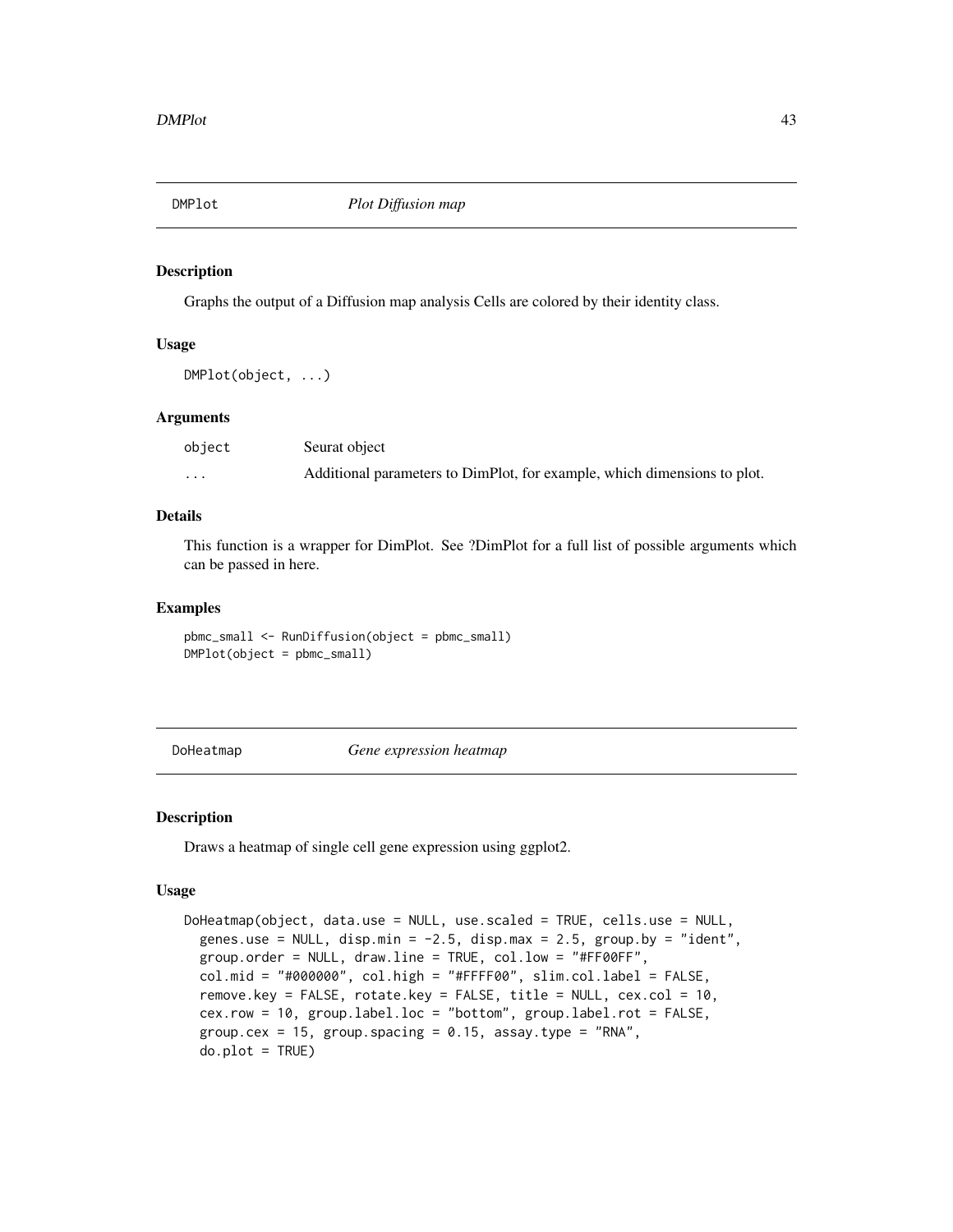# Arguments

|                 | object        | Seurat object                                                                                                                                                                                         |
|-----------------|---------------|-------------------------------------------------------------------------------------------------------------------------------------------------------------------------------------------------------|
|                 | data.use      | Option to pass in data to use in the heatmap. Default will pick from either<br>object@data or object@scale.data depending on use.scaled parameter. Should<br>have cells as columns and genes as rows. |
|                 | use.scaled    | Whether to use the data or scaled data if data use is NULL                                                                                                                                            |
|                 | cells.use     | Cells to include in the heatmap (default is all cells)                                                                                                                                                |
|                 | genes.use     | Genes to include in the heatmap (ordered)                                                                                                                                                             |
|                 | disp.min      | Minimum display value (all values below are clipped)                                                                                                                                                  |
|                 | disp.max      | Maximum display value (all values above are clipped)                                                                                                                                                  |
|                 | group.by      | Groups cells by this variable. Default is object@ident                                                                                                                                                |
|                 | group.order   | Order of groups from left to right in heatmap.                                                                                                                                                        |
|                 | draw.line     | Draw vertical lines delineating different groups                                                                                                                                                      |
|                 | col.low       | Color for lowest expression value                                                                                                                                                                     |
|                 | col.mid       | Color for mid expression value                                                                                                                                                                        |
|                 | col.high      | Color for highest expression value                                                                                                                                                                    |
|                 |               | slim.col.label display only the identity class name once for each group                                                                                                                               |
|                 | remove.key    | Removes the color key from the plot.                                                                                                                                                                  |
|                 | rotate.key    | Rotate color scale horizantally                                                                                                                                                                       |
|                 | title         | Title for plot                                                                                                                                                                                        |
|                 | cex.col       | Controls size of column labels (cells)                                                                                                                                                                |
|                 | cex.row       | Controls size of row labels (genes)                                                                                                                                                                   |
| group.label.loc |               |                                                                                                                                                                                                       |
|                 |               | Place group labels on bottom or top of plot.                                                                                                                                                          |
| group.label.rot |               | Whether to rotate the group label.                                                                                                                                                                    |
|                 | group.cex     | Size of group label text                                                                                                                                                                              |
|                 | group.spacing | Controls amount of space between columns.                                                                                                                                                             |
|                 | assay.type    | to plot heatmap for (default is RNA)                                                                                                                                                                  |
|                 | do.plot       | Whether to display the plot.                                                                                                                                                                          |
|                 |               |                                                                                                                                                                                                       |

# Value

Returns a ggplot2 plot object

# Examples

DoHeatmap(object = pbmc\_small)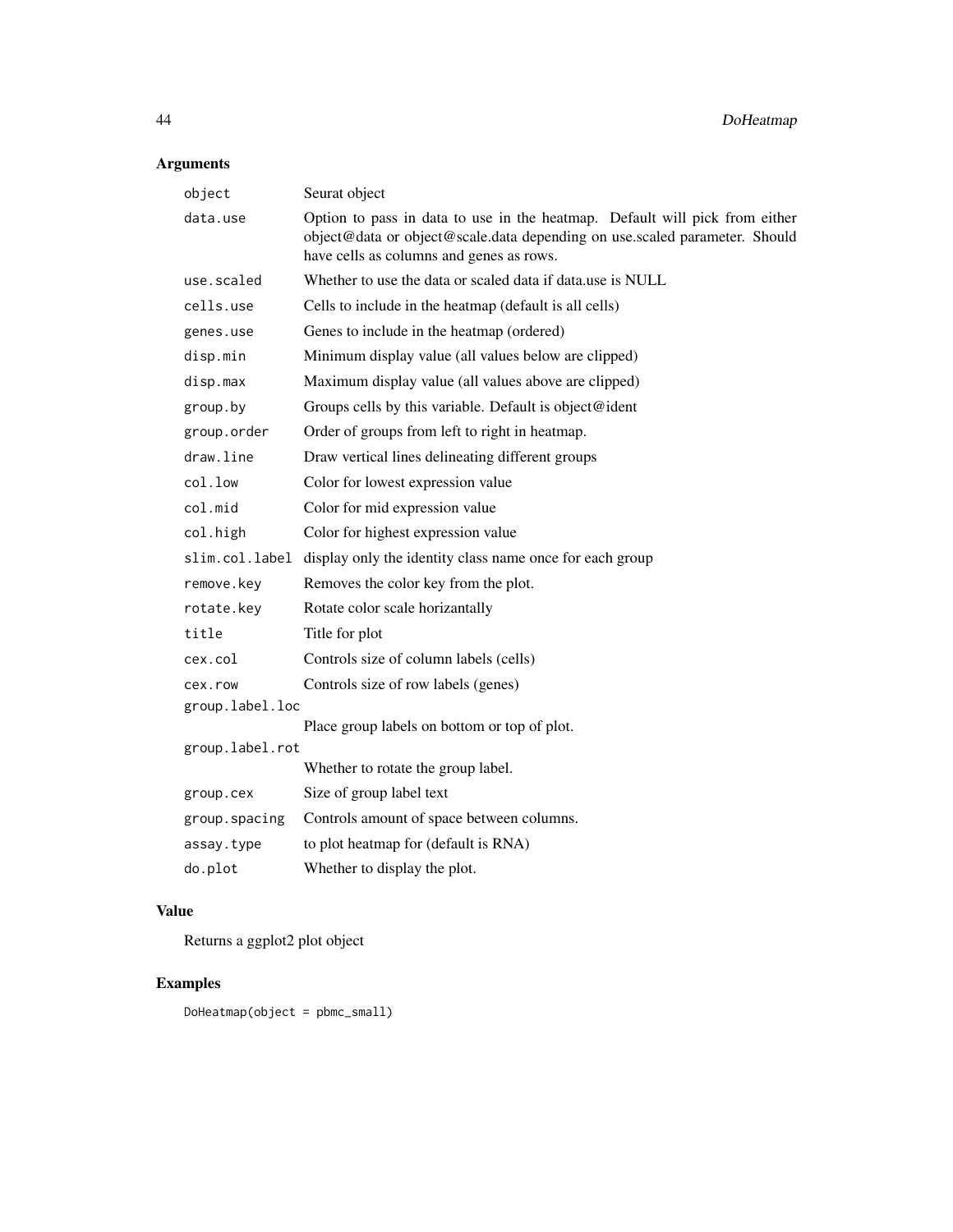# Description

Perform k-means clustering on both genes and single cells

### Usage

```
DoKMeans(object, genes.use = NULL, k.genes = NULL, k.cells = 0,
 k.seed = 1, do.plot = FALSE, data.cut = 2.5,
 k.cols = PurpleAndYellow(), set.ident = TRUE, do.constrained = FALSE,
 assay.type = "RNA", ...)
```
#### Arguments

| object     | Seurat object                                                                                                          |
|------------|------------------------------------------------------------------------------------------------------------------------|
| genes.use  | Genes to use for clustering                                                                                            |
| k.genes    | K value to use for clustering genes                                                                                    |
| k.cells    | K value to use for clustering cells (default is NULL, cells are not clustered)                                         |
| k.seed     | Random seed                                                                                                            |
| do.plot    | Draw heatmap of clustered genes/cells (default is FALSE).                                                              |
| data.cut   | Clip all z-scores to have an absolute value below this. Reduces the effect of huge<br>outliers in the data.            |
| k.cols     | Color palette for heatmap                                                                                              |
| set.ident  | If clustering cells (so k.cells>0), set the cell identity class to its K-means cluster<br>(default is TRUE)            |
|            | do constrained FALSE by default. If TRUE, use the constrained K-means function imple-<br>mented in the to use package. |
| assay.type | Type of data to normalize for (default is RNA), but can be changed for multi-<br>modal analyses.                       |
| $\cdots$   | Additional parameters passed to kmeans (or tkmeans)                                                                    |

# Details

K-means and heatmap are calculated on object@scale.data

### Value

Seurat object where the k-means results for genes is stored in object@kmeans.obj[[1]], and the kmeans results for cells is stored in object@kmeans.col[[1]]. The cluster for each cell is stored in object@meta.data[,"kmeans.ident"] and also object@ident (if set.ident=TRUE)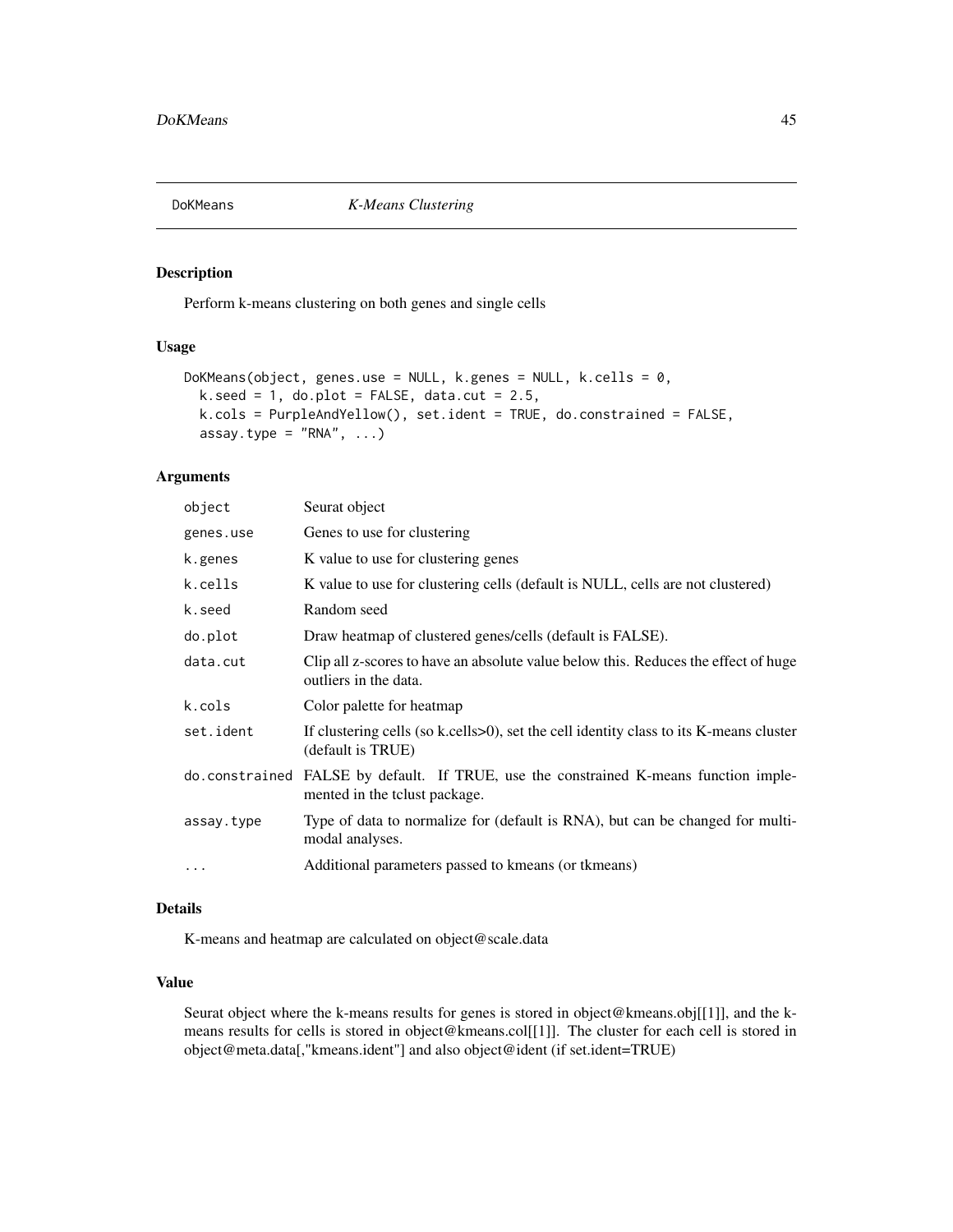#### Examples

```
pbmc_small
# Cluster on genes only
pbmc_small <- DoKMeans(pbmc_small, k.genes = 3)
# Cluster on genes and cell
pbmc_small <- DoKMeans(pbmc_small, k.genes = 3, k.cells = 3)
```
DotPlot *Dot plot visualization*

# Description

Intuitive way of visualizing how gene expression changes across different identity classes (clusters). The size of the dot encodes the percentage of cells within a class, while the color encodes the AverageExpression level of cells within a class (blue is high).

#### Usage

```
DotPlot(object, genes.plot, cols.use = c("lightgrey", "blue"),
  col.min = -2.5, col.max = 2.5, dot.min = 0, dot.scale = 6,
  scale.by = "radius", scale.min = NA, scale.max = NA, group.by,
 plot.legend = FALSE, do.return = FALSE, x.lab.rot = FALSE)
```

| object      | Seurat object                                                                                                                                                    |
|-------------|------------------------------------------------------------------------------------------------------------------------------------------------------------------|
| genes.plot  | Input vector of genes                                                                                                                                            |
| cols.use    | Colors to plot, can pass a single character giving the name of a palette from<br>RColorBrewer::brewer.pal.info                                                   |
| col.min     | Minimum scaled average expression threshold (everything smaller will be set to<br>this)                                                                          |
| col.max     | Maximum scaled average expression threshold (everything larger will be set to<br>this)                                                                           |
| dot.min     | The fraction of cells at which to draw the smallest dot (default is 0). All cell<br>groups with less than this expressing the given gene will have no dot drawn. |
| dot.scale   | Scale the size of the points, similar to cex                                                                                                                     |
| scale.by    | Scale the size of the points by 'size' or by 'radius'                                                                                                            |
| scale.min   | Set lower limit for scaling, use NA for default                                                                                                                  |
| scale.max   | Set upper limit for scaling, use NA for default                                                                                                                  |
| group.by    | Factor to group the cells by                                                                                                                                     |
| plot.legend | plots the legends                                                                                                                                                |
| do.return   | Return ggplot2 object                                                                                                                                            |
| x.lab.rot   | Rotate x-axis labels                                                                                                                                             |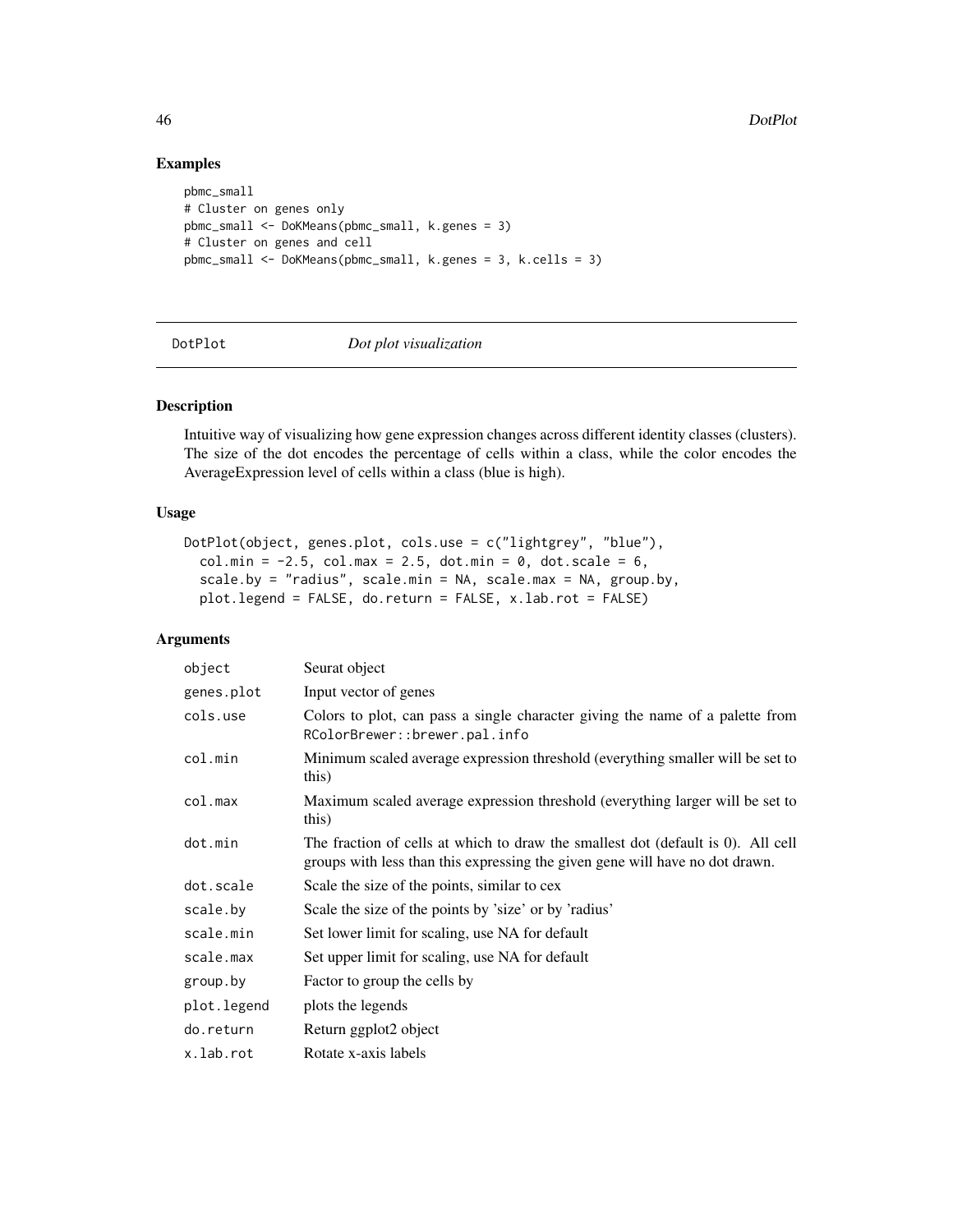#### DotPlotOld 47

# Value

default, no return, only graphical output. If do.return=TRUE, returns a ggplot2 object

#### See Also

RColorBrewer::brewer.pal.info

# Examples

```
cd_genes <- c("CD247", "CD3E", "CD9")
DotPlot(object = pbmc_small, genes.plot = cd_genes)
```

| DotPlotOld | Old Dot plot visualization (pre-ggplot implementation) Intuitive way    |
|------------|-------------------------------------------------------------------------|
|            | of visualizing how gene expression changes across different identity    |
|            | classes (clusters). The size of the dot encodes the percentage of cells |
|            | within a class, while the color encodes the Average Expression level of |
|            | 'expressing' cells (green is high).                                     |

### Description

Old Dot plot visualization (pre-ggplot implementation) Intuitive way of visualizing how gene expression changes across different identity classes (clusters). The size of the dot encodes the percentage of cells within a class, while the color encodes the AverageExpression level of 'expressing' cells (green is high).

#### Usage

```
DotPlotOld(object, genes.plot, cex.use = 2, cols.use = NULL,
  thresh.col = 2.5, dot.min = 0.05, group.by = NULL)
```
### Arguments

| object     | Seurat object                                                                |
|------------|------------------------------------------------------------------------------|
| genes.plot | Input vector of genes                                                        |
| cex.use    | Scaling factor for the dots (scales all dot sizes)                           |
| cols.use   | colors to plot                                                               |
| thresh.col | The raw data value which corresponds to a red dot (lowest expression)        |
| dot.min    | The fraction of cells at which to draw the smallest dot (default is $0.05$ ) |
| group.by   | Factor to group the cells by                                                 |

# Value

Only graphical output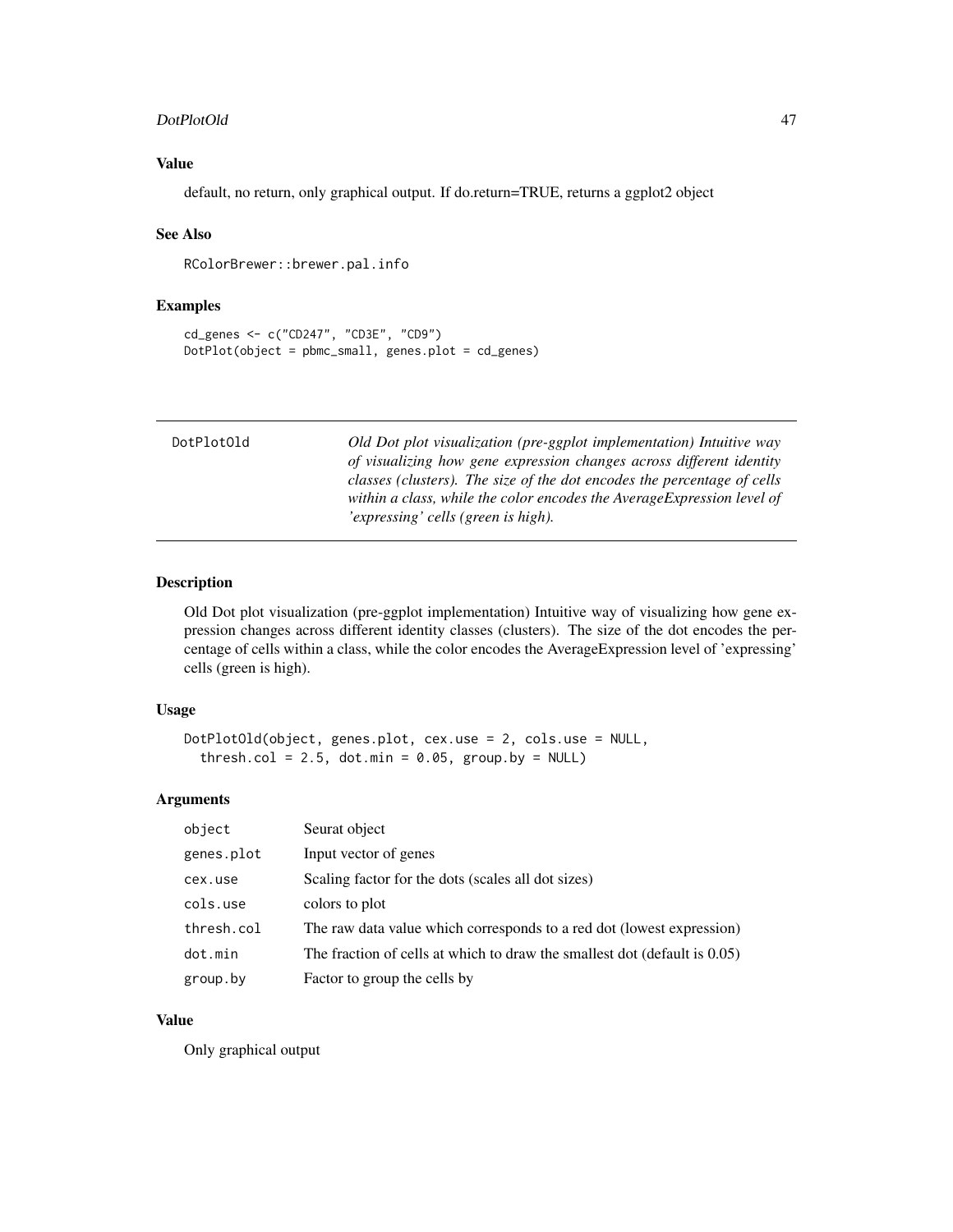# Examples

```
cd_genes <- c("CD247", "CD3E", "CD9")
DotPlotOld(object = pbmc_small, genes.plot = cd_genes)
```
ExpMean *Calculate the mean of logged values*

# Description

Calculate mean of logged values in non-log space (return answer in log-space)

#### Usage

ExpMean(x)

# Arguments

x A vector of values

# Value

Returns the mean in log-space

### Examples

ExpMean( $x = c(1, 2, 3)$ )

ExpSD *Calculate the standard deviation of logged values*

# Description

Calculate SD of logged values in non-log space (return answer in log-space)

# Usage

ExpSD(x)

## Arguments

x A vector of values

# Value

Returns the standard deviation in log-space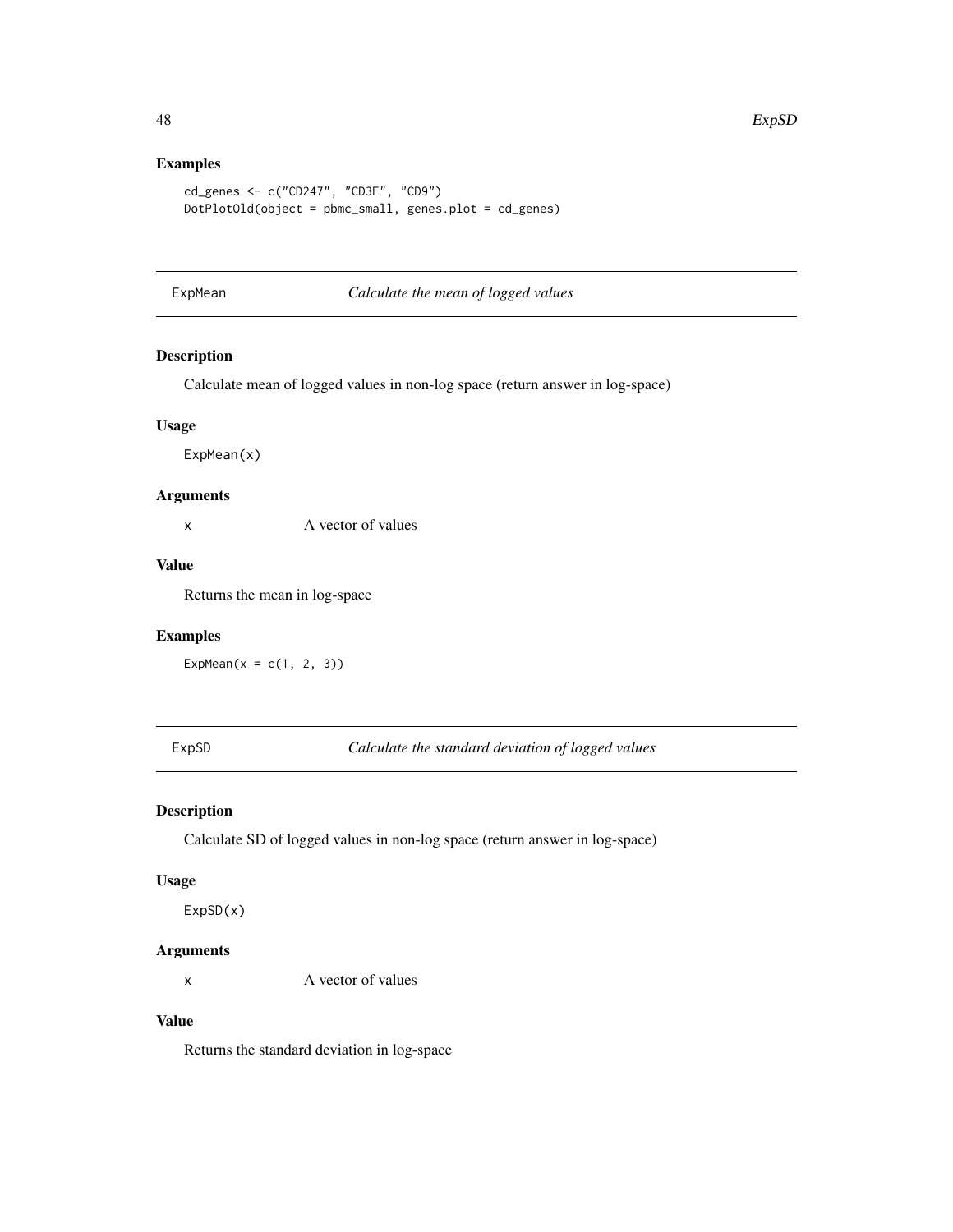#### ExpVar 49

# Examples

 $ExpSD(x = c(1, 2, 3))$ 

# ExpVar *Calculate the variance of logged values*

# Description

Calculate variance of logged values in non-log space (return answer in log-space)

# Usage

ExpVar(x)

# Arguments

x A vector of values

#### Value

Returns the variance in log-space

### Examples

ExpVar( $x = c(1, 2, 3)$ )

ExtractField *Extract delimiter information from a string.*

# Description

Parses a string (usually a cell name) and extracts fields based on a delimiter

# Usage

```
ExtractField(string, field = 1, delim = "_")
```

| string | String to parse.                                                                   |
|--------|------------------------------------------------------------------------------------|
| field  | Integer(s) indicating which field(s) to extract. Can be a vector multiple numbers. |
| delim  | Delimiter to use, set to underscore by default.                                    |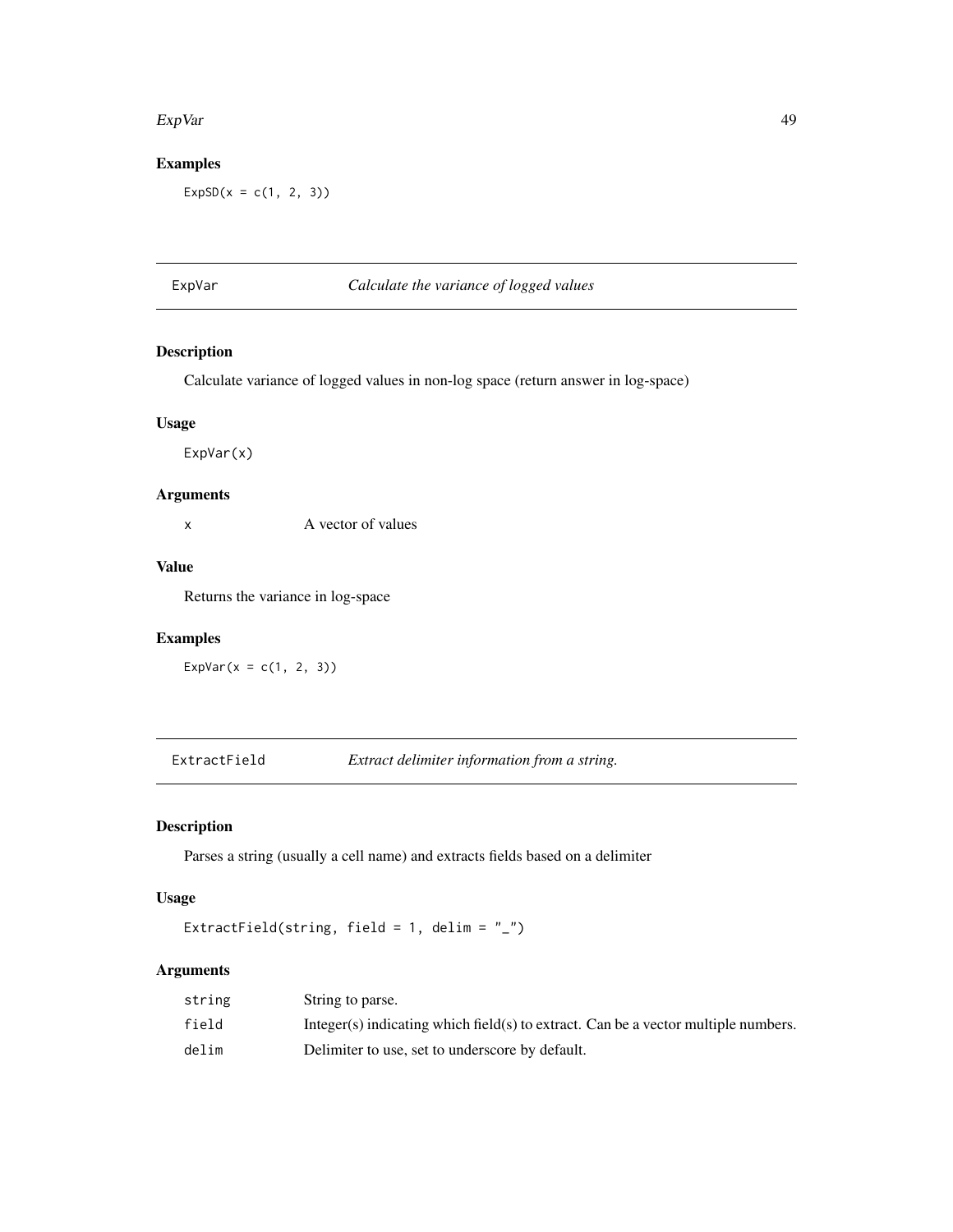A new string, that parses out the requested fields, and (if multiple), rejoins them with the same delimiter

# Examples

```
ExtractField(string = 'Hello World', field = 1, delim = '_')
```

| FastWhichCells | FastWhichCells Identify cells matching certain criteria (limited to |  |  |  |  |
|----------------|---------------------------------------------------------------------|--|--|--|--|
|                | <i>character values</i> )                                           |  |  |  |  |

# Description

FastWhichCells Identify cells matching certain criteria (limited to character values)

### Usage

```
FastWhichCells(object, group.by, subset.value, invert = FALSE)
```
# Arguments

| object       | Seurat object                                                                                           |
|--------------|---------------------------------------------------------------------------------------------------------|
| group.by     | Group cells in different ways (for example, orig.ident). Should be a column<br>name in object@meta.data |
| subset.value | Return cells matching this value                                                                        |
| invert       | invert cells to return. FALSE by default                                                                |

# Examples

```
FastWhichCells(object = pbmc_small, group.by = 'res.1', subset.value = 1)
```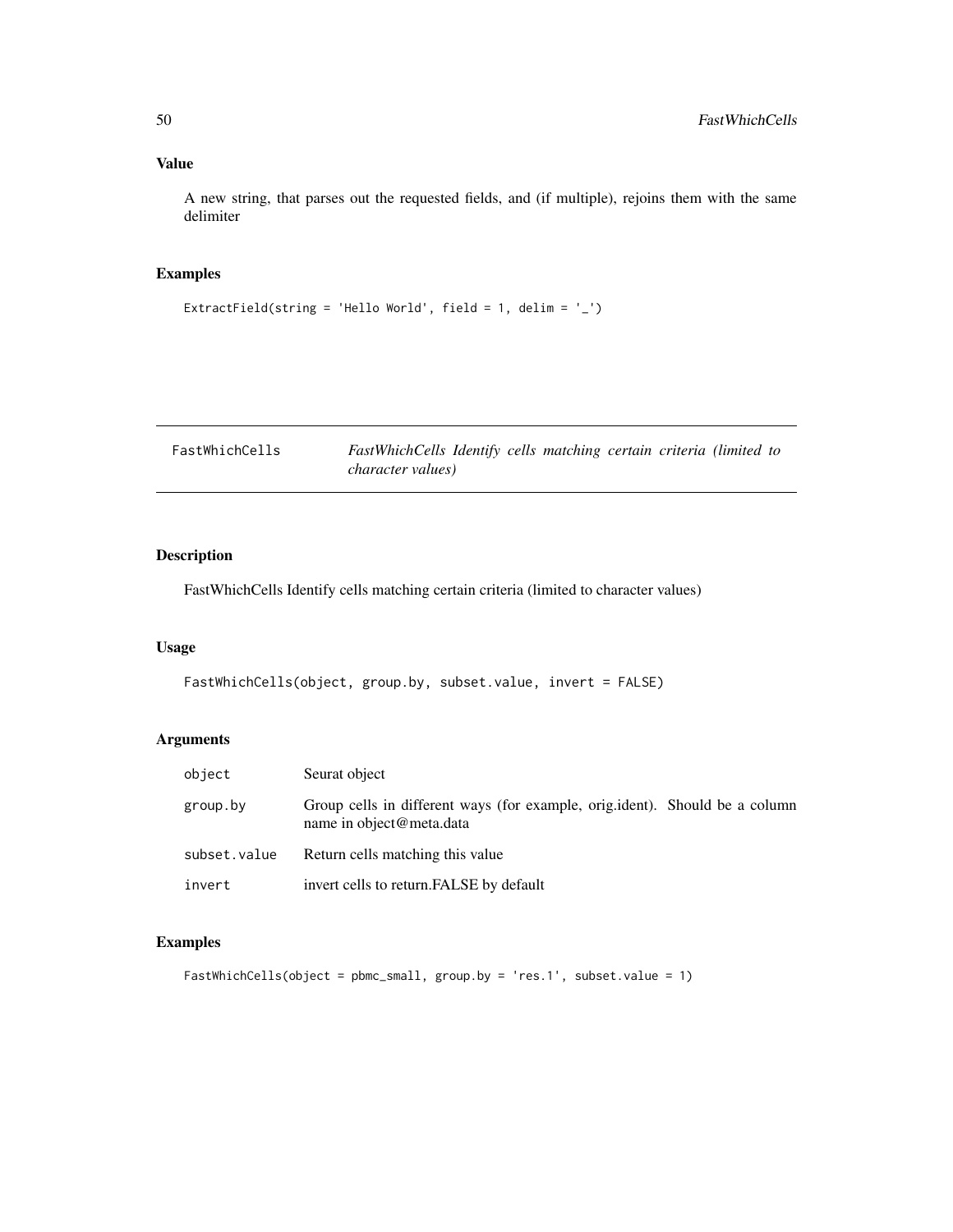### Description

Similar to FeaturePlot, however, also splits the plot by visualizing each identity class separately.

# Usage

```
FeatureHeatmap(object, features.plot, dim.1 = 1, dim.2 = 2,
  idents.use = NULL, pt.size = 2, cols.use = c("grey", "red"),
 pch.use = 16, reduction.use = "tsne", group.by = NULL,
  data.use = "data", sep.scale = FALSE, do.return = FALSE,
 min.exp = -Inf, max.exp = Inf, rotate.key = FALSE, plot.horiz = FALSE,
 key.position = "right")
```

| object        | Seurat object                                                                                                             |
|---------------|---------------------------------------------------------------------------------------------------------------------------|
| features.plot | Vector of features to plot                                                                                                |
| dim.1         | Dimension for x-axis (default 1)                                                                                          |
| dim.2         | Dimension for y-axis (default 2)                                                                                          |
| idents.use    | Which identity classes to display (default is all identity classes)                                                       |
| pt.size       | Adjust point size for plotting                                                                                            |
| cols.use      | Ordered vector of colors to use for plotting. Default is heat.colors(10).                                                 |
| pch.use       | Pch for plotting                                                                                                          |
| reduction.use | Which dimensionality reduction to use. Default is "tsne", can also be "pca", or<br>"ica", assuming these are precomputed. |
| group.by      | Group cells in different ways (for example, orig.ident)                                                                   |
| data.use      | Dataset to use for plotting, choose from 'data', 'scale.data', or 'imputed'                                               |
| sep.scale     | Scale each group separately. Default is FALSE.                                                                            |
| do.return     | Return the ggplot2 object                                                                                                 |
| min.exp       | Min cutoff for scaled expression value, supports quantiles in the form of 'q##'<br>(see FeaturePlot)                      |
| max.exp       | Max cutoff for scaled expression value, supports quantiles in the form of 'q##'<br>(see FeaturePlot)                      |
| rotate.key    | rotate the legend                                                                                                         |
| plot.horiz    | rotate the plot such that the features are columns, groups are the rows                                                   |
| key.position  | position of the legend ("top", "right", "bottom", "left")                                                                 |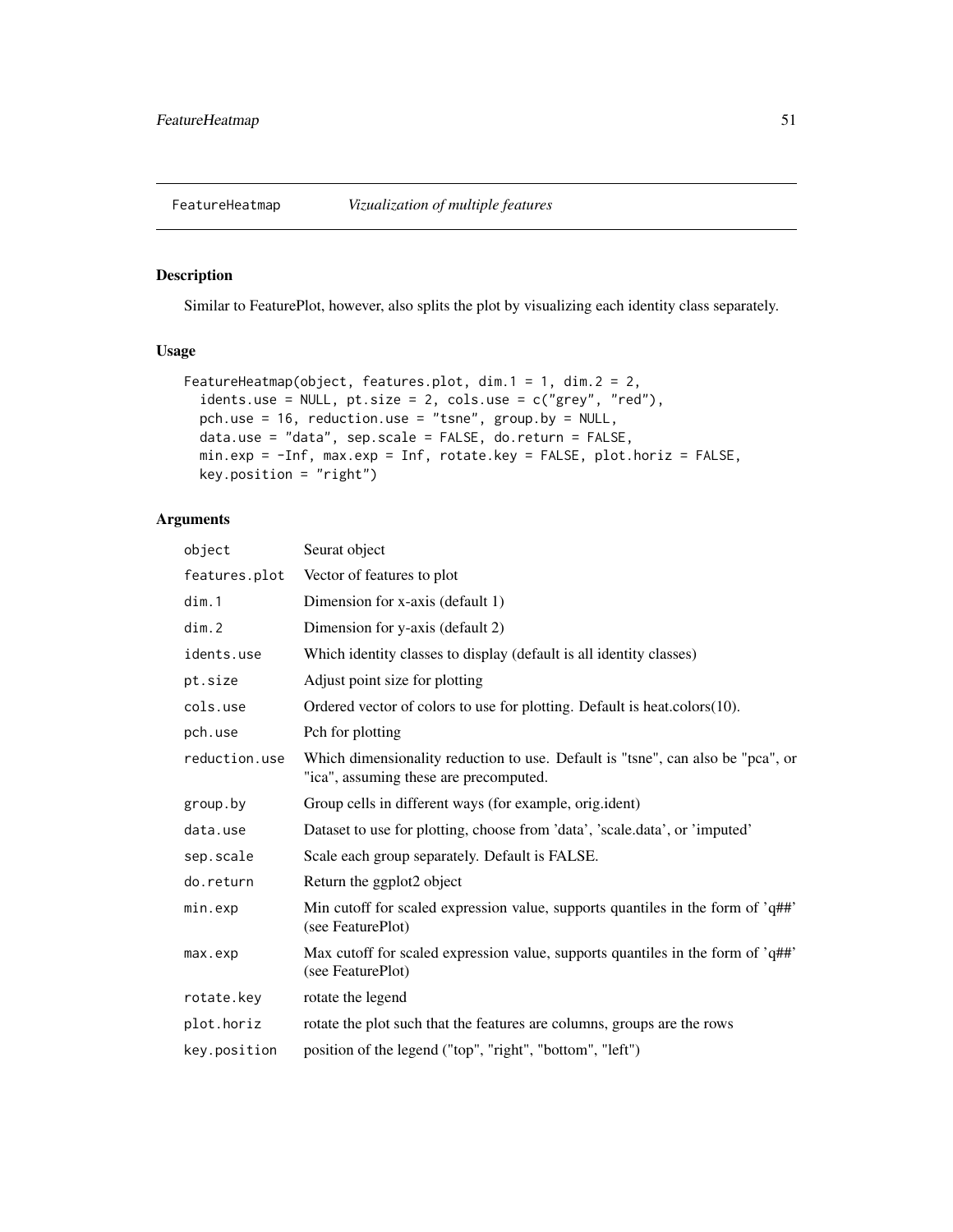# Details

Particularly useful for seeing if the same groups of cells co-exhibit a common feature (i.e. coexpress a gene), even within an identity class. Best understood by example.

# Value

No return value, only a graphical output

### See Also

[FeaturePlot](#page-52-0)

# Examples

```
pbmc_small
FeatureHeatmap(object = pbmc_small, features.plot = "PC1")
```
FeatureLocator *Feature Locator*

# Description

Select points on a scatterplot and get information about them

#### Usage

```
FeatureLocator(plot, data.plot, ...)
```
### Arguments

| plot                    | A ggplot2 plot                                                                                                                                                      |
|-------------------------|---------------------------------------------------------------------------------------------------------------------------------------------------------------------|
| data.plot               | The oridinal data that went into the ggplot2 plot                                                                                                                   |
| $\cdot$ $\cdot$ $\cdot$ | Extra parameters, such as dark theme, recolor, or smooth for using a dark theme,<br>recoloring based on selected cells, or using a smooth scatterplot, respectively |

### Value

The names of the points selected

### See Also

locator ggplot2::ggplot\_build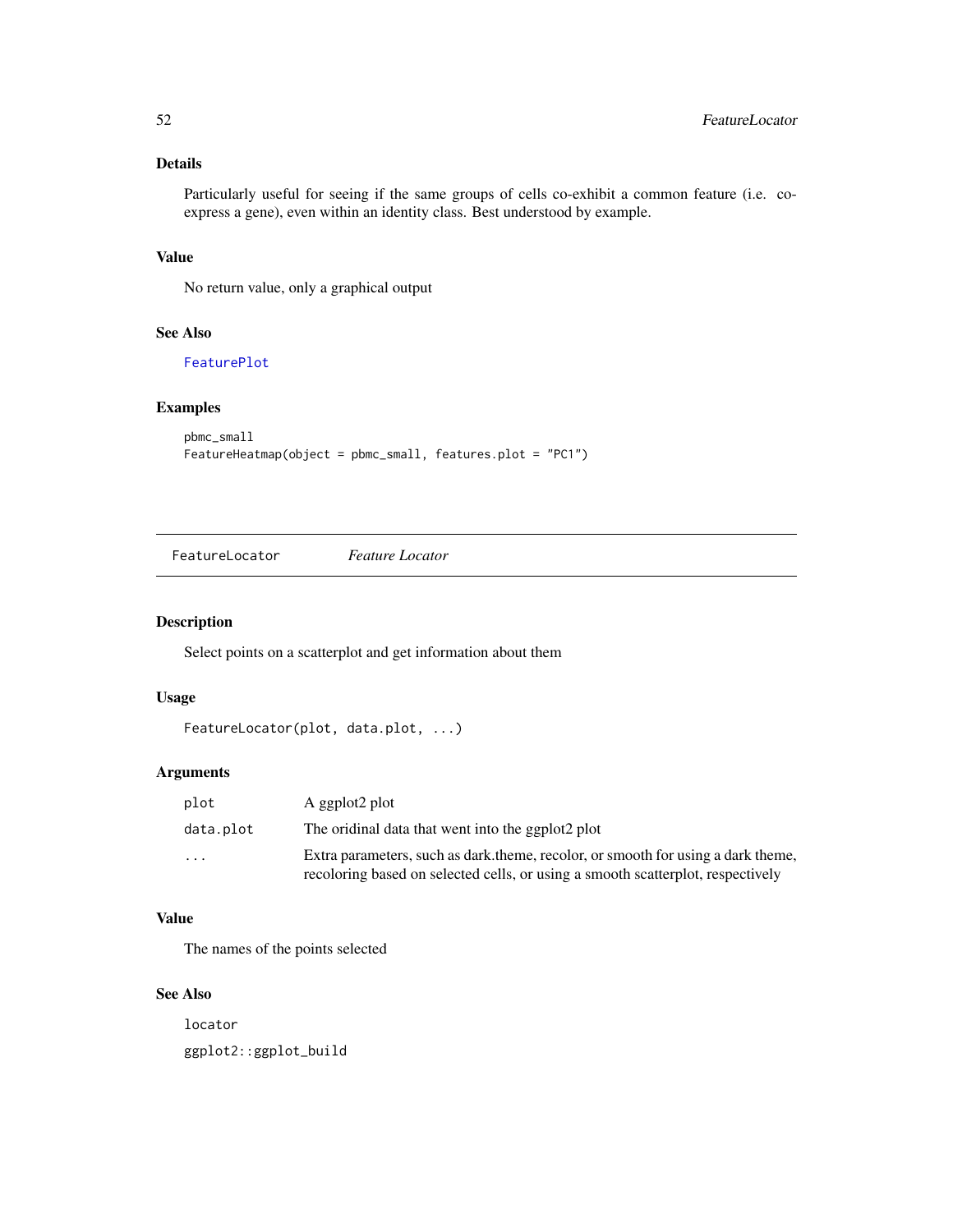#### FeaturePlot 53

#### Examples

```
## Not run:
df \le data.frame(x = rnorm(n = 100, mean = 20, sd = 2), y = rbinom(n = 100, size = 100, prob = 0.2))
p \leftarrow ggplot(data = df, mapping = aes(x = x, y = y)) + geom\_point(mapping = aes(color = 'red'))FeatureLocator(plot = p, data.plot = df)
```
## End(Not run)

<span id="page-52-0"></span>FeaturePlot *Visualize 'features' on a dimensional reduction plot*

# Description

Colors single cells on a dimensional reduction plot according to a 'feature' (i.e. gene expression, PC scores, number of genes detected, etc.)

#### Usage

```
FeaturePlot(object, features.plot, min.cutoff = NA, max.cutoff = NA,
  dim.1 = 1, dim.2 = 2, cells.use = NULL, pt.size = 1,
  cols.use = c("yellow", "red"), pch.use = 16, overlap = FALSE,do.hover = FALSE, data.hover = "ident", do.identity = FALSE,reduction.use = "tsne", use.imputed = FALSE, nCol = NULL,
  no.axes = FALSE, no.legend = TRUE, coord.fixed = FALSE,
  dark.theme = FALSE, do.return = FALSE, vector.friendly = FALSE,
 png.file = NULL, png.arguments = c(10, 10, 100))
```

| object        | Seurat object                                                                                                                                                                                                                                                         |
|---------------|-----------------------------------------------------------------------------------------------------------------------------------------------------------------------------------------------------------------------------------------------------------------------|
| features.plot | Vector of features to plot                                                                                                                                                                                                                                            |
| min.cutoff    | Vector of minimum cutoff values for each feature, may specify quantile in the<br>form of 'q##' where '##' is the quantile (eg, 1, 10)                                                                                                                                 |
| max.cutoff    | Vector of maximum cutoff values for each feature, may specify quantile in the<br>form of 'q##' where '##' is the quantile (eg, 1, 10)                                                                                                                                 |
| dim.1         | Dimension for x-axis (default 1)                                                                                                                                                                                                                                      |
| dim.2         | Dimension for y-axis (default 2)                                                                                                                                                                                                                                      |
| cells.use     | Vector of cells to plot (default is all cells)                                                                                                                                                                                                                        |
| pt.size       | Adjust point size for plotting                                                                                                                                                                                                                                        |
| cols.use      | The two colors to form the gradient over. Provide as string vector with the first<br>color corresponding to low values, the second to high. Also accepts a Brewer<br>color scale or vector of colors. Note: this will bin the data into number of colors<br>provided. |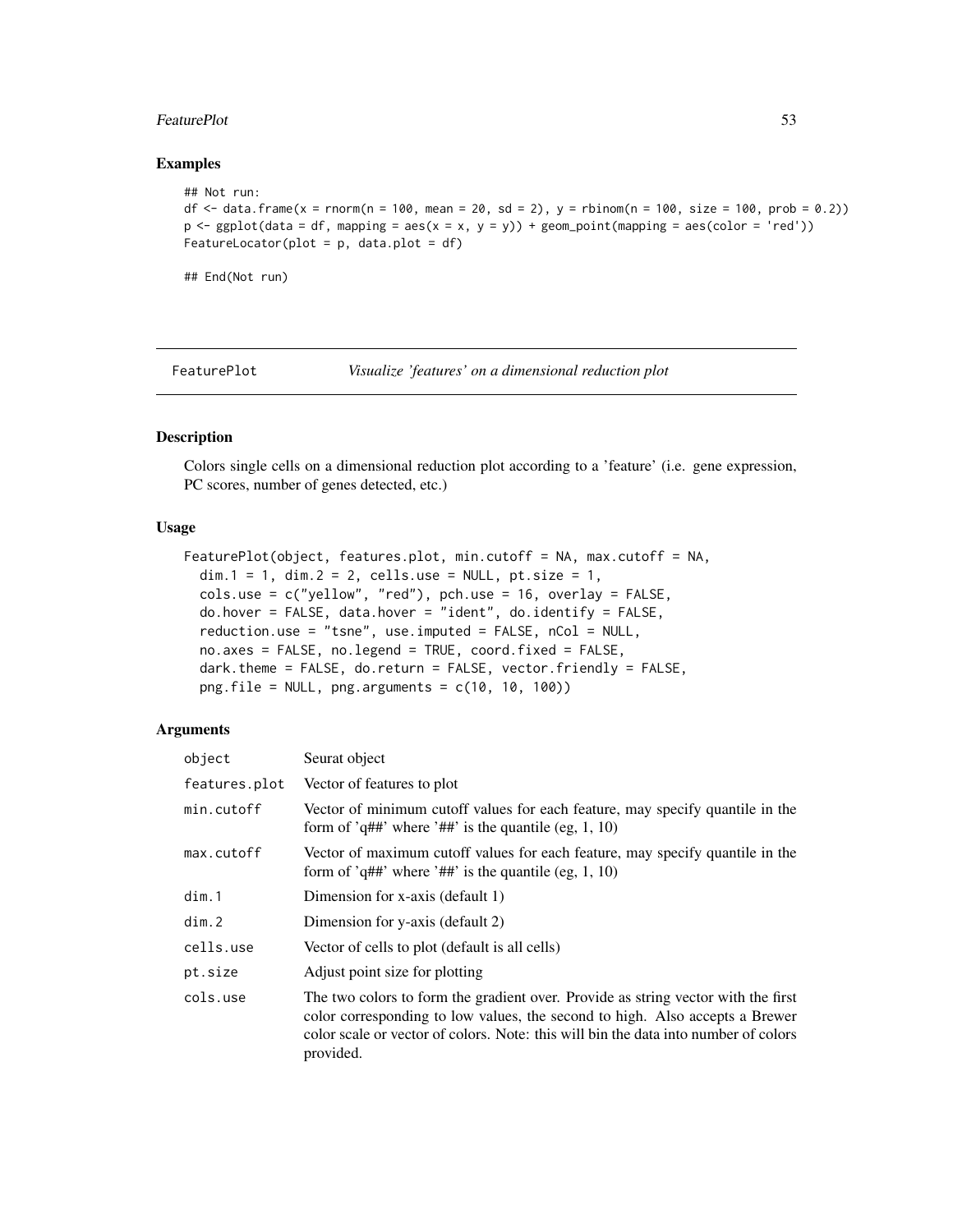| pch.use          | Pch for plotting                                                                                                                                                                       |
|------------------|----------------------------------------------------------------------------------------------------------------------------------------------------------------------------------------|
| overlay          | Plot two features overlayed one on top of the other                                                                                                                                    |
| do.hover         | Enable hovering over points to view information                                                                                                                                        |
| data.hover       | Data to add to the hover, pass a character vector of features to add. Defaults to<br>cell name and identity. Pass 'NULL' to remove extra data.                                         |
| do.identify      | Opens a locator session to identify clusters of cells                                                                                                                                  |
| reduction.use    | Which dimensionality reduction to use. Default is "tsne", can also be "pca", or<br>"ica", assuming these are precomputed.                                                              |
| use.imputed      | Use imputed values for gene expression (default is FALSE)                                                                                                                              |
| nCo <sub>1</sub> | Number of columns to use when plotting multiple features.                                                                                                                              |
| no.axes          | Remove axis labels                                                                                                                                                                     |
| no.legend        | Remove legend from the graph. Default is TRUE.                                                                                                                                         |
| coord.fixed      | Use a fixed scale coordinate system (for spatial coordinates). Default is FALSE.                                                                                                       |
| dark.theme       | Plot in a dark theme                                                                                                                                                                   |
| do.return        | return the ggplot2 object                                                                                                                                                              |
| vector.friendly  |                                                                                                                                                                                        |
|                  | FALSE by default. If TRUE, points are flattened into a PNG, while axes/labels<br>retain full vector resolution. Useful for producing AI-friendly plots with large<br>numbers of cells. |
| png.file         | Use specific name for temporary png file                                                                                                                                               |
| png.arguments    | Set width, height, and DPI for ggsave                                                                                                                                                  |

No return value, only a graphical output

# Examples

FeaturePlot(object = pbmc\_small, features.plot = 'PC1')

FetchData *Access cellular data*

# Description

Retreives data (gene expression, PCA scores, etc, metrics, etc.) for a set of cells in a Seurat object

### Usage

```
FetchData(object, vars.all = NULL, cells.use = NULL, use.imputed = FALSE,
 use.scaled = FALSE, use.raw = FALSE)
```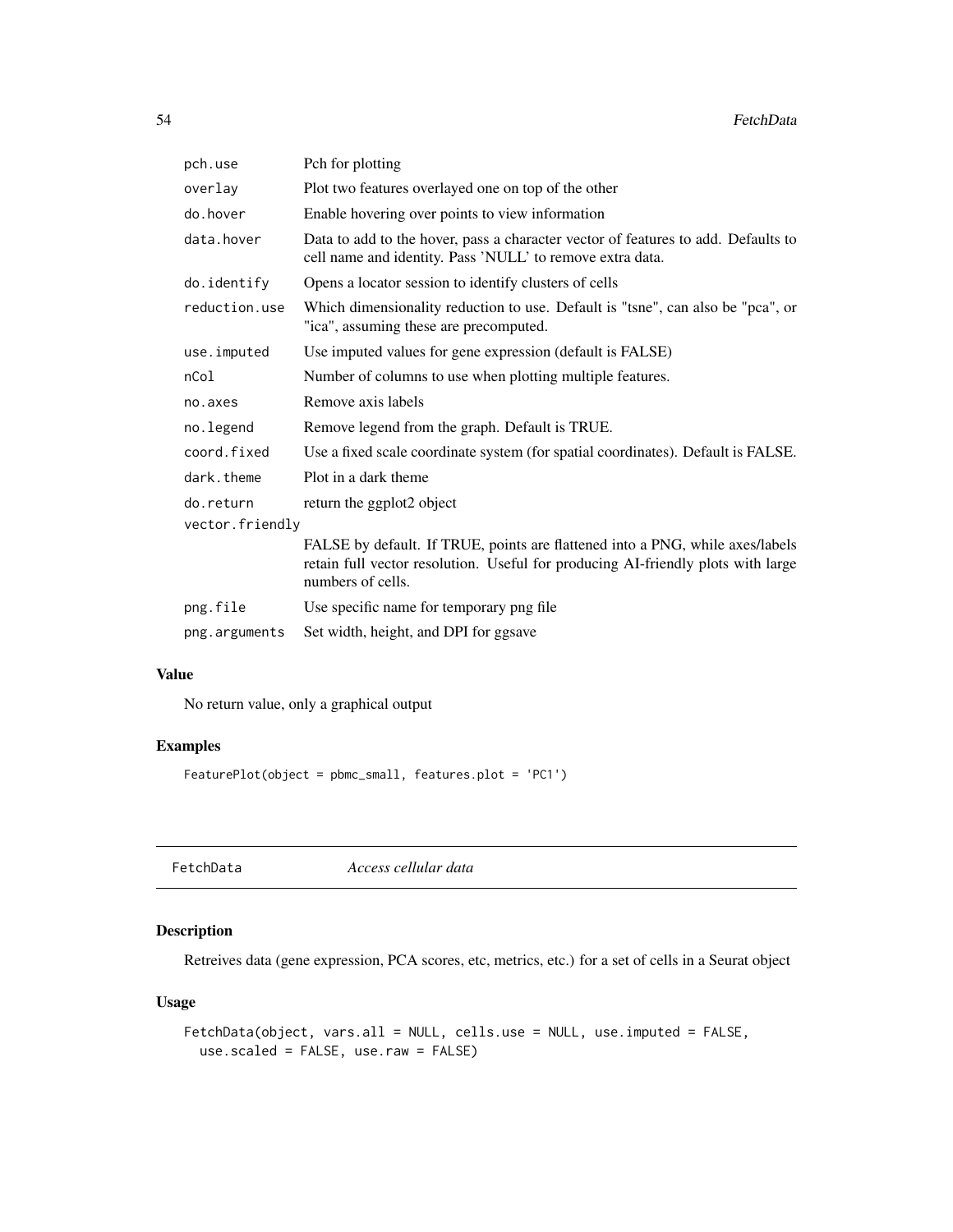#### FilterCells 55

### Arguments

| object      | Seurat object                                             |
|-------------|-----------------------------------------------------------|
| vars.all    | List of all variables to fetch                            |
| cells.use   | Cells to collect data for (default is all cells)          |
| use.imputed | For gene expression, use imputed values. Default is FALSE |
| use.scaled  | For gene expression, use scaled values. Default is FALSE  |
| use.raw     | For gene expression, use raw values. Default is FALSE     |

# Value

A data frame with cells as rows and cellular data as columns

# Examples

pc1 <- FetchData(object = pbmc\_small, vars.all = 'PC1')  $head(x = pc1)$ 

| FilterCells | Return a subset of the Seurat object |  |  |
|-------------|--------------------------------------|--|--|
|             |                                      |  |  |

# Description

Creates a Seurat object containing only a subset of the cells in the original object. Takes either a list of cells to use as a subset, or a parameter (for example, a gene), to subset on.

# Usage

```
FilterCells(object, subset.names, low.thresholds, high.thresholds,
  cells.use = NULL)
```
### Arguments

| object          | Seurat object                                                                                                                                         |  |
|-----------------|-------------------------------------------------------------------------------------------------------------------------------------------------------|--|
| subset.names    | Parameters to subset on. Eg, the name of a gene, PC1, a column name in ob-<br>ject@meta.data, etc. Any argument that can be retreived using FetchData |  |
|                 | low, thresholds Low cutoffs for the parameters (default is -Inf)                                                                                      |  |
| high.thresholds |                                                                                                                                                       |  |
|                 | High cutoffs for the parameters (default is Inf)                                                                                                      |  |
| cells.use       | A vector of cell names to use as a subset                                                                                                             |  |

# Value

Returns a Seurat object containing only the relevant subset of cells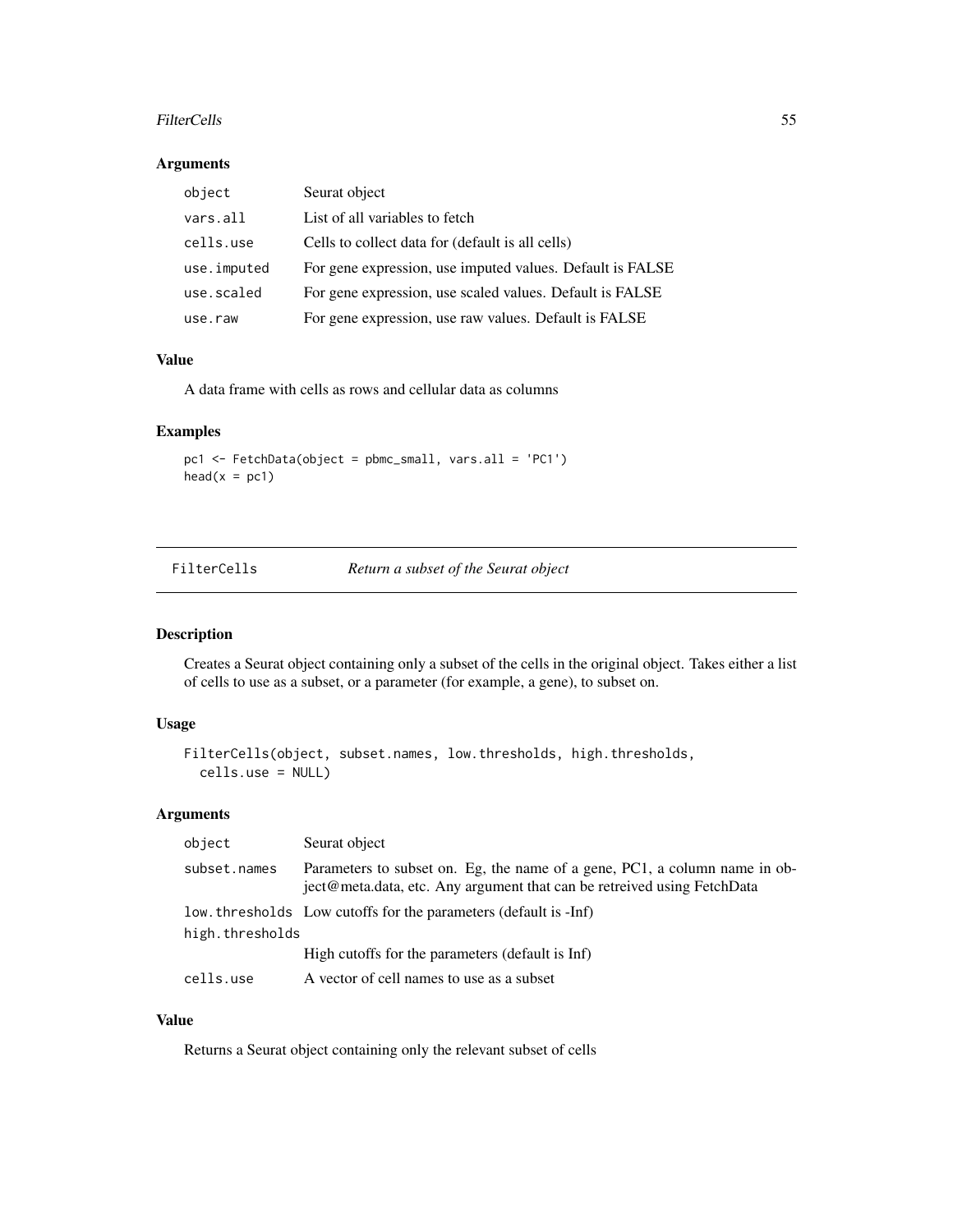# Examples

```
head(x = FetchData(object = pbmc_small, vars.all = 'LTB'))
pbmc_filtered <- FilterCells(
  object = pbmc_small,
  subset.names = 'LTB',
 high.thresholds = 6
)
head(x = FetchData(object = pbmc_filtered, vars.al = 'LTB'))
```
FindAllMarkers *Gene expression markers for all identity classes*

### Description

Finds markers (differentially expressed genes) for each of the identity classes in a dataset

#### Usage

```
FindAllMarkers(object, genes.use = NULL, logfc.threshold = 0.25,
  test.use = "wilcox", min.pct = 0.1, min.diff.pct = -Inf,
 print.bar = TRUE, only.pos = FALSE, max.cells.per.ident = Inf,
  return.thresh = 0.01, do.print = FALSE, random.seed = 1,
 min.cells.gene = 3, min.cells.group = 3, latent.vars = NULL,
  assay.type = "RNA", ...)
```

| object          | Seurat object                                                                                                                                                                                                                 |  |
|-----------------|-------------------------------------------------------------------------------------------------------------------------------------------------------------------------------------------------------------------------------|--|
| genes.use       | Genes to test. Default is to use all genes                                                                                                                                                                                    |  |
| logfc.threshold |                                                                                                                                                                                                                               |  |
|                 | Limit testing to genes which show, on average, at least X-fold difference (log-<br>scale) between the two groups of cells. Default is 0.25 Increasing logfc.threshold<br>speeds up the function, but can miss weaker signals. |  |
| test.use        | Denotes which test to use. Available options are:                                                                                                                                                                             |  |
|                 | • "wilcox": Wilcoxon rank sum test (default)                                                                                                                                                                                  |  |
|                 | • "bimod" : Likelihood-ratio test for single cell gene expression, (McDavid<br>et al., Bioinformatics, 2013)                                                                                                                  |  |
|                 | • "roc": Standard AUC classifier                                                                                                                                                                                              |  |
|                 | $\bullet$ "t" : Student's t-test                                                                                                                                                                                              |  |
|                 | • "tobit": Tobit-test for differential gene expression (Trapnell et al., Nature<br>Biotech, 2014)                                                                                                                             |  |
|                 | • "poisson" : Likelihood ratio test assuming an underlying poisson distribu-<br>tion. Use only for UMI-based datasets                                                                                                         |  |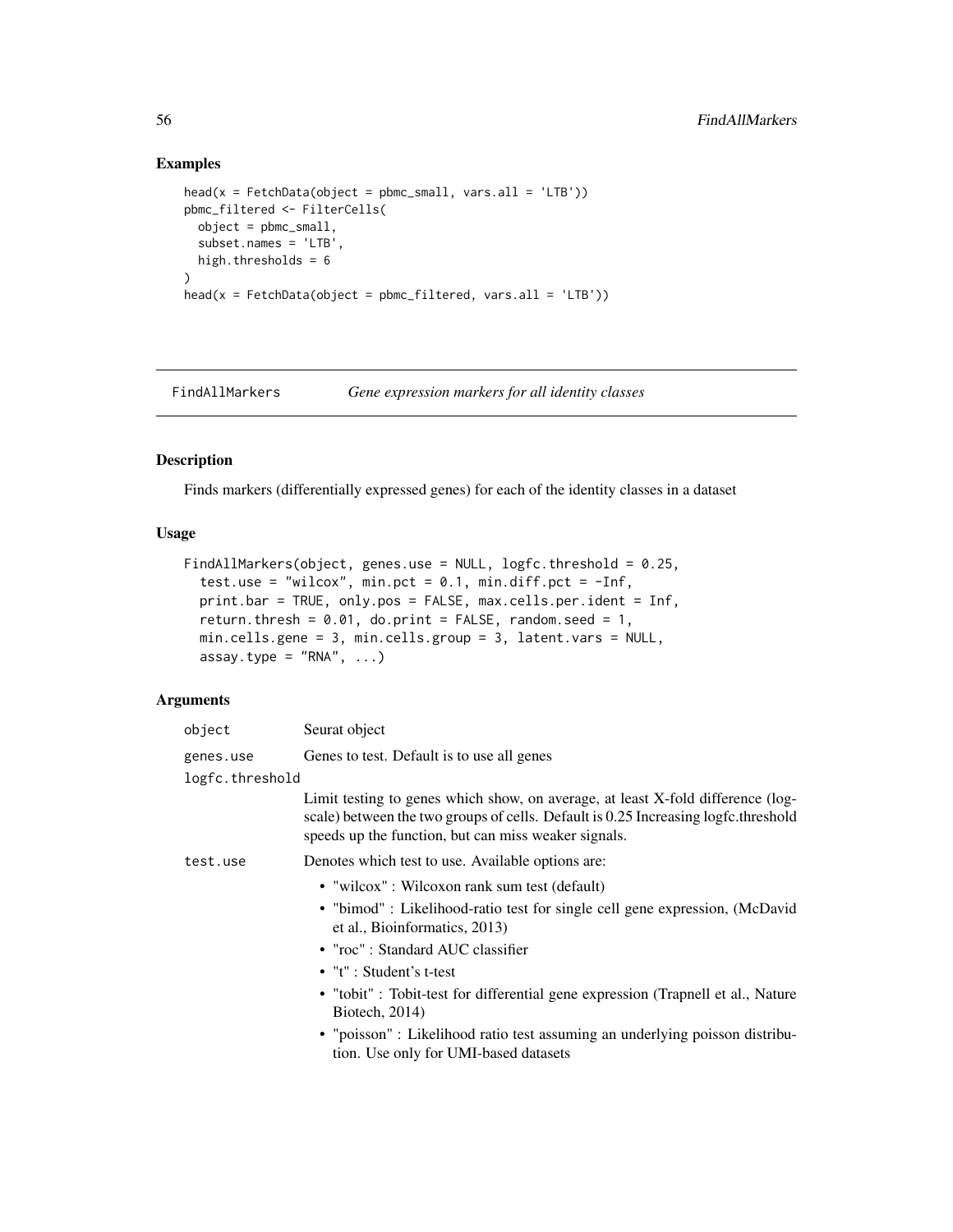|                     | • "negbinom" : Likelihood ratio test assuming an underlying negative bino-<br>mial distribution. Use only for UMI-based datasets                                                                                          |
|---------------------|---------------------------------------------------------------------------------------------------------------------------------------------------------------------------------------------------------------------------|
|                     | • "MAST: GLM-framework that treates cellular detection rate as a covariate<br>(Finak et al, Genome Biology, 2015)                                                                                                         |
|                     | • "DESeq2 : DE based on a model using the negative binomial distribution<br>(Love et al, Genome Biology, 2014)                                                                                                            |
| min.pct             | only test genes that are detected in a minimum fraction of min.pct cells in either<br>of the two populations. Meant to speed up the function by not testing genes that<br>are very infrequently expressed. Default is 0.1 |
| min.diff.pct        | only test genes that show a minimum difference in the fraction of detection<br>between the two groups. Set to -Inf by default                                                                                             |
| print.bar           | Print a progress bar once expression testing begins (uses pbapply to do this)                                                                                                                                             |
| only.pos            | Only return positive markers (FALSE by default)                                                                                                                                                                           |
| max.cells.per.ident |                                                                                                                                                                                                                           |
|                     | Down sample each identity class to a max number. Default is no downsampling.                                                                                                                                              |
| return.thresh       | Only return markers that have a p-value < return.thresh, or a power > return.thresh<br>(if the test is ROC)                                                                                                               |
| do.print            | FALSE by default. If TRUE, outputs updates on progress.                                                                                                                                                                   |
| random.seed         | Random seed for downsampling                                                                                                                                                                                              |
|                     | min.cells.gene Minimum number of cells expressing the gene in at least one of the two groups,<br>currently only used for poisson and negative binomial tests                                                              |
| min.cells.group     |                                                                                                                                                                                                                           |
|                     | Minimum number of cells in one of the groups                                                                                                                                                                              |
| latent.vars         | Remove the effects of these variables, used only when test. use is one of 'neg-<br>binom', 'poisson', or 'MAST'                                                                                                           |
| assay.type          | Type of assay to perform DE for (default is RNA)                                                                                                                                                                          |
| $\cdots$            | Additional parameters to pass to specific DE functions                                                                                                                                                                    |
|                     |                                                                                                                                                                                                                           |

Matrix containing a ranked list of putative markers, and associated statistics (p-values, ROC score, etc.)

# Examples

```
all_markers <- FindAllMarkers(object = pbmc_small)
head(x = all_matrix)
```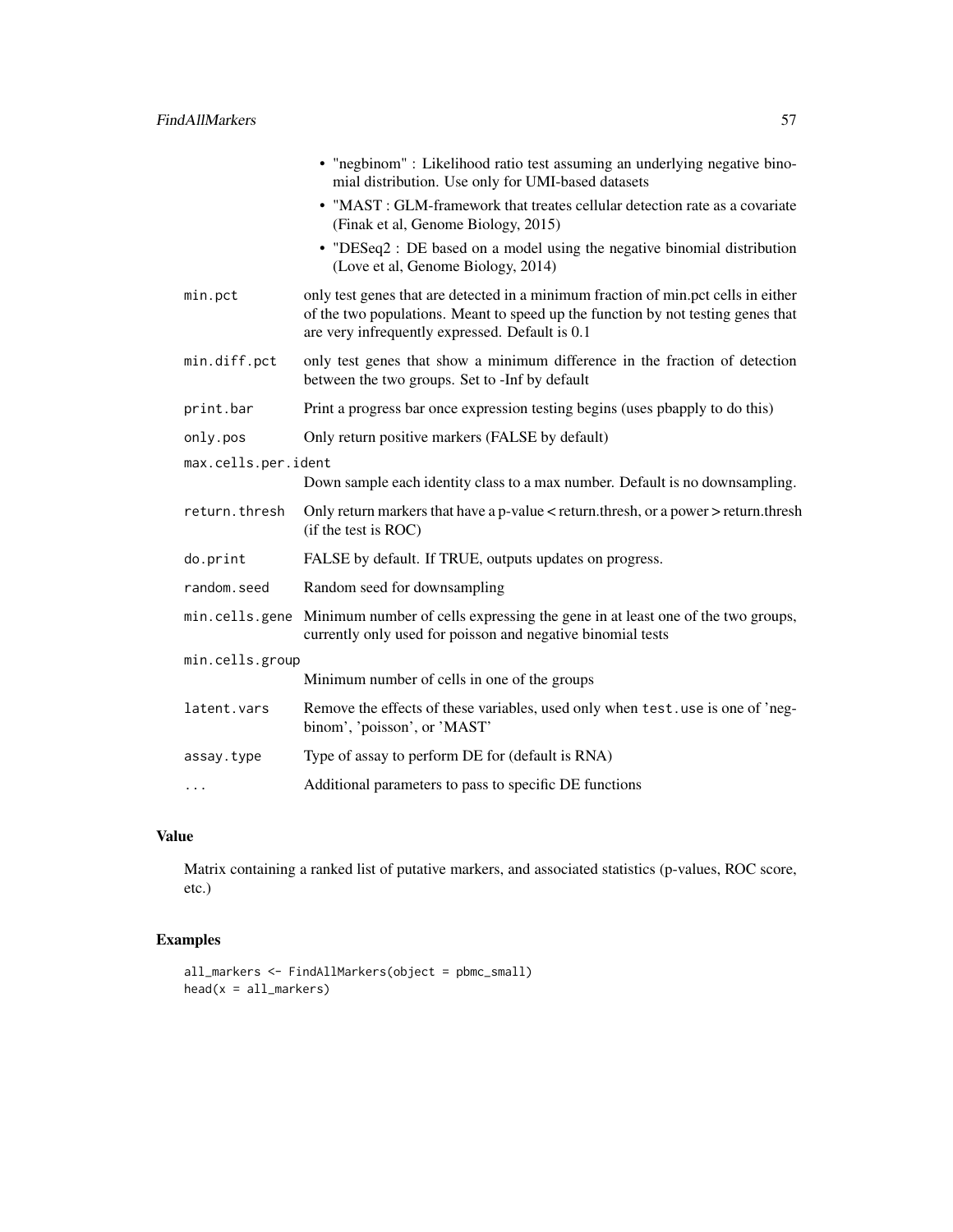FindAllMarkersNode *Find all markers for a node*

# Description

This function finds markers for all splits at or below the specified node

# Usage

```
FindAllMarkersNode(object, node = NULL, genes.use = NULL,
  logfc.threshold = 0.25, test.use = "wilcox", min.pct = 0.1,
 min.diff.pct = 0.05, print.bar = TRUE, only.pos = FALSE,
 max.cells.per.ident = Inf, return.thresh = 0.01, do.print = FALSE,
 random.seed = 1, min.cells.gene = 3, min.cells.group = 3,
 assay.type = "RNA", ...)
```

| object              | Seurat object. Must have object@cluster.tree slot filled. Use BuildClusterTree()<br>if not.                                                                                                                                                                                                                                                                                                                                                                                                                        |
|---------------------|--------------------------------------------------------------------------------------------------------------------------------------------------------------------------------------------------------------------------------------------------------------------------------------------------------------------------------------------------------------------------------------------------------------------------------------------------------------------------------------------------------------------|
| node                | Node from which to start identifying split markers, default is top node.                                                                                                                                                                                                                                                                                                                                                                                                                                           |
| genes.use           | Genes to test. Default is to use all genes                                                                                                                                                                                                                                                                                                                                                                                                                                                                         |
| logfc.threshold     |                                                                                                                                                                                                                                                                                                                                                                                                                                                                                                                    |
|                     | Limit testing to genes which show, on average, at least X-fold difference (log-<br>scale) between the two groups of cells.                                                                                                                                                                                                                                                                                                                                                                                         |
| test.use            | Denotes which test to use. Seurat currently implements "bimod" (likelihood-<br>ratio test for single cell gene expression, McDavid et al., Bioinformatics, 2013,<br>default), "roc" (standard AUC classifier), "t" (Students t-test), and "tobit" (Tobit-<br>test for differential gene expression, as in Trapnell et al., Nature Biotech, 2014),<br>'poisson', and 'negbinom'. The latter two options should only be used on UMI<br>datasets, and assume an underlying poisson or negative-binomial distribution. |
| min.pct             | - only test genes that are detected in a minimum fraction of min.pct cells in either<br>of the two populations. Meant to speed up the function by not testing genes that<br>are very infrequently expression                                                                                                                                                                                                                                                                                                       |
| min.diff.pct        | - only test genes that show a minimum difference in the fraction of detection<br>between the two groups. Set to -Inf by default                                                                                                                                                                                                                                                                                                                                                                                    |
| print.bar           | Print a progress bar once expression testing begins (uses poapply to do this)                                                                                                                                                                                                                                                                                                                                                                                                                                      |
| only.pos            | Only return positive markers (FALSE by default)                                                                                                                                                                                                                                                                                                                                                                                                                                                                    |
| max.cells.per.ident |                                                                                                                                                                                                                                                                                                                                                                                                                                                                                                                    |
|                     | Down sample each identity class to a max number. Default is no downsampling.                                                                                                                                                                                                                                                                                                                                                                                                                                       |
| return.thresh       | Only return markers that have a p-value < return.thresh, or a power > return.thresh<br>(if the test is ROC)                                                                                                                                                                                                                                                                                                                                                                                                        |
| do.print            | Print status updates                                                                                                                                                                                                                                                                                                                                                                                                                                                                                               |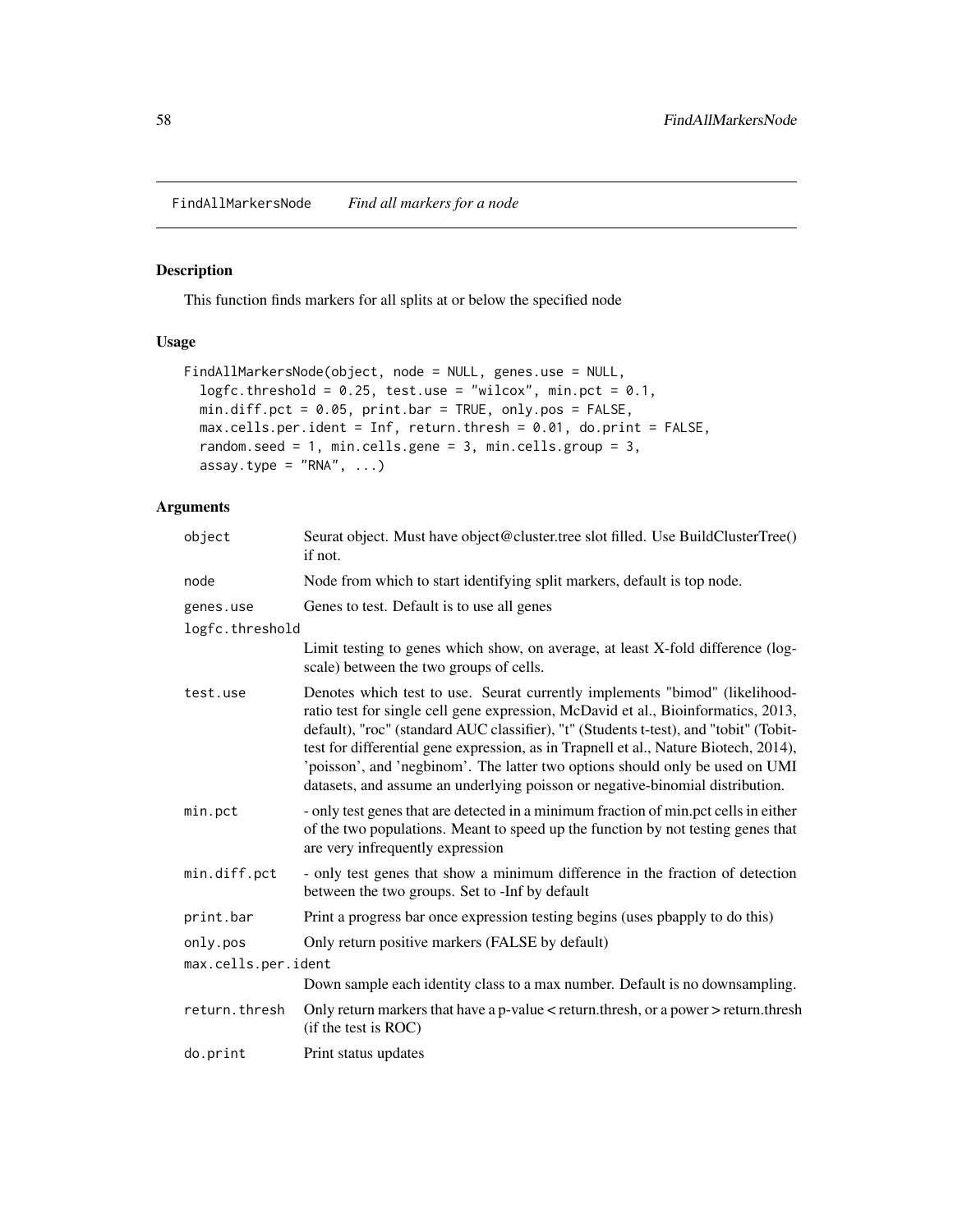#### FindClusters 59

| min.cells.gene Minimum number of cells expressing the gene in at least one of the two groups,<br>currently only used for poisson and negative binomial tests |  |
|--------------------------------------------------------------------------------------------------------------------------------------------------------------|--|
| min.cells.group                                                                                                                                              |  |
| Minimum number of cells in one of the groups                                                                                                                 |  |
| Type of assay to fetch data for (default is RNA)<br>assay.type                                                                                               |  |
| Additional parameters to pass to specific DE functions<br>$\cdots$                                                                                           |  |

### Value

Returns a dataframe with a ranked list of putative markers for each node and associated statistics

#### Examples

pbmc\_small

FindAllMarkersNode(pbmc\_small)

FindClusters *Cluster Determination*

#### Description

Identify clusters of cells by a shared nearest neighbor (SNN) modularity optimization based clustering algorithm. First calculate k-nearest neighbors and construct the SNN graph. Then optimize the modularity function to determine clusters. For a full description of the algorithms, see Waltman and van Eck (2013) *The European Physical Journal B*.

## Usage

```
FindClusters(object, genes.use = NULL, reduction.type = "pca",
  dims.use = NULL, k.param = 30, plot.SNN = FALSE, prune.SNN = 1/15,
  print.output = TRUE, distance.matrix = NULL, save.SNN = FALSE,
  reuse.SNN = FALSE, force.recalc = FALSE, nn.eps = 0,
  modularity.fxn = 1, resolution = 0.8, algorithm = 1, n.start = 100,
  n.iter = 10, random.seed = 0, temp.file.location = NULL,
  edge.file.name = NULL)
```

| object    | Seurat object                                                                                                                                                                    |
|-----------|----------------------------------------------------------------------------------------------------------------------------------------------------------------------------------|
| genes.use | A vector of gene names to use in construction of SNN graph if building directly<br>based on expression data rather than a dimensionally reduced representation (i.e.<br>$PCs$ ). |
|           | reduction, type Name of dimensional reduction technique to use in construction of SNN graph.<br>(e.g. "pca", "ica")                                                              |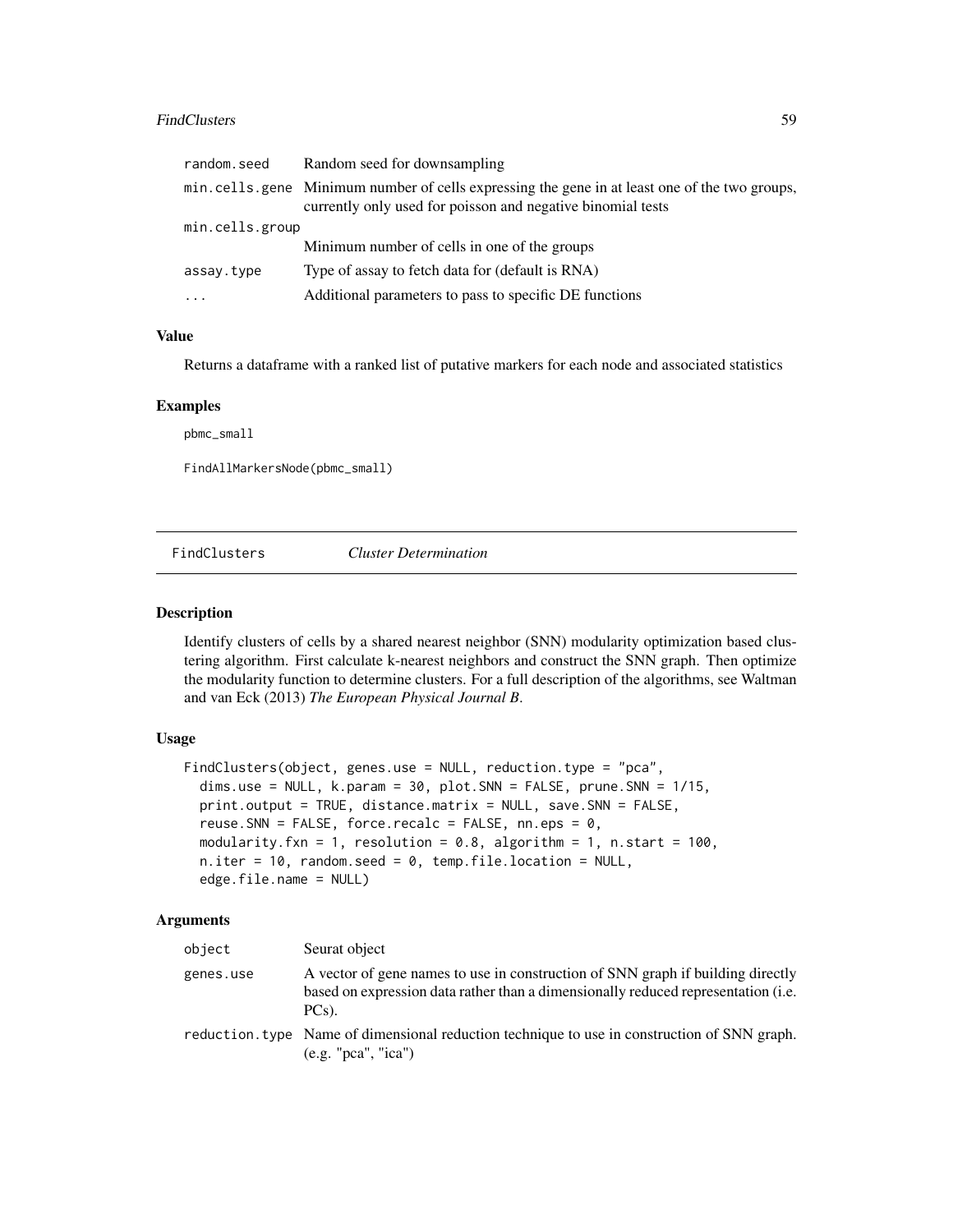| dims.use           | A vector of the dimensions to use in construction of the SNN graph (e.g. To use<br>the first $10$ PCs, pass $1:10$ )                                                                                                                                                                                                              |  |
|--------------------|-----------------------------------------------------------------------------------------------------------------------------------------------------------------------------------------------------------------------------------------------------------------------------------------------------------------------------------|--|
| k.param            | Defines k for the k-nearest neighbor algorithm                                                                                                                                                                                                                                                                                    |  |
| plot.SNN           | Plot the SNN graph                                                                                                                                                                                                                                                                                                                |  |
| prune.SNN          | Sets the cutoff for acceptable Jaccard index when computing the neighborhood<br>overlap for the SNN construction. Any edges with values less than or equal<br>to this will be set to 0 and removed from the SNN graph. Essentially sets the<br>strigency of pruning $(0 \text{---}$ no pruning, $1 \text{---}$ prune everything). |  |
| print.output       | Whether or not to print output to the console                                                                                                                                                                                                                                                                                     |  |
| distance.matrix    |                                                                                                                                                                                                                                                                                                                                   |  |
|                    | Build SNN from distance matrix (experimental)                                                                                                                                                                                                                                                                                     |  |
| save.SNN           | Saves the SNN matrix associated with the calculation in object@snn                                                                                                                                                                                                                                                                |  |
| reuse.SNN          | Force utilization of stored SNN. If none store, this will throw an error.                                                                                                                                                                                                                                                         |  |
| force.recalc       | Force recalculation of SNN.                                                                                                                                                                                                                                                                                                       |  |
| nn.eps             | Error bound when performing nearest neighbor seach using RANN; default of<br>0.0 implies exact nearest neighbor search                                                                                                                                                                                                            |  |
|                    | modularity. fxn Modularity function $(1 = standard; 2 = alternative)$ .                                                                                                                                                                                                                                                           |  |
| resolution         | Value of the resolution parameter, use a value above (below) 1.0 if you want to<br>obtain a larger (smaller) number of communities.                                                                                                                                                                                               |  |
| algorithm          | Algorithm for modularity optimization $(1 = original Louvain algorithm; 2 =$<br>Louvain algorithm with multilevel refinement; $3 = SLM$ algorithm).                                                                                                                                                                               |  |
| n.start            | Number of random starts.                                                                                                                                                                                                                                                                                                          |  |
| n.iter             | Maximal number of iterations per random start.                                                                                                                                                                                                                                                                                    |  |
| random.seed        | Seed of the random number generator.                                                                                                                                                                                                                                                                                              |  |
| temp.file.location |                                                                                                                                                                                                                                                                                                                                   |  |
|                    | Directory where intermediate files will be written. Specify the ABSOLUTE<br>path.                                                                                                                                                                                                                                                 |  |
|                    | edge. file. name Edge file to use as input for modularity optimizer jar.                                                                                                                                                                                                                                                          |  |

Returns a Seurat object and optionally the SNN matrix, object@ident has been updated with new cluster info

# Examples

```
## Not run:
pbmc_small
pmbc_small <- FindClusters(
 object = pbmc_small,
  reduction.type = "pca",
  dims.use = 1:10,
  save.SNN = TRUE
\overline{)}# To explore a range of clustering options, pass a vector of values to the resolution parameter
```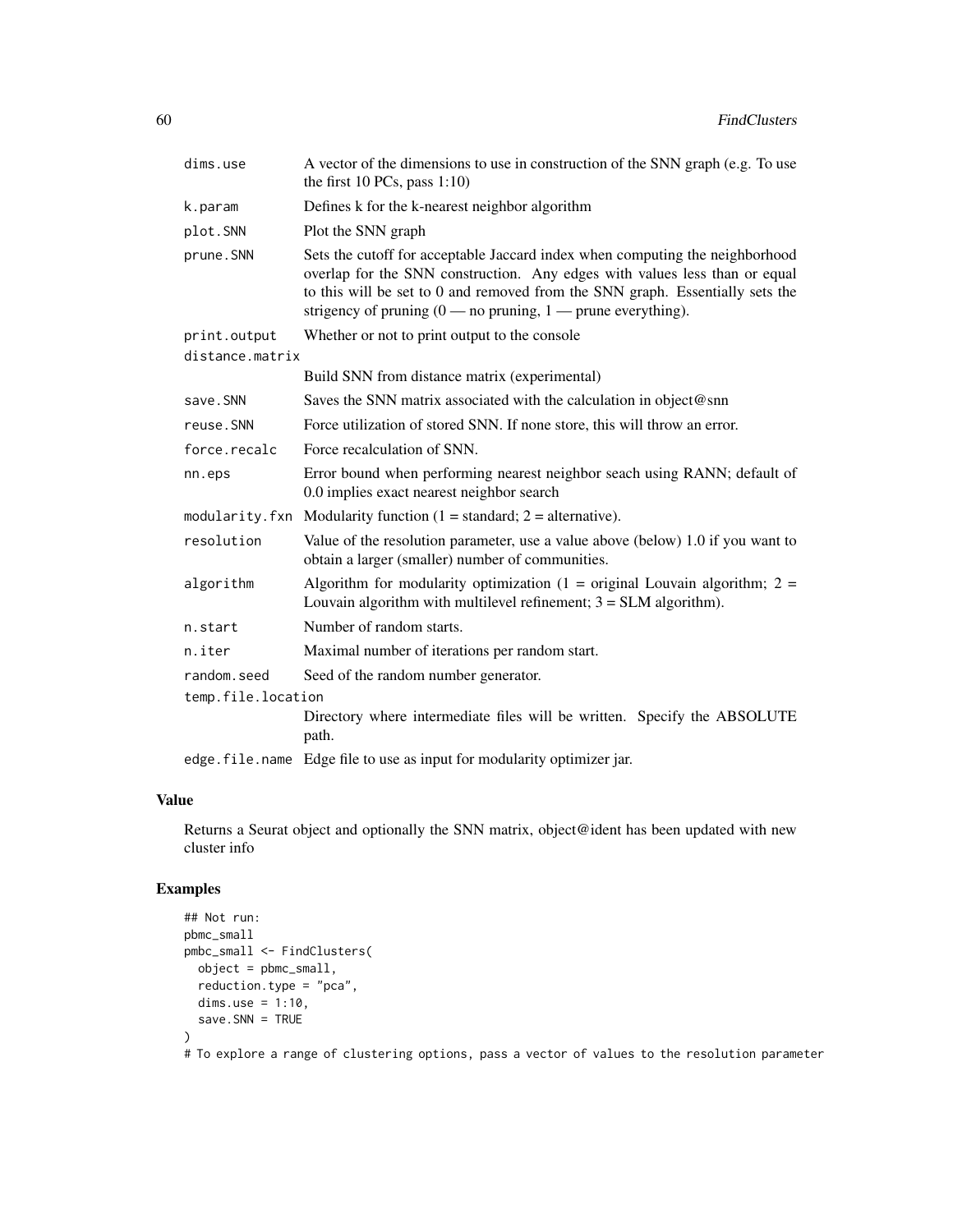### FindConservedMarkers 61

```
pbmc_small <- FindClusters(
 object = pbmc_small,
 reduction.type = "pca",
 resolution = c(0.4, 0.8, 1.2),dims.use = 1:10,
 save.SNN = TRUE
)
## End(Not run)
```
FindConservedMarkers *Finds markers that are conserved between the two groups*

#### Description

Finds markers that are conserved between the two groups

#### Usage

```
FindConservedMarkers(object, ident.1, ident.2 = NULL, grouping.var,
  assay.type = "RNA", meta.method = minimump, ...)
```
### Arguments

| object       | Seurat object                                                                                                         |
|--------------|-----------------------------------------------------------------------------------------------------------------------|
| ident.1      | Identity class to define markers for                                                                                  |
| ident.2      | A second identity class for comparison. If NULL (default) - use all other cells<br>for comparison.                    |
| grouping.var | grouping variable                                                                                                     |
| assay.type   | Type of assay to fetch data for (default is RNA)                                                                      |
| meta.method  | method for combining p-values. Should be a function from the metap package<br>(NOTE: pass the function, not a string) |
| $\cdots$     | parameters to pass to FindMarkers                                                                                     |

# Value

Matrix containing a ranked list of putative conserved markers, and associated statistics (p-values within each group and a combined p-value (such as Fishers combined p-value or others from the MetaDE package), percentage of cells expressing the marker, average differences)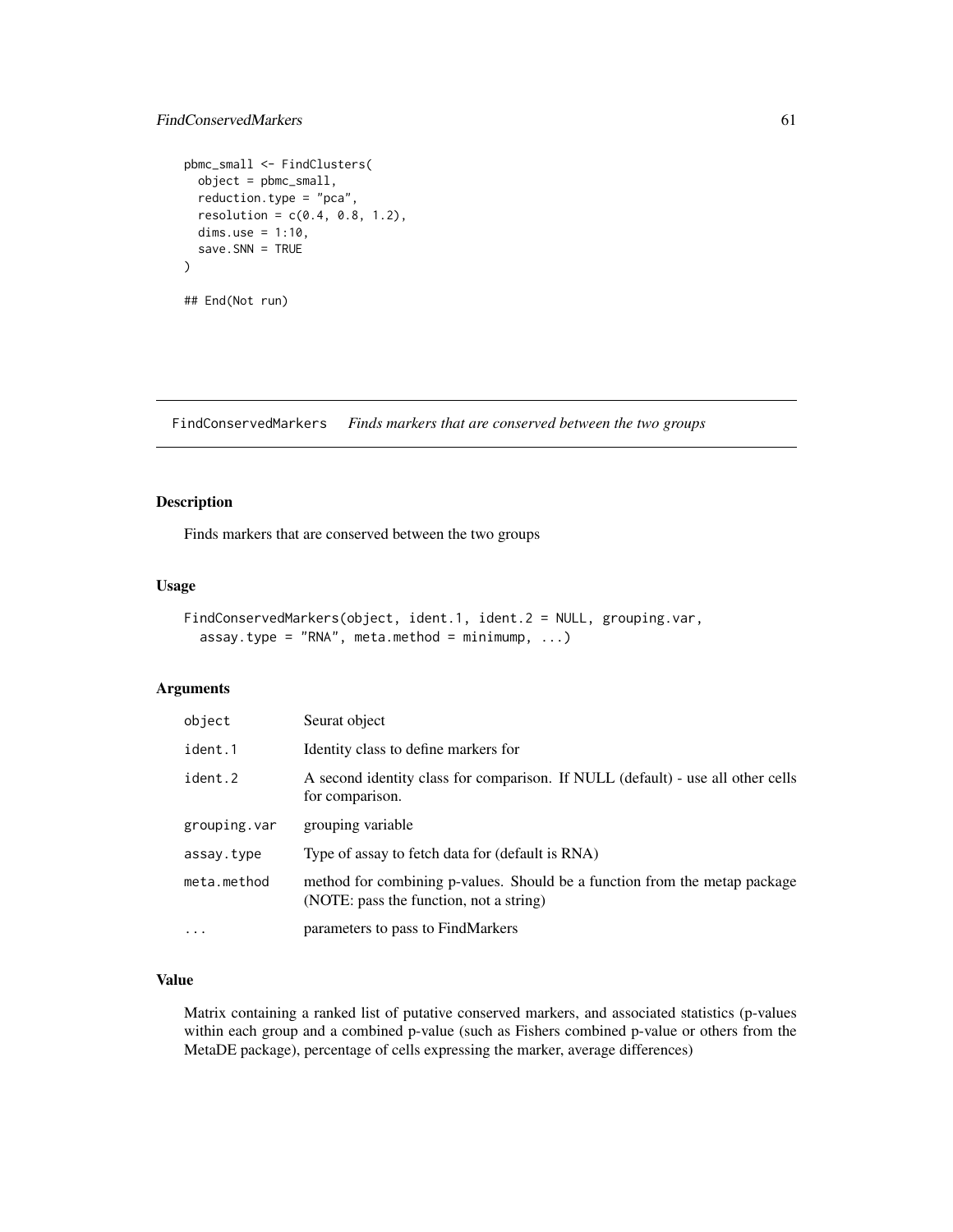# Examples

```
## Not run:
pbmc_small
# Create a simulated grouping variable
pbmc_small@meta.data$groups <- sample(
  x = c("g1", "g2"),size = length(x = pbmc_small@cell.names),
  replace = TRUE
)
FindConservedMarkers(pbmc_small, ident.1 = 0, ident.2 = 1, grouping.var = "groups")
## End(Not run)
```
FindMarkers *Gene expression markers of identity classes*

# Description

Finds markers (differentially expressed genes) for identity classes

#### Usage

```
FindMarkers(object, ident.1, ident.2 = NULL, genes.use = NULL,
  logfc.threshold = 0.25, test.use = "wilcox", min.pct = 0.1,
 min.diff.pct = -Inf, print.bar = TRUE, only.pos = FALSE,
 max.cells.per.ident = Inf, random.seed = 1, latent.vars = NULL,
 min.cells.gene = 3, min.cells.group = 3, pseudocount.use = 1,
  assay.type = "RNA", ...)
```

| object          | Seurat object                                                                                                                                                                                                                 |  |
|-----------------|-------------------------------------------------------------------------------------------------------------------------------------------------------------------------------------------------------------------------------|--|
| ident.1         | Identity class to define markers for                                                                                                                                                                                          |  |
| ident.2         | A second identity class for comparison. If NULL (default) - use all other cells<br>for comparison.                                                                                                                            |  |
| genes.use       | Genes to test. Default is to use all genes                                                                                                                                                                                    |  |
| logfc.threshold |                                                                                                                                                                                                                               |  |
|                 | Limit testing to genes which show, on average, at least X-fold difference (log-<br>scale) between the two groups of cells. Default is 0.25 Increasing logfc.threshold<br>speeds up the function, but can miss weaker signals. |  |
| test.use        | Denotes which test to use. Available options are:                                                                                                                                                                             |  |
|                 | • "wilcox": Wilcoxon rank sum test (default)<br>• "bimod" : Likelihood-ratio test for single cell gene expression, (McDavid<br>et al., Bioinformatics, 2013)                                                                  |  |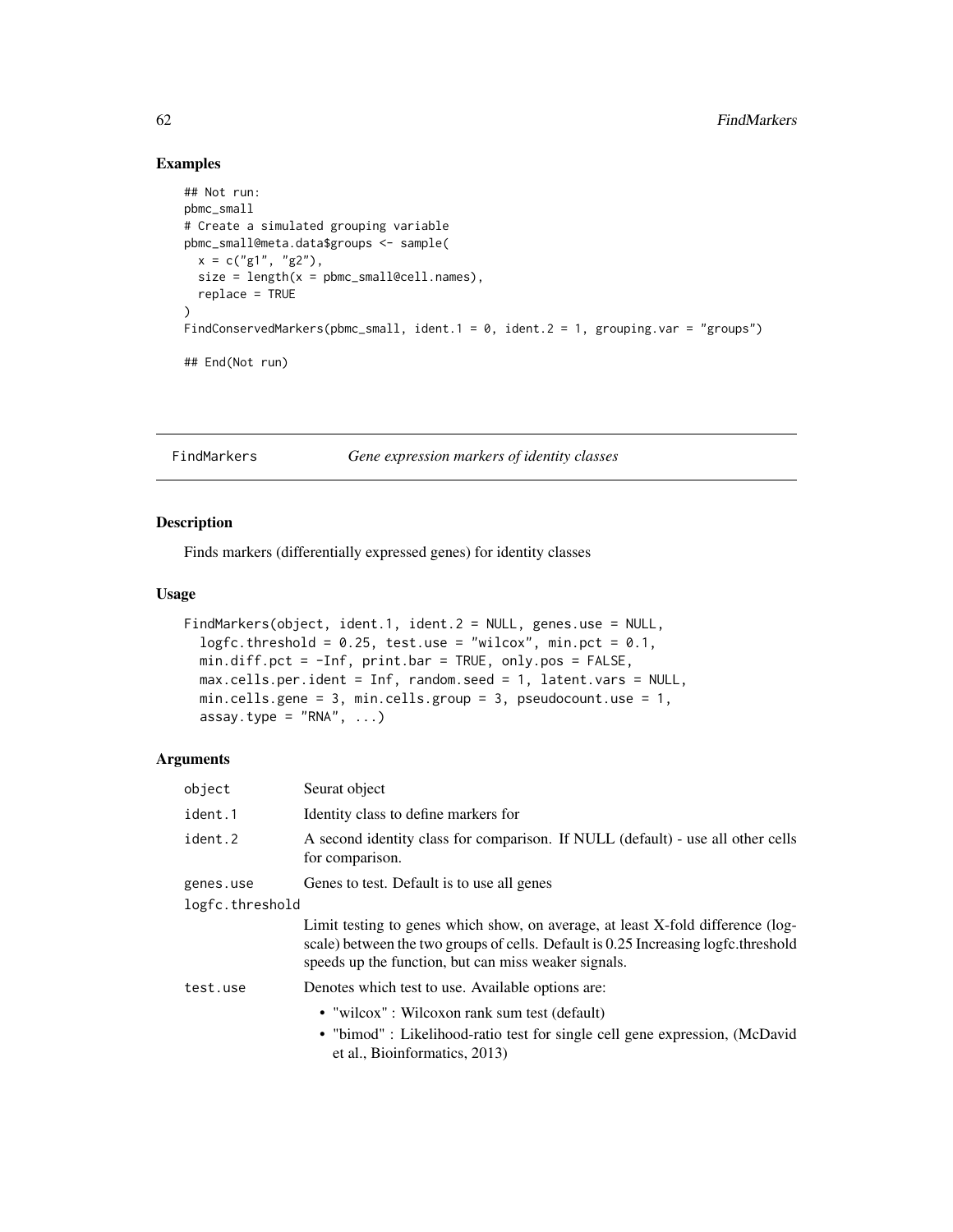|                     | • "roc": Standard AUC classifier                                                                                                                                                                                          |
|---------------------|---------------------------------------------------------------------------------------------------------------------------------------------------------------------------------------------------------------------------|
|                     | • "t" : Student's t-test                                                                                                                                                                                                  |
|                     | • "tobit" : Tobit-test for differential gene expression (Trapnell et al., Nature<br>Biotech, 2014)                                                                                                                        |
|                     | • "poisson" : Likelihood ratio test assuming an underlying poisson distribu-<br>tion. Use only for UMI-based datasets                                                                                                     |
|                     | • "negbinom" : Likelihood ratio test assuming an underlying negative bino-<br>mial distribution. Use only for UMI-based datasets                                                                                          |
|                     | • "MAST : GLM-framework that treates cellular detection rate as a covariate<br>(Finak et al, Genome Biology, 2015)                                                                                                        |
|                     | • "DESeq2 : DE based on a model using the negative binomial distribution<br>(Love et al, Genome Biology, 2014)                                                                                                            |
| min.pct             | only test genes that are detected in a minimum fraction of min.pct cells in either<br>of the two populations. Meant to speed up the function by not testing genes that<br>are very infrequently expressed. Default is 0.1 |
| min.diff.pct        | only test genes that show a minimum difference in the fraction of detection<br>between the two groups. Set to -Inf by default                                                                                             |
| print.bar           | Print a progress bar once expression testing begins (uses pbapply to do this)                                                                                                                                             |
| only.pos            | Only return positive markers (FALSE by default)                                                                                                                                                                           |
| max.cells.per.ident |                                                                                                                                                                                                                           |
|                     | Down sample each identity class to a max number. Default is no downsampling.<br>Not activated by default (set to Inf)                                                                                                     |
| random.seed         | Random seed for downsampling                                                                                                                                                                                              |
| latent.vars         | Variables to test, used only when test.use is one of 'negbinom', 'poisson', or<br>'MAST'                                                                                                                                  |
|                     | min.cells.gene Minimum number of cells expressing the gene in at least one of the two groups,<br>currently only used for poisson and negative binomial tests                                                              |
| min.cells.group     |                                                                                                                                                                                                                           |
|                     | Minimum number of cells in one of the groups                                                                                                                                                                              |
| pseudocount.use     | Pseudocount to add to averaged expression values when calculating logFC. 1 by                                                                                                                                             |
|                     | default.                                                                                                                                                                                                                  |
| assay.type          | Type of assay to fetch data for (default is RNA)                                                                                                                                                                          |
| .                   | Additional parameters to pass to specific DE functions                                                                                                                                                                    |

#### Details

p-value adjustment is performed using bonferroni correction based on the total number of genes in the dataset. Other correction methods are not recommended, as Seurat pre-filters genes using the arguments above, reducing the number of tests performed. Lastly, as Aaron Lun has pointed out, p-values should be interpreted cautiously, as the genes used for clustering are the same genes tested for differential expression.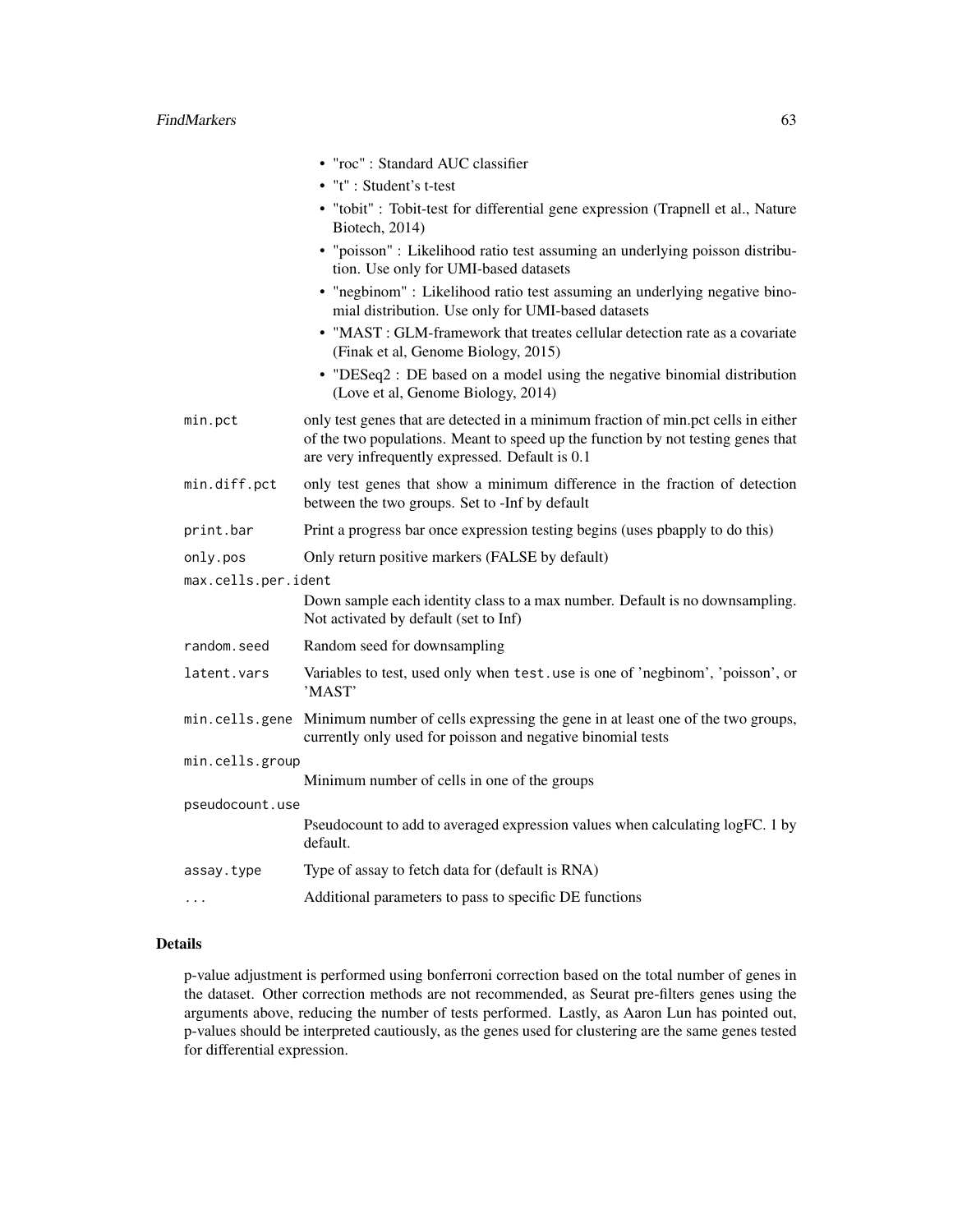Matrix containing a ranked list of putative markers, and associated statistics (p-values, ROC score, etc.)

# See Also

[MASTDETest](#page-88-0), and [DESeq2DETest](#page-33-0) for more information on these methods [NegBinomDETest](#page-92-0)

### Examples

```
markers <- FindMarkers(object = pbmc_small, ident.1 = 3)
head(markers)
```

| FindMarkersNode | Gene expression markers of identity classes defined by a phylogenetic |
|-----------------|-----------------------------------------------------------------------|
|                 | clade                                                                 |

# Description

Finds markers (differentially expressed genes) based on a branching point (node) in the phylogenetic tree. Markers that define clusters in the left branch are positive markers. Markers that define the right branch are negative markers.

### Usage

```
FindMarkersNode(object, node, tree.use = NULL, genes.use = NULL,
  logfc.threshold = 0.25, test.use = "wilcox", assay.type = "RNA", ...)
```

| object          | Seurat object                                                                                                                                                                                                                 |
|-----------------|-------------------------------------------------------------------------------------------------------------------------------------------------------------------------------------------------------------------------------|
| node            | The node in the phylogenetic tree to use as a branch point                                                                                                                                                                    |
| tree.use        | Can optionally pass the tree to be used. Default uses the tree in object $@$ cluster tree                                                                                                                                     |
| genes.use       | Genes to test. Default is to use all genes                                                                                                                                                                                    |
| logfc.threshold |                                                                                                                                                                                                                               |
|                 | Limit testing to genes which show, on average, at least X-fold difference (log-<br>scale) between the two groups of cells. Default is 0.25 Increasing logfc.threshold<br>speeds up the function, but can miss weaker signals. |
| test.use        | Denotes which test to use. Available options are:                                                                                                                                                                             |
|                 | • "wilcox": Wilcoxon rank sum test (default)<br>• "bimod" : Likelihood-ratio test for single cell gene expression, (McDavid<br>et al., Bioinformatics, 2013)<br>• "roc": Standard AUC classifier                              |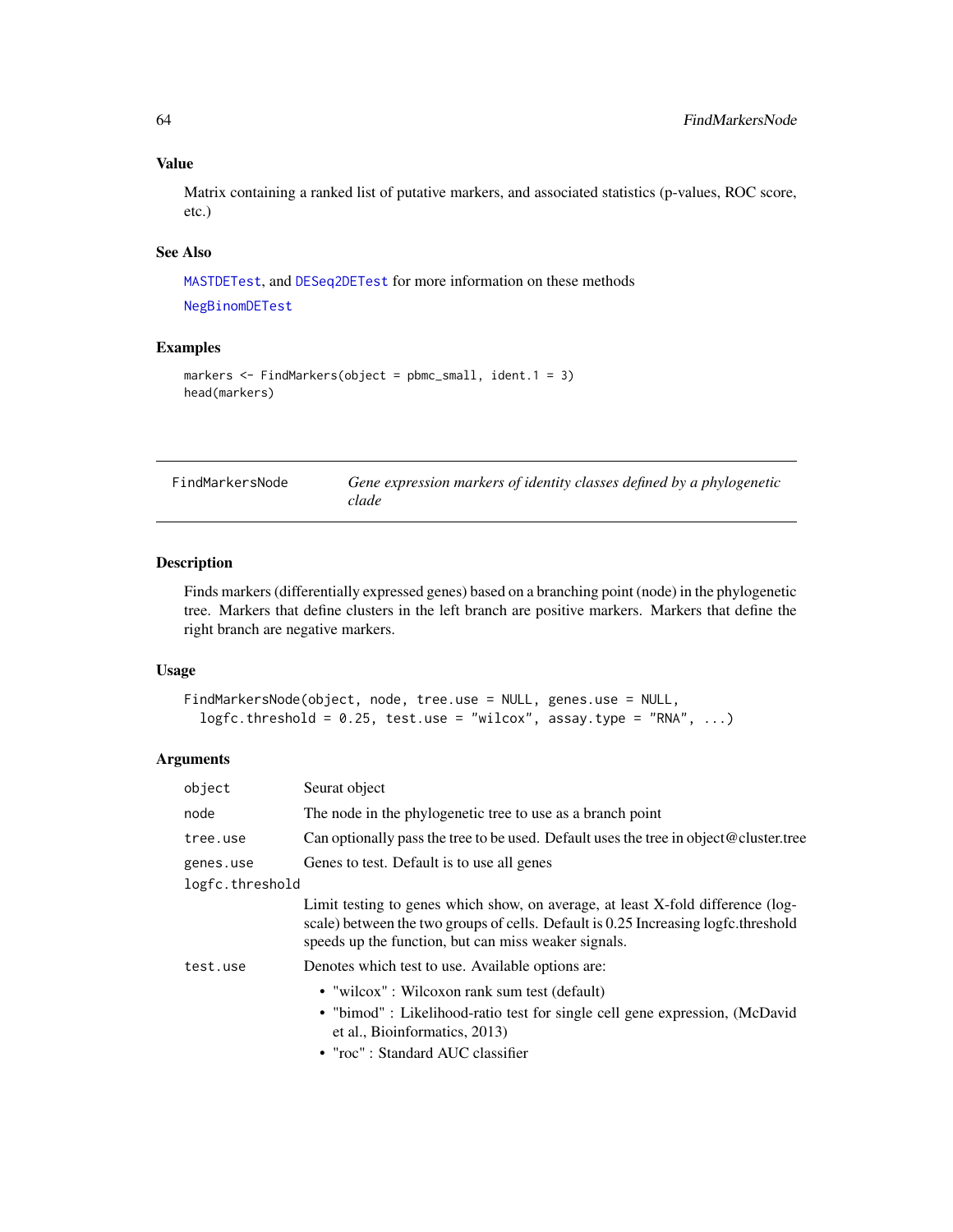|            | $\bullet$ "t" : Student's t-test                                                                                                 |
|------------|----------------------------------------------------------------------------------------------------------------------------------|
|            | • "tobit": Tobit-test for differential gene expression (Trapnell et al., Nature<br>Biotech, $2014$ )                             |
|            | • "poisson" : Likelihood ratio test assuming an underlying poisson distribu-<br>tion. Use only for UMI-based datasets            |
|            | • "negbinom" : Likelihood ratio test assuming an underlying negative bino-<br>mial distribution. Use only for UMI-based datasets |
|            | • "MAST: GLM-framework that treates cellular detection rate as a covariate<br>(Finak et al, Genome Biology, 2015)                |
|            | • "DESeq2 : DE based on a model using the negative binomial distribution<br>(Love et al, Genome Biology, 2014)                   |
| assay.type | Type of assay to fetch data for (default is RNA)                                                                                 |
| .          | Additional arguments passed to FindMarkers                                                                                       |
|            |                                                                                                                                  |

Matrix containing a ranked list of putative markers, and associated statistics (p-values, ROC score, etc.)

#### Examples

FindMarkersNode(pbmc\_small, 5)

FindVariableGenes *Identify variable genes*

#### Description

Identifies genes that are outliers on a 'mean variability plot'. First, uses a function to calculate average expression (mean.function) and dispersion (dispersion.function) for each gene. Next, divides genes into num.bin (deafult 20) bins based on their average expression, and calculates z-scores for dispersion within each bin. The purpose of this is to identify variable genes while controlling for the strong relationship between variability and average expression.

### Usage

```
FindVariableGenes(object, mean.function = ExpMean,
  dispersion.function = LogVMR, do.plot = TRUE, set.var.genes = TRUE,
  x.lower.low.cutoff = 0.1, x \hat{i} = 0.1, x \hat{j} = 1, y.cutoff = 1,
  y.high.cutoff = Inf, num.bin = 20, binning.method = "equal_width",
  selection.method = "mean.var.plot", top.genes = 1000, do.recalc = TRUE,
  sort.results = TRUE, do.cpp = TRUE, display.progress = TRUE, ...)
```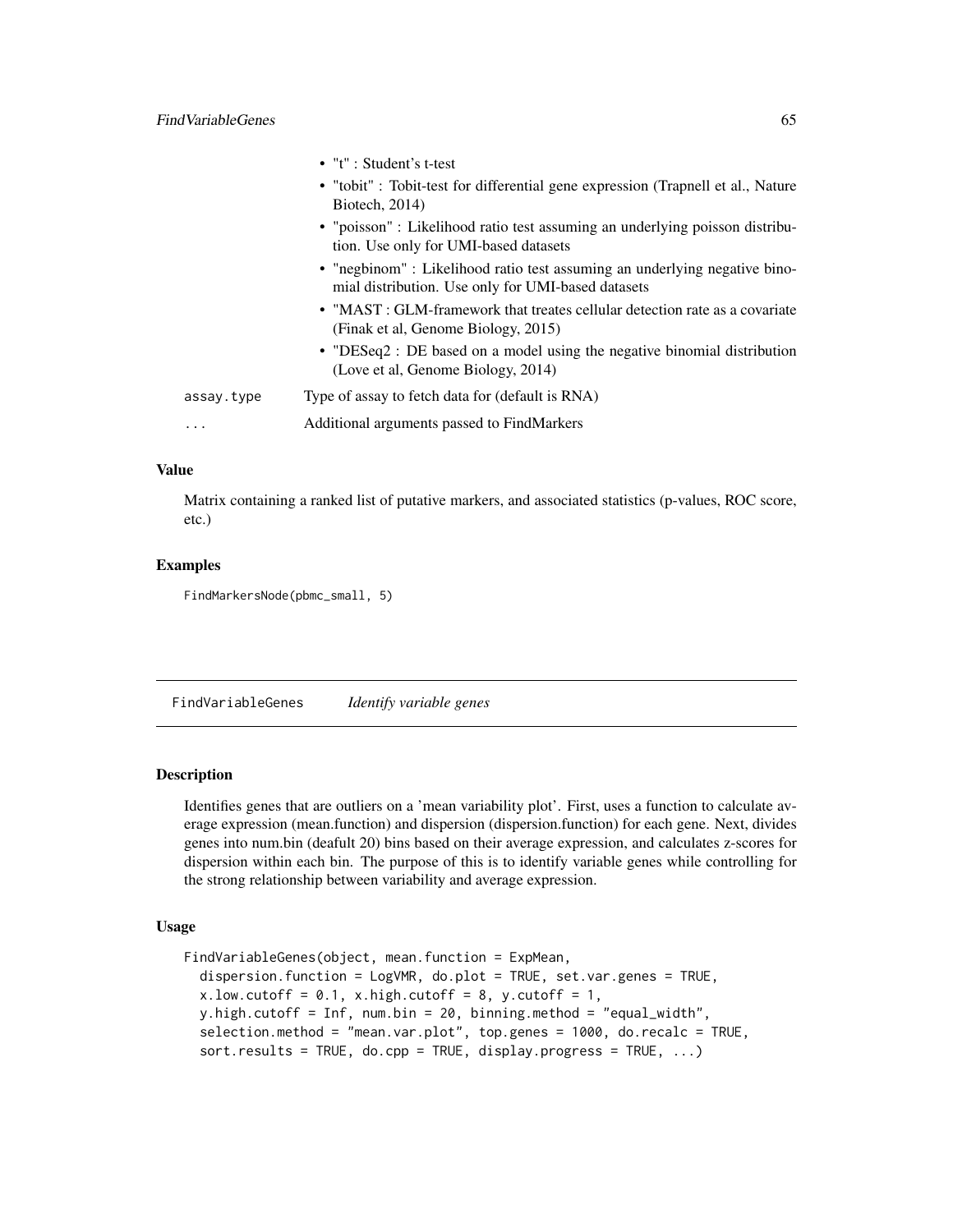### Arguments

| object              | Seurat object                                                                                                                                                                                                                                                                            |
|---------------------|------------------------------------------------------------------------------------------------------------------------------------------------------------------------------------------------------------------------------------------------------------------------------------------|
| mean.function       | Function to compute x-axis value (average expression). Default is to take the<br>mean of the detected (i.e. non-zero) values                                                                                                                                                             |
| dispersion.function |                                                                                                                                                                                                                                                                                          |
|                     | Function to compute y-axis value (dispersion). Default is to take the standard<br>deviation of all values/                                                                                                                                                                               |
| do.plot             | Plot the average/dispersion relationship                                                                                                                                                                                                                                                 |
| set.var.genes       | Set object@var.genes to the identified variable genes (default is TRUE)                                                                                                                                                                                                                  |
| x.low.cutoff        | Bottom cutoff on x-axis for identifying variable genes                                                                                                                                                                                                                                   |
| x.high.cutoff       | Top cutoff on x-axis for identifying variable genes                                                                                                                                                                                                                                      |
| y.cutoff            | Bottom cutoff on y-axis for identifying variable genes                                                                                                                                                                                                                                   |
| y.high.cutoff       | Top cutoff on y-axis for identifying variable genes                                                                                                                                                                                                                                      |
| num.bin             | Total number of bins to use in the scaled analysis (default is 20)                                                                                                                                                                                                                       |
|                     | binning method Specifies how the bins should be computed. Available methods are:                                                                                                                                                                                                         |
|                     | • equal_width: each bin is of equal width along the x-axis [default]<br>• equal_frequency: each bin contains an equal number of genes (can increase<br>statistical power to detect overdispersed genes at high expression values, at<br>the cost of reduced resolution along the x-axis) |
| selection.method    |                                                                                                                                                                                                                                                                                          |
|                     | Specifies how to select the genes to store in @var.genes.                                                                                                                                                                                                                                |
|                     | • mean.var.plot: Default method, placing cutoffs on the mean variability plot<br>• dispersion: Choose the top genes with the highest dispersion                                                                                                                                          |
| top.genes           | Selects the genes with the highest value according to the selection method.                                                                                                                                                                                                              |
| do.recalc           | TRUE by default. If FALSE, plots and selects variable genes without recalcu-<br>lating statistics for each gene.                                                                                                                                                                         |
| sort.results        | If TRUE (by default), sort results in object@hvg.info in decreasing order of<br>dispersion                                                                                                                                                                                               |
| do.cpp              | Run c++ version of mean.function and dispersion.function if they exist.                                                                                                                                                                                                                  |
| display.progress    |                                                                                                                                                                                                                                                                                          |
|                     | show progress bar for calculations                                                                                                                                                                                                                                                       |
|                     | Extra parameters to VariableGenePlot                                                                                                                                                                                                                                                     |

### Details

Exact parameter settings may vary empirically from dataset to dataset, and based on visual inspection of the plot. Setting the y.cutoff parameter to 2 identifies genes that are more than two standard deviations away from the average dispersion within a bin. The default X-axis function is the mean expression level, and for Y-axis it is the log(Variance/mean). All mean/variance calculations are not performed in log-space, but the results are reported in log-space - see relevant functions for exact details.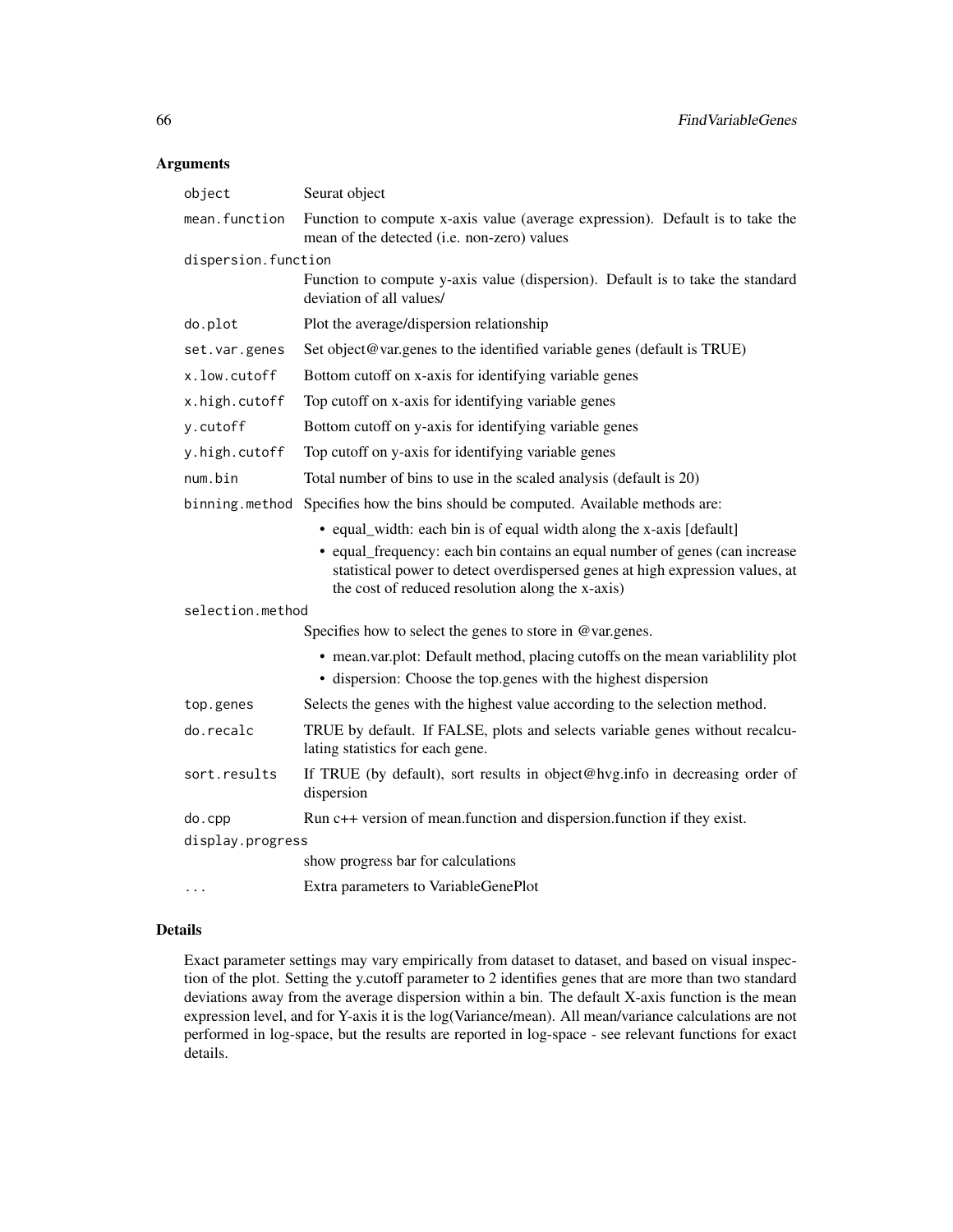#### FitGeneK 67

### Value

Returns a Seurat object, placing variable genes in object@var.genes. The result of all analysis is stored in object@hvg.info

### See Also

VariableGenePlot

#### Examples

```
pbmc_small <- FindVariableGenes(object = pbmc_small, do.plot = FALSE)
pbmc_small@var.genes
```
FitGeneK *Build mixture models of gene expression*

### Description

Models the imputed gene expression values as a mixture of gaussian distributions. For a two-state model, estimates the probability that a given cell is in the 'on' or 'off' state for any gene. Followed by a greedy k-means step where cells are allowed to flip states based on the overall structure of the data (see Manuscript for details)

### Usage

```
FitGeneK(object, gene, do.k = 2, num.iter = 1, do.plot = FALSE,
  genes.use = NULL, start.pct = NULL)
```
### Arguments

| object    | Seurat object                                                                                              |
|-----------|------------------------------------------------------------------------------------------------------------|
| gene      | Gene to fit                                                                                                |
| do.k      | Number of modes for the mixture model (default is 2)                                                       |
| num.iter  | Number of 'greedy k-means' iterations (default is 1)                                                       |
| do.plot   | Plot mixture model results                                                                                 |
| genes.use | Genes to use in the greedy k-means step (See manuscript for details)                                       |
| start.pct | Initial estimates of the percentage of cells in the 'on' state (usually estimated<br>from the in situ map) |

### Value

A Seurat object, where the posterior of each cell being in the 'on' or 'off' state for each gene is stored in object@spatial@mix.probs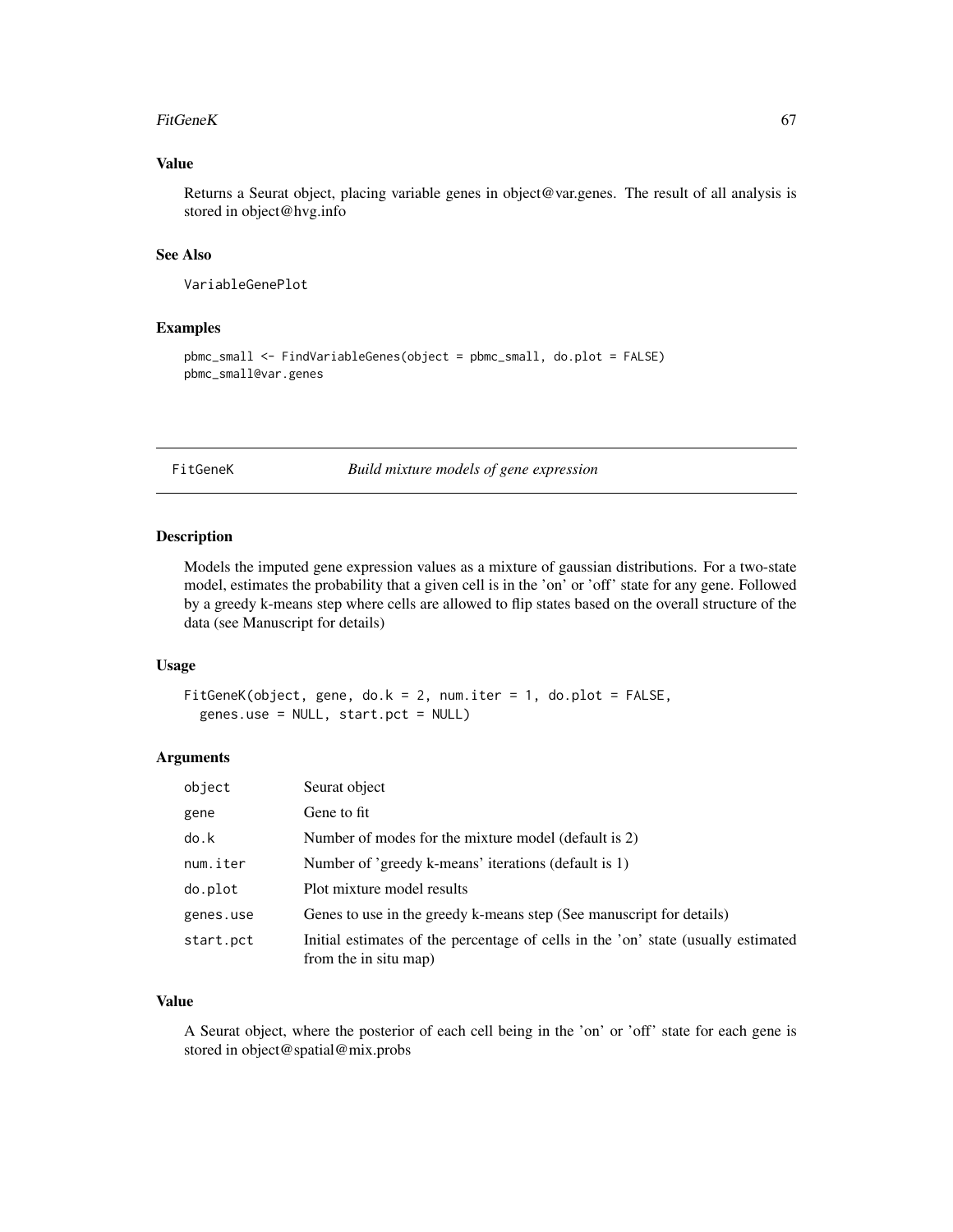# Examples

```
## Not run:
# Note that the PBMC test example object does not contain spatially restricted
# examples below are only demonstrate code
pmbc_small <- FitGeneK(object = pbmc_small, gene = "MS4A1")
## End(Not run)
```
GenePlot *Scatter plot of single cell data*

### Description

Creates a scatter plot of two features (typically gene expression), across a set of single cells. Cells are colored by their identity class. Pearson correlation between the two features is displayed above the plot.

#### Usage

```
GenePlot(object, gene1, gene2, cell.ids = NULL, col.use = NULL,
  pch.use = 16, cex.use = 1.5, use.imputed = FALSE, use.scaled = FALSE,
  use.raw = FALSE, do.hover = FALSE, data.hover = "ident",
  do.identify = FALSE, dark.theme = FALSE, do.spline = FALSE,
  splitne.span = 0.75, ...)
```

| object      | Seurat object                                                                                                                                     |
|-------------|---------------------------------------------------------------------------------------------------------------------------------------------------|
| gene1       | First feature to plot. Typically gene expression but can also be metrics, PC<br>scores, etc. - anything that can be retreived with FetchData      |
| gene2       | Second feature to plot.                                                                                                                           |
| cell.ids    | Cells to include on the scatter plot.                                                                                                             |
| col.use     | Colors to use for identity class plotting.                                                                                                        |
| pch.use     | Pch argument for plotting                                                                                                                         |
| cex.use     | Cex argument for plotting                                                                                                                         |
| use.imputed | Use imputed values for gene expression (Default is FALSE)                                                                                         |
| use.scaled  | Use scaled data                                                                                                                                   |
| use.raw     | Use raw data                                                                                                                                      |
| do.hover    | Enable hovering over points to view information                                                                                                   |
| data.hover  | Data to add to the hover, pass a character vector of features to add. Defaults to<br>cell name and ident. Pass 'NULL' to clear extra information. |
| do.identify | Opens a locator session to identify clusters of cells.                                                                                            |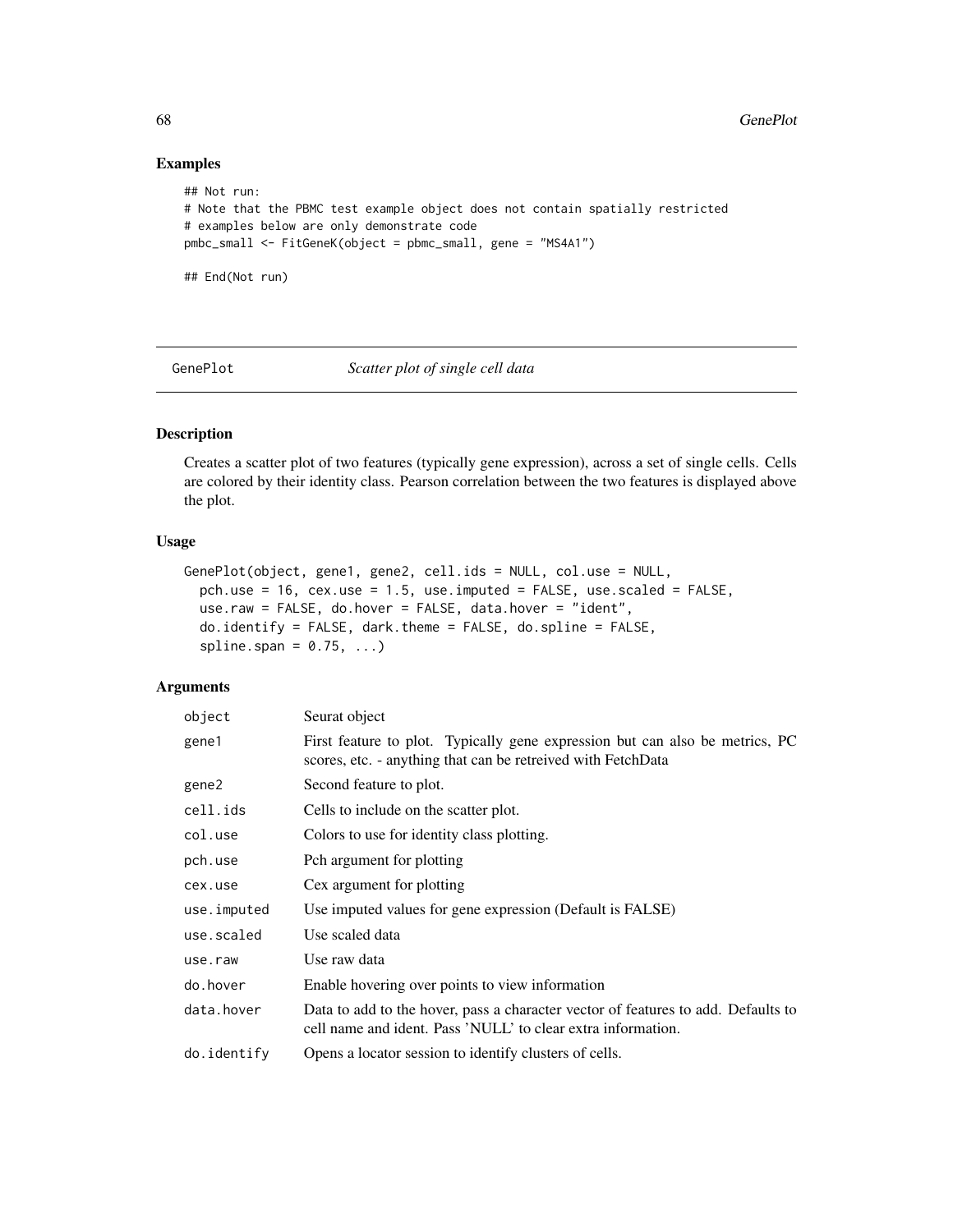### GenesInCluster 69

| dark.theme  | Use a dark theme for the plot                              |
|-------------|------------------------------------------------------------|
| do.spline   | Add a spline (currently hardwired to df=4, to be improved) |
| spline.span | spline span in loess function call                         |
| .           | Additional arguments to be passed to plot.                 |

# Value

No return, only graphical output

### Examples

```
GenePlot(object = pbmc_small, gene1 = 'CD9', gene2 = 'CD3E')
```
GenesInCluster *GenesInCluster*

### Description

After k-means analysis, previously run with DoKMeans, returns a set of genes associated with each cluster

# Usage

```
GenesInCluster(object, cluster.num, max.genes = 1e+06)
```
### Arguments

| object      | Seurat object. Assumes DoKMeans has already been run |
|-------------|------------------------------------------------------|
| cluster.num | K-means cluster(s) to return genes for               |
| max.genes   | max number of genes to return                        |

### Value

A vector of genes who are members in the cluster.num k-means cluster(s)

### Examples

```
pbmc_small
# Cluster on genes only
pbmc_small <- DoKMeans(object = pbmc_small, k.genes = 3)
pbmc_small <- GenesInCluster(object = pbmc_small, cluster.num = 1)
```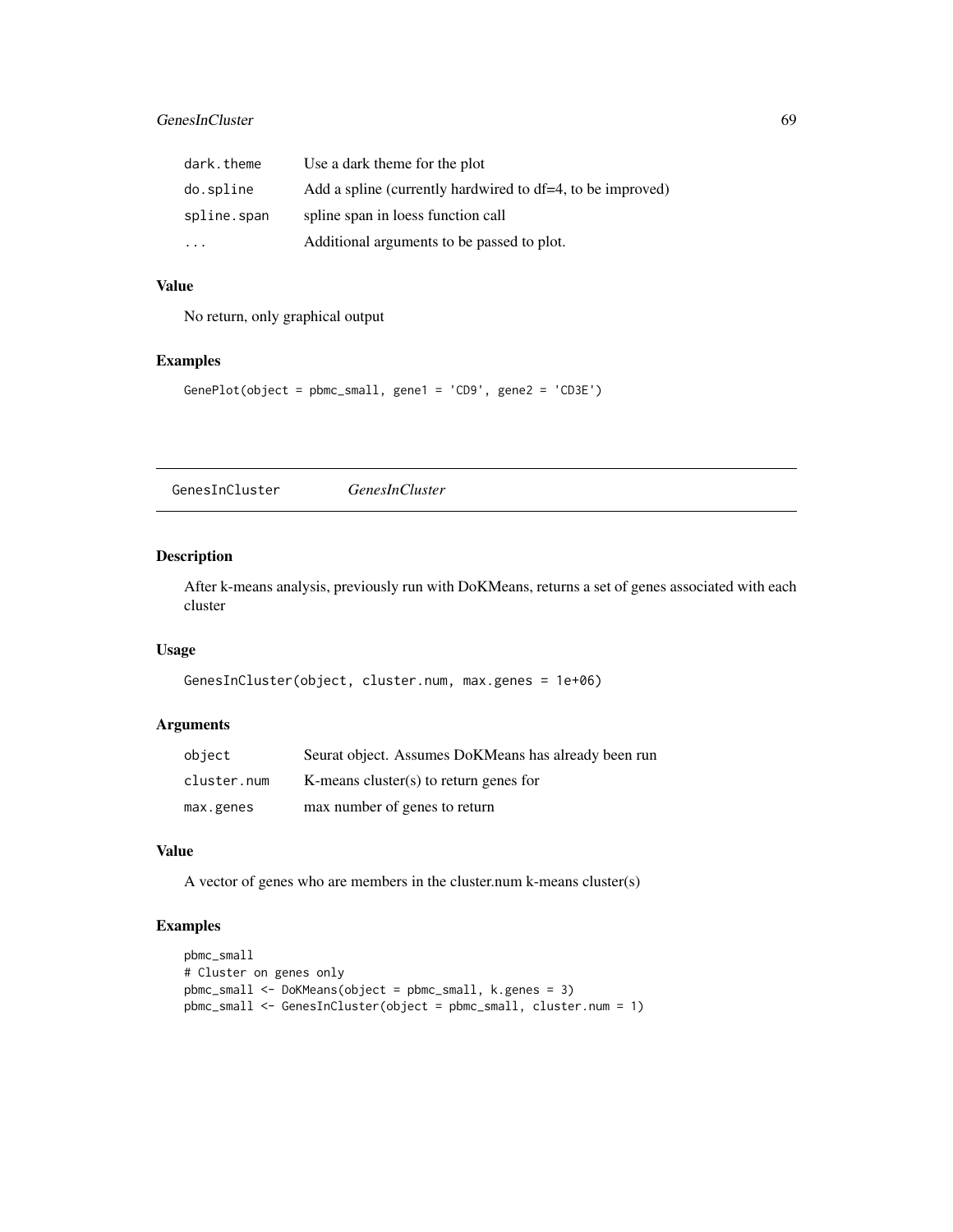# Description

Pull information for specified stored dimensional reduction analysis

### Usage

```
GetAssayData(object, assay.type = "RNA", slot = "data")
```
## Arguments

| object     | Seurat object                                                                    |
|------------|----------------------------------------------------------------------------------|
| assay.type | Type of assay to fetch data for (default is RNA)                                 |
| slot       | Specific information to pull (i.e. raw.data, data, scale.data,). Default is data |

#### Value

Returns assay data

### Examples

```
# Simulate CITE-Seq results
df \leq t(x = data.frame(
  x = round(x = rnorm(n = 80, mean = 20, sd = 2)),y = round(x = rhinom(n = 80, size = 100, prob = 0.2)),row.names = pbmc_small@cell.names
))
pbmc_small <- SetAssayData(
  object = pbmc_small,
  assay.type = 'CITE',
 new.data = df,
  slot = 'data'
)
GetAssayData(object = pbmc_small, assay.type = 'CITE', slot = 'data')
```
GetCellEmbeddings *Dimensional Reduction Cell Embeddings Accessor Function*

### Description

Pull cell embeddings matrix for specified stored dimensional reduction analysis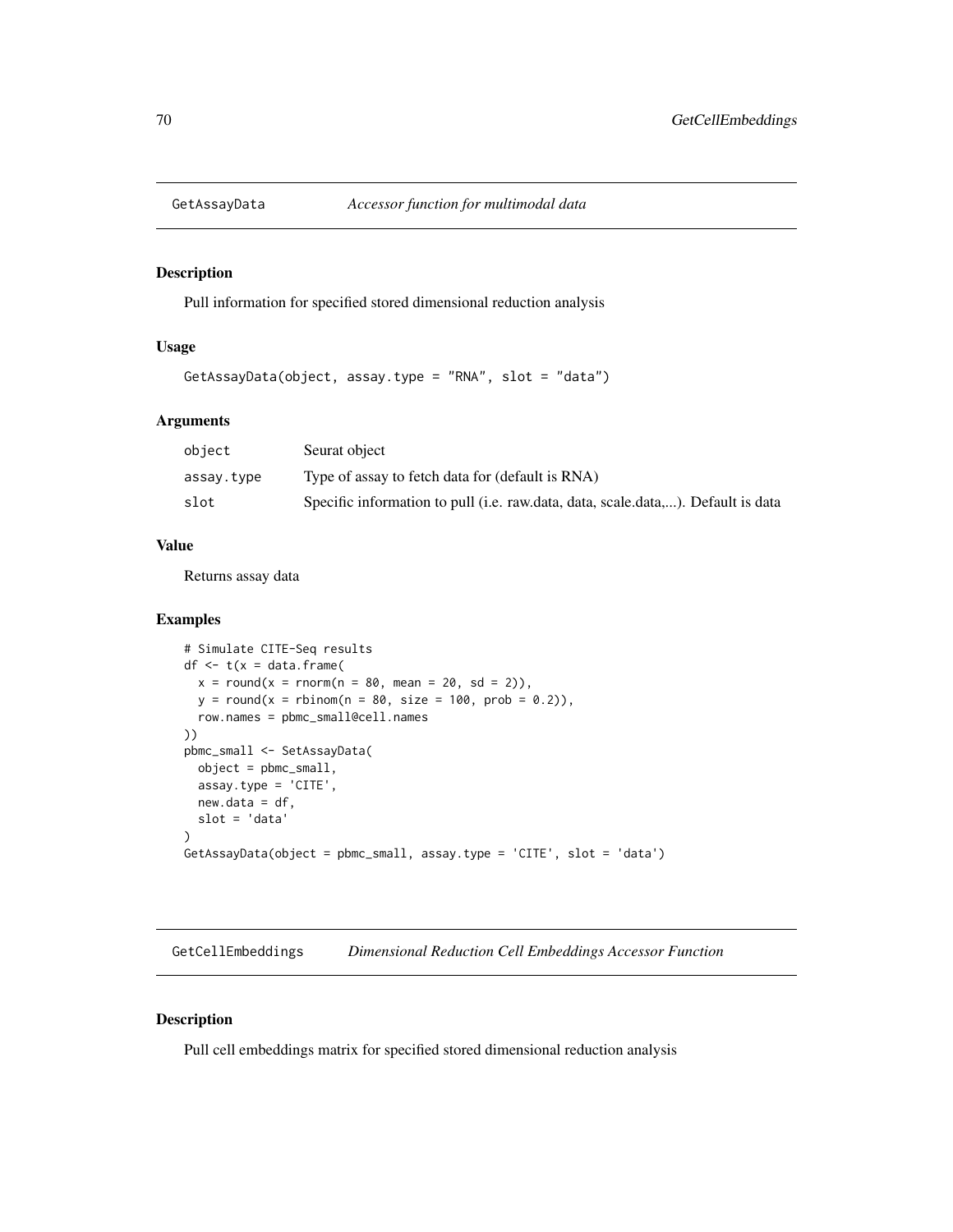#### GetCentroids 71

### Usage

```
GetCellEmbeddings(object, reduction.type = "pca", dims.use = NULL,
  cells.use = NULL)
```
# Arguments

| object    | Seurat object                                                           |
|-----------|-------------------------------------------------------------------------|
|           | reduction. type Type of dimensional reduction to fetch (default is PCA) |
| dims.use  | Dimensions to include (default is all stored dims)                      |
| cells.use | Cells to include (default is all cells)                                 |

# Value

Cell embedding matrix for given reduction, cells, and dimensions

### Examples

```
pbmc_small
# Examine the head of the first 5 PC cell embeddings
head(GetCellEmbeddings(object = pbmc_small, reduction.type = "pca", dims.use = 1:5))
```
# Description

Calculate the spatial mapping centroids for each cell, based on previously calculated mapping probabilities for each bin.

### Usage

```
GetCentroids(object, cells.use = NULL, get.exact = TRUE)
```
### Arguments

| object    | Seurat object                                                                    |
|-----------|----------------------------------------------------------------------------------|
| cells.use | Cells to calculate centroids for (default is all cells)                          |
| get.exact | Get exact centroid (Default is TRUE). If FALSE, identify the single closest bin. |

### Details

Currently, Seurat assumes that the tissue of interest has an 8x8 bin structure. This will be broadened in a future release.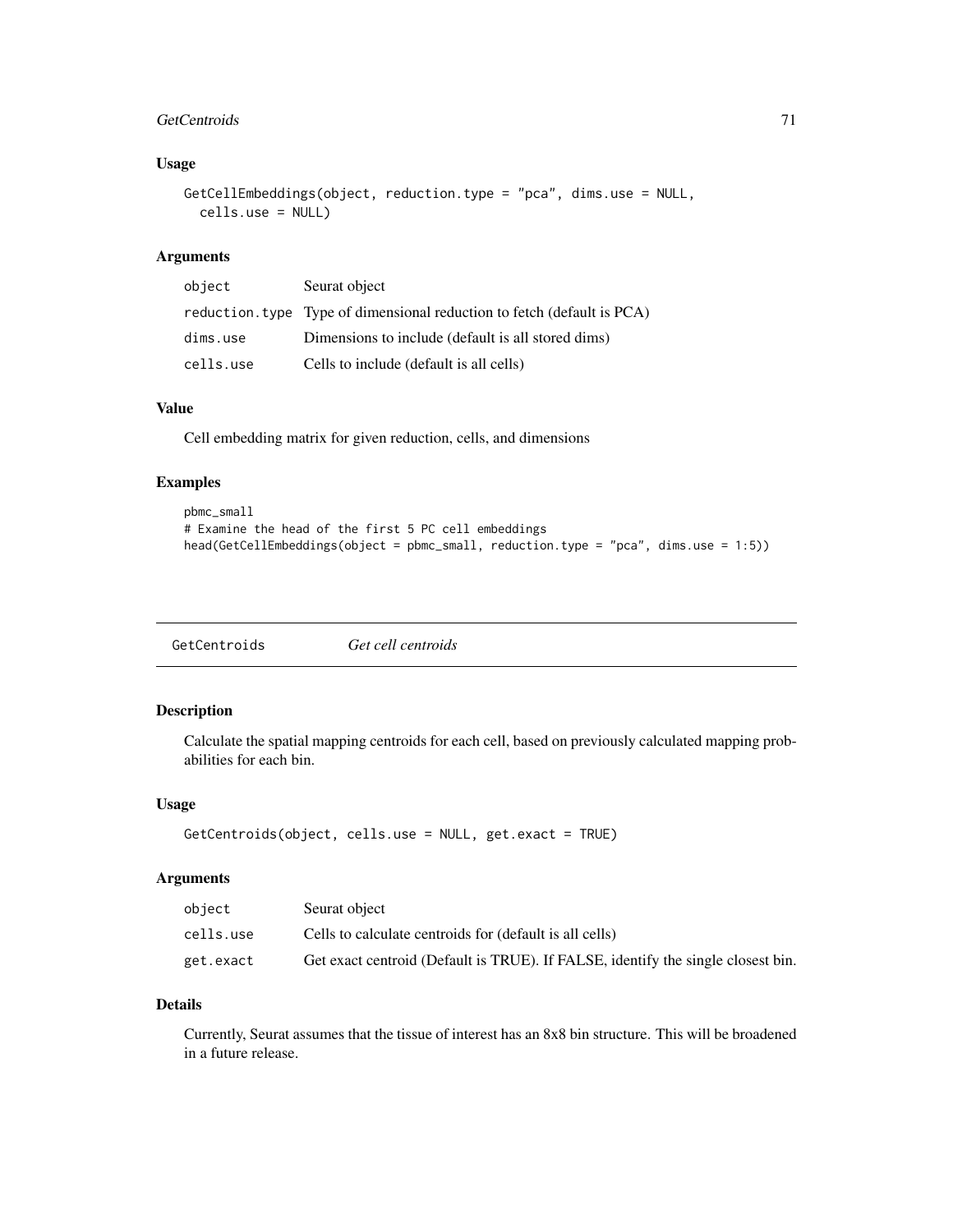Data frame containing the x and y coordinates for each cell centroid.

# Examples

```
## Not run:
# Note that the PBMC test example object does not contain spatially restricted
# examples below are only demonstrate code
pmbc_small <- GetCentroids(pbmc_small, cells.use=pbmc_small@cell.names)
```
## End(Not run)

GetClusters *Get Cluster Assignments*

### Description

Retrieve cluster IDs as a dataframe. First column will be the cell name, second column will be the current cluster identity (pulled from object@ident).

### Usage

GetClusters(object)

### Arguments

object Seurat object with cluster assignments

# Value

Returns a dataframe with cell names and cluster assignments

# Examples

```
pbmc_small
clusters <- GetClusters(object = pbmc_small)
head(clusters)
```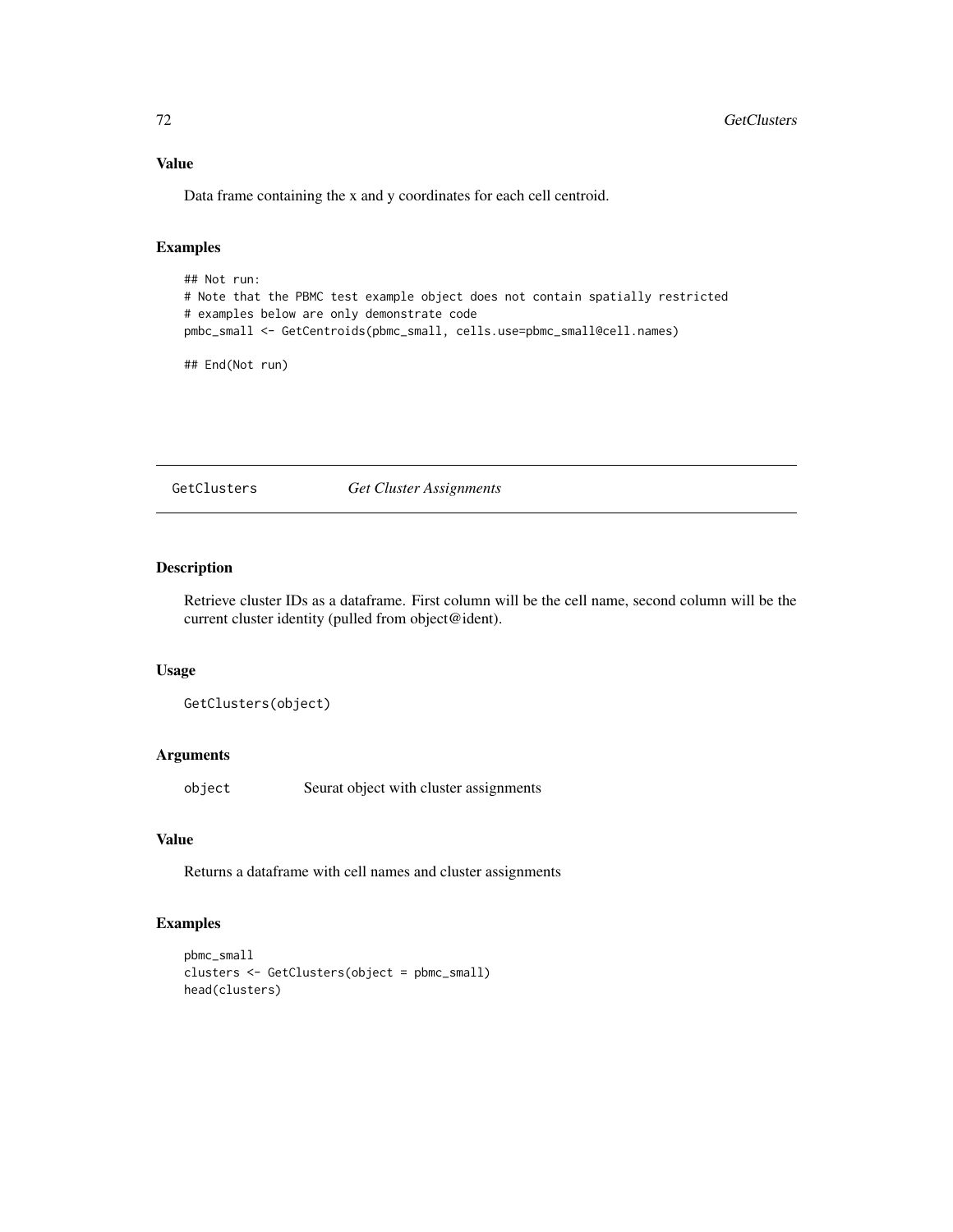GetDimReduction *Dimensional Reduction Accessor Function*

#### Description

General accessor function for dimensional reduction objects. Pulls slot contents for specified stored dimensional reduction analysis.

#### Usage

```
GetDimReduction(object, reduction.type = "pca", slot = "gene.loadings")
```
## Arguments

| object | Seurat object                                                                                                                                   |
|--------|-------------------------------------------------------------------------------------------------------------------------------------------------|
|        | reduction. type Type of dimensional reduction to fetch (default is PCA)                                                                         |
| slot   | Specific information to pull (must be one of the following: "cell.embeddings",<br>"gene.loadings", "gene.loadings.full", "sdev", "key", "misc") |

# Value

Returns specified slot results from given reduction technique

# Examples

```
pbmc_small
# Get the PCA cell embeddings and print the top left corner
GetDimReduction(object = pbmc_small, reduction.type = "pca",
                slot = "cell.embeddings")[1:5, 1:5]
# Get the standard deviation of each PC
GetDimReduction(object = pbmc_small, reduction.type = "pca", slot = "sdev")
```
GetGeneLoadings *Dimensional Reduction Gene Loadings Accessor Function*

## Description

Pull gene loadings matrix for specified stored dimensional reduction analysis.

## Usage

```
GetGeneLoadings(object, reduction.type = "pca", dims.use = NULL,
  genes.use = NULL, use.full = FALSE)
```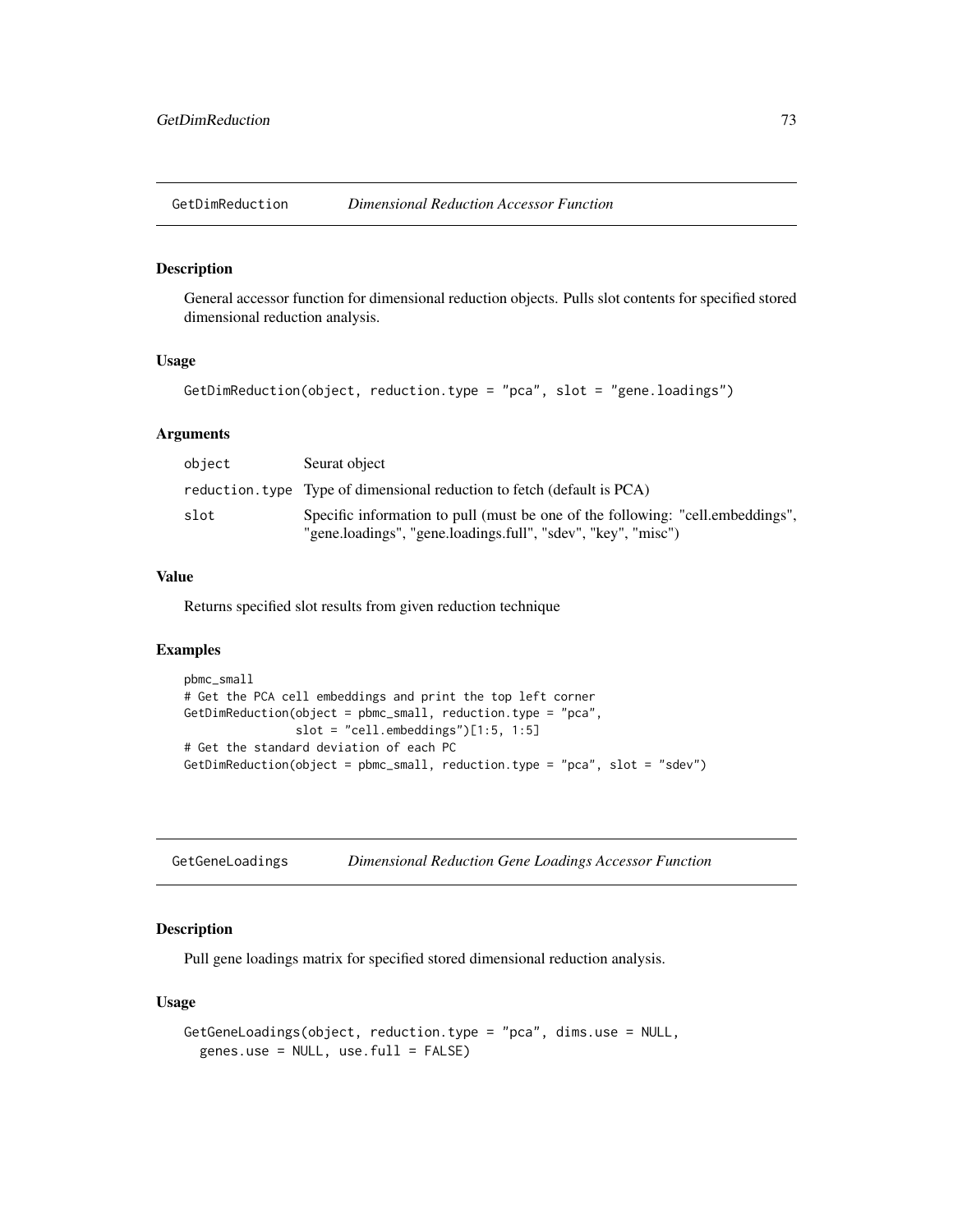# Arguments

| Seurat object                                                           |
|-------------------------------------------------------------------------|
| reduction. type Type of dimensional reduction to fetch (default is PCA) |
| Dimensions to include (default is all stored dims)                      |
| Genes to include (default is all genes)                                 |
| Return projected gene loadings (default is FALSE)                       |
|                                                                         |

## Value

Gene loading matrix for given reduction, cells, and genes

# Examples

```
pbmc_small
# Examine the head of the first 5 PC gene loadings
head(GetGeneLoadings(object = pbmc_small, reduction.type = "pca", dims.use = 1:5))
```
HoverLocator *Hover Locator*

# Description

Get quick information from a scatterplot by hovering over points

# Usage

```
HoverLocator(plot, data.plot, features.info = NULL, dark.theme = FALSE, ...)
```
# Arguments

| plot          | A ggplot2 plot                                                                 |
|---------------|--------------------------------------------------------------------------------|
| data.plot     | The oridinal data that went into the ggplot2 plot                              |
| features.info | An optional data frame or matrix of extra information to be displayed on hover |
| dark.theme    | Plot using a dark theme?                                                       |
| $\ddotsc$     | Extra parameters to be passed to plotly::layout                                |

## See Also

plotly::layout ggplot2::ggplot\_build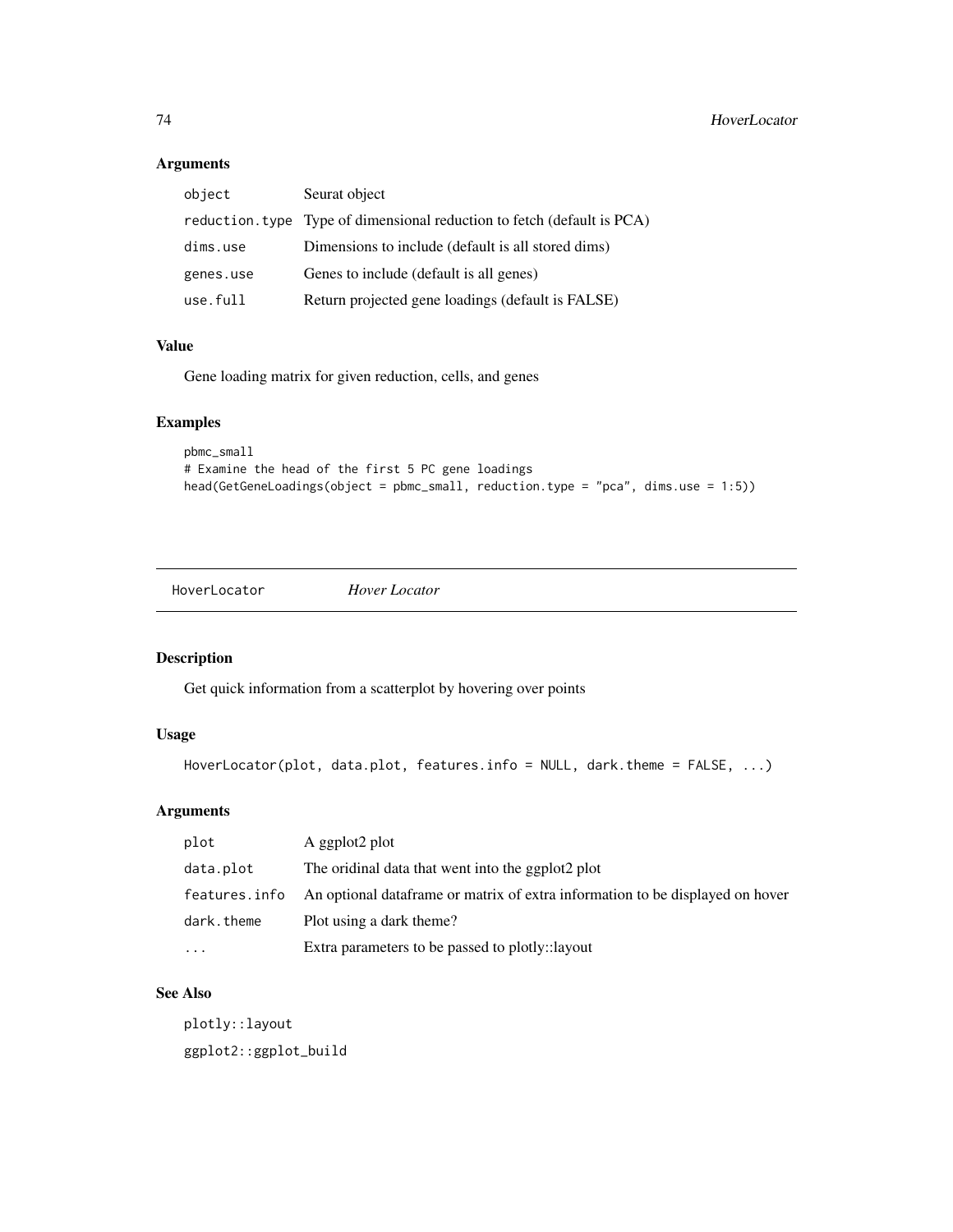# HTODemux 75

## Examples

```
## Not run:
df <- data.frame(x = rnorm(n = 100, mean = 20, sd = 2), y = rbinom(n = 100, size = 100, prob = 0.2))
p \leftarrow ggplot(data = df, mapping = aes(x = x, y = y)) + geom\_point(mapping = aes(color = 'red'))HoverLocator(plot = p, data.plot = df)
```
## End(Not run)

HTODemux *Demultiplex samples based on data from cell 'hashing'*

# Description

Assign sample-of-origin for each cell, annotate doublets.

# Usage

```
HTODemux(object, assay.type = "HTO", positive_quantile = 0.99,
  init_centers = NULL, cluster_nstarts = 100, k_function = "clara",
 nsamples = 100, print.output = TRUE)
```

| object            | Seurat object. Assumes that the hash tag oligo (HTO) data has been added and<br>normalized.                                                                                  |  |
|-------------------|------------------------------------------------------------------------------------------------------------------------------------------------------------------------------|--|
| assay.type        | Name of the Hashtag assay (HTO by default)                                                                                                                                   |  |
| positive_quantile |                                                                                                                                                                              |  |
|                   | The quantile of inferred 'negative' distribution for each hashtag - over which the<br>cell is considered 'positive'. Default is 0.99                                         |  |
| init_centers      | Initial number of clusters for hashtags. Default is the # of hashtag oligo names<br>+ 1 (to account for negatives)                                                           |  |
| cluster_nstarts   |                                                                                                                                                                              |  |
|                   | nstarts value for k-means clustering (for k_function $=$ "kmeans"). 100 by default                                                                                           |  |
| k_function        | Clustering function for initial hashtag grouping. Default is "clara" for fast k-<br>medoids clustering on large applications, also support "kmeans" for kmeans<br>clustering |  |
| nsamples          | Number of samples to be drawn from the dataset used for clustering, for k_function<br>$=$ "clara"                                                                            |  |
| print.output      | Prints the output                                                                                                                                                            |  |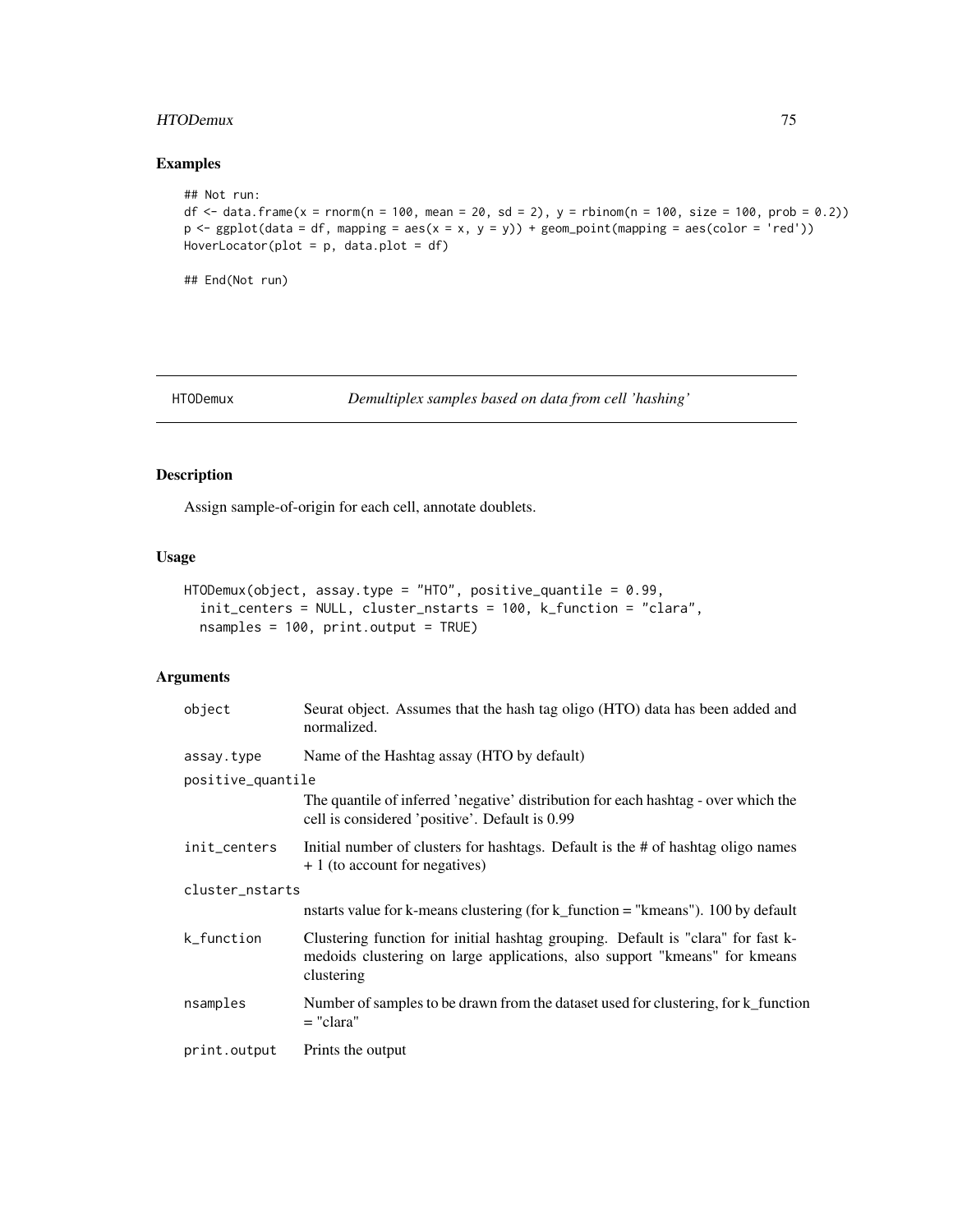The Seurat object with the following demultiplexed information stored in the meta data:

| hash_maxID                | Name of hashtag with the highest signal                                                  |  |
|---------------------------|------------------------------------------------------------------------------------------|--|
| hash_secondID             | Name of hashtag with the second highest signal                                           |  |
| hash_margin               | The difference between signals for hash_maxID and hash_secondID                          |  |
| hto_classification        |                                                                                          |  |
|                           | Classification result, with doublets/multiplets named by the top two highest<br>hashtags |  |
| hto_classification_global |                                                                                          |  |
|                           | Global classification result (singlet, doublet or negative)                              |  |
| hash_ID                   | Classification result where doublet IDs are collapsed                                    |  |
|                           |                                                                                          |  |

# Examples

## Not run: object <- HTODemux(object)

## End(Not run)

HTOHeatmap *Hashtag oligo heatmap*

# Description

Draws a heatmap of hashtag oligo signals across singlets/doublets/negative cells. Allows for the visualization of HTO demultiplexing results.

# Usage

```
HTOHeatmap(object, hto.classification = "hto_classification",
  global.classification = "hto_classification_global", assay.type = "HTO",
  num.cells = 5000, singlet.names = NULL, ...)
```

| object                | Seurat object. Assumes that the hash tag oligo (HTO) data has been added and<br>normalized, and demultiplexing has been run with HTODemux(). |  |
|-----------------------|----------------------------------------------------------------------------------------------------------------------------------------------|--|
| hto.classification    |                                                                                                                                              |  |
|                       | The naming for object@meta.data slot with classification result from HTODe-                                                                  |  |
|                       | $mu x()$ .                                                                                                                                   |  |
| global.classification |                                                                                                                                              |  |
|                       | The slot for object@meta.data slot specifying a cell as singlet/doublet/negative.                                                            |  |
| assay.type            | Hashtag assay name.                                                                                                                          |  |
|                       |                                                                                                                                              |  |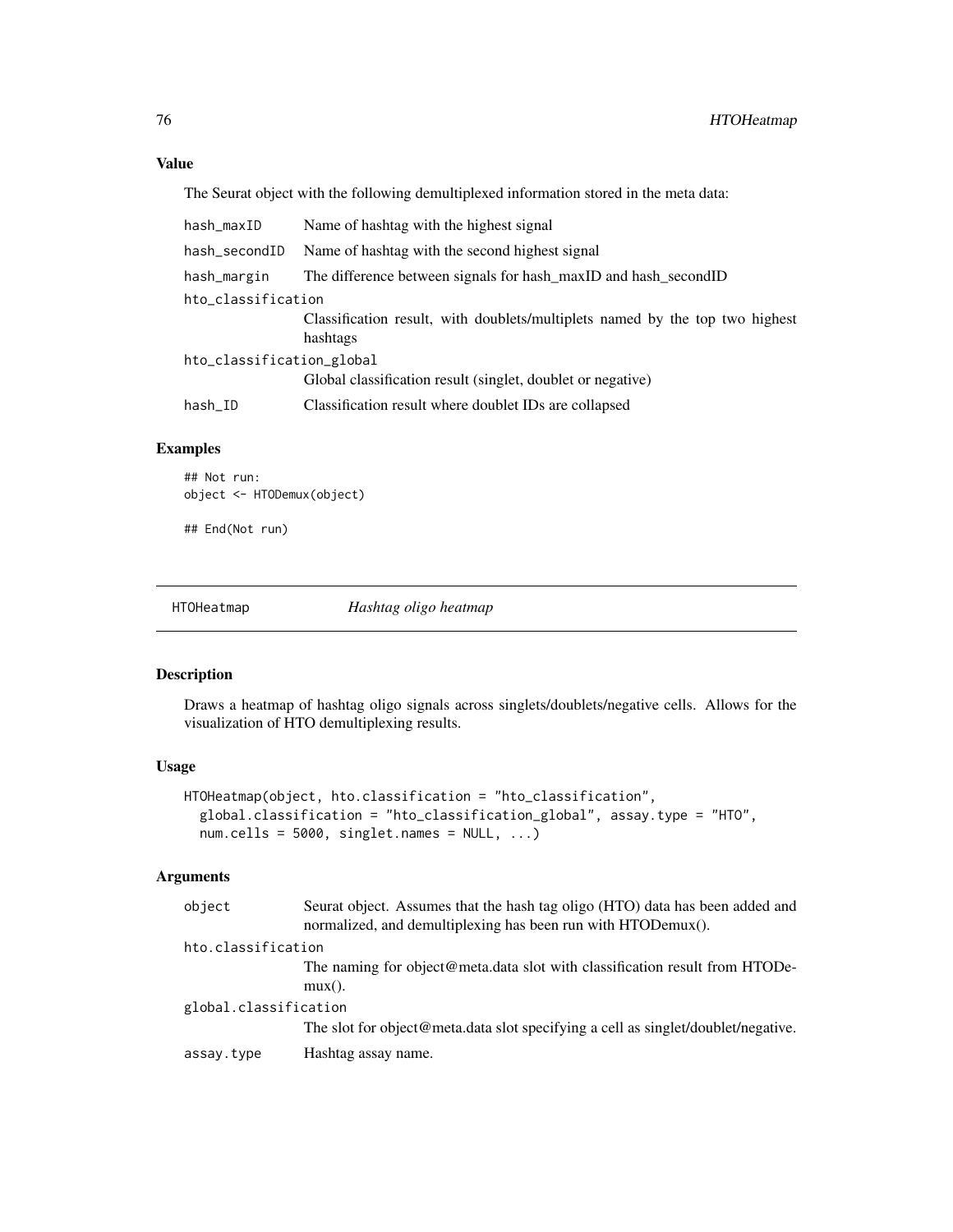#### ICAEmbed 77

| num.cells | Number of cells to plot. Default is to choose 5000 cells by random subsampling,   |
|-----------|-----------------------------------------------------------------------------------|
|           | to avoid having to draw exceptionally large heatmaps.                             |
|           | singlet.names Namings for the singlets. Default is to use the same names as HTOs. |
| $\cdots$  | Additional arguments for DoHeatmap().                                             |

# Value

Returns a ggplot2 plot object.

## Examples

```
## Not run:
object <- HTODemux(object)
HTOHeatmap(object)
```
## End(Not run)

ICAEmbed *ICA Cell Embeddings Accessor Function*

# Description

Pull ICA cell embeddings matrix

#### Usage

```
ICAEmbed(object, dims.use = NULL, cells.use = NULL)
```
# Arguments

| object    | Seurat object                                      |
|-----------|----------------------------------------------------|
| dims.use  | Dimensions to include (default is all stored dims) |
| cells.use | Cells to include (default is all cells)            |

# Value

ICA cell embeddings matrix for given cells and ICs

```
pbmc_small
pbmc_small <- RunICA(pbmc_small, ics.compute = 10, ics.print = 0)
head(ICAEmbed(pbmc_small))
# Optionally, you can specify subsets of dims or cells to use
ICAEmbed(pbmc_small, dims.use = 1:5, cells.use = pbmc_small@cell.names[1:5])
```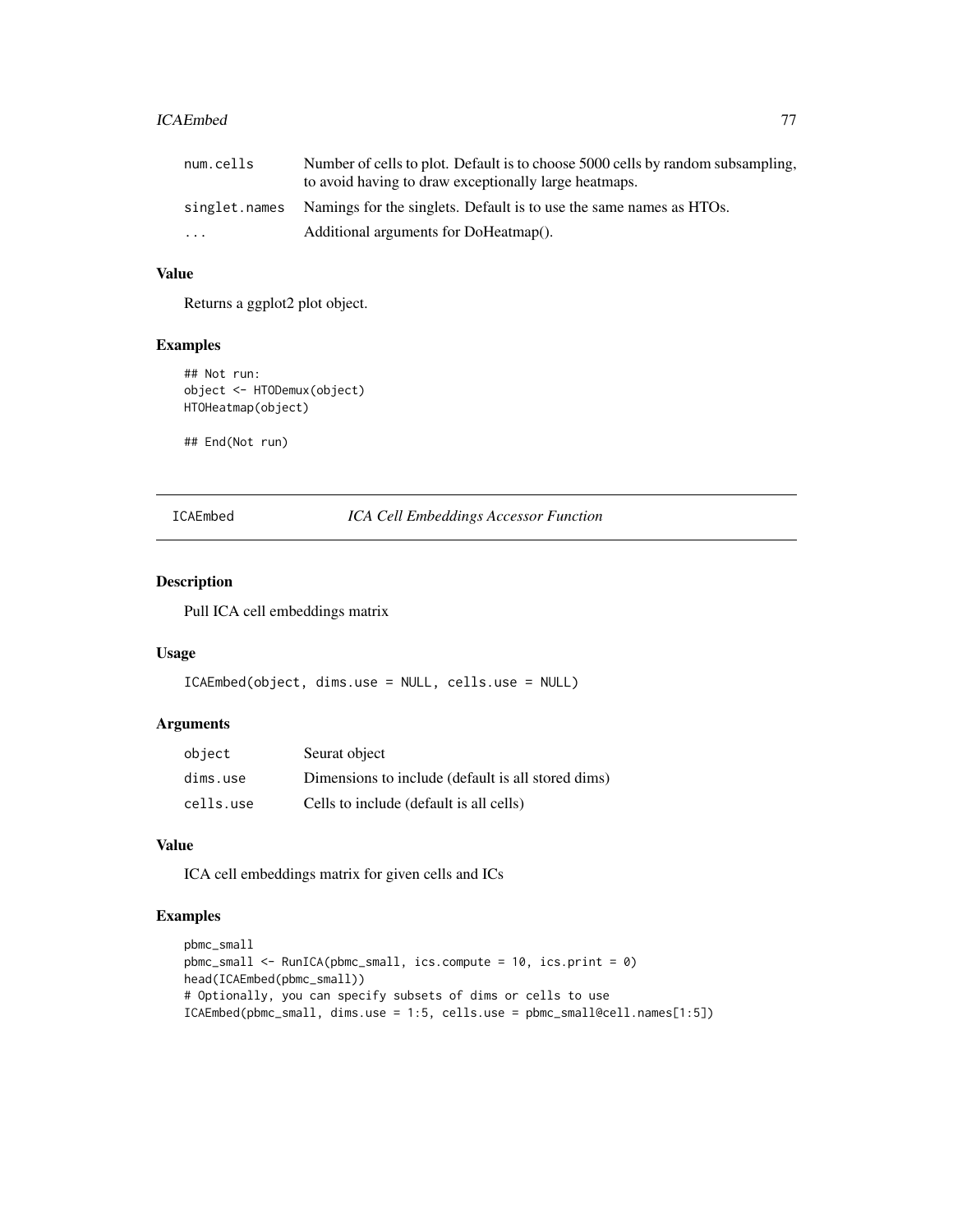Pull the ICA gene loadings matrix

# Usage

```
ICALoad(object, dims.use = NULL, genes.use = NULL, use.full = FALSE)
```
# Arguments

| object    | Seurat object                                      |
|-----------|----------------------------------------------------|
| dims.use  | Dimensions to include (default is all stored dims) |
| genes.use | Genes to include (default is all)                  |
| use.full  | Return projected gene loadings (default is FALSE)  |

# Value

ICA gene loading matrix for given genes and ICs

# Examples

```
pbmc_small
pbmc_small <- RunICA(pbmc_small, ics.compute = 10, ics.print = 0)
head(ICALoad(pbmc_small))
# Optionally, you can specify subsets of dims or cells to use
ICALoad(pbmc_small, dims.use = 1:5, genes.use = pbmc_small@var.genes[1:5])
```
ICAPlot *Plot ICA map*

# Description

Graphs the output of a ICA analysis Cells are colored by their identity class.

## Usage

ICAPlot(object, ...)

| object   | Seurat object                                                            |
|----------|--------------------------------------------------------------------------|
| $\cdots$ | Additional parameters to DimPlot, for example, which dimensions to plot. |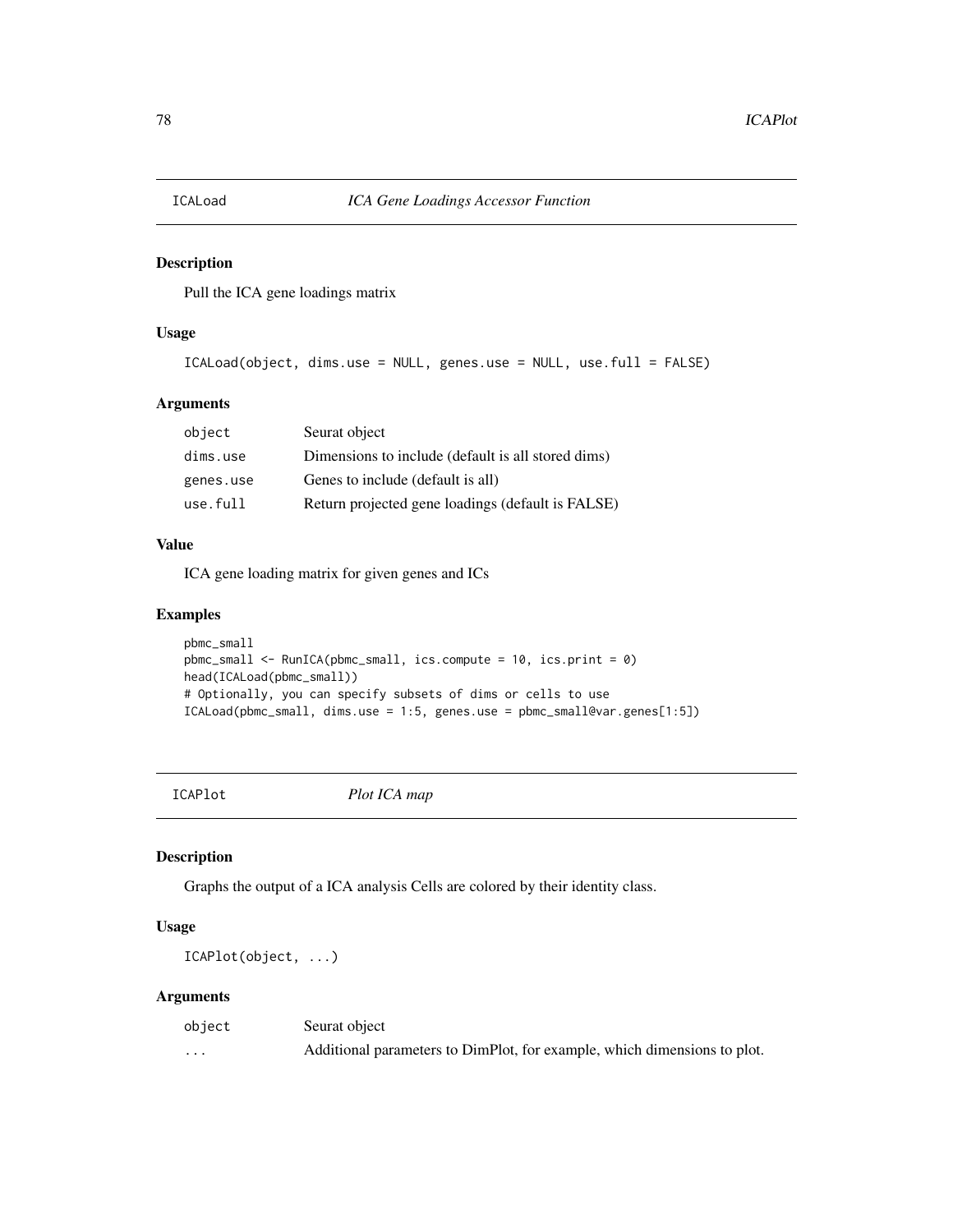# ICHeatmap 79

## Details

This function is a wrapper for DimPlot. See ?DimPlot for a full list of possible arguments which can be passed in here.

#### Examples

```
pbmc_small <- RunICA(object = pbmc_small, ics.compute = 25, print.results = FALSE)
ICAPlot(object = pbmc_small)
```
ICHeatmap *Independent component heatmap*

# Description

Draws a heatmap focusing on a principal component. Both cells and genes are sorted by their principal component scores. Allows for nice visualization of sources of heterogeneity in the dataset."()

#### Usage

```
ICHeatmap(object, ic.use = 1, cells.use = NULL, num.genes = 30,
 disp.min = -2.5, disp.max = 2.5, do.return = FALSE,
 col.use = PurpleAndYellow(), use.scale = TRUE, do.balanced = FALSE,
 remove.key = FALSE, label.columns = NULL, ...)
```
# Arguments

| object        | Seurat object                                                              |
|---------------|----------------------------------------------------------------------------|
| ic.use        | Components to use                                                          |
| cells.use     | A list of cells to plot. If numeric, just plots the top cells.             |
| num.genes     | NUmber of genes to plot                                                    |
| disp.min      | Minimum display value (all values below are clipped)                       |
| disp.max      | Maximum display value (all values above are clipped)                       |
| do.return     | If TRUE, returns plot object, otherwise plots plot object                  |
| col.use       | Colors to plot.                                                            |
| use.scale     | Default is TRUE: plot scaled data. If FALSE, plot raw data on the heatmap. |
| do.balanced   | Plot an equal number of genes with both $+$ and $-$ scores.                |
| remove.key    | Removes the color key from the plot.                                       |
| label.columns | Labels for columns                                                         |
| $\cdots$      | Extra parameters passed to DimHeatmap                                      |

# Value

If do.return==TRUE, a matrix of scaled values which would be passed to heatmap.2. Otherwise, no return value, only a graphical output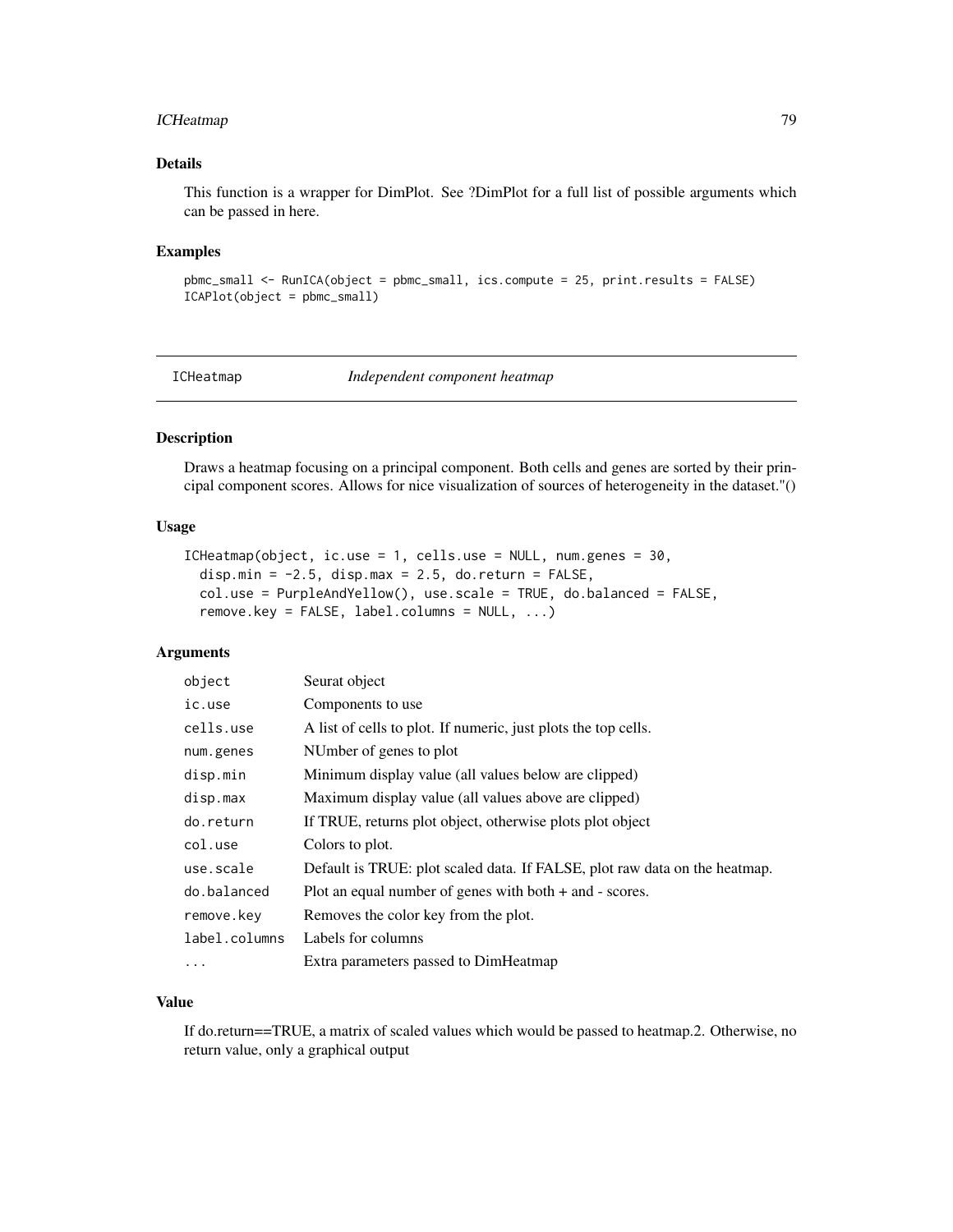#### Examples

```
pbmc_small <- RunICA(object = pbmc_small, ics.compute = 25, print.results = FALSE)
ICHeatmap(object = pbmc_small)
```
ICTopCells *Find cells with highest ICA scores*

# Description

Return a list of genes with the strongest contribution to a set of principal components

# Usage

ICTopCells(object, ic.use = 1, num.cells = NULL, do.balanced = FALSE)

## Arguments

| object      | Seurat object                                                   |
|-------------|-----------------------------------------------------------------|
| ic.use      | Independent component to use                                    |
| num.cells   | Number of cells to return                                       |
| do.balanced | Return an equal number of cells with both $+$ and $-PC$ scores. |

## Value

Returns a vector of cells

```
pbmc_small
pbmc_small <- RunICA(object = pbmc_small, ics.compute = 10, ics.print = 0)
pbmc_small <- ProjectDim(object = pbmc_small, reduction.type = "ica", do.print = FALSE)
ICTopCells(object = pbmc_small)
# Can specify which dimension and how many cells to return
ICTopCells(object = pbmc_small, ic.use = 2, num.cells = 5)
```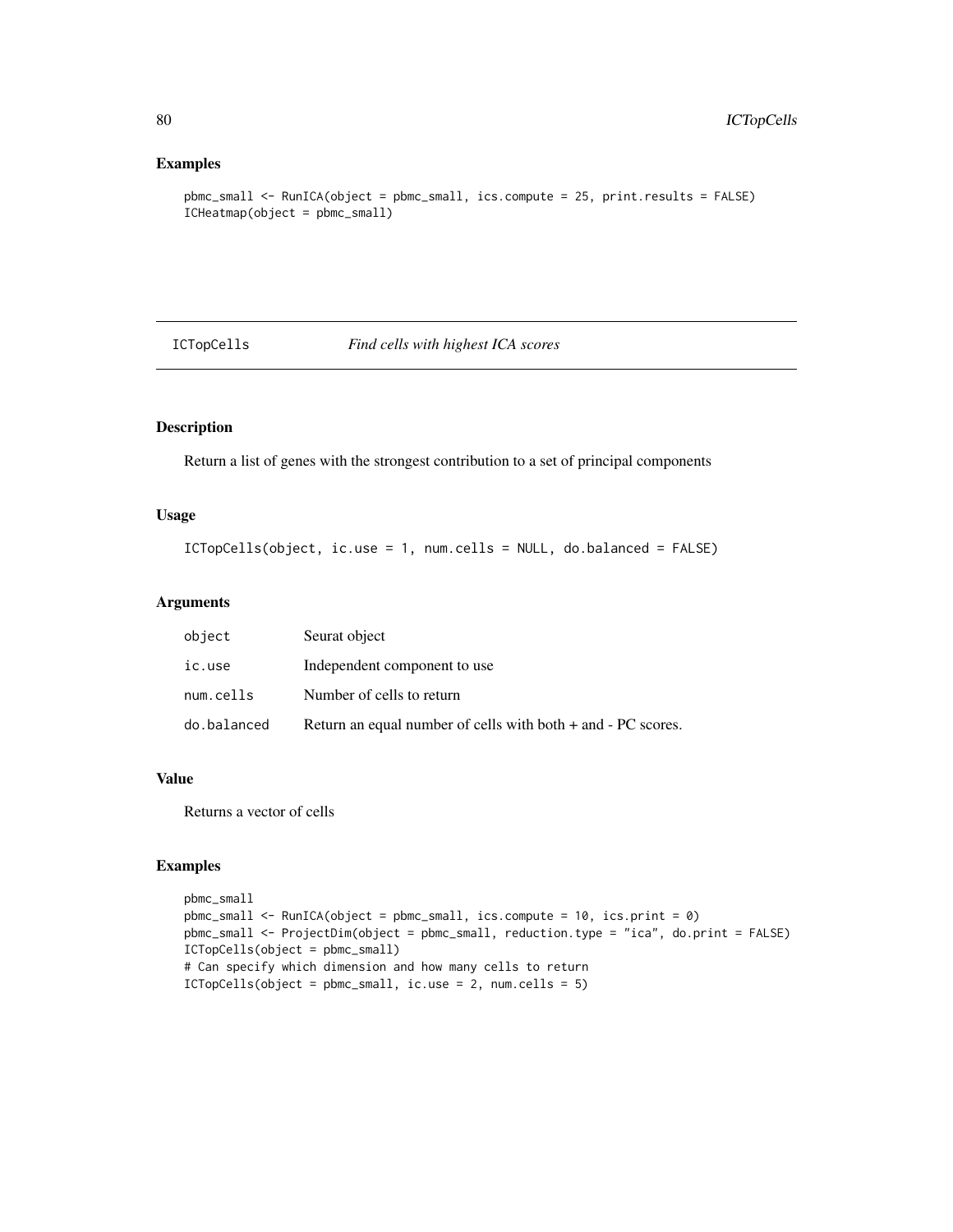Return a list of genes with the strongest contribution to a set of indepdendent components

## Usage

```
ICTopGenes(object, ic.use = 1, num.genes = 30, use.full = FALSE,
  do.balanced = FALSE)
```
# Arguments

| object      | Seurat object                                                    |
|-------------|------------------------------------------------------------------|
| ic.use      | Independent components to use                                    |
| num.genes   | Number of genes to return                                        |
| use.full    | Use the full ICA (projected ICA), default is FALSE               |
| do.balanced | Return an equal number of genes with both $+$ and $-$ IC scores. |

## Value

Returns a vector of genes

## Examples

```
pbmc_small
pbmc_small <- RunICA(object = pbmc_small, ics.compute = 10, ics.print = 0)
pbmc_small <- ProjectDim(object = pbmc_small, reduction.type = "ica", do.print = FALSE)
ICTopGenes(object = pbmc_small, ic.use = 1)
# After projection:
ICTopGenes(object = pbmc_small, ic.use = 1, use.full = TRUE)
```

| InitialMapping | Infer spatial origins for single cells |  |
|----------------|----------------------------------------|--|
|----------------|----------------------------------------|--|

## Description

Probabilistically maps single cells based on (imputed) gene expression estimates, a set of mixture models, and an in situ spatial reference map.

#### Usage

InitialMapping(object, cells.use = NULL)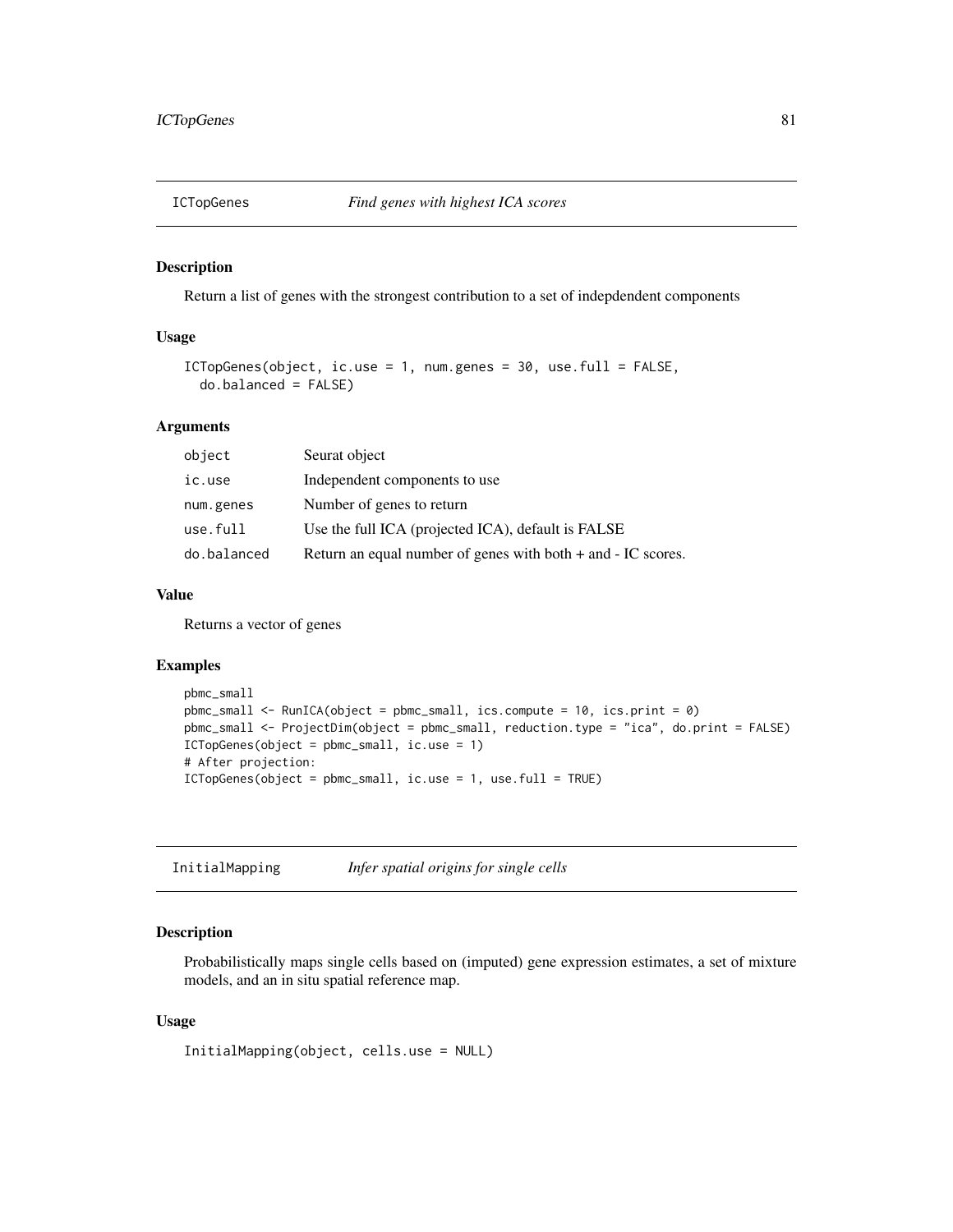#### Arguments

| object    | Seurat object      |
|-----------|--------------------|
| cells.use | Which cells to map |

# Value

Seurat object, where mapping probabilities for each bin are stored in object@final.prob

# Examples

```
## Not run:
# Note that the PBMC test example object does not contain spatially restricted
# examples below are only demonstrate code
pmbc_small <- InitialMapping(pbmc_small)
## End(Not run)
```
JackStraw *Determine statistical significance of PCA scores.*

# Description

Randomly permutes a subset of data, and calculates projected PCA scores for these 'random' genes. Then compares the PCA scores for the 'random' genes with the observed PCA scores to determine statistical signifance. End result is a p-value for each gene's association with each principal component.

## Usage

```
JackStraw(object, num.pc = 20, num.replicate = 100, prop.freq = 0.01,
 display.progress = TRUE, do.par = FALSE, num.cores = 1, maxit = 1000)
```

| object           | Seurat object                                                                                                                                                                                                                                     |
|------------------|---------------------------------------------------------------------------------------------------------------------------------------------------------------------------------------------------------------------------------------------------|
| num.pc           | Number of PCs to compute significance for                                                                                                                                                                                                         |
| num.replicate    | Number of replicate samplings to perform                                                                                                                                                                                                          |
| prop.freg        | Proportion of the data to randomly permute for each replicate                                                                                                                                                                                     |
| display.progress |                                                                                                                                                                                                                                                   |
|                  | Print progress bar showing the number of replicates that have been processed.                                                                                                                                                                     |
| do.par           | use parallel processing for regressing out variables faster. If set to TRUE, will<br>use half of the machines available cores (FALSE by default)                                                                                                  |
| num.cores        | If do.par = TRUE, specify the number of cores to use. Note that for higher num-<br>ber of cores, larger free memory is needed. If num. cores $= 1$ and do. par $=$ TRUE,<br>num. cores will be set to half of all available cores on the machine. |
| maxit            | maximum number of iterations to be performed by the irlba function of RunPCA                                                                                                                                                                      |
|                  |                                                                                                                                                                                                                                                   |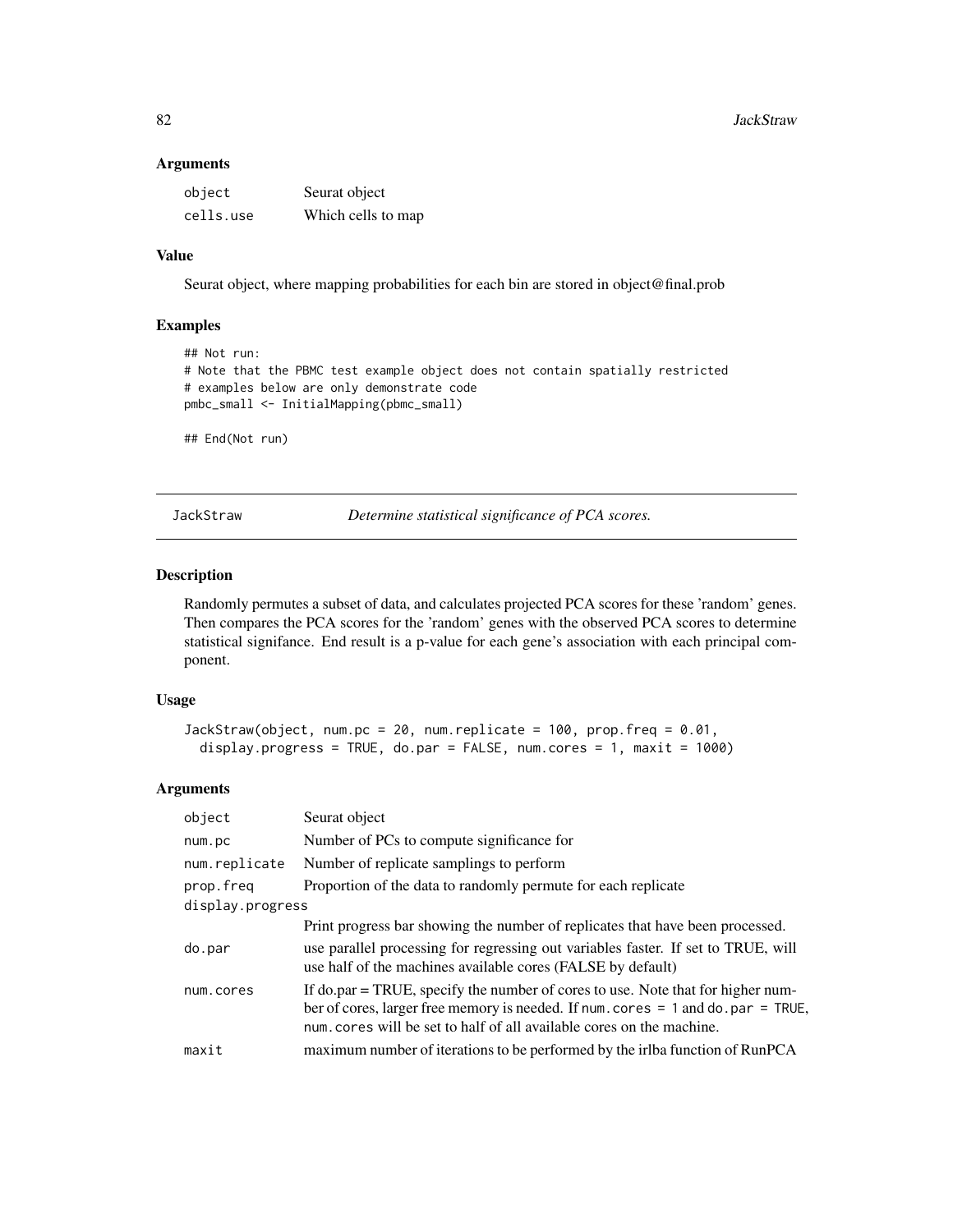# JackStrawPlot 83

## Value

Returns a Seurat object where object@dr\$pca@jackstraw@emperical.p.value represents p-values for each gene in the PCA analysis. If ProjectPCA is subsequently run, object@dr\$pca@jackstraw@emperical.p.value.full then represents p-values for all genes.

#### References

Inspired by Chung et al, Bioinformatics (2014)

## Examples

```
## Not run:
pbmc_small = suppressWarnings(JackStraw(pbmc_small))
head(pbmc_small@dr$pca@jackstraw@emperical.p.value)
```
## End(Not run)

JackStrawPlot *JackStraw Plot*

#### Description

Plots the results of the JackStraw analysis for PCA significance. For each PC, plots a QQ-plot comparing the distribution of p-values for all genes across each PC, compared with a uniform distribution. Also determines a p-value for the overall significance of each PC (see Details).

## Usage

```
JackStrawPlot(object, PCs = 1:5, nCol = 3, score.thresh = 1e-05,
 plot.x.lim = 0.1, plot.y.lim = 0.3)
```
#### Arguments

| object       | Seurat plot                                                               |
|--------------|---------------------------------------------------------------------------|
| <b>PCs</b>   | Which PCs to examine                                                      |
| nCol         | Number of columns                                                         |
| score.thresh | Threshold to use for the proportion test of PC significance (see Details) |
| plot.x.lim   | X-axis maximum on each QQ plot.                                           |
| plot.y.lim   | Y-axis maximum on each QQ plot.                                           |

#### Details

Significant PCs should show a p-value distribution (black curve) that is strongly skewed to the left compared to the null distribution (dashed line) The p-value for each PC is based on a proportion test comparing the number of genes with a p-value below a particular threshold (score.thresh), compared with the proportion of genes expected under a uniform distribution of p-values.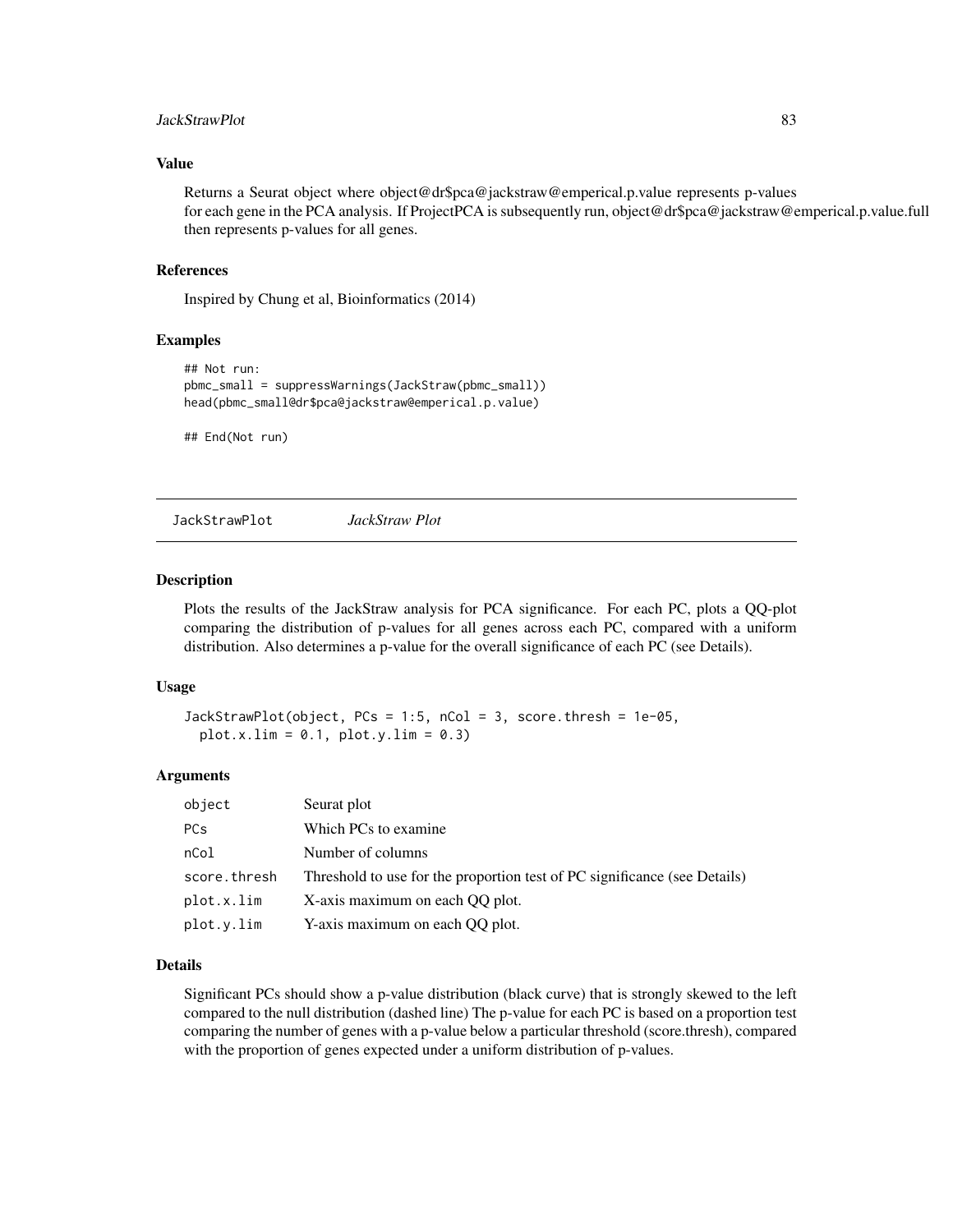Returns a Seurat object where object@dr\$pca@jackstraw@overall.p.values represents p-values for each PC and object@dr\$pca@misc\$jackstraw.plot stores the ggplot2 plot.

## Author(s)

Thanks to Omri Wurtzel for integrating with ggplot

#### Examples

```
JackStrawPlot(object = pbmc_small)
```
KClustDimension *Perform spectral k-means clustering on single cells*

## Description

Find point clounds single cells in a low-dimensional space using k-means clustering. Can be useful for smaller datasets, where graph-based clustering can perform poorly

# Usage

```
KClustDimension(object, dims.use = c(1, 2), reduction.use = "tsne",
 k.use = 5, set.ident = TRUE, seed.use = 1)
```
## Arguments

| object        | A Seurat object                                      |
|---------------|------------------------------------------------------|
| dims.use      | Dimensions to use for clustering                     |
| reduction.use | Dimmensional Reduction to use for k-means clustering |
| k.use         | Number of clusters                                   |
| set.ident     | Set identity of Seurat object                        |
| seed.use      | Random seed to use                                   |

## Value

Object with clustering information

```
pbmc_small
# K-means clustering on the first two tSNE dimensions
pbmc_small <- KClustDimension(pbmc_small)
```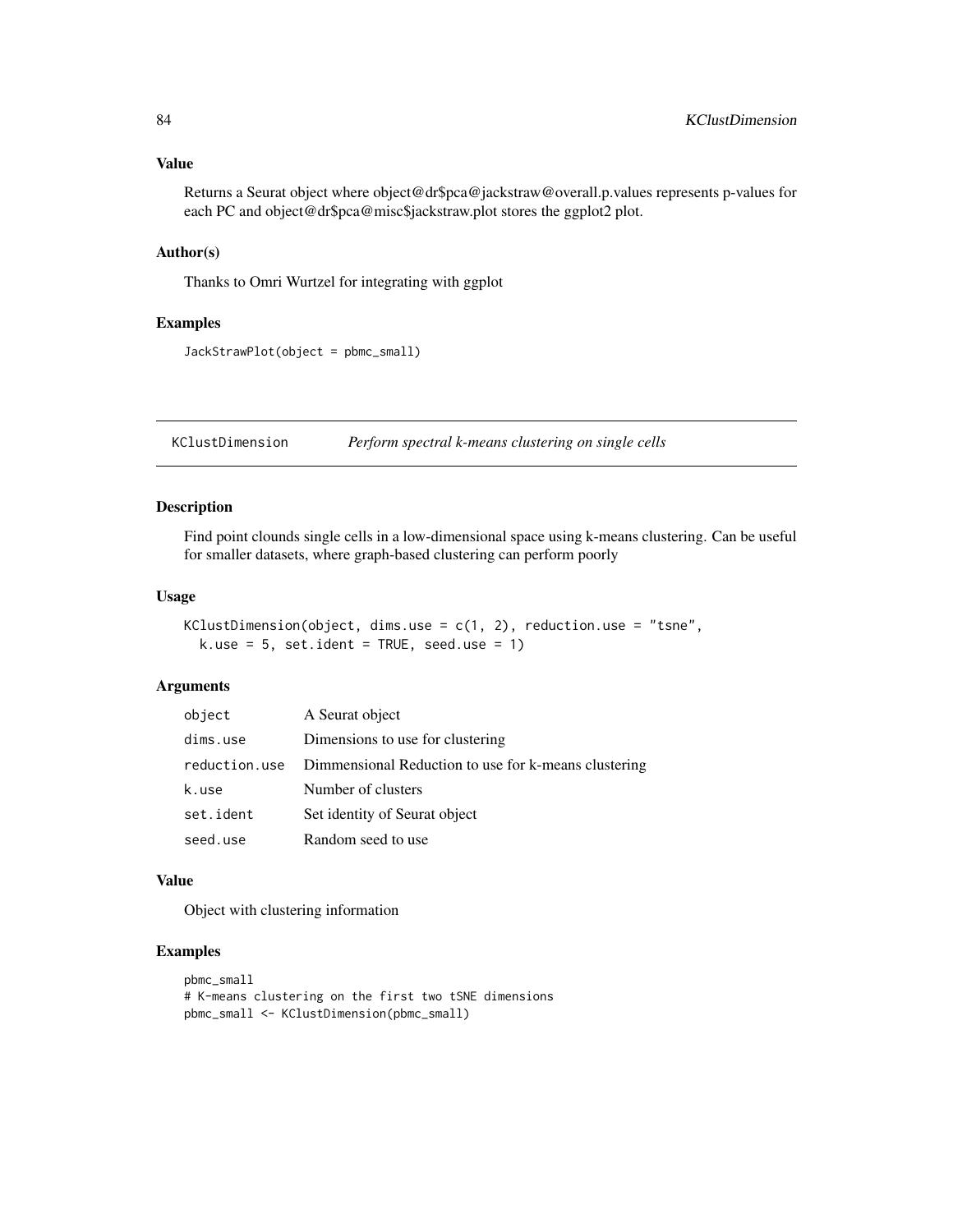KMeansHeatmap *Plot k-means clusters*

# Description

Plot k-means clusters

## Usage

```
KMeansHeatmap(object, cells.use = object@cell.names, genes.cluster = NULL,
 max.genes = 1e+06, slim.col.label = TRUE, remove.key = TRUE,
 row.lines = TRUE, ...)
```
# Arguments

| object        | A Seurat object                                                                                                                  |
|---------------|----------------------------------------------------------------------------------------------------------------------------------|
| cells.use     | Cells to include in the heatmap                                                                                                  |
| genes.cluster | Clusters to include in heatmap                                                                                                   |
| max.genes     | Maximum number of genes to include in the heatmap                                                                                |
|               | slim.col.label Instead of displaying every cell name on the heatmap, display only the identity<br>class name once for each group |
| remove.key    | Removes teh color key from the plot                                                                                              |
| row.lines     | Color separations of clusters                                                                                                    |
| $\ddots$ .    | Extra parameters to DoHeatmap                                                                                                    |

## See Also

DoHeatmap

```
pbmc_small <- DoKMeans(object = pbmc_small, k.genes = 3)
KMeansHeatmap(object = pbmc_small)
```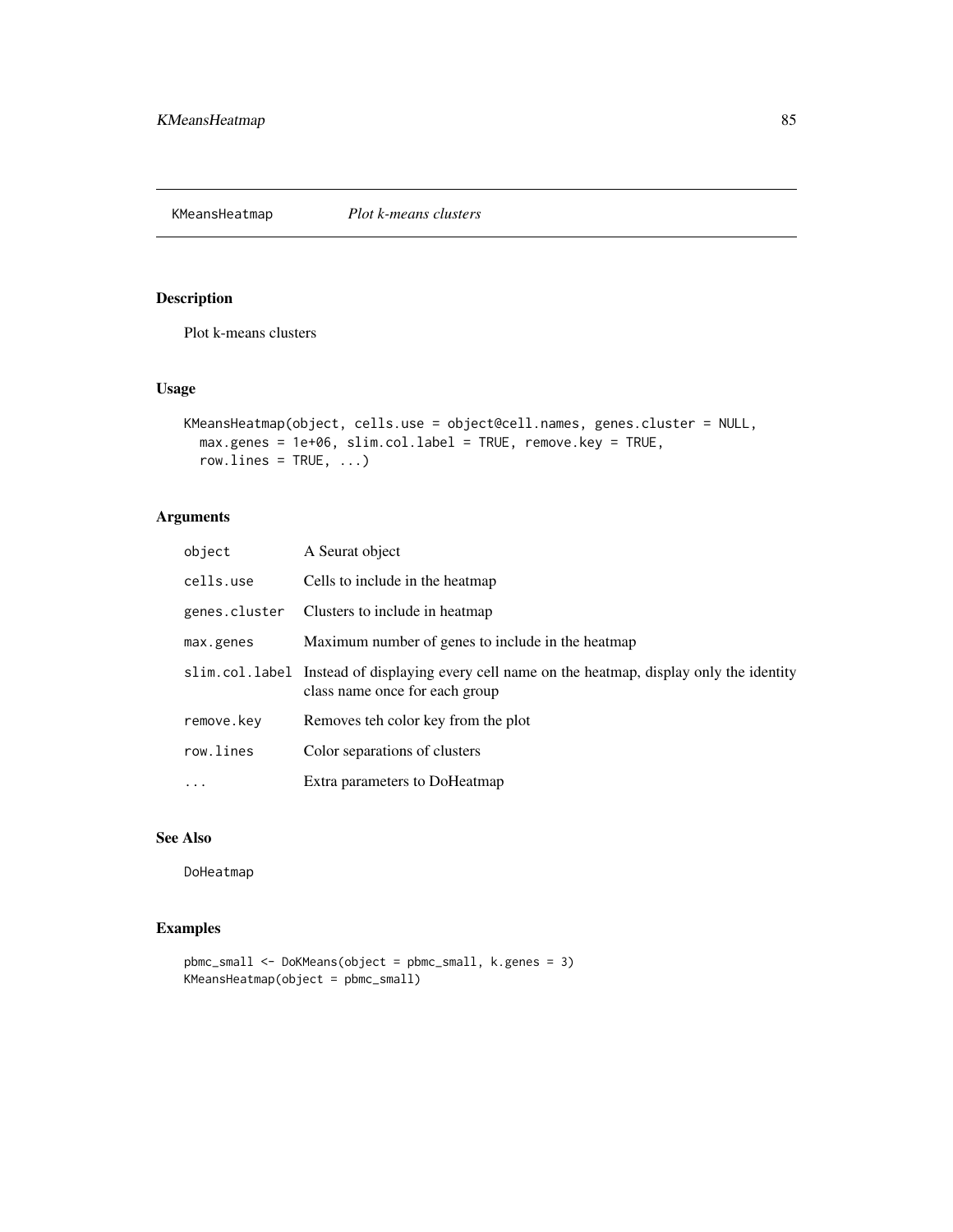Normalize count data per cell and transform to log scale

## Usage

```
LogNormalize(data, scale.factor = 10000, display.progress = TRUE)
```
## Arguments

data Matrix with the raw count data scale.factor Scale the data. Default is 1e4 display.progress Print progress

# Value

Returns a matrix with the normalize and log transformed data

#### Examples

```
mat \le matrix(data = rbinom(n = 25, size = 5, prob = 0.2), nrow = 5)
mat
mat_norm <- LogNormalize(data = mat)
mat_norm
```
LogVMR *Calculate the variance to mean ratio of logged values*

## Description

Calculate the variance to mean ratio (VMR) in non-logspace (return answer in log-space)

# Usage

LogVMR(x)

#### Arguments

x A vector of values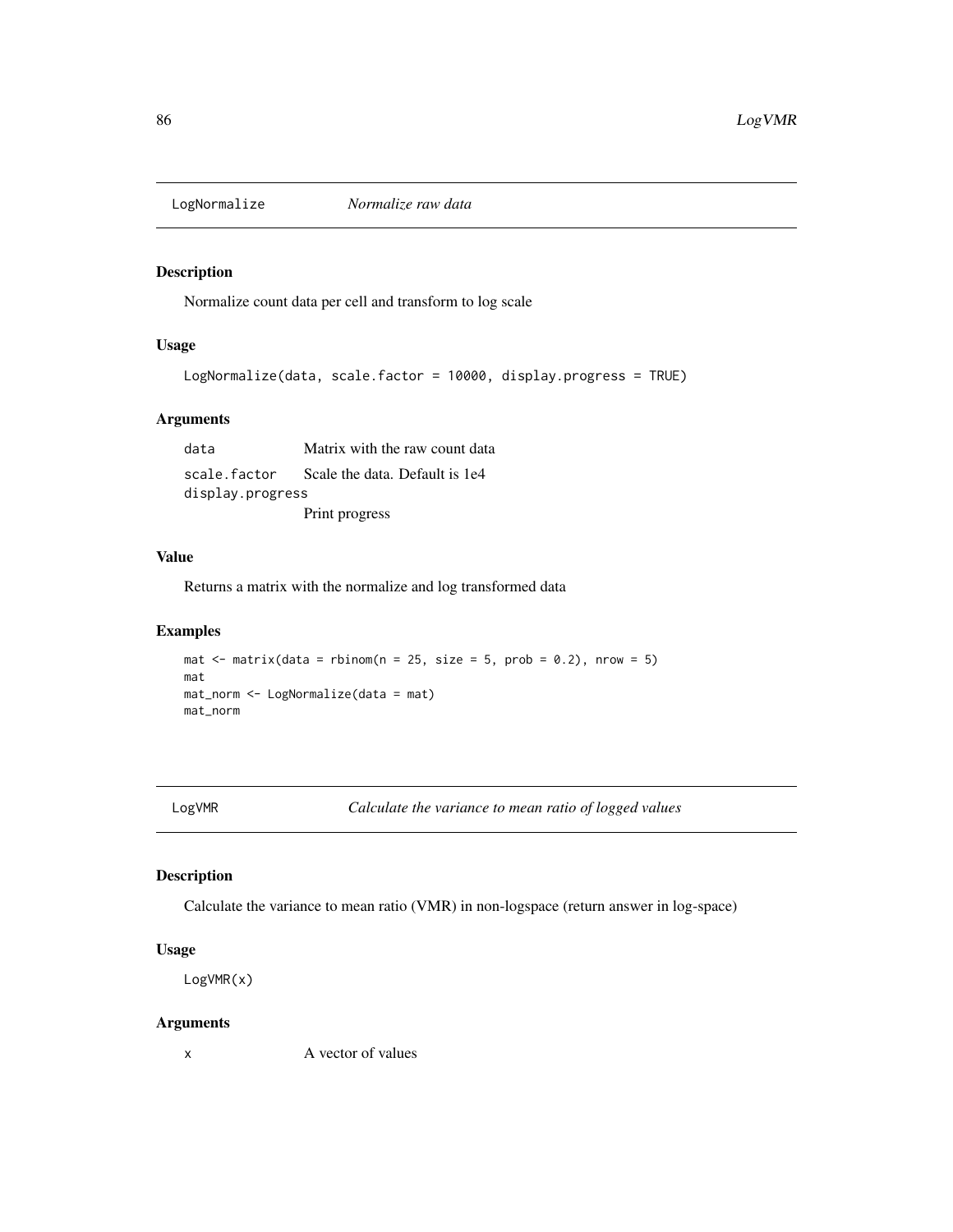# MakeSparse 87

# Value

Returns the VMR in log-space

# Examples

 $LogVMR(x = c(1, 2, 3))$ 

MakeSparse *Make object sparse*

# Description

Converts stored data matrices to sparse matrices to save space. Converts object@raw.data and object@data to sparse matrices.

# Usage

MakeSparse(object)

# Arguments

object Seurat object

# Value

Returns a seurat object with data converted to sparse matrices.

```
pbmc_raw <- read.table(
  file = system.file('extdata', 'pbmc_raw.txt', package = 'Seurat'),
  as.is = TRUE
)
pbmc_small <- CreateSeuratObject(raw.data = pbmc_raw)
class(x = pbmc_small@raw.data)
pbmc_small <- MakeSparse(object = pbmc_small)
class(x = phmc\_small@raw.data)
```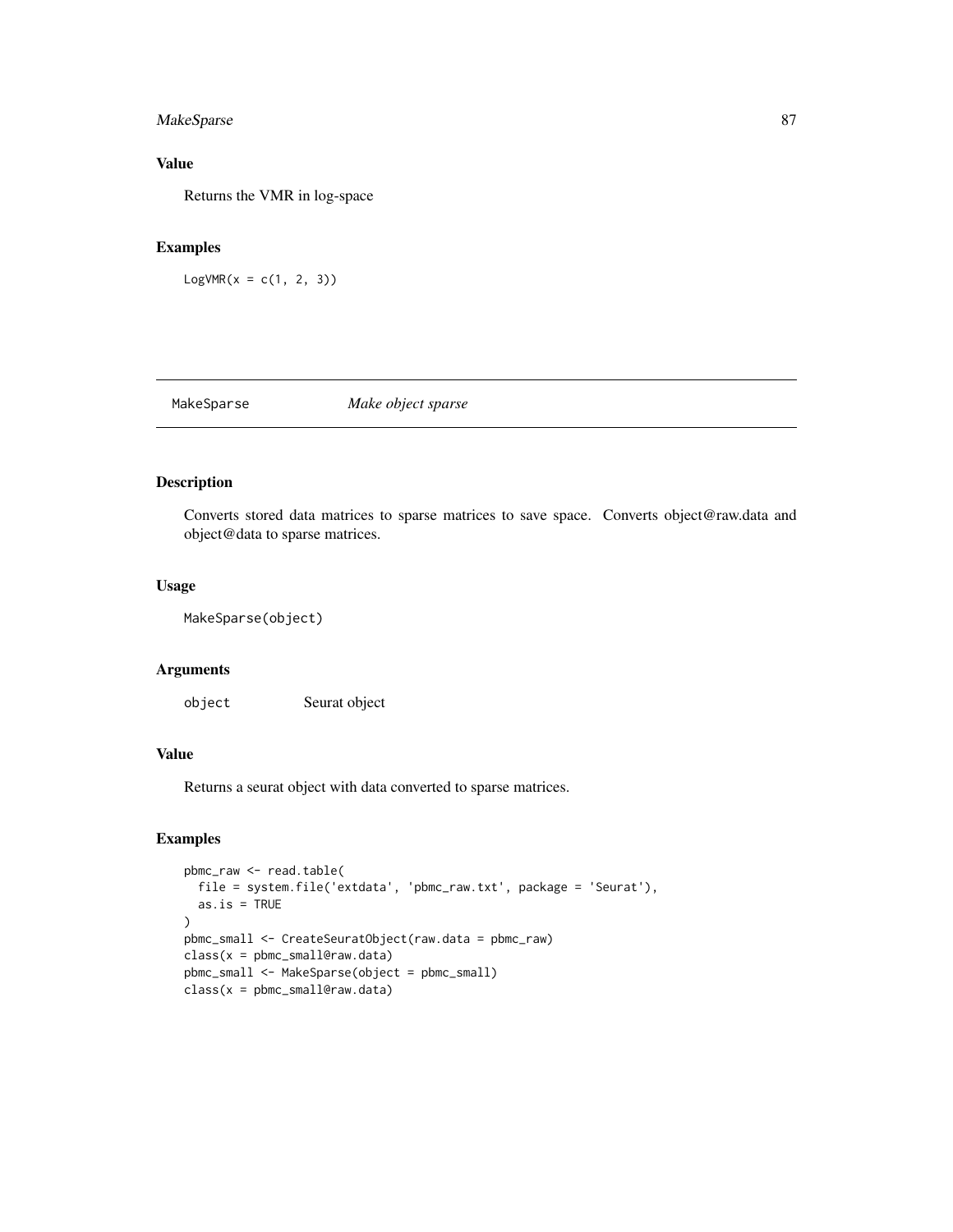Identifies 'markers' of gene expression using ROC analysis. For each gene, evaluates (using AUC) a classifier built on that gene alone, to classify between two groups of cells.

#### Usage

```
MarkerTest(object, cells.1, cells.2, genes.use = NULL, print.bar = TRUE,
  assay.type = "RNA")
```
#### Arguments

| object     | Seurat object                                                                 |
|------------|-------------------------------------------------------------------------------|
| cells.1    | Group 1 cells                                                                 |
| cells.2    | Group 2 cells                                                                 |
| genes.use  | Genes to test. Default is to use all genes                                    |
| print.bar  | Print a progress bar once expression testing begins (uses phapply to do this) |
| assay.type | Type of assay to fetch data for (default is RNA)                              |

## Details

An AUC value of 1 means that expression values for this gene alone can perfectly classify the two groupings (i.e. Each of the cells in cells.1 exhibit a higher level than each of the cells in cells.2). An AUC value of 0 also means there is perfect classification, but in the other direction. A value of 0.5 implies that the gene has no predictive power to classify the two groups.

# Value

Returns a 'predictive power' (abs(AUC-0.5)) ranked matrix of putative differentially expressed genes.

```
pbmc_small
MarkerTest(pbmc_small, cells.1 = WhichCells(object = pbmc_small, ident = 1),
            cells.2 = WhichCells(Object = pbmc\_small, ident = 2))
```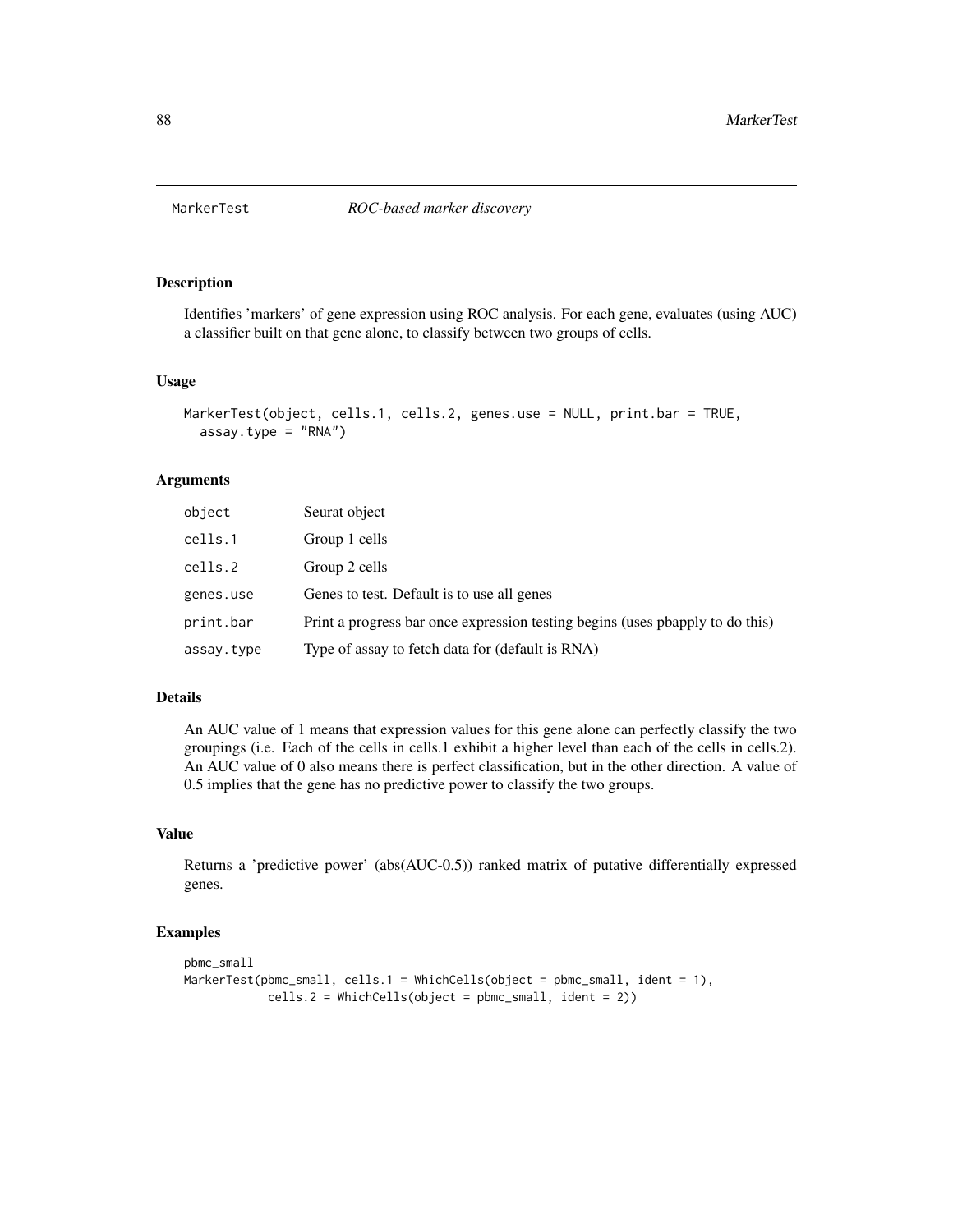Identifies differentially expressed genes between two groups of cells using a hurdle model tailored to scRNA-seq data. Utilizes the MAST package to run the DE testing.

# Usage

```
MASTDETest(object, cells.1, cells.2, genes.use = NULL, latent.vars = NULL,
  assay.type = "RNA", \ldots)
```
## Arguments

| object      | Seurat object                                                                                                                                                                           |
|-------------|-----------------------------------------------------------------------------------------------------------------------------------------------------------------------------------------|
| cells.1     | Group 1 cells                                                                                                                                                                           |
| cells.2     | Group 2 cells                                                                                                                                                                           |
| genes.use   | Genes to use for test                                                                                                                                                                   |
| latent.vars | Confounding variables to adjust for in DE test. Default is "nUMI", which adjusts<br>for cellular depth (i.e. cellular detection rate). For non-UMI based data, set to<br>nGene instead. |
| assay.type  | Type of assay to fetch data for (default is RNA)                                                                                                                                        |
| $\ddots$ .  | Additional parameters to zero-inflated regression (zlm) function in MAST                                                                                                                |

## Details

To use this method, please install MAST, using instructions at https://github.com/RGLab/MAST/

## Value

Returns a p-value ranked matrix of putative differentially expressed genes.

# References

Andrew McDavid, Greg Finak and Masanao Yajima (2017). MAST: Model-based Analysis of Single Cell Transcriptomics. R package version 1.2.1. https://github.com/RGLab/MAST/

## Examples

```
## Not run:
 pbmc_small
 MASTDETest(pbmc_small, cells.1 = WhichCells(object = pbmc_small, ident = 1),
              cells.2 = WhichCells(object = pbmc_small, ident = 2))
```
## End(Not run)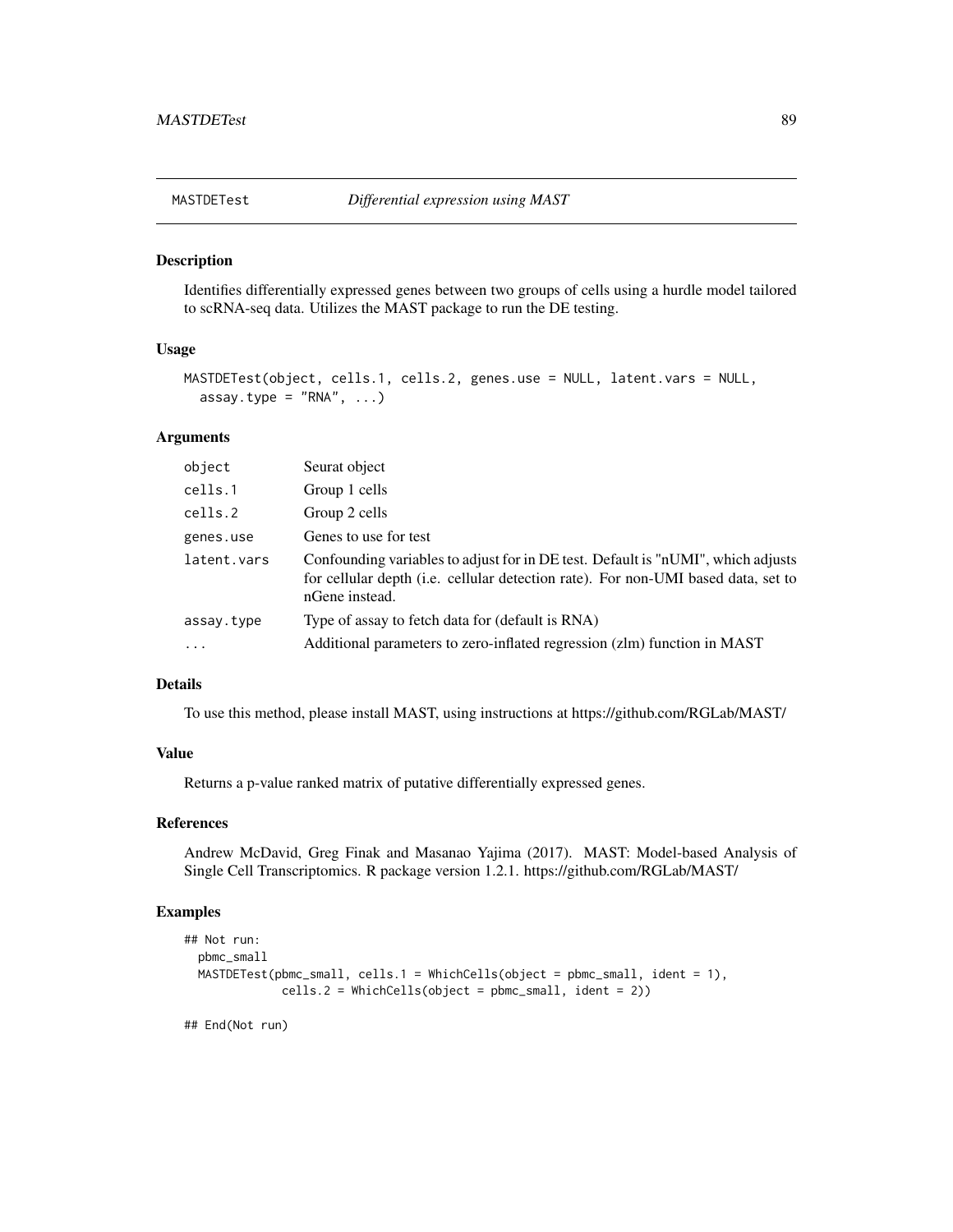Creates a matrix where correlation structure has been removed, but overall values are the same

# Usage

```
MatrixRowShuffle(x)
```
# Arguments

x Matrix to shuffle

# Value

Returns a scrambled matrix, where each row is shuffled independently

## Examples

```
mat \le matrix(data = rbinom(n = 25, size = 20, prob = 0.2), nrow = 5)
mat
MatrixRowShuffle(x = mat)
```
MergeNode *Merge childen of a node*

# Description

Merge the childen of a node into a single identity class

## Usage

```
MergeNode(object, node.use, rebuild.tree = FALSE, ...)
```

| object       | Seurat object                                                          |
|--------------|------------------------------------------------------------------------|
| node.use     | Merge children of this node                                            |
| rebuild.tree | Rebuild cluster tree after the merge?                                  |
| $\ddotsc$    | Extra parameters to BuildClusterTree, used only if rebuild.tree = TRUE |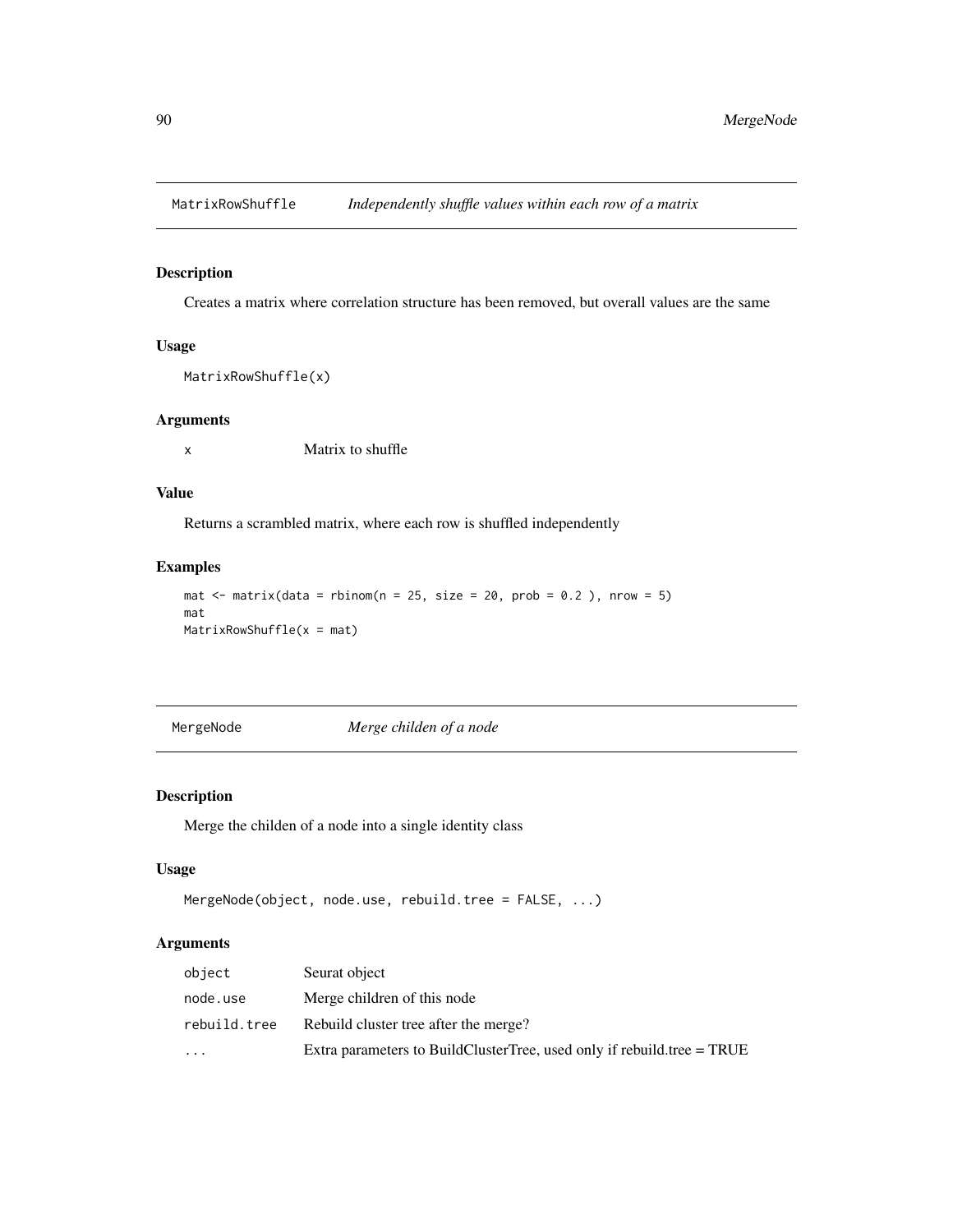# MergeSeurat 91

# See Also

BuildClusterTree

# Examples

```
PlotClusterTree(object = pbmc_small)
pbmc_small <- MergeNode(object = pbmc_small, node.use = 7, rebuild.tree = TRUE)
PlotClusterTree(object = pbmc_small)
```
MergeSeurat *Merge Seurat Objects*

# Description

Merge two Seurat objects

# Usage

```
MergeSeurat(object1, object2, project = NULL, min.cells = 0,
  min.genes = 0, is.expr = 0, do.normalize = TRUE, scale.factor = 10000,
  do.\text{scale} = \text{FALSE}, do.\text{center} = \text{FALSE}, \text{ names.field} = 1,names.delim = "_", add.cell.id1 = NULL, add.cell.id2 = NULL)
```

| object1      | First Seurat object to merge                                                                                                              |
|--------------|-------------------------------------------------------------------------------------------------------------------------------------------|
| object2      | Second Seurat object to merge                                                                                                             |
| project      | Project name (string)                                                                                                                     |
| min.cells    | Include genes with detected expression in at least this many cells                                                                        |
| min.genes    | Include cells where at least this many genes are detected                                                                                 |
| is.expr      | Expression threshold for 'detected' gene                                                                                                  |
| do.normalize | Normalize the data after merging. Default is TRUE. If set, will perform the same<br>normalization strategy as stored for the first object |
| scale.factor | If normalizing on the cell level, this sets the scale factor.                                                                             |
| do.scale     | In object@scale.data, perform row-scaling (gene-based z-score). FALSE by de-<br>fault, so run ScaleData after merging.                    |
| do.center    | In object@scale.data, perform row-centering (gene-based centering). FALSE<br>by default                                                   |
| names.field  | For the initial identity class for each cell, choose this field from the cell's column<br>name                                            |
| names.delim  | For the initial identity class for each cell, choose this delimiter from the cell's<br>column name                                        |
| add.cell.id1 | String passed to RenameCells for object1                                                                                                  |
| add.cell.id2 | String passed to RenameCells for object1                                                                                                  |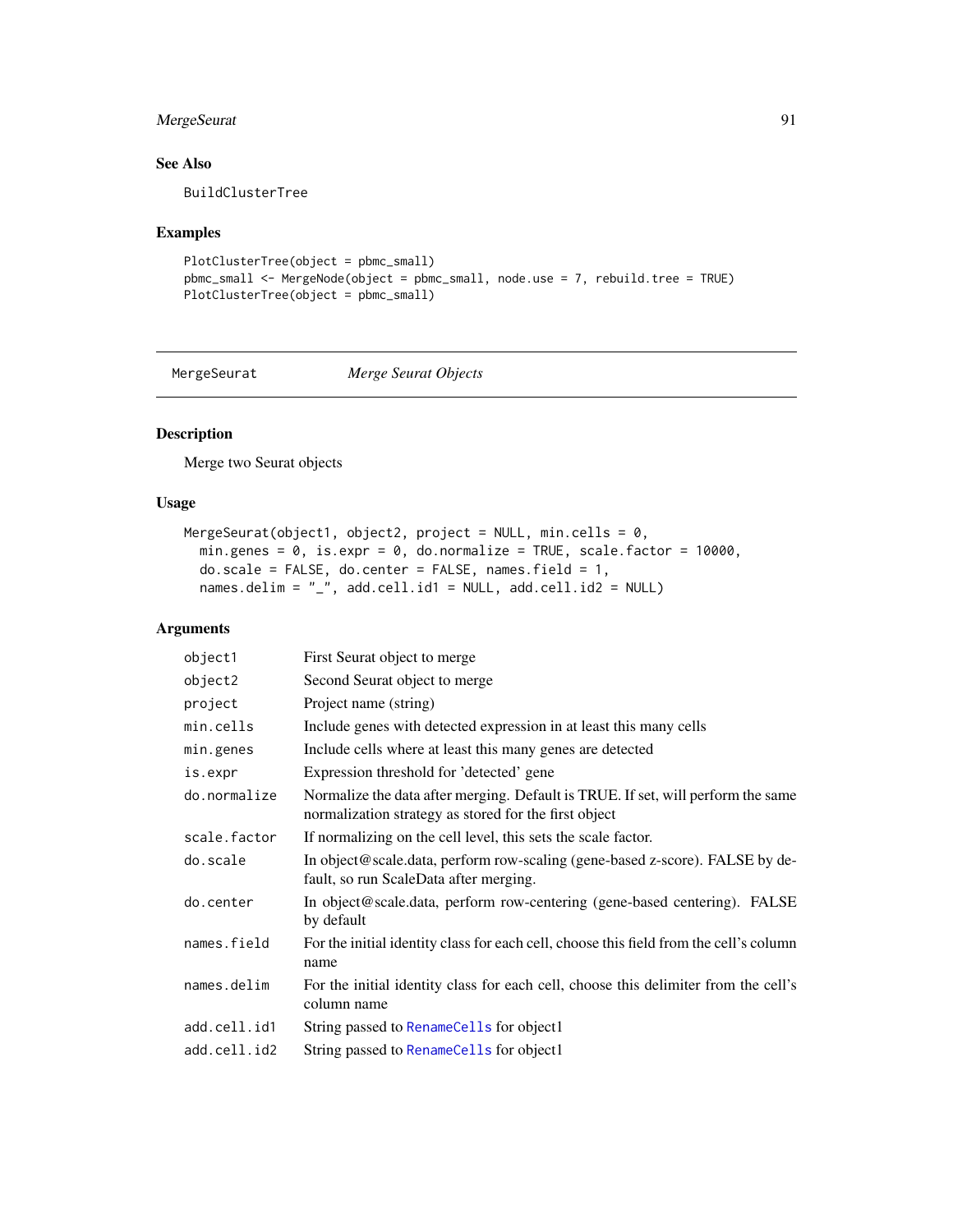## Value

Merged Seurat object

#### Examples

```
# Split pbmc_small for this example
pbmc1 <- SubsetData(object = pbmc_small, cells.use = pbmc_small@cell.names[1:40])
pbmc1
pbmc2 <- SubsetData(object = pbmc_small, cells.use = pbmc_small@cell.names[41:80])
pbmc2
# Merge pbmc1 and pbmc2 into one Seurat object
pbmc_merged <- MergeSeurat(object1 = pbmc1, object2 = pbmc2)
pbmc_merged
```
MetageneBicorPlot *Plot CC bicor saturation plot*

## Description

The function provides a useful plot for evaluating the number of CCs to proceed with in the Seurat alignment workflow. Here we look at the biweight midcorrelation (bicor) of the Xth gene ranked by minimum bicor across the specified CCs for each group in the grouping.var. For alignment of more than two groups, we average the bicor results for the reference group across the pairwise alignments.

## Usage

```
MetageneBicorPlot(object, bicor.data, grouping.var, dims.eval, gene.num = 30,
  num.possible.genes = 2000, return.mat = FALSE, smooth = TRUE,
  display.progress = TRUE)
```

| object                     | A Seurat object                                                                                                                                                                                              |
|----------------------------|--------------------------------------------------------------------------------------------------------------------------------------------------------------------------------------------------------------|
| bicor.data                 | Optionally provide data.frame returned by function to avoid recalculation                                                                                                                                    |
| grouping.var               | Grouping variable specified in alignment procedure                                                                                                                                                           |
| dims.eval                  | dimensions to evalutate the bicor for                                                                                                                                                                        |
| gene.num                   | Xth gene to look at bicor for                                                                                                                                                                                |
| num.possible.genes         |                                                                                                                                                                                                              |
|                            | Number of possible genes to search when choosing genes for the metagene. Set<br>to 2000 by default. Lowering will decrease runtime but may result in metagenes<br>constructed on fewer than num.genes genes. |
| return.mat                 | Return data matrix instead of ggplot2 object                                                                                                                                                                 |
| smooth<br>display.progress | Smooth curves                                                                                                                                                                                                |
|                            | Show progress bar                                                                                                                                                                                            |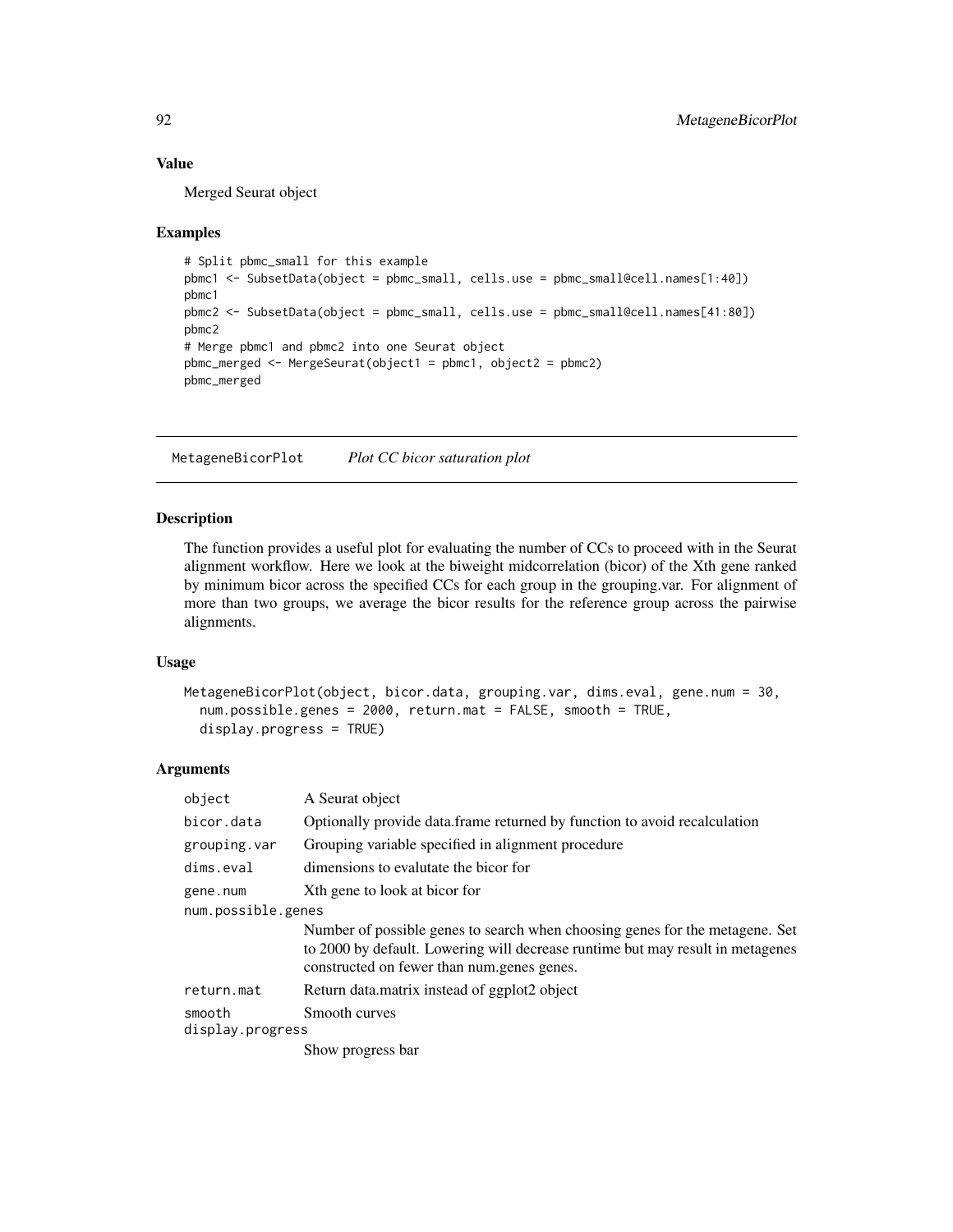#### MinMax 93

# Examples

```
pbmc_small <- DoKMeans(object = pbmc_small, k.genes = 3)
KMeansHeatmap(object = pbmc_small)
```

| MinMa |  |  |  |
|-------|--|--|--|
|       |  |  |  |

MinMax *Apply a ceiling and floor to all values in a matrix*

## Description

Apply a ceiling and floor to all values in a matrix

## Usage

MinMax(data, min, max)

#### Arguments

| data | Matrix or data frame                                      |
|------|-----------------------------------------------------------|
| min  | all values below this min value will be replaced with min |
| max  | all values above this max value will be replaced with max |

## Value

Returns matrix after performing these floor and ceil operations

#### Examples

```
mat \le matrix(data = rbinom(n = 25, size = 20, prob = 0.2), nrow = 5)
mat
MinMax(data = mat, min = 4, max = 5)
```
NegBinomDETest *Negative binomial test for UMI-count based data*

## Description

Identifies differentially expressed genes between two groups of cells using a negative binomial generalized linear model

# Usage

```
NegBinomDETest(object, cells.1, cells.2, genes.use = NULL,
  latent.vars = NULL, print.bar = TRUE, min.cells = 3,
  assay.type = "RNA")
```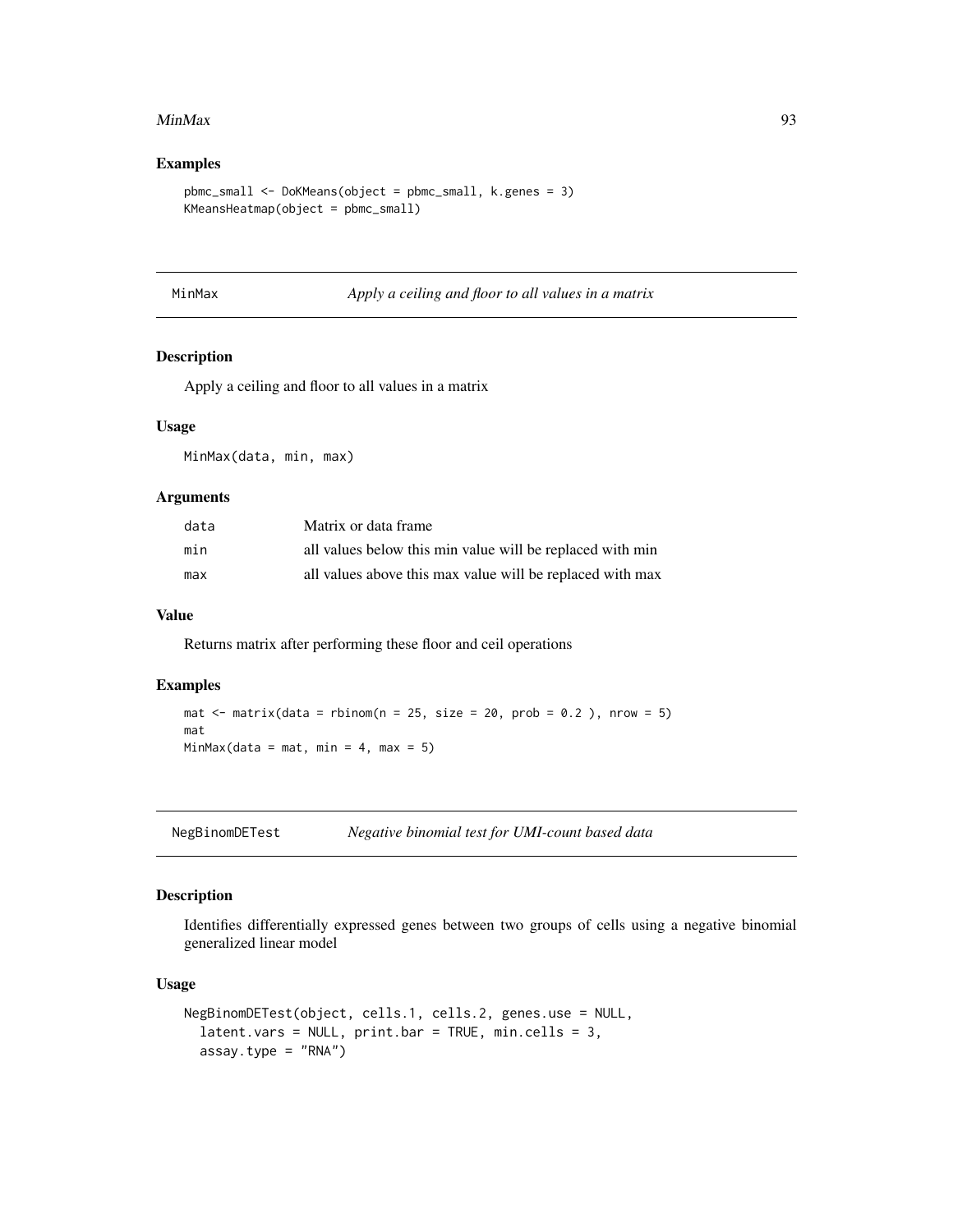## Arguments

| object      | Seurat object                                    |
|-------------|--------------------------------------------------|
| cells.1     | Group 1 cells                                    |
| cells.2     | Group 2 cells                                    |
| genes.use   | Genes to use for test                            |
| latent.vars | Latent variables to test                         |
| print.bar   | Print progress bar                               |
| min.cells   | Minimum number of cells threshold                |
| assay.type  | Type of assay to fetch data for (default is RNA) |

#### Value

Returns a p-value ranked matrix of putative differentially expressed genes.

#### Examples

```
pbmc_small
# Note, not recommended for particularly small datasets - expect warnings
NegBinomDETest(pbmc_small, cells.1 = WhichCells(object = pbmc_small, ident = 1),
            cells.2 = WhichCells(object = pbmc_small, ident = 2))
```

| NegBinomRegDETest | Negative binomial test for UMI-count based data (regularized version) |  |
|-------------------|-----------------------------------------------------------------------|--|
|                   |                                                                       |  |

# Description

Identifies differentially expressed genes between two groups of cells using a likelihood ratio test of negative binomial generalized linear models where the overdispersion parameter theta is determined by pooling information across genes.

#### Usage

```
NegBinomRegDETest(object, cells.1, cells.2, genes.use = NULL,
  latent.vars = NULL, print.bar = TRUE, min.cells = 3,
  assay.type = "RNA")
```

| object      | Seurat object            |
|-------------|--------------------------|
| cells.1     | Group 1 cells            |
| cells.2     | Group 2 cells            |
| genes.use   | Genes to use for test    |
| latent.vars | Latent variables to test |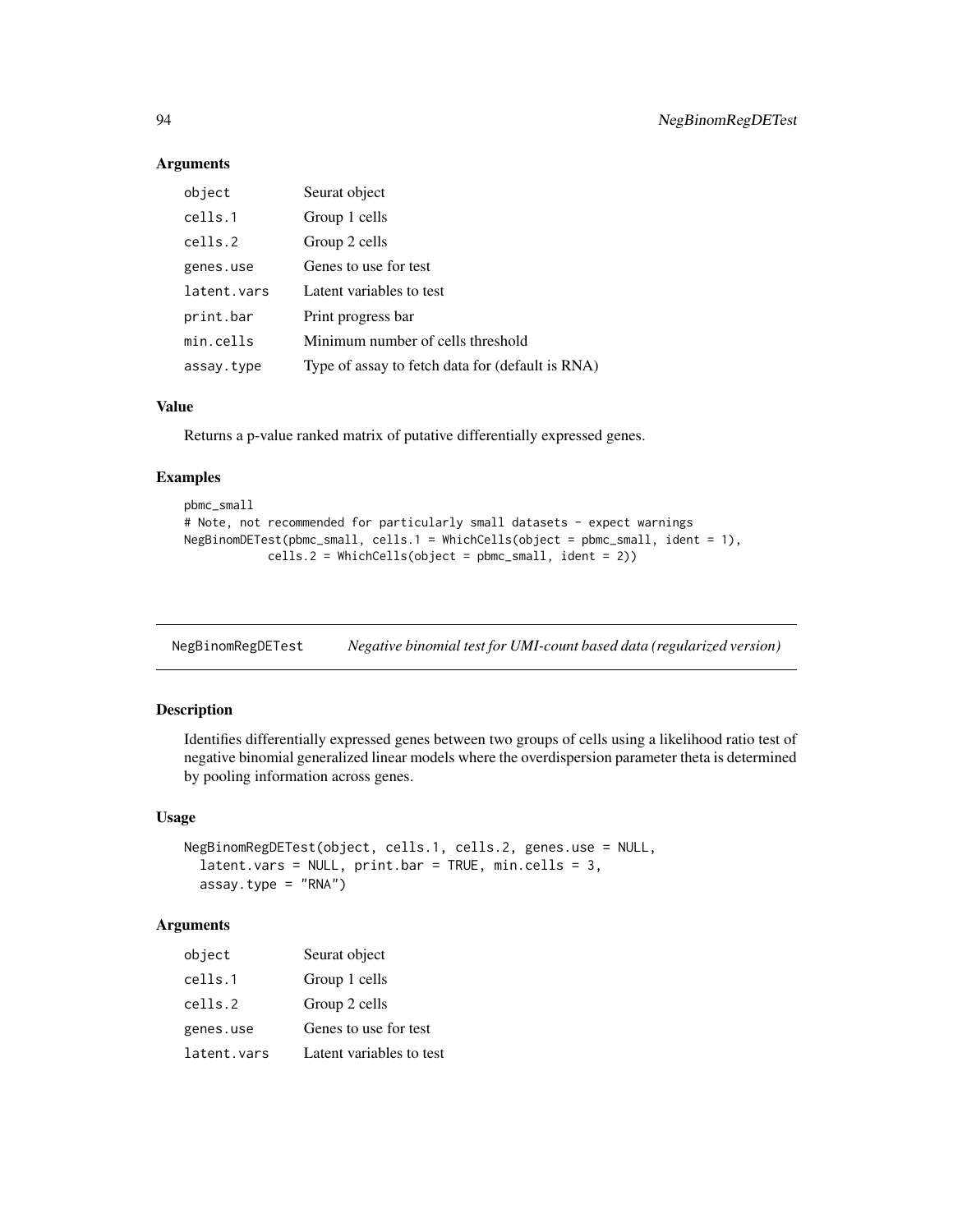# NormalizeData 95

| print.bar  | Print progress bar                               |
|------------|--------------------------------------------------|
| min.cells  | Minimum number of cells threshold                |
| assay.type | Type of assay to fetch data for (default is RNA) |

# Value

Returns a p-value ranked data frame of test results.

## Examples

```
# Note, not recommended for particularly small datasets - expect warnings
NegBinomDETest(
  object = pbmc_small,
 cells.1 = WhichCells(object = pbmc_small, ident = 1),
  cells.2 = WhichCells(object = pbmc_small, ident = 2)
)
```
NormalizeData *Normalize Assay Data*

## Description

Normalize data for a given assay

# Usage

```
NormalizeData(object, assay.type = "RNA",
  normalization.method = "LogNormalize", scale.factor = 10000,
  display.progress = TRUE)
```
## Arguments

| object               | Seurat object                                                                                                    |
|----------------------|------------------------------------------------------------------------------------------------------------------|
| assay.type           | Type of assay to normalize for (default is RNA), but can be changed for multi-<br>modal analyses.                |
| normalization.method |                                                                                                                  |
|                      | Method for normalization. Default is log-normalization (LogNormalize). More<br>methods to be added very shortly. |
| scale.factor         | Sets the scale factor for cell-level normalization                                                               |
| display.progress     |                                                                                                                  |
|                      | display progress bar for scaling procedure.                                                                      |

# Value

Returns object after normalization. Normalized data is stored in data slot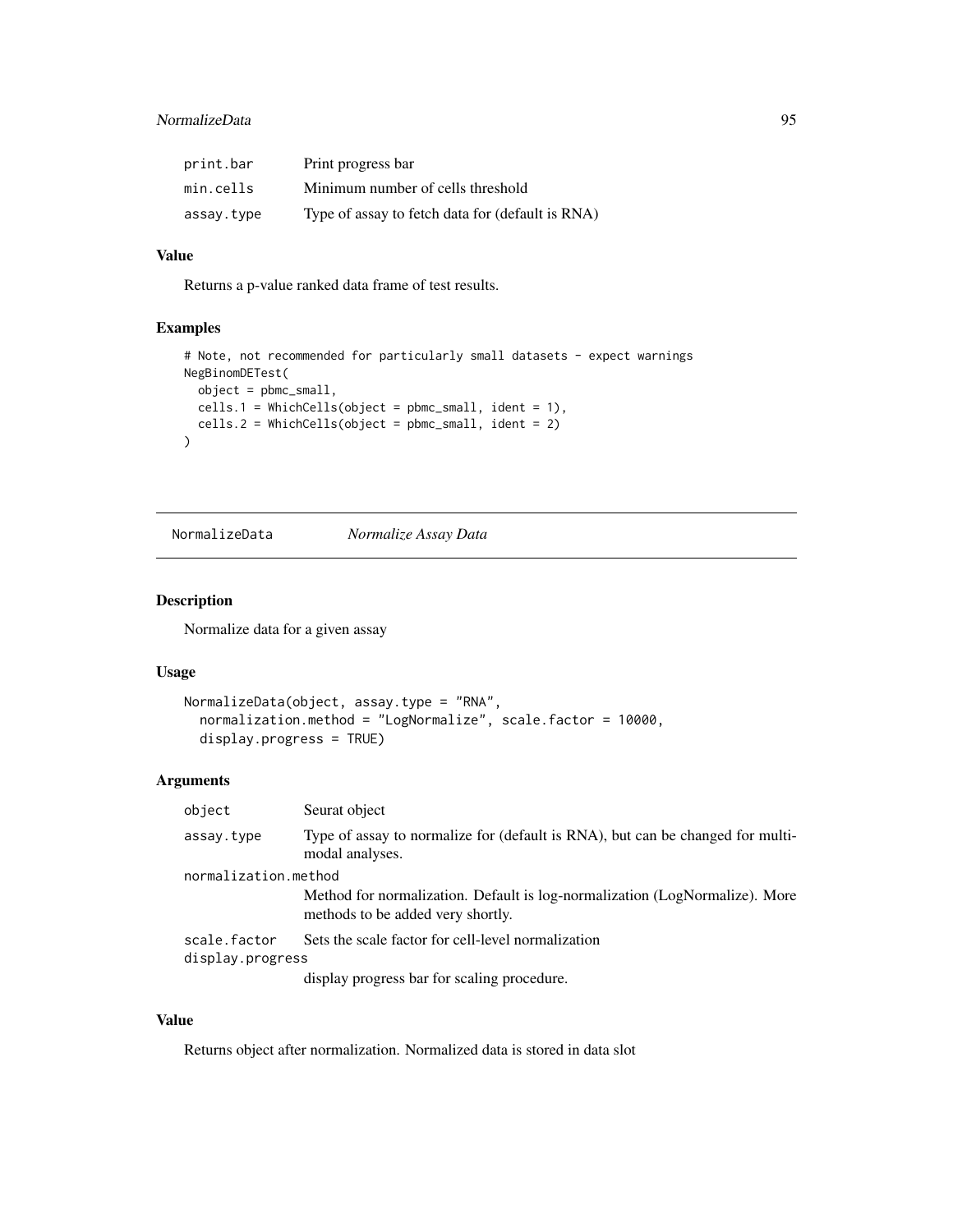# Examples

```
pbmc_small
pmbc_small <- NormalizeData(object = pbmc_small)
```
NumberClusters *Convert the cluster labels to a numeric representation*

# Description

Convert the cluster labels to a numeric representation

## Usage

```
NumberClusters(object)
```
## Arguments

object Seurat object

## Value

Returns a Seurat object with the identities relabeled numerically starting from 1.

```
# Append "Cluster_" to cluster IDs to demonstrate numerical conversion
new.cluster.labels <- paste0("Cluster_", pbmc_small@ident)
pbmc_small <- SetIdent(
  object = pbmc_small,
  cells.use = pbmc_small@cell.names,
  ident.use = new.cluster.labels
)
unique(pbmc_small@ident)
# Now relabel the IDs numerically starting from 1
pbmc_small <- NumberClusters(pbmc_small)
unique(pbmc_small@ident)
```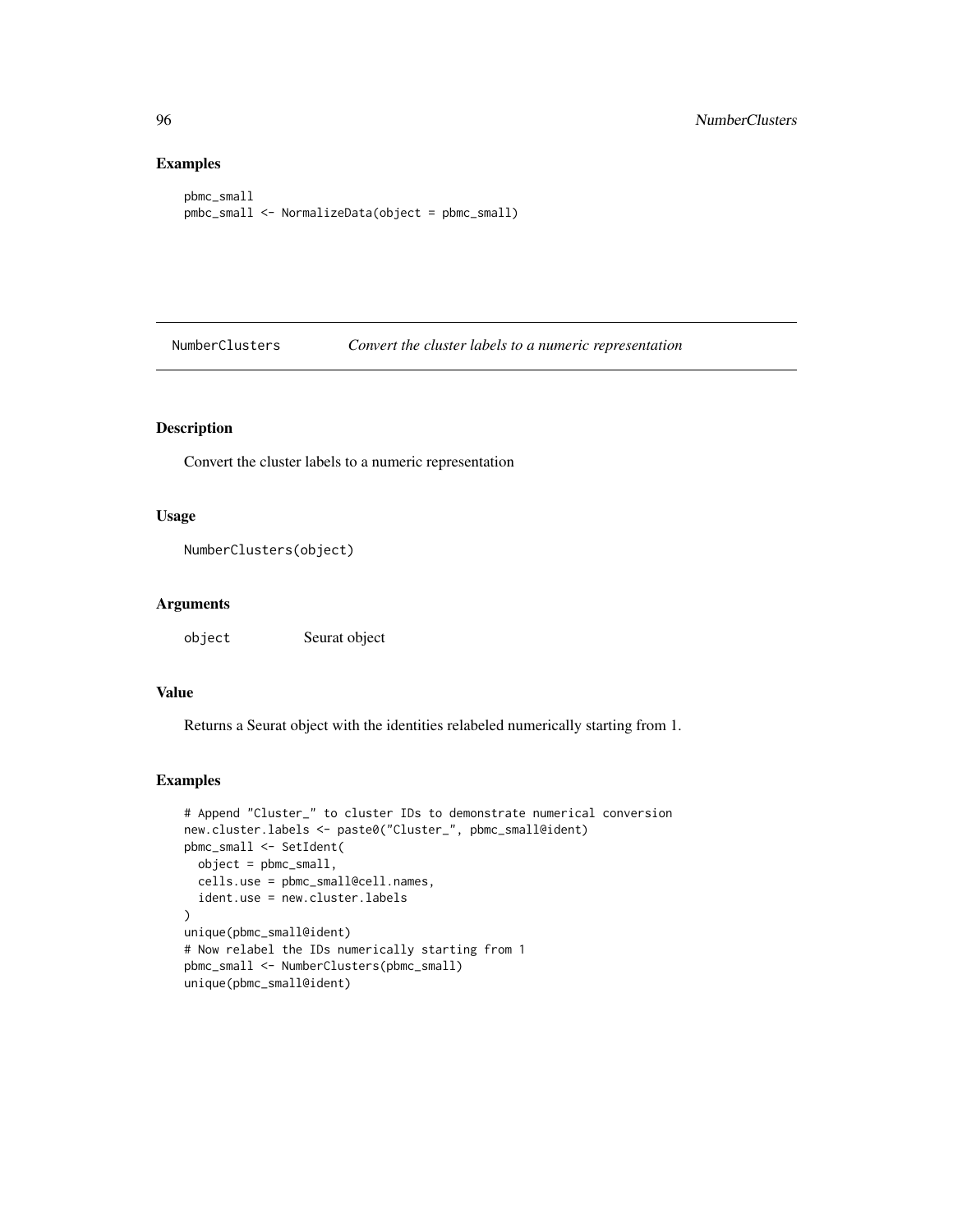Draws a heatmap of single cell gene expression using the heatmap.2 function. Has been replaced by the ggplot2 version (now in DoHeatmap), but kept for legacy

# Usage

```
OldDoHeatmap(object, cells.use = NULL, genes.use = NULL, disp.min = NULL,
  disp.max = NULL, draw.line = TRUE, do.return = FALSE,
  order.by.ident = TRUE, col.use = PurpleAndYellow(),
  slim.col.label = FALSE, group.by = NULL, remove.key = FALSE,
  cex.col = NULL, do.scale = TRUE, ...)
```
# Arguments

| object     | Seurat object                                                                                                                                                   |
|------------|-----------------------------------------------------------------------------------------------------------------------------------------------------------------|
| cells.use  | Cells to include in the heatmap (default is all cells)                                                                                                          |
| genes.use  | Genes to include in the heatmap (ordered)                                                                                                                       |
| disp.min   | Minimum display value (all values below are clipped)                                                                                                            |
| disp.max   | Maximum display value (all values above are clipped)                                                                                                            |
| draw.line  | Draw vertical lines delineating cells in different identity classes.                                                                                            |
| do.return  | Default is FALSE. If TRUE, return a matrix of scaled values which would be<br>passed to heatmap.2                                                               |
|            | order by ident Order cells in the heatmap by identity class (default is TRUE). If FALSE, cells<br>are ordered based on their order in cells.use                 |
| col.use    | Color palette to use                                                                                                                                            |
|            | slim.col.label if (order.by.ident==TRUE) then instead of displaying every cell name on the<br>heatmap, display only the identity class name once for each group |
| group.by   | If (order.by.ident==TRUE) default, you can group cells in different ways (for<br>example, orig.ident)                                                           |
| remove.key | Removes the color key from the plot.                                                                                                                            |
| cex.col    | positive numbers, used as cex.axis in for the column axis labeling. The defaults<br>currently only use number of columns                                        |
| do.scale   | whether to use the data or scaled data                                                                                                                          |
| .          | Additional parameters to heatmap.2. Common examples are cexRow and cex-<br>Col, which set row and column text sizes                                             |

# Value

If do.return==TRUE, a matrix of scaled values which would be passed to heatmap.2. Otherwise, no return value, only a graphical output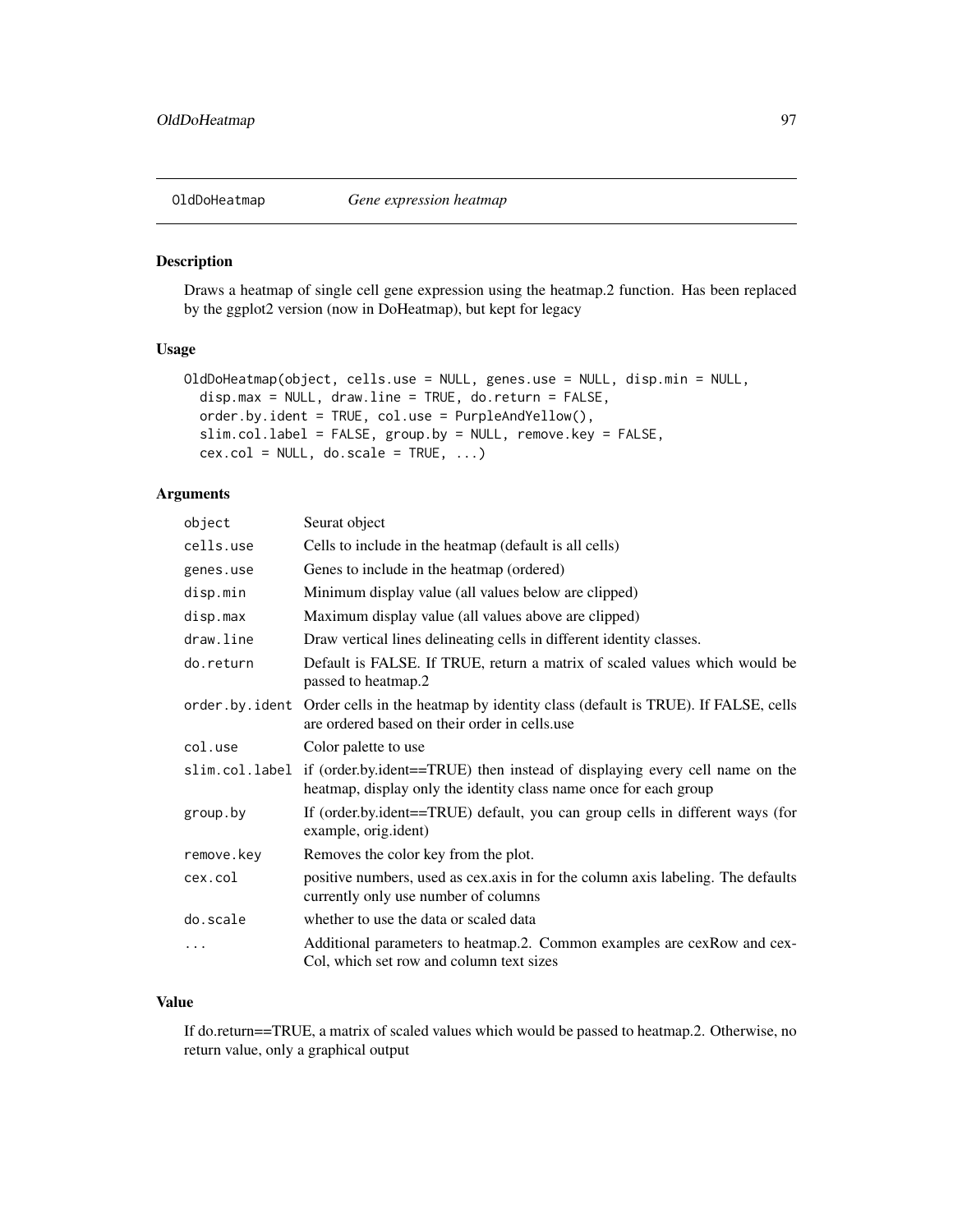# Examples

```
pbmc_small
OldDoHeatmap(object = pbmc_small, genes.use = pbmc_small@var.genes)
```
pbmc\_small *A small example version of the PBMC dataset*

# Description

A subsetted version of 10X Genomics' 3k PBMC dataset

#### Usage

pbmc\_small

#### Format

A Seurat object with the following slots filled

raw.data Raw expression data data Normalized expression data scale.data Scaled expression data var.genes Variable genes dr Dimmensional reductions: currently PCA and tSNE hvg.info Information about highly variable genes cluster.tree Cluster tree calc.params Parameters for calculations done thus far

# Source

https://support.10xgenomics.com/single-cell-gene-expression/datasets/1.1.0/pbmc3k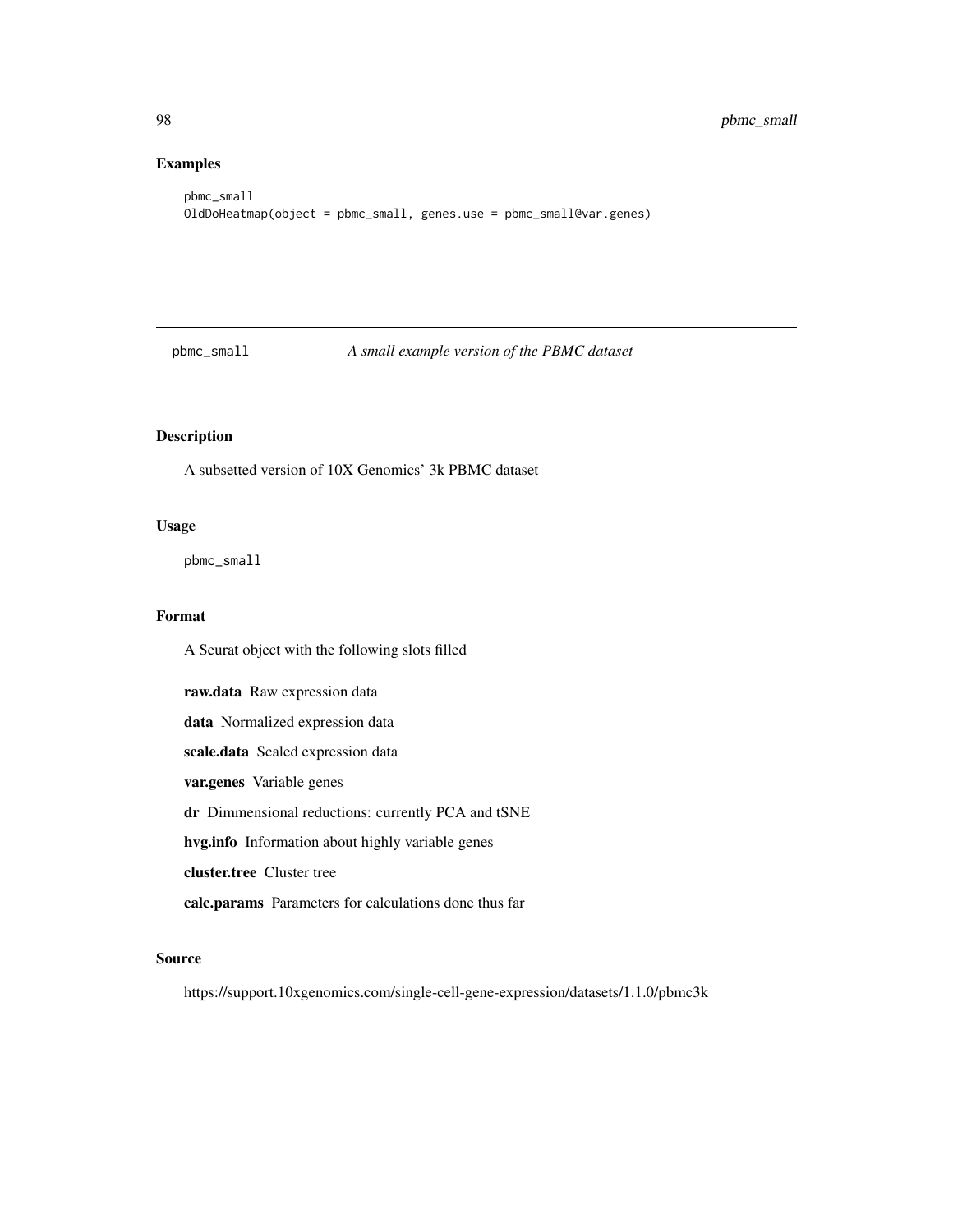Pull PCA cell embedding matrix

# Usage

PCAEmbed(object, dims.use = NULL, cells.use = NULL)

# Arguments

| object    | Seurat object                                      |
|-----------|----------------------------------------------------|
| dims.use  | Dimensions to include (default is all stored dims) |
| cells.use | Cells to include (default is all cells)            |

# Value

PCA cell embedding matrix for given cells and PCs

## Examples

```
pbmc_small
head(PCAEmbed(pbmc_small))
# Optionally, you can specify subsets of dims or cells to use
PCAEmbed(pbmc_small, dims.use = 1:5, cells.use = pbmc_small@cell.names[1:5])
```
PCALoad *PCA Gene Loadings Accessor Function*

## Description

Pull the PCA gene loadings matrix

# Usage

```
PCALoad(object, dims.use = NULL, genes.use = NULL, use.full = FALSE)
```

| object    | Seurat object                                      |
|-----------|----------------------------------------------------|
| dims.use  | Dimensions to include (default is all stored dims) |
| genes.use | Genes to include (default is all genes)            |
| use.full  | Return projected gene loadings (default is FALSE)  |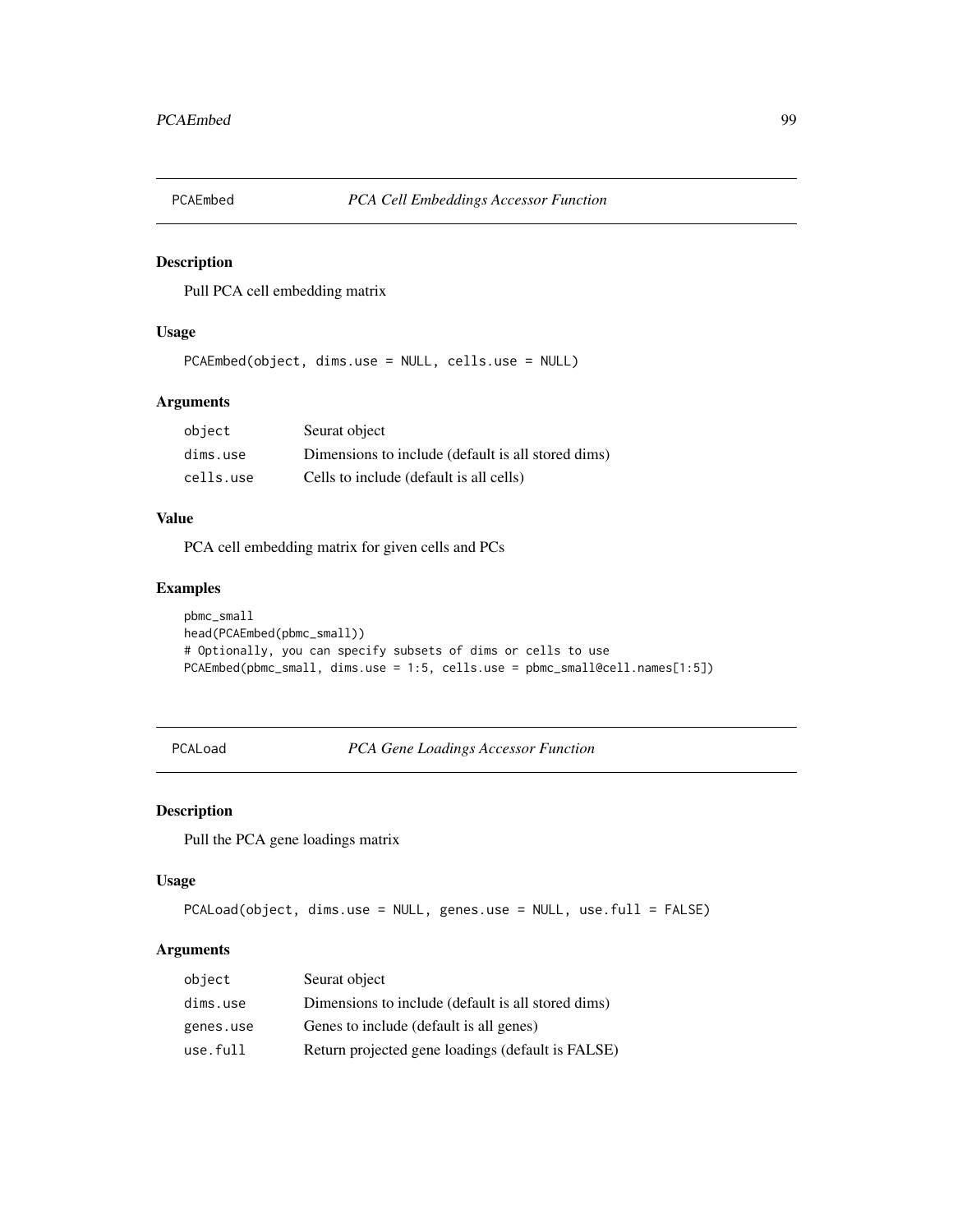# Value

PCA gene loading matrix for given genes and PCs

# Examples

```
pbmc_small
head(PCALoad(pbmc_small))
# Optionally, you can specify subsets of dims or genes to use
PCALoad(pbmc_small, dims.use = 1:5, genes.use = pbmc_small@var.genes[1:5])
```
PCAPlot *Plot PCA map*

## Description

Graphs the output of a PCA analysis Cells are colored by their identity class.

## Usage

```
PCAPlot(object, ...)
```
# Arguments

| object | Seurat object                                                            |
|--------|--------------------------------------------------------------------------|
| .      | Additional parameters to DimPlot, for example, which dimensions to plot. |

## Details

This function is a wrapper for DimPlot. See ?DimPlot for a full list of possible arguments which can be passed in here.

```
PCAPlot(object = pbmc_small)
```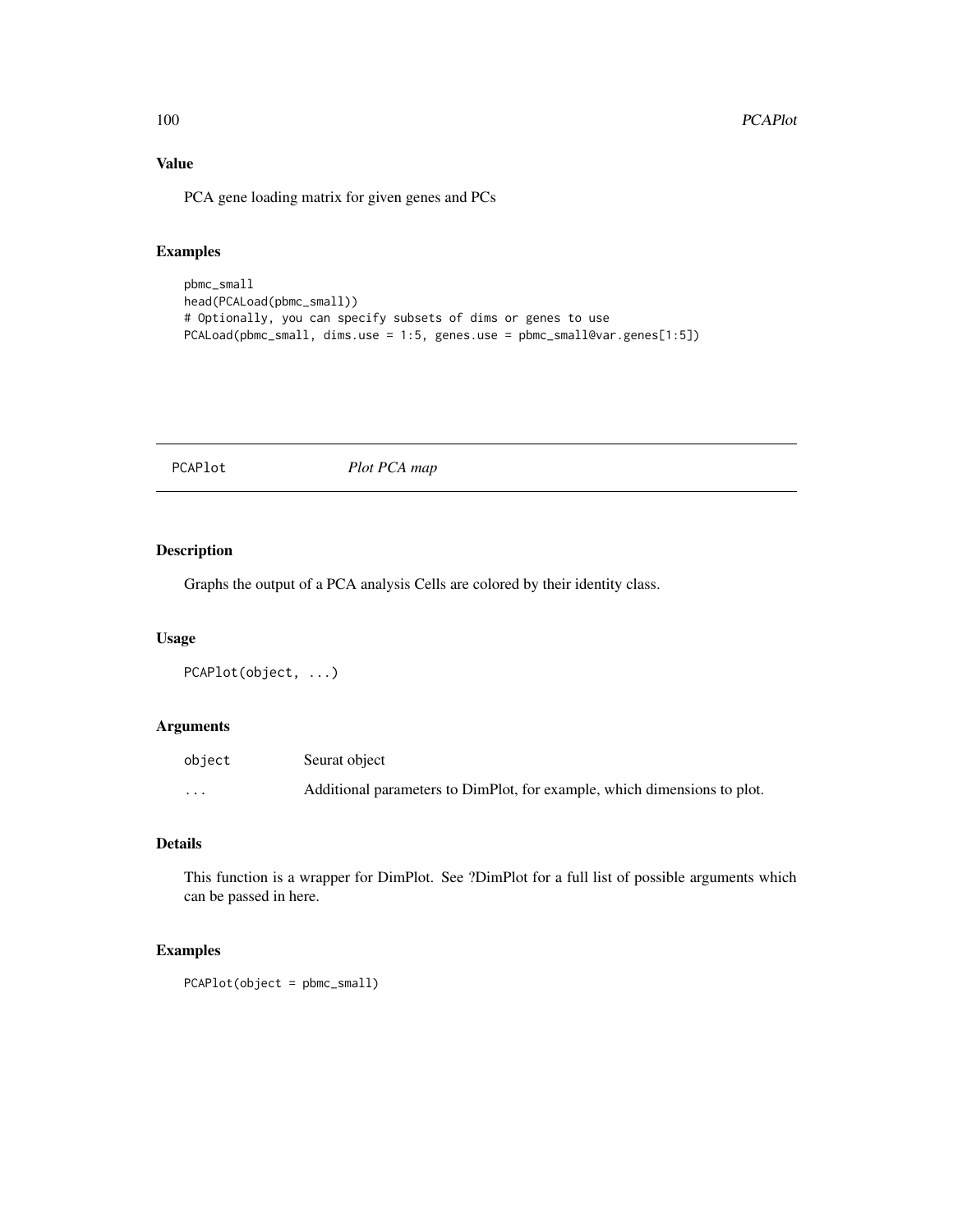Returns a set of genes, based on the JackStraw analysis, that have statistically significant associations with a set of PCs.

## Usage

```
PCASigGenes(object, pcs.use, pval.cut = 0.1, use.full = FALSE,
 max.per.pc = NULL)
```
## Arguments

| object     | Seurat object                                                                                                                  |
|------------|--------------------------------------------------------------------------------------------------------------------------------|
| pcs.use    | PCS to use.                                                                                                                    |
| pval.cut   | P-value cutoff                                                                                                                 |
| use.full   | Use the full list of genes (from the projected PCA). Assumes that ProjectPCA<br>has been run. Currently, must be set to FALSE. |
| max.per.pc | Maximum number of genes to return per PC. Used to avoid genes from one PC<br>dominating the entire analysis.                   |

#### Value

A vector of genes whose p-values are statistically significant for at least one of the given PCs.

# Examples

```
PCASigGenes(pbmc_small, pcs.use = 1:2)
```
PCElbowPlot *Quickly Pick Relevant PCs*

## Description

Plots the standard deviations (or approximate singular values if running PCAFast) of the principle components for easy identification of an elbow in the graph. This elbow often corresponds well with the significant PCs and is much faster to run.

#### Usage

PCElbowPlot(object, num.pc = 20)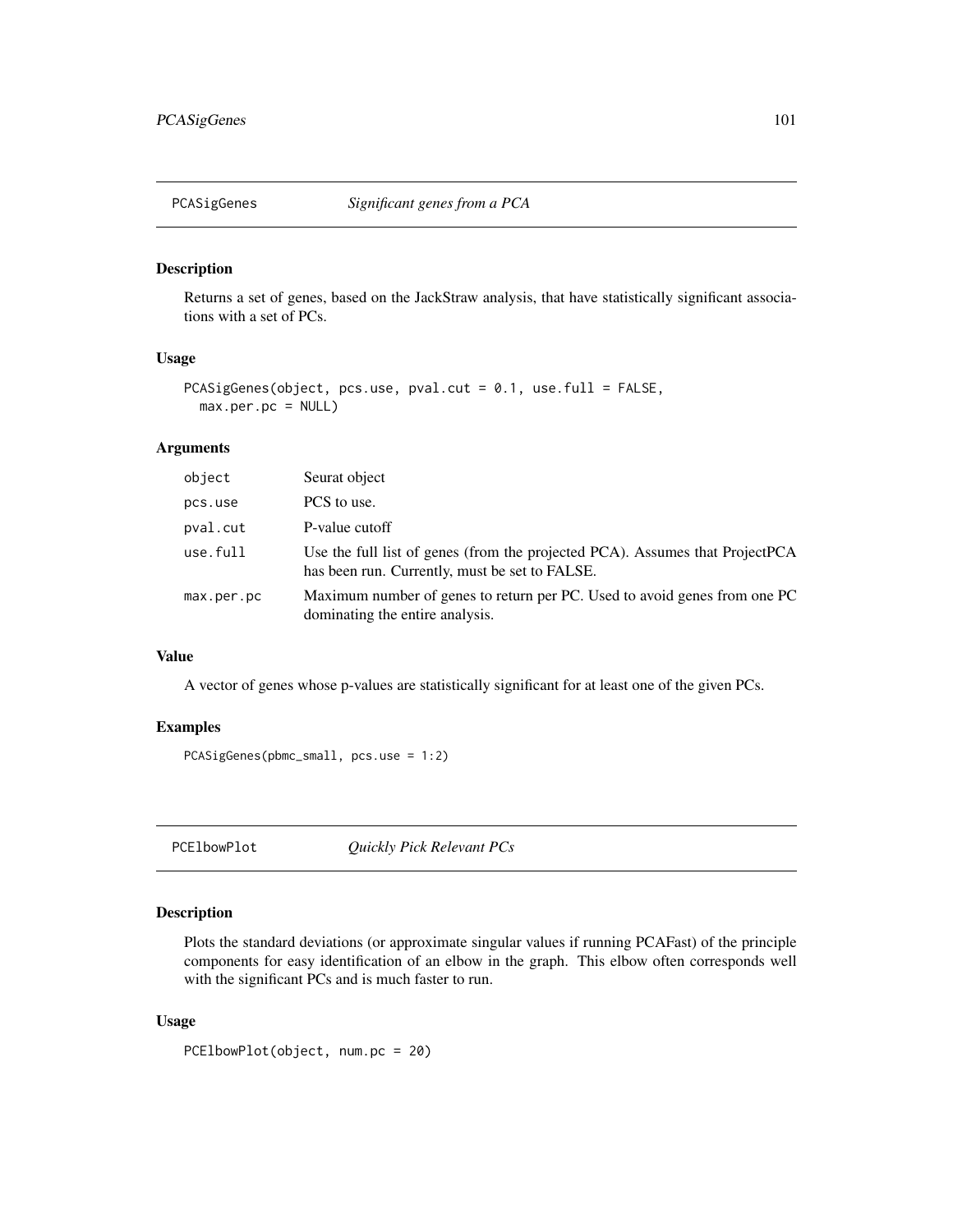# 102 PCHeatmap

## Arguments

| object | Seurat object         |
|--------|-----------------------|
| num.pc | Number of PCs to plot |

# Value

Returns ggplot object

# Examples

```
PCElbowPlot(object = pbmc_small)
```
PCHeatmap *Principal component heatmap*

# Description

Draws a heatmap focusing on a principal component. Both cells and genes are sorted by their principal component scores. Allows for nice visualization of sources of heterogeneity in the dataset.

#### Usage

```
PCHeatmap(object, pc.use = 1, cells.use = NULL, num.genes = 30,
 use.full = FALSE, disp.min = -2.5, disp.max = 2.5, do.return = FALSE,
 col.use = PurpleAndYellow(), use.scale = TRUE, do.balanced = FALSE,
  remove.key = FALSE, label.columns = NULL, ...)
```

| object        | Seurat object.                                                             |
|---------------|----------------------------------------------------------------------------|
| pc.use        | PCs to plot                                                                |
| cells.use     | A list of cells to plot. If numeric, just plots the top cells.             |
| num.genes     | Number of genes to plot                                                    |
| use.full      | Use the full PCA (projected PCA). Default is FALSE                         |
| disp.min      | Minimum display value (all values below are clipped)                       |
| disp.max      | Maximum display value (all values above are clipped)                       |
| do.return     | If TRUE, returns plot object, otherwise plots plot object                  |
| col.use       | Color to plot.                                                             |
| use.scale     | Default is TRUE: plot scaled data. If FALSE, plot raw data on the heatmap. |
| do.balanced   | Plot an equal number of genes with both $+$ and $-$ scores.                |
| remove.key    | Removes the color key from the plot.                                       |
| label.columns | Whether to label the columns. Default is TRUE for 1 PC, FALSE for $> 1$ PC |
| .             | Extra parameters for DimHeatmap                                            |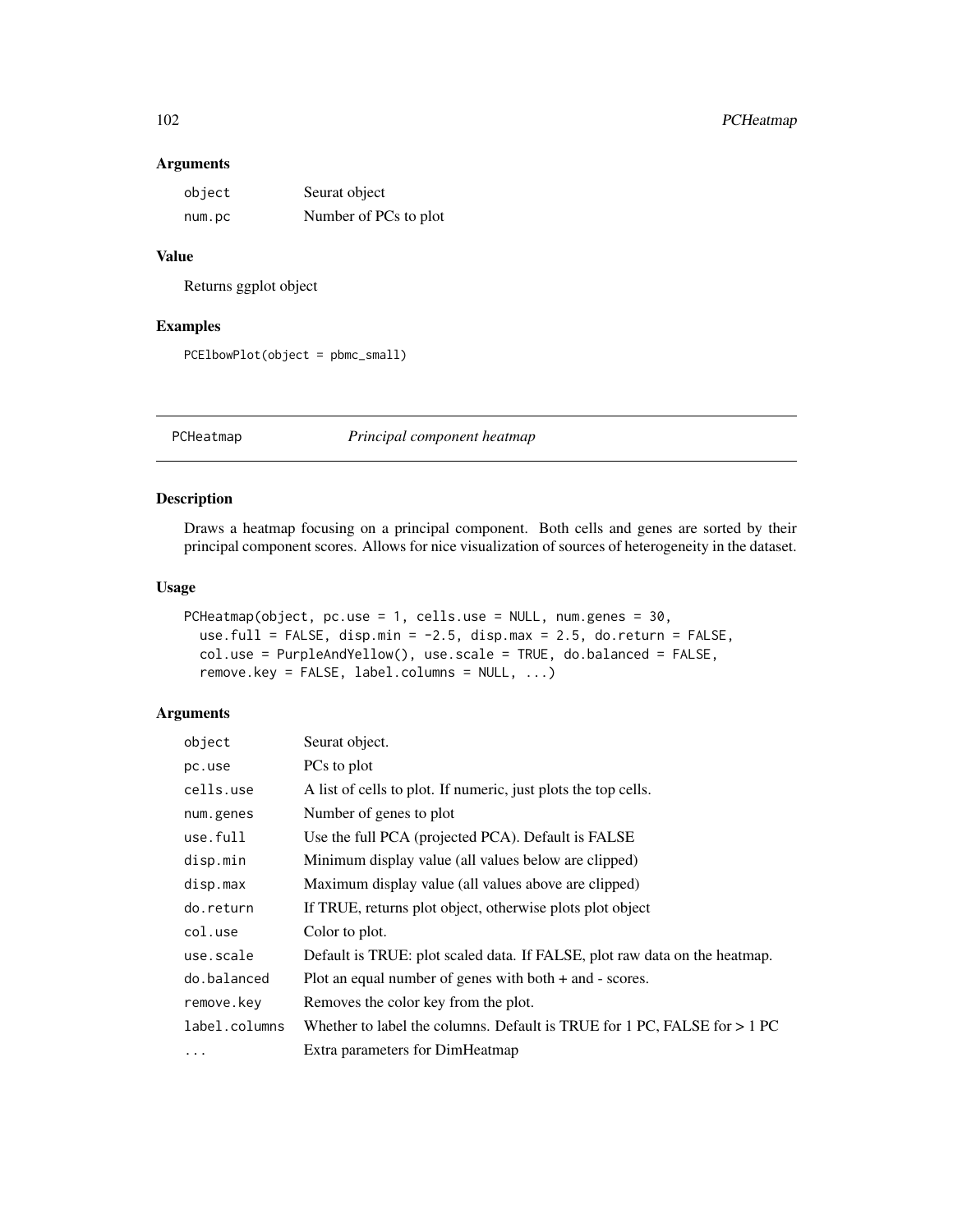# PCTopCells 103

# Value

If do.return==TRUE, a matrix of scaled values which would be passed to heatmap.2. Otherwise, no return value, only a graphical output

# Examples

PCHeatmap(object = pbmc\_small)

PCTopCells *Find cells with highest PCA scores*

# Description

Return a list of genes with the strongest contribution to a set of principal components

## Usage

```
PCTopCells(object, pc.use = 1, num.cells = NULL, do.balanced = FALSE)
```
## Arguments

| object      | Seurat object                                                    |
|-------------|------------------------------------------------------------------|
| pc.use      | Principal component to use                                       |
| num.cells   | Number of cells to return                                        |
| do.balanced | Return an equal number of cells with both $+$ and $-$ PC scores. |

# Value

Returns a vector of cells

```
pbmc_small
head(PCTopCells(object = pbmc_small))
# Can specify which dimension and how many cells to return
DimTopCells(object = pbmc_small, dim.use = 2, num.cells = 5)
```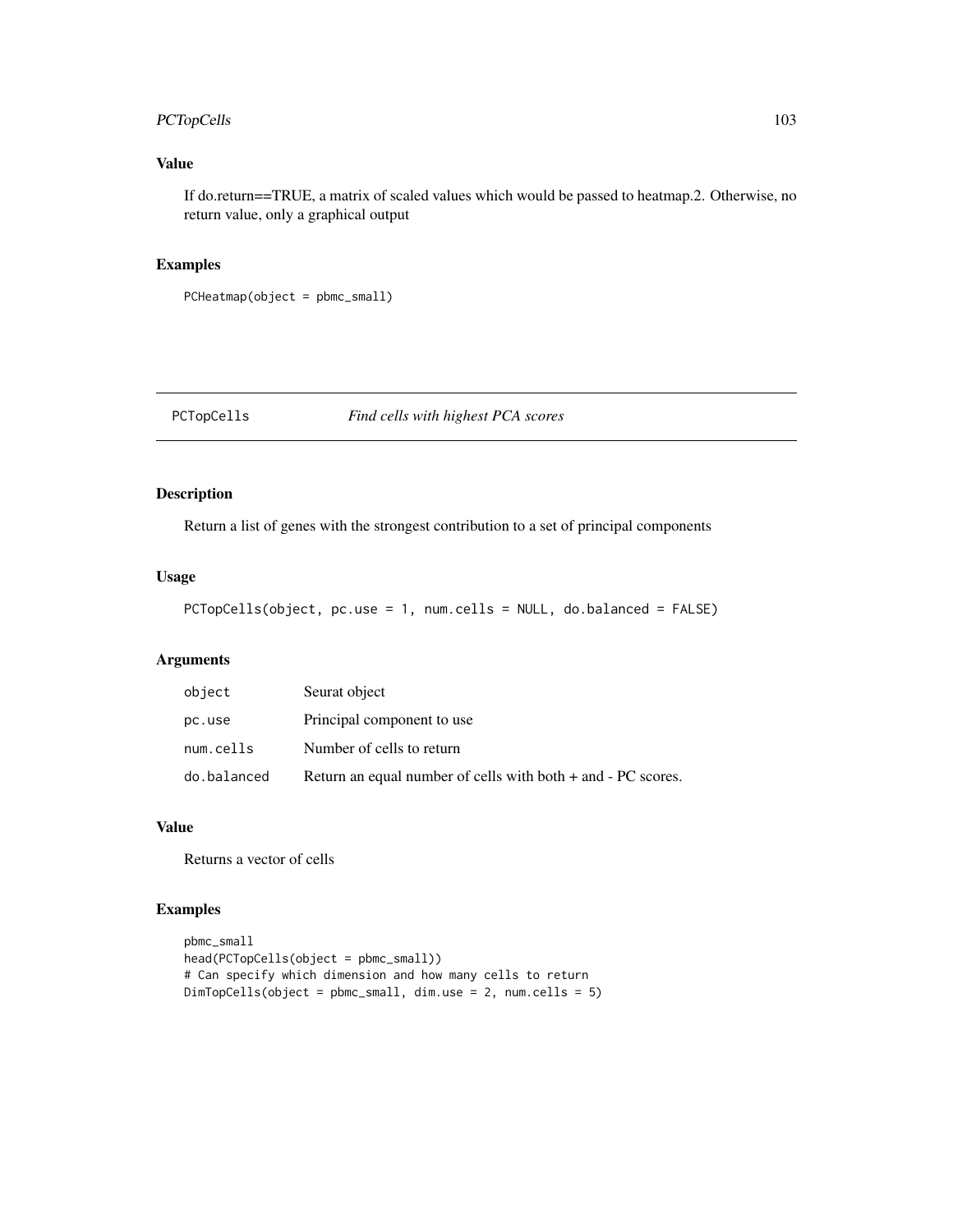Return a list of genes with the strongest contribution to a set of principal components

#### Usage

```
PCTopGenes(object, pc.use = 1, num.genes = 30, use.full = FALSE,
 do.balanced = FALSE)
```
# Arguments

| object      | Seurat object                                                   |
|-------------|-----------------------------------------------------------------|
| pc.use      | Principal components to use                                     |
| num.genes   | Number of genes to return                                       |
| use.full    | Use the full PCA (projected PCA). Default is FALSE              |
| do.balanced | Return an equal number of genes with both $+$ and $-PC$ scores. |

## Value

Returns a vector of genes

## Examples

```
pbmc_small
PCTopGenes(object = pbmc_small, pc.use = 1)
# After projection:
PCTopGenes(object = pbmc_small, pc.use = 1, use.full = TRUE)
```
PlotClusterTree *Plot phylogenetic tree*

## Description

Plots previously computed phylogenetic tree (from BuildClusterTree)

# Usage

PlotClusterTree(object, ...)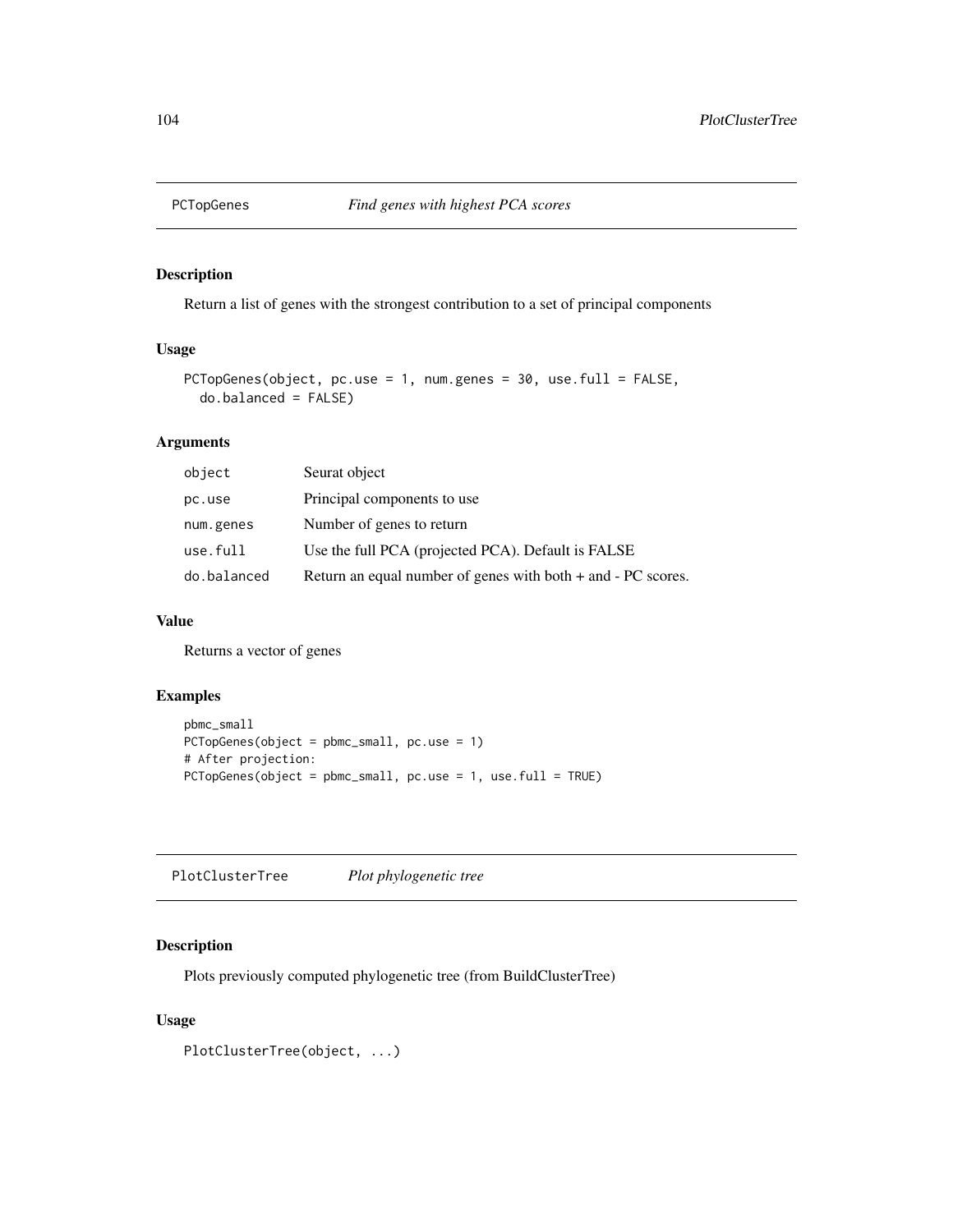## PoissonDETest 105

## Arguments

| object   | Seurat object                                   |
|----------|-------------------------------------------------|
| $\cdots$ | Additional arguments for plotting the phylogeny |

## Value

Plots dendogram (must be precomputed using BuildClusterTree), returns no value

## Examples

```
PlotClusterTree(object = pbmc_small)
```
PoissonDETest *Poisson test for UMI-count based data*

# Description

Identifies differentially expressed genes between two groups of cells using a poisson generalized linear model

## Usage

```
PoissonDETest(object, cells.1, cells.2, min.cells = 3, genes.use = NULL,
  latent.vars = NULL, print.bar = TRUE, assay.type = "RNA")
```
## Arguments

| object      | Seurat object                                                                 |
|-------------|-------------------------------------------------------------------------------|
| cells.1     | Group 1 cells                                                                 |
| cells.2     | Group 2 cells                                                                 |
| min.cells   | Minimum number of cells expressing the gene in at least one of the two groups |
| genes.use   | Genes to use for test                                                         |
| latent.vars | Latent variables to test                                                      |
| print.bar   | Print progress bar                                                            |
| assay.type  | Type of assay to fetch data for (default is RNA)                              |

#### Value

Returns a p-value ranked matrix of putative differentially expressed genes.

```
pbmc_small
# Note, expect warnings with example dataset due to min.cells threshold.
PoissonDETest(pbmc_small, cells.1 = WhichCells(object = pbmc_small, ident = 1),
           cells.2 = WhichCells(Object = phmc\_small, ident = 2))
```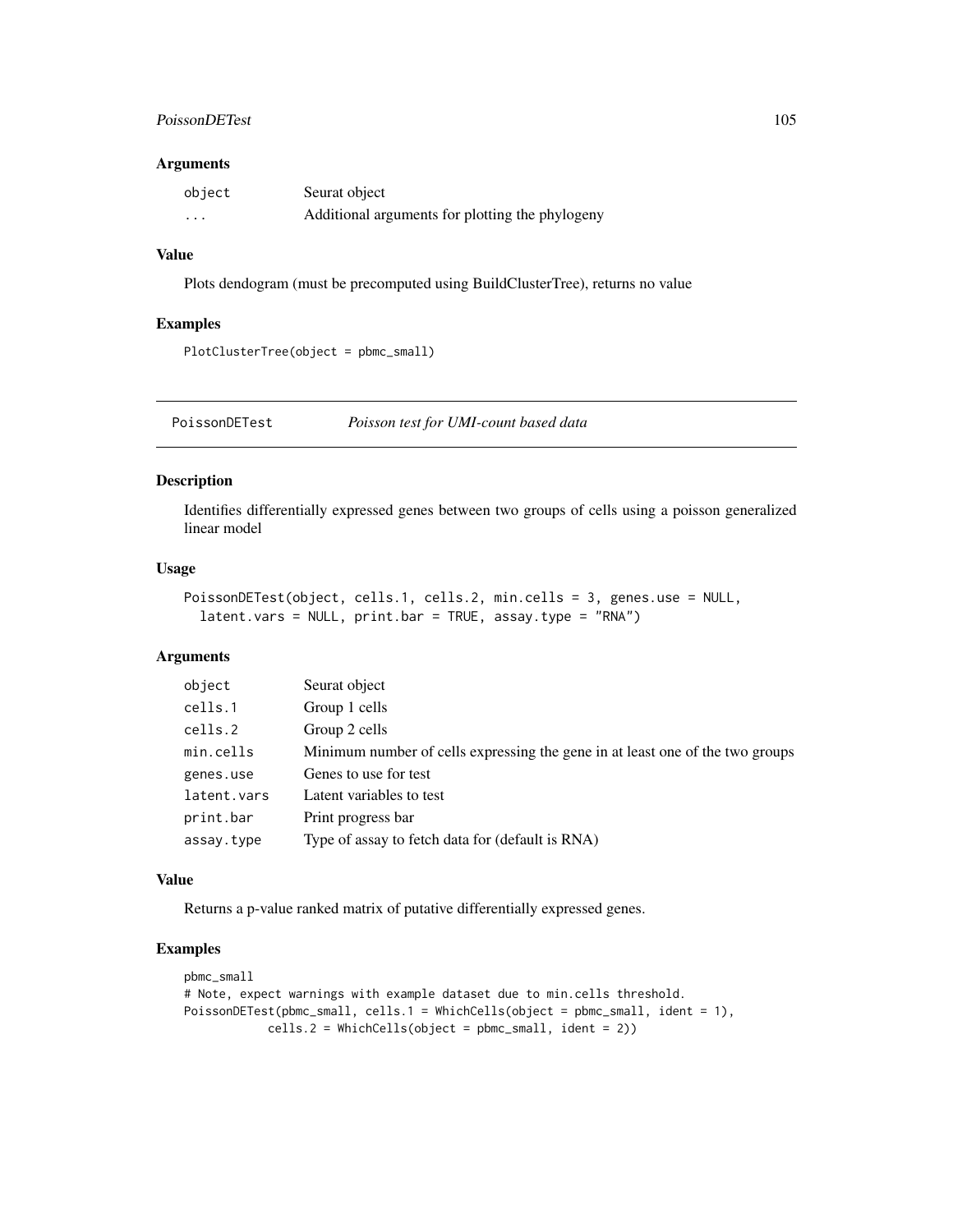```
PrintAlignSubspaceParams
```
*Print AlignSubspace Calculation Parameters*

## Description

Print the parameters chosen for the latest AlignSubspace calculation for each stored aligned subspace.

## Usage

```
PrintAlignSubspaceParams(object, raw = FALSE)
```
# Arguments

| object | Seurat object                                                                                                                                                     |
|--------|-------------------------------------------------------------------------------------------------------------------------------------------------------------------|
| raw    | Print the entire contents of the calculation settings slot (calc.params) for the<br>AlignSubspace calculation. Default (FALSE) will print a nicely formatted sum- |
|        | mary.                                                                                                                                                             |

## Value

No return value. Only prints to console.

## Examples

```
## Not run:
# Requires CCA to have previously been run
# As CCA requires two datasets, we will split our test object into two just for this example
pbmc1 <- SubsetData(pbmc_small,cells.use = pbmc_small@cell.names[1:40])
pbmc2 <- SubsetData(pbmc_small,cells.use = pbmc_small@cell.names[41:80])
pbmc1@meta.data$group <- "group1"
pbmc2@meta.data$group <- "group2"
pbmc_cca <- RunCCA(pbmc1,pbmc2)
pbmc_cca <- AlignSubspace(pbmc_cca,reduction.type = "cca", grouping.var = "group", dims.align = 1:2)
PrintAlignSubspaceParams(object = pbmc_small)
```
## End(Not run)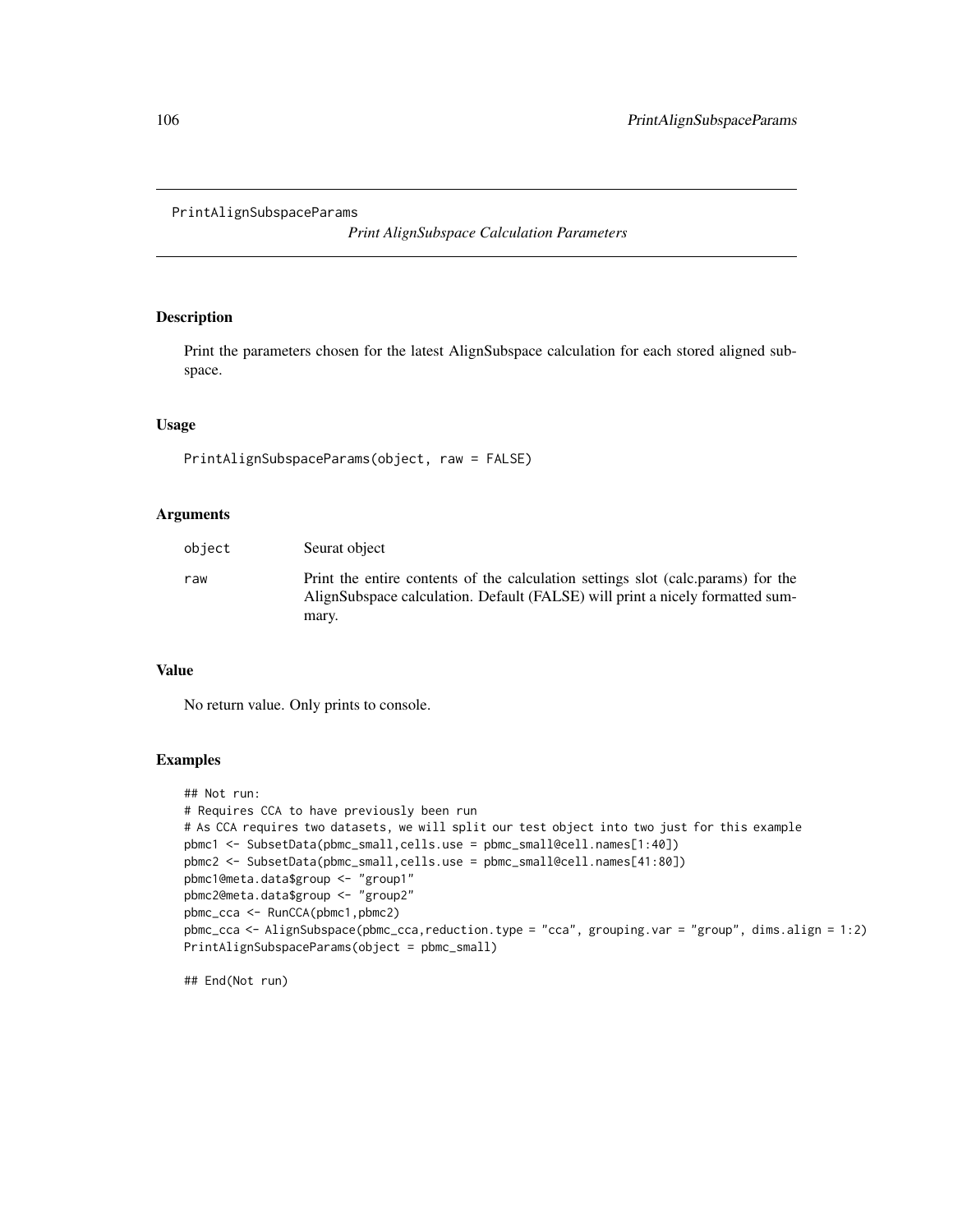PrintCalcParams *Print the calculation*

## Description

Print entire contents of calculation settings slot (calc.params) for given calculation.

#### Usage

```
PrintCalcParams(object, calculation, raw = FALSE, return.list = FALSE)
```
## Arguments

| object      | Seurat object                                                                                           |
|-------------|---------------------------------------------------------------------------------------------------------|
| calculation | Name of calculation (function name) to check parameters for                                             |
| raw         | Print the entire contents of the calculation settings slot (calc.params) for the<br>RunPCA calculation. |
| return.list | Return the calculation parameters as a list                                                             |

## Value

Prints the calculation settings and optionally returns them as a list

## Examples

```
PrintCalcParams(object = pbmc_small, calculation = 'RunPCA')
PrintCalcParams(object = pbmc_small, calculation = 'RunPCA', raw = TRUE)
```
PrintCalcVarExpRatioParams

*Print Parameters Associated with CalcVarExpRatio*

# Description

Print the parameters chosen for CalcVarExpRatio.

# Usage

```
PrintCalcVarExpRatioParams(object, raw = FALSE)
```

| object | Seurat object                                                                     |
|--------|-----------------------------------------------------------------------------------|
| raw    | Print the entire contents of the calculation settings slot (calc.params) for Cal- |
|        | cVarExpRatio. Default (FALSE) will print a nicely formatted summary.              |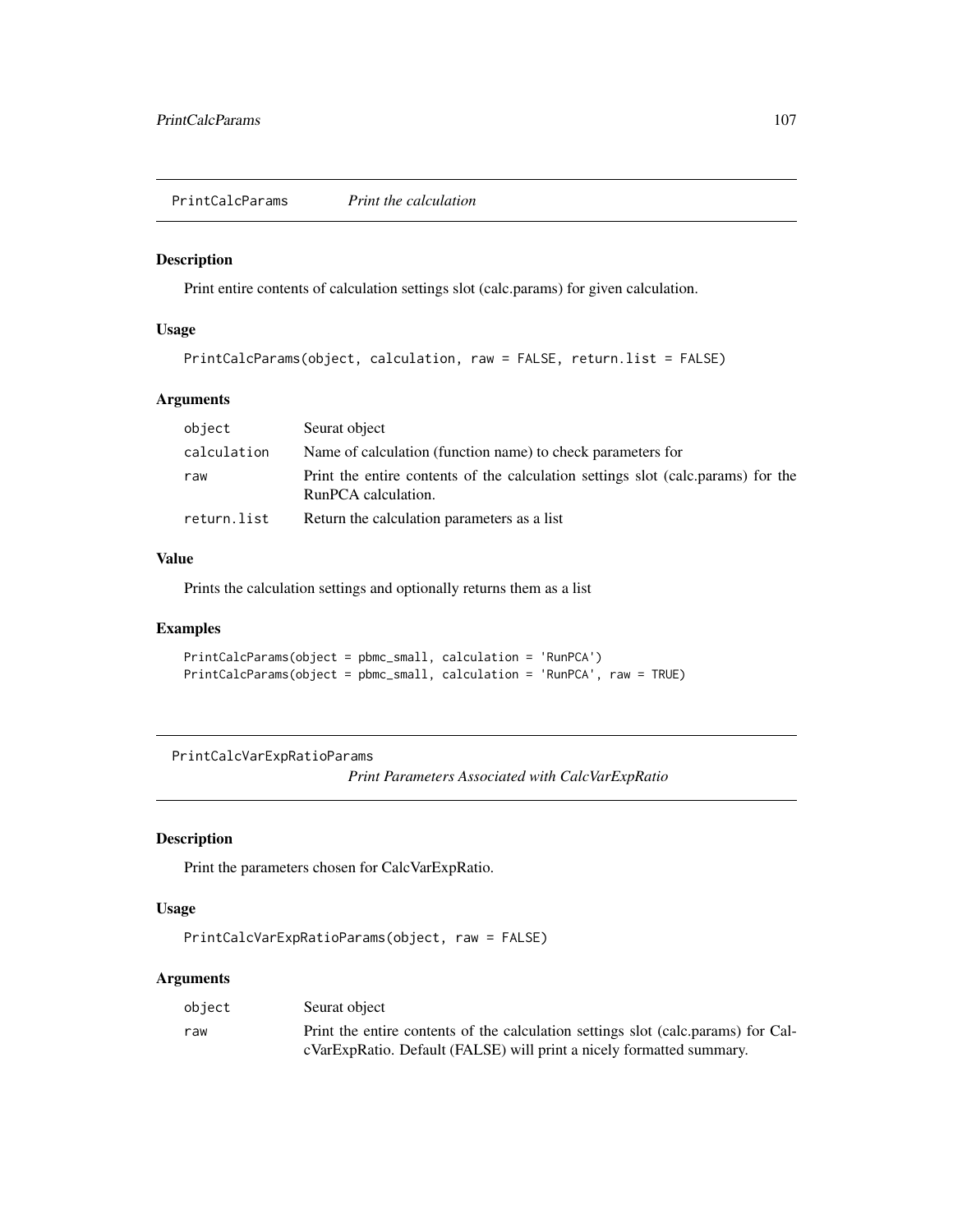# Value

No return value. Only prints to console.

#### Examples

```
# Requires CCA to have previously been run
# As CCA requires two datasets, we will split our test object into two just for this example
pbmc1 <- SubsetData(pbmc_small,cells.use = pbmc_small@cell.names[1:40])
pbmc2 <- SubsetData(pbmc_small,cells.use = pbmc_small@cell.names[41:80])
pbmc1@meta.data$group <- "group1"
pbmc2@meta.data$group <- "group2"
pbmc_cca <- RunCCA(pbmc1,pbmc2)
pbmc_cca <- CalcVarExpRatio(pbmc_cca,reduction.type = "pca", grouping.var = "group", dims.use = 1:5)
PrintCalcVarExpRatioParams(object = pbmc_cca)
```
PrintCCAParams *Print CCA Calculation Parameters*

#### Description

Print the parameters chosen for the latest stored CCA calculation.

## Usage

```
PrintCCAParams(object, raw = FALSE)
```
### Arguments

| object | Seurat object                                                                    |
|--------|----------------------------------------------------------------------------------|
| raw    | Print the entire contents of the calculation settings slot (calc.params) for the |
|        | RunCCA calculation. Default (FALSE) will print a nicely formatted summary.       |

#### Value

No return value. Only prints to console.

```
# As CCA requires two datasets, we will split our test object into two just for this example
pbmc1 <- SubsetData(pbmc_small,cells.use = pbmc_small@cell.names[1:40])
pbmc2 <- SubsetData(pbmc_small,cells.use = pbmc_small@cell.names[41:80])
pbmc1@meta.data$group <- "group1"
pbmc2@meta.data$group <- "group2"
pbmc_cca <- RunCCA(pbmc1,pbmc2)
PrintCCAParams(object = pbmc_cca)
```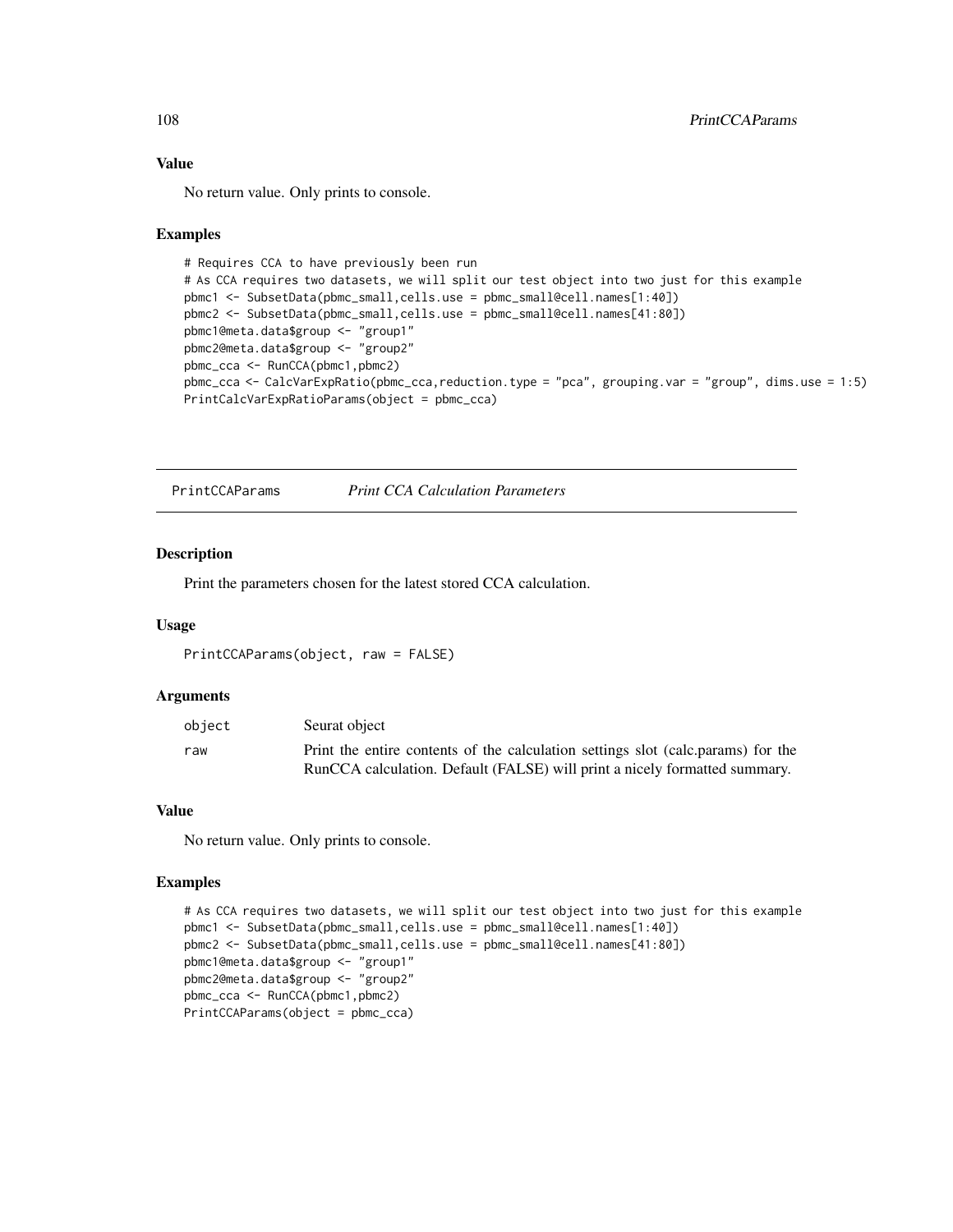Prints a set of genes that most strongly define a set of components

# Usage

```
PrintDim(object, reduction.type = "pca", dims.print = 1:5,
  genes.print = 30, use.full = FALSE)
```
#### Arguments

| object      | Seurat object                                            |
|-------------|----------------------------------------------------------|
|             | reduction. type Reduction technique to print results for |
| dims.print  | Number of dimensions to display                          |
| genes.print | Number of genes to display                               |
| use.full    | Use full PCA (i.e. the projected PCA, by default FALSE)  |

#### Value

Set of genes defining the components

## Examples

```
pbmc_small
PrintDim(object = pbmc_small, reduction.type = "pca")
# Options for how many dimensions and how many genes to print
PrintDim(object = pbmc_small, reduction.type = "pca", dims.print = 1:2, genes.print = 5)
# Can also print for the projected PCA
PrintDim(object = pbmc_small, reduction.type = "pca", use.full = TRUE)
```

| PrintDMParams |  | <b>Print Diffusion Map Calculation Parameters</b> |
|---------------|--|---------------------------------------------------|
|---------------|--|---------------------------------------------------|

# Description

Print the parameters chosen for the latest stored diffusion map calculation.

#### Usage

PrintDMParams(object, raw = FALSE)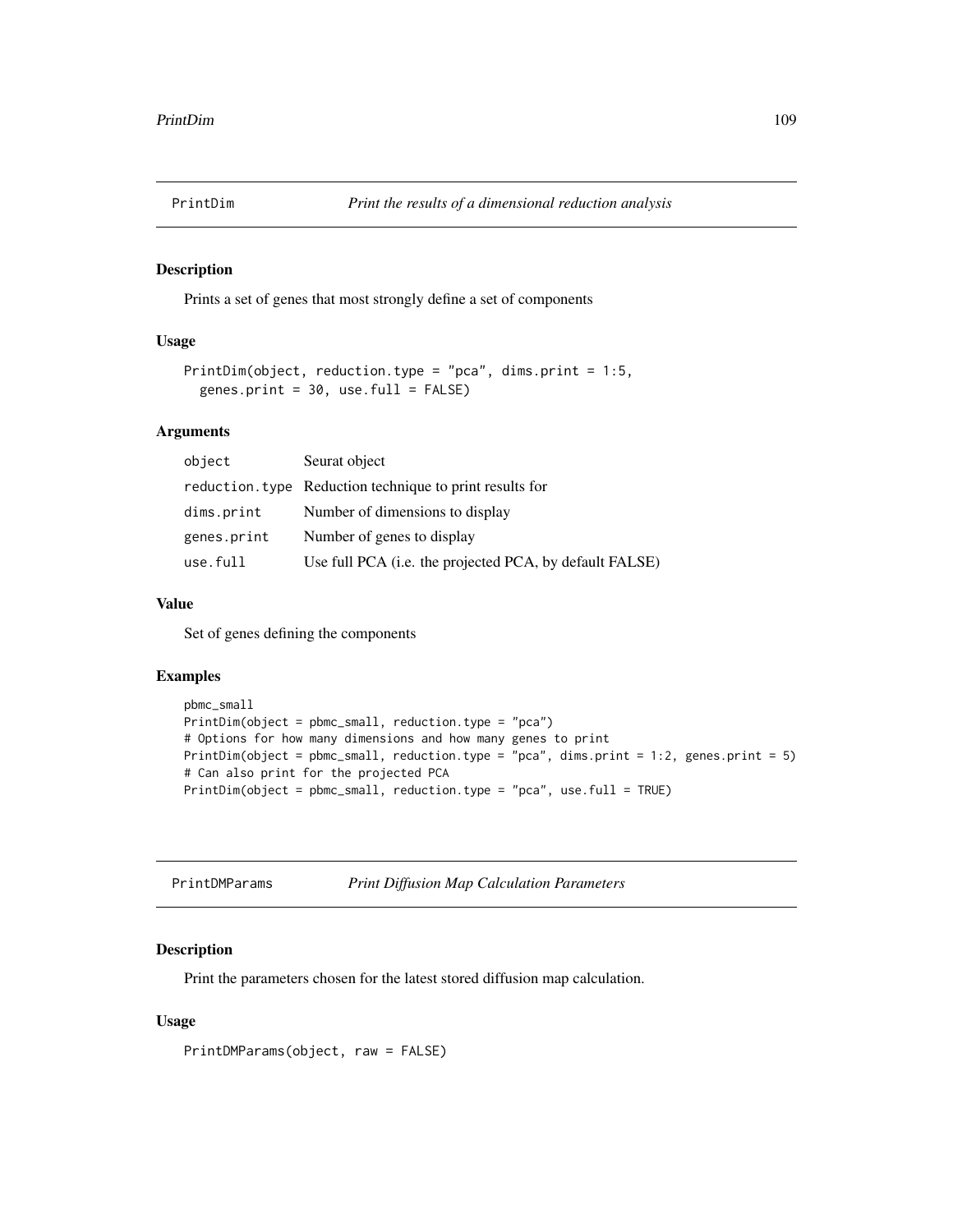## Arguments

| obiect | Seurat object                                                                                                                                                             |
|--------|---------------------------------------------------------------------------------------------------------------------------------------------------------------------------|
| raw    | Print the entire contents of the calculation settings slot (calc.params) for the<br>RunDiffusion calculation. Default (FALSE) will print a nicely formatted sum-<br>mary. |

# Value

No return value. Only prints to console.

## Examples

```
# Run Diffusion on variable genes
pbmc_small <- RunDiffusion(pbmc_small,genes.use = pbmc_small@var.genes)
PrintDMParams(object = pbmc_small)
```
PrintFindClustersParams

*Print FindClusters Calculation Parameters*

# Description

Print the parameters chosen for the latest FindClusters calculation for each stored resolution.

## Usage

```
PrintFindClustersParams(object, resolution, raw = FALSE)
```
# Arguments

| object     | Seurat object                                                                                                                                                             |
|------------|---------------------------------------------------------------------------------------------------------------------------------------------------------------------------|
| resolution | Optionally specify only a subset of resolutions to print parameters for.                                                                                                  |
| raw        | Print the entire contents of the calculation settings slot (calc.params) for the<br>FindClusters calculation. Default (FALSE) will print a nicely formatted sum-<br>mary. |

#### Value

No return value. Only prints to console.

```
PrintFindClustersParams(object = pbmc_small, raw = TRUE)
```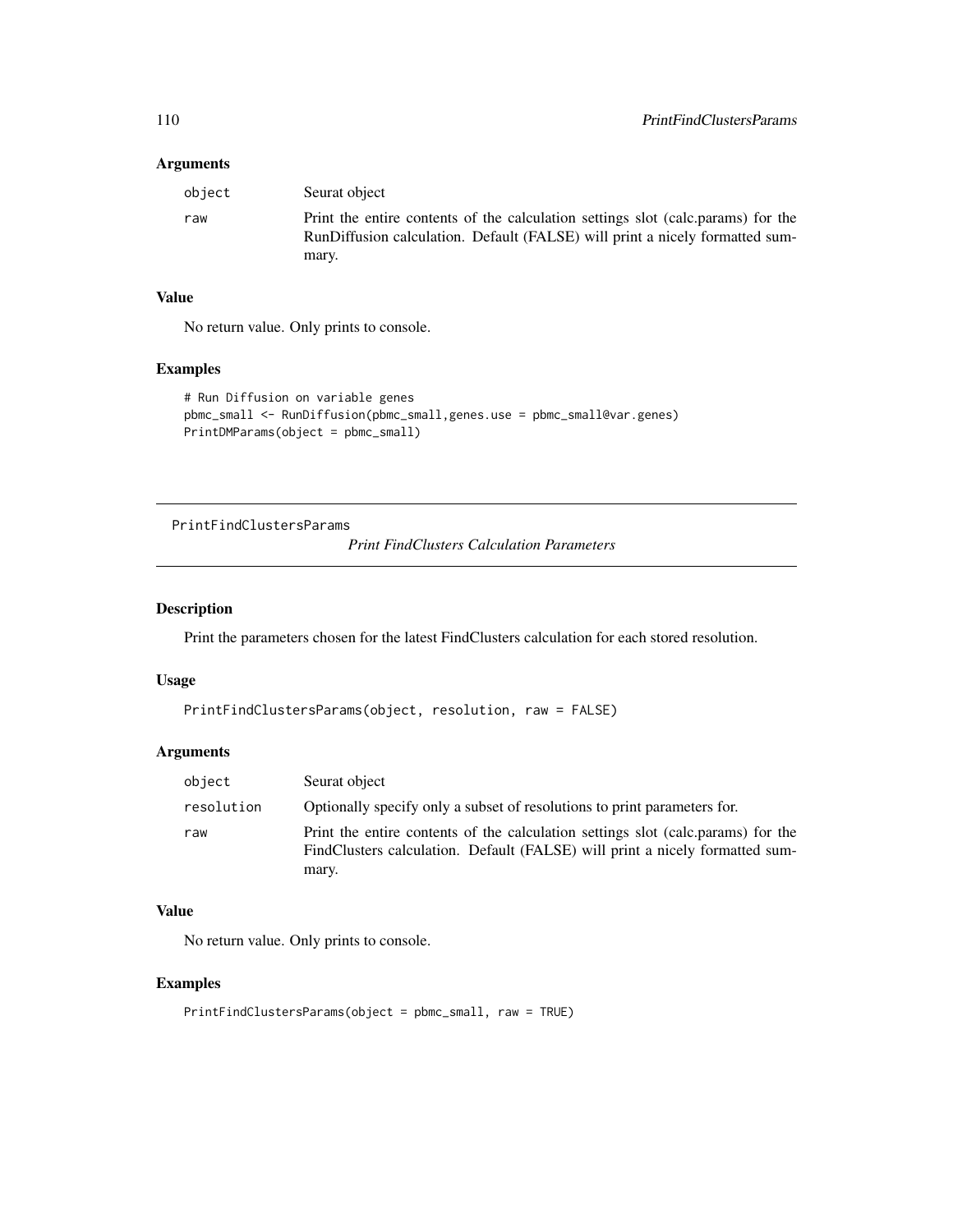Prints a set of genes that most strongly define a set of independent components

# Usage

```
PrintICA(object, ics.print = 1:5, genes.print = 30, use.full = FALSE)
```
#### Arguments

| object      | Seurat object                                           |
|-------------|---------------------------------------------------------|
| ics.print   | Set of ICs to print genes for                           |
| genes.print | Number of genes to print for each PC                    |
| use.full    | Use full PCA (i.e. the projected PCA, by default FALSE) |

# Value

Only text output

#### Examples

```
pbmc_small
pbmc_small <- RunICA(object = pbmc_small, ics.compute = 10, ics.print = 0)
pbmc_small <- ProjectDim(object = pbmc_small, reduction.type = "ica", do.print = FALSE)
PrintICA(object = pbmc_small)
# Options for how many dimensions and how many genes to print
PrintICA(object = pbmc_small, ics.print = 1:2, genes.print = 5)
# Can also print for the projected PCA
PrintICA(object = pbmc_small, use.full = TRUE)
```
PrintICAParams *Print ICA Calculation Parameters*

## Description

Print the parameters chosen for the latest stored ICA calculation.

# Usage

PrintICAParams(object, raw = FALSE)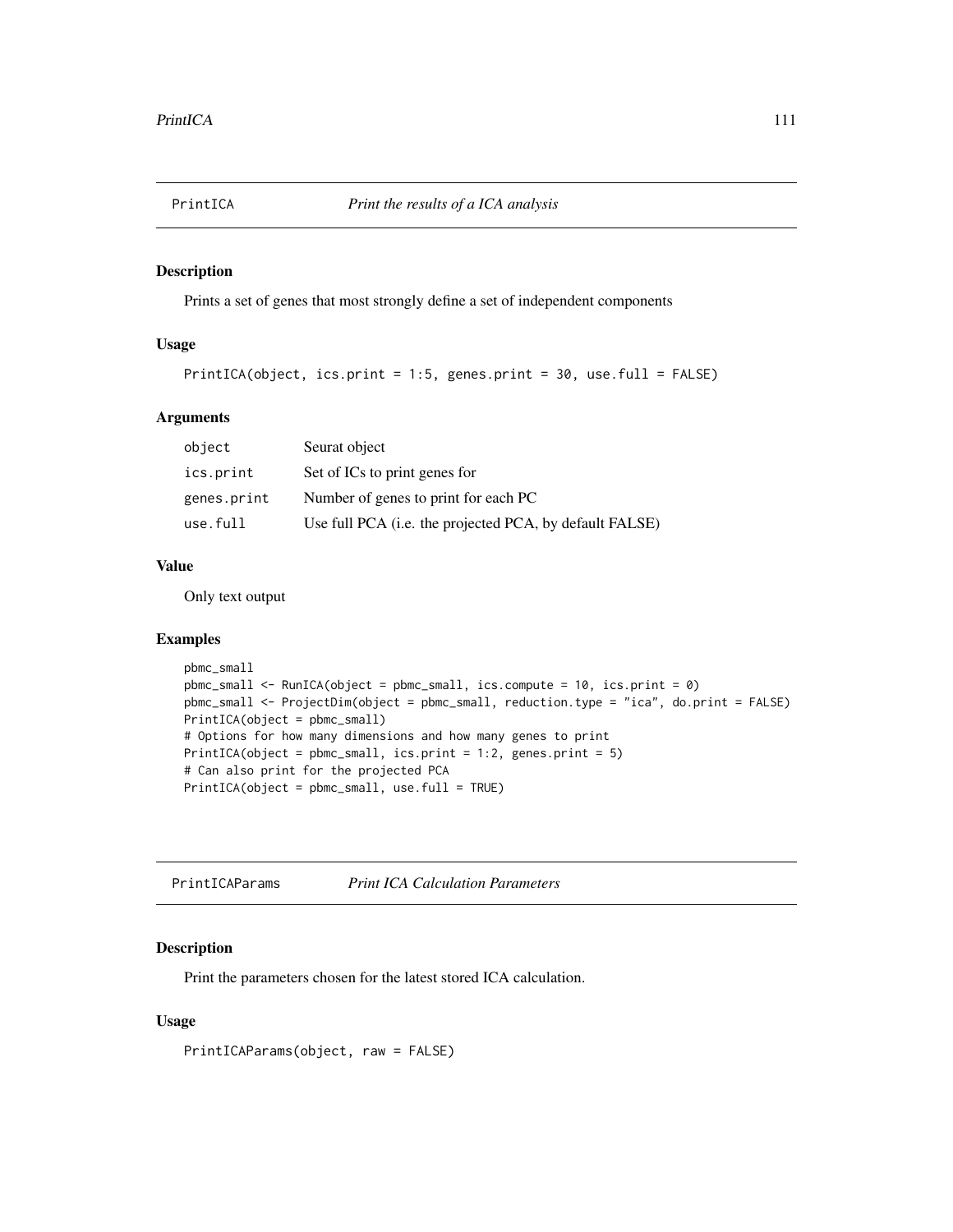## Arguments

| obiect | Seurat object                                                                        |
|--------|--------------------------------------------------------------------------------------|
| raw    | Print the entire contents of the calculation settings slot (calc.params) for the ICA |
|        | calculation. Default (FALSE) will print a nicely formatted summary.                  |

# Value

No return value. Only prints to console.

## Examples

```
pbmc_small <- RunICA(object = pbmc_small, ics.compute = 5)
PrintICAParams(object = pbmc_small, raw = TRUE)
```
PrintPCA *Print the results of a PCA analysis*

#### Description

Prints a set of genes that most strongly define a set of principal components

# Usage

```
PrintPCA(object, pcs.print = 1:5, genes.print = 30, use.full = FALSE)
```
## Arguments

| object      | Seurat object                                           |
|-------------|---------------------------------------------------------|
| pcs.print   | Set of PCs to print genes for                           |
| genes.print | Number of genes to print for each PC                    |
| use.full    | Use full PCA (i.e. the projected PCA, by default FALSE) |

# Value

Only text output

```
pbmc_small
PrintPCA(object = pbmc_small)
# Options for how many dimensions and how many genes to print
PrintPCA(object = pbmc\_small, pcs.print = 1:2, genes.print = 5)# Can also print for the projected PCA
PrintPCA(object = pbmc_small, use.full = TRUE)
```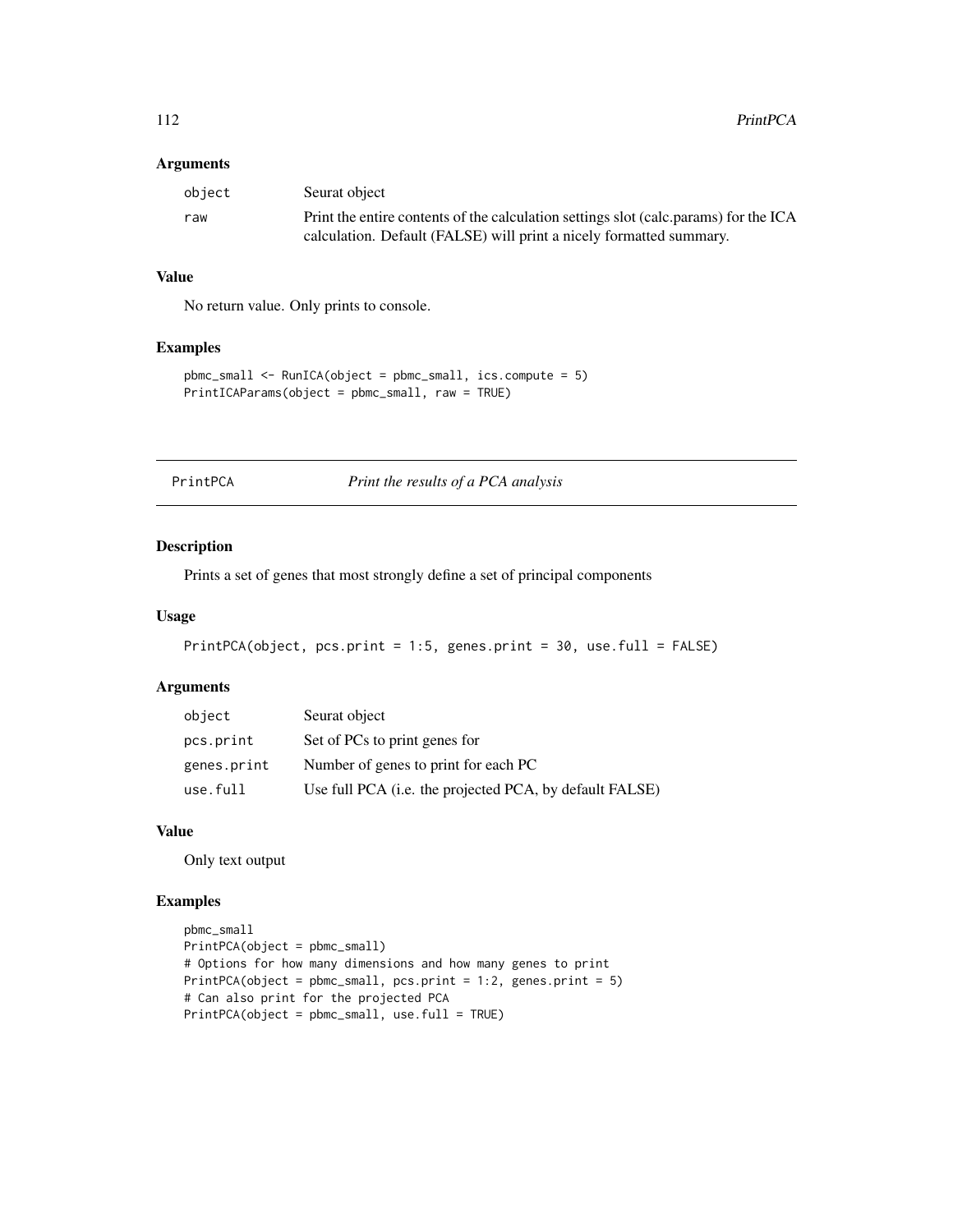Print the parameters chosen for the latest stored PCA calculation.

# Usage

```
PrintPCAParams(object, raw = FALSE)
```
# Arguments

| object | Seurat object                                                                    |
|--------|----------------------------------------------------------------------------------|
| raw    | Print the entire contents of the calculation settings slot (calc.params) for the |
|        | RunPCA calculation. Default (FALSE) will print a nicely formatted summary.       |

# Value

No return value. Only prints to console.

# Examples

PrintPCAParams(object = pbmc\_small)

PrintSNNParams *Print SNN Construction Calculation Parameters*

# Description

Print the parameters chosen for the latest stored SNN calculation (via BuildSNN or FindClusters).

#### Usage

```
PrintSNNParams(object, raw = FALSE)
```
# Arguments

| object | Seurat object                                                                    |
|--------|----------------------------------------------------------------------------------|
| raw    | Print the entire contents of the calculation settings slot (calc.params) for the |
|        | BuildSNN calculation. Default (FALSE) will print a nicely formatted summary.     |

# Value

No return value. Only prints to console.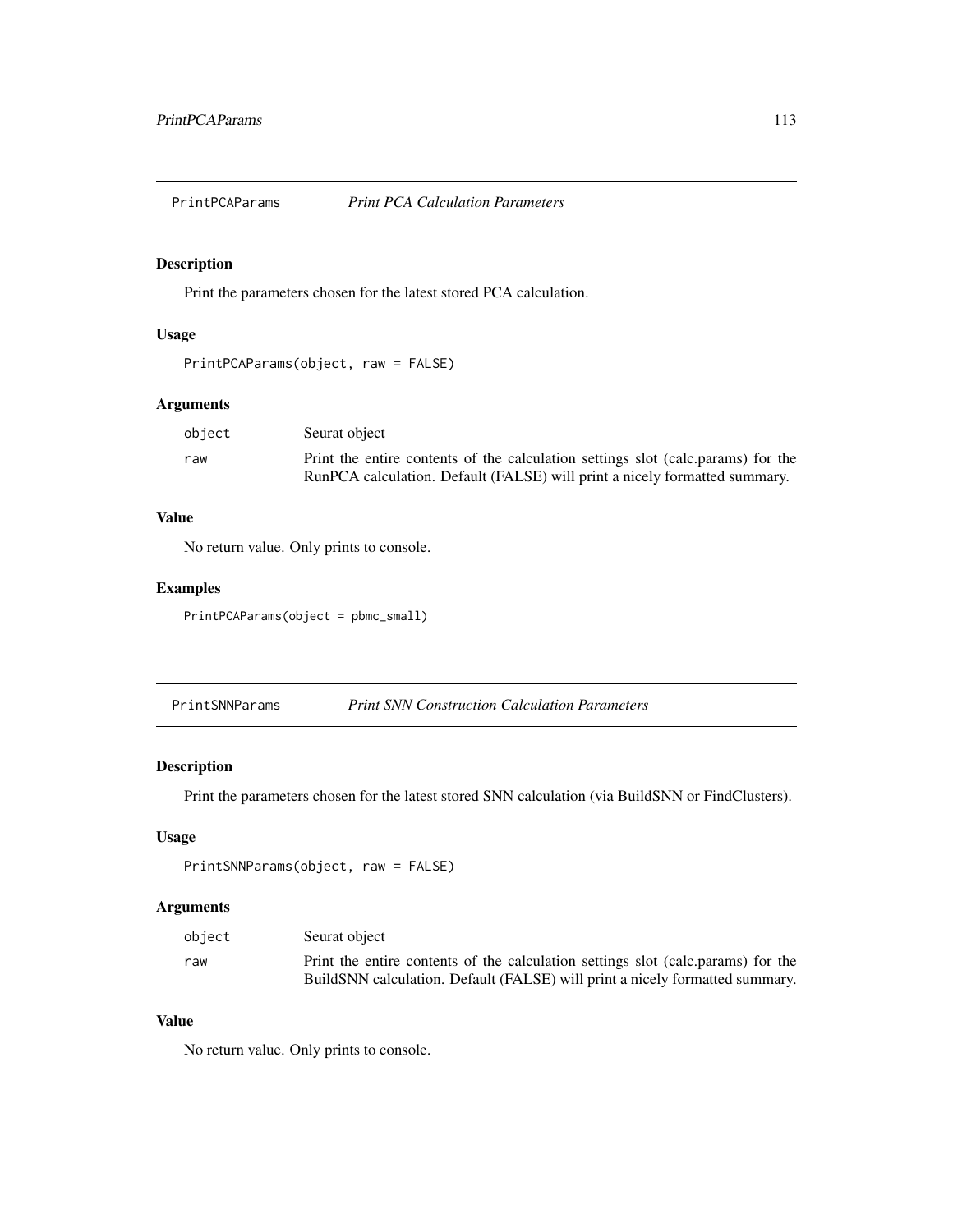## Examples

```
pbmc_small <- BuildSNN(object = pbmc_small)
PrintSNNParams(object = pbmc_small)
```
PrintTSNEParams *Print TSNE Calculation Parameters*

#### Description

Print the parameters chosen for the latest stored TSNE calculation.

#### Usage

```
PrintTSNEParams(object, raw = FALSE)
```
#### Arguments

| object | Seurat object                                                                    |
|--------|----------------------------------------------------------------------------------|
| raw    | Print the entire contents of the calculation settings slot (calc.params) for the |
|        | RunTSNE calculation. Default (FALSE) will print a nicely formatted summary.      |

#### Value

No return value. Only prints to console.

#### Examples

```
pbmc_small <- RunTSNE(pbmc_small, perplexity = 10)
PrintTSNEParams(object = pbmc_small)
```

```
ProjectDim Project Dimensional reduction onto full dataset
```
#### Description

Takes a pre-computed dimensional reduction (typically calculated on a subset of genes) and projects this onto the entire dataset (all genes). Note that the cell loadings will remain unchanged, but now there are gene loadings for all genes.

#### Usage

```
ProjectDim(object, reduction.type = "pca", dims.print = 1:5,
  dims.store = 30, genes.print = 30, replace.dim = FALSE,
  do.center = FALSE, do.print = TRUE, assay.type = "RNA")
```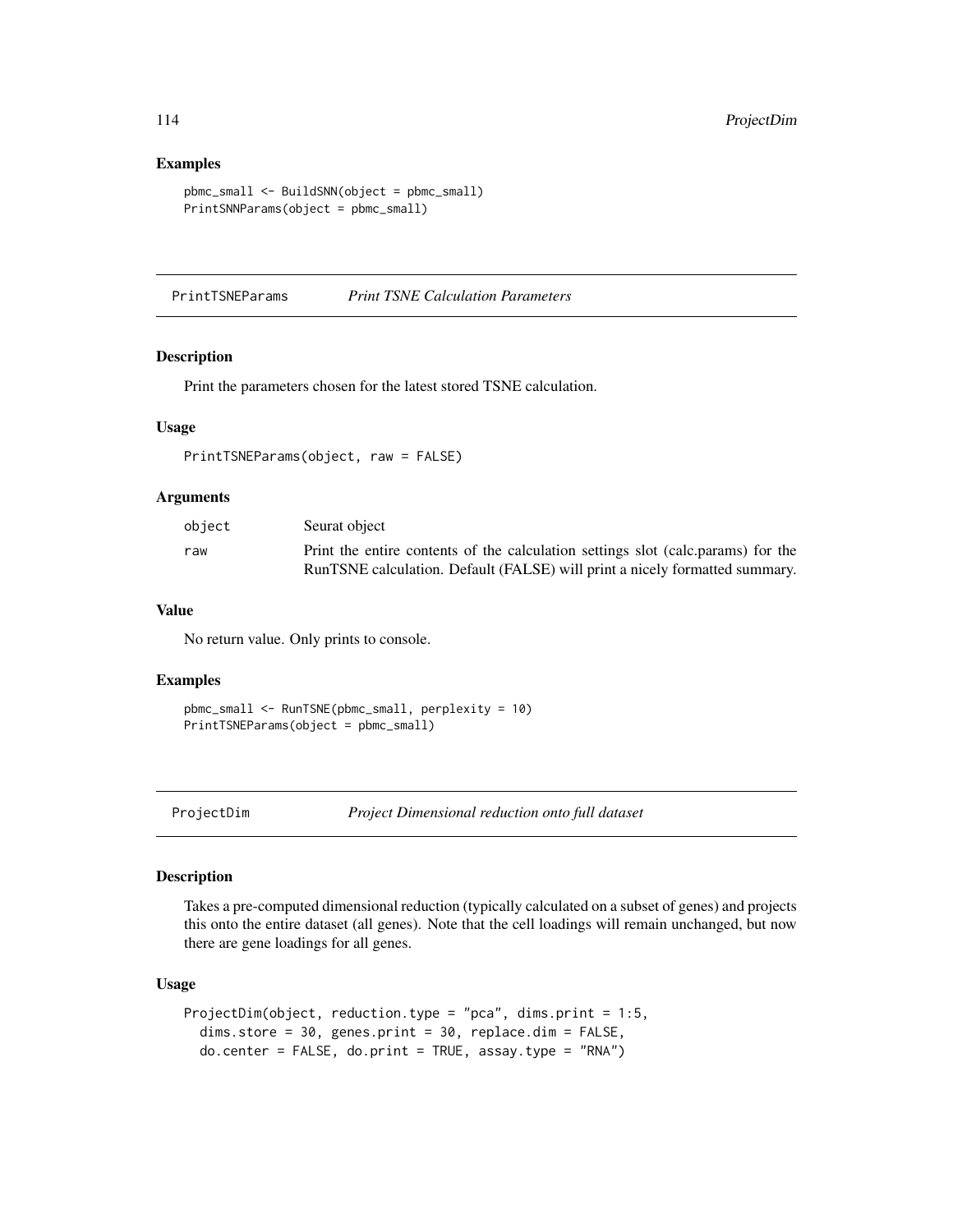# ProjectPCA 115

## Arguments

| object                          | Seurat object                                                                                                             |
|---------------------------------|---------------------------------------------------------------------------------------------------------------------------|
| reduction.type Reduction to use |                                                                                                                           |
| dims.print                      | Number of dims to print genes for                                                                                         |
| dims.store                      | Number of dims to store (default is 30)                                                                                   |
| genes.print                     | Number of genes with highest/lowest loadings to print for each PC                                                         |
| replace.dim                     | Replace the existing data (overwrite object@dr\$XXX@gene.loadings), not done<br>by default.                               |
| do.center                       | Center the dataset prior to projection (should be set to TRUE)                                                            |
| do.print                        | Print top genes associated with the projected dimensions                                                                  |
| assay.type                      | Data type, RNA by default. Can be changed for multimodal datasets (i.e. project<br>a PCA done on RNA, onto CITE-seq data) |

## Value

Returns Seurat object with the projected values in object@dr\$XXX@gene.loadings.full

#### Examples

```
pbmc_small
pbmc_small <- ProjectDim(pbmc_small, reduction.type = "pca")
# Vizualize top projected genes in heatmap
DimHeatmap(pbmc_small,pc.use = 1,use.full = TRUE,do.balanced = TRUE,reduction.type = "pca")
```
ProjectPCA *Project Principal Components Analysis onto full dataset*

# Description

Takes a pre-computed PCA (typically calculated on a subset of genes) and projects this onto the entire dataset (all genes). Note that the cell loadings remains unchanged, but now there are gene loading scores for all genes.

# Usage

```
ProjectPCA(object, do.print = TRUE, pcs.print = 1:5, pcs.store = 30,
  genes.print = 30, replace.pc = FALSE, do.center = FALSE)
```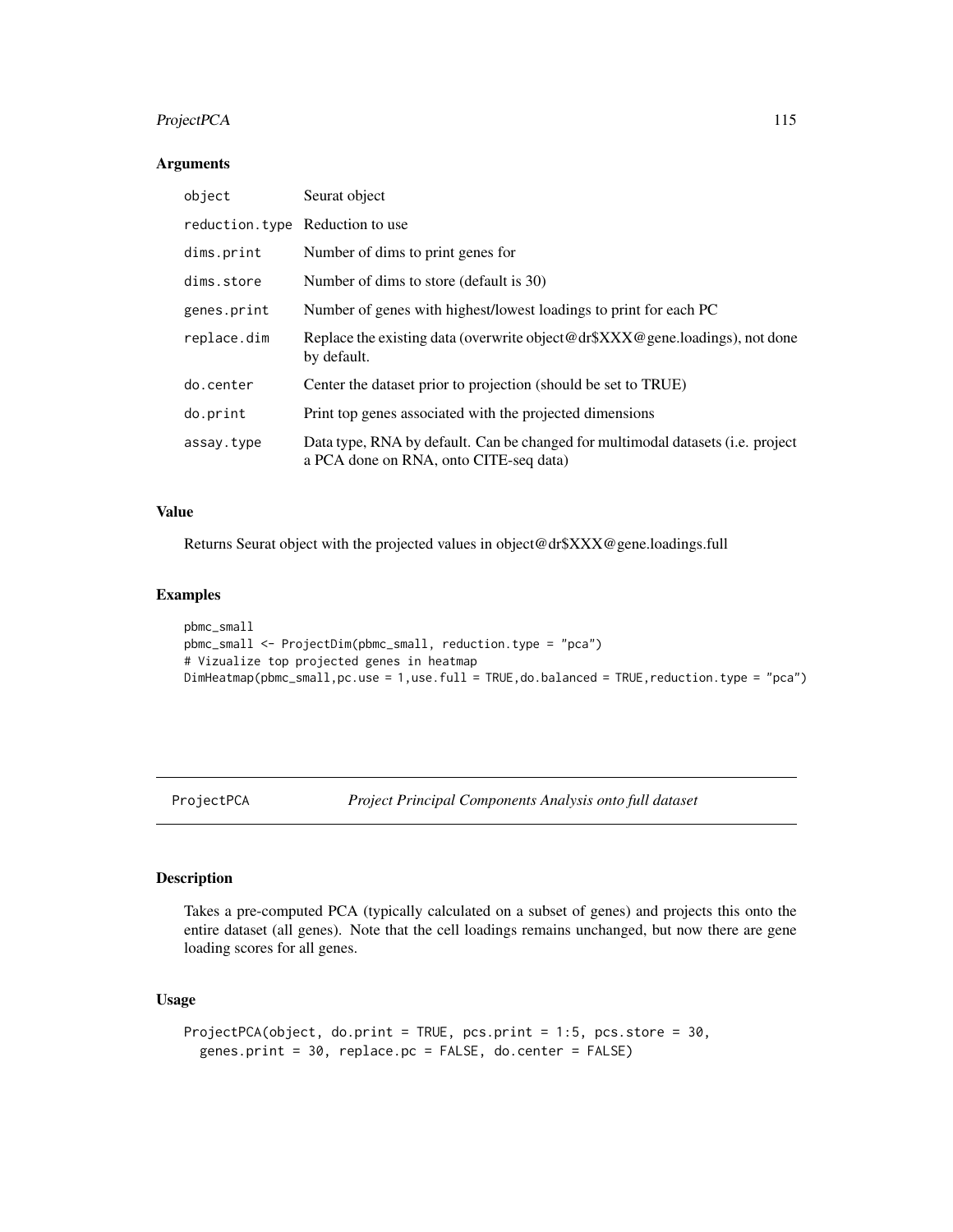# Arguments

| object      | Seurat object                                                                             |
|-------------|-------------------------------------------------------------------------------------------|
| do.print    | Print top genes associated with the projected PCs                                         |
| pcs.print   | Number of PCs to print genes for                                                          |
| pcs.store   | Number of PCs to store (default is 30)                                                    |
| genes.print | Number of genes with highest/lowest loadings to print for each PC                         |
| replace.pc  | Replace the existing PCA (overwite object@dr\$pca@gene.loadings), not done<br>by default. |
| do.center   | Center the dataset prior to projection (should be set to TRUE)                            |

# Value

Returns Seurat object with the projected PCA values in object@dr\$pca@gene.loadings.full

# Examples

```
pbmc_small
pbmc_small <- ProjectPCA(pbmc_small)
# Vizualize top projected genes in heatmap
PCHeatmap(pbmc_small,pc.use = 1,use.full = TRUE,do.balanced = TRUE)
```
PurpleAndYellow *A purple and yellow color palette*

# Description

A purple and yellow color palette

# Usage

```
PurpleAndYellow(...)
```
#### Arguments

... Extra parameters to CustomPalette

# Value

A color palette

# See Also

CustomPalette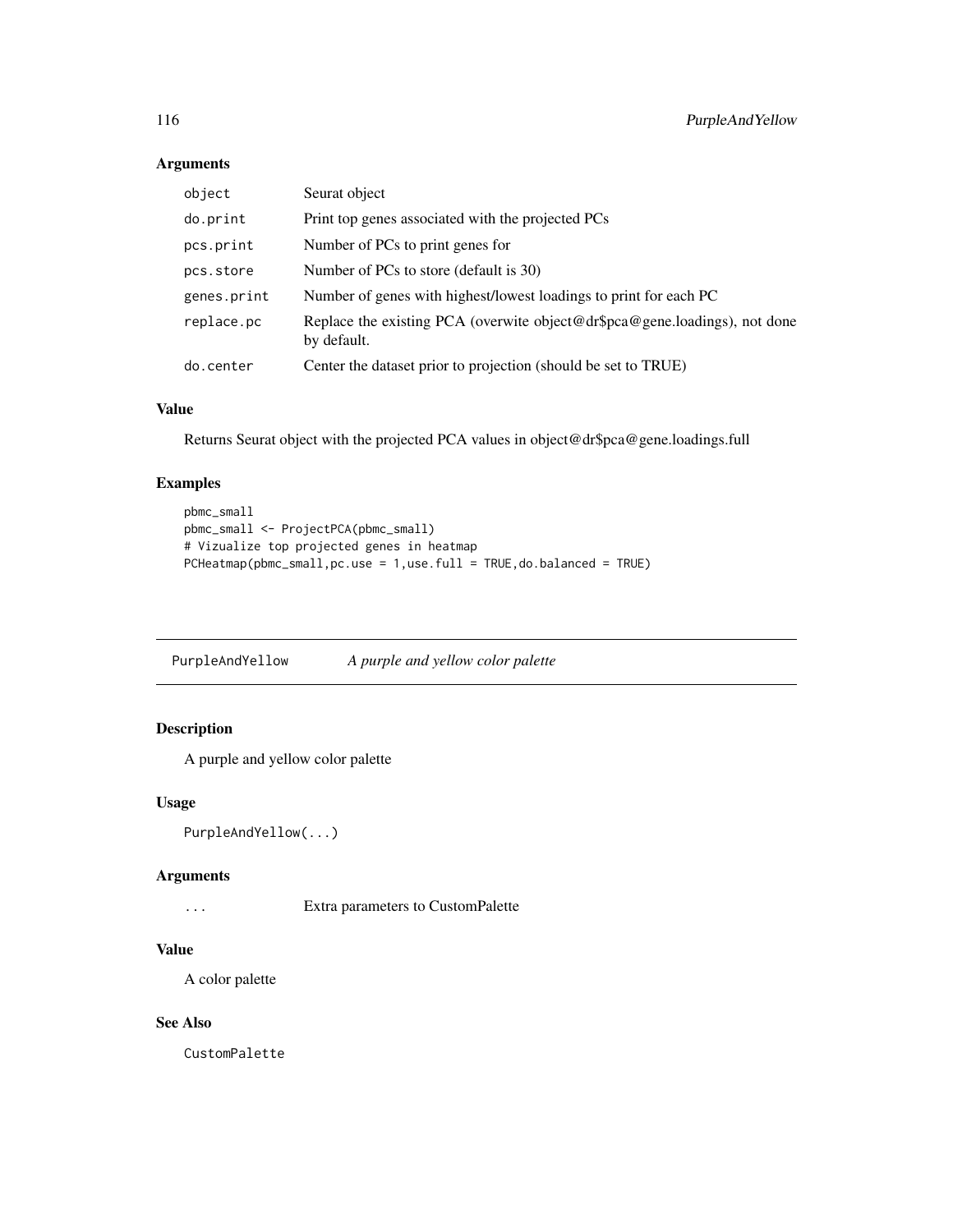#### $Read10X$  117

# Examples

df  $\le$  - data.frame(x = rnorm(n = 100, mean = 20, sd = 2), y = rbinom(n = 100, size = 100, prob = 0.2)) plot(df, col = BlackAndWhite())

Read10X *Load in data from 10X*

#### Description

Enables easy loading of sparse data matrices provided by 10X genomics.

# Usage

Read10X(data.dir = NULL)

#### Arguments

data.dir Directory containing the matrix.mtx, genes.tsv, and barcodes.tsv files provided by 10X. A vector or named vector can be given in order to load several data directories. If a named vector is given, the cell barcode names will be prefixed with the name.

## Value

Returns a sparse matrix with rows and columns labeled

# Examples

```
## Not run:
data_dir <- 'path/to/data/directory'
list.files(data_dir) # Should show barcodes.tsv, genes.tsv, and matrix.mtx
expression_matrix <- Read10X(data.dir = data_dir)
seurat_object = CreateSeuratObject(raw.data = expression_matrix)
```
## End(Not run)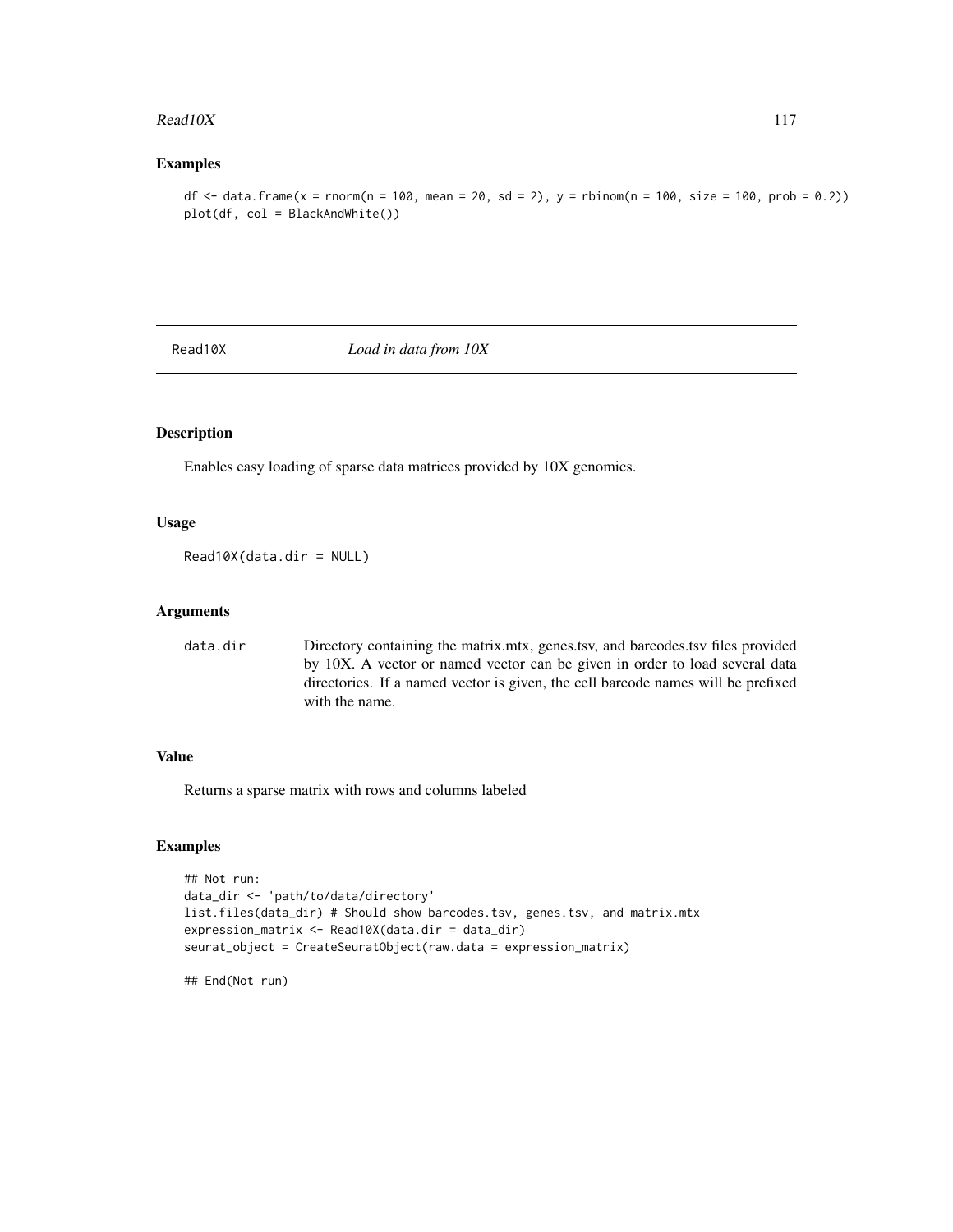Read gene expression matrix from 10X CellRanger hdf5 file

# Usage

```
Read10X_h5(filename, ensg.names = FALSE)
```
## Arguments

| filename   | Path to h5 file                                               |
|------------|---------------------------------------------------------------|
| ensg.names | Label row names with ENSG names rather than unique gene names |

# Value

Returns a sparse matrix with rows and columns labeled. If multiple genomes are present, returns a list of sparse matrices (one per genome).

| RefinedMapping | Quantitative refinement of spatial inferences |  |  |
|----------------|-----------------------------------------------|--|--|
|                |                                               |  |  |

# Description

Refines the initial mapping with more complex models that allow gene expression to vary quantitatively across bins (instead of 'on' or 'off'), and that also considers the covariance structure between genes.

#### Usage

```
RefinedMapping(object, genes.use)
```
#### Arguments

| object    | Seurat object                                   |
|-----------|-------------------------------------------------|
| genes.use | Genes to use to drive the refinement procedure. |

# Details

Full details given in spatial mapping manuscript.

# Value

Seurat object, where mapping probabilities for each bin are stored in object@final.prob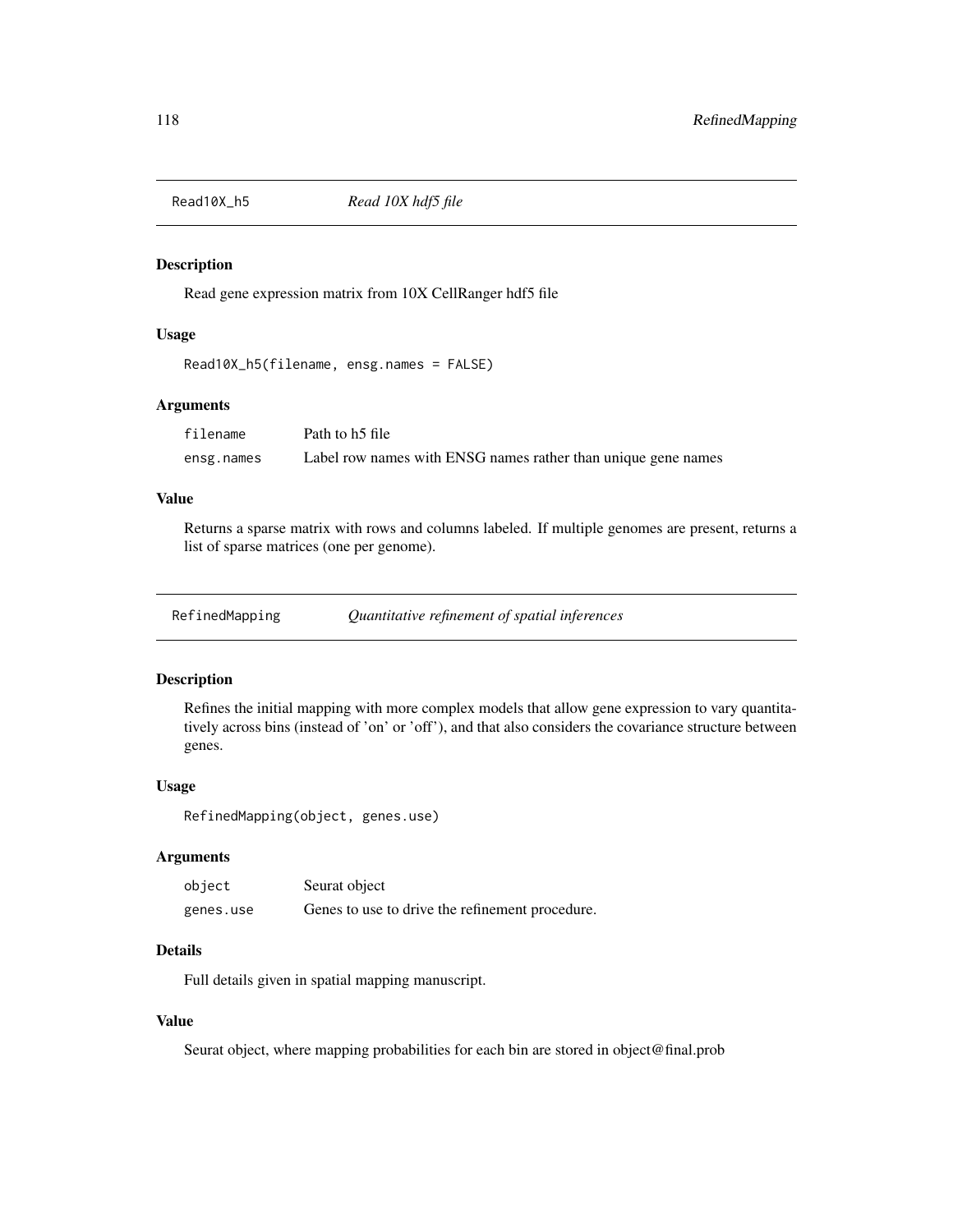## RemoveFromTable 119

## Examples

```
## Not run:
# Note that the PBMC test example object does not contain spatially restricted
# examples below are only demonstrate code
pmbc_small <- RefinedMapping(pbmc_small, genes.use=pbmc_small@var.genes)
## End(Not run)
```
RemoveFromTable *Remove data from a table*

#### Description

This function will remove any rows from a data frame or matrix that contain certain values

#### Usage

RemoveFromTable(to.remove, data)

# Arguments

| to.remove | A vector of values that indicate removal |
|-----------|------------------------------------------|
| data      | A data frame or matrix                   |

#### Value

A data frame or matrix with values removed by row

```
df <- data.frame(
  x = \text{rnorm}(n = 100, \text{ mean} = 20, \text{ sd} = 2),y = rbinom(n = 100, size = 100, prob = 0.2)
\overline{)}nrow(x = df)nrow (x = RemoveFromTable(to.remove = 20, data = df))
```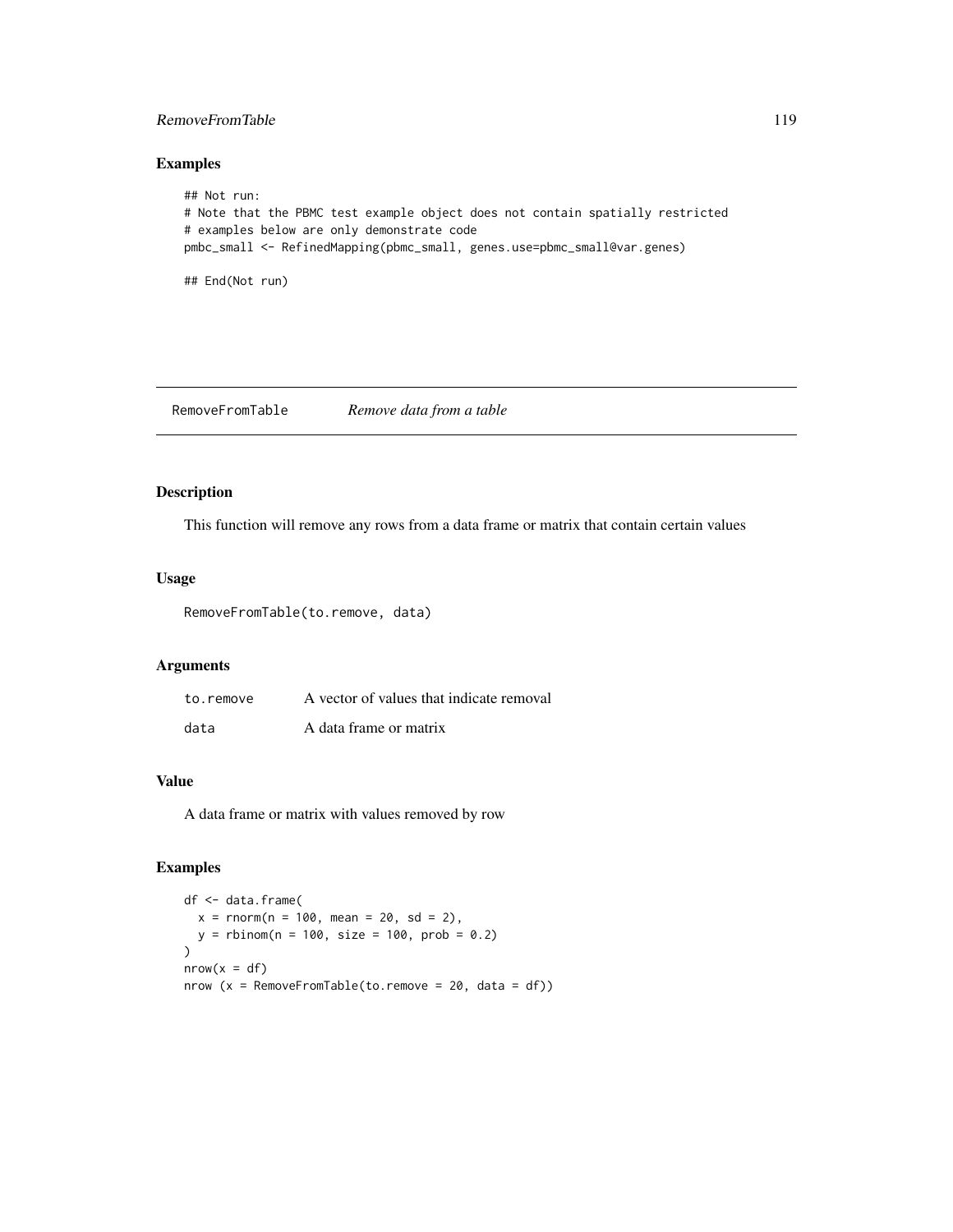<span id="page-119-0"></span>RenameCells *Rename cells*

# Description

Change the cell names in all the different parts of a Seurat object. Can be useful before combining multiple objects.

## Usage

```
RenameCells(object, add.cell.id = NULL, new.names = NULL,
  for.merge = FALSE)
```
# Arguments

| object      | Seurat object                                                                                                    |
|-------------|------------------------------------------------------------------------------------------------------------------|
| add.cell.id | prefix to add cell names                                                                                         |
| new.names   | vector of new cell names                                                                                         |
| for.merge   | Only rename slots needed for merging Seurat objects. Currently only renames<br>the raw.data and meta.data slots. |

# Details

If add.cell.id is set a prefix is added to existing cell names. If new.names is set these will be used to replace existing names.

# Value

Seurat object with new cell names

```
head(pbmc_small@cell.names)
pbmc_small <- RenameCells(pbmc_small, add.cell.id = "Test")
head(pbmc_small@cell.names)
```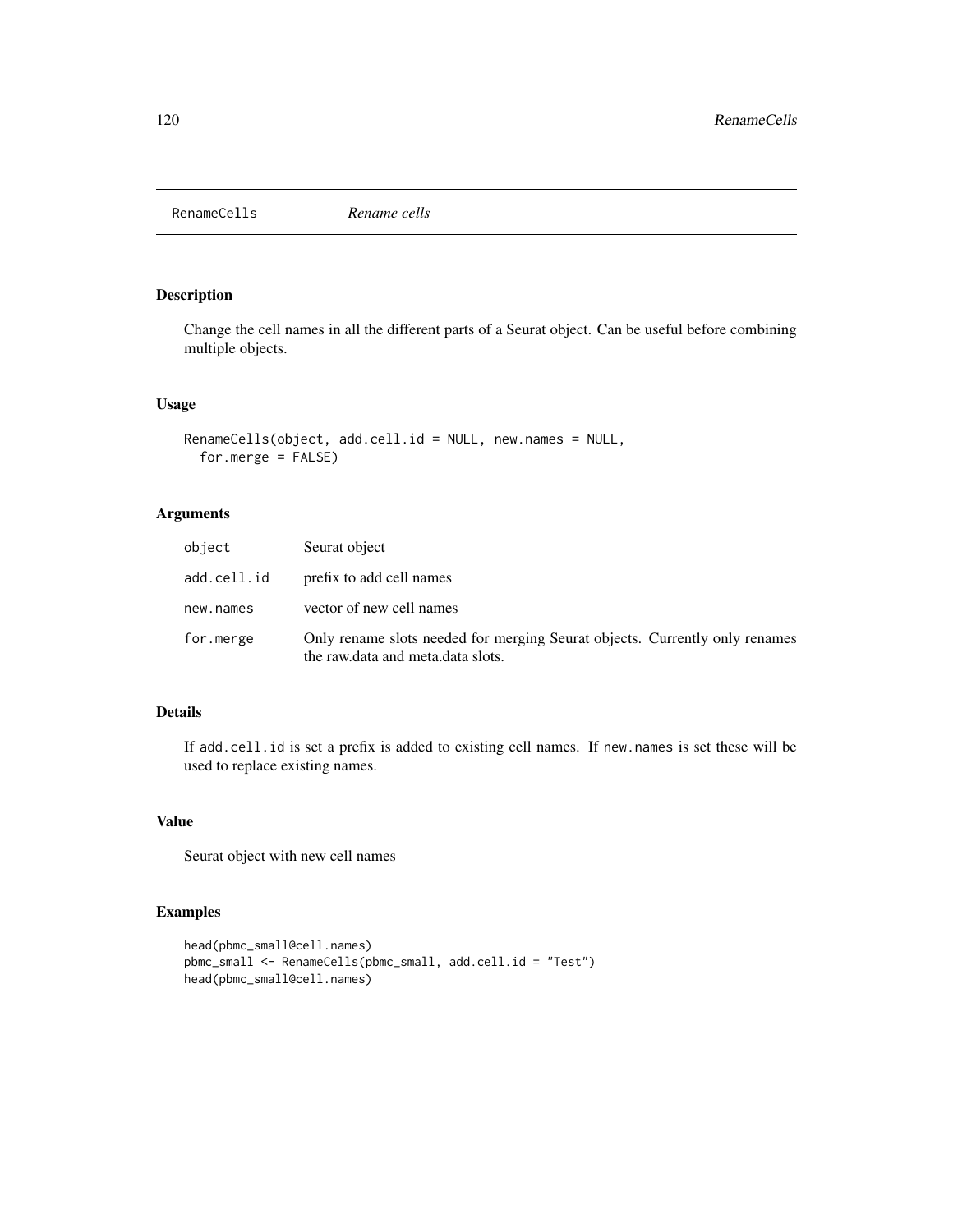Can also be used to join identity classes together (for example, to merge clusters).

#### Usage

```
RenameIdent(object, old.ident.name = NULL, new.ident.name = NULL)
```
# Arguments

| object | Seurat object                                           |
|--------|---------------------------------------------------------|
|        | old. ident. name The old identity class (to be renamed) |
|        | new.ident.name The new name to apply                    |

#### Value

A Seurat object where object@ident has been appropriately modified

#### Examples

```
head(x = pbmc\_small@ident)pbmc_small <- RenameIdent(
  object = pbmc_small,
  old.ident.name = 0,
  new.ident.name = 'cluster_0'
)
head(x = pbmc_small@ident)
```
ReorderIdent *Reorder identity classes*

## Description

Re-assigns the identity classes according to the average expression of a particular feature (i.e, gene expression, or PC score) Very useful after clustering, to re-order cells, for example, based on PC scores

# Usage

```
ReorderIdent(object, feature = "PC1", rev = FALSE, aggregate.fxn = mean,
  reorder.numeric = FALSE, ...)
```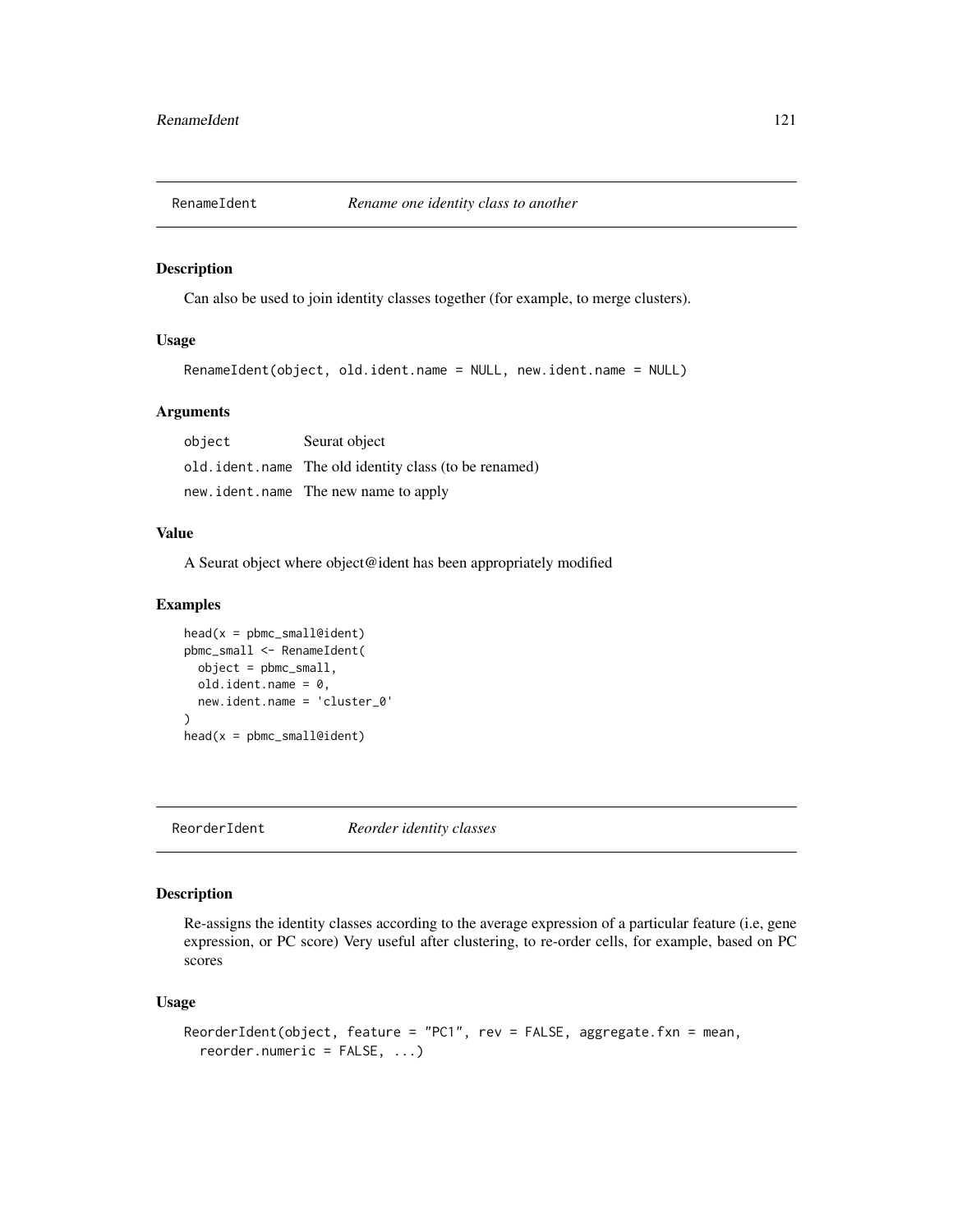# Arguments

| object          | Seurat object                                                                              |  |
|-----------------|--------------------------------------------------------------------------------------------|--|
| feature         | Feature to reorder on. Default is PC1                                                      |  |
| rev             | Reverse ordering (default is FALSE)                                                        |  |
|                 | aggregate. fxn Function to evaluate each identity class based on (default is mean)         |  |
| reorder.numeric |                                                                                            |  |
|                 | Rename all identity classes to be increasing numbers starting from 1 (default is<br>FALSE) |  |
| $\cdots$        | additional arguemnts ( <i>i.e.</i> use.imputed=TRUE)                                       |  |

#### Value

A seurat object where the identity have been re-oredered based on the average.

#### Examples

```
head(x = pbmc\_small@ident)pbmc_small <- ReorderIdent(object = pbmc_small)
head(x = pbmc\_small@ident)
```

| RidgePlot | Single cell ridge plot |
|-----------|------------------------|
|           |                        |

# Description

Draws a ridge plot of single cell data (gene expression, metrics, PC scores, etc.)

#### Usage

```
RidgePlot(object, features.plot, ident.include = NULL, nCol = NULL,
  do.sort = FALSE, y.max = NULL, same.y.lims = FALSE, size.x.use = 16,
  size.y.use = 16, size.title.use = 20, cols.use = NULL,
  group.by = NULL, y.log = FALSE, x.lab.rot = FALSE, y.lab.rot = FALSE,legend.position = "right", single.legend = TRUE, remove.legend = FALSE,
  \overline{a} do.return = FALSE, return.plotlist = FALSE, ...)
```
# Arguments

| object        | Seurat object                                                                                            |
|---------------|----------------------------------------------------------------------------------------------------------|
| features.plot | Features to plot (gene expression, metrics, PC scores, anything that can be re-<br>treived by FetchData) |
| ident.include | Which classes to include in the plot (default is all)                                                    |
| nCol          | Number of columns if multiple plots are displayed                                                        |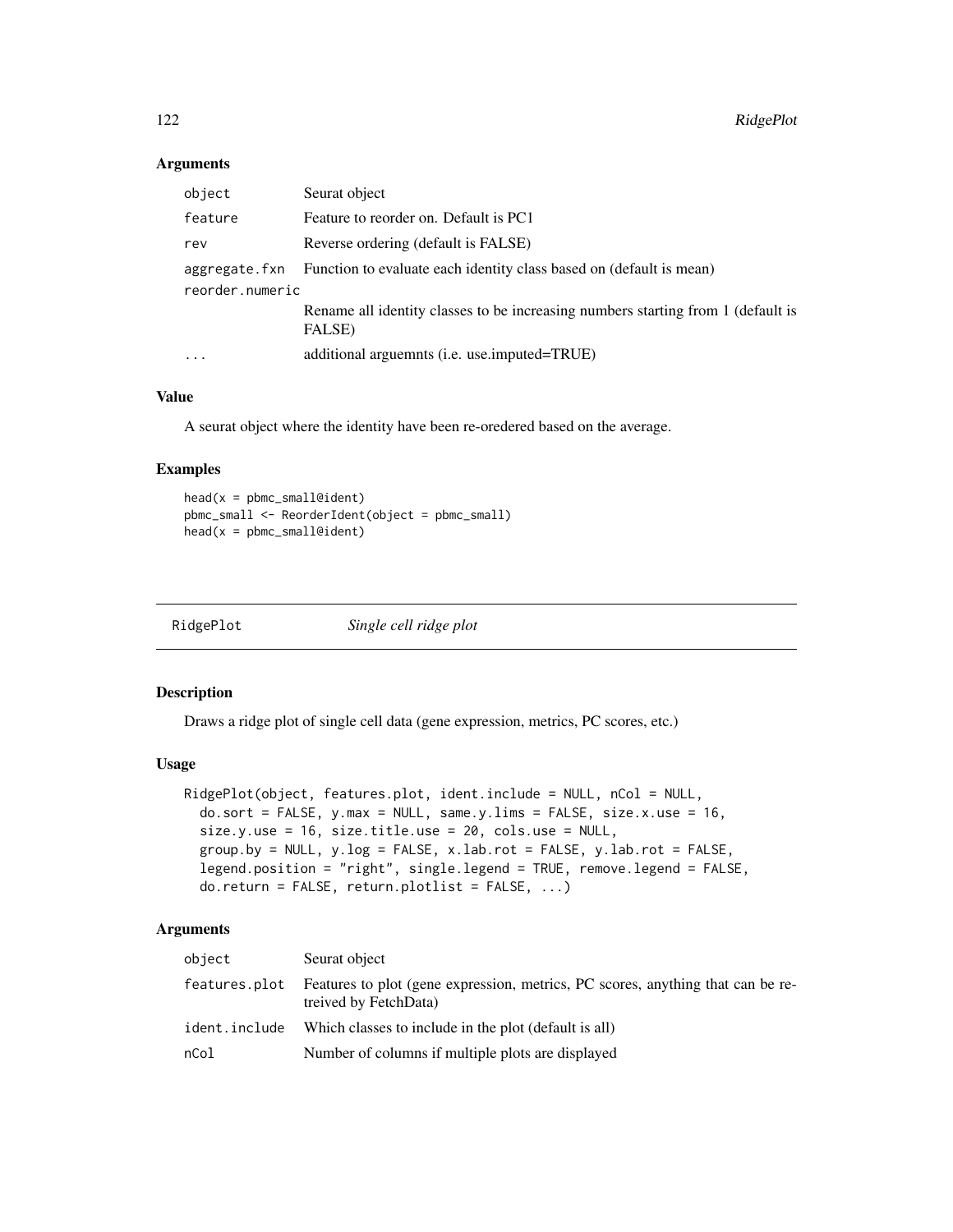#### RunCCA 223

| do.sort         | Sort identity classes (on the x-axis) by the average expression of the attribute<br>being potted |  |
|-----------------|--------------------------------------------------------------------------------------------------|--|
| $y$ . max       | Maximum y axis value                                                                             |  |
| same.y.lims     | Set all the y-axis limits to the same values                                                     |  |
| size.x.use      | X axis title font size                                                                           |  |
| size.y.use      | Y axis title font size                                                                           |  |
|                 | size.title.use Main title font size                                                              |  |
| cols.use        | Colors to use for plotting                                                                       |  |
| group.by        | Group (color) cells in different ways (for example, orig.ident)                                  |  |
| y.log           | plot Y axis on log scale                                                                         |  |
| x.lab.rot       | Rotate x-axis labels                                                                             |  |
| y.lab.rot       | Rotate y-axis labels                                                                             |  |
| legend.position |                                                                                                  |  |
|                 | Position the legend for the plot                                                                 |  |
| single.legend   | Consolidate legend the legend for all plots                                                      |  |
| remove.legend   | Remove the legend from the plot                                                                  |  |
| do.return       | Return a ggplot2 object (default : FALSE)                                                        |  |
| return.plotlist |                                                                                                  |  |
|                 | Return the list of individual plots instead of compiled plot.                                    |  |
| $\cdot$         | additional parameters to pass to FetchData (for example, use.imputed, use.scaled,<br>use.raw)    |  |

## Value

By default, no return, only graphical output. If do.return=TRUE, returns a list of ggplot objects.

# Examples

RidgePlot(object = pbmc\_small, features.plot = 'PC1')

RunCCA *Perform Canonical Correlation Analysis*

# Description

Runs a canonical correlation analysis using a diagonal implementation of CCA. For details about stored CCA calculation parameters, see PrintCCAParams.

# Usage

```
RunCCA(object, object2, group1, group2, group.by, num.cc = 20, genes.use,
  scale.data = TRUE, rescale.groups = FALSE, ...)
```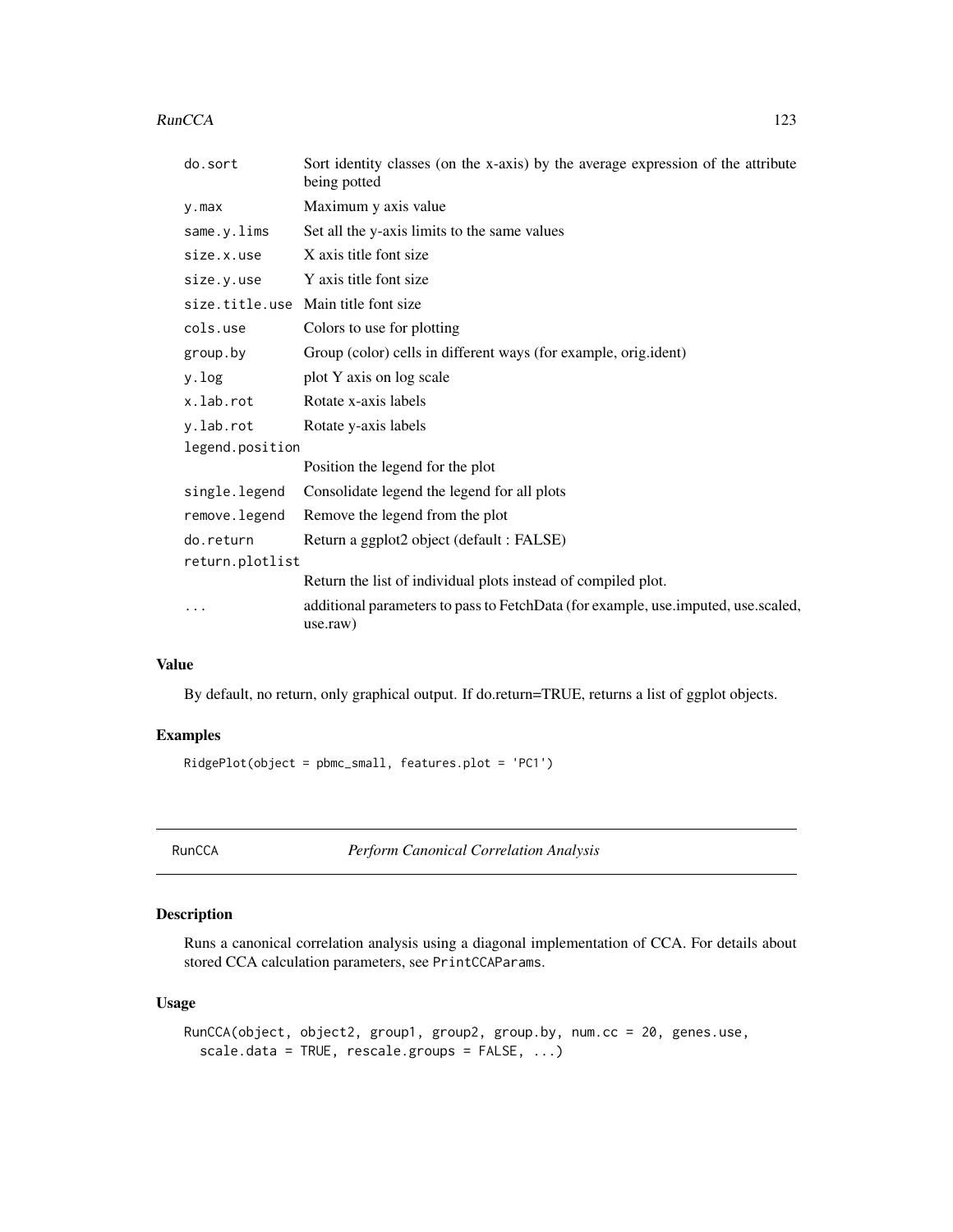# Arguments

| object     | Seurat object                                                                                                                                                                       |
|------------|-------------------------------------------------------------------------------------------------------------------------------------------------------------------------------------|
| object2    | Optional second object. If object2 is passed, object1 will be considered as<br>group1 and object2 as group2.                                                                        |
| group1     | First set of cells (or IDs) for CCA                                                                                                                                                 |
| group2     | Second set of cells (or IDs) for CCA                                                                                                                                                |
| group.by   | Factor to group by (column vector stored in object@meta.data)                                                                                                                       |
| num.cc     | Number of canonical vectors to calculate                                                                                                                                            |
| genes.use  | Set of genes to use in CCA. Default is object@var.genes. If two objects are<br>given, the default is the union of both variable gene sets that are also present in<br>both objects. |
| scale.data | Use the scaled data from the object                                                                                                                                                 |
|            | rescale.groups Rescale each set of cells independently                                                                                                                              |
| .          | Extra parameters (passed onto MergeSeurat in case with two objects passed,<br>passed onto ScaleData in case with single object and rescale.groups set to TRUE)                      |

#### Value

Returns Seurat object with the CCA stored in the @dr\$cca slot. If one object is passed, the same object is returned. If two are passed, a combined object is returned.

# See Also

MergeSeurat

```
pbmc_small
# As CCA requires two datasets, we will split our test object into two just for this example
pbmc1 <- SubsetData(pbmc_small,cells.use = pbmc_small@cell.names[1:40])
pbmc2 <- SubsetData(pbmc_small,cells.use = pbmc_small@cell.names[41:80])
pbmc1@meta.data$group <- "group1"
pbmc2@meta.data$group <- "group2"
pbmc_cca <- RunCCA(pbmc1,pbmc2)
# Print results
PrintDim(pbmc_cca,reduction.type = 'cca')
```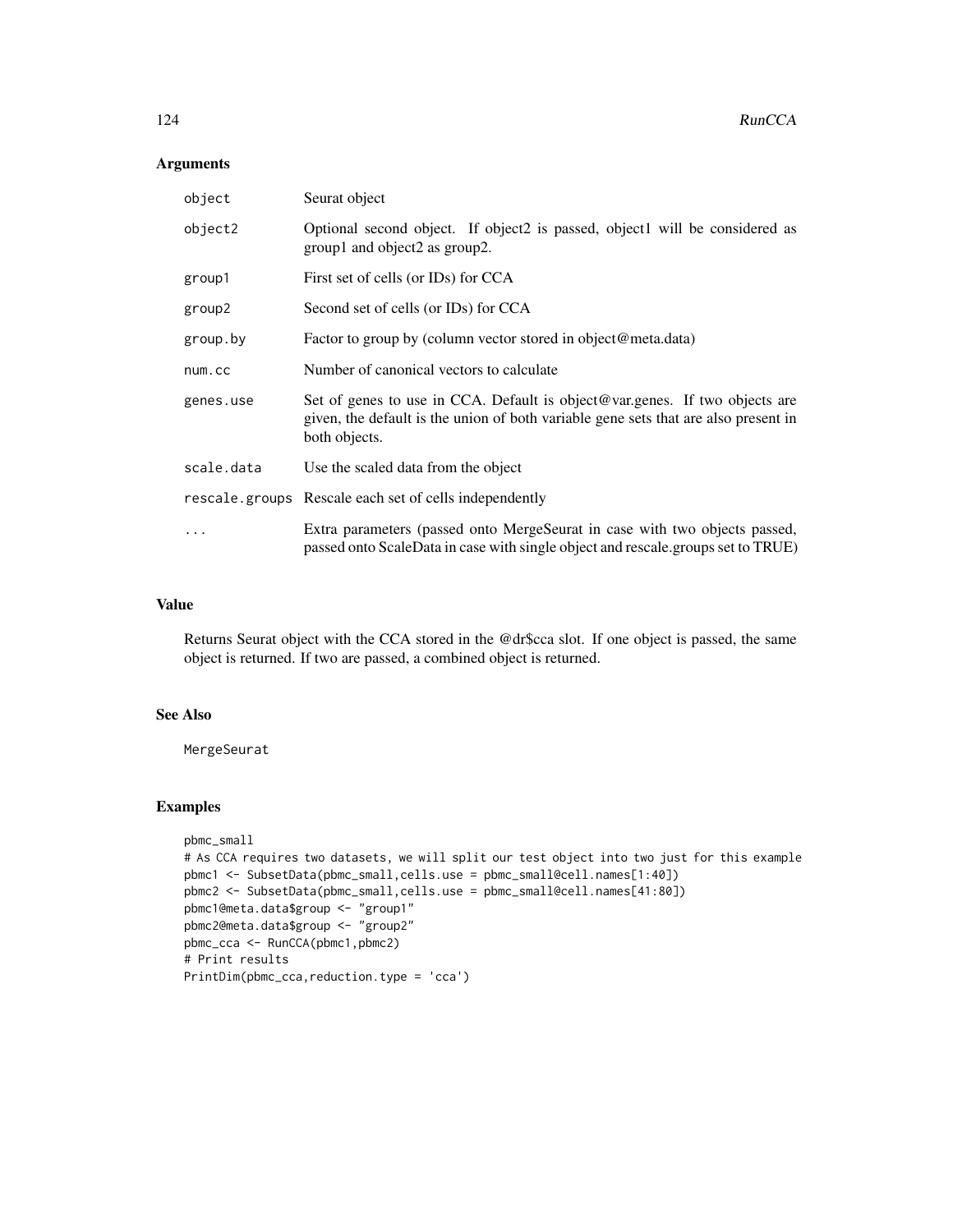Run diffusion map

#### Usage

```
RunDiffusion(object, cells.use = NULL, dims.use = 1:5, genes.use = NULL,
  reduction.use = "pca", q.use = 0.01, max.dim = 2, scale.clip = 10,
 reduction.name = "dm", reduction.key = "DM", ...)
```
# Arguments

| object         | Seurat object                                                                                                                                                    |
|----------------|------------------------------------------------------------------------------------------------------------------------------------------------------------------|
| cells.use      | Which cells to analyze (default, all cells)                                                                                                                      |
| dims.use       | Which dimensions to use as input features                                                                                                                        |
| genes.use      | If set, run the diffusion map procedure on this subset of genes (instead of running<br>on a set of reduced dimensions). Not set (NULL) by default                |
| reduction.use  | Which dimensional reduction (PCA or ICA) to use for the diffusion map input.<br>Default is PCA                                                                   |
| q.use          | Quantile to clip diffusion map components at. This addresses an issue where<br>1-2 cells will have extreme values that obscure all other points. 0.01 by default |
| max.dim        | Max dimension to keep from diffusion calculation                                                                                                                 |
| scale.clip     | Max/min value for scaled data. Default is 3                                                                                                                      |
| reduction.name | dimensional reduction name, specifies the position in the object\$dr list. dm by<br>default                                                                      |
| reduction.key  | dimensional reduction key, specifies the string before the number for the dimen-<br>sion names. DM by default                                                    |
| $\cdots$       | Additional arguments to the diffuse call                                                                                                                         |

# Value

Returns a Seurat object with a diffusion map

```
pbmc_small
# Run Diffusion on variable genes
pbmc_small <- RunDiffusion(pbmc_small,genes.use = pbmc_small@var.genes)
# Run Diffusion map on first 10 PCs
pbmc_small <- RunDiffusion(pbmc_small,genes.use = pbmc_small@var.genes)
# Plot results
DMPlot(pbmc_small)
```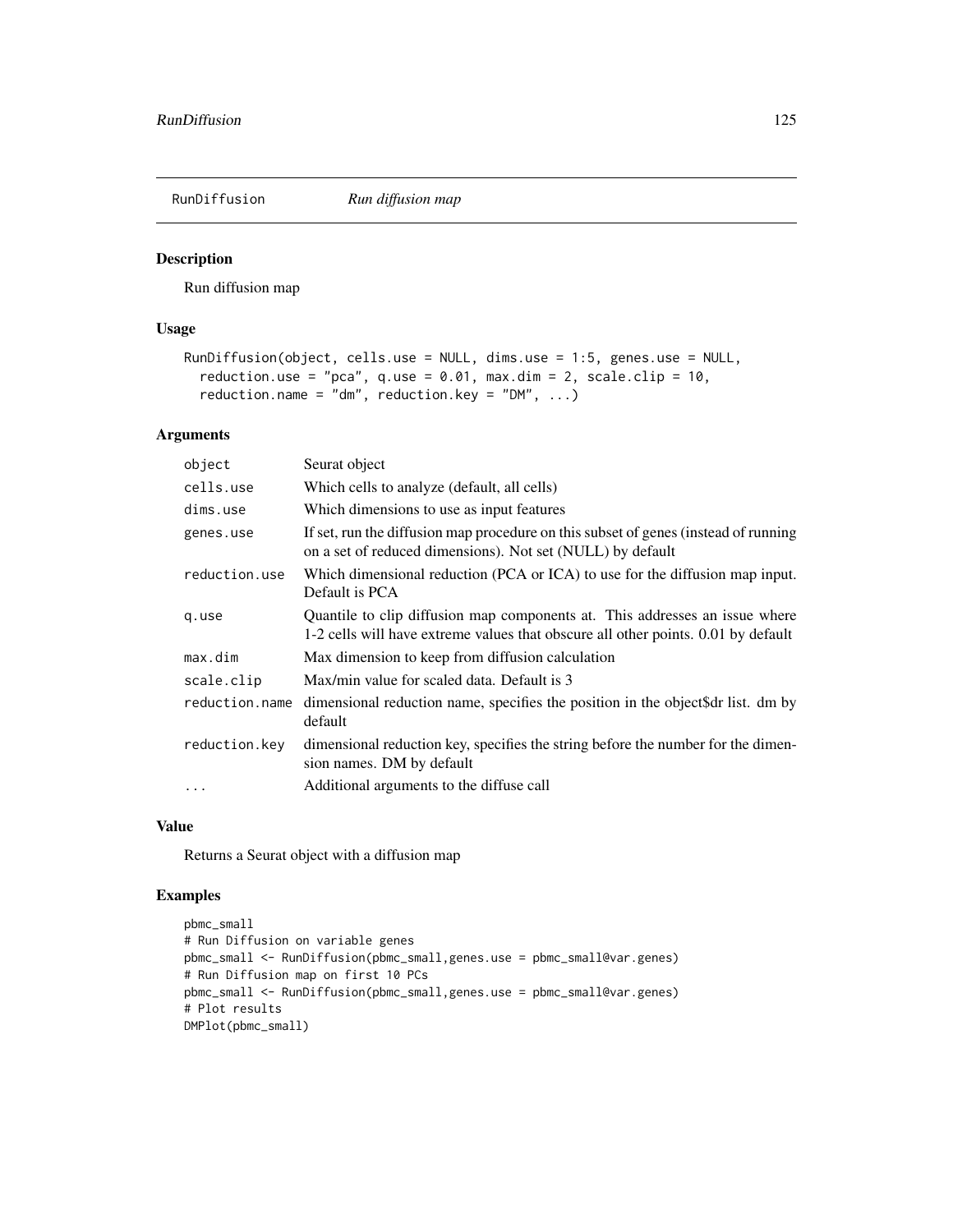Run fastica algorithm from the ica package for ICA dimensionality reduction. For details about stored ICA calculation parameters, see PrintICAParams.

# Usage

```
RunICA(object, ic.genes = NULL, ics.compute = 50, use.imputed = FALSE,
  rev.ica = FALSE, print.results = TRUE, ics.print = 1:5,
 genes.print = 50, ica.function = "icafast", seed.use = 1,
 reduction.name = "ica", reduction.key = "IC", ...)
```
## Arguments

| object        | Seurat object                                                                                                                                         |
|---------------|-------------------------------------------------------------------------------------------------------------------------------------------------------|
| ic.genes      | Genes to use as input for ICA. Default is object@var.genes                                                                                            |
| ics.compute   | Number of ICs to compute                                                                                                                              |
| use.imputed   | Run ICA on imputed values (FALSE by default)                                                                                                          |
| rev.ica       | By default, computes the dimensional reduction on the cell x gene matrix. Set-<br>ting to true will compute it on the transpose (gene x cell matrix). |
| print.results | Print the top genes associated with each dimension                                                                                                    |
| ics.print     | ICs to print genes for                                                                                                                                |
| genes.print   | Number of genes to print for each IC                                                                                                                  |
| ica.function  | ICA function from ica package to run (options: icafast, icaimax, icajade)                                                                             |
| seed.use      | Random seed to use for fastica                                                                                                                        |
|               | reduction name dimensional reduction name, specifies the position in the object of list. ica by<br>default                                            |
| reduction.key | dimensional reduction key, specifies the string before the number for the dimen-<br>sion names. IC by default                                         |
| $\cdots$      | Additional arguments to be passed to fastica                                                                                                          |

## Value

Returns Seurat object with an ICA calculation stored in object@dr\$ica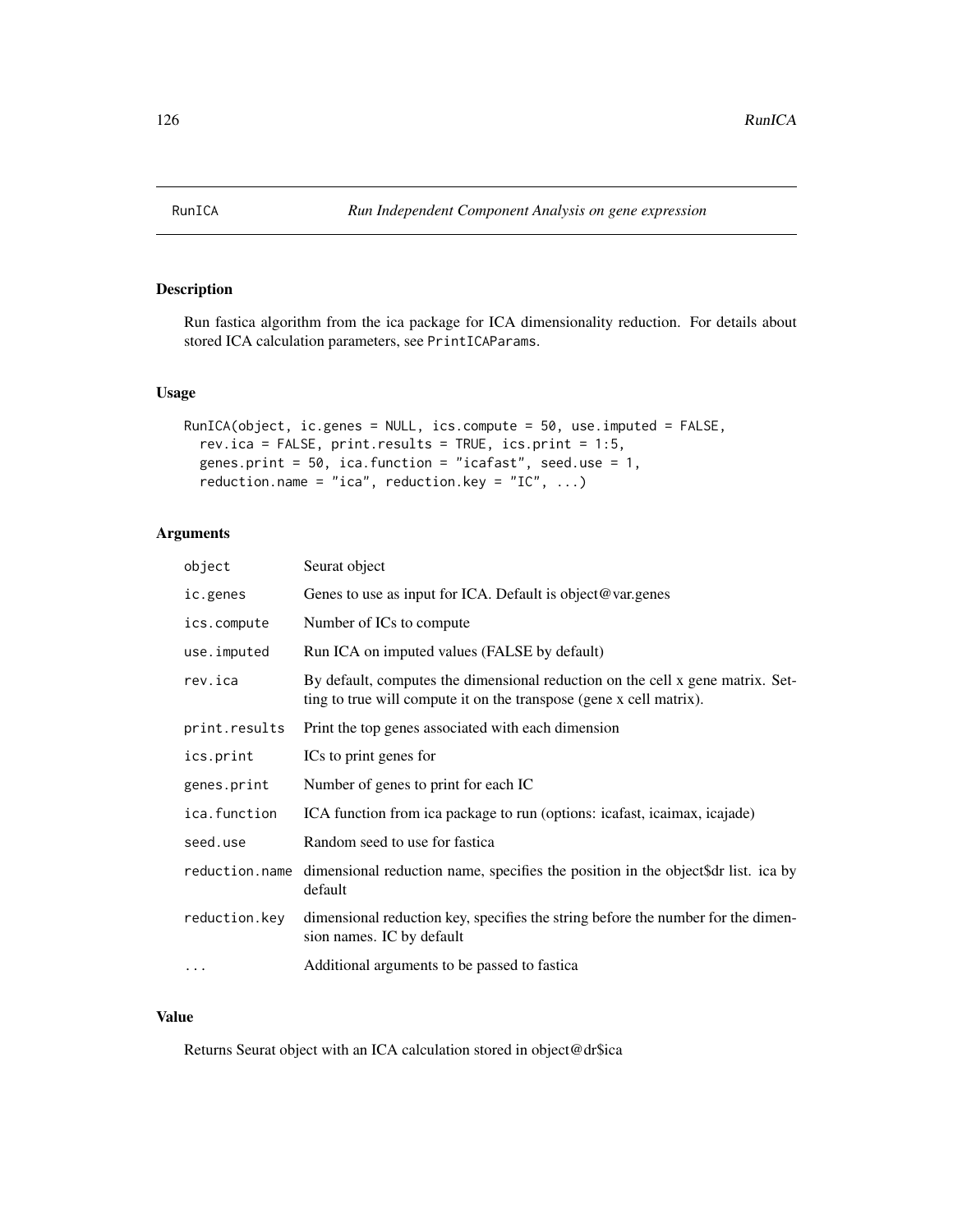# RunMultiCCA 127

#### Examples

```
pbmc_small
# Run ICA on variable genes (default)
pbmc_small <- RunICA(pbmc_small, ics.compute=5)
# Run ICA on different gene set (in this case all genes)
pbmc_small <- RunICA(pbmc_small, ic.genes = rownames(pbmc_small@data))
# Plot results
ICAPlot(pbmc_small)
```
RunMultiCCA *Perform Canonical Correlation Analysis with more than two groups*

#### Description

Runs a canonical correlation analysis

#### Usage

```
RunMultiCCA(object.list, genes.use, add.cell.ids = NULL, niter = 25,
 num.ccs = 1, standardize = TRUE)
```
## Arguments

| object.list  | List of Seurat objects                                                                                       |
|--------------|--------------------------------------------------------------------------------------------------------------|
| genes.use    | Genes to use in mCCA.                                                                                        |
| add.cell.ids | Vector of strings to pass to RenameCells to give unique cell names                                           |
| niter        | Number of iterations to perform. Set by default to 25.                                                       |
| num.ccs      | Number of canonical vectors to calculate                                                                     |
| standardize  | standardize scale. data matrices to be centered (mean zero) and scaled to have a<br>standard deviation of 1. |

#### Value

Returns a combined Seurat object with the CCA stored in the @dr\$cca slot.

```
pbmc_small
# As multi-set CCA requires more than two datasets, we will split our test object into
# three just for this example
pbmc1 <- SubsetData(pbmc_small,cells.use = pbmc_small@cell.names[1:30])
pbmc2 <- SubsetData(pbmc_small,cells.use = pbmc_small@cell.names[31:60])
pbmc3 <- SubsetData(pbmc_small,cells.use = pbmc_small@cell.names[61:80])
pbmc1@meta.data$group <- "group1"
pbmc2@meta.data$group <- "group2"
pbmc3@meta.data$group <- "group3"
```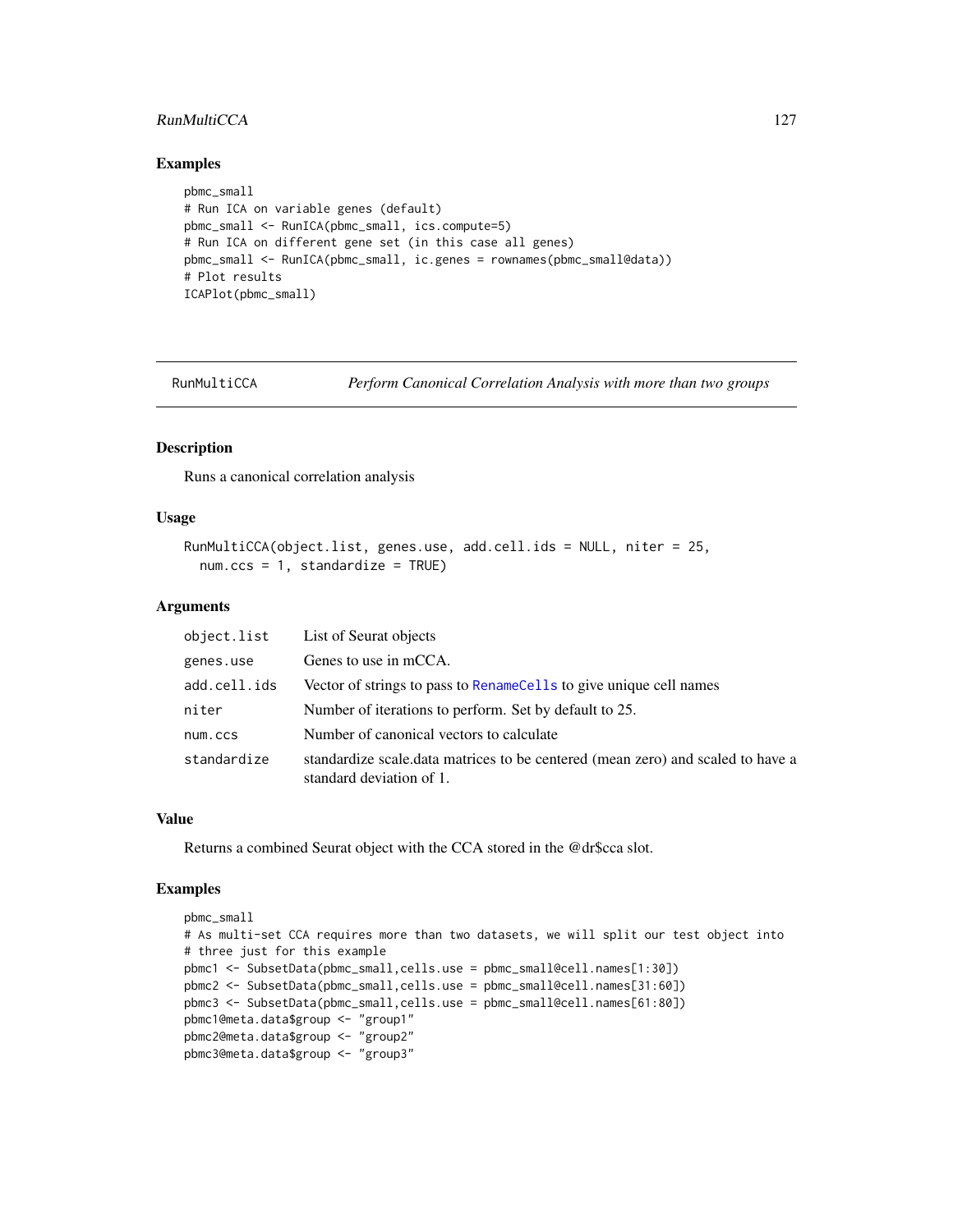128 RunPCA

```
pbmc.list <- list(pbmc1, pbmc2, pbmc3)
pbmc_cca <- RunMultiCCA(object.list = pbmc.list, genes.use = pbmc_small@var.genes, num.ccs = 3)
# Print results
PrintDim(pbmc_cca,reduction.type = 'cca')
```
RunPCA *Run Principal Component Analysis on gene expression using IRLBA*

# Description

Run a PCA dimensionality reduction. For details about stored PCA calculation parameters, see PrintPCAParams.

#### Usage

```
RunPCA(object, pc.genes = NULL, pcs.compute = 20, use.imputed = FALSE,
 rev.pca = FALSE, weight.by.var = TRUE, do.print = TRUE,
 pcs.print = 1:5, genes.print = 30, reduction.name = "pca",
  reduction.key = "PC", assay.type = "RNA", seed.use = 42, ...)
```
#### Arguments

| object         | Seurat object                                                                                                    |
|----------------|------------------------------------------------------------------------------------------------------------------|
| pc.genes       | Genes to use as input for PCA. Default is object@var.genes                                                       |
| pcs.compute    | Total Number of PCs to compute and store (20 by default)                                                         |
| use.imputed    | Run PCA on imputed values (FALSE by default)                                                                     |
| rev.pca        | By default computes the PCA on the cell x gene matrix. Setting to true will<br>compute it on gene x cell matrix. |
| weight.by.var  | Weight the cell embeddings by the variance of each PC (weights the gene load-<br>ings if rev.pca is TRUE)        |
| do.print       | Print the top genes associated with high/low loadings for the PCs                                                |
| pcs.print      | PCs to print genes for                                                                                           |
| genes.print    | Number of genes to print for each PC                                                                             |
| reduction.name | dimensional reduction name, specifies the position in the object\$dr list. pca by<br>default                     |
| reduction.key  | dimensional reduction key, specifies the string before the number for the dimen-<br>sion names. PC by default    |
| assay.type     | Data type, RNA by default. Can be changed for multimodal                                                         |
| seed.use       | Set a random seed. By default, sets the seed to 42. Setting NULL will not set a<br>seed.                         |
| $\cdots$       | Additional arguments to be passed to IRLBA                                                                       |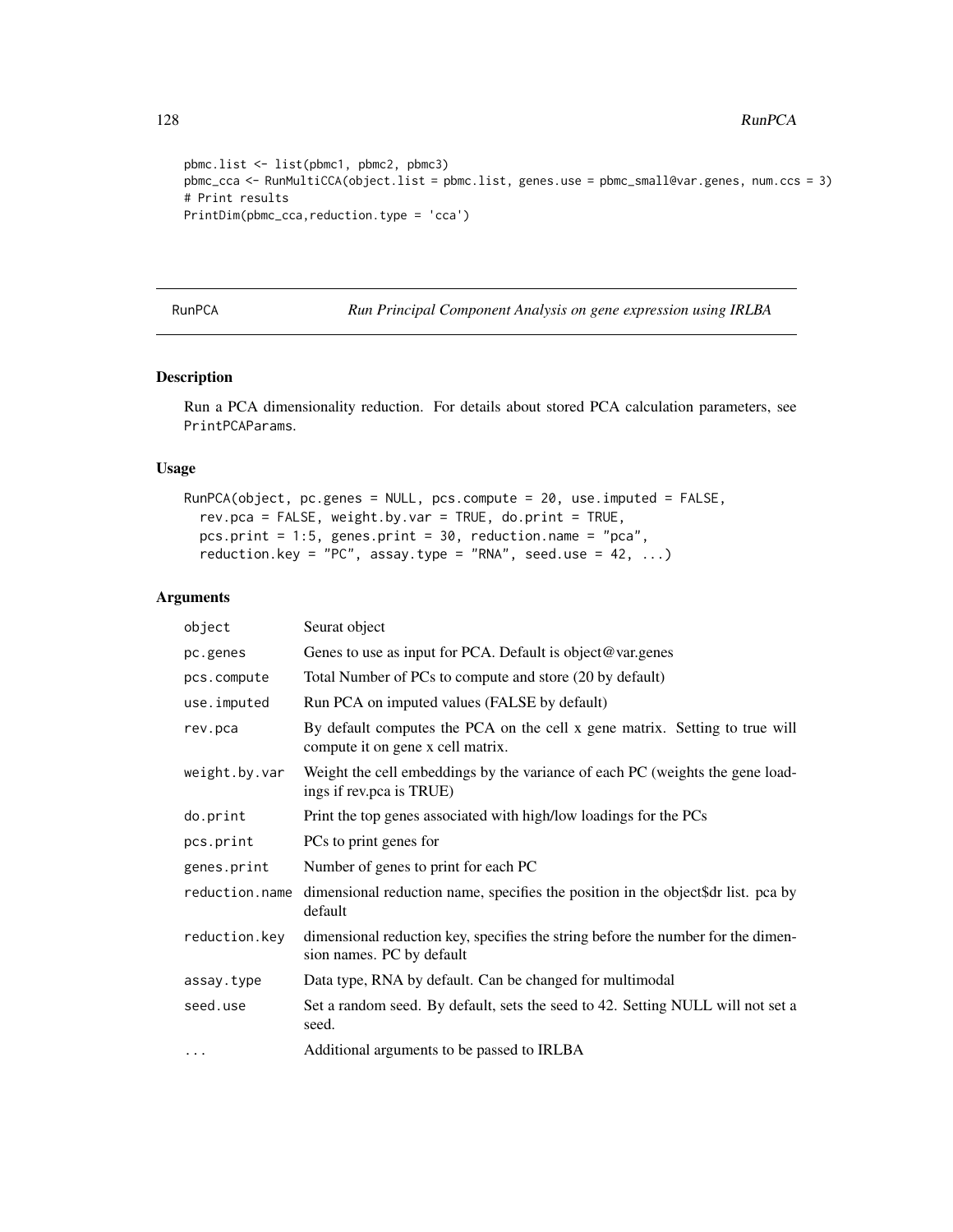#### RunPHATE 2012 129

## Value

Returns Seurat object with the PCA calculation stored in object@dr\$pca.

#### Examples

```
pbmc_small
# Run PCA on variable genes (default)
pbmc_small <- RunPCA(pbmc_small)
# Run PCA on different gene set (in this case all genes)
pbmc_small=RunPCA(pbmc_small,pc.genes = rownames(pbmc_small@data))
# Run PCA but compute more than 20 dimensions
pbmc_small=RunPCA(pbmc_small,pcs.compute=30)
# Plot results
PCAPlot(pbmc_small)
```
RunPHATE *Run PHATE*

#### **Description**

PHATE is a data reduction method specifically designed for visualizing \*\*high\*\* dimensional data in \*\*low\*\* dimensional spaces. To run, you must first install the 'phate' python package (e.g. via pip install phate). Details on this package can be found here: [https://github.com/](https://github.com/KrishnaswamyLab/PHATE) [KrishnaswamyLab/PHATE](https://github.com/KrishnaswamyLab/PHATE). For a more in depth discussion of the mathematics underlying PHATE, see the bioRxiv paper here: <https://www.biorxiv.org/content/early/2017/12/01/120378>.

## Usage

```
RunPHATE(object, cells.use = NULL, genes.use = NULL, assay.type = "RNA",
 max.dim = 2L, k = 15, alpha = 10, use.alpha = NA, n.landmark = 2000,
 potential.method = "log", t = "auto", knn.dist.method = "euclidean",
 mds.method = "metric", mds.dist.method = "euclidean", t.max = 100,
  npca = 100, plot,optimal.t = FALSE, verbose = 1, n.jobs = 1,
  seed.use = NA, reduction.name = "phate", reduction.key = "PHATE", ...)
```
## Arguments

| object     | Seurat object                                                                                           |
|------------|---------------------------------------------------------------------------------------------------------|
| cells.use  | Which cells to analyze (default, all cells)                                                             |
| genes.use  | If set, run PHATE on this subset of genes. Not set (NULL) by default                                    |
| assay.type | Assay to pull data for (default: 'RNA')                                                                 |
| max.dim    | Total number of dimensions to embed in PHATE.                                                           |
| k          | int, optional, default: 15 number of nearest neighbors on which to build kernel                         |
| alpha      | int, optional, default: 10 sets decay rate of kernel tails. If NA, alpha decaying<br>kernel is not used |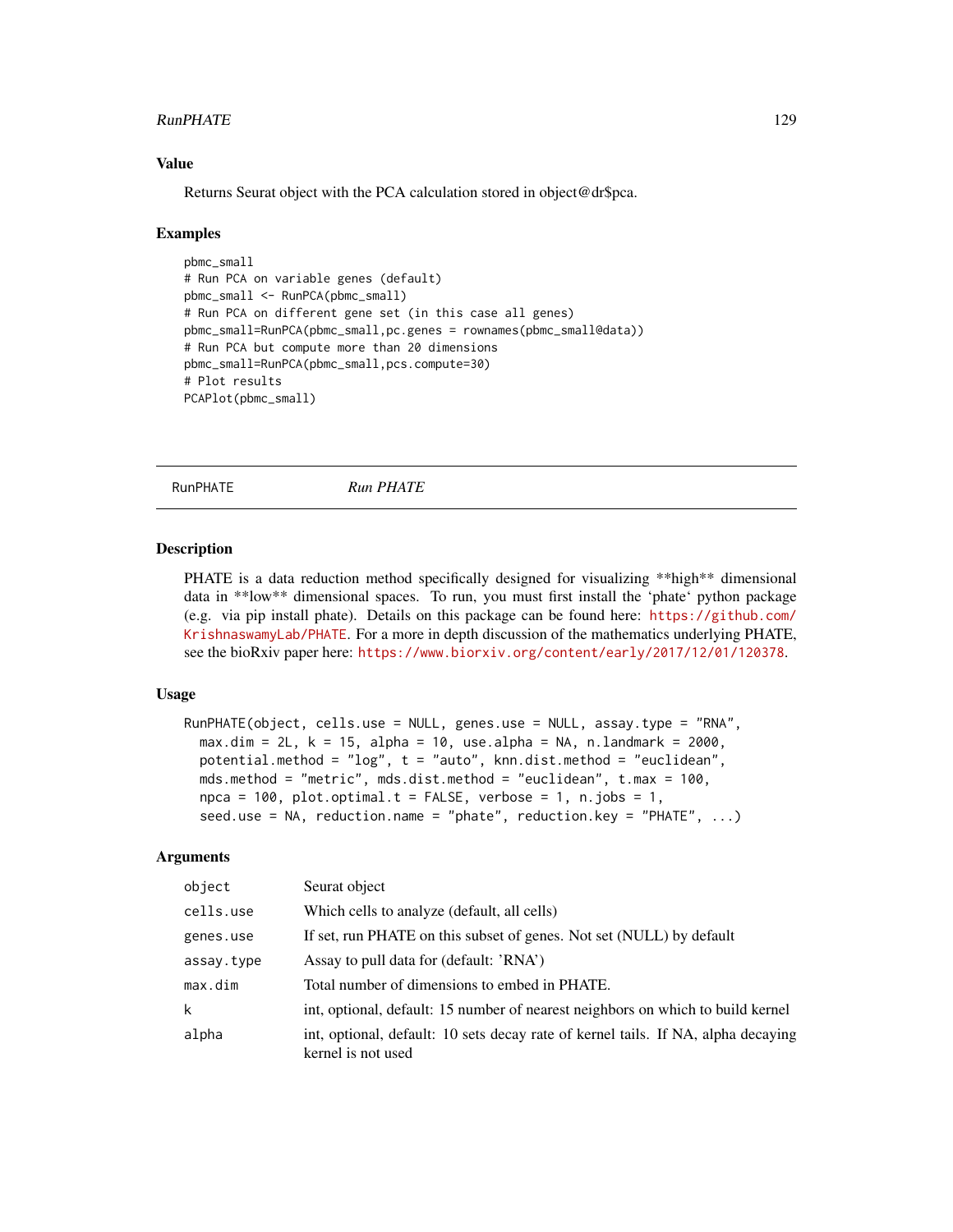| use.alpha                      | boolean, default: NA forces the use of alpha decaying kernel If NA, alpha de-<br>caying kernel is used for small inputs $(n$ _samples < $n$ _landmark) and not used<br>otherwise                                                                                                                                        |
|--------------------------------|-------------------------------------------------------------------------------------------------------------------------------------------------------------------------------------------------------------------------------------------------------------------------------------------------------------------------|
| n.landmark<br>potential.method | int, optional, default: 2000 number of landmarks to use in fast PHATE                                                                                                                                                                                                                                                   |
|                                | string, optional, default: 'log' choose from 'log' and 'sqrt' which transformation<br>of the diffusional operator is used to compute the diffusion potential                                                                                                                                                            |
| t                              | int, optional, default: 'auto' power to which the diffusion operator is powered<br>sets the level of diffusion                                                                                                                                                                                                          |
| knn.dist.method                |                                                                                                                                                                                                                                                                                                                         |
|                                | string, optional, default: 'euclidean'. The desired distance function for calcu-<br>lating pairwise distances on the data. If 'precomputed', 'data' is treated as a<br>(n_samples, n_samples) distance or affinity matrix                                                                                               |
| mds.method                     | string, optional, default: 'metric' choose from 'classic', 'metric', and 'non-<br>metric' which MDS algorithm is used for dimensionality reduction                                                                                                                                                                      |
| mds.dist.method                |                                                                                                                                                                                                                                                                                                                         |
|                                | string, optional, default: 'euclidean' recommended values: 'euclidean' and 'co-<br>sine'                                                                                                                                                                                                                                |
| t.max                          | int, optional, default: 100. Maximum value of t to test for automatic t selection.                                                                                                                                                                                                                                      |
| npca                           | int, optional, default: 100 Number of principal components to use for calcu-<br>lating neighborhoods. For extremely large datasets, using n_pca < 20 allows<br>neighborhoods to be calculated in log(n_samples) time.                                                                                                   |
|                                | plot.optimal.t boolean, optional, default: FALSE If TRUE, produce a plot showing the Von<br>Neumann Entropy curve for automatic t selection.                                                                                                                                                                            |
| verbose                        | 'int' or 'boolean', optional (default : 1) If 'TRUE' or ' $> 0$ ', print verbose up-<br>dates.                                                                                                                                                                                                                          |
| n.jobs                         | 'int', optional (default: 1) The number of jobs to use for the computation. If -1<br>all CPUs are used. If 1 is given, no parallel computing code is used at all, which<br>is useful for debugging. For $n_{j}$ jobs below -1, (n.cpus + 1 + n.jobs) are used.<br>Thus for $n_{j}$ jobs = -2, all CPUs but one are used |
| seed.use                       | int or 'NA', random state (default: 'NA')                                                                                                                                                                                                                                                                               |
| reduction.name                 | dimensional reduction name, specifies the position in the object\$dr list. phate<br>by default                                                                                                                                                                                                                          |
| reduction.key                  | dimensional reduction key, specifies the string before the number for the dimen-<br>sion names. PHATE by default                                                                                                                                                                                                        |
| $\cdots$                       | Additional arguments for 'phateR::phate'                                                                                                                                                                                                                                                                                |

## Value

Returns a Seurat object containing a PHATE representation

# References

Moon K, van Dijk D, Wang Z, Burkhardt D, Chen W, van den Elzen A, Hirn M, Coifman R, Ivanova N, Wolf G and Krishnaswamy S (2017). "Visualizing Transitions and Structure for High Dimensional Data Exploration." \_bioRxiv\_, pp. 120378. doi: 10.1101/120378 (URL: http://doi.org/10.1101/120378), <URL: https://www.biorxiv.org/content/early/2017/12/01/120378>.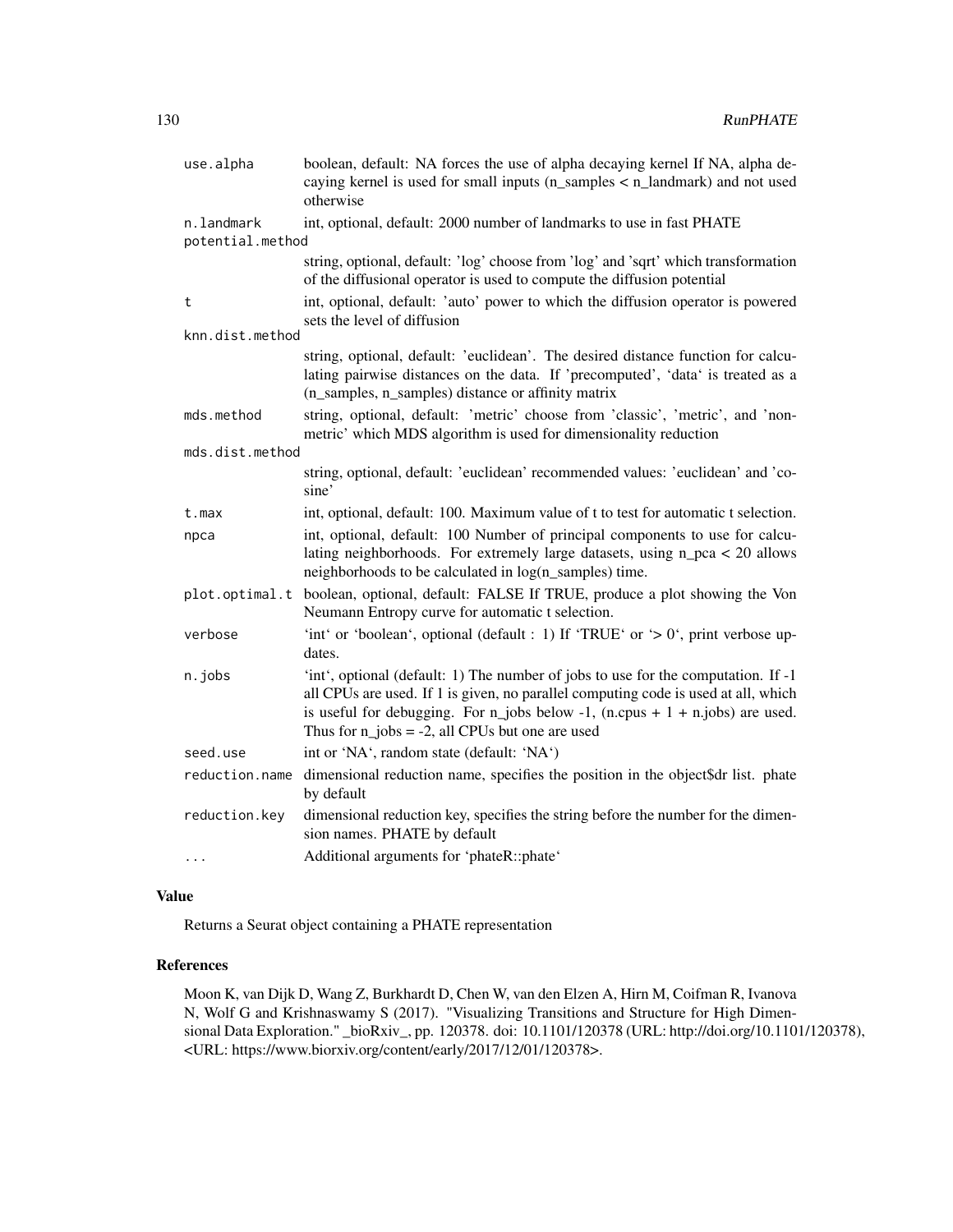#### RunTSNE 131

#### Examples

```
if (reticulate::py_module_available("phate")) {
# Load data
pbmc_small
# Run PHATE with default parameters
pbmc_small <- RunPHATE(object = pbmc_small)
# Plot results
DimPlot(object = pbmc_small, reduction.use = 'phate')
# Try smaller `k` for a small dataset, and larger `t` for a noisy embedding
pbmc\_small < - RunPHATE(object = pbmc\_small, k = 4, t = 12)
# Plot results
DimPlot(object = pbmc_small, reduction.use = 'phate')
1
# For increased emphasis on local structure, use sqrt potential
pbmc_small <- RunPHATE(object = pbmc_small, potential.method='sqrt')
# Plot results
DimPlot(object = pbmc_small, reduction.use = 'phate')
}
```
#### RunTSNE *Run t-distributed Stochastic Neighbor Embedding*

#### Description

Run t-SNE dimensionality reduction on selected features. Has the option of running in a reduced dimensional space (i.e. spectral tSNE, recommended), or running based on a set of genes. For details about stored TSNE calculation parameters, see PrintTSNEParams.

#### Usage

```
RunTSNE(object, reduction.use = "pca", cells.use = NULL, dims.use = 1:5,
  genes.use = NULL, seed.use = 1, tsne.method = "Rtsne", add.iter = 0,
  dim.embed = 2, distance.matrix = NULL, reduction.name = "tsne",
  reduction.key = "tSNE", ...)
```
#### Arguments

| object        | Seurat object                                                                      |
|---------------|------------------------------------------------------------------------------------|
| reduction.use | Which dimensional reduction (e.g. PCA, ICA) to use for the tSNE. Default is<br>PCA |
| cells.use     | Which cells to analyze (default, all cells)                                        |
| dims.use      | Which dimensions to use as input features                                          |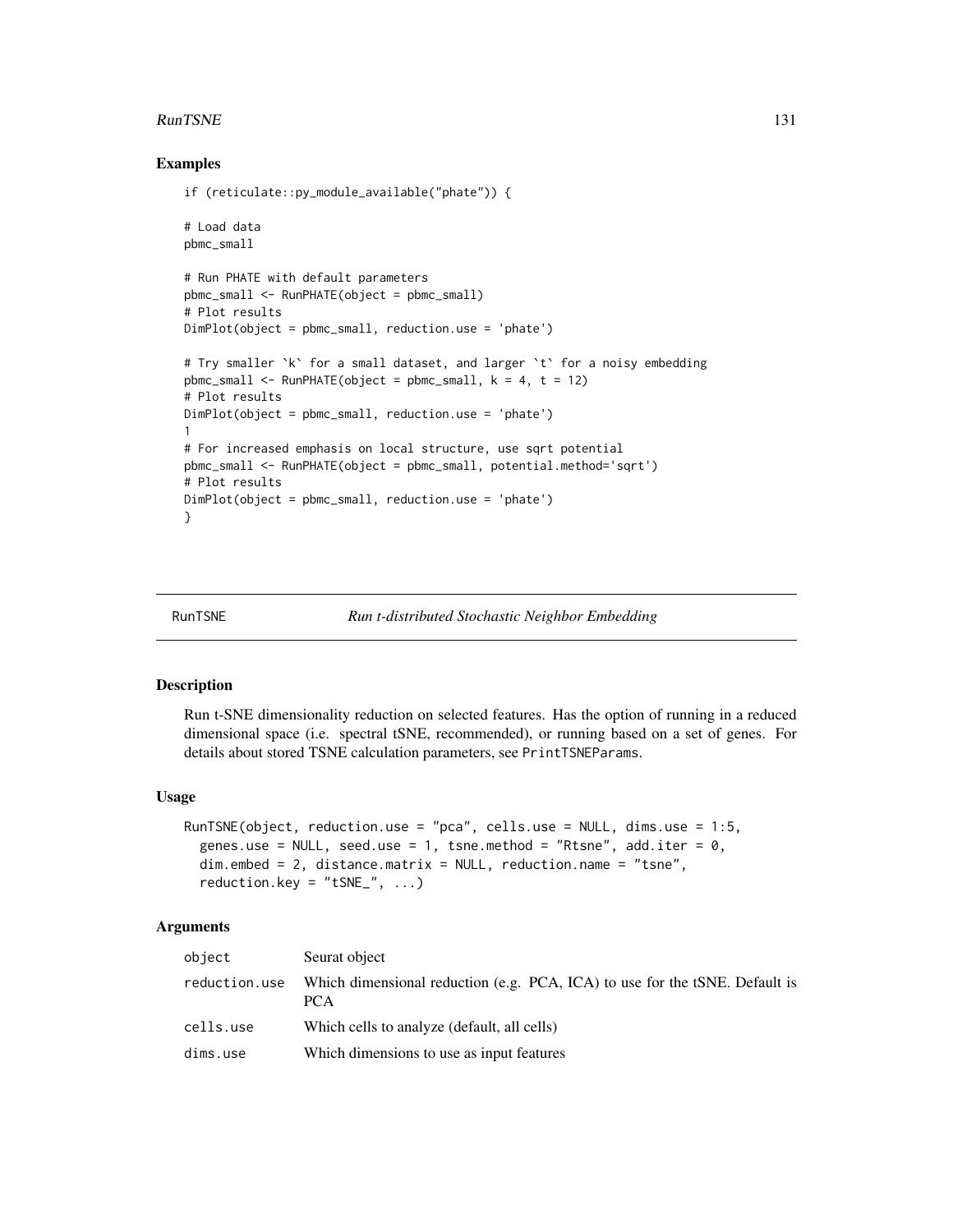| genes.use       | If set, run the tSNE on this subset of genes (instead of running on a set of reduced<br>dimensions). Not set (NULL) by default                   |
|-----------------|--------------------------------------------------------------------------------------------------------------------------------------------------|
| seed.use        | Random seed for the t-SNE                                                                                                                        |
| tsne.method     | Select the method to use to compute the tSNE. Available methods are:                                                                             |
|                 | • Rtsne: Use the Rtsne package Barnes-Hut implementation of tSNE (de-<br>fault)                                                                  |
|                 | • tsne: standard tsne - not recommended for large datasets                                                                                       |
|                 | • FIt-SNE: Use the FFT-accelerated Interpolation-based t-SNE. Based on<br>Kluger Lab code found here: https://github.com/ChristophH/FIt-SNE      |
| add.iter        | If an existing tSNE has already been computed, uses the current tSNE to seed<br>the algorithm and then adds additional iterations on top of this |
| dim.embed       | The dimensional space of the resulting tSNE embedding (default is 2). For<br>example, set to 3 for a 3d tSNE                                     |
| distance.matrix |                                                                                                                                                  |
|                 | If set, runs tSNE on the given distance matrix instead of data matrix (experimen-<br>tal)                                                        |
| reduction.name  | dimensional reduction name, specifies the position in the object\$dr list. tsne by<br>default                                                    |
| reduction.key   | dimensional reduction key, specifies the string before the number for the dimen-<br>sion names. tSNE_ by default                                 |
| $\ddots$        | Additional arguments to the tSNE call. Most commonly used is perplexity (ex-<br>pected number of neighbors default is 30)                        |

## Value

Returns a Seurat object with a tSNE embedding in object@dr\$tsne@cell.embeddings

```
pbmc_small
# Run tSNE on first five PCs, note that for test dataset (only 80 cells)
# we can't use default perplexity of 30
pbmc_small <- RunTSNE(pbmc_small, reduction.use = "pca", dims.use = 1:5, perplexity=10)
# Run tSNE on first five independent components from ICA
pbmc_small <- RunICA(pbmc_small,ics.compute=5)
pbmc_small <- RunTSNE(pbmc_small, reduction.use = "ica", dims.use = 1:5, perplexity=10)
# Plot results
TSNEPlot(pbmc_small)
```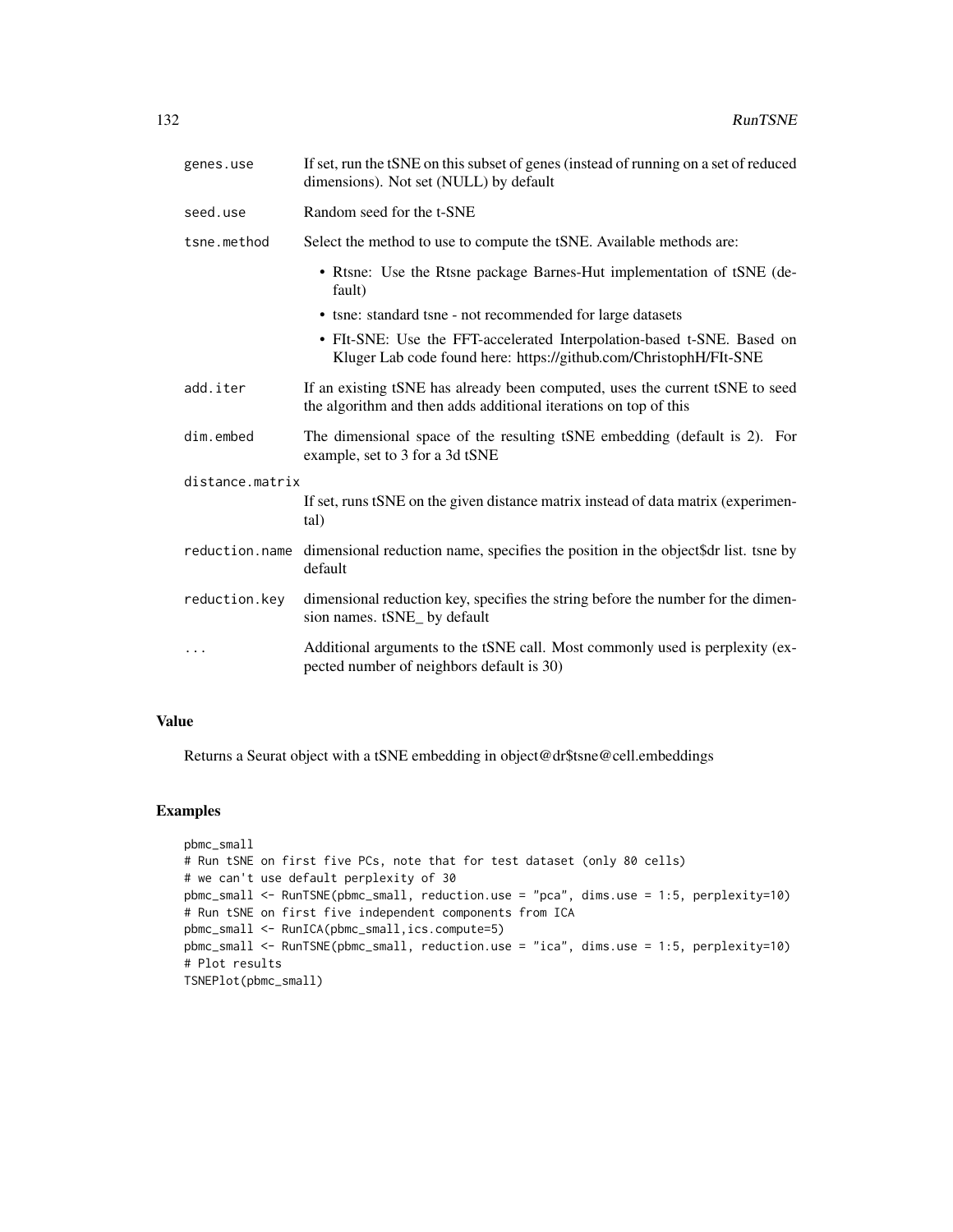Runs the Uniform Manifold Approximation and Projection (UMAP) dimensional reduction technique. To run, you must first install the umap-learn python package (e.g. via pip install umaplearn). Details on this package can be found here: <https://github.com/lmcinnes/umap>. For a more in depth discussion of the mathematics underlying UMAP, see the ArXiv paper here: <https://arxiv.org/abs/1802.03426>.

#### Usage

```
RunUMAP(object, cells.use = NULL, dims.use = 1:5, reduction.use = "pca",
  genes.use = NULL, assay.use = "RNA", max.dim = 2L,
  reduction.name = "umap", reduction.key = "UMAP", n_neighbors = 30L,
 min\_dist = 0.3, metric = "correlation", seed.use = 42, ...)
```
#### Arguments

| object         | Seurat object                                                                                                                                                                                                                                                                                                         |
|----------------|-----------------------------------------------------------------------------------------------------------------------------------------------------------------------------------------------------------------------------------------------------------------------------------------------------------------------|
| cells.use      | Which cells to analyze (default, all cells)                                                                                                                                                                                                                                                                           |
| dims.use       | Which dimensions to use as input features, used only if genes. use is NULL                                                                                                                                                                                                                                            |
| reduction.use  | Which dimensional reduction (PCA or ICA) to use for the UMAP input. Default<br>is PCA                                                                                                                                                                                                                                 |
| genes.use      | If set, run UMAP on this subset of genes (instead of running on a set of reduced<br>dimensions). Not set (NULL) by default                                                                                                                                                                                            |
| assay.use      | Assay to pull data for when using genes.use                                                                                                                                                                                                                                                                           |
| max.dim        | Max dimension to keep from UMAP procedure.                                                                                                                                                                                                                                                                            |
| reduction.name | dimensional reduction name, specifies the position in the object\$dr list. umap<br>by default                                                                                                                                                                                                                         |
| reduction.key  | dimensional reduction key, specifies the string before the number for the dimen-<br>sion names. UMAP by default                                                                                                                                                                                                       |
| n_neighbors    | This determines the number of neighboring points used in local approximations<br>of manifold structure. Larger values will result in more global structure being<br>preserved at the loss of detailed local structure. In general this parameter should<br>often be in the range 5 to 50.                             |
| min_dist       | min_dist: This controls how tightly the embedding is allowed compress points<br>together. Larger values ensure embedded points are more evenly distributed,<br>while smaller values allow the algorithm to optimise more accurately with regard<br>to local structure. Sensible values are in the range 0.001 to 0.5. |
| metric         | metric: This determines the choice of metric used to measure distance in the<br>input space. A wide variety of metrics are already coded, and a user defined<br>function can be passed as long as it has been JITd by numba.                                                                                          |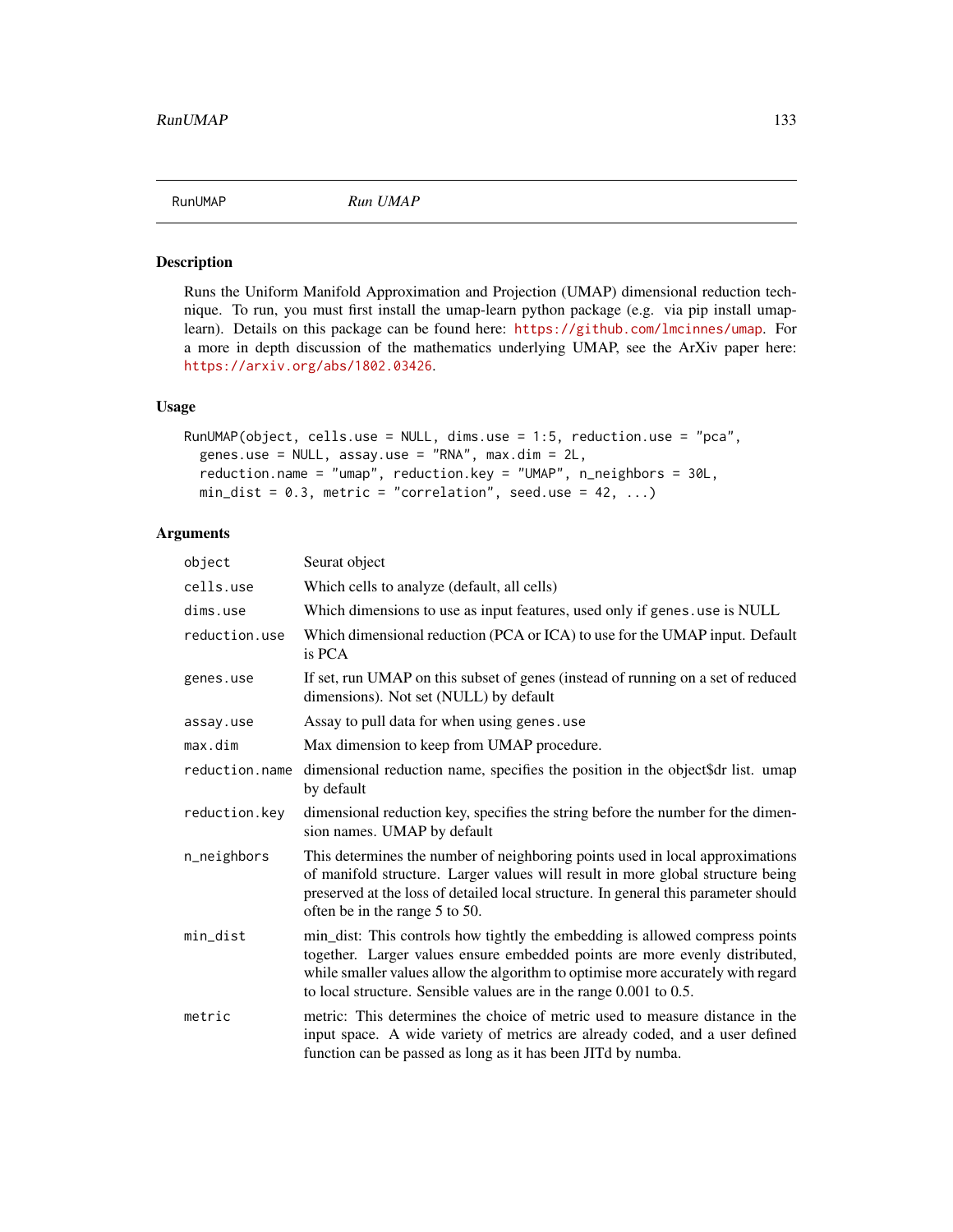| seed.use             | Set a random seed. By default, sets the seed to 42. Setting NULL will not set a<br>seed. |
|----------------------|------------------------------------------------------------------------------------------|
| $\ddot{\phantom{0}}$ | Additional arguments to the umap                                                         |

# Value

Returns a Seurat object containing a UMAP representation

#### References

McInnes, L, Healy, J, UMAP: Uniform Manifold Approximation and Projection for Dimension Reduction, ArXiv e-prints 1802.03426, 2018

#### Examples

```
## Not run:
pbmc_small
# Run UMAP map on first 5 PCs
pbmc_small <- RunUMAP(object = pbmc_small, dims.use = 1:5)
# Plot results
DimPlot(object = pbmc_small, reduction.use = 'umap')
## End(Not run)
```
SampleUMI *Sample UMI*

# Description

Downsample each cell to a specified number of UMIs. Includes an option to upsample cells below specified UMI as well.

## Usage

```
SampleUMI(data, max.umi = 1000, upsample = FALSE, progress.bar = FALSE)
```
#### Arguments

| data         | Matrix with the raw count data              |
|--------------|---------------------------------------------|
| max.umi      | Number of UMIs to sample to                 |
| upsample     | Upsamples all cells with fewer than max.umi |
| progress.bar | Display the progress bar                    |

# Value

Matrix with downsampled data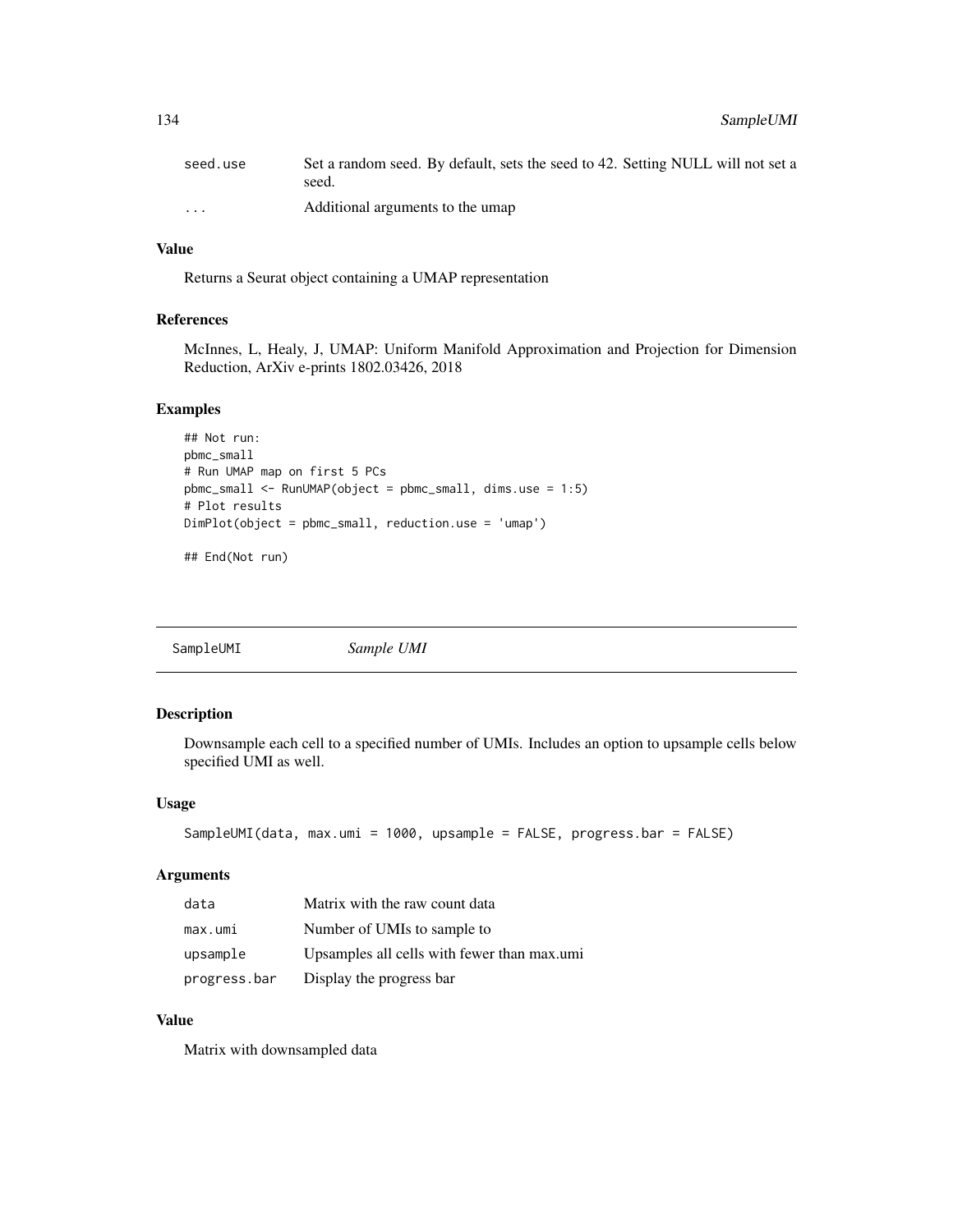# SaveClusters 135

# Examples

```
raw_data = as_matrix(x = phmc_smallGraw.data)
downsampled = SampleUMI(data = raw_data)
head(x = downsampled)
```
#### SaveClusters *Save cluster assignments to a TSV file*

# Description

Save cluster assignments to a TSV file

# Usage

SaveClusters(object, file)

#### Arguments

| object | Seurat object with cluster assignments       |
|--------|----------------------------------------------|
| file   | Path to file to write cluster assignments to |

# Value

No return value. Writes clusters assignments to specified file.

# Examples

```
## Not run:
pbmc_small
file.loc <- "~/Desktop/cluster_assignments.tsv"
SaveClusters(object = pbmc_small, file = file.loc)
```
## End(Not run)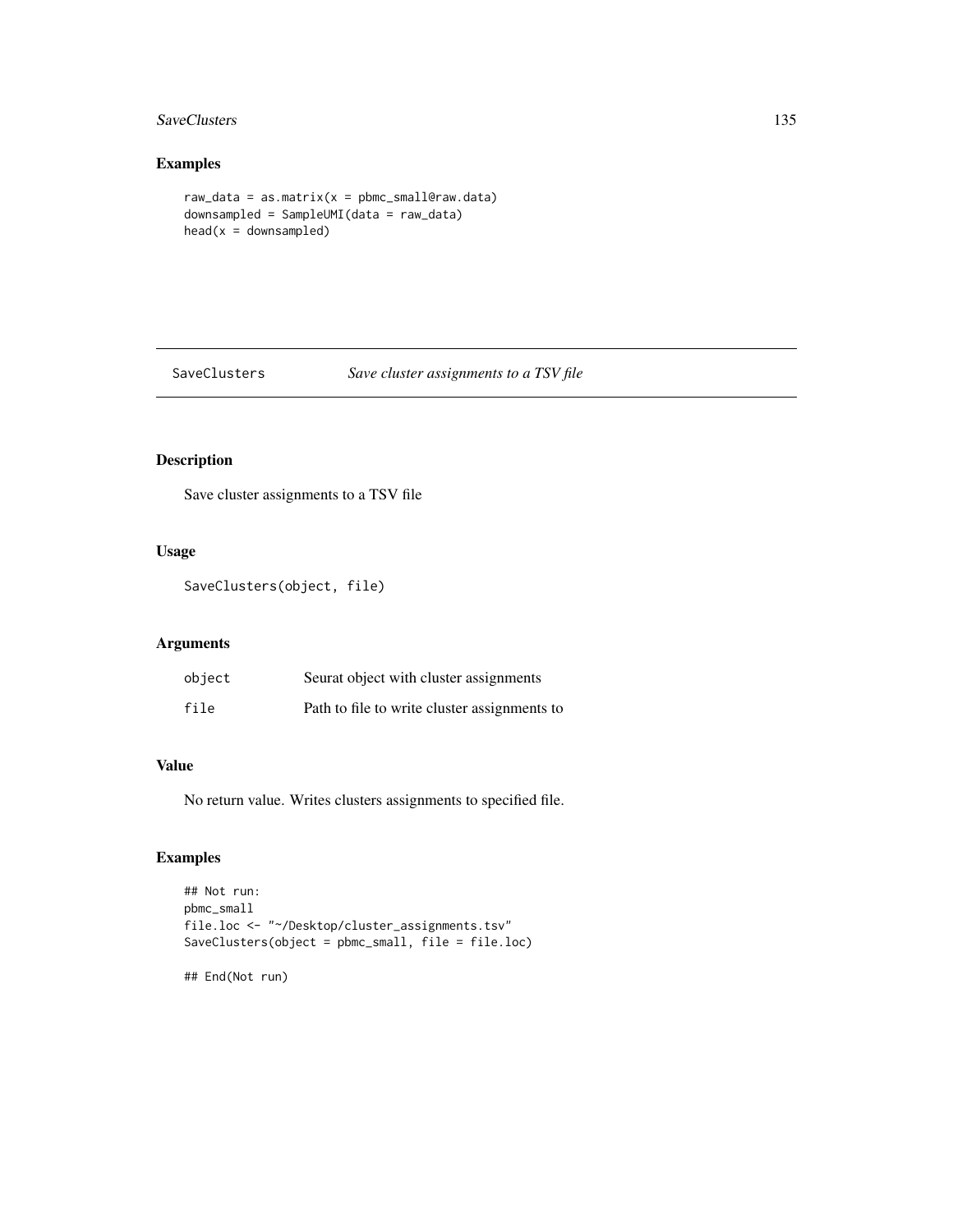Scales and centers genes in the dataset. If variables are provided in vars.to.regress, they are individually regressed against each gene, and the resulting residuals are then scaled and centered.

# Usage

```
ScaleData(object, genes.use = NULL, data.use = NULL, vars.to.regress,
 model.use = "linear", use.umi = FALSE, do.scale = TRUE,
  do.center = TRUE, scale.max = 10, block.size = 1000,
  min.cells.to.block = 3000, display.progress = TRUE, assay.type = "RNA",
  do.\text{cpp} = \text{TRUE}, \text{ check.} for.norm = TRUE, do.\text{par} = \text{FALSE}, \text{ num.} \text{cores} = 1)
```
# Arguments

| object             | Seurat object                                                                                                                                                                                                                                                      |  |
|--------------------|--------------------------------------------------------------------------------------------------------------------------------------------------------------------------------------------------------------------------------------------------------------------|--|
| genes.use          | Vector of gene names to scale/center. Default is all genes in object@data.                                                                                                                                                                                         |  |
| data.use           | Can optionally pass a matrix of data to scale, default is object@data[genes.use,<br>I                                                                                                                                                                              |  |
| vars.to.regress    |                                                                                                                                                                                                                                                                    |  |
|                    | Variables to regress out (previously latent vars in RegressOut). For example,<br>nUMI, or percent.mito.                                                                                                                                                            |  |
| model.use          | Use a linear model or generalized linear model (poisson, negative binomial) for<br>the regression. Options are 'linear' (default), 'poisson', and 'negbinom'                                                                                                       |  |
| use.umi            | Regress on UMI count data. Default is FALSE for linear modeling, but auto-<br>matically set to TRUE if model.use is 'negbinom' or 'poisson'                                                                                                                        |  |
| do.scale           | Whether to scale the data.                                                                                                                                                                                                                                         |  |
| do.center          | Whether to center the data.                                                                                                                                                                                                                                        |  |
| scale.max          | Max value to return for scaled data. The default is 10. Setting this can help<br>reduce the effects of genes that are only expressed in a very small number of<br>cells. If regressing out latent variables and using a non-linear model, the default<br>is $50$ . |  |
| block.size         | Default size for number of genes to scale at in a single computation. Increasing<br>block.size may speed up calculations but at an additional memory cost.                                                                                                         |  |
| min.cells.to.block |                                                                                                                                                                                                                                                                    |  |
|                    | If object contains fewer than this number of cells, don't block for scaling calcu-<br>lations.                                                                                                                                                                     |  |
| display.progress   |                                                                                                                                                                                                                                                                    |  |
|                    | Displays a progress bar for scaling procedure                                                                                                                                                                                                                      |  |
| assay.type         | Assay to scale data for. Default is RNA. Can be changed for multimodal analy-<br>ses.                                                                                                                                                                              |  |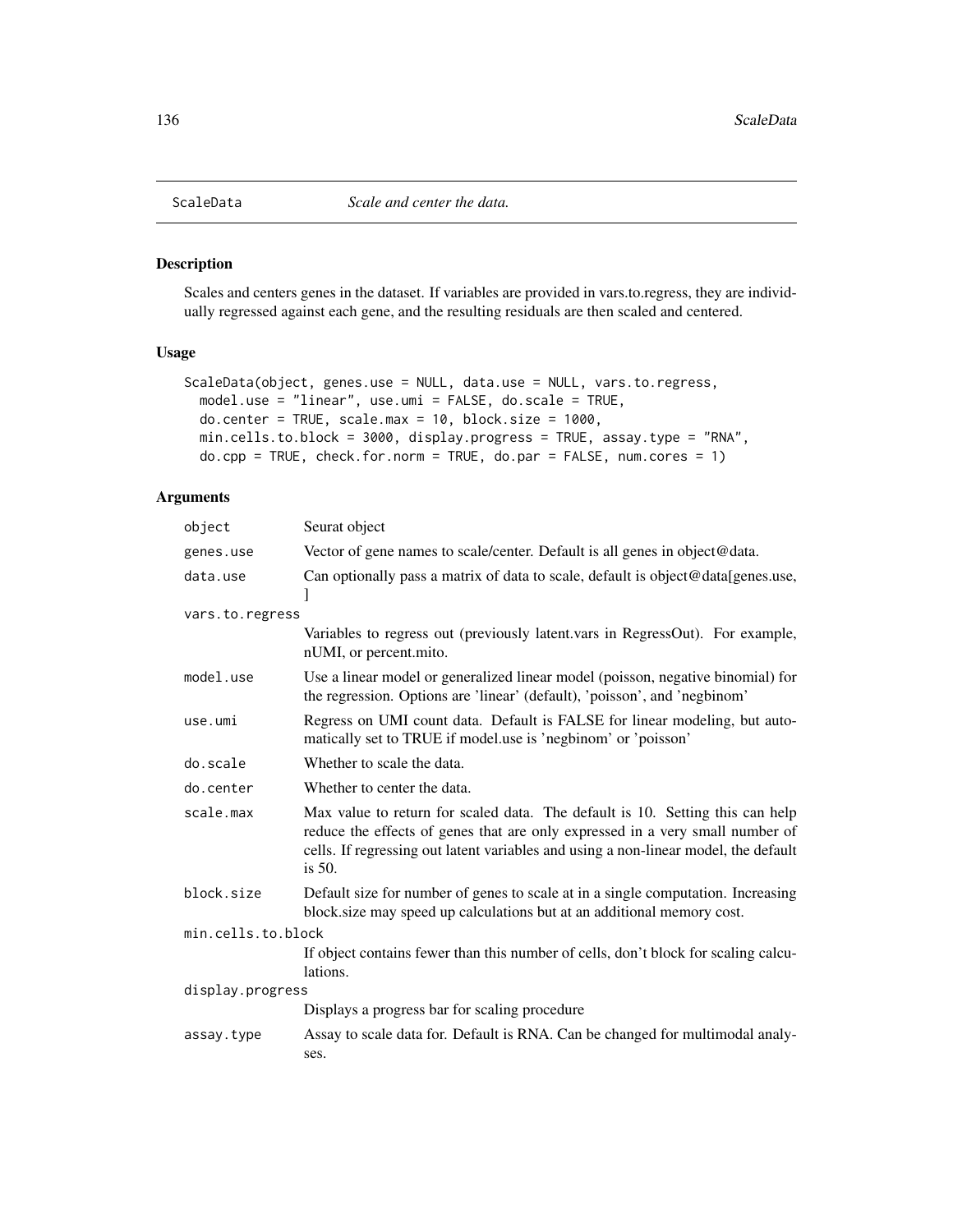#### ScaleDataR 137

| do.cpp    | By default (TRUE), most of the heavy lifting is done in c++. We've maintained<br>support for our previous implementation in R for reproducibility (set this to<br>FALSE) as results can change slightly due to differences in numerical precision<br>which could affect downstream calculations. |
|-----------|--------------------------------------------------------------------------------------------------------------------------------------------------------------------------------------------------------------------------------------------------------------------------------------------------|
|           | check, for, norm Check to see if data has been normalized, if not, output a warning (TRUE by<br>default)                                                                                                                                                                                         |
| do.par    | use parallel processing for regressing out variables faster. If set to TRUE, will<br>use half of the machines available cores (FALSE by default)                                                                                                                                                 |
| num.cores | If do.par $=$ TRUE, specify the number of cores to use.                                                                                                                                                                                                                                          |

## Details

ScaleData now incorporates the functionality of the function formerly known as RegressOut (which regressed out given the effects of provided variables and then scaled the residuals). To make use of the regression functionality, simply pass the variables you want to remove to the vars.to.regress parameter.

Setting center to TRUE will center the expression for each gene by subtracting the average expression for that gene. Setting scale to TRUE will scale the expression level for each gene by dividing the centered gene expression levels by their standard deviations if center is TRUE and by their root mean square otherwise.

## Value

Returns a seurat object with object@scale.data updated with scaled and/or centered data.

#### Examples

```
pbmc_small <- ScaleData(object = pbmc_small)
## Not run:
# To regress out certain effects
pbmc_small = ScaleData(object = pbmc_small, vars.to.regress = effects_list)
```
## End(Not run)

ScaleDataR *Old R based implementation of ScaleData. Scales and centers the data*

#### Description

Old R based implementation of ScaleData. Scales and centers the data

## Usage

```
ScaleDataR(object, genes.use = NULL, data.use = NULL, do.scale = TRUE,
 do.center = TRUE, scale.max = 10)
```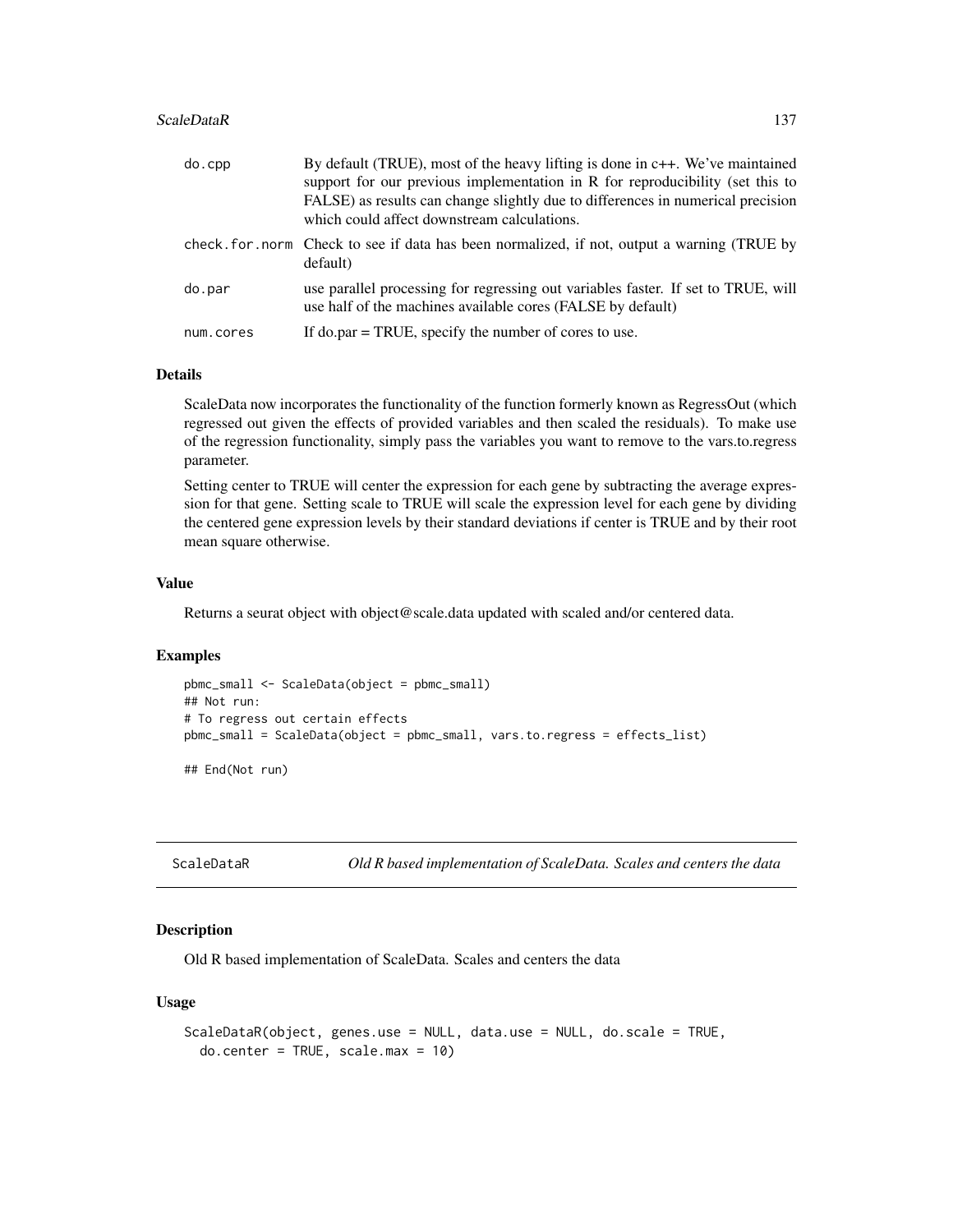## Arguments

| object    | Seurat object                                                                                                                                                            |
|-----------|--------------------------------------------------------------------------------------------------------------------------------------------------------------------------|
| genes.use | Vector of gene names to scale/center. Default is all genes in object@data.                                                                                               |
| data.use  | Can optionally pass a matrix of data to scale, default is object@data[genes.use,]                                                                                        |
| do.scale  | Whether to scale the data.                                                                                                                                               |
| do.center | Whether to center the data.                                                                                                                                              |
| scale.max | Max value to accept for scaled data. The default is 10. Setting this can help<br>reduce the effects of genes that are only expressed in a very small number of<br>cells. |

# Value

Returns a seurat object with object@scale.data updated with scaled and/or centered data.

# Examples

```
## Not run:
pbmc_small <- ScaleDataR(object = pbmc_small)
## End(Not run)
```

```
SetAllIdent Switch identity class definition to another variable
```
# Description

Switch identity class definition to another variable

#### Usage

```
SetAllIdent(object, id = NULL)
```
# Arguments

| object | Seurat object                                                                                                                                                                        |
|--------|--------------------------------------------------------------------------------------------------------------------------------------------------------------------------------------|
| id     | Variable to switch identity class to (for example, 'DBclust.ident', the output of<br>density clustering) Default is original - the original annotation pulled from the<br>cell name. |

# Value

A Seurat object where object@ident has been appropriately modified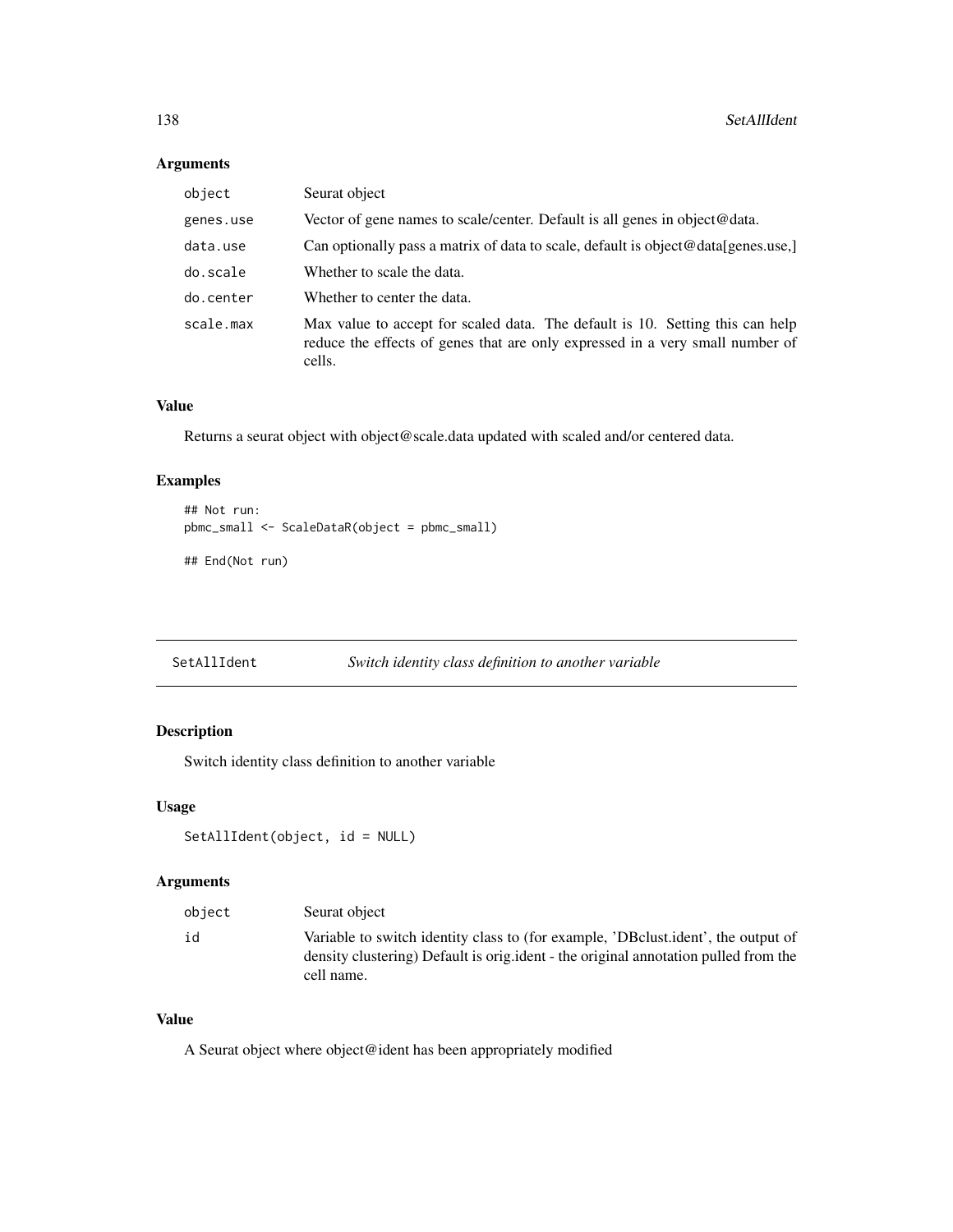# SetAssayData 139

#### Examples

```
head(x = pbmc\_small@ident)pbmc_small <- SetAllIdent(object = pbmc_small, id = 'orig.ident')
head(x = pbmc\_small@ident)
```
#### SetAssayData *Assay Data Mutator Function*

# Description

Store information for specified assay, for multimodal analysis. new.data needs to have cells as the columns and measurement features (e.g. genes, proteins, etc ...) as rows. Additionally, all the cell names in the new.data must match the cell names in the object (object@cell.names).

#### Usage

SetAssayData(object, assay.type, slot, new.data)

# Arguments

| object     | Seurat object                                                                    |
|------------|----------------------------------------------------------------------------------|
| assay.type | Type of assay to fetch data for (default is RNA)                                 |
| slot       | Specific information to pull (i.e. raw.data, data, scale.data,). Default is data |
| new.data   | New data to insert                                                               |

## Value

Seurat object with updated slot

```
# Simulate CITE-Seq results
df \leq t(x = data.frame(
  x = round(x = rnorm(n = 80, mean = 20, sd = 2)),y = round(x = rhinom(n = 80, size = 100, prob = 0.2)),row.names = pbmc_small@cell.names
))
pbmc_small <- SetAssayData(
  object = pbmc_small,
  assay.type = 'CITE',
 new.data = df,
  slot = 'data'
)
pbmc_small@assay
```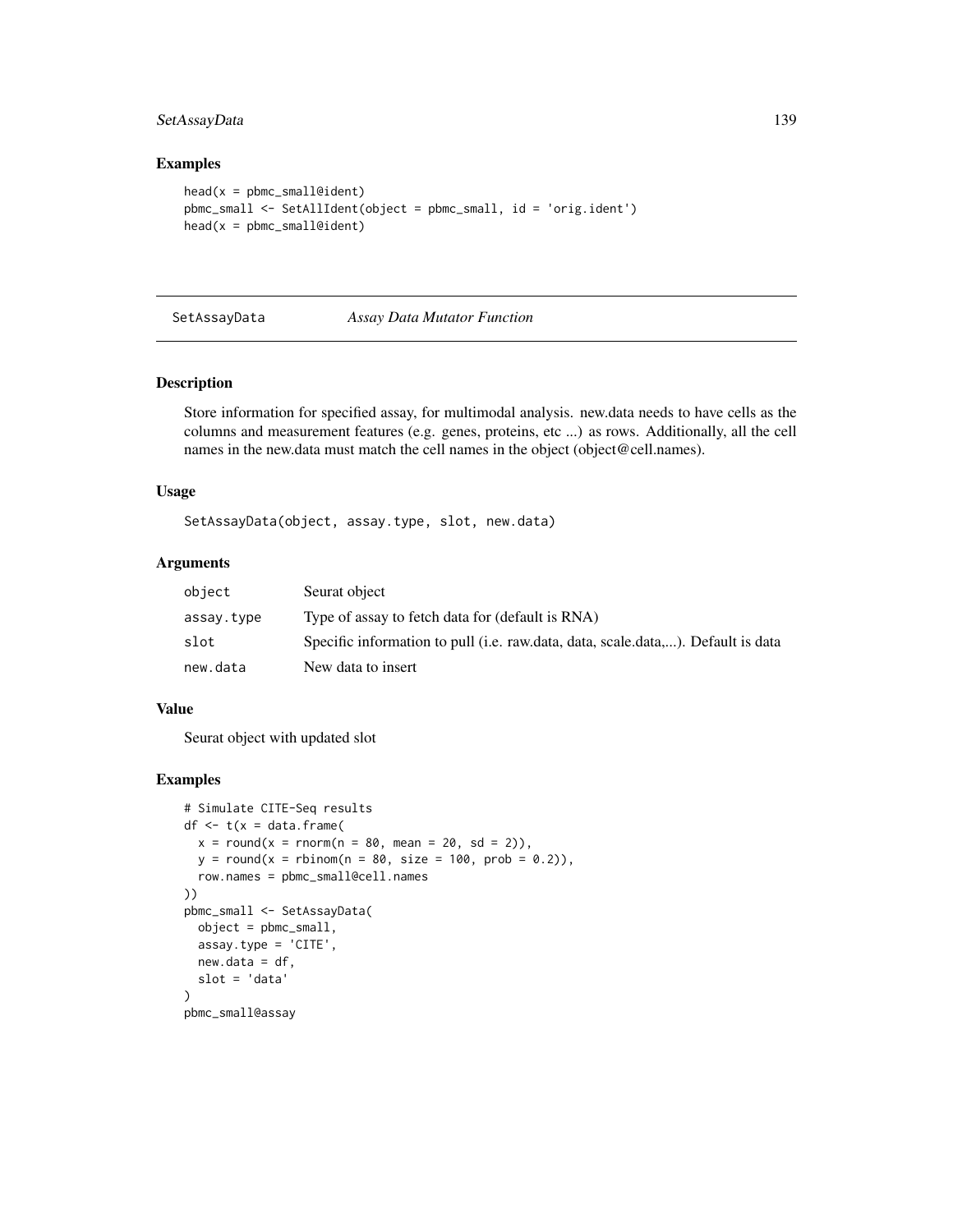Easily set the cluster assignments using the output of GetClusters() — a dataframe with cell names as the first column and cluster assignments as the second.

## Usage

```
SetClusters(object, clusters = NULL)
```
# Arguments

| object   | Seurat object                                                                            |
|----------|------------------------------------------------------------------------------------------|
| clusters | A data frame containing the cell names and cluster assignments to set for the<br>object. |

# Value

Returns a Seurat object with the identities set to the cluster assignments that were passed.

#### Examples

```
pbmc_small
# Get clusters as a dataframe with GetClusters.
clusters <- GetClusters(object = pbmc_small)
# Use SetClusters to set cluster IDs
pbmc_small <- SetClusters(object = pbmc_small, clusters = clusters)
```

| SetDimReduction | Dimensional Reduction Mutator Function |
|-----------------|----------------------------------------|
|-----------------|----------------------------------------|

# Description

Set information for specified stored dimensional reduction analysis

# Usage

SetDimReduction(object, reduction.type, slot, new.data)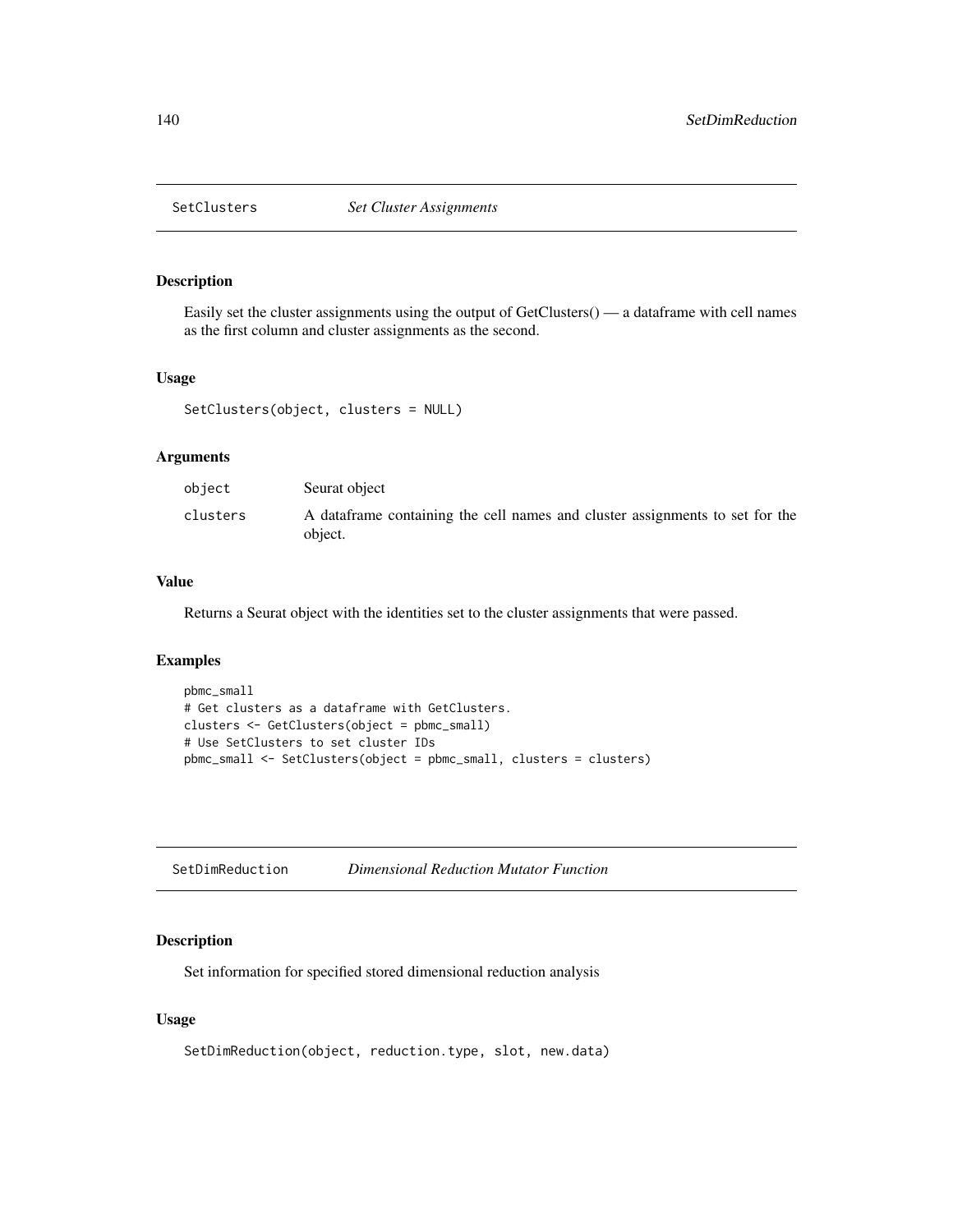#### SetIdent 141

# Arguments

| object   | Seurat object                                                                                                                                  |
|----------|------------------------------------------------------------------------------------------------------------------------------------------------|
|          | reduction. type Type of dimensional reduction to set                                                                                           |
| slot     | Specific information to set (must be one of the following: "cell.embeddings",<br>"gene.loadings", "gene.loadings.full", "sdev", "key", "misc") |
| new.data | New data to set                                                                                                                                |

# Value

Seurat object with updated slot

## Examples

```
pbmc_small
# Simulate adding a new dimensional reduction
new.cell.embeddings <- GetCellEmbeddings(object = pbmc_small, reduction.type = "pca")
new.gene.loadings <- GetGeneLoadings(object = pbmc_small, reduction.type = "pca")
SetDimReduction(
  object = pbmc_small,
  reduction.type = "new.pca",
  slot = "cell.embeddings",
 new.data = new.cell.embeddings
)
SetDimReduction(
  object = pbmc_small,
  reduction.type = "new.pca",
  slot = "gene.loadings",
  new.data = new.gene.loadings
\overline{)}
```
SetIdent *Set identity class information*

# Description

Sets the identity class value for a subset (or all) cells

# Usage

SetIdent(object, cells.use = NULL, ident.use = NULL)

# Arguments

| object    | Seurat object                                                         |
|-----------|-----------------------------------------------------------------------|
| cells.use | Vector of cells to set identity class info for (default is all cells) |
| ident.use | Vector of identity class values to assign (character vector)          |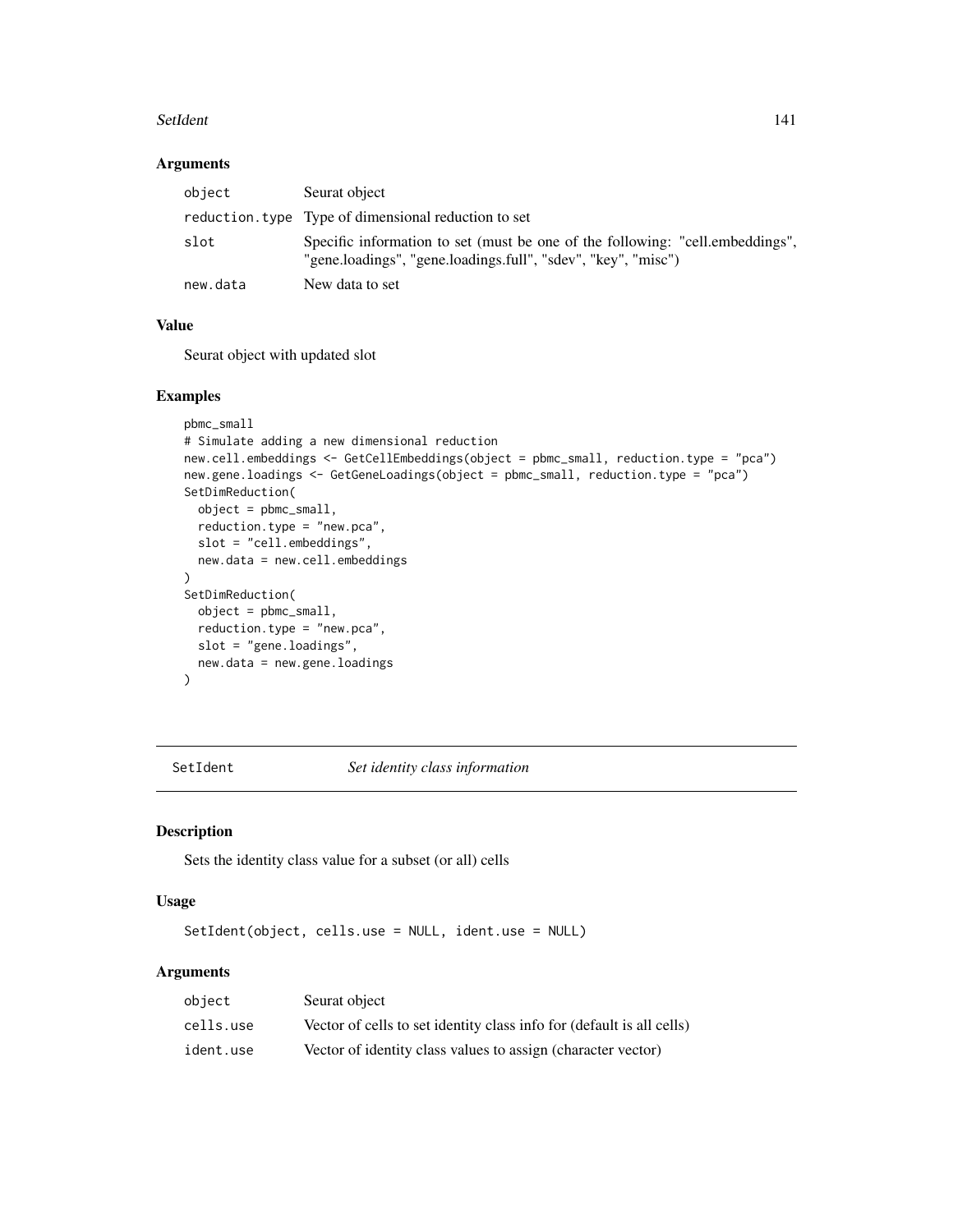#### 142 seurat

# Value

A Seurat object where object@ident has been appropriately modified

#### Examples

```
cluster2 \leq WhichCells(object = pbmc_small, ident = 2)
pbmc_small@ident[cluster2]
pbmc_small <- SetIdent(
 object = pbmc_small,
 cells.use = cluster2,
 ident.use = 'cluster_2'
)
pbmc_small@ident[cluster2]
```
seurat *The Seurat Class*

#### Description

The Seurat object is the center of each single cell analysis. It stores all information associated with the dataset, including data, annotations, analyes, etc. All that is needed to construct a Seurat object is an expression matrix (rows are genes, columns are cells), which should be log-scale

#### Details

Each Seurat object has a number of slots which store information. Key slots to access are listed below.

## **Slots**

raw.data The raw project data

data The normalized expression matrix (log-scale)

- scale.data scaled (default is z-scoring each gene) expression matrix; used for dimmensional reduction and heatmap visualization
- var.genes Vector of genes exhibiting high variance across single cells
- is.expr Expression threshold to determine if a gene is expressed (0 by default)

ident THe 'identity class' for each cell

meta.data Contains meta-information about each cell, starting with number of genes detected (nGene) and the original identity class (orig.ident); more information is added using AddMetaData

project.name Name of hte project (for record keeping)

dr List of stored dimmensional reductions; named by technique

- assay List of additional assays for multimodal analysis; named by technique
- hvg.info The output of the mean/variability analysis for all genes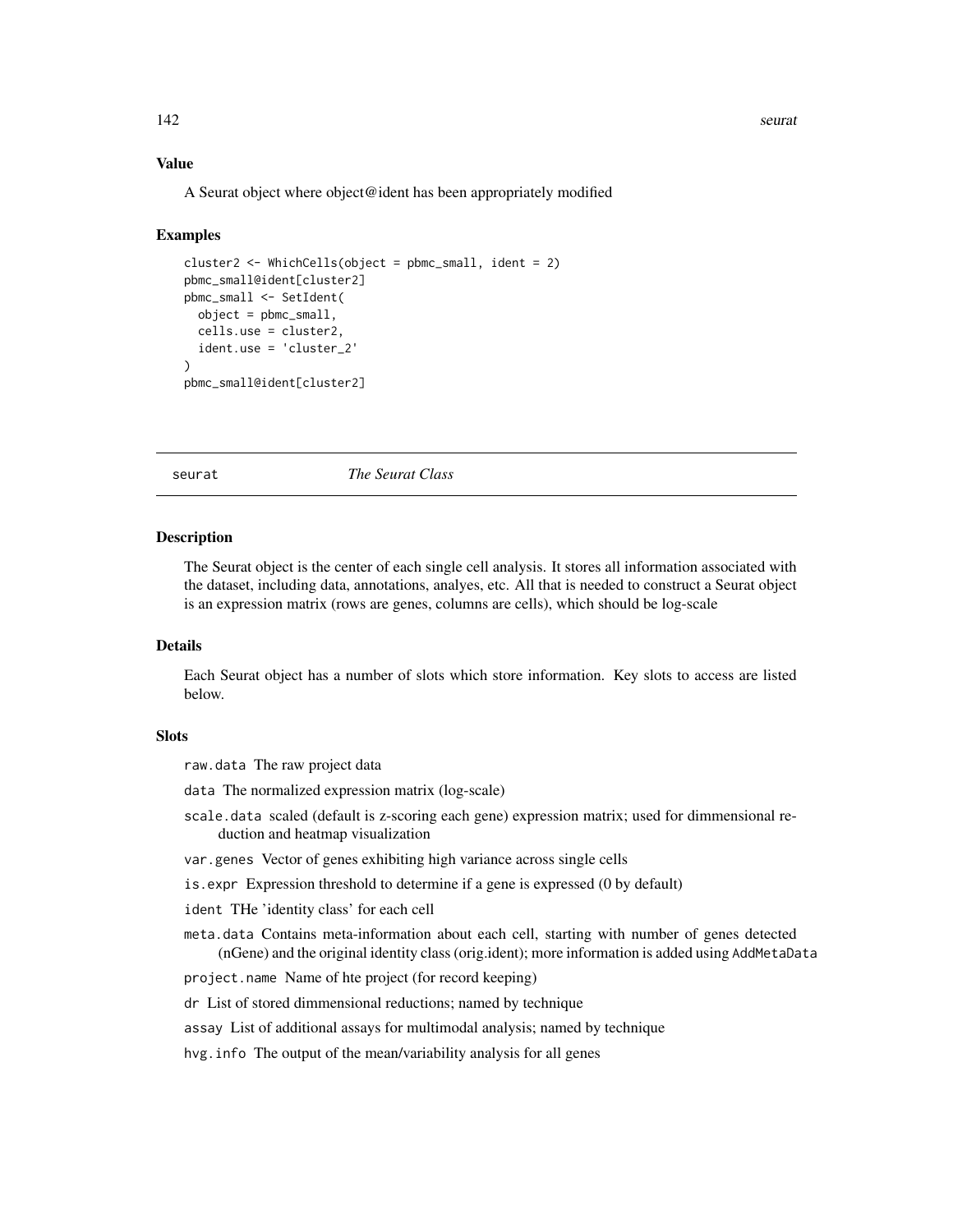# Seurat-deprecated 143

imputed Matrix of imputed gene scores

cell.names Names of all single cells (column names of the expression matrix)

cluster.tree List where the first element is a phylo object containing the phylogenetic tree relating different identity classes

snn Spare matrix object representation of the SNN graph

calc.params Named list to store all calculation-related parameter choices

kmeans Stores output of gene-based clustering from DoKMeans

spatial Stores internal data and calculations for spatial mapping of single cells

misc Miscellaneous spot to store any data alongisde the object (for example, gene lists)

version Version of package used in object creation

Seurat-deprecated *Deprecated function(s) in the Seurat package*

#### Description

These functions are provided for compatibility with older version of the Seurat package. They may eventually be completely removed.

## Usage

vlnPlot(...)

#### Arguments

... Parameters to be passed to the modern version of the function

# Details

| vlnPlot          | now a synonym for VlnPlot        |
|------------------|----------------------------------|
| subsetData       | now a synonym for SubsetData     |
| рса              | now a synonym for RunPCA         |
| <b>PCA</b>       | now a synonym for PCA            |
| project.pca      | now a synonym for ProjectPCA     |
| viz.pca          | now a synonym for VizPCA         |
| set.ident        | now a synonym for SetIdent       |
| pca.plot         | now a synonym for PCAPlot        |
| pcHeatmap        | now a synonym for PCHeatmap      |
| jackStraw        | now a synonym for JackStraw      |
| jackStrawPlot    | now a synonym for JackStrawPlot  |
| run_tsne         | now a synonym for RunTSNE        |
| tsne.plot        | now a synonym for TSNEPlot       |
| find.markers     | now a synonym for FindMarkers    |
| find_all_markers | now a synonym for FindAllMarkers |
| genePlot         | now a synonym for GenePlot       |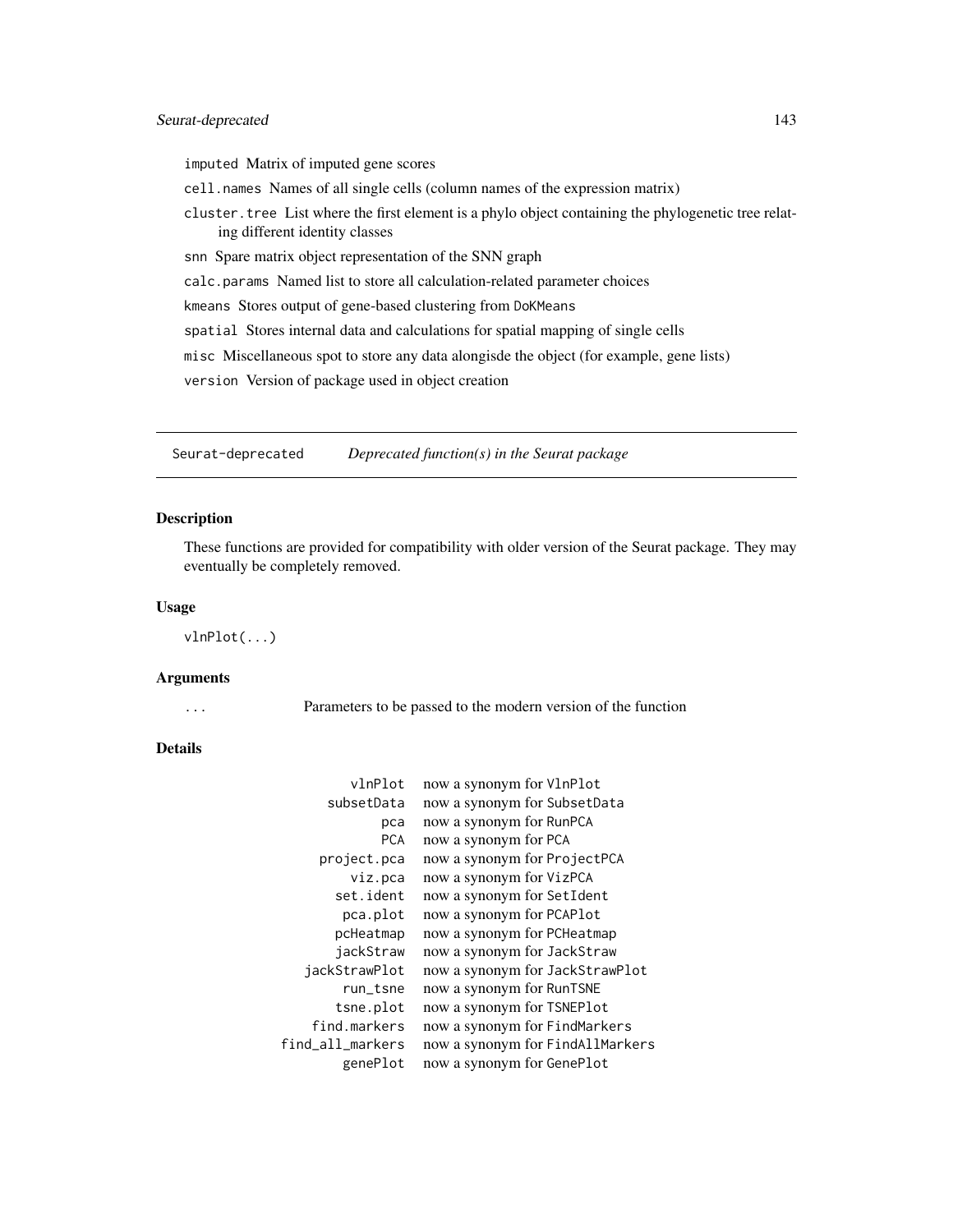feature.plot now a synonym for FeaturePlot buildClusterTree now a synonym for BuildClusterTree plotClusterTree now a synonym for PlotClusterTree plotNoiseModel has been removed and may be replaced at a later date add\_samples now a synonym for AddSamples subsetCells now deleted project.samples has been removed and may be replaced at a later date run\_diffusion now a synonym for RunDiffusion ica now a synonym for RunICA ICA now a synonym for RunICA cluster.alpha now a synonym for AverageDetectionRate average.pca now a synonym for AveragePCA average.expression now a synonym for AverageExpression icTopGenes now a synonym for ICTopGenes pcTopGenes now a synonym for PCTopGenes pcTopCells now a synonym for PCTopCells fetch.data now a synonym for FetchData viz.ica now a synonym for VizIca regulatorScore now deleted find.markers.node now a synonym for FindMarkersNode diffExp.test now a synonym for DiffExpTest tobit.test now a synonym for TobitTest batch.gene has been removed and may be restored at a later date marker.test now a synonym for MarkerTest which.cells now a synonym for WhichCells set.all.ident now a synonym for SetAllIdent rename.ident now a synonym for RenameIdent posterior.plot now a synonym for PosteriorPlot map.cell has been deprecated get.centroids now a synonym for GetCentroids refined.mapping now a synonym for RefinedMapping initial.mapping now a synonym for InitialMapping calc.insitu now a synonym for CalcInsitu fit.gene.k now a synonym for FitGeneK fit.gene.mix now a synonym for FitGeneMix addSmoothedScore now a synonym for AddSmoothedScore addImputedScore now a synonym for AddImputedScore getNewScore has been removed without replacement calcNoiseModels has been removed and may be replaced at a later date feature.plot.keynote has been removed without replacement feature.heatmap now a synonym for FeatureHeatmap ica.plot now a synonym for ICAPlot spatial.de has been removed and may be replaced at a later date DBclust\_dimension now a synonym for DBClustDimension Kclust\_dimension now a synonym for KClustDimension pca.sig.genes now a synonym for PCASigGenes doHeatMap now a synonym for DoHeatMap icHeatmap now a synonym for ICHeatmap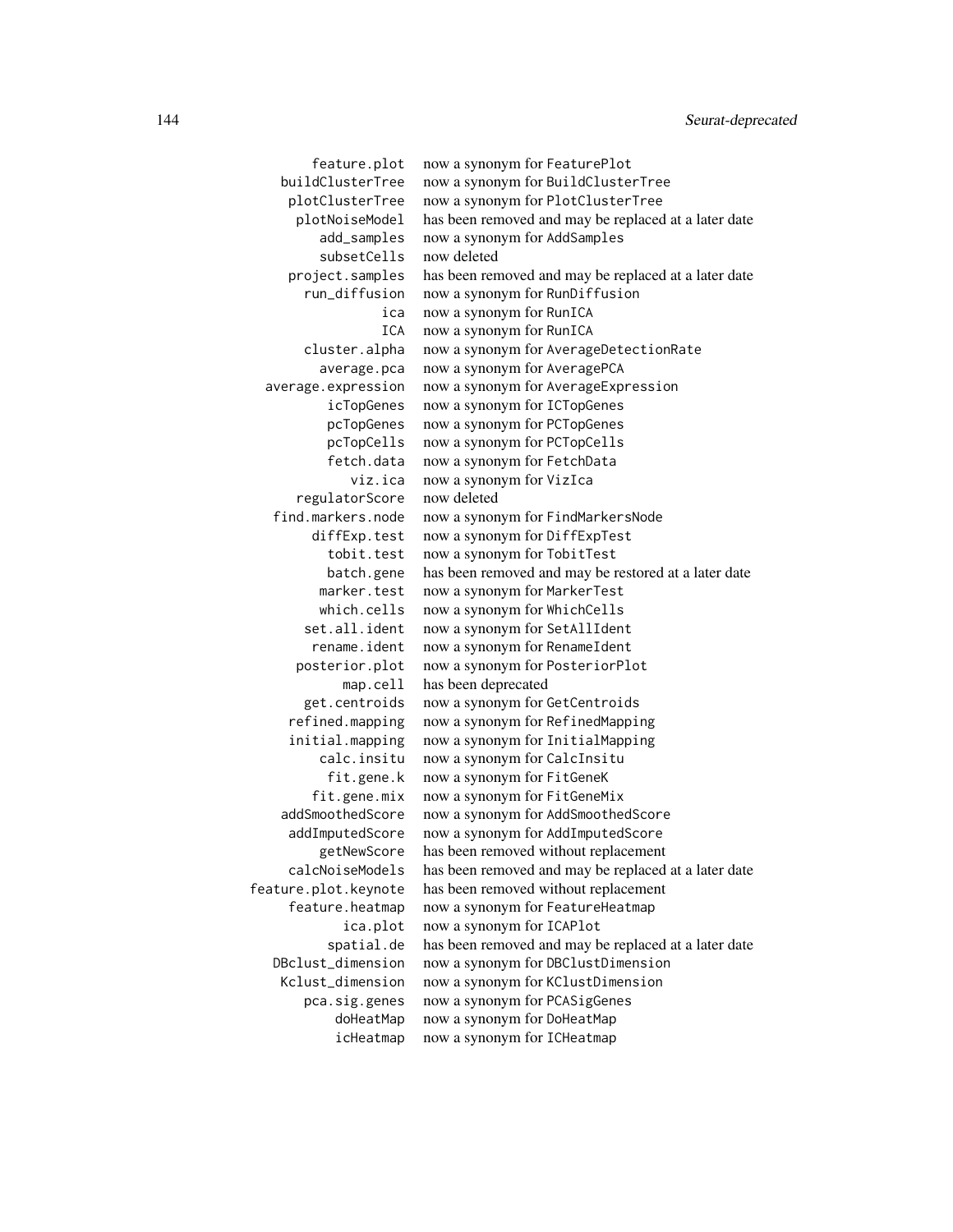#### <span id="page-144-0"></span>Shuffle 145

| doKMeans                   | now a synonym for DoKMeans                           |
|----------------------------|------------------------------------------------------|
| genes.in.cluster           | now a synonym for GenesInCluster                     |
| kMeansHeatmap              | now a synonym for KMeansHeatmap                      |
| cell.cor.matrix            | has been removed and may be replaced at a later date |
| gene.cor.matrix            | has been removed and may be replaced at a later date |
| calinskiPlot               | has been removed and may be replaced at a later date |
| dot.plot                   | now a synonym for DotPlot                            |
| addMetaData                | now a synonym for AddMetaData                        |
| removePC                   | has been removed and may be replaced at a later date |
| geneScorePlot              | now deleted                                          |
| cellPlot                   | now a synonym for CellPlot                           |
| jackStraw.permutation.test | has been deleted                                     |
| jackStrawMC                | has been deleted                                     |
| jackStrawFull              | has been deleted                                     |
| PCAFast                    | now a synonym for PCA                                |
| writ.table                 | has been removed without replacement                 |
| jackRandom                 | has been removed without replacement                 |
| MeanVarPlot                | now a synonym for FindVariableGenes                  |
| myPalette                  | now a synonym for CustomPalette                      |
| minusr                     | now a synonym for SubsetRow                          |
| minusc                     | now a synonym for SubsetColumn                       |
| RegressOut                 | now part of ScaleData                                |
| VizClassification          | has been removed without replacement                 |
| JoyPlot                    | now a synonym for RidgePlot                          |

Shuffle *Shuffle a vector*

## Description

Shuffle a vector

## Usage

Shuffle(x)

## Arguments

x A vector

## Value

A vector with the same values of x, just in random order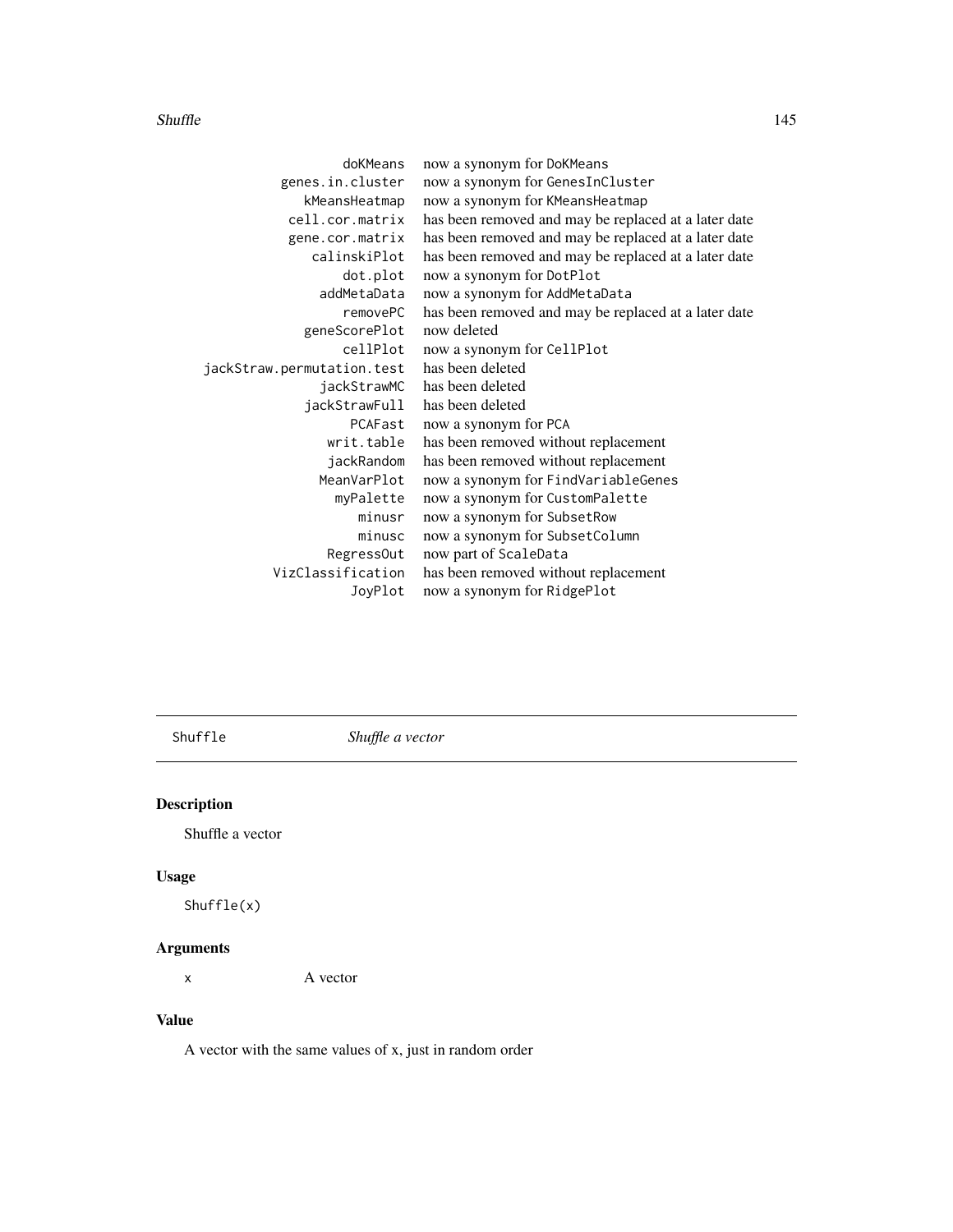#### Examples

```
v \leftarrow \text{seq}(10)v2 \le Shuffle(x = v)
v2
```
SplitDotPlotGG *Split Dot plot visualization*

#### Description

Intuitive way of visualizing how gene expression changes across different identity classes (clusters). The size of the dot encodes the percentage of cells within a class, while the color encodes the AverageExpression level of 'expressing' cells. Splits the cells into groups based on a grouping variable. Still in BETA

#### Usage

```
SplitDotPlotGG(object, grouping.var, genes.plot, gene.groups,
 cols.use = c("blue", "red"), col.min = -2.5, col.max = 2.5,
 dot.min = 0, dot.scale = 6, group.by, plot.legend = FALSE,
 do.return = FALSE, x.lab.rot = FALSE)
```
## Arguments

| object       | Seurat object                                                                           |
|--------------|-----------------------------------------------------------------------------------------|
| grouping.var | Grouping variable for splitting the dataset                                             |
| genes.plot   | Input vector of genes                                                                   |
| gene.groups  | Add labeling bars to the top of the plot                                                |
| cols.use     | colors to plot                                                                          |
| col.min      | Minimum scaled average expression threshold (everything smaller will be set to<br>this) |
| col.max      | Maximum scaled average expression threshold (everything larger will be set to<br>this)  |
| dot.min      | The fraction of cells at which to draw the smallest dot (default is $0.05$ ).           |
| dot.scale    | Scale the size of the points, similar to cex                                            |
| group.by     | Factor to group the cells by                                                            |
| plot.legend  | plots the legends                                                                       |
| do.return    | Return ggplot2 object                                                                   |
| x.lab.rot    | Rotate x-axis labels                                                                    |

## Value

default, no return, only graphical output. If do.return=TRUE, returns a ggplot2 object

<span id="page-145-0"></span>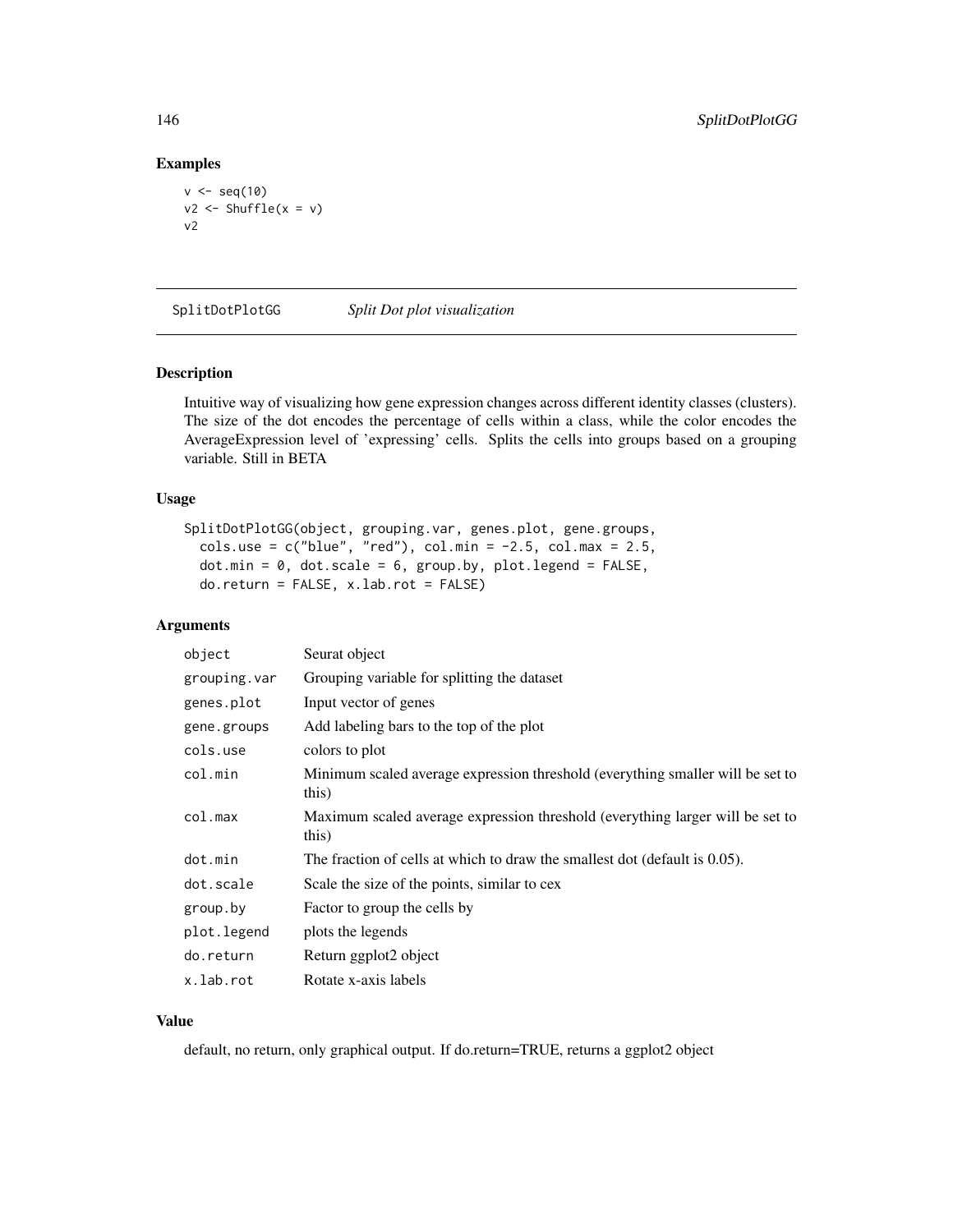## <span id="page-146-0"></span>SplitObject 147

#### Examples

```
# Create a simulated grouping variable
pbmc_small@meta.data$groups <- sample(
  x = c("g1", "g2"),size = length(x = pbmc\_small@cell.name),
  replace = TRUE
)
SplitDotPlotGG(pbmc_small, grouping.var = "groups", genes.plot = pbmc_small@var.genes[1:5])
```

```
SplitObject Splits object into a list of subsetted objects.
```
## Description

Splits object based on a single attribute into a list of subsetted objects, one for each level of the attribute. For example, useful for taking an object that contains cells from many patients, and subdividing it into patient-specific objects.

#### Usage

```
SplitObject(object, attribute.1 = "ident", ...)
```
#### Arguments

| object      | Seurat object                                                                                                                        |
|-------------|--------------------------------------------------------------------------------------------------------------------------------------|
| attribute.1 | Attribute for splitting. Default is "ident". Currently only supported for class-<br>level <i>(i.e. non-quantitative)</i> attributes. |
| $\cdots$    | Additional parameters to pass to SubsetData                                                                                          |

## Value

A named list of Seurat objects, each containing a subset of cells from the original object.

#### Examples

```
# Assign the test object a three level attribute
groups <- sample(c("group1", "group2", "group3"), size = 80, replace = TRUE)
names(groups) <- pbmc_small@cell.names
pbmc_small <- AddMetaData(object = pbmc_small, metadata = groups, col.name = "group")
obj.list <- SplitObject(pbmc_small, attribute.1 = "group")
```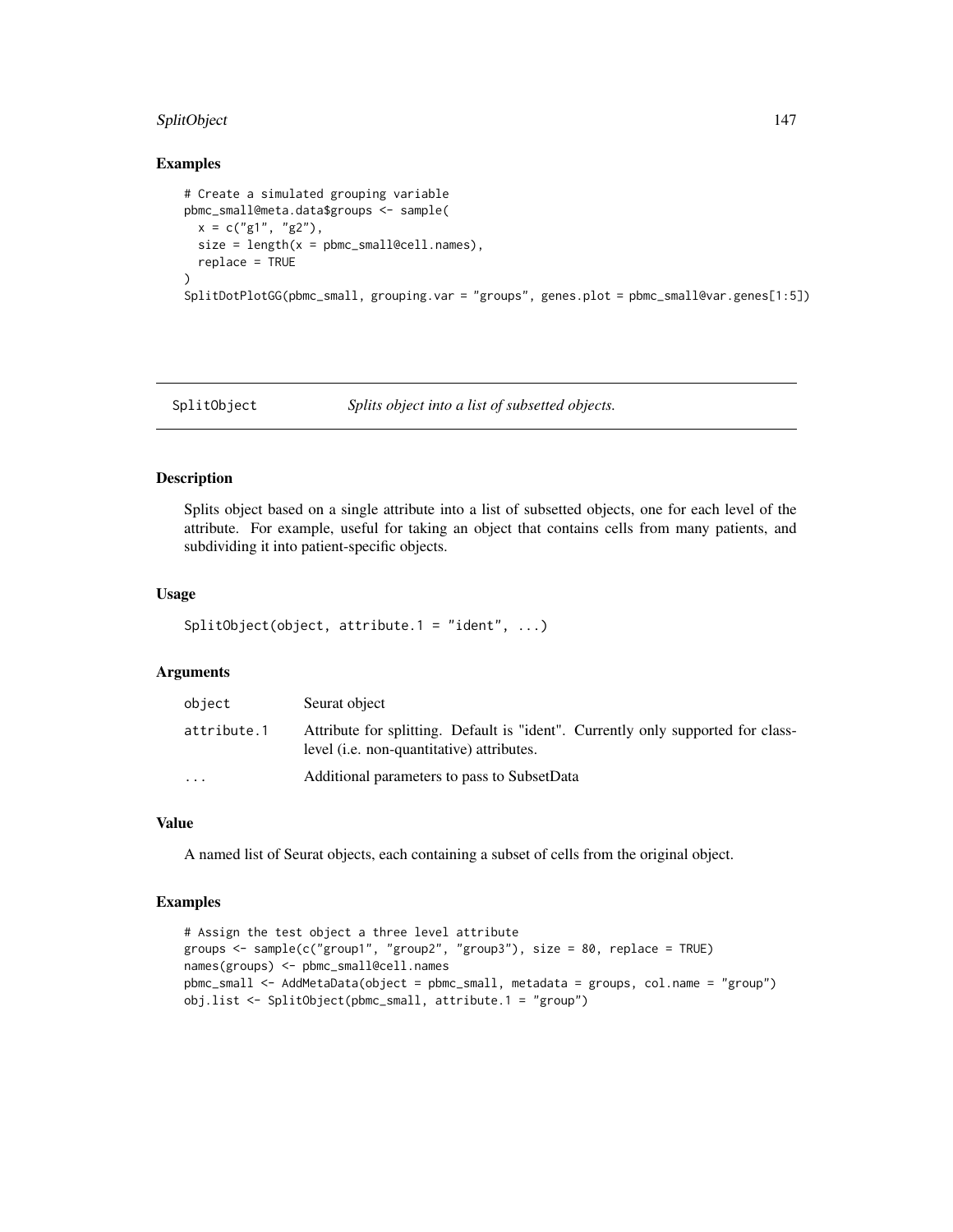<span id="page-147-0"></span>

#### Description

Stashes the identity in data.info to be retrieved later. Useful if, for example, testing multiple clustering parameters

#### Usage

```
StashIdent(object, save.name = "oldIdent")
```
#### Arguments

| object    | Seurat object                                                              |
|-----------|----------------------------------------------------------------------------|
| save.name | Store current object@ident under this column name in object@meta.data. Can |
|           | be easily retrived with SetAllIdent                                        |

#### Value

A Seurat object where object@ident has been appropriately modified

## Examples

```
head(x = pbmc\_small@meta.data)pbmc_small <- StashIdent(object = pbmc_small, save.name = 'cluster.ident')
head(x = pbmc_small@meta.data)
```
SubsetByPredicate *Return a subset of the Seurat object.*

## Description

Creates a Seurat object containing only a subset of the cells in the original object. Forms a dataframe by fetching the variables in vars.use, then subsets it using base::subset with predicate as the filter. Returns the corresponding subset of the Seurat object.

#### Usage

```
SubsetByPredicate(object, vars.use, predicate)
```

| object    | Seurat object                                                                       |
|-----------|-------------------------------------------------------------------------------------|
| vars.use  | Variables to fetch for use in base: subset. Character vector.                       |
| predicate | String to be parsed into an R expression and evaluated as an input to base: subset. |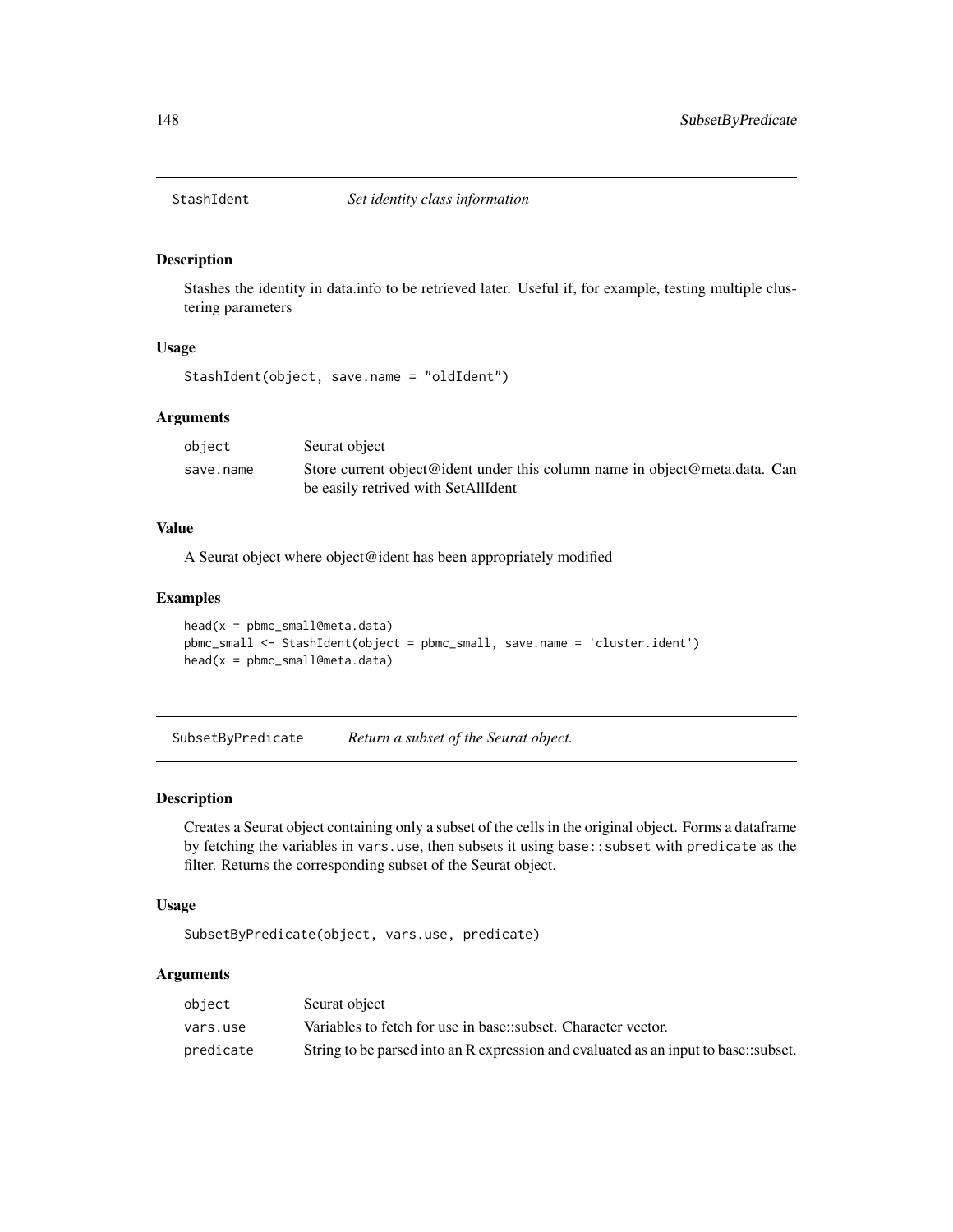## <span id="page-148-0"></span>SubsetColumn 149

## Examples

```
pbmc1 <- SubsetByPredicate(object = pbmc_small,
                     vars.use = c("nUMI", "res.1"),predicate = "nUMI < 200 & res.1=='3'")
pbmc1
```
SubsetColumn *Return a subset of columns for a matrix or data frame*

## Description

Return a subset of columns for a matrix or data frame

## Usage

SubsetColumn(data, code, invert = FALSE)

## Arguments

| data   | Matrix or data frame with column names   |
|--------|------------------------------------------|
| code   | Pattern for matching within column names |
| invert | Invert the search?                       |

## Value

Returns a subset of data. If invert = TRUE, returns data where colnames do not contain code, otherwise returns data where colnames contain code

## Examples

```
head(as.matrix(SubsetColumn(data = pbmc_small@raw.data, code = 'ATGC'))[, 1:4])
```
SubsetData *Return a subset of the Seurat object*

## Description

Creates a Seurat object containing only a subset of the cells in the original object. Takes either a list of cells to use as a subset, or a parameter (for example, a gene), to subset on.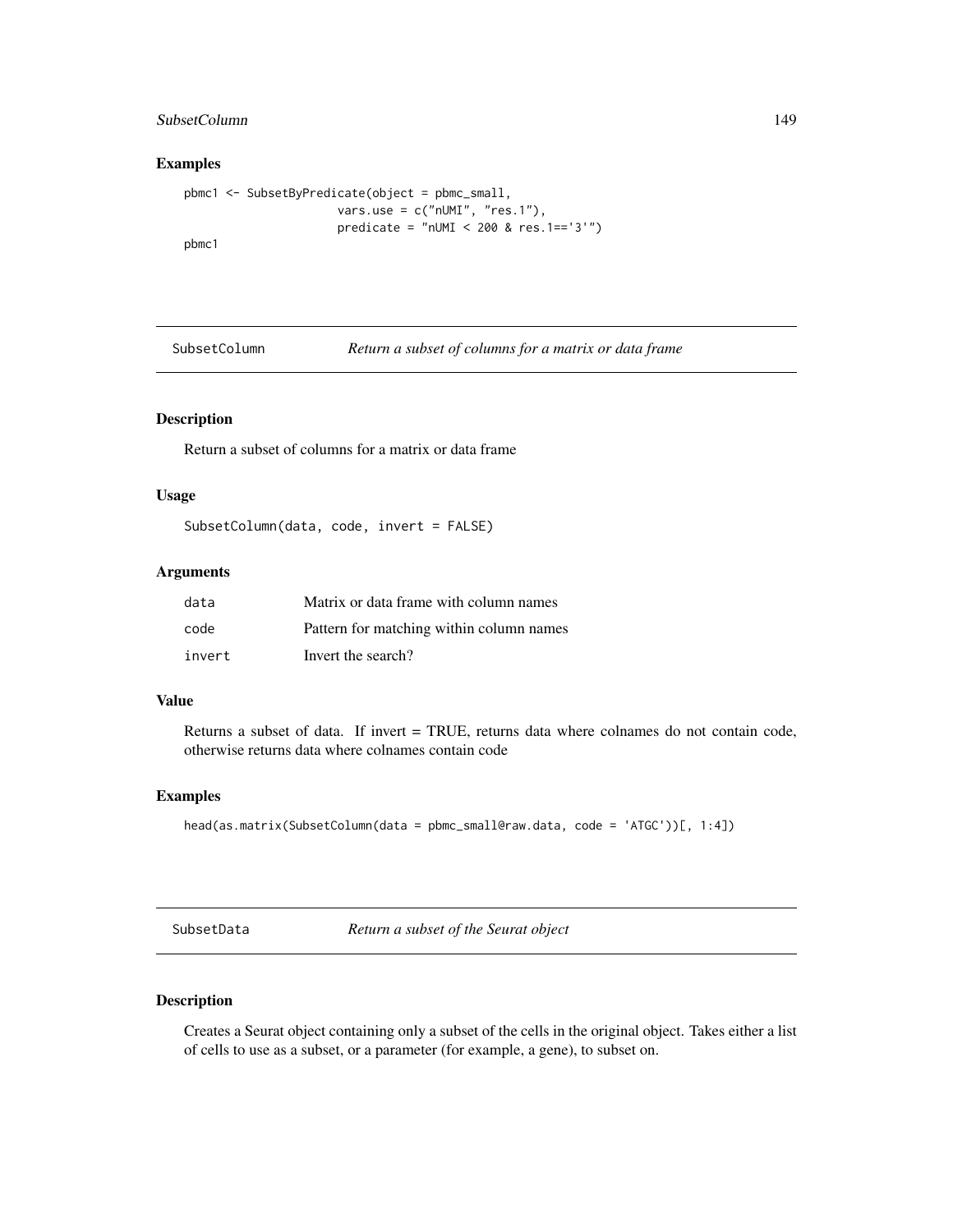## Usage

```
SubsetData(object, cells.use = NULL, subset.name = NULL, ident.use = NULL,
  ident.remove = NULL, accept.low = -Inf, accept.high = Inf,
  accept.value = NULL, do.center = FALSE, do.scale = FALSE,
 max.cells.per.ident = Inf, random.seed = 1, do.clean = FALSE,
 subset.raw, ...)
```
#### Arguments

| object              | Seurat object                                                                                                                                                                                                                                                                                              |
|---------------------|------------------------------------------------------------------------------------------------------------------------------------------------------------------------------------------------------------------------------------------------------------------------------------------------------------|
| cells.use           | A vector of cell names to use as a subset. If NULL (default), then this list will be<br>computed based on the next three arguments. Otherwise, will return an object<br>consisting only of these cells                                                                                                     |
| subset.name         | Parameter to subset on. Eg, the name of a gene, PC1, a column name in ob-<br>ject@meta.data, etc. Any argument that can be retreived using FetchData                                                                                                                                                       |
| ident.use           | Create a cell subset based on the provided identity classes                                                                                                                                                                                                                                                |
| ident.remove        | Subtract out cells from these identity classes (used for filtration)                                                                                                                                                                                                                                       |
| accept.low          | Low cutoff for the parameter (default is -Inf)                                                                                                                                                                                                                                                             |
| accept.high         | High cutoff for the parameter (default is Inf)                                                                                                                                                                                                                                                             |
| accept.value        | Returns cells with the subset name equal to this value                                                                                                                                                                                                                                                     |
| do.center           | Recenter the new object@scale.data                                                                                                                                                                                                                                                                         |
| do.scale            | Rescale the new object@scale.data. FALSE by default                                                                                                                                                                                                                                                        |
| max.cells.per.ident |                                                                                                                                                                                                                                                                                                            |
|                     | Can be used to downsample the data to a certain max per cell ident. Default is<br>INF.                                                                                                                                                                                                                     |
| random.seed         | Random seed for downsampling                                                                                                                                                                                                                                                                               |
| do.clean            | Only keep object@raw.data and object@data. Cleans out most other slots. Can<br>be useful if you want to start a fresh analysis on just a subset of the data. Also<br>clears out stored clustering results in object@meta.data (any columns containing<br>"res"). Will by default subset the raw.data slot. |
| subset.raw          | Also subset object@raw.data                                                                                                                                                                                                                                                                                |
| $\ddots$            | Additional arguments to be passed to FetchData (for example, use.imputed=TRUE)                                                                                                                                                                                                                             |
|                     |                                                                                                                                                                                                                                                                                                            |

## Value

Returns a Seurat object containing only the relevant subset of cells

## Examples

```
pbmc1 <- SubsetData(object = pbmc_small, cells.use = pbmc_small@cell.names[1:40])
pbmc1
```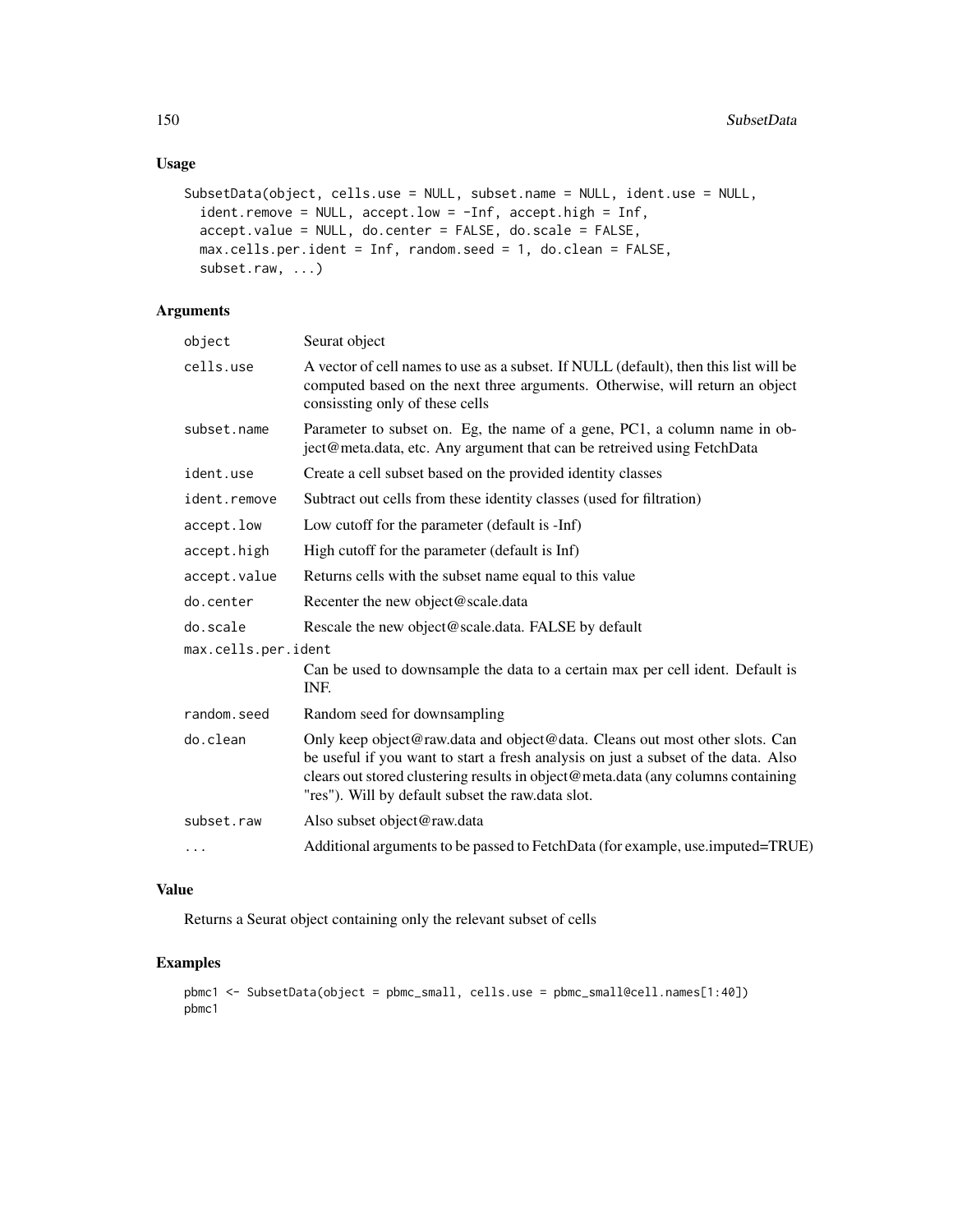<span id="page-150-0"></span>

## Description

Return a subset of rows for a matrix or data frame

## Usage

```
SubsetRow(data, code, invert = FALSE)
```
#### Arguments

| data   | Matrix or data frame with row names   |
|--------|---------------------------------------|
| code   | Pattern for matching within row names |
| invert | Invert the search?                    |

## Value

Returns a subset of data. If invert = TRUE, returns data where rownames do not contain code, otherwise returns data where rownames contain code

#### Examples

```
cd_genes <- SubsetRow(data = pbmc_small@raw.data, code = 'CD')
head(as.matrix(cd_genes)[, 1:4])
```

```
TobitTest Differential expression testing using Tobit models
```
## Description

Identifies differentially expressed genes between two groups of cells using Tobit models, as proposed in Trapnell et al., Nature Biotechnology, 2014

#### Usage

```
TobitTest(object, cells.1, cells.2, genes.use = NULL, print.bar = TRUE,
  assay.type = "RNA")
```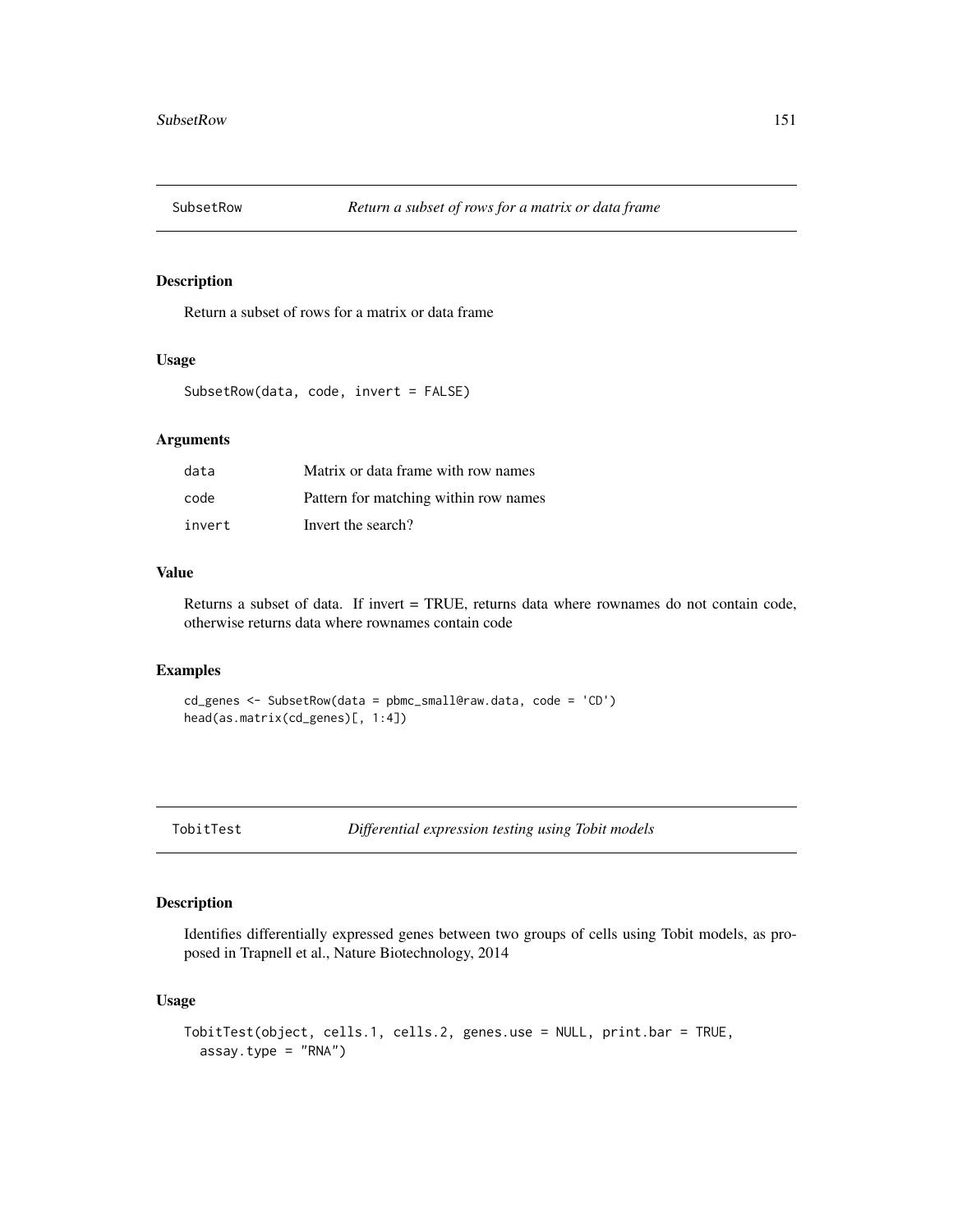## <span id="page-151-0"></span>Arguments

| object     | Seurat object                                                                 |
|------------|-------------------------------------------------------------------------------|
| cells.1    | Group 1 cells                                                                 |
| cells.2    | Group 2 cells                                                                 |
| genes.use  | Genes to test. Default is to use all genes                                    |
| print.bar  | Print a progress bar once expression testing begins (uses poapply to do this) |
| assay.type | Type of assay to fetch data for (default is RNA)                              |
|            |                                                                               |

## Value

Returns a p-value ranked matrix of putative differentially expressed genes.

## Examples

```
pbmc_small
## Not run:
TobitTest(pbmc_small, cells.1 = WhichCells(object = pbmc_small, ident = 1),
            cells.2 = WhichCells(object = pbmc_small, ident = 2))
```
## End(Not run)

| TransferIdent | Transfer identity class information (or meta data) from one object to |
|---------------|-----------------------------------------------------------------------|
|               | another                                                               |

## Description

Transfers identity class information (or meta data) from one object to another, assuming the same cell barcode names are in each. Can be very useful if you have multiple Seurat objects that share a subset of underlying data.

## Usage

```
TransferIdent(object.from, object.to, data.to.transfer = "ident",
  keep.existing = TRUE, add.cell.id1 = NULL)
```

| object.from      | Seurat object to transfer information from                                                                                                 |
|------------------|--------------------------------------------------------------------------------------------------------------------------------------------|
| object.to        | Seurat object to transfer information onto                                                                                                 |
| data.to.transfer |                                                                                                                                            |
|                  | What data should be transferred over? Default is the identity class ("ident"), but<br>can also include any column in object.from@meta.data |
| keep.existing    | For cells in object to that are not present in object from, keep existing data?<br>TRUE by default. If FALSE, set to NA.                   |
| add.cell.id1     | Prefix to add (followed by an underscore) to cells in object. from. NULL by<br>default, in which case no prefix is added.                  |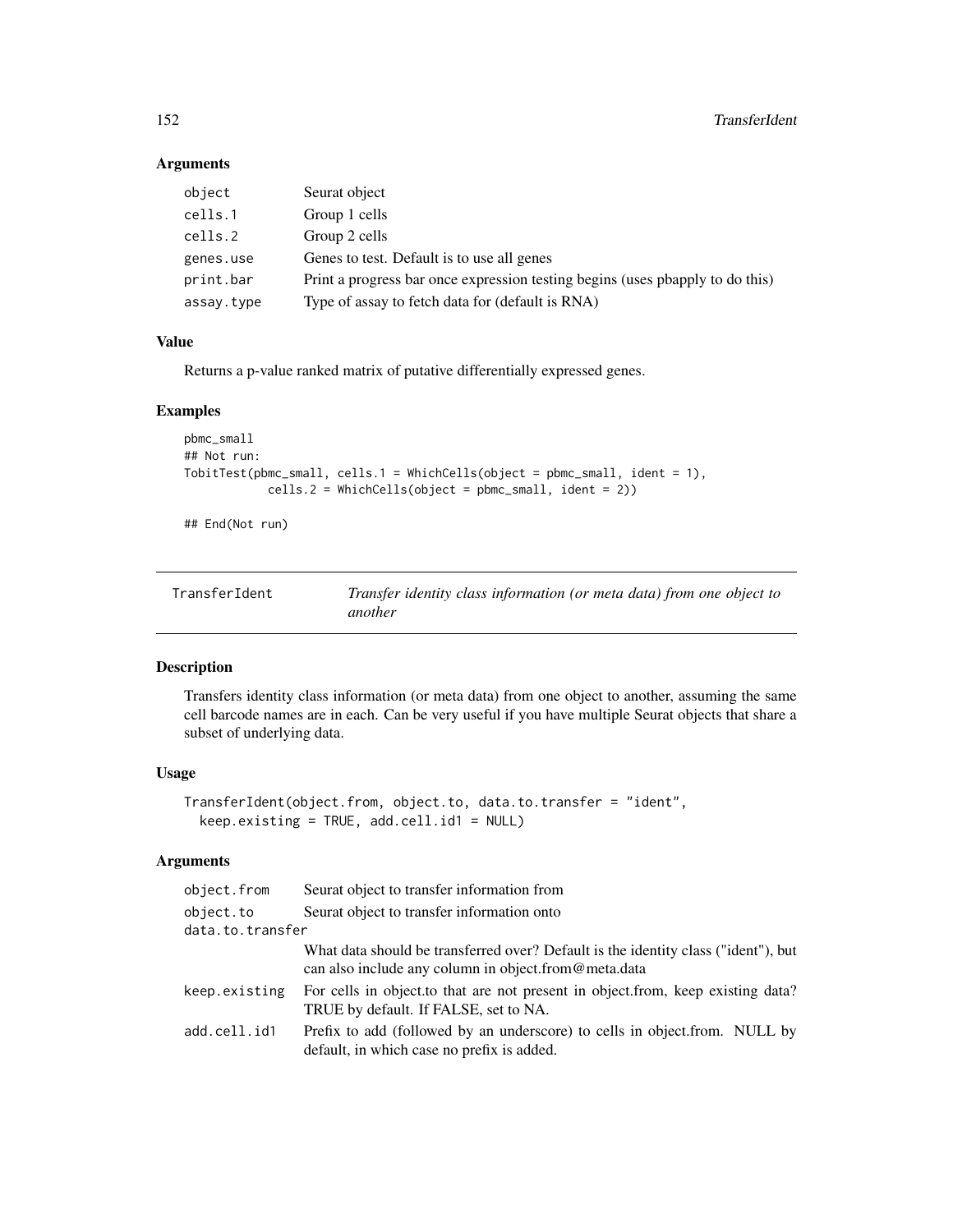#### <span id="page-152-0"></span>TSNEPlot 153

## Value

A Seurat object where object@ident or object@meta.data has been appropriately modified

#### Examples

```
# Duplicate the test object and assign random new idents to transfer
pbmc_small@ident
pbmc_small2 <- SetIdent(object = pbmc_small, cells.use = pbmc_small@cell.names,
ident.use = sample(pbmc_small@ident))
pbmc_small2@ident
pbmc_small <- TransferIdent(object.from = pbmc_small2, object.to = pbmc_small)
pbmc_small@ident
```

```
TSNEPlot Plot tSNE map
```
## Description

Graphs the output of a tSNE analysis Cells are colored by their identity class.

## Usage

```
TSNEPlot(object, do.label = FALSE, pt.size = 1, label.size = 4,
  cells.use = NULL, colors.use = NULL, ...)
```
#### Arguments

| object     | Seurat object                                                                                     |
|------------|---------------------------------------------------------------------------------------------------|
| do.label   | FALSE by default. If TRUE, plots an alternate view where the center of each<br>cluster is labeled |
| pt.size    | Set the point size                                                                                |
| label.size | Set the size of the text labels                                                                   |
| cells.use  | Vector of cell names to use in the plot.                                                          |
| colors.use | Manually set the color palette to use for the points                                              |
| $\cdots$   | Additional parameters to DimPlot, for example, which dimensions to plot.                          |

## Details

This function is a wrapper for DimPlot. See ?DimPlot for a full list of possible arguments which can be passed in here.

## See Also

DimPlot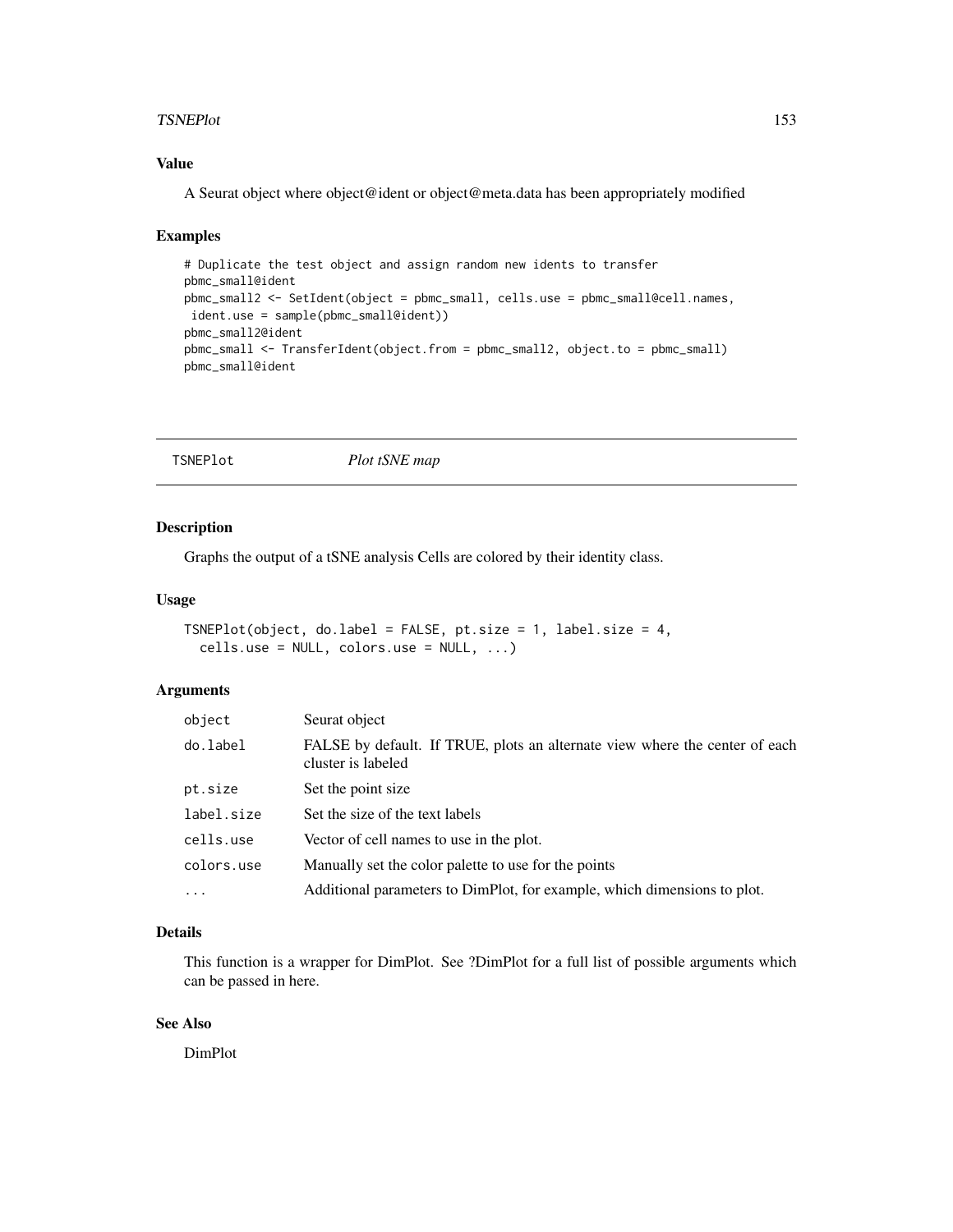#### Examples

```
TSNEPlot(object = pbmc_small)
```
UpdateSeuratObject *Update old Seurat object to accomodate new features*

### Description

Updates Seurat objects to new structure for storing data/calculations.

## Usage

UpdateSeuratObject(object)

## Arguments

object Seurat object

#### Value

Returns a Seurat object compatible with latest changes

### Examples

```
## Not run:
updated_seurat_object = UpdateSeuratObject(object = old_seurat_object)
```
## End(Not run)

ValidateClusters *Cluster Validation*

## Description

Methods for validating the legitimacy of clusters using classification. SVMs are used as the basis for the classification. Merging is done based on the connectivity from an SNN graph.

#### Usage

```
ValidateClusters(object, pc.use = NULL, top.genes = 30,
  min.connectivity = 0.01, acc.cutoff = 0.9, verbose = TRUE)
```
<span id="page-153-0"></span>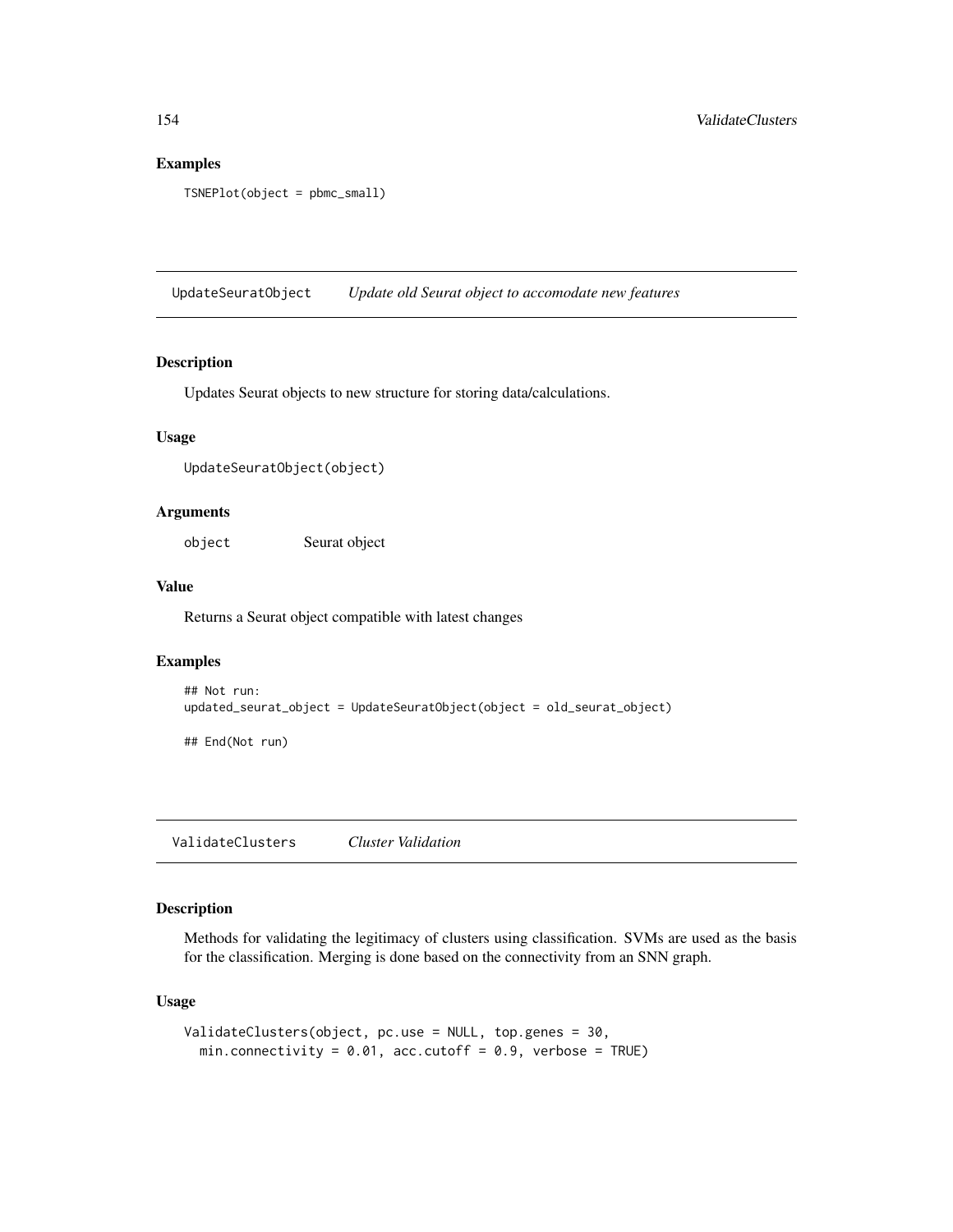## <span id="page-154-0"></span>Arguments

| object           | Seurat object                                             |  |
|------------------|-----------------------------------------------------------|--|
| pc.use           | Which PCs to use to define genes in model construction    |  |
| top.genes        | Use the top $X$ genes for each $PC$ in model construction |  |
| min.connectivity |                                                           |  |
|                  | Threshold of connectedness for comparison of two clusters |  |
| acc.cutoff       | Accuracy cutoff for classifier                            |  |
| verbose          | Controls whether to display progress and merging results  |  |

## Value

Returns a Seurat object, object@ident has been updated with new cluster info

#### Examples

```
pbmc_small
# May throw warnings when cluster sizes are particularly small
## Not run:
pbmc_small <- FindClusters(object = pbmc_small, reduction.type = "pca",
                           dims.use = 1:10, resolution = 1.1, save.SNN = TRUE)
pbmc_small <- ValidateClusters(pbmc_small, pc.use = 1:10)
```
## End(Not run)

ValidateSpecificClusters

*Specific Cluster Validation*

## Description

Methods for validating the legitimacy of two specific clusters using classification. SVMs are used as the basis for the classification. Merging is done based on the connectivity from an SNN graph.

## Usage

```
ValidateSpecificClusters(object, cluster1 = NULL, cluster2 = 1,
 pc.use = 2, top.genes = 30, acc.cutoff = 0.9)
```

| object     | Seurat object                                |
|------------|----------------------------------------------|
| cluster1   | First cluster to check classification        |
| cluster2   | Second cluster to check with classification  |
| pc.use     | Which PCs to use for model construction      |
| top.genes  | Use the top $X$ genes for model construction |
| acc.cutoff | Accuracy cutoff for classifier               |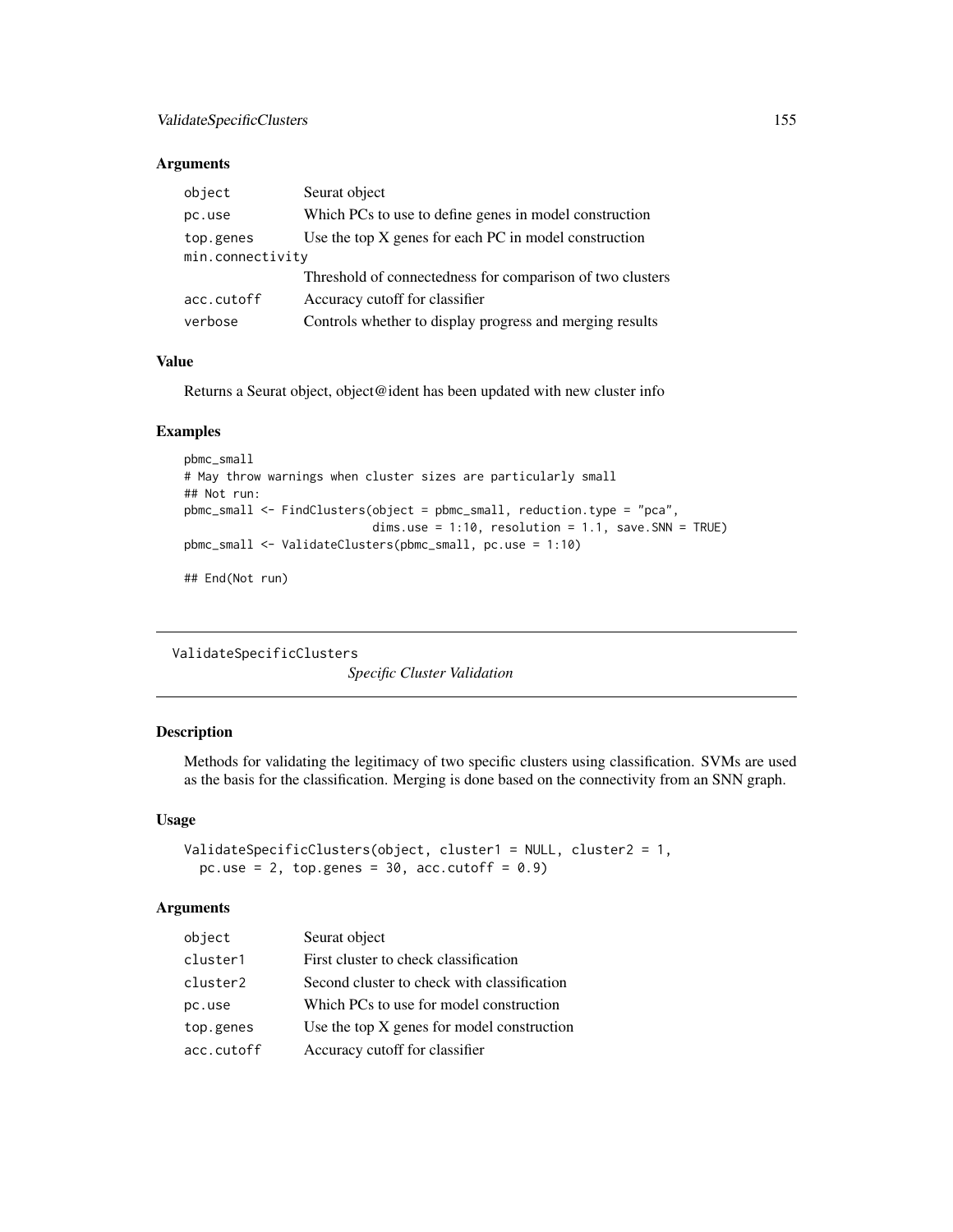#### Value

Returns a Seurat object, object@ident has been updated with new cluster info

#### Examples

```
## Not run:
pbmc_small
pbmc_small <- FindClusters(object = pbmc_small, reduction.type = "pca",
                           dims.use = 1:10, resolution = 1.1, save.SNN = TRUE)
pbmc_small <- ValidateSpecificClusters(pbmc_small, cluster1 = 1,
                                      cluster2 = 2, pc.use = 1:10)
```
## End(Not run)

VariableGenePlot *View variable genes*

#### Description

View variable genes

#### Usage

```
VariableGenePlot(object, do.text = TRUE, cex.use = 0.5,
  cex.text.use = 0.5, do.spike = FALSE, pch.use = 16, col.use = "black",
  spike.col.use = "red", plot.both = FALSE, do.contour = TRUE,
  contour.lwd = 3, contour.col = "white", contour.lty = 2,
  x.lower.low.cutoff = 0.1, x .high.cutoff = 8, y.cutoff = 1,
  y.high.cutoff = Inf)
```

| object        | Seurat object                                                                       |
|---------------|-------------------------------------------------------------------------------------|
| do.text       | Add text names of variable genes to plot (default is TRUE)                          |
| cex.use       | Point size                                                                          |
| cex.text.use  | Text size                                                                           |
| do.spike      | FALSE by default. If TRUE, color all genes starting with ^ERCC a different<br>color |
| pch.use       | Pch value for points                                                                |
| col.use       | Color to use                                                                        |
| spike.col.use | if do.spike, color for spike-in genes                                               |
| plot.both     | Plot both the scaled and non-scaled graphs.                                         |
| do.contour    | Draw contour lines calculated based on all genes                                    |

<span id="page-155-0"></span>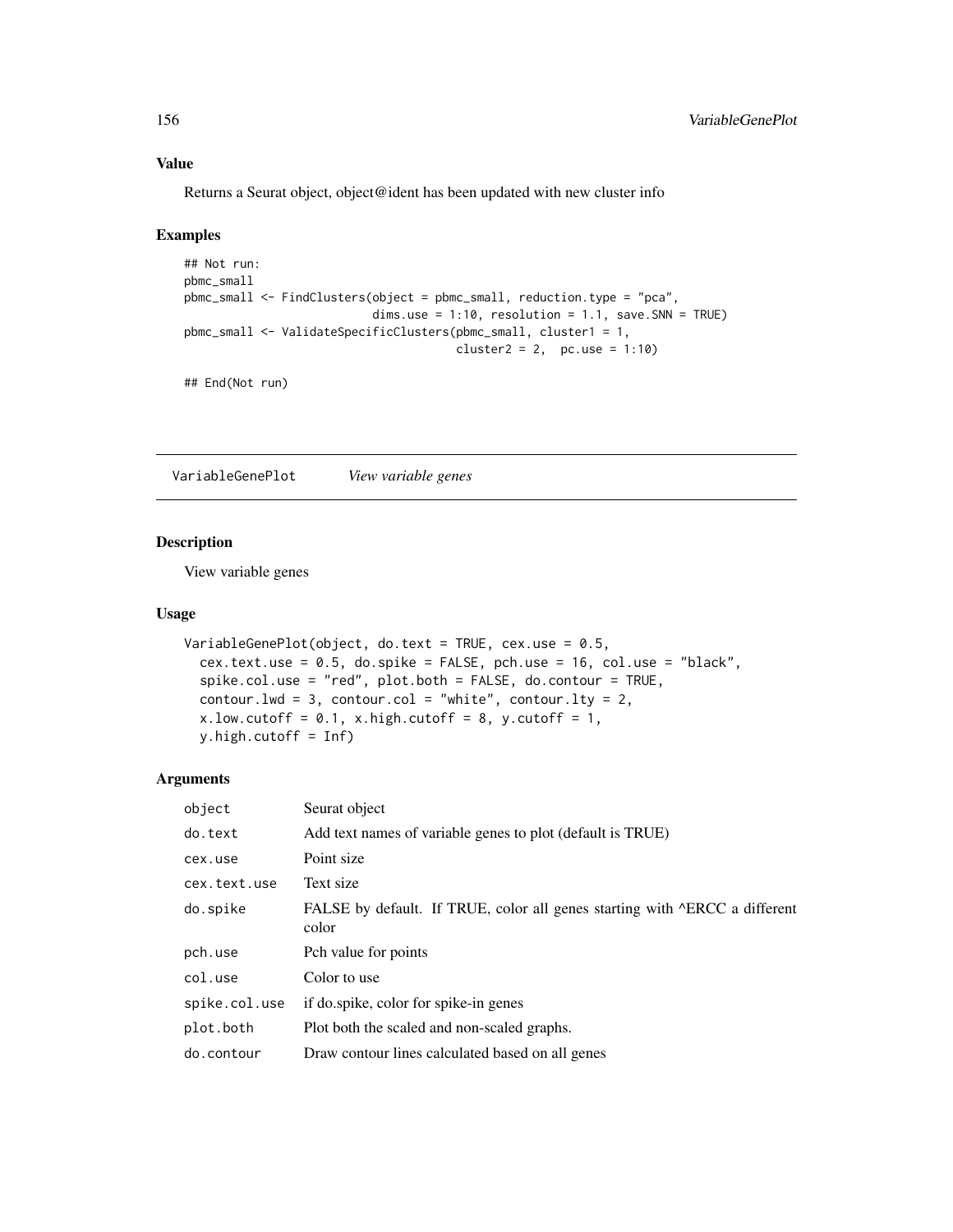<span id="page-156-0"></span>

| contour.lwd   | Contour line width                                     |
|---------------|--------------------------------------------------------|
| contour.col   | Contour line color                                     |
| contour.lty   | Contour line type                                      |
| x.low.cutoff  | Bottom cutoff on x-axis for identifying variable genes |
| x.high.cutoff | Top cutoff on x-axis for identifying variable genes    |
| y.cutoff      | Bottom cutoff on y-axis for identifying variable genes |
| y.high.cutoff | Top cutoff on y-axis for identifying variable genes    |

## Examples

```
VariableGenePlot(object = pbmc_small)
```
VizDimReduction *Visualize Dimensional Reduction genes*

## Description

Visualize top genes associated with reduction components

## Usage

```
VizDimReduction(object, reduction.type = "pca", dims.use = 1:5,
  num.genes = 30, use.full = FALSE, font.size = 0.5, nCol = NULL,
  do.balanced = FALSE)
```
## Arguments

| object      | Seurat object                                                                                                                          |  |
|-------------|----------------------------------------------------------------------------------------------------------------------------------------|--|
|             | reduction. type Reduction technique to visualize results for                                                                           |  |
| dims.use    | Number of dimensions to display                                                                                                        |  |
| num.genes   | Number of genes to display                                                                                                             |  |
| use.full    | Use reduction values for full dataset (i.e. projected dimensional reduction val-                                                       |  |
|             | ues)                                                                                                                                   |  |
| font.size   | Font size                                                                                                                              |  |
| nCol        | Number of columns to display                                                                                                           |  |
| do.balanced | Return an equal number of genes with + and - scores. If FALSE (default), returns<br>the top genes ranked by the scores absolute values |  |

## Value

Graphical, no return value

## Examples

VizDimReduction(object = pbmc\_small)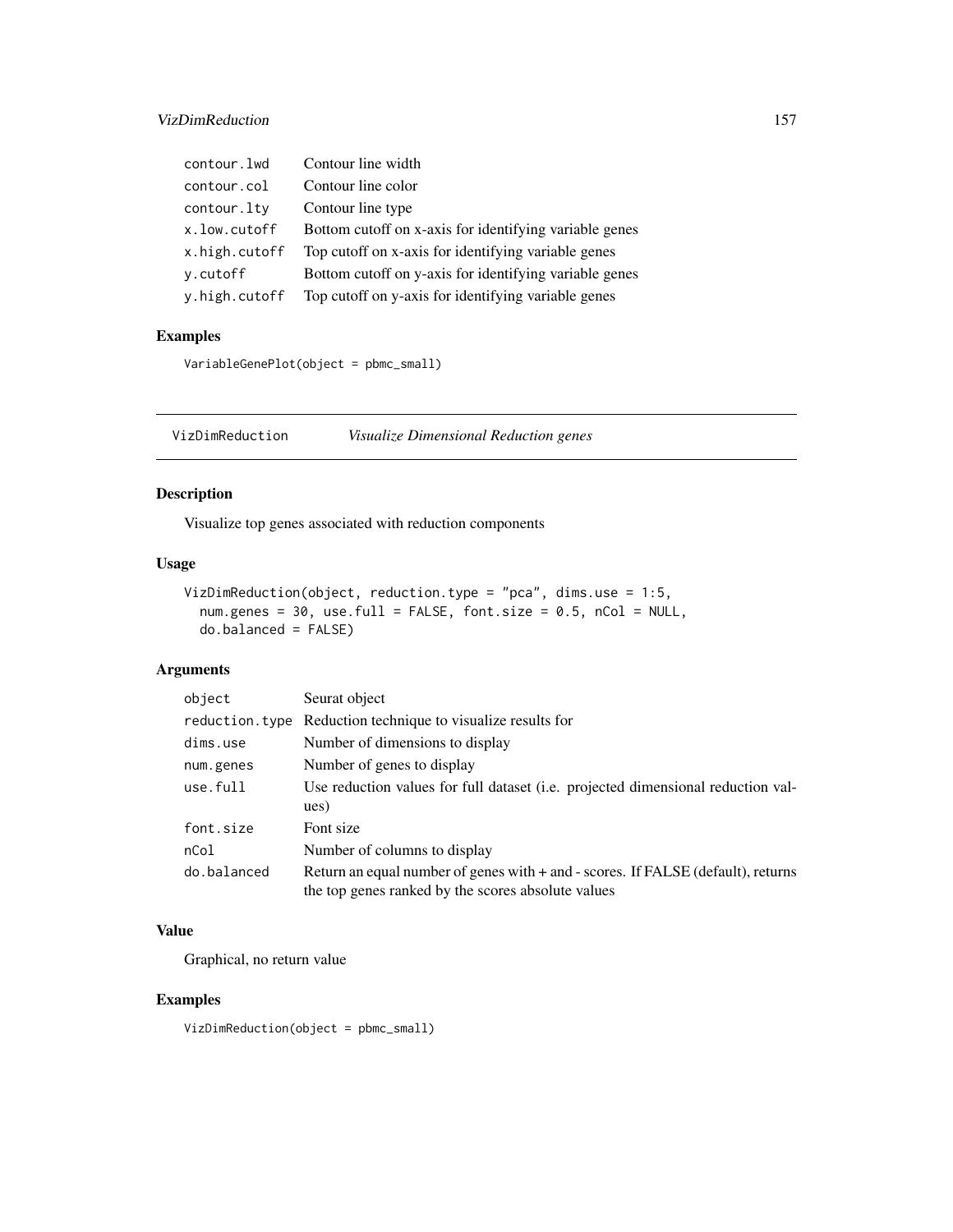<span id="page-157-0"></span>

## Description

Visualize top genes associated with principal components

## Usage

```
VizICA(object, ics.use = 1:5, num.genes = 30, use.full = FALSE,
  font.size = 0.5, nCol = NULL, do.balance = FALSE)
```
## Arguments

| object      | Seurat object                                                                                                                                      |
|-------------|----------------------------------------------------------------------------------------------------------------------------------------------------|
| ics.use     | Number of ICs to display                                                                                                                           |
| num.genes   | Number of genes to display                                                                                                                         |
| use.full    | Use full ICA ( <i>i.e.</i> the projected ICA, by default FALSE)                                                                                    |
| font.size   | Font size                                                                                                                                          |
| nCol        | Number of columns to display                                                                                                                       |
| do.balanced | Return an equal number of genes with both + and - IC scores. If FALSE (by<br>default), returns the top genes ranked by the score's absolute values |

#### Value

Graphical, no return value

#### Examples

```
pbmc_small <- RunICA(object = pbmc_small, ics.compute = 25, print.results = FALSE)
VizICA(object = pbmc_small)
```
VizPCA *Visualize PCA genes*

## Description

Visualize top genes associated with principal components

## Usage

```
VizPCA(object, pcs.use = 1:5, num.genes = 30, use.full = FALSE,
  font.size = 0.5, nCol = NULL, do.balance = FALSE)
```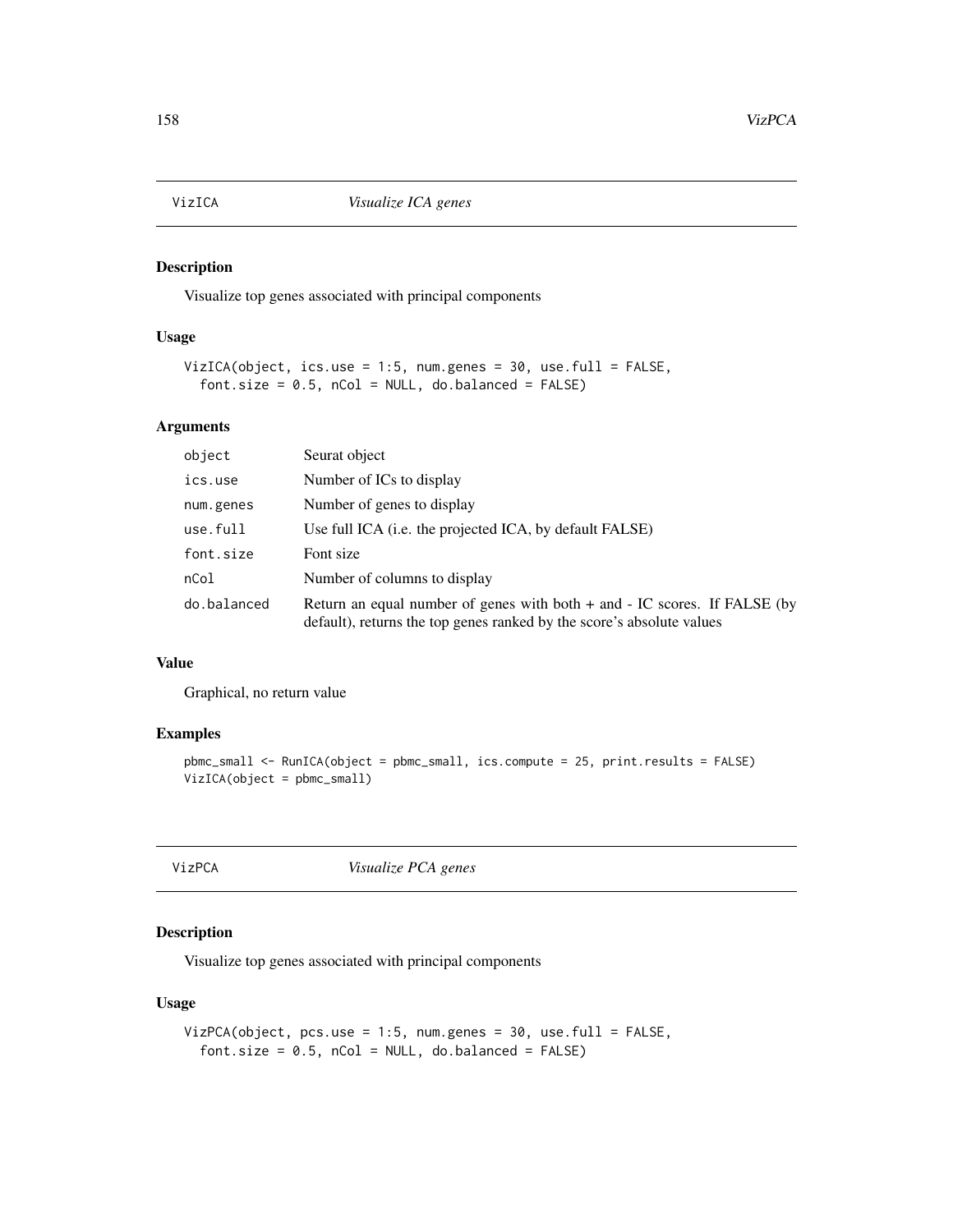#### <span id="page-158-0"></span>VlnPlot 159

## Arguments

| object      | Seurat object                                                                                                                                          |
|-------------|--------------------------------------------------------------------------------------------------------------------------------------------------------|
| pcs.use     | Number of PCs to display                                                                                                                               |
| num.genes   | Number of genes to display                                                                                                                             |
| use.full    | Use full PCA (i.e. the projected PCA, by default FALSE)                                                                                                |
| font.size   | Font size                                                                                                                                              |
| nCol        | Number of columns to display                                                                                                                           |
| do.balanced | Return an equal number of genes with both $+$ and $-$ PC scores. If FALSE (by<br>default), returns the top genes ranked by the score's absolute values |

## Value

Graphical, no return value

## Examples

```
VizPCA(object = pbmc_small)
```
VlnPlot *Single cell violin plot*

#### Description

Draws a violin plot of single cell data (gene expression, metrics, PC scores, etc.)

## Usage

```
VlnPlot(object, features.plot, ident.include = NULL, nCol = NULL,
  do.sort = FALSE, y.max = NULL, same.y.lims = FALSE, size.x.use = 16,
  size.y.use = 16, size.title.use = 20, adjust.use = 1,
 point.size.use = 1, cols.use = NULL, group.by = NULL, y.log = FALSE,
  x.lab.rot = FALSE, y.lab.rot = FALSE, legend.position = "right",
  single.legend = TRUE, remove.legend = FALSE, do.return = FALSE,
  return.plotlist = FALSE, ...)
```

| object        | Seurat object                                                                                            |
|---------------|----------------------------------------------------------------------------------------------------------|
| features.plot | Features to plot (gene expression, metrics, PC scores, anything that can be re-<br>treived by FetchData) |
| ident.include | Which classes to include in the plot (default is all)                                                    |
| nCol          | Number of columns if multiple plots are displayed                                                        |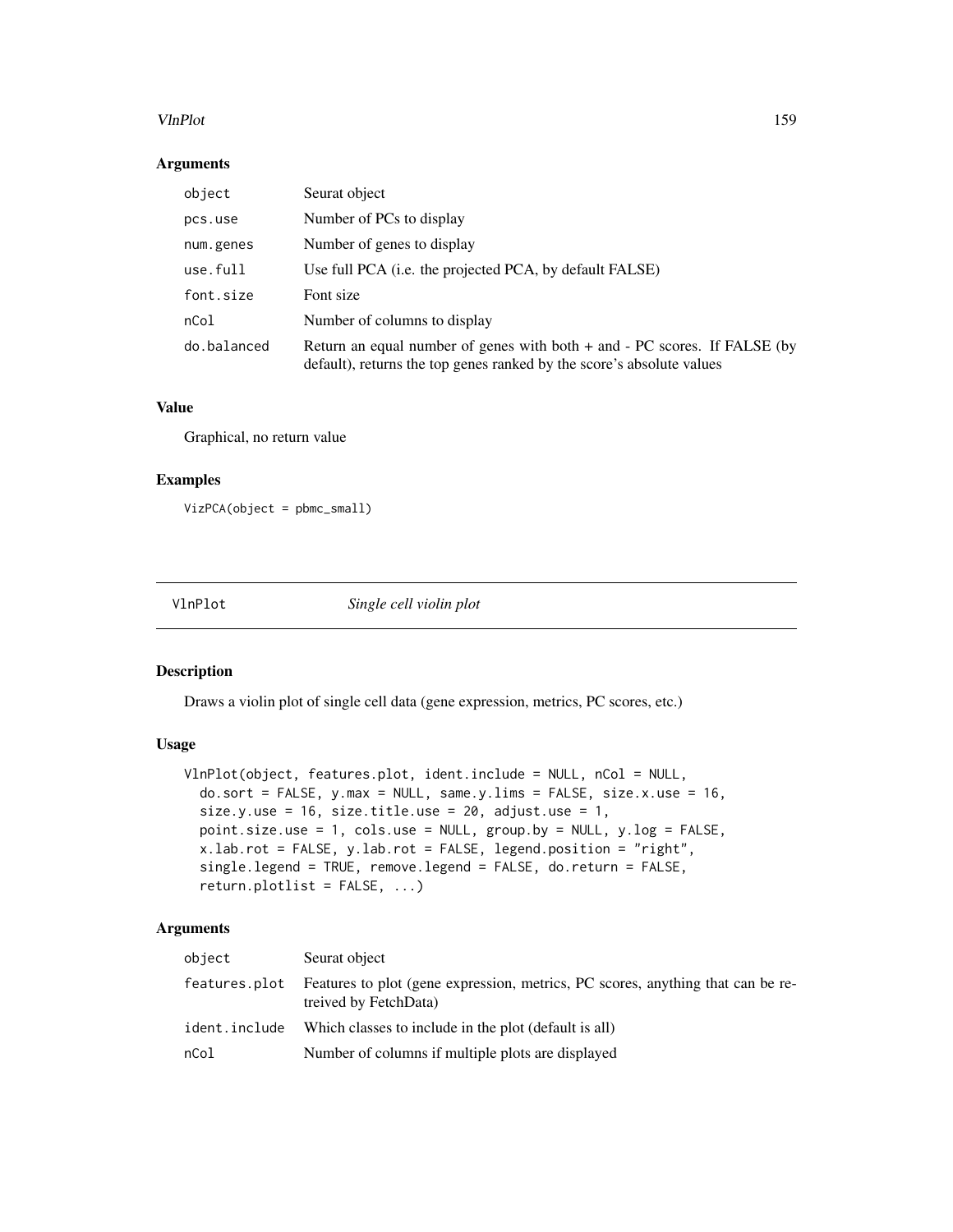<span id="page-159-0"></span>

| do.sort         | Sort identity classes (on the x-axis) by the average expression of the attribute<br>being potted |  |
|-----------------|--------------------------------------------------------------------------------------------------|--|
| $y$ . max       | Maximum y axis value                                                                             |  |
| same.y.lims     | Set all the y-axis limits to the same values                                                     |  |
| size.x.use      | X axis title font size                                                                           |  |
| size.y.use      | Y axis title font size                                                                           |  |
|                 | size.title.use Main title font size                                                              |  |
| adjust.use      | Adjust parameter for geom_violin                                                                 |  |
|                 | point size use Point size for geom_violin                                                        |  |
| cols.use        | Colors to use for plotting                                                                       |  |
| group.by        | Group (color) cells in different ways (for example, orig.ident)                                  |  |
| y.log           | plot Y axis on log scale                                                                         |  |
| x.lab.rot       | Rotate x-axis labels                                                                             |  |
| y.lab.rot       | Rotate y-axis labels                                                                             |  |
| legend.position |                                                                                                  |  |
|                 | Position the legend for the plot                                                                 |  |
| single.legend   | Consolidate legend the legend for all plots                                                      |  |
| remove.legend   | Remove the legend from the plot                                                                  |  |
| do.return       | Return a ggplot2 object (default: FALSE)                                                         |  |
| return.plotlist |                                                                                                  |  |
|                 | Return the list of individual plots instead of compiled plot.                                    |  |
| .               | additional parameters to pass to FetchData (for example, use.imputed, use.scaled,<br>use.raw)    |  |

## Value

By default, no return, only graphical output. If do.return=TRUE, returns a list of ggplot objects.

## Examples

```
VlnPlot(object = pbmc_small, features.plot = 'PC1')
```
WhichCells *Identify cells matching certain criteria*

## Description

Returns a list of cells that match a particular set of criteria such as identity class, high/low values for particular PCs, ect..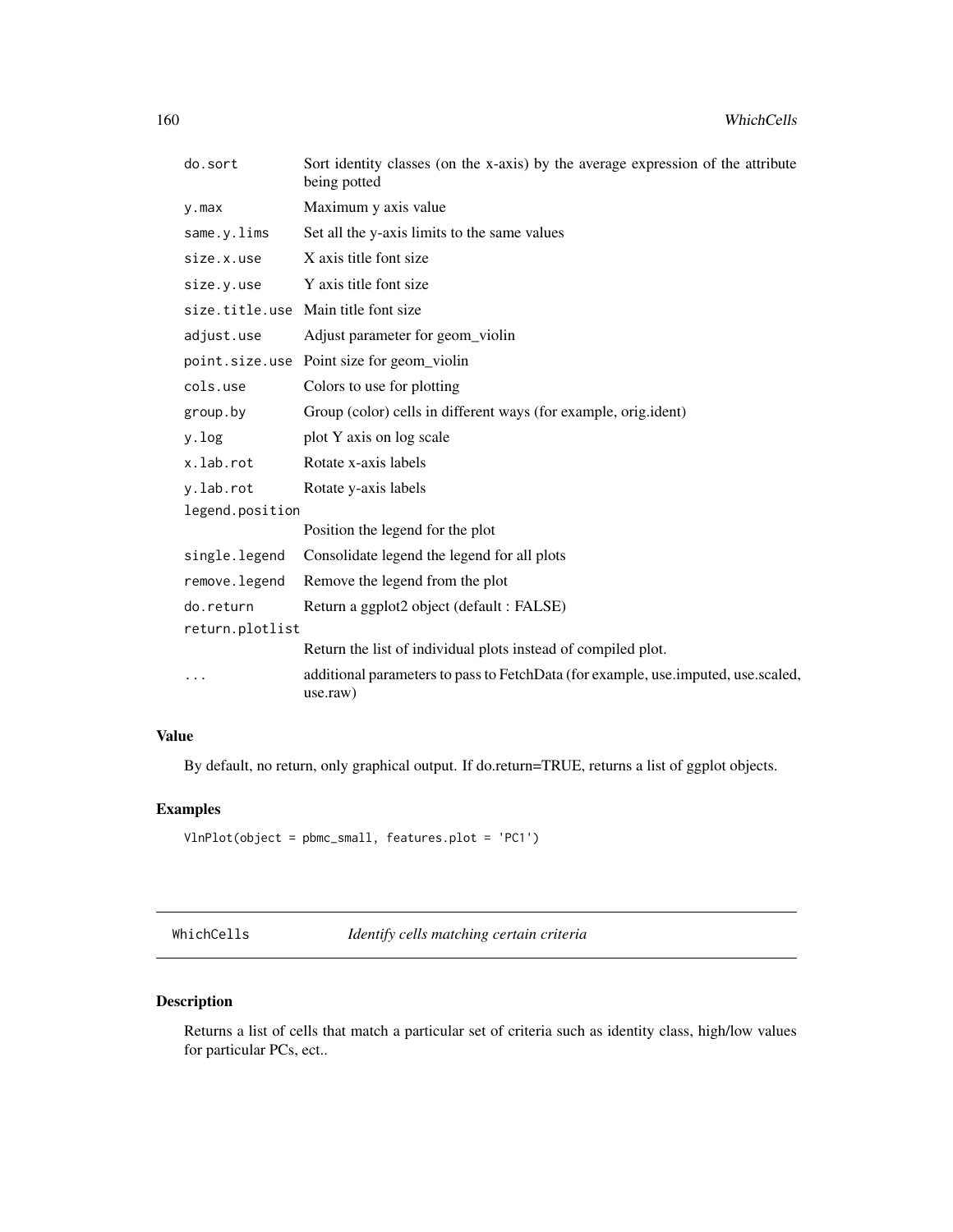#### <span id="page-160-0"></span>WilcoxDETest 161

## Usage

```
WhichCells(object, ident = NULL, ident.remove = NULL, cells.use = NULL,
  subset.name = NULL, accept.low = -Inf, accept.high = Inf,
  accept.value = NULL, max.cells.per.ident = Inf, random.seed = 1, ...)
```
## Arguments

| object              | Seurat object                                                                                                                                        |  |
|---------------------|------------------------------------------------------------------------------------------------------------------------------------------------------|--|
| ident               | Identity classes to subset. Default is all identities.                                                                                               |  |
| ident.remove        | Indentity classes to remove. Default is NULL.                                                                                                        |  |
| cells.use           | Subset of cell names                                                                                                                                 |  |
| subset.name         | Parameter to subset on. Eg, the name of a gene, PC1, a column name in ob-<br>ject@meta.data, etc. Any argument that can be retreived using FetchData |  |
| accept.low          | Low cutoff for the parameter (default is -Inf)                                                                                                       |  |
| accept.high         | High cutoff for the parameter (default is Inf)                                                                                                       |  |
| accept.value        | Returns all cells with the subset name equal to this value                                                                                           |  |
| max.cells.per.ident |                                                                                                                                                      |  |
|                     | Can be used to downsample the data to a certain max per cell ident. Default is<br>INF.                                                               |  |
| random.seed         | Random seed for downsampling                                                                                                                         |  |
| .                   | Additional arguments to be passed to FetchData (for example, use imputed=TRUE)                                                                       |  |
|                     |                                                                                                                                                      |  |

## Value

A vector of cell names

## Examples

WhichCells(object = pbmc\_small, ident = 2)

WilcoxDETest *Differential expression using Wilcoxon Rank Sum*

## Description

Identifies differentially expressed genes between two groups of cells using a Wilcoxon Rank Sum test

## Usage

```
WilcoxDETest(object, cells.1, cells.2, genes.use = NULL, print.bar = TRUE,
  assay.type = "RNA", ...)
```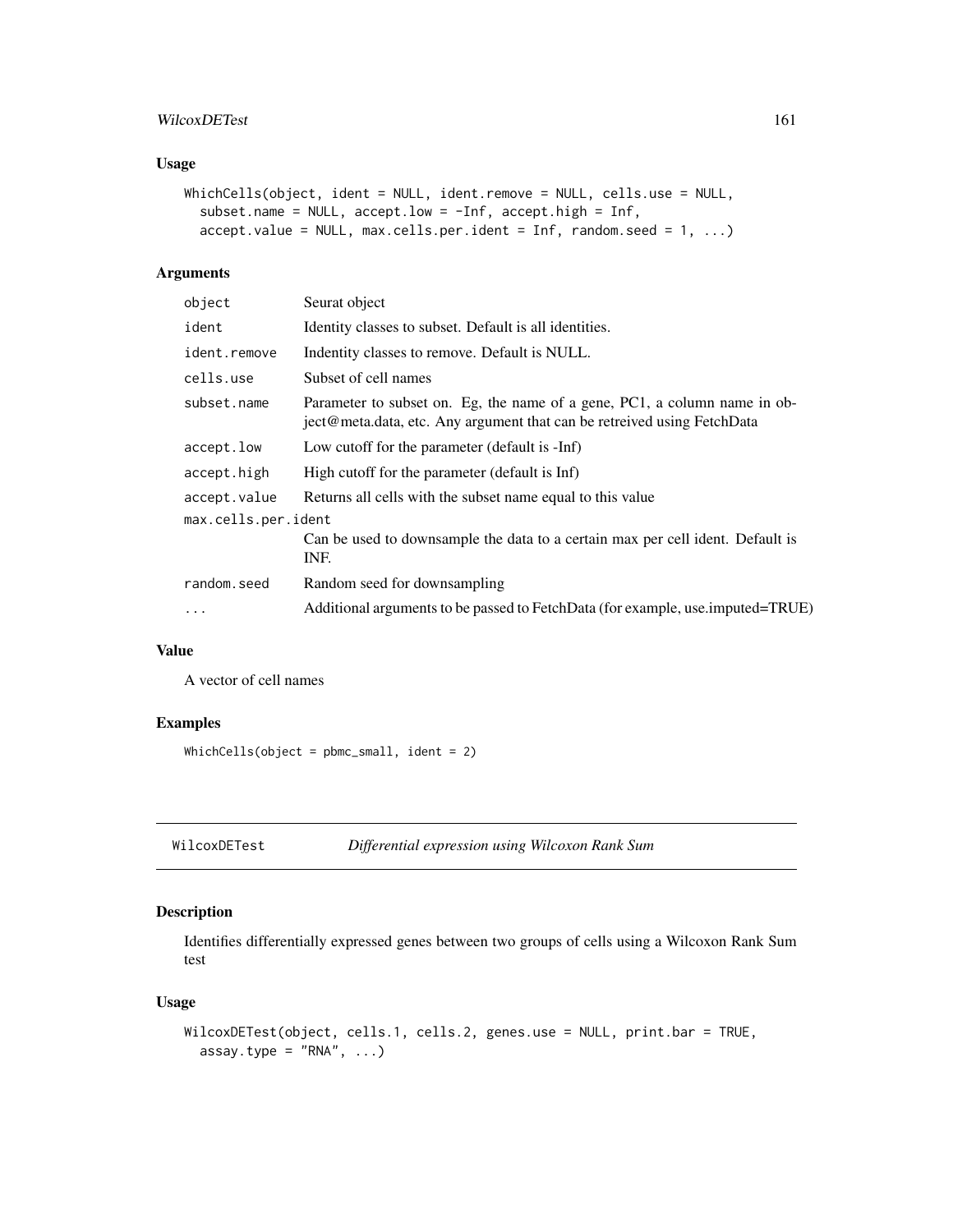## Arguments

| object     | Seurat object                                    |
|------------|--------------------------------------------------|
| cells.1    | Group 1 cells                                    |
| cells.2    | Group 2 cells                                    |
| genes.use  | Genes to use for test                            |
| print.bar  | Print a progress bar                             |
| assay.type | Type of assay to perform DE for (default is RNA) |
|            | Extra parameters passed to wilcox.test           |

## Value

Returns a p-value ranked matrix of putative differentially expressed genes.

## Examples

```
pbmc_small
WilcoxDETest(pbmc_small, cells.1 = WhichCells(object = pbmc_small, ident = 1),
            cells.2 = WhichCells(object = pbmc_small, ident = 2))
```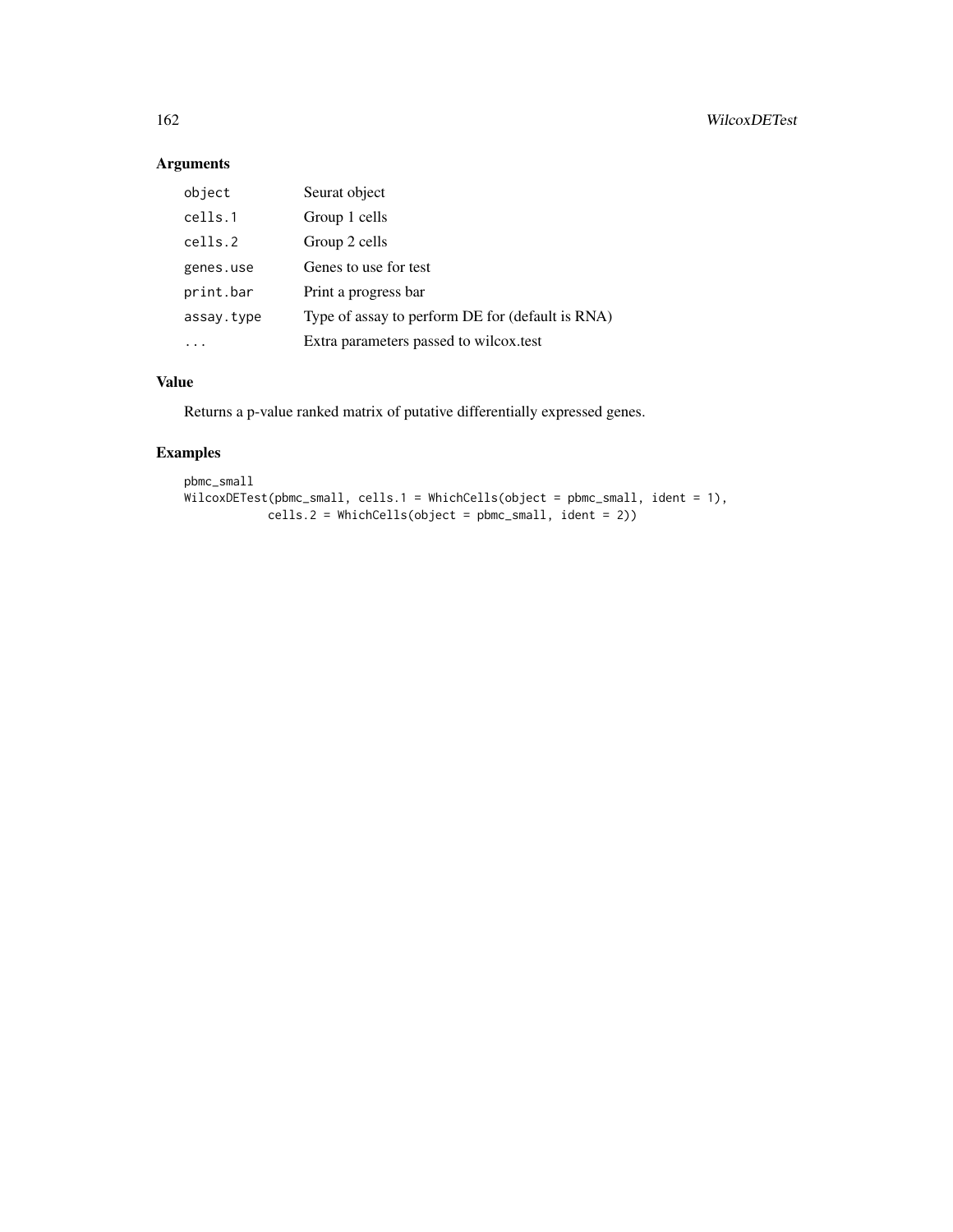# **Index**

∗Topic datasets cc.genes, [23](#page-22-0) pbmc\_small, [98](#page-97-0) add\_samples *(*Seurat-deprecated*)*, [143](#page-142-0) AddImputedScore, [6](#page-5-0) addImputedScore *(*Seurat-deprecated*)*, [143](#page-142-0) AddMetaData, [7](#page-6-0) addMetaData *(*Seurat-deprecated*)*, [143](#page-142-0) AddModuleScore, [7](#page-6-0) AddSamples, [9](#page-8-0) AddSmoothedScore, [10](#page-9-0) addSmoothedScore *(*Seurat-deprecated*)*, [143](#page-142-0) AlignSubspace, [11](#page-10-0) as.seurat *(*Convert*)*, [28](#page-27-0) as.SingleCellExperiment *(*Convert*)*, [28](#page-27-0) AssessNodes, [12](#page-11-0) AssessSplit, [13](#page-12-0) AugmentPlot, [14](#page-13-0) average.expression *(*Seurat-deprecated*)*, [143](#page-142-0) average.pca *(*Seurat-deprecated*)*, [143](#page-142-0) AverageDetectionRate, [14](#page-13-0) AverageExpression, [15](#page-14-0) AveragePCA, [16](#page-15-0) batch.gene *(*Seurat-deprecated*)*, [143](#page-142-0) BlackAndWhite, [16](#page-15-0) BuildClusterTree, [17](#page-16-0) buildClusterTree *(*Seurat-deprecated*)*, [143](#page-142-0) BuildRFClassifier, [18](#page-17-0) BuildSNN, [19](#page-18-0) calc.insitu *(*Seurat-deprecated*)*, [143](#page-142-0)

```
CalcAlignmentMetric, 20
calcNoiseModels (Seurat-deprecated), 143
CalcVarExpRatio, 21
calinskiPlot (Seurat-deprecated), 143
```
CaseMatch, [22](#page-21-0) cc.genes, [23](#page-22-0) cell.cor.matrix *(*Seurat-deprecated*)*, [143](#page-142-0) CellCycleScoring, [23](#page-22-0) CellPlot, [24](#page-23-0) cellPlot *(*Seurat-deprecated*)*, [143](#page-142-0) ClassifyCells, [25](#page-24-0) cluster.alpha *(*Seurat-deprecated*)*, [143](#page-142-0) CollapseSpeciesExpressionMatrix, [26](#page-25-0) ColorTSNESplit, [27](#page-26-0) CombineIdent, [28](#page-27-0) Convert, [28](#page-27-0) CreateSeuratObject, [30](#page-29-0) CustomDistance, [31](#page-30-0) CustomPalette, [32](#page-31-0) DarkTheme, [33](#page-32-0) DBclust\_dimension *(*Seurat-deprecated*)*, [143](#page-142-0) DBClustDimension, [33](#page-32-0) DESeq2DETest, [34,](#page-33-0) *[64](#page-63-0)* diffExp.test *(*Seurat-deprecated*)*, [143](#page-142-0) DiffExpTest, [35](#page-34-0) DiffTTest, [36](#page-35-0) DimElbowPlot, [37](#page-36-0) DimHeatmap, [37](#page-36-0) DimPlot, [39](#page-38-0) DimTopCells, [41](#page-40-0) DimTopGenes, [41](#page-40-0) DMEmbed, [42](#page-41-0) DMPlot, [43](#page-42-0) DoHeatmap, [43](#page-42-0) doHeatMap *(*Seurat-deprecated*)*, [143](#page-142-0) DoKMeans, [45](#page-44-0) doKMeans *(*Seurat-deprecated*)*, [143](#page-142-0) dot.plot *(*Seurat-deprecated*)*, [143](#page-142-0) DotPlot, [46](#page-45-0) DotPlotOld, [47](#page-46-0)

ExpMean, [48](#page-47-0)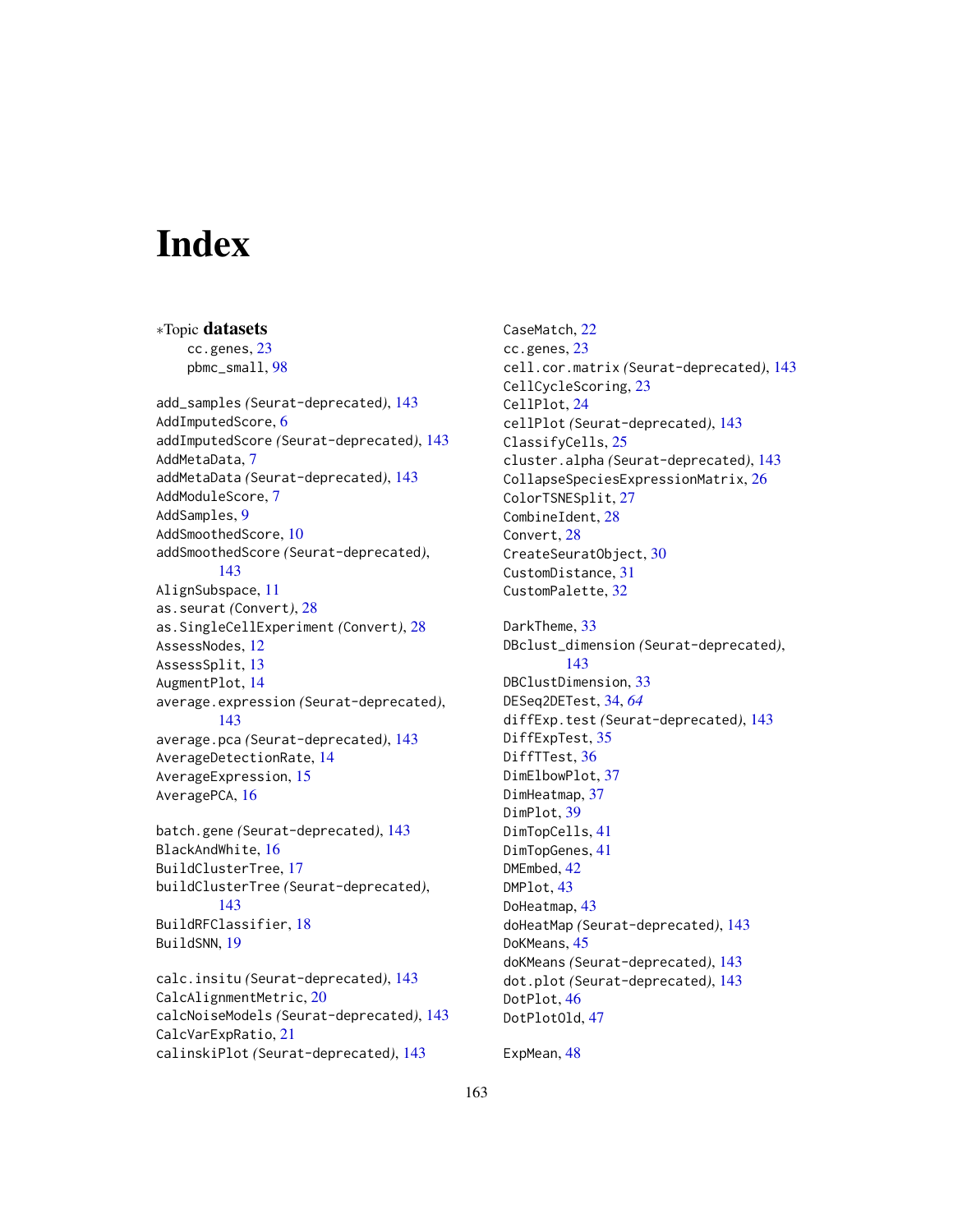## 164 INDEX

ExpSD, [48](#page-47-0) ExpVar, [49](#page-48-0) ExtractField, [49](#page-48-0)

FastWhichCells, [50](#page-49-0) feature.heatmap *(*Seurat-deprecated*)*, [143](#page-142-0) feature.plot *(*Seurat-deprecated*)*, [143](#page-142-0) FeatureHeatmap, [51](#page-50-0) FeatureLocator, [52](#page-51-0) FeaturePlot, *[52](#page-51-0)*, [53](#page-52-0) fetch.data *(*Seurat-deprecated*)*, [143](#page-142-0) FetchData, [54](#page-53-0) FilterCells, [55](#page-54-0) find.markers *(*Seurat-deprecated*)*, [143](#page-142-0) find\_all\_markers *(*Seurat-deprecated*)*, [143](#page-142-0) FindAllMarkers, [56](#page-55-0) FindAllMarkersNode, [58](#page-57-0) FindClusters, [59](#page-58-0) FindConservedMarkers, [61](#page-60-0) FindMarkers, [62](#page-61-0) FindMarkersNode, [64](#page-63-0) FindVariableGenes, [65](#page-64-0) fit.gene.k *(*Seurat-deprecated*)*, [143](#page-142-0) fit.gene.mix *(*Seurat-deprecated*)*, [143](#page-142-0) FitGeneK, [67](#page-66-0) gene.cor.matrix *(*Seurat-deprecated*)*, [143](#page-142-0) GenePlot, [68](#page-67-0) genePlot *(*Seurat-deprecated*)*, [143](#page-142-0) genes.in.cluster *(*Seurat-deprecated*)*, [143](#page-142-0) geneScorePlot *(*Seurat-deprecated*)*, [143](#page-142-0) GenesInCluster, [69](#page-68-0) get.centroids *(*Seurat-deprecated*)*, [143](#page-142-0) GetAssayData, [70](#page-69-0) GetCellEmbeddings, [70](#page-69-0) GetCentroids, [71](#page-70-0) GetClusters, [72](#page-71-0)

GetDimReduction, [73](#page-72-0) GetGeneLoadings, [73](#page-72-0) getNewScore *(*Seurat-deprecated*)*, [143](#page-142-0) HeatmapNode *(*Seurat-deprecated*)*, [143](#page-142-0)

HoverLocator, [74](#page-73-0) HTODemux, [75](#page-74-0) HTOHeatmap, [76](#page-75-0)

ICA *(*Seurat-deprecated*)*, [143](#page-142-0)

ica *(*Seurat-deprecated*)*, [143](#page-142-0) ICAEmbed, [77](#page-76-0) ICALoad, [78](#page-77-0) ICAPlot, [78](#page-77-0) ICHeatmap, [79](#page-78-0) icHeatmap *(*Seurat-deprecated*)*, [143](#page-142-0) ICTopCells, [80](#page-79-0) ICTopGenes, [81](#page-80-0) icTopGenes *(*Seurat-deprecated*)*, [143](#page-142-0) initial.mapping *(*Seurat-deprecated*)*, [143](#page-142-0) InitialMapping, [81](#page-80-0)

jackRandom *(*Seurat-deprecated*)*, [143](#page-142-0) JackStraw, [82](#page-81-0) jackStraw *(*Seurat-deprecated*)*, [143](#page-142-0) jackStrawFull *(*Seurat-deprecated*)*, [143](#page-142-0) jackStrawMC *(*Seurat-deprecated*)*, [143](#page-142-0) JackStrawPlot, [83](#page-82-0) jackStrawPlot *(*Seurat-deprecated*)*, [143](#page-142-0) JoyPlot *(*Seurat-deprecated*)*, [143](#page-142-0)

Kclust\_dimension *(*Seurat-deprecated*)*, [143](#page-142-0) KClustDimension, [84](#page-83-0) KMeansHeatmap, [85](#page-84-0) kMeansHeatmap *(*Seurat-deprecated*)*, [143](#page-142-0)

LogNormalize, [86](#page-85-0) LogVMR, [86](#page-85-0)

MakeSparse, [87](#page-86-0) map.cell *(*Seurat-deprecated*)*, [143](#page-142-0) marker.test *(*Seurat-deprecated*)*, [143](#page-142-0) MarkerTest, [88](#page-87-0) MASTDETest, *[64](#page-63-0)*, [89](#page-88-0) MatrixRowShuffle, [90](#page-89-0) MeanVarPlot *(*Seurat-deprecated*)*, [143](#page-142-0) MergeNode, [90](#page-89-0) MergeSeurat, [91](#page-90-0) MetageneBicorPlot, [92](#page-91-0) MinMax, [93](#page-92-0) minusc *(*Seurat-deprecated*)*, [143](#page-142-0) minusr *(*Seurat-deprecated*)*, [143](#page-142-0)

NegBinomDETest, *[64](#page-63-0)*, [93](#page-92-0) NegBinomRegDETest, [94](#page-93-0) NormalizeData, [95](#page-94-0) NumberClusters, [96](#page-95-0)

OldDoHeatmap, [97](#page-96-0)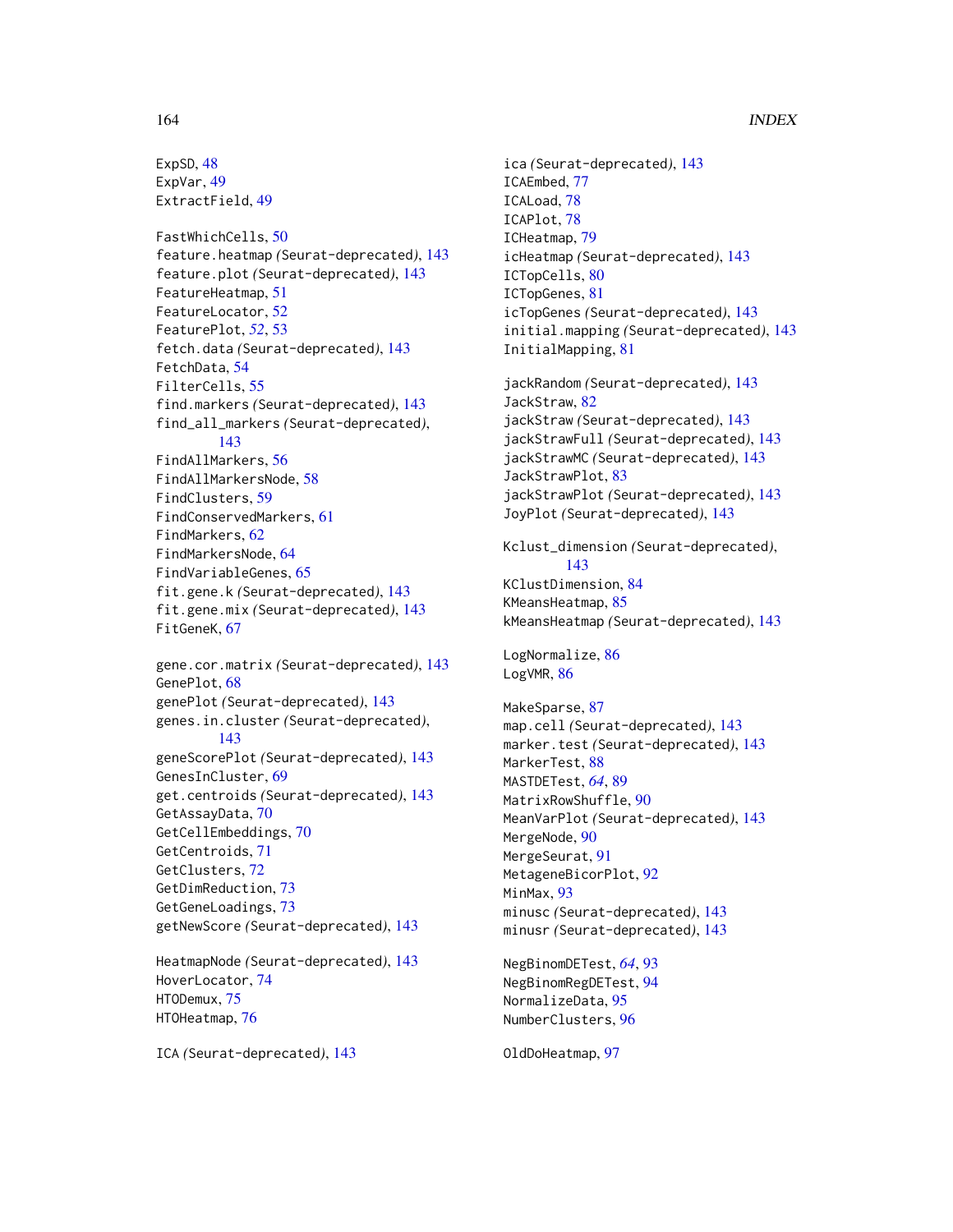#### INDEX 165

pbmc\_small, [98](#page-97-0) PCA *(*Seurat-deprecated*)*, [143](#page-142-0) pca *(*Seurat-deprecated*)*, [143](#page-142-0) PCAEmbed, [99](#page-98-0) PCALoad, [99](#page-98-0) PCAPlot, [100](#page-99-0) PCASigGenes, [101](#page-100-0) PCElbowPlot, [101](#page-100-0) PCHeatmap, [102](#page-101-0) pcHeatmap *(*Seurat-deprecated*)*, [143](#page-142-0) PCTopCells, [103](#page-102-0) pcTopCells *(*Seurat-deprecated*)*, [143](#page-142-0) PCTopGenes, [104](#page-103-0) pcTopGenes *(*Seurat-deprecated*)*, [143](#page-142-0) PlotClusterTree, [104](#page-103-0) plotClusterTree *(*Seurat-deprecated*)*, [143](#page-142-0) plotNoiseModel *(*Seurat-deprecated*)*, [143](#page-142-0) PoissonDETest, [105](#page-104-0) posterior.plot *(*Seurat-deprecated*)*, [143](#page-142-0) PrintAlignSubspaceParams, [106](#page-105-0) PrintCalcParams, [107](#page-106-0) PrintCalcVarExpRatioParams, [107](#page-106-0) PrintCCAParams, [108](#page-107-0) PrintDim, [109](#page-108-0) PrintDMParams, [109](#page-108-0) PrintFindClustersParams, [110](#page-109-0) PrintICA, [111](#page-110-0) PrintICAParams, [111](#page-110-0) PrintPCA, [112](#page-111-0) PrintPCAParams, [113](#page-112-0) PrintSNNParams, [113](#page-112-0) PrintTSNEParams, [114](#page-113-0) project.pca *(*Seurat-deprecated*)*, [143](#page-142-0) project.samples *(*Seurat-deprecated*)*, [143](#page-142-0) ProjectDim, [114](#page-113-0) ProjectPCA, [115](#page-114-0) PurpleAndYellow, [116](#page-115-0)

Read10X, [117](#page-116-0) Read10X\_h5, [118](#page-117-0) refined.mapping *(*Seurat-deprecated*)*, [143](#page-142-0) RefinedMapping, [118](#page-117-0) RegressOut *(*Seurat-deprecated*)*, [143](#page-142-0) regulatorScore *(*Seurat-deprecated*)*, [143](#page-142-0) RemoveFromTable, [119](#page-118-0) removePC *(*Seurat-deprecated*)*, [143](#page-142-0) rename.ident *(*Seurat-deprecated*)*, [143](#page-142-0) RenameCells, *[91](#page-90-0)*, [120,](#page-119-0) *[127](#page-126-0)* RenameIdent, [121](#page-120-0)

ReorderIdent, [121](#page-120-0) RidgePlot, [122](#page-121-0) run\_diffusion *(*Seurat-deprecated*)*, [143](#page-142-0) run\_tsne *(*Seurat-deprecated*)*, [143](#page-142-0) RunCCA, [123](#page-122-0) RunDiffusion, [125](#page-124-0) RunICA, [126](#page-125-0) RunMultiCCA, [127](#page-126-0) RunPCA, [128](#page-127-0) RunPHATE, [129](#page-128-0) RunTSNE, [131](#page-130-0) RunUMAP, [133](#page-132-0) SampleUMI, [134](#page-133-0) SaveClusters, [135](#page-134-0) ScaleData, [136](#page-135-0) ScaleDataR, [137](#page-136-0) set.all.ident *(*Seurat-deprecated*)*, [143](#page-142-0) set.ident *(*Seurat-deprecated*)*, [143](#page-142-0) SetAllIdent, [138](#page-137-0) SetAssayData, [139](#page-138-0) SetClusters, [140](#page-139-0) SetDimReduction, [140](#page-139-0) SetIdent, [141](#page-140-0) seurat, [142](#page-141-0) seurat-class *(*seurat*)*, [142](#page-141-0) Seurat-deprecated, [143](#page-142-0) Shuffle, [145](#page-144-0) spatial.de *(*Seurat-deprecated*)*, [143](#page-142-0) SplitDotPlotGG, [146](#page-145-0) SplitObject, [147](#page-146-0) StashIdent, [148](#page-147-0) SubsetByPredicate, [148](#page-147-0) subsetCells *(*Seurat-deprecated*)*, [143](#page-142-0) SubsetColumn, [149](#page-148-0) SubsetData, [149](#page-148-0) subsetData *(*Seurat-deprecated*)*, [143](#page-142-0) SubsetRow, [151](#page-150-0)

tnse.plot *(*Seurat-deprecated*)*, [143](#page-142-0) tobit.test *(*Seurat-deprecated*)*, [143](#page-142-0) TobitTest, [151](#page-150-0) TransferIdent, [152](#page-151-0) tsne.plot *(*Seurat-deprecated*)*, [143](#page-142-0) TSNEPlot, [153](#page-152-0)

UpdateSeuratObject, [154](#page-153-0)

ValidateClusters, [154](#page-153-0)